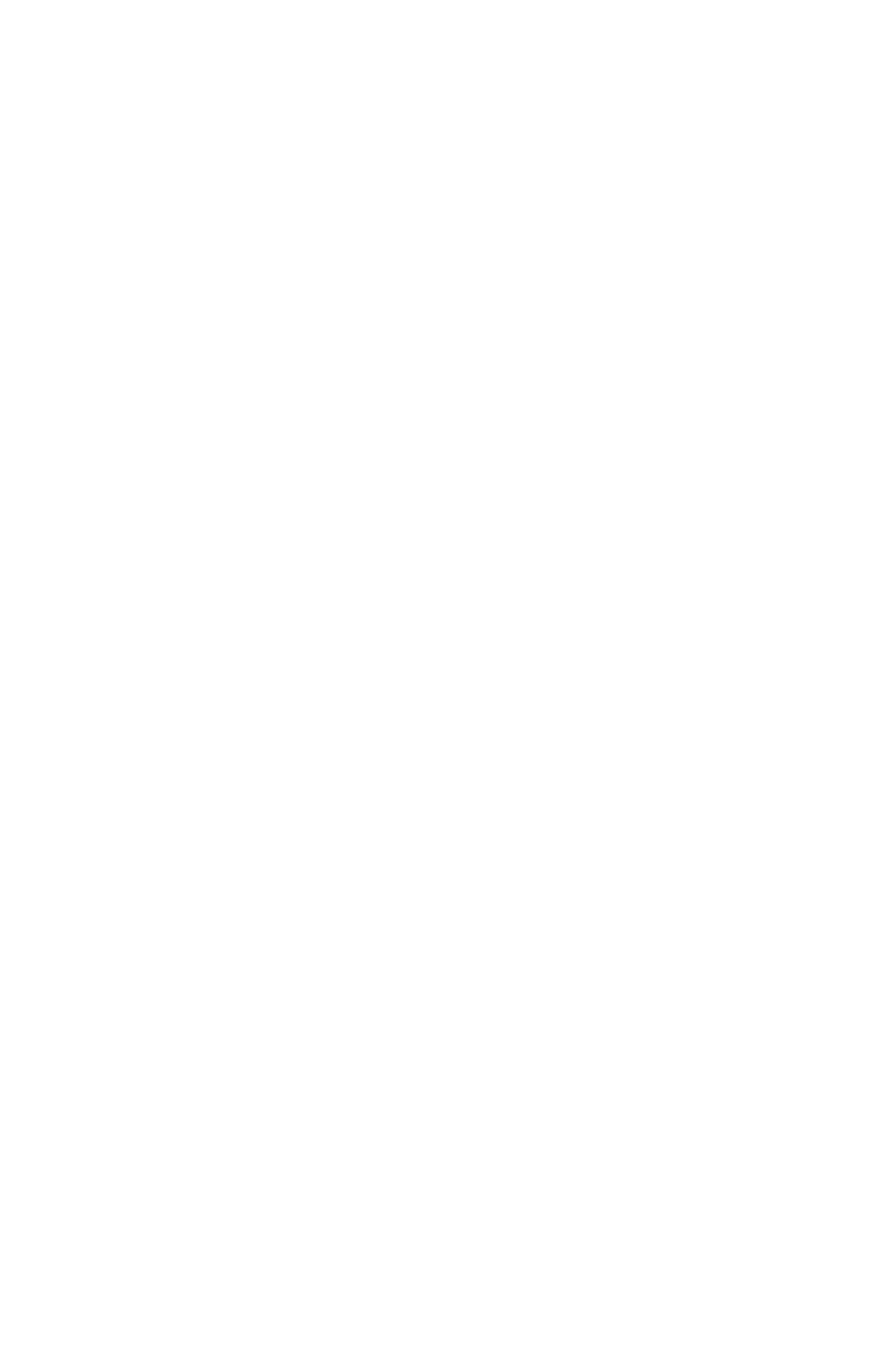# Fully Automated Luxury Communism

A Manifesto

Aaron Bastani

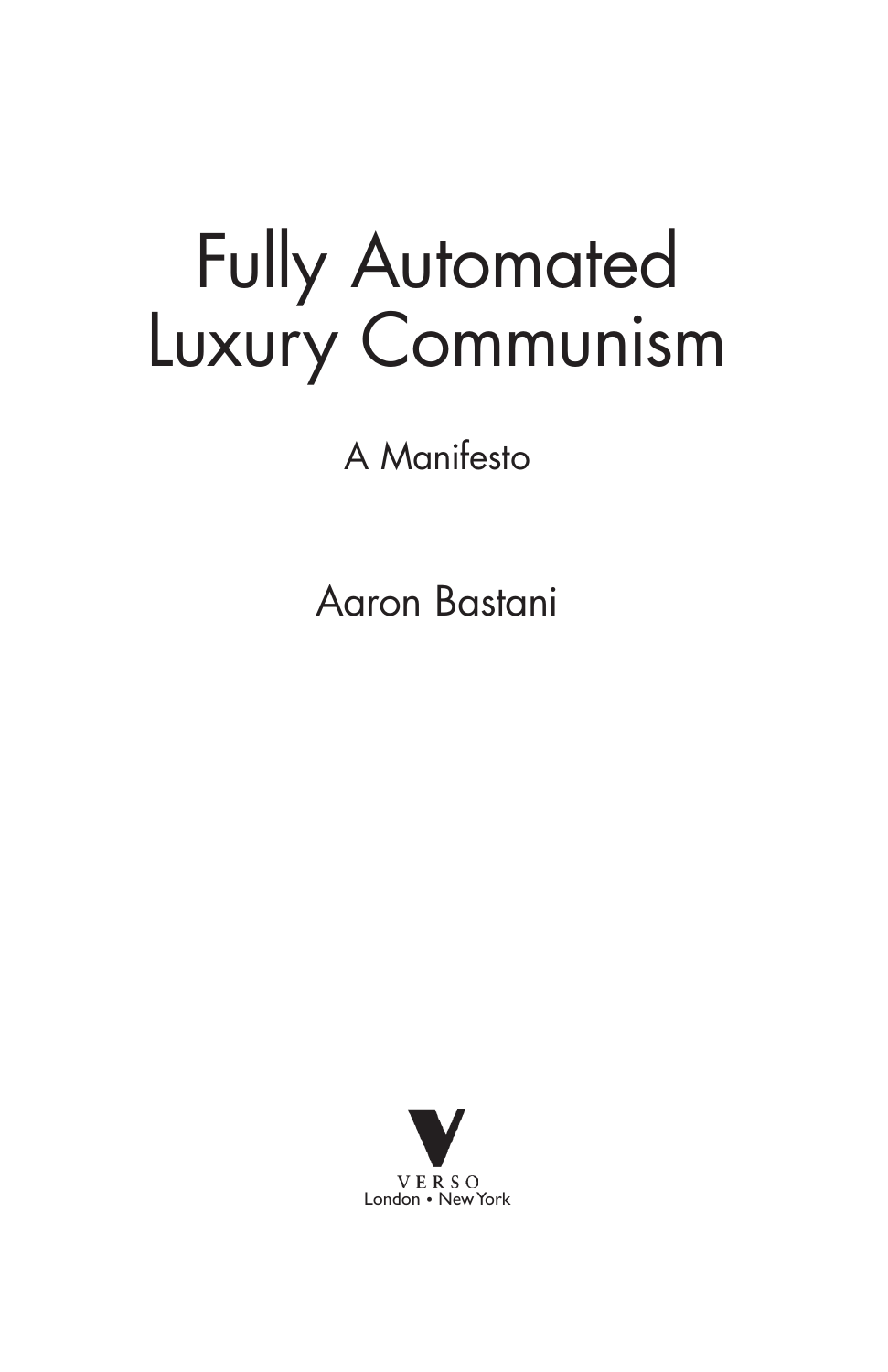First published by Verso 2019 © Aaron Bastani 2019

All rights reserved

The moral rights of the author have been asserted

1 3 5 7 9 10 8 6 4 2

**Verso**

UK: 6 Meard Street, London W1F 0EG US: 20 Jay Street, Suite 1010, Brooklyn, NY 11201 versobooks.com

Verso is the imprint of New Left Books

ISBN-13: 978-1-78663-262-3 ISBN-13:978-1-78873-246-8 (EXPORT) ISBN-13: 978-1-78663-265-4 (US EBK) ISBN-13: 978-1-78663-264-7 (UK EBK)

**British Library Cataloguing in Publication Data** A catalogue record for this book is available from the British Library

**Library of Congress Cataloging-in-Publication Data** A catalog record for this book is available from the Library of Congress

Typeset in Fournier by MJ & N Gavan, Truro, Cornwall Printed and bound by CPI Group (UK) Ltd, Croydon CR0 4YY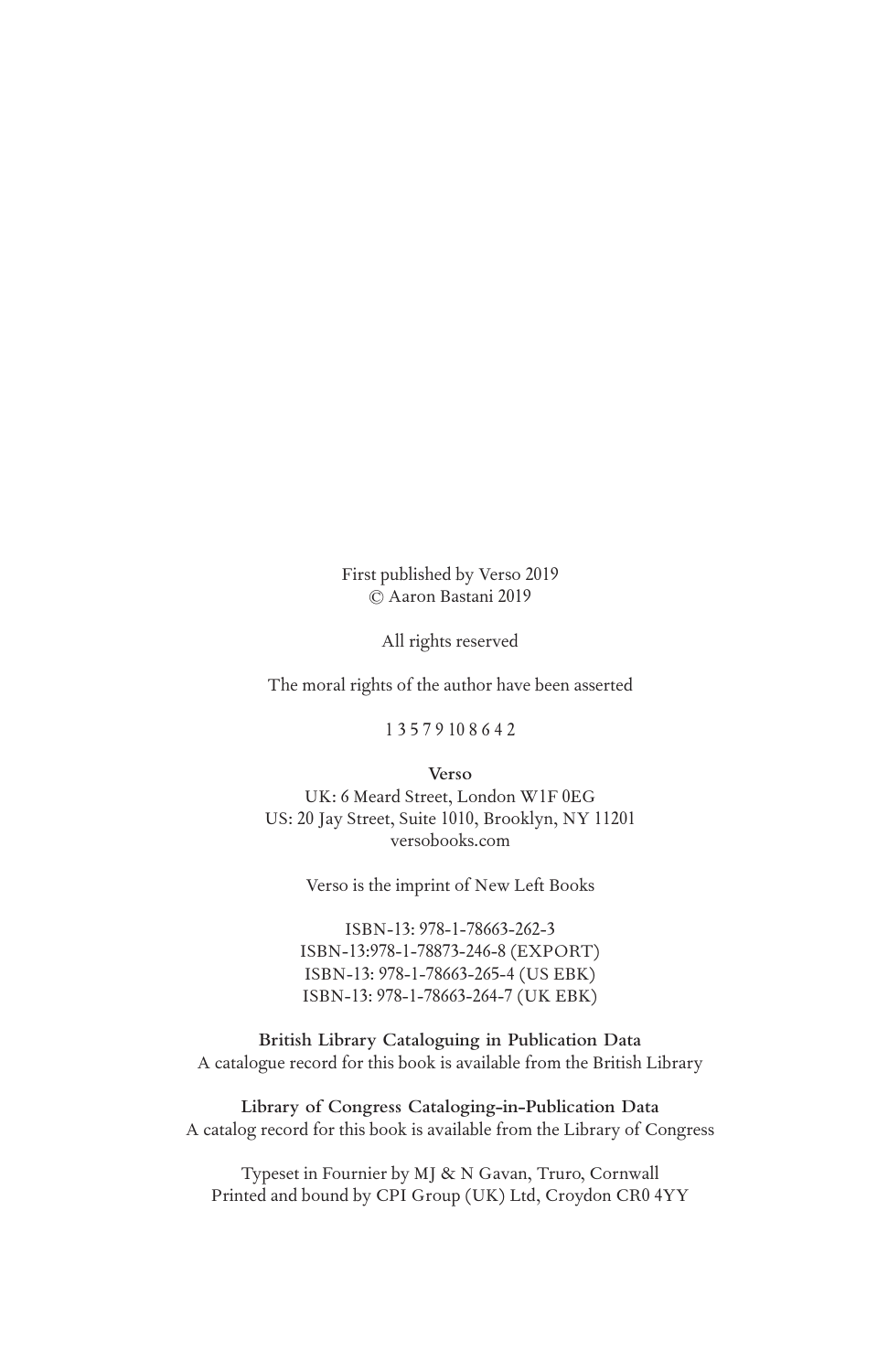To Charlotte. This would have been impossible without you.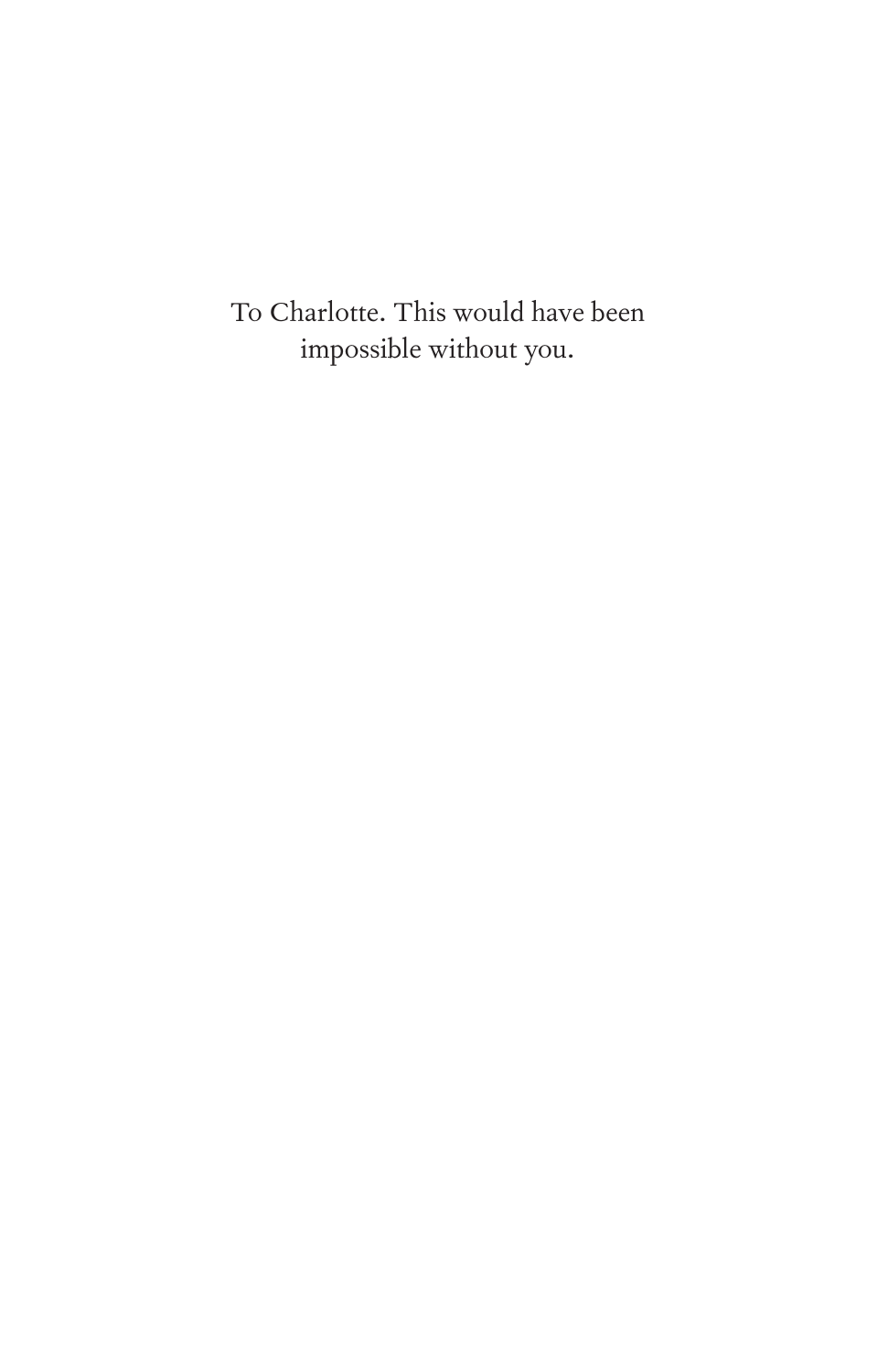*Man is a living creature of varied, multiform and ever-changing nature.* Giovanni Pico della Mirandola

*In bad times, I did not abandon the city; in good times, I had no private interests; in desperate times, I feared nothing.*

Cardinal De Retz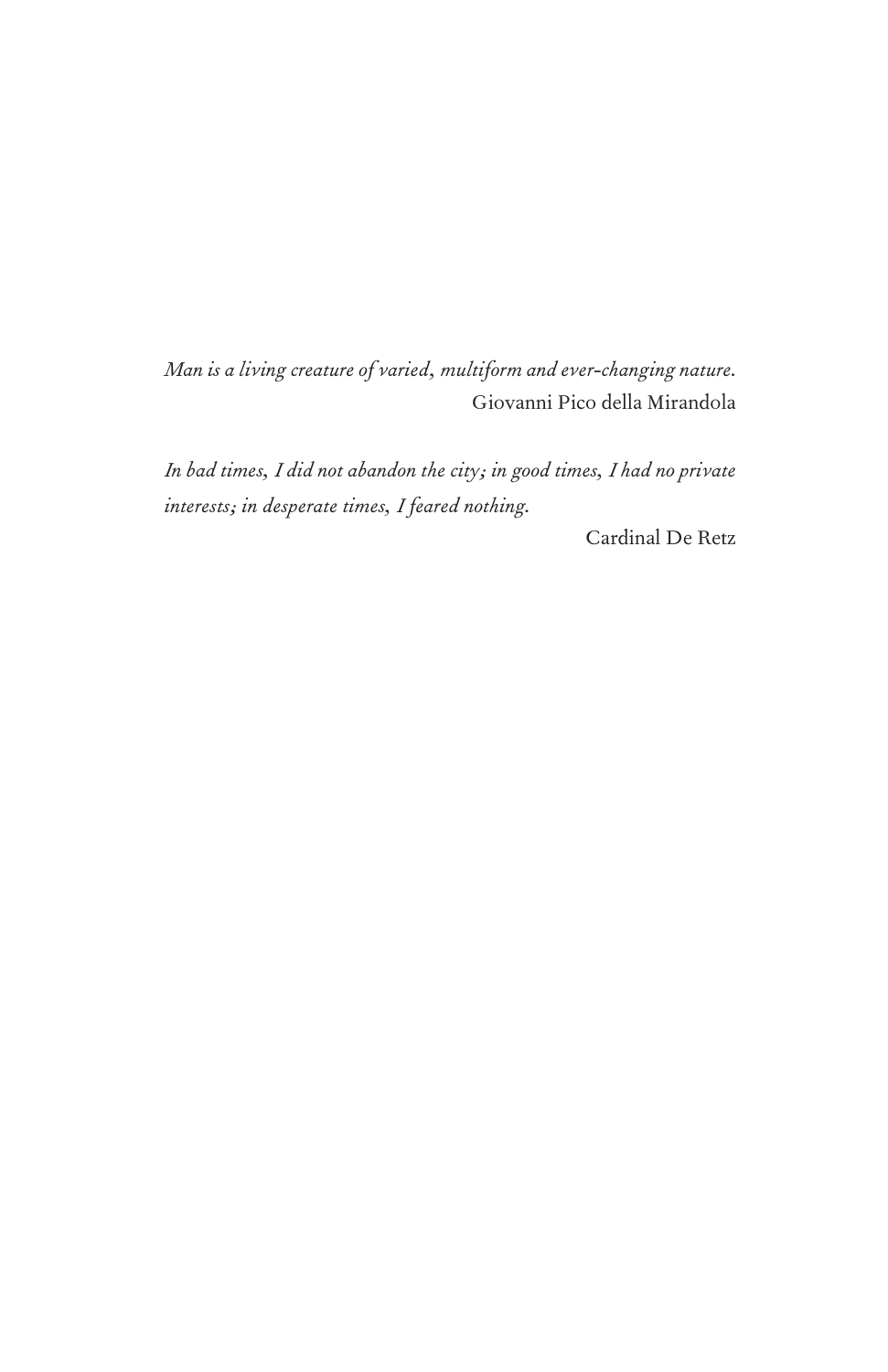## **Contents**

| Acknowledgements                                   | ix  |
|----------------------------------------------------|-----|
| Introduction: Six Characters in Search of a Future | 1   |
|                                                    |     |
| I. Chaos under Heaven                              |     |
| 1. The Great Disorder                              | 15  |
| 2. The Three Disruptions                           | 31  |
| 3. What Is Fully Automated Luxury                  |     |
| Communism?                                         | 50  |
|                                                    |     |
| <b>II. New Travellers</b>                          |     |
| 4. Full Automation: Post-Scarcity in Labour        | 69  |
| 5. Limitless Power: Post-Scarcity in Energy        | 94  |
| 6. Mining the Sky: Post-Scarcity in Resources      | 117 |
| 7. Editing Destiny: Age and Post-Scarcity in       |     |
| Health                                             | 138 |
| 8. Food without Animals: Post-Scarcity in          |     |
| Sustenance                                         | 159 |
|                                                    |     |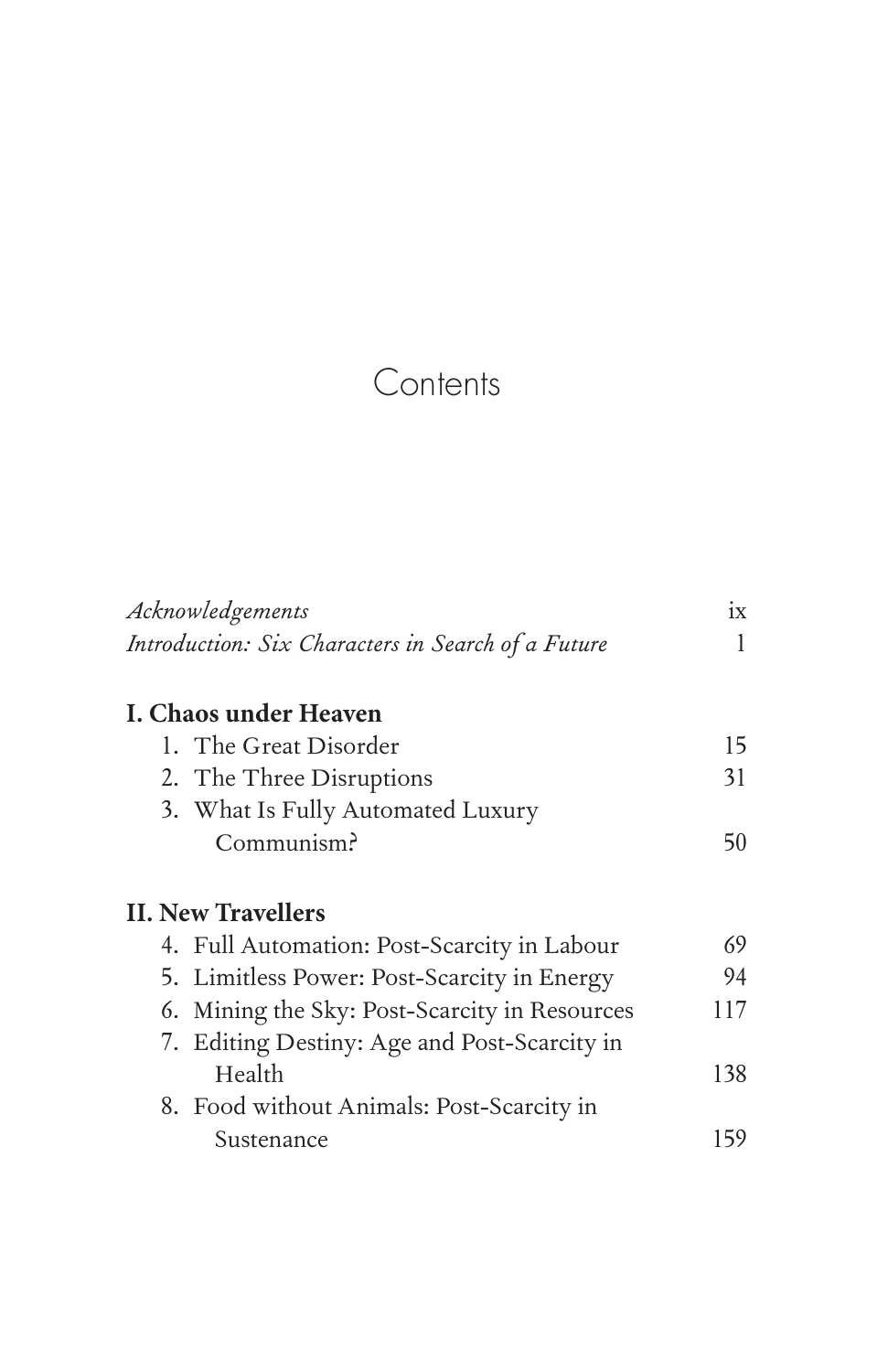viii contents

#### **III. Paradise Found**

|              | 9. Popular Support: Luxury Populism        | 185 |
|--------------|--------------------------------------------|-----|
|              | 10. Fundamental Principles: The Break with |     |
|              | Neoliberalism                              | 201 |
|              | 11. Reforging the Capitalist State         | 224 |
|              | 12. FALC: A New Beginning                  | 237 |
|              |                                            |     |
| Bibliography |                                            | 245 |

*Index* 269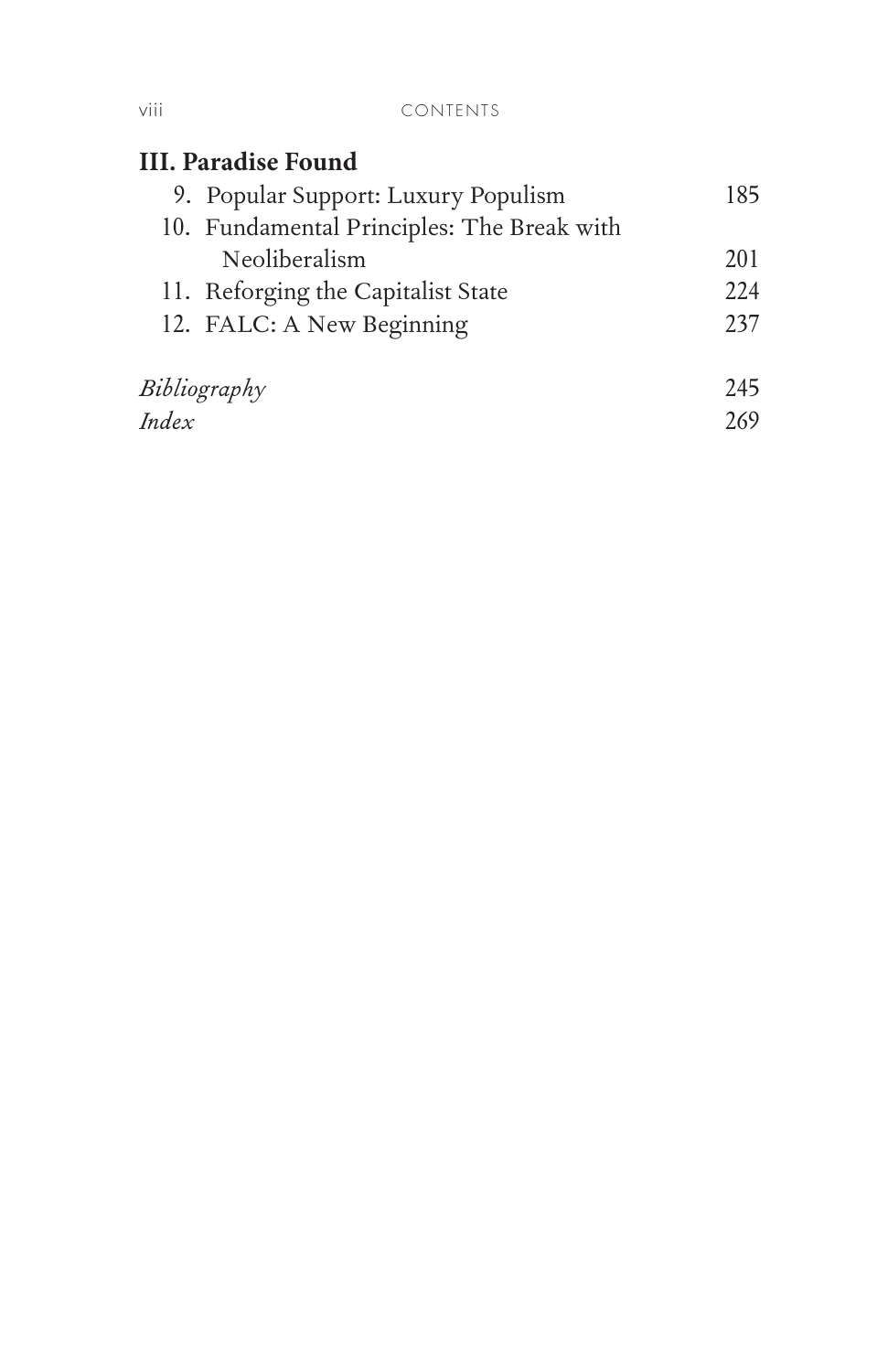### Acknowledgements

Special thanks are due to Leo Hollis, my editor at Verso. A congenial yet critical voice, you have made this an infinitely better book than it otherwise would have been. Thanks also to the rest of the Verso team who have assisted in making *FALC* a reality, at least in print. Your work is invaluable in taking radical ideas to as broad an audience as possible. Long may it continue.

I would like to extend my appreciation to the whole team at Novara Media. We started a strange journey five years ago, which has taken an interesting turn. I am particularly indebted to James Butler and Ash Sarkar, whose initial scepticism has made the arguments which follow far more robust.

Thanks also to Andrew Chadwick for giving me the space to find my own voice while writing my doctorate. Above all else you demonstrated the importance of terse prose and clear argument – two things I lacked prior to our working together.

Finally, I am indebted to the many people who fought for a political settlement which gave me free healthcare and cheap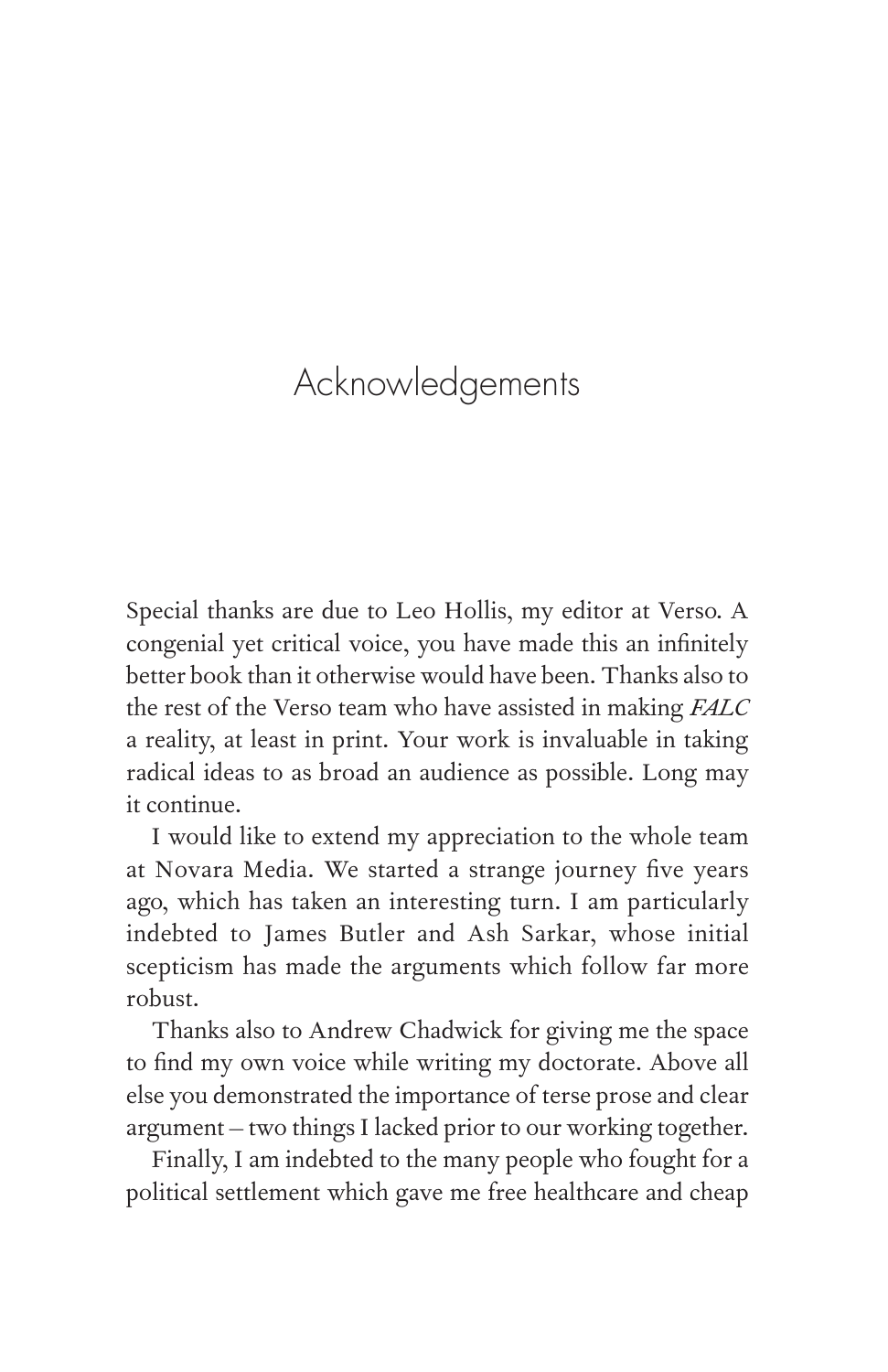education. Without you I would not be alive, let alone writing a book. There is no greater source of inspiration for the struggles that lie ahead than your accomplishments, which, although in the past, abide in the present.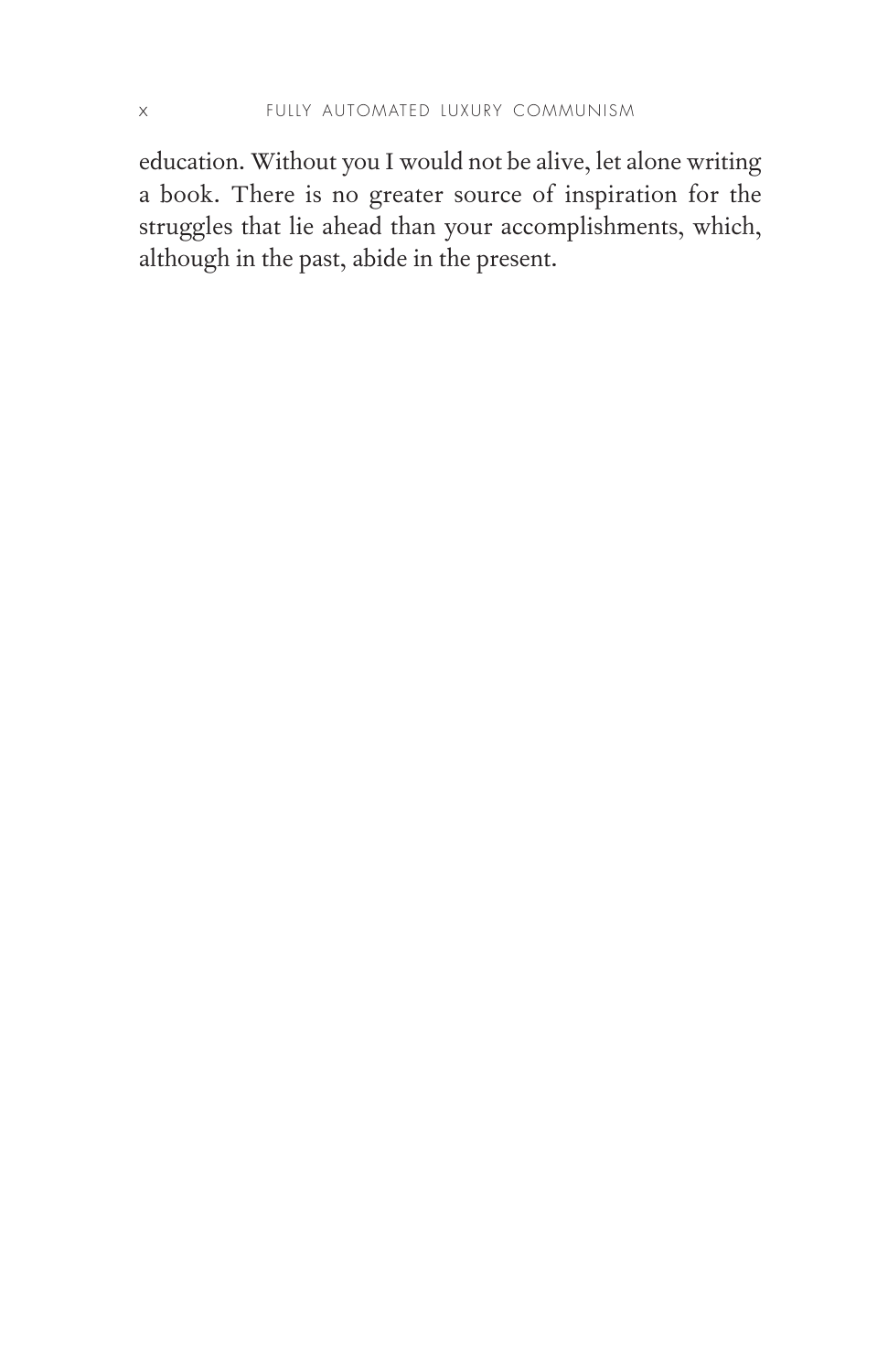# Introduction Six Characters in Search of a Future

*Life is full of strange absurdities, which, strangely enough, do not even need to appear plausible, since they are true.* 

Luigi Pirandello

#### Yang

Yang is a factory worker in Zhengzhou, a city in the Chinese province of Henan. Born in a village in western China, her working life has corresponded with her country becoming the workshop of the world. She arrived in the city a decade ago, and since then has created a decent life for herself. While her job is exhausting – shifts often run from eleven to thirteen hours a day – Yang considers herself lucky. She is financially independent and earns enough to send money home to her parents.

Like many of her friends and co-workers, Yang is an only child. This means that while she feels fortunate on the factory floor, she is increasingly worried about the health of her ageing parents – the care of whom will soon be her responsibility.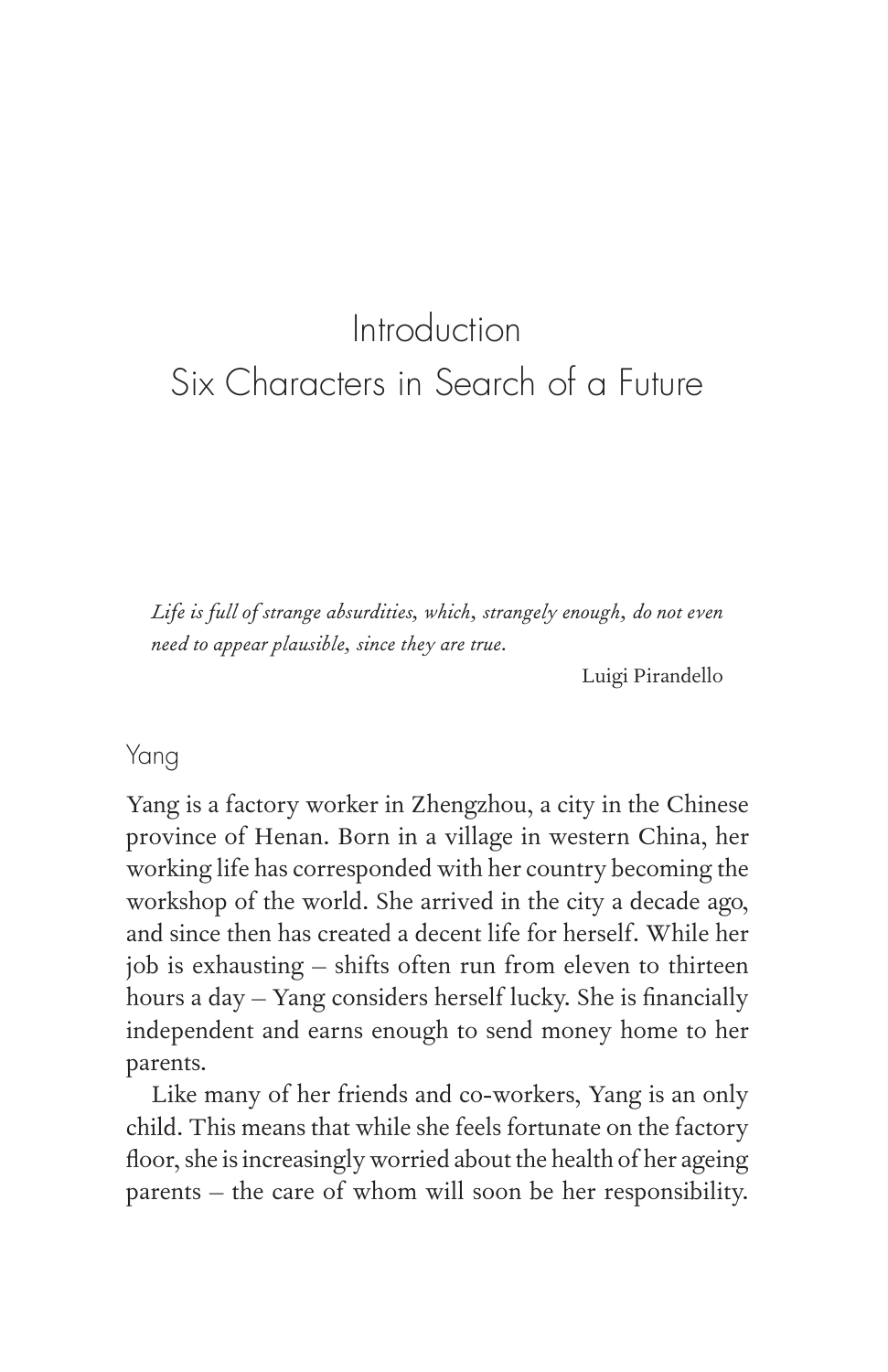Between that and the transience of city life, Yang views her own chances of starting a family as remote. Her duties lie elsewhere and, eventually, she will have to return home.

But alongside that hopefully distant prospect, another anxiety has recently troubled her. It was something unthinkable when she received her first pay packet as a teenager fresh from the provinces all those years ago. Work is drying up.

While Yang's earnings have been rising every year since she arrived in the city, something few people her age in Europe or North America can say, the foreman continually makes jokes about robots taking her job. Although Yang usually ignores him, the illicit trade unionists in her workplace say similar things. According to them, wages are no longer competitive because foreigners overseas have become accustomed to earning less than before. While the trade unionists see little chance of China losing its industrial eminence, that inevitably means some jobs will go abroad while others are automated. Of course many jobs will stay in China – there will always be work – but conditions won't stay as they are. Yang even read on the internet how the company she works for, Foxconn, has started to build factories in America.

#### Chris

When President Obama ratified the SPACE Act in 2015 it was a historic moment, at least for Chris Blumenthal. That legislation, while attracting little coverage in the press, recognised the right of private companies to make profits in space. American capitalism had a new frontier.

Today marks the anniversary of that event, and Blumenthal couldn't be happier. Alone in his condo, he watches a Falcon Heavy booster rocket alight somewhere in the mid-Atlantic. Its successful landing not only makes a manned mission to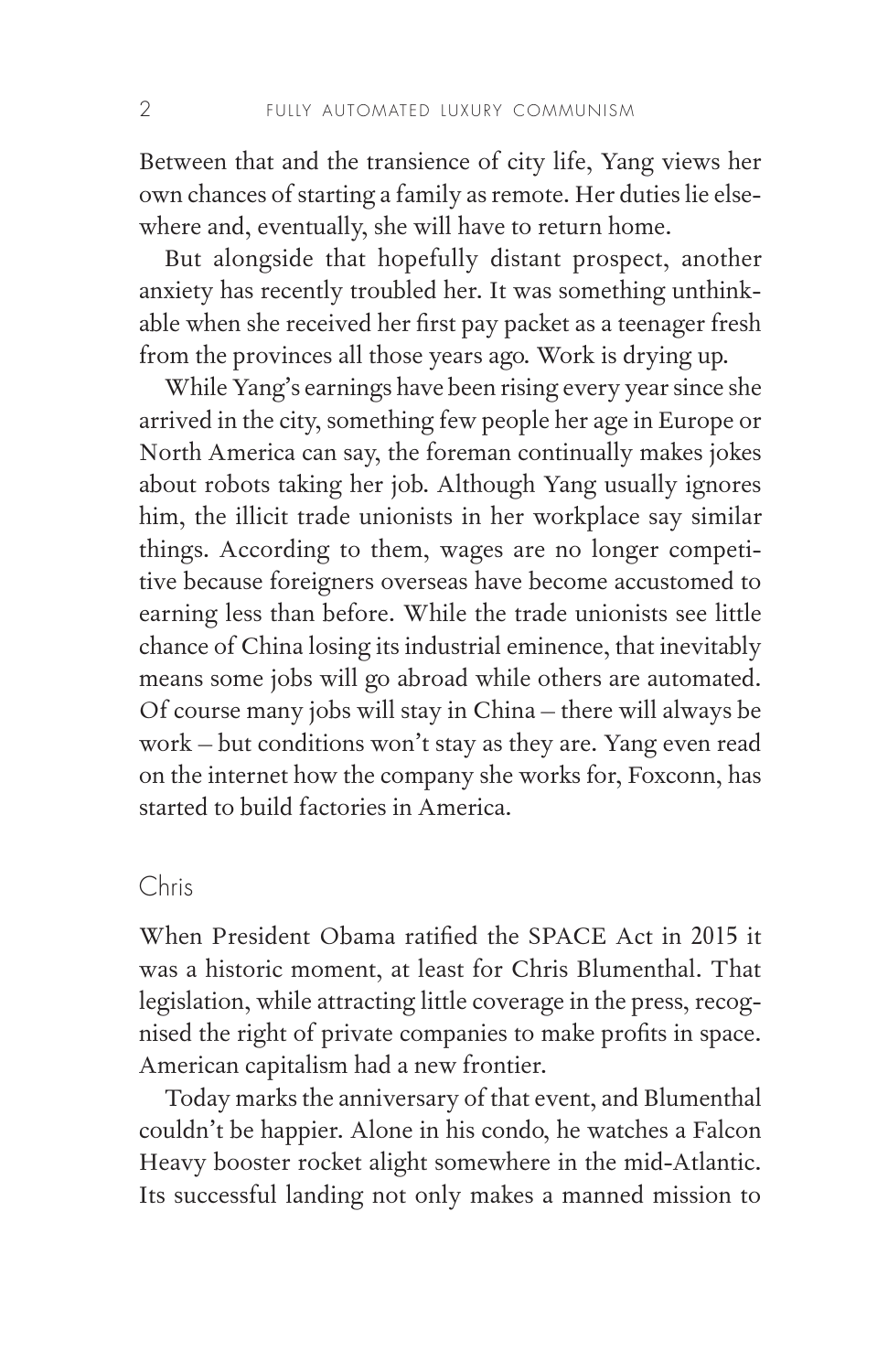Mars highly likely, but also continues an unblemished threeyear safety record for SpaceX, the company which built it. The private space industry, for so long reliant on government contracts and the deep pockets of a few industrialists, is no longer science fiction. Soon rockets, just like this one, will be as familiar as a Boeing 737.

After watching the landing streamed on Twitter, Blumenthal – an early stage investor in an asteroid mining company – shares it with a WhatsApp group of like-minded individuals. Among them are a highly paid NBA coach and a Hollywood director. To the link Blumenthal adds – only half-ironically – 'SHOW ME THE MONEY'.

A response pops up straight away. Blumenthal doesn't know the person intimately but presumes they watched the same stream, 'There ain't enough \$ in the world where this is going.' Blumenthal doesn't know it, but every other member of the group will watch the landing just like he did, although not all in real time. Some will be at home, others eating dinner with clients, friends and family. One will be lying in bed with her lover. Wherever they are, all of them will watch history unfold on the same OLED display in the palm of their hand. The technological trend allowing them to do so, ever-cheaper cameras with constantly improving resolution, ensured the rocket's pilotless landing was entirely automated.

As Blumenthal goes to check the basketball scores, Sandra – an old friend and Manhattan lawyer – chimes in: 'Our problem is there is too much of the stuff, it's going to be so easy everyone will be putting a rocket up their ass to get there next.'

Nobody responds, although the others are all aware that a sudden oversupply of minerals will mean plummeting prices. For now, that doesn't matter, and it won't for another decade at least. That's because this small group of people will be at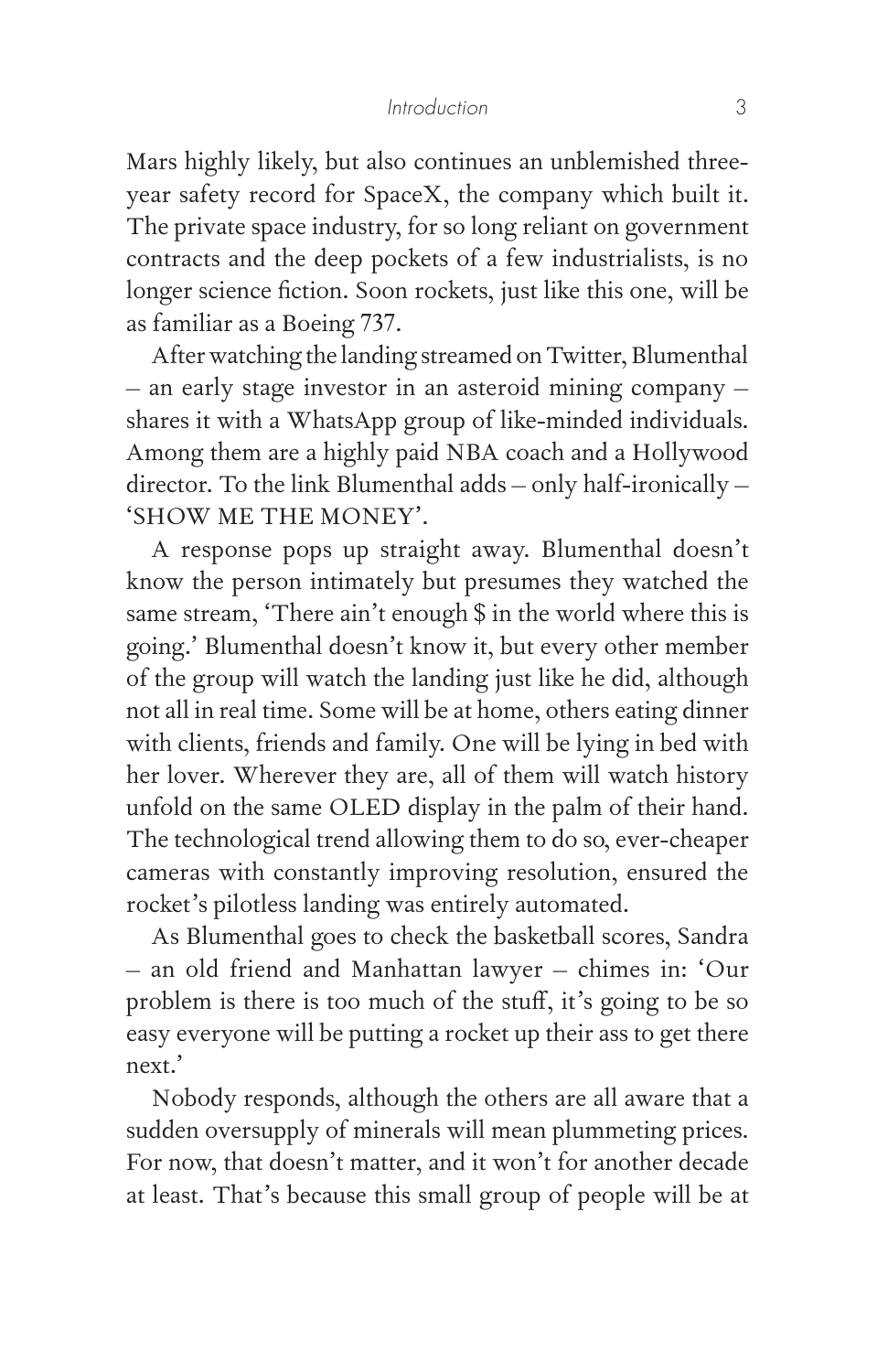the front of the queue when asteroid mining becomes the fastest-growing industry in history. It won't last, of course, but not much does these days.

#### Leia

Leia keys in the code and opens the door to start her morning shift. She walks straight over to the sound system, plugging the audio jack into her phone and presses the Spotify icon. She chooses the 'Discover Weekly' playlist – a series of songs curated by a predictive algorithm – before switching on the bar's various gadgets: glass washer, coffee machine, lights, air conditioning.

Even though the sun has only been visible in the sky for a few hours, the energy needs of the building – from its WiFi router to the CCTV on the bar and the kitchen's fridges – are met by solar power. Some is generated by photovoltaic panels fixed on the bar's roof, but most comes from a thirteenmegawatt solar farm several miles away. On the Hawaiian island of Kaua'i, where Leia was born, this is how electricity is generated.

As she begins to wipe down tables, the second track on the playlist fades out. Leia's sister, Kai – presently studying in California – is messaging her.

In what has become a customary feature of Leia's weekend shifts, Kai sends pictures of herself partying to the Facebook group they both share with innumerable family members across multiple time zones. At the foot of the picture, taken on the US–Mexico border a few moments earlier, are the words 'I miss you.'

Meanwhile, the solar farm – with its 55,000 silicon panels, three technicians and two security guards – is, like Leia, beginning its day's work. Solar City, which built and now leases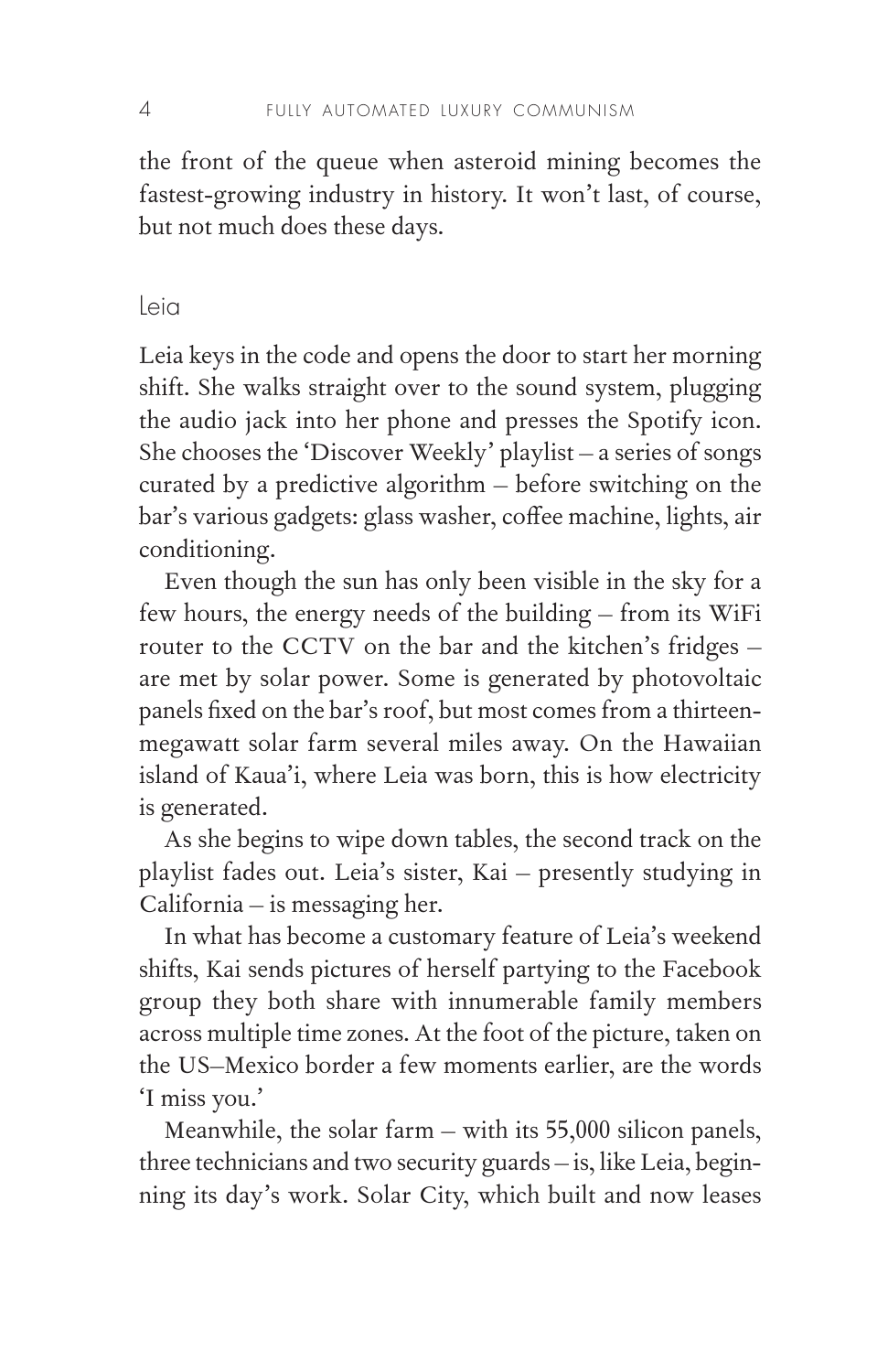#### *Introduction* 5

the site to the island's energy cooperative, are confident that the maintenance of similar projects will soon be entirely automated. Leia doesn't know it yet, but a similar fate awaits her father, a software developer, a decade from now.

Instant global communication, just like the local transition from fossil fuels, has gone unnoticed by the teenager. For her both are simply mundane features of a world that is taken for granted. The slow elimination of her father's profession will feel no different.

#### Peter

Addressing a large industry event in San Antonio, Peter is in ebullient mood. Sixty this year, he has the energy of a much younger man – primarily as a result of regular injections of human growth hormone. These days he takes great pride in two things: the baseball team he owns and making ever more bullish statements about the future of technology.

His expertise and legitimacy in the field comes from having founded a company acquired by one of the digital giants at the turn of the century, and today he is delivering a speech as a favour for a friend. He quickly shifts the conversation to his preferred topic: artificial intelligence and the future of jobs:

'The first two trillion-dollar company will be Amazon, no question. Bezos won't be the first trillionaire, but he 'll do fine. Who comes after? SpaceX? I don't think so, we've had that technology for seventy years, and soon everyone will be doing it – but good luck to Elon. No, the first trillionaire will come from creating AI. Imagine … it is going to be as if you were doing accountancy in Victorian England and suddenly a rival has a laptop with a quad-core processor – they wipe you out. And jobs? Once that technology is rolled out most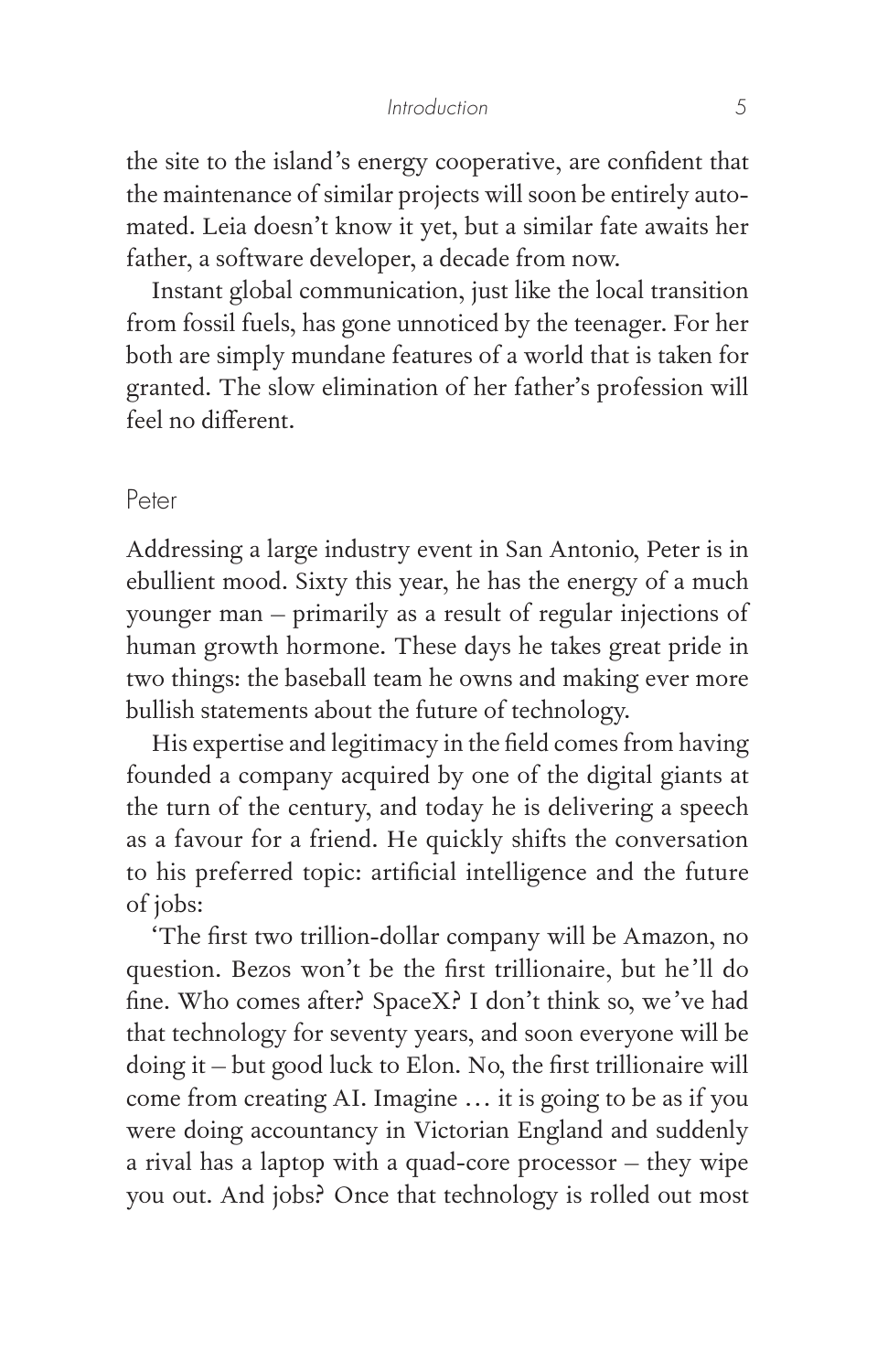people – and this doesn't make me happy to say it – will be superfluous … unnecessary.'

Peter shares the stage with Anya, a younger CEO from Sweden: 'Can I say, Peter, that I agree – AI changes a lot,' Anya adds. 'It challenges how we understand value, work, and even capitalism. In fact I imagine that in the future, lower classes of citizen won't have inferior or less marketable skills, they'll just lack access to personal AI. How do you have a fair labour market when that happens? I don't think you can.'

'I'm telling you', Peter butts in, his tone almost oblivious to the large audience, 'the first asshole who builds an AI is a trillionaire.' He relaxes back into his chair before wistfully adding what sounds like an internal monologue, 'He is either a trillionaire or a jackass.'

#### Federica

Federica knew she had forgotten an errand – she'd promised her nephew a football jersey for his birthday but didn't order it. Now she was doing something she didn't miss: buying a gift on Oxford Circus in London's West End.

As she walks into the store Federica swipes her hand in front of her face. The gesture activates a retinal display and summons her digital personal assistant, Alex, whose voice replaces her favourite podcast in her Bluetooth earpiece. 'Hello Fede. What can I help you with?'

'Hey Alex', she responds. 'Where can I find an Arsenal shirt for Tom in here?'

Alex, a moderately powerful artificial intelligence developed by one of the major tech giants, answers almost immediately. 'Tom's size is in stock, so you won't need to wait while it's printed. First floor, on the right towards the back – I'll show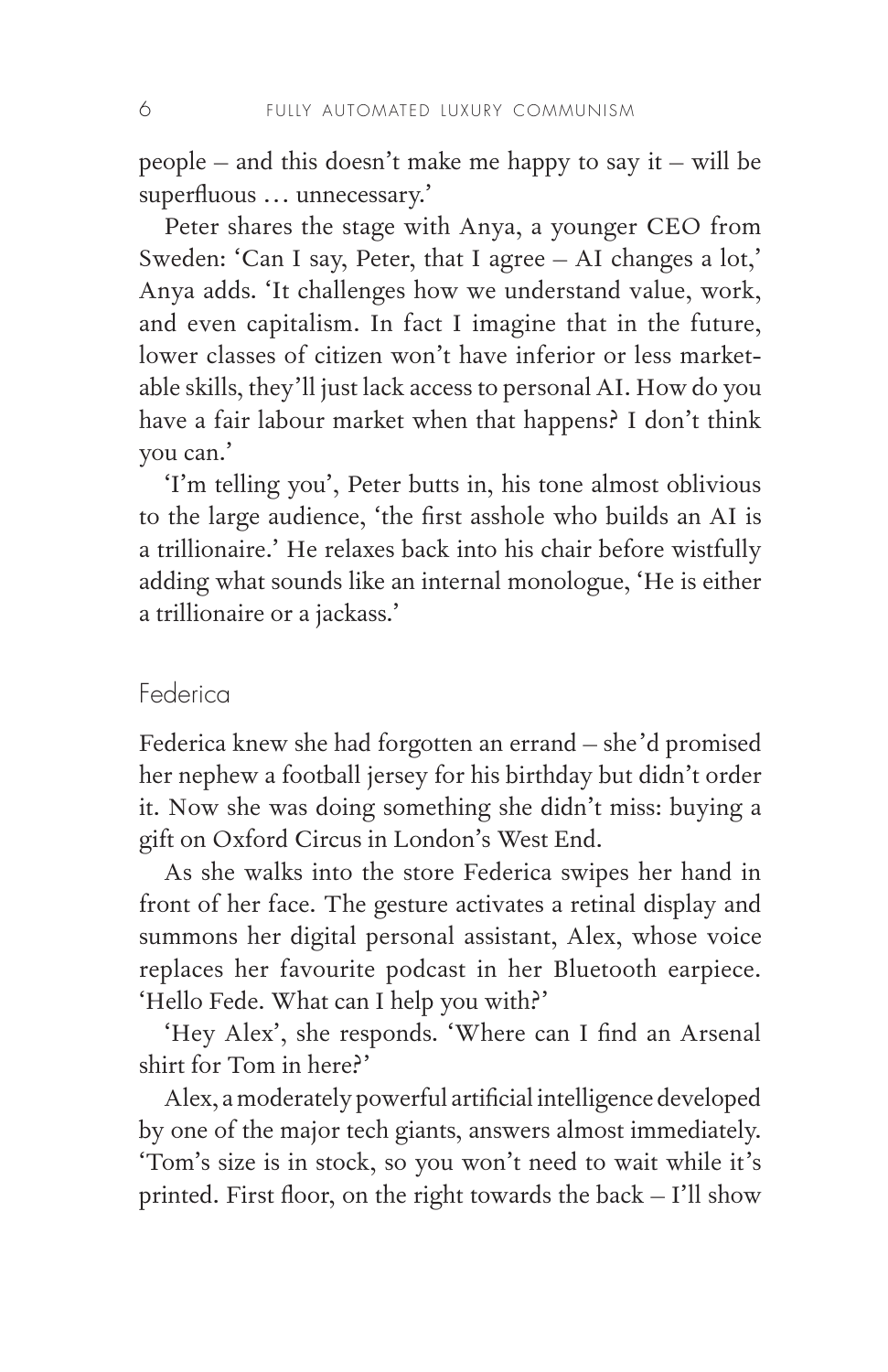#### *Introduction* 7

you.' A map flashes in front of Federica's left eye, not that she can tell which one it is anymore. Alex continues, 'Tom has talked several times about preferring the black and gold away strip. Shall we get it?'

'Great, yes Alex, you're a lifesaver.' Looking at the lines of adult men's tracksuits, Federica remembers something. 'Alex, how is George's diet going?' George is her partner.

'Not so well,' Alex responds, 'but I think he'd rather that was discussed between the two of you.' Federica couldn't help but smile. Digital personal assistants hadn't always been so 'emotionally intelligent'.

On finding the shirt Federica places it into her bag and immediately begins to leave the store. As she does, another figure walks onto the screen – or rather in front of her. 'Do you have everything you need today Ms Antonietta? How was the tracksuit you bought in February? We have something similar for winter – would you like me to send it to Alex for you to look at?'

'Please, that would be wonderful,' Federica says. 'I don't want to be late.' She leaves the store, and the RFID tag on the shirt automatically debits her account. In the production, warehousing, distribution and sale of the item, not one human was employed. Indeed, the store she visited could have delivered it by drone to her nephew later that day, but she preferred giving it to him herself – the old-fashioned way. After all, it's a birthday present from his favourite aunt.

#### Doug

Doug had both known this would happen and prayed that it wouldn't. He just wanted to take his dog for a walk and now it was going to be put down.

'Sir, I'm going to have to take the animal.'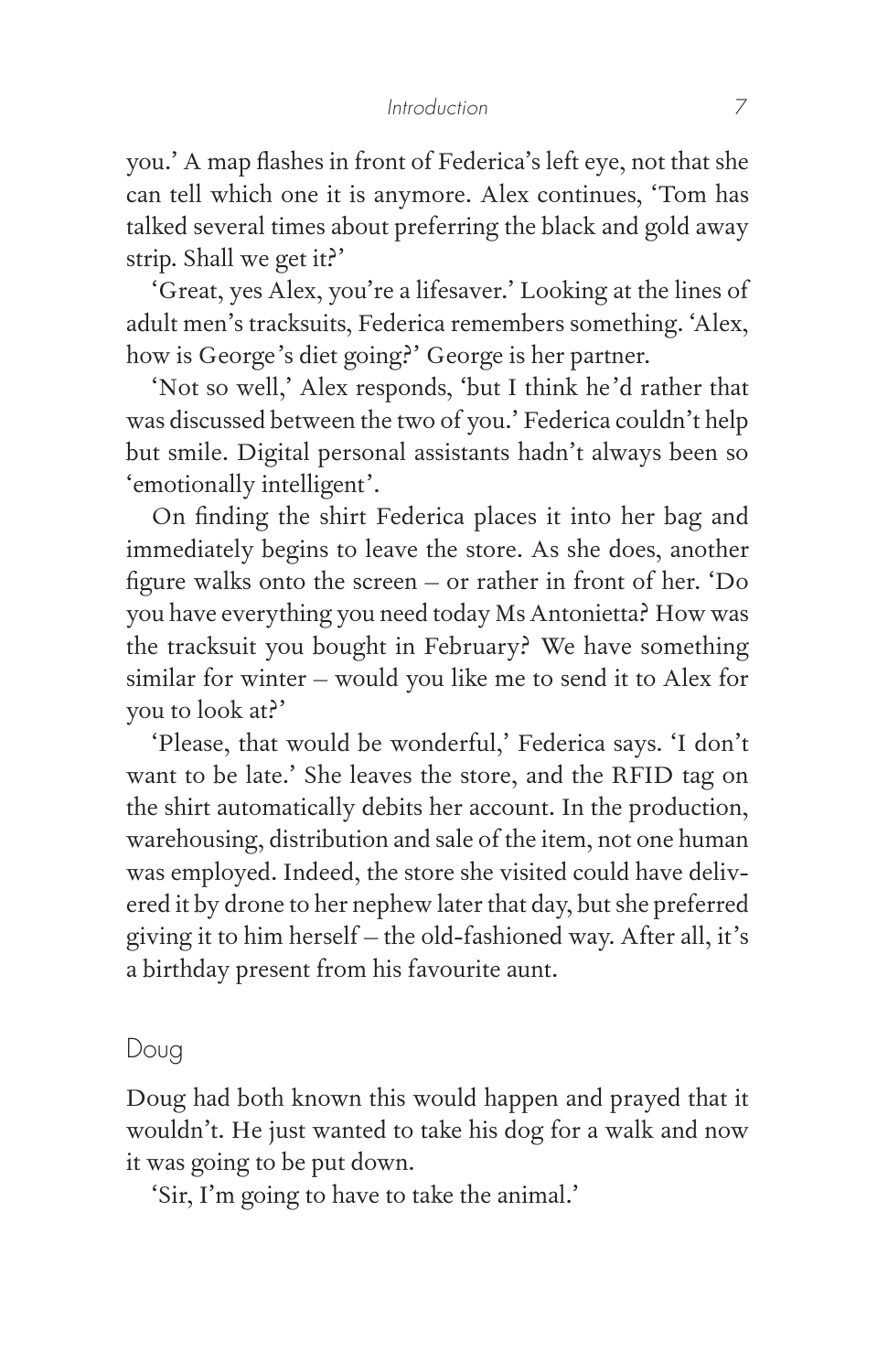'Why?' asks Doug. 'I have a licence for it – what did I do wrong?'

'It's a counterfeit item, sir. If you do have a licence it will be a forgery – you are either handling illegally edited goods or … you've done this yourself.'

Doug had bought the dog, a Dachshund he 'd named Noodle, from a breeder who had a reputation for dealing with upgraded animals. He had taken the risk because he didn't want something that might lose the use of its back legs after a few years – he'd had a pug in the past and as much as he loved it, it could barely breathe at night. If he had to have another animal that screwed up again – his apartment was too small for even a moderately sized dog – he wouldn't have bothered at all. 'Give me a break. These animals have been bred to fuck by us, we made them like this, and now you are saying it's illegal to put that right?'

'So you are aware of the edits, sir?' asks the policeman, putting away his gene tracker and beginning to tap on his tablet.

'No I wasn't, and you won't be able to prove something that hasn't happened ... it's just I find all this nonsense of scanning for "Frankenstein" animals and crops and people … it's fucking ridiculous.'

'It's the law, sir. If we didn't have these rules in place, then where would the incentive be for people to create new solutions? People could just do anything they wanted.'

'Or heal anything they wanted,' Doug muttered.

The police officer remained completely indifferent. 'Now sir, may I take your name, address and a shot of your retina … stand still, this won't take a moment.'

All of the accounts above are fiction, and yet they are based in fact – reasonable guesses about our prospective future. In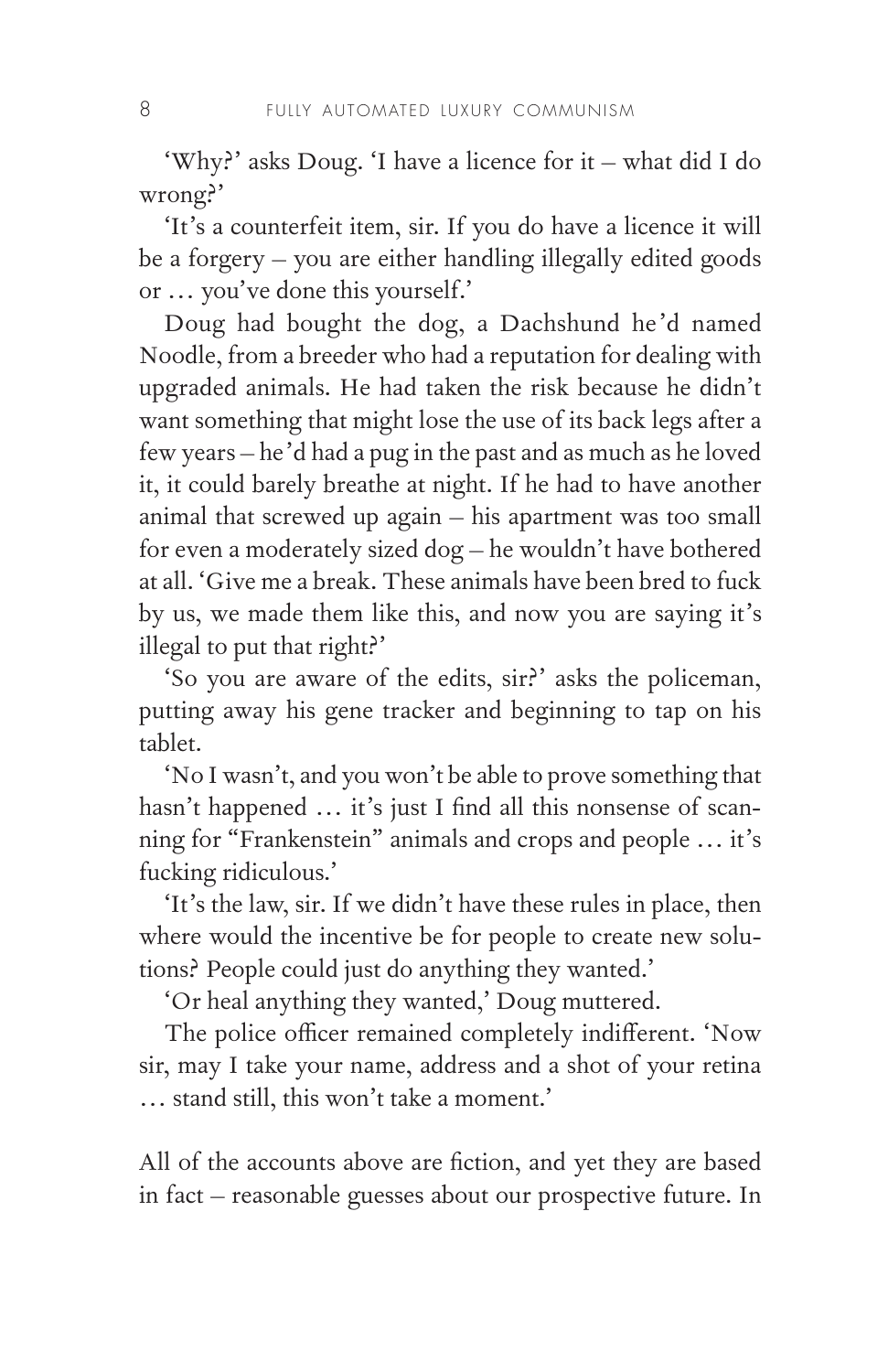#### *Introduction* 9

2015 Barack Obama, then US president, signed the SPACE Act into law. Less than two years later, Kaua'i, the fourth largest of the Hawai'ian Islands, finalised a deal with Solar City allowing the island to meet its entire electricity needs from solar power. Around the same time, technology entrepreneur Mark Cuban declared that the world's first trillionaire would emerge in the space of artificial intelligence.

In Seattle, meanwhile, Amazon trialled its first checkout-free store using 'just walk out technology'. Almost simultaneously, Foxconn's CEO, Terry Gou, announced the construction of a major facility by the company in Wisconsin. Eight hundred miles south in the state of Mississippi, David Ishee, a dog breeder and biohacker, was refused permission by the FDA to edit the genome of dogs he bred in order to eliminate a specific but common condition. His response? That he might do it anyway as an act of civil disobedience. A year after that FDA ruling, in February 2018, SpaceX oversaw the successful launch, re-entry and landing of its Falcon Heavy rocket – the predecessor to the BFR booster the company intends to deploy in its manned missions to Mars in the 2020s.

All of these events share a certain sense of the future. Renewable energy, asteroid mining, rockets which can be used multiple times and even fly to Mars, industry leaders openly discussing the implications of AI, DIY enthusiasts immersing themselves in low-cost genetic engineering. And yet, that future is already here. It turns out it isn't tomorrow's world which is too complex to craft a meaningful politics for, it's today's.

In attempting to create a progressive politics that fits to present realities this poses a problem because, while these events feel like something from science fiction, they can also feel inevitable. In one sense it's like the future is already written, and that for all the talk of an impending technological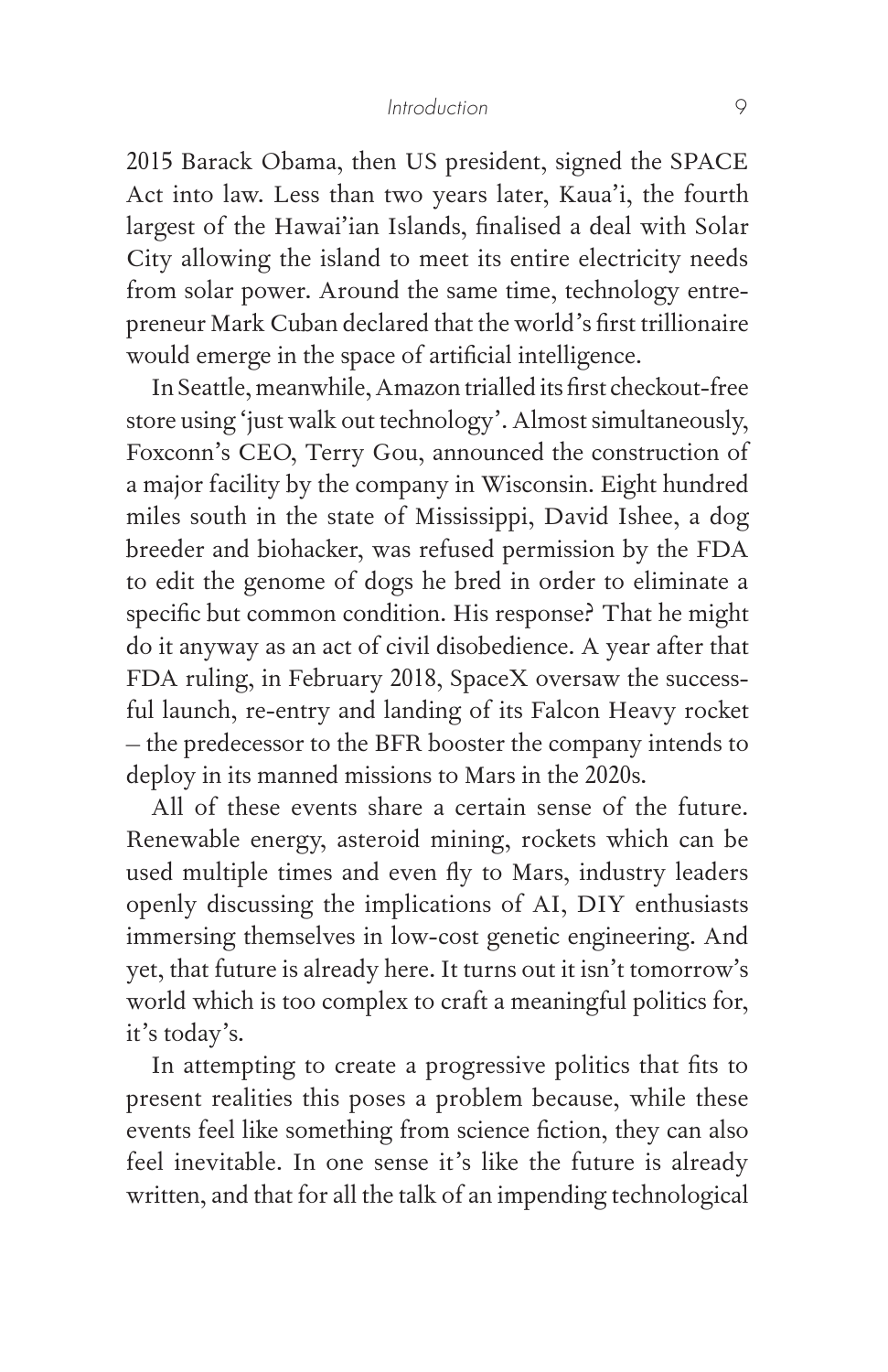revolution, such dizzying transformation is attached to a static view of the world where nothing really changes.

But what if everything could change? What if, more than simply meeting the great challenges of our time – from climate change to inequality and ageing – we went far beyond them, putting today's problems behind us like we did before with large predators and, for the most part, illness. What if, rather than having no sense of a different future, we decided history hadn't actually begun?

We have faced changes as momentous as those which now confront us twice before. The first was around twelve thousand years ago as *Homo sapiens*, our ancestors, began to engage in agriculture for the first time. This consisted in the domestication of animals and crops, practically grasping how biological features can be bred both in and out of species. It wasn't long before we had farming, animals performing labour and a relative abundance of food. This in turn created the social surplus necessary for the transition to sedentary society and with it cities, writing and culture. In short, life would never be the same again. This was both the end of something – hundreds of millennia of human 'prehistory' – and the start of something else.

It was the First Disruption.

After that not much would change for thousands of years. Yes, there was progress, as civilisations emerged and empires conquered, but fundamentally, the same sources of light, energy and warmth were available five thousand years ago as five hundred years ago. Life expectancy depended more on geography, social status and war than on technology and, until the last few centuries, most people 's 'work' involved subsistence agriculture.

Then, around the middle of the eighteenth century, a new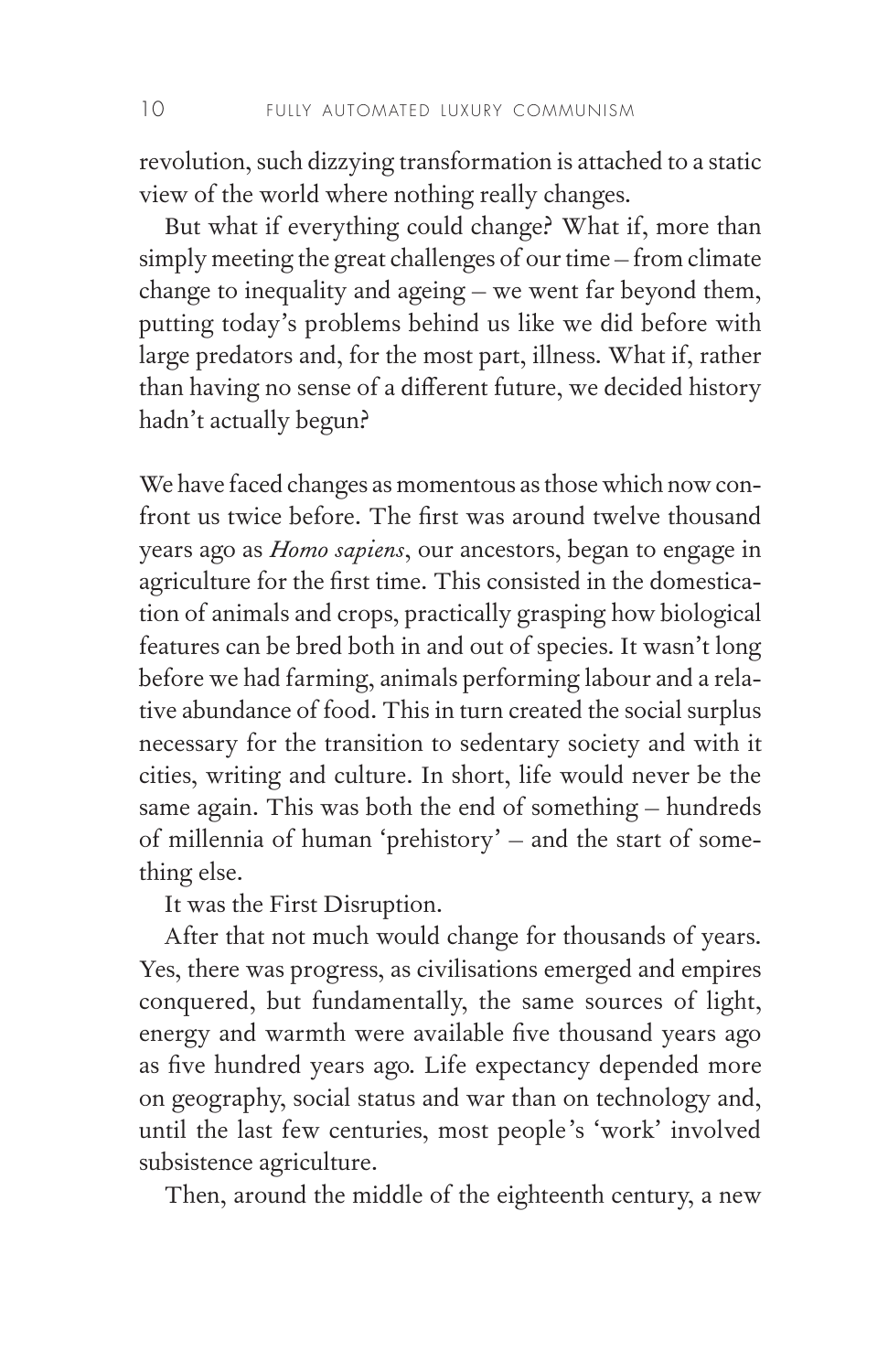transformation began. The steam engine – along with coal – became the backbone of the Industrial Revolution and the first machine age. While it had taken all of recorded history for the world's human population to reach 1 billion, it would take little more than a century to double once more. Now, new vistas of abundance opened up, with extended life expectancy, near-universal literacy, and increased production of just about everything. By the middle of the nineteenth century it was once again clear that something so seismic had taken place that, for better or worse, there was no going back.

This was the Second Disruption.

The present conjuncture offers a rupture just as significant as these two earlier moments. As with the Second Disruption it will offer relative liberation from scarcity in vital areas – energy, cognitive labour and information rather than simply the mechanical power of the Industrial Revolution. As with the First it will signal a departure from all history before it, heralding a beginning more than a final destination.

But this Third Disruption – now in its opening decades – is still to be contested, and its consequences remain uncertain. While the forces underpinning it are already present – as will be highlighted over the following chapters – an appropriate politics remains unclear. Importantly, its possibilities are such that they call into question some of the basic assumptions of our social and economic system. Thus, far from being confronted with a choice between change and inertia, a world dramatically different from our own is both inevitable and near at hand. The key question is this one: In whose interests will it be created?

What follows is a summary of the world in which this has begun to unfold, presenting the spectre of crisis – ecological, economic and social – alongside the potential abundance of an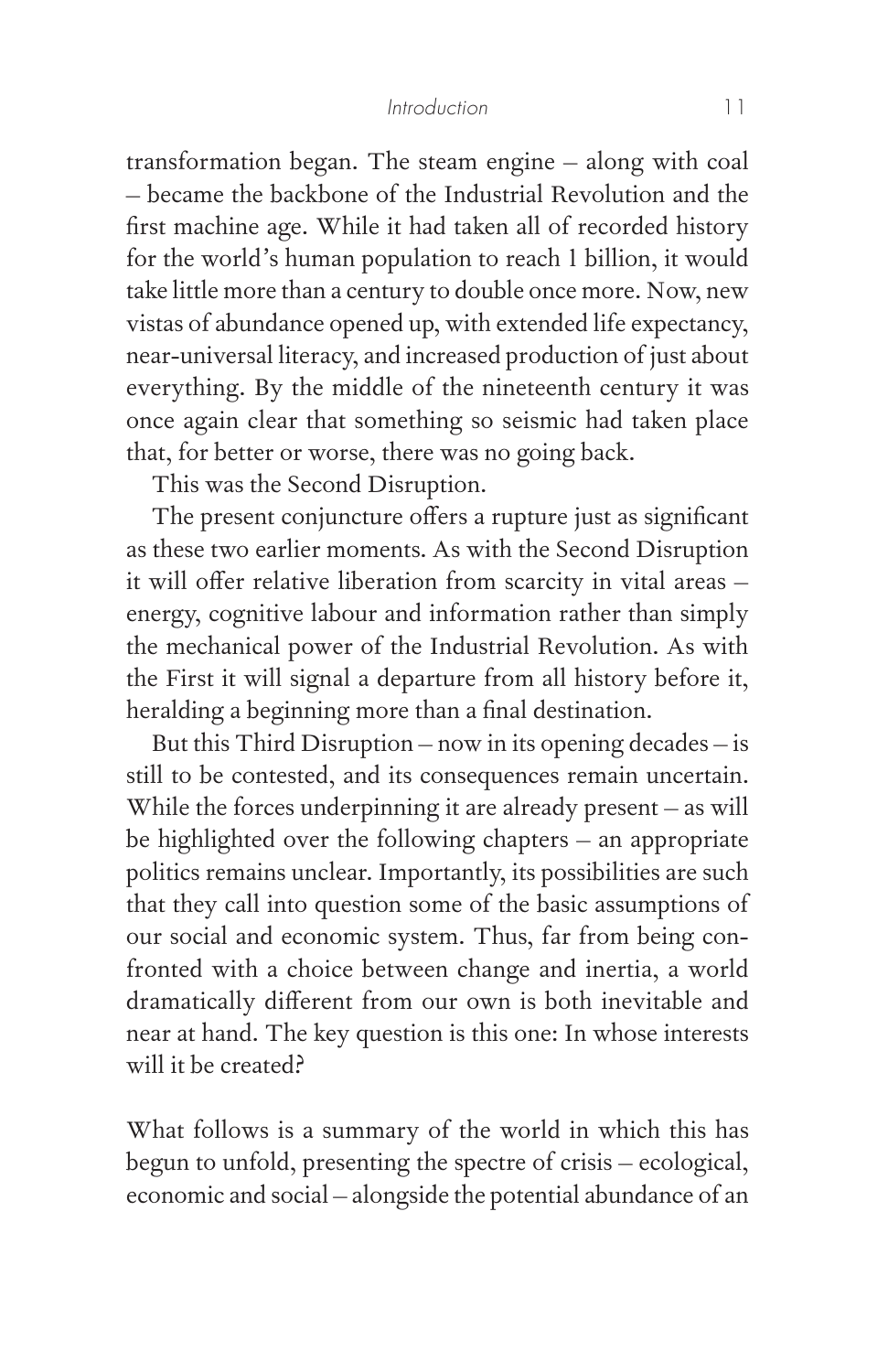emerging alternative. From there it is proposed that a political map can be gleaned from both the challenges we face and the potential tools at our disposal. This map is Fully Automated Luxury Communism.

After the realm of speculation, we draw upon the world as it is, or rather as it is becoming. Here we examine seemingly disparate technologies – in automation, energy, resources, health and food – before concluding that the foundations are cohering for a society beyond both scarcity and work. Nothing is certain about where these technologies will end, nor whose benefit they will serve. What is discernible, however, is that a disposition can be drawn from them – if only they are allied to a political project of collective solidarity and individual happiness.

This is why Fully Automated Luxury Communism (FALC) is a politics rather than some inevitable future. To that end, it requires a strategy for our times while carving new figureheads for utopia, outlining the world as it could be and where to begin.

So let us start at the end  $-$  or so we thought  $-$  with the strange death of the future.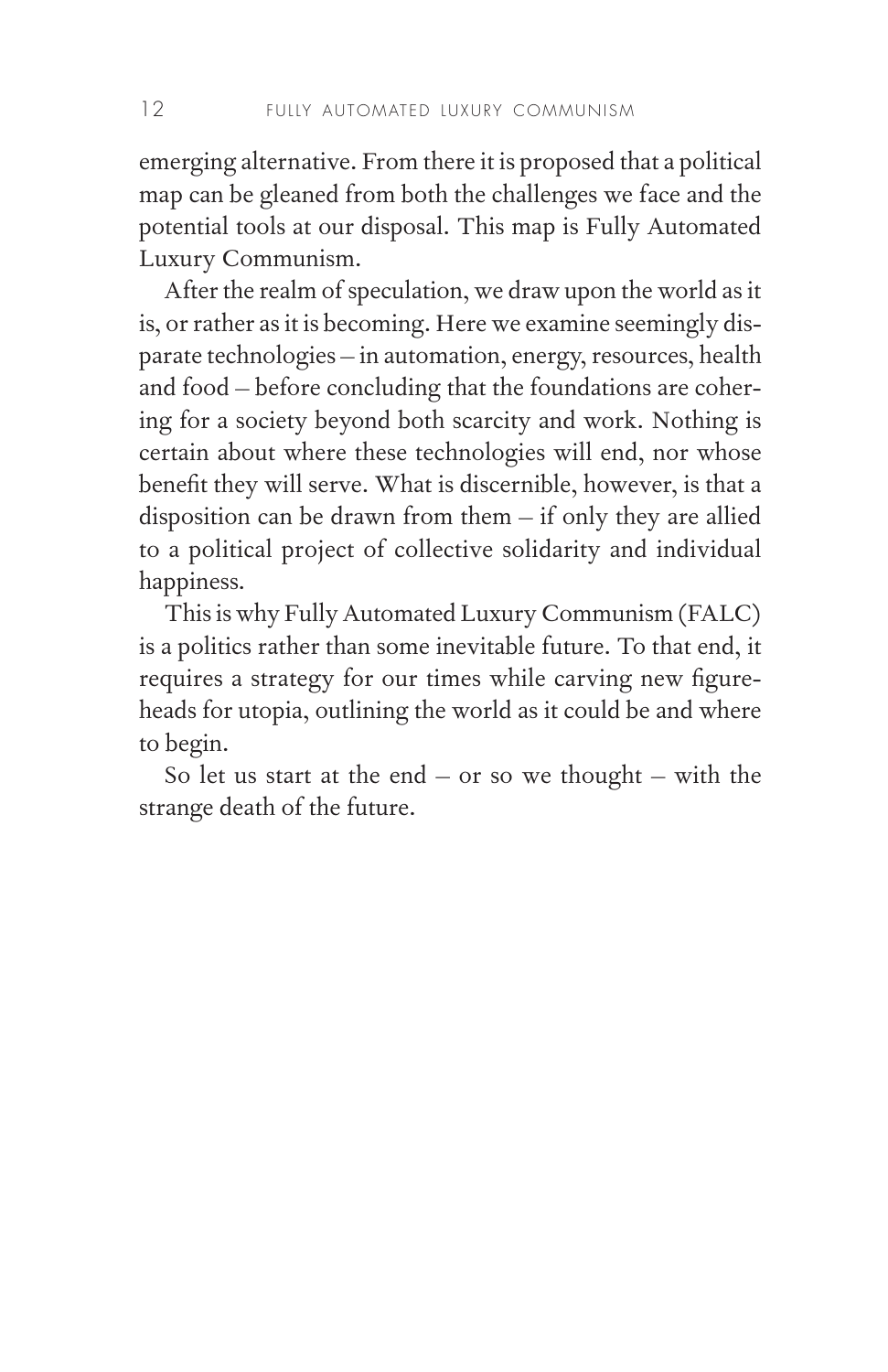I. Chaos under Heaven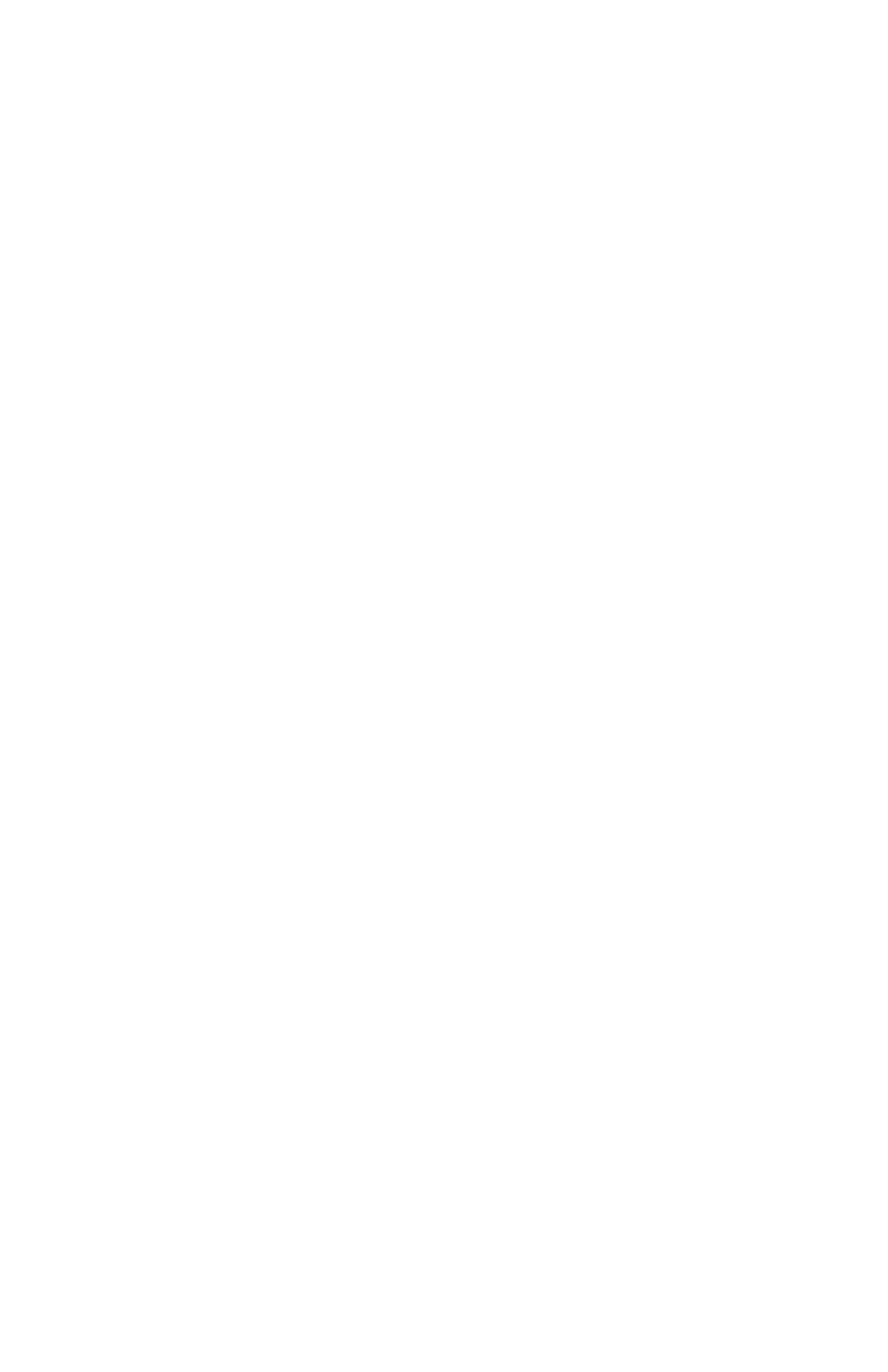## 1 The Great Disorder

'*How did you go bankrupt?' Bill asked. 'Two ways,' Mike said. 'Gradually and then suddenly.'*  Ernest Hemingway, *The Sun Also Rises*

In the summer of 1989, as it became clear the United States and its allies had won the Cold War, Francis Fukuyama wrote an essay titled 'The End of History?' for the *National Interest*.

Its core proposition was provocative yet simple, with the little-known academic asserting that the collapse of the Soviet Union was of greater importance than simply marking the end of a military rivalry: 'What we may be witnessing is not just the end of the Cold War, or the passing of a particular period of postwar history, but the end of history as such: that is, the end point of mankind's ideological evolution and the universalization of Western liberal democracy as the final form of human government.'

Fukuyama's contention was that, while clocks would still tick and years continue to roll by, no new ideas would emerge, at least none capable of challenging the status quo. In making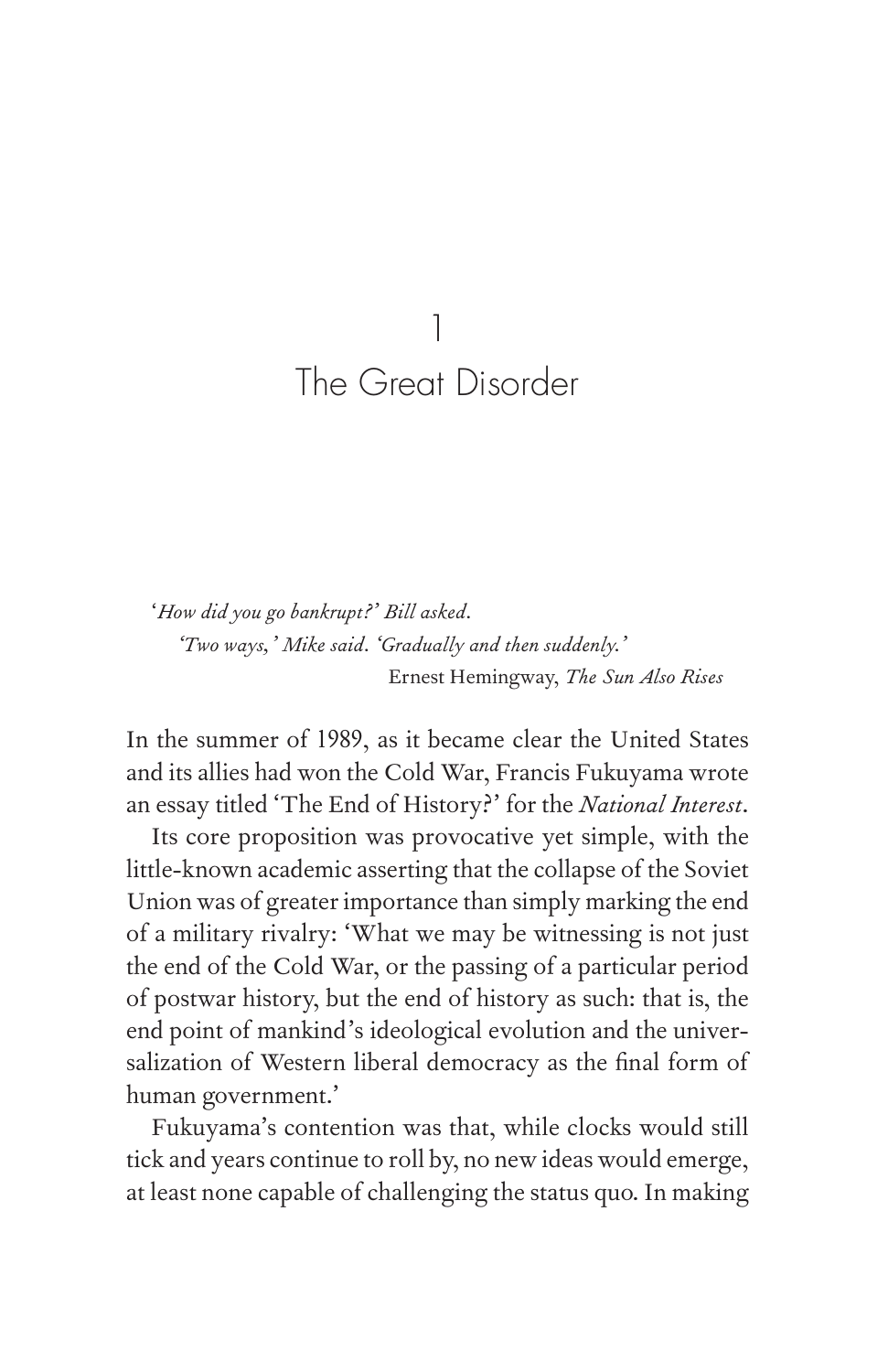this extraordinary claim, he referenced the unlikely authorities of Karl Marx and Georg Wilhelm Friedrich Hegel. In their different ways both had claimed that history had a final destination. Now, with the end of the Cold War, they were proven right – only rather than the Prussian state or the downfall of capitalism, the twilight of ideology was Big Macs and Coca-Cola.

Fukuyama swiftly became an intellectual superstar, turning the essay into his first book *The End of History and the Last Man*, published in 1992. There he offered an extended explanation of his core hypothesis from three years earlier, outlining how history is primarily driven by ideas constantly competing with one another. As a result, by the 1990s liberal democracy, and by extension market capitalism, reigned supreme because no viable alternative remained. While in a sense that was true – the USSR had just disintegrated – it failed to grasp how the gravest challenges are more likely to emerge from internal contradiction or external, unanticipated, shock than an absence of consent.

For Fukuyama the end of history signalled a world defined by economic calculation and 'the endless solving of technical problems, environmental concerns, and the satisfaction of sophisticated consumer demands'. And yet the present moment, defined by challenges such as rising temperatures, technological unemployment, income inequality and societal ageing – to name just a few – poses questions which extend beyond mere technical competence. If Fukuyama's words were naive in 1992, then in the decade that followed the financial crisis of 2008 they became positively ridiculous. Indeed, he admitted as much in a book he published on identity in 2018.

But the stakes are greater than simply being right or wrong on an issue of academic detail. Because worse than naive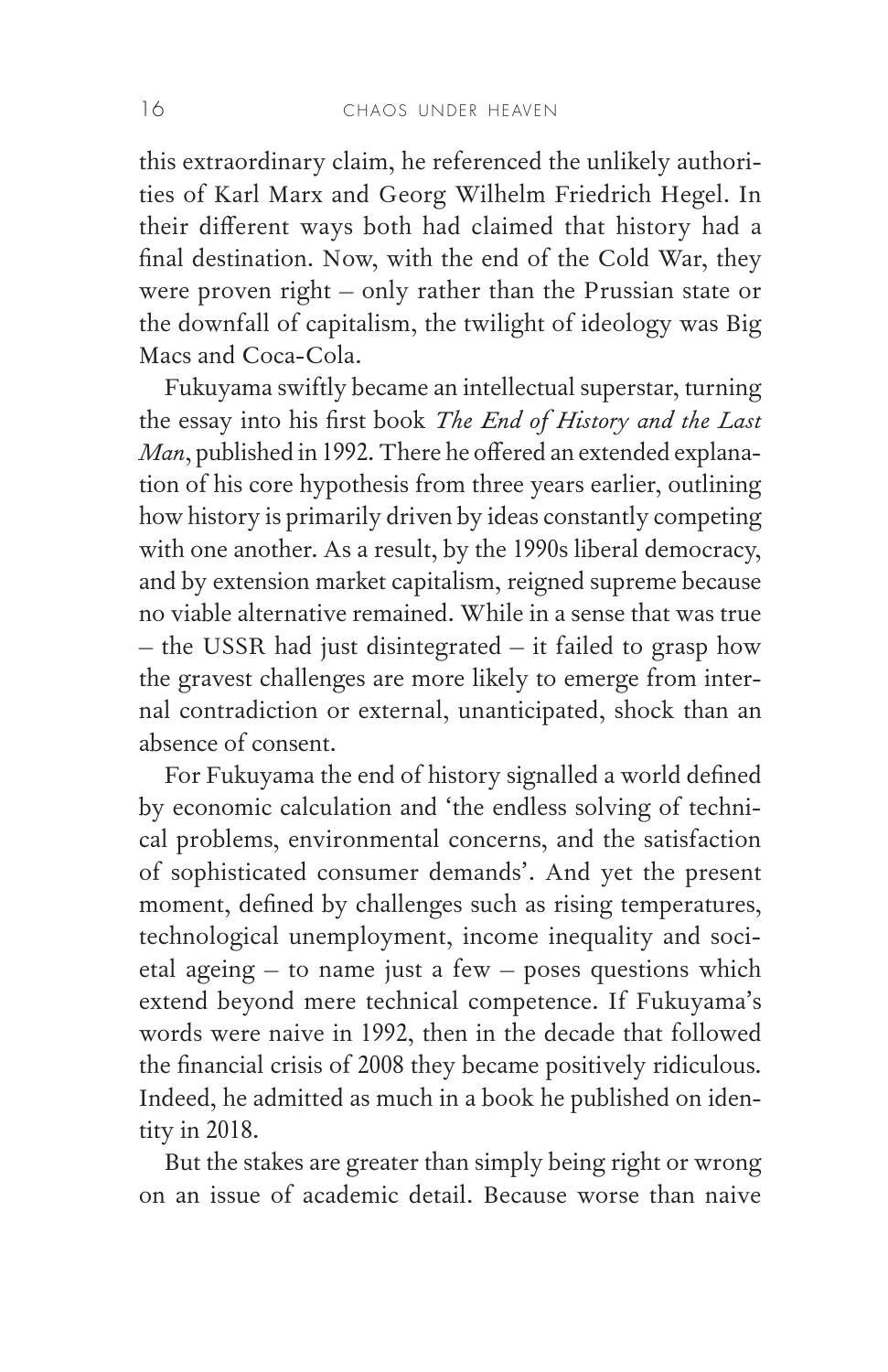credulity or mistaking a brief moment for historic permanence, many in power still view Fukuyama's hypothesis as sacrosanct. Three decades after the end of the Cold War the legacy of his work is a political 'common sense' that actively obstructs us from addressing the great challenges we face. After all, why would decisive action – particularly if it undermined the interests of business and profit – be necessary if nothing really changes?

Fukuyama's triumphalist thinking a generation ago, even if he himself has now renounced it somewhat, still matters. That is because it has since gone on to infuse a broader folk politics that understood the end of the Cold War to not only signify the supremacy of market capitalism, but also the inevitable demise of self-governing nation-states.

In this flat, crowded and connected world everything would be subject to ever-accelerating change. Everything, that is, except the rules of the game. Indeed, many no longer even considered them to be rules but rather reality itself, with alternative political systems viewed as either futile or incomprehensible. Here, liberal capitalism went from a contingent project to a reality principle. Welcome to the world of capitalist realism – where the map is the territory and nothing really matters.

#### Capitalist Realism

Capitalist realism is best summed up with a single sentence: 'It is easier to imagine the end of the world than the end of capitalism.'\*

For Mark Fisher – the British theorist who coined the term – that catchphrase captures the very essence of our era, with

This phrase is attributed to both Fredric Jameson and Slavoj Žižek, although Jameson himself is unclear as to its original source.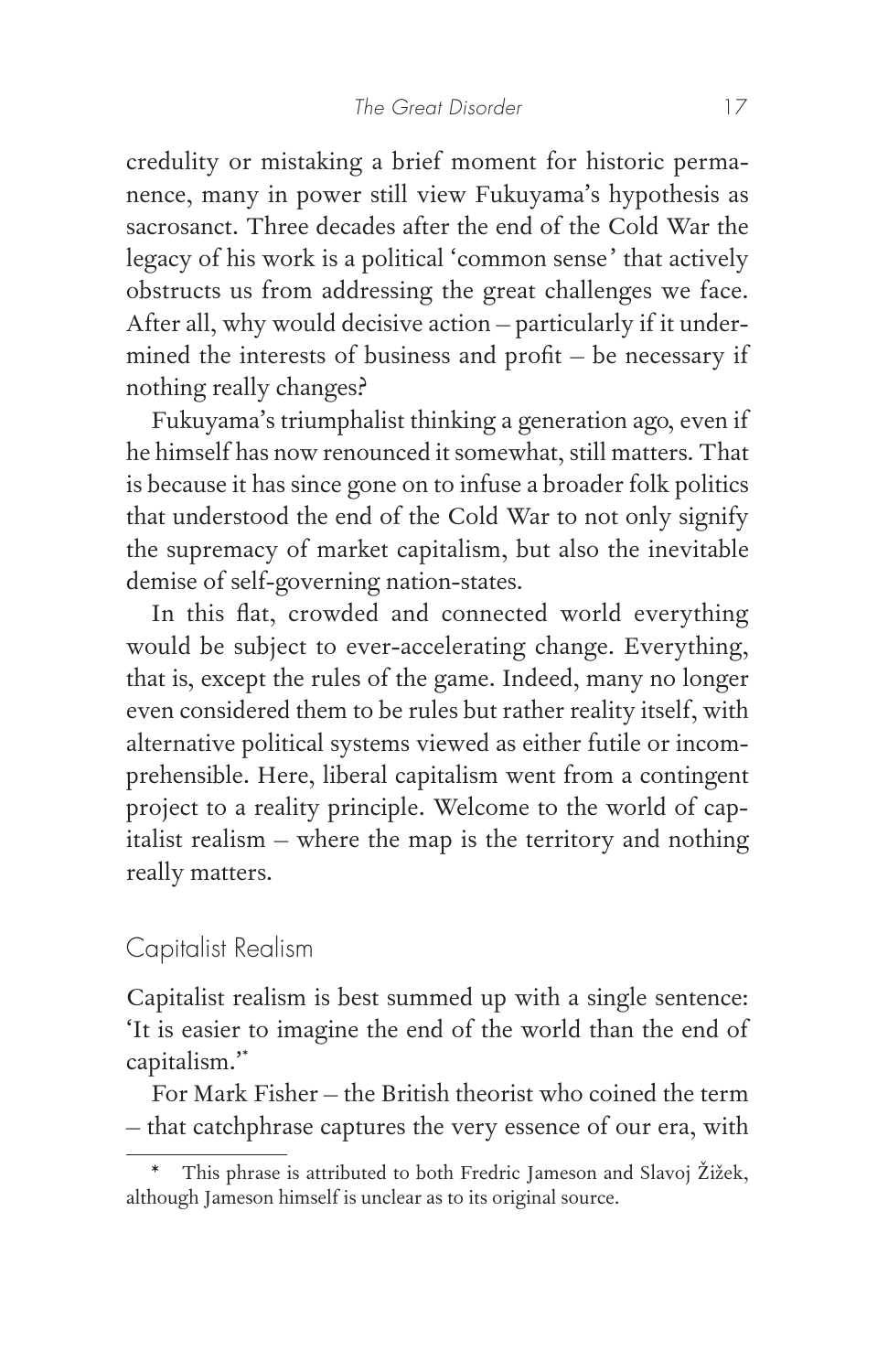capitalism not only viewed as the exclusively 'viable political and economic system' but also one where it is 'impossible even to imagine a coherent alternative '. After all, how can you contrive an alternative to reality itself?

Turning to the 2006 film *Children of Men*, Fisher investigates its surreal normality as a dystopia fit for our age with the world it projects 'more like an extrapolation or exacerbation of ours (rather) than an alternative to it. In its world, as in ours, ultra-authoritarianism and Capital are by no means incompatible: internment camps and franchise coffee bars co-exist.'

This tallies with the thinking of Alain Badiou, who writes,

We live in a contradiction … where all existence … is presented to us as ideal. To justify their conservatism, the partisans of the established order cannot really call it ideal or wonderful. So instead, they have decided to say that all the rest is horrible … our democracy is not perfect. But it's better than the bloody dictatorships. Capitalism is unjust. But it's not criminal like Stalinism. We let millions of Africans die of AIDS, but we don't make racist nationalist declarations like Milosevic.

Because capitalist realism has no offer of a better future – especially so over the course of the last decade – its default logic is one of anti-utopianism. Flat wages, falling home ownership and a warming planet might be bad, granted, but at least we have iPhones. And, yes, you may not be able to access the things your parents took for granted, like affordable homes or free higher education, but you should still be grateful – at least it's not the sixteenth century.

Over time this argument, seductive for the opening years of the twenty-first century, is being revealed as patently absurd. Capitalist realism, a world where nothing really changes, is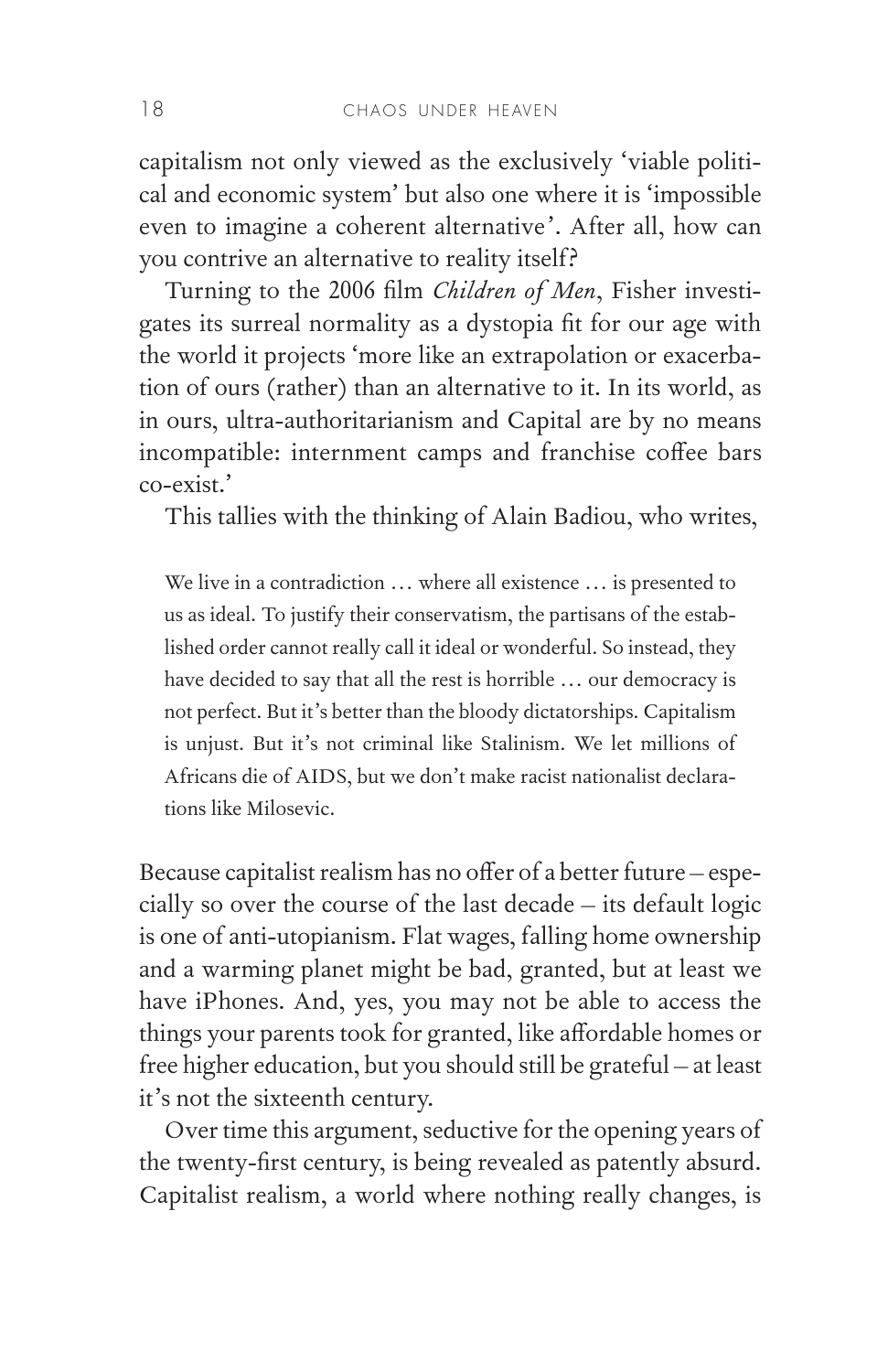giving way to a historic moment defined by crisis. One where, unless we transform our understanding of the future once more, the very worst demons of centuries past will prevail.

#### Crisis Unleashed

To say the present era is one of crisis borders on cliché. Habitual and familiar, this crisis differs from the dystopias of George Orwell or Aldous Huxley, or hell in the paintings of Bosch or the last days of Earth as told in the Book of Revelations*.* It is unlike Europe during the Black Death or Central Asia as it faced the galloping Golden Horde. Here, instead, we inhabit a world in free-fall and yet we are all along for the ride.

Some aspects of this, like the European migration crisis, are highly mediatised and public. Here, people displaced by war and social breakdown migrate, often meeting with hostility in response. While for previous generations the Berlin Wall was totemic of division, only 235 people died trying to cross it. Compare that to the 3,770 souls who died or went missing in the Mediterranean trying to reach the shores of Europe just in 2015. And if, as an undocumented migrant, you are fortunate enough to safely cross the Mediterranean, or the US–Mexico border, or the fences and forests between Hungary and Bulgaria, your problems are only just beginning.

There are of course other expressions of our broken world that are equally profound, if less immediately obvious. One is a crisis of mental health, with suicide the leading killer of British men under the age of fifty and depression expected to be the leading cause of the global burden of disease by 2030.

Others still are less easy to personalise, remaining incomprehensible on a human scale. One is a crisis of the state, as agency ebbs to the market and an increasingly globalised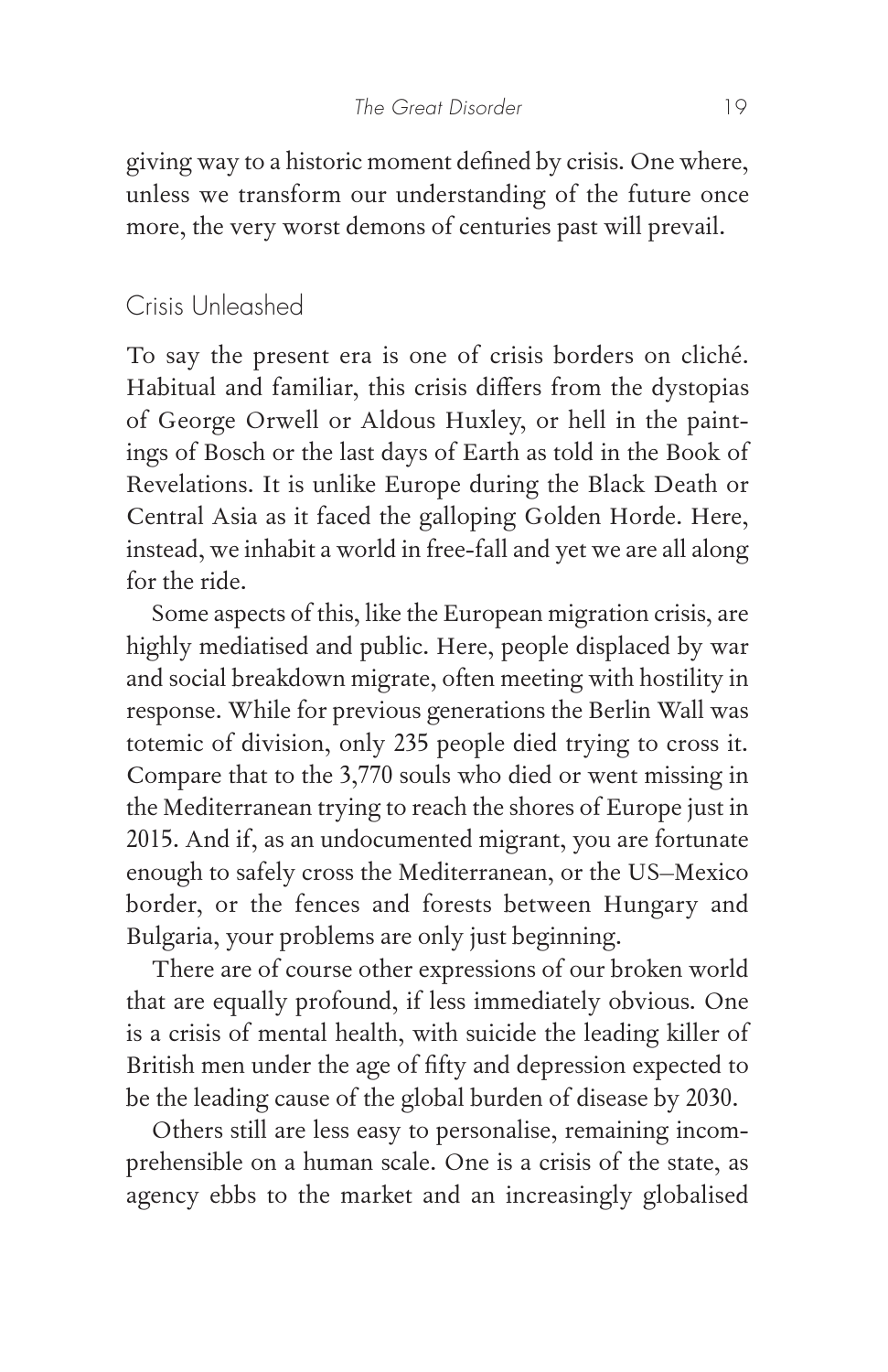economy undermines the ability of nations to act decisively. This process of market and capital integration – where commodities move more seamlessly than ever – is entirely at odds with the experience of displaced peoples and undocumented migrants as they face walls, surveillance and ever more securitised borders.

As the state gives way to the market this is accompanied by a nebulous sense of loss, as a crisis of representation empties democratic institutions of authority and citizens come to view them as little more than conduits for the interests of corrupt elites. This entrenches the tendencies of globalisation as previous, if imperfect, repositories of accountability – national governments – lose the consent of those they represent. In the supposedly good times something had gone badly wrong – but it remained an undercurrent.

#### 2008: Return of History

Almost two decades after Fukuyama's false prophecy, that decisively changed: a banking crisis, a debt crisis, a deficit crisis – all culminating in the imposition of austerity, from Greece to California. Alongside that was war in Georgia, the flowering of the Arab Spring, uprising in the Ukraine, insurrection – and then the most bloody of civil wars – in Syria. Elsewhere previously low-intensity conflict in Iraq and Afghanistan deteriorated further, soon joined by similarly hazy struggles in Libya and Yemen. In early 2014 the Russian Federation added new territory for the first time as it annexed Crimea following a local referendum. A few months later, straddling Syria and Iraq in an area the size of the United Kingdom, insurgents declared a caliphate, the Islamic State.

But even amid all this it was events in Western Europe, a heartland of capitalist realism, which proved most surprising: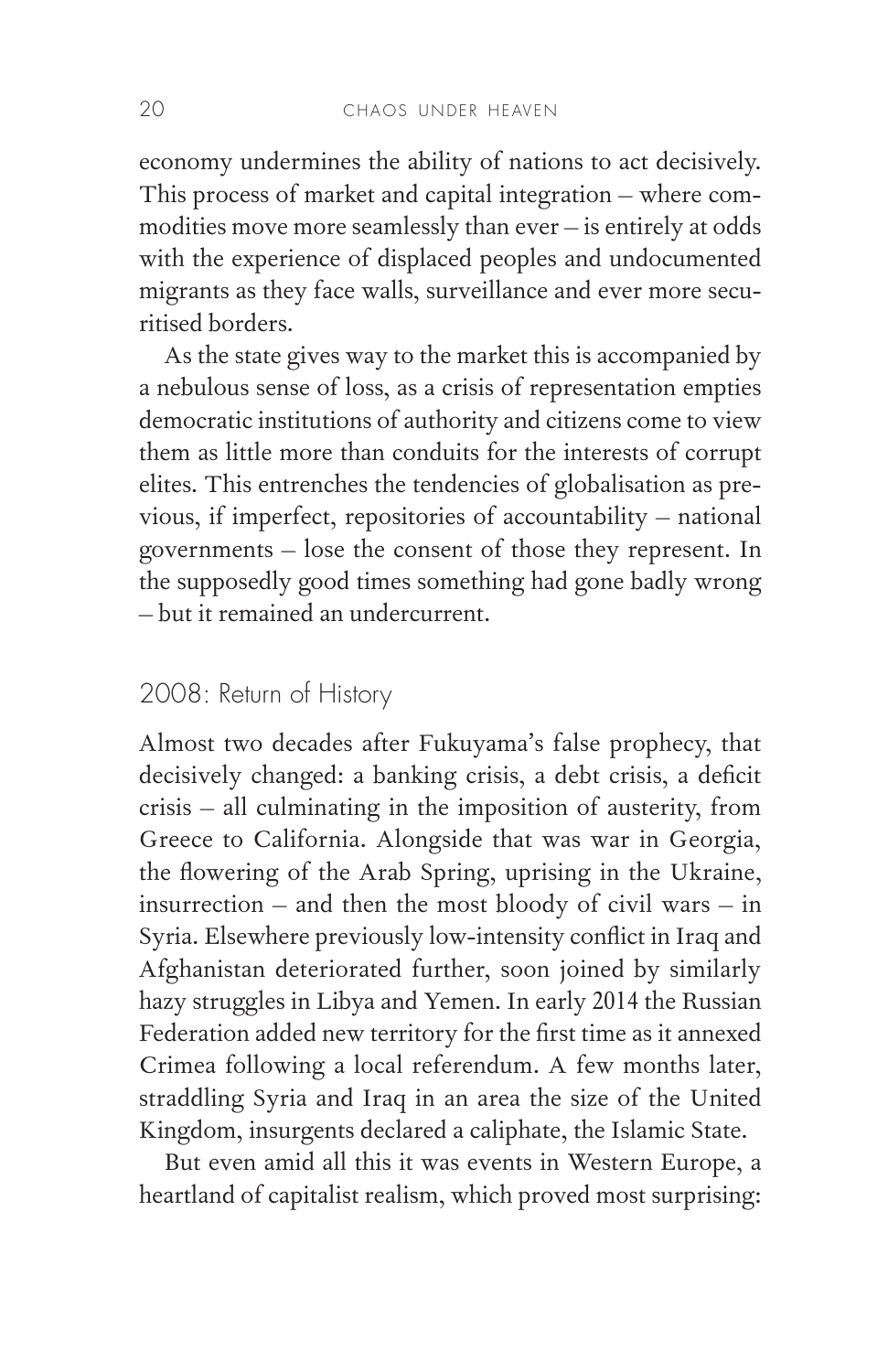a heightened cycle of protest and riot in England after 2010 was followed by a failed but surprisingly close referendum on Scottish independence four years later. Even that paled into insignificance, however, when in 2016 Britain voted to leave the European Union, becoming the first member-state in its history to do so.

While 'Brexit' was the most important political moment in Europe for a generation, it was soon outdone by events across the Atlantic when, just a few months later, Donald Trump was elected the forty-fifth president of the United States. Less than a decade after the collapse of Lehman Brothers in 2008, it was now undeniable. An expansionist Russia, isolationist Britain and broken economic model had all been outdone by a reality TV star becoming the most powerful person on Earth. History was back.

Trump's inauguration speech the following February stood in defiant contrast to the heady rhetoric of his predecessor, Barack Obama, when he assumed office eight years earlier. Claiming that the system was failing ordinary Americans, Trump's explicit message of social decay and aggrieved nationalism became his immediate signature in office.

And yet in a strange way, despite their markedly different forms of presentation, Obama and Trump shared a similar faith in the unique ability of markets to find solutions. After all, anything else is tantamount to heresy in a world of capitalist realism – where the end of the world is more plausible than the end of capitalism.

This condition presents arguably the most pressing crisis of all: an absence of collective imagination. It is as if all humanity has been afflicted by a psychological complex, capitalist realism making us believe the present world is stronger than our capacity to remake it  $-$  as if it were not our ancestors who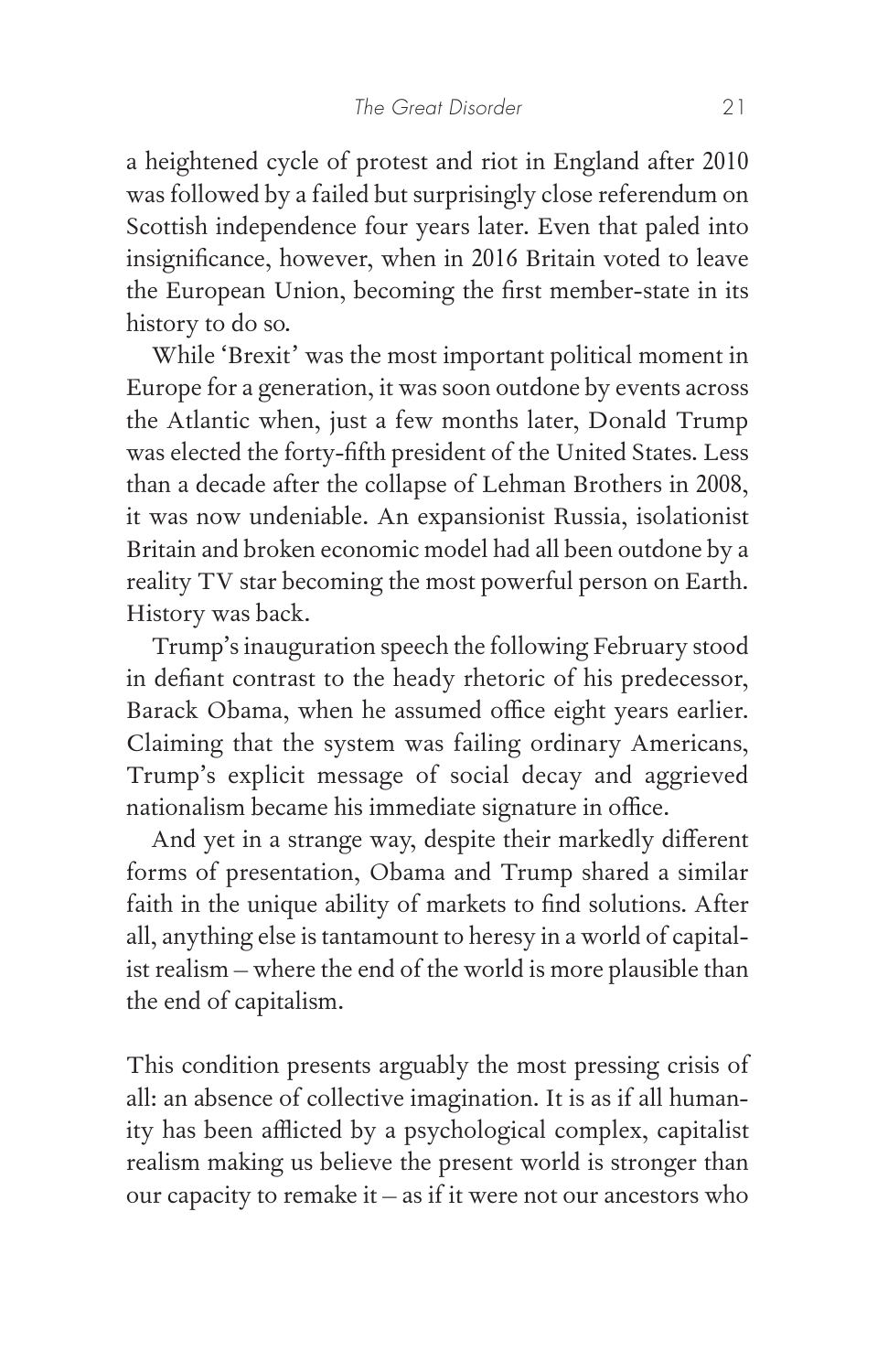created what stands before us now. As if the very essence of humanity, if there is such a thing, is not to constantly build new worlds.

In its defence, capitalism can point to an impressive record, at least so far. Having faced crises almost every decade for two centuries, amid the ferocious pace of constantly accelerating change, it has always found ways of extracting profit and, eventually, improving living standards. Capitalism has survived, evolved and prospered through the Industrial Revolution, the Great Depression, protectionism, two World Wars, the end of the gold standard and the demise of the Bretton Woods Agreement. Little more than a generation ago, much of the world was under the political influence of the former Soviet Union, with it and the United States seemingly destined to face off in nuclear confrontation. And yet that never came to pass and, as Fukuyama would later write, a divided world was replaced by one where markets prevailed and liberal democracy would reign supreme.

This explains why, in spite of manifest crises, those who champion the status quo are as confident as they are. Ours may well be a world of low growth, declining living standards and rising geopolitical tensions, but capitalism's staunchest advocates draw strength from knowing similar problems have been dealt with before.

But besides those issues are challenges seemingly harder to overcome. In isolation each is historically significant, yet taken together they can be viewed as threats whose scale is civilisational, holding the potential to undermine the ability of capitalism to reproduce itself as a system based on infinite growth, production for profit and wage-labour.

There are five such crises, which at times overlap. They are climate change and the consequences of global warming; resource scarcity – particularly for energy, minerals and fresh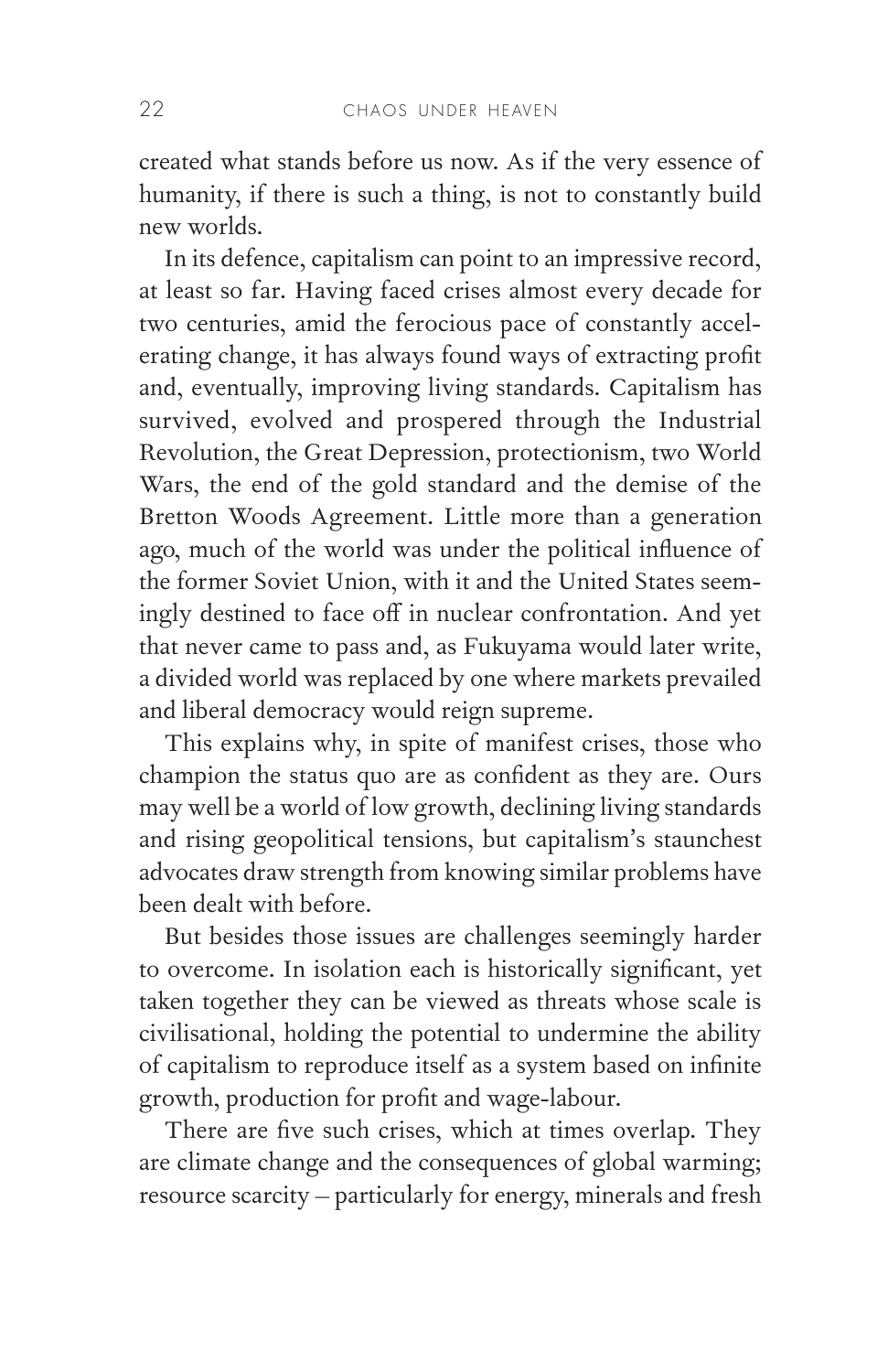water; societal ageing, as life expectancy increases and birth rates concurrently fall; a growing surplus of global poor who form an ever-larger 'unnecessariat'; and, perhaps most critically, a new machine age which will herald ever-greater technological unemployment as progressively more physical and cognitive labour is performed by machines, rather than humans.

Confronting such crises is the basis of FALC. Capitalism, at least as we know it, is about to end. What matters is what comes next.

The claim that *capitalism will end*, is, for capitalist realism, like saying a triangle doesn't have three sides or that the law of gravity no longer applies while an apple falls from a tree. Rather than understanding the present as one historical period among many, like Victorian England or the Roman Republic, to be alive at the end of history means presuming our social systems to be as unchanging as the physical laws that govern the universe.

And yet the truth is capitalist realism is already coming apart. The fact you are reading these words at all is proof.

Despite the observations of Francis Fukuyama and his disciples, history returned on 15 September 2008 when the global financial system crashed. Within weeks the world's leading economic powers, previous zealots for minimal state interference, were left with no alternative but to bail out their domestic banks, with some even being nationalised. That exposed their previous free market fervour for the lie it was: this was socialism for the rich and market capitalism for the rest. The critics had always said as much, now nobody could deny it.

But as well as revealing what had passed as common sense for the political project it was, that moment also ended a phase of global expansion that had powered financial services and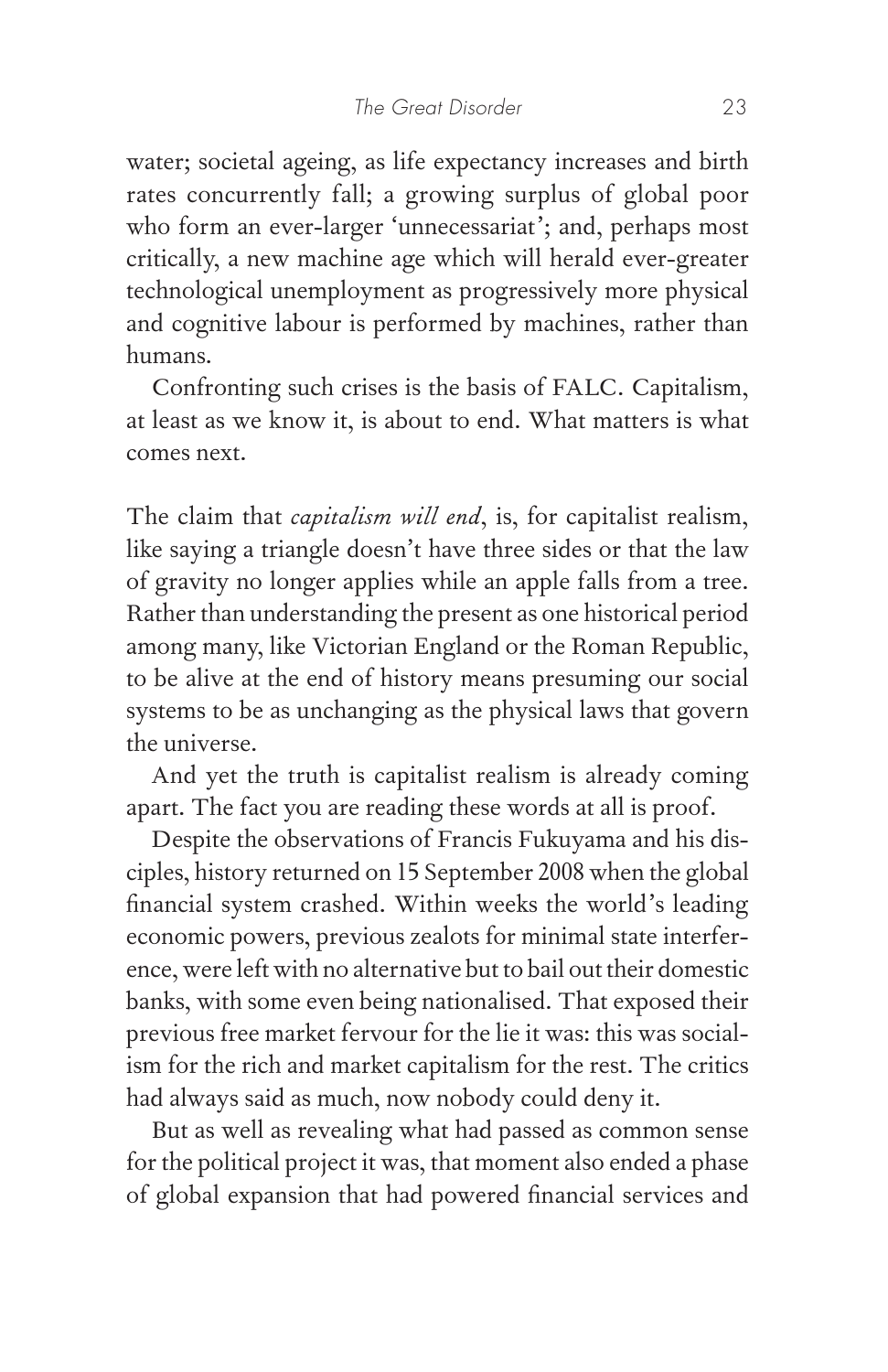real estate – most notably in Britain and the United States – to the forefront of economic life. Over the preceding two decades it was these areas which had underpinned growth, tax receipts and forms of asset ownership which were at least moderately distributed. After 2008 that decisively changed, meaning that in many countries poverty has increased, wages have stagnated and growth – in any significant sense – has vanished.

In the US the Supplemental Nutrition Assistance Program, popularly known as 'food stamps', is a federal initiative that helps low-income Americans buy food. By virtue of its objective it is one of the most accurate indicators of poverty in the country. While in 2007, immediately before the crisis, 26 million Americans were in receipt of food stamps, by 2012 – at the tail end of what some now call 'the Great Recession' – that figure had almost doubled to 46 million. Over subsequent years, despite an alleged upturn in the country's economic fortunes, that number barely moved, with Donald Trump frequently highlighting how 43 million Americans used food stamps while on the campaign trail in 2016. For all the talk of his victory being powered by 'fake news', that number was entirely accurate.

Analogous to food stamp use in the US is the meteoric rise in the number of people using food banks in Britain. The Trussell Trust, which operates the largest food bank network in the country, claims to have delivered around 41,000 food packs in 2010. By 2017 that had risen to 1.2 million after nine consecutive years of rising demand for their services. While the increased use of food banks in the UK is partially the result of disastrous welfare reforms, it also reflects something observable on both sides of the Atlantic: being in work no longer guarantees escaping poverty – quite the opposite.

The most detailed data available in the UK only serves to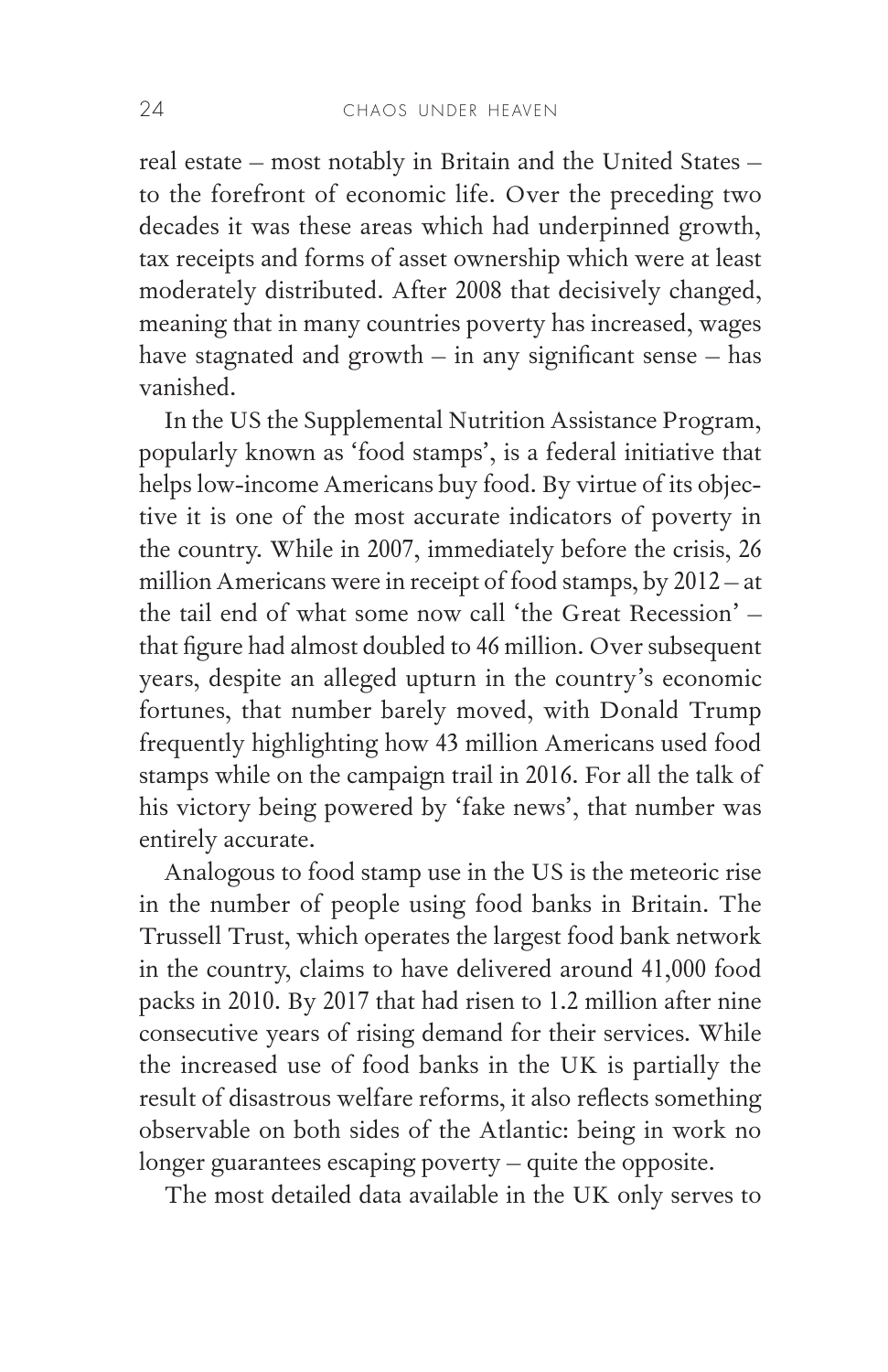confirm a historic shift has taken place over the last decade, with those in relative poverty more likely to be in a working household than not. Most troubling of all is that this is accelerating: by the end of 2016, 55 per cent of people in poverty were in a household where someone was employed – an astonishing 7.4 million people. Just six months later that figure had risen to 60 per cent.

Powering this downward spiral is falling wages: since 2008, real pay in Britain, which takes inflation into account, has dropped by more than 10 per cent. It should come as little surprise, then, that nearly 17 million Brits of working age have less than £100 in personal savings. In the United States it's a similar story, with 63 per cent of Americans saying they have \$500 or less put aside.

The other pillar of consent for twentieth-century capitalism, of property-ownership as the complement to democracy, is in similar retreat. In Britain, where the Conservative Noel Skelton coined the term 'property-owning democracy' in 1923, home-ownership is at its lowest level since 1985 and continues to fall. It's even worse in the US, though, where a combination of high prices, low wages and little credit means the average American is less likely to own their own home than at any time since 1965 – four years before the Moon landing.

#### Measuring Inertia

While ordinary people are struggling, measured through use of food banks and food stamps, wages which buy less or unmet expectations regarding home ownership, the abstract vision of the economy pedalled by elites, defined by growth and productivity, is in similar disarray. After all, on output per hour worked, perhaps the most useful measure of economic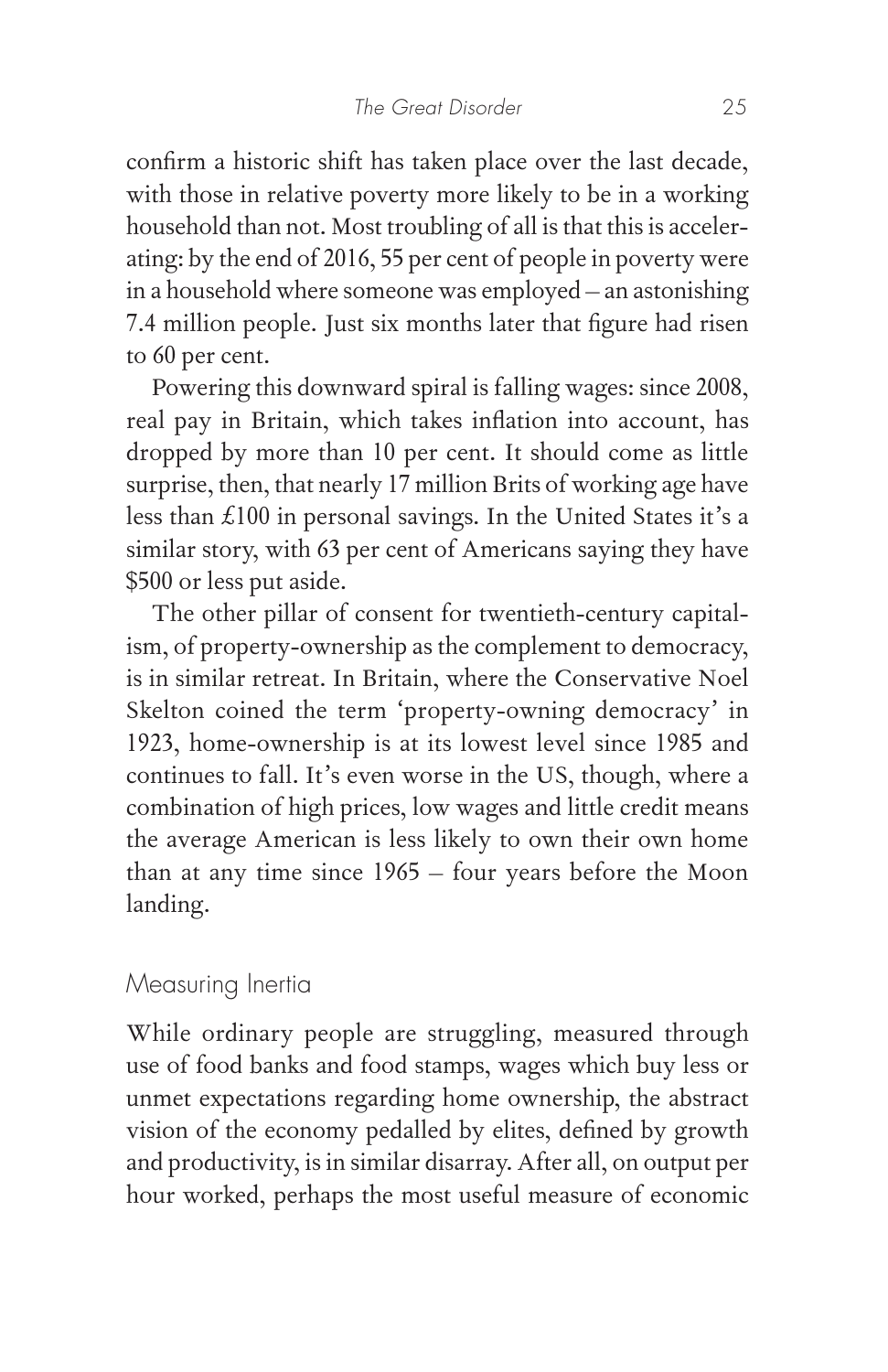progress, Britain produced less in 2017 than it did a decade earlier. Such a development is without precedent in modern history.

Similar issues are in evidence elsewhere around the world. 'Lost decade', previously used to describe anomalous economic conditions in countries like Italy and Japan, is increasingly applied to an ever-growing cluster of nations. Since the crisis of 2008, Greece and Spain have seen unemployment go beyond 25 per cent, with youth unemployment touching double that. Elsewhere, economies such as Hungary, Austria, Portugal and Latvia's are no bigger now than they were in 2008 when measured on an output-per-person basis.

Even in the rising nations of the Global South, the trend is clear. The 10 per cent growth which characterised the Chinese and Indian economies during the early years of the twentyfirst century are now a thing of the past. Elsewhere the likes of Brazil and Russia have been mired in recession almost as severe as parts of Europe, the only difference being their economic malaise has kicked in at far lower levels of relative development. Such a shift has only served to strengthen the forces of autocracy.

So our world is one increasingly defined by low growth, low productivity and low wages. Before the crisis, most policymakers would have thought such events impossible, let alone speculated about an appropriate response. Alan Greenspan's 2008 remarks to the US House of Representatives are illustrative: the banking crisis having left this former chairman of the Federal Reserve in a state of 'shocked disbelief ' and 'distressed' by events he previously viewed as impossible.

While neoliberalism, which emerged with the Thatcher and Reagan governments, led to higher unemployment and lower wage growth, for more than a generation this was mitigated by access to cheaper goods and services – by relocating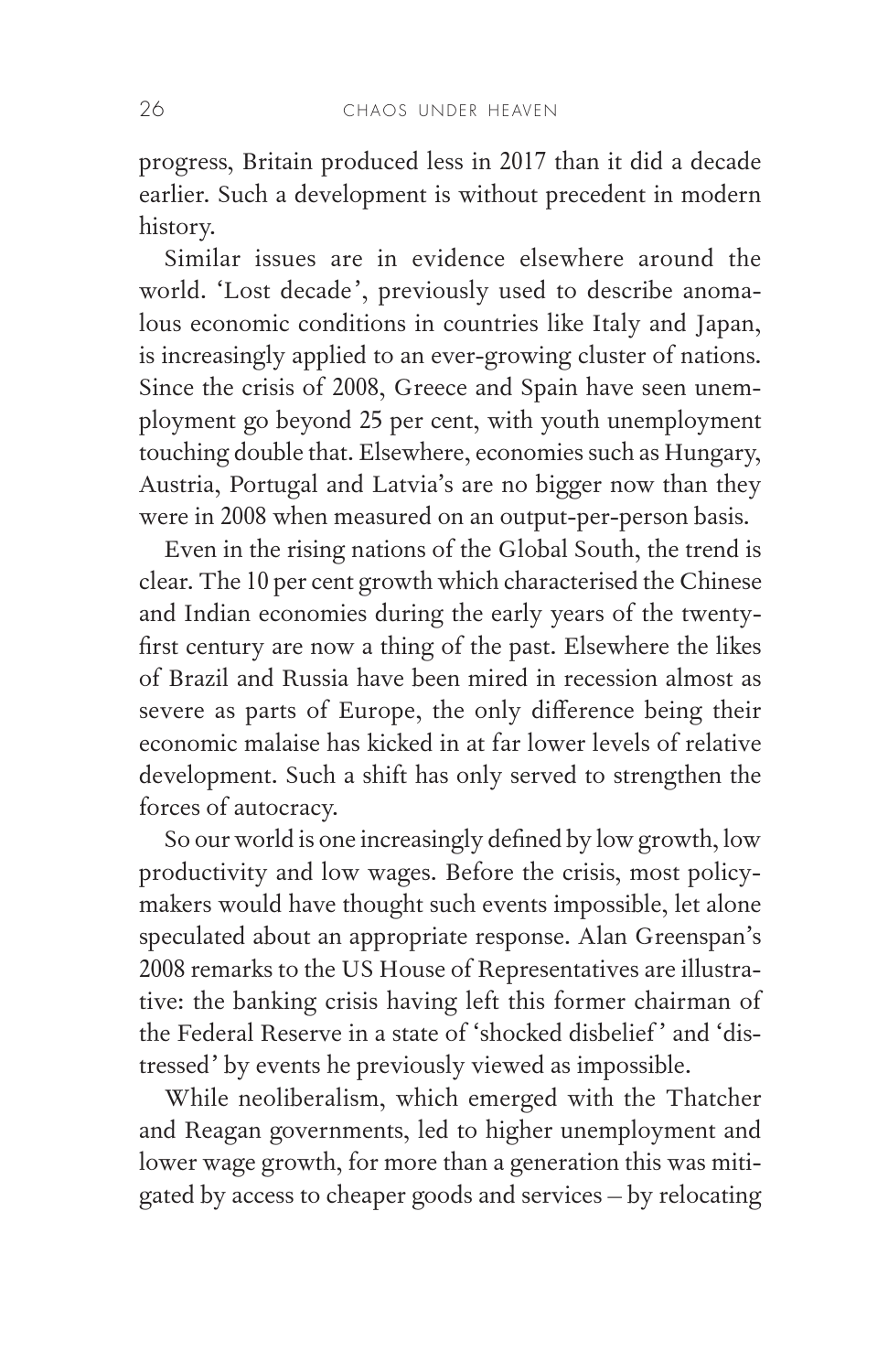production to countries with lower wages – as well as inflated asset prices, particularly housing, and access to cheap mortgage and consumer debt. As well as forming the foundation for a widely felt material improvement in living standards, this was the economic base for a world where there was no alternative. How could you *really* be angry at anything with your credit cards and ever-cheaper consumer gadgets? And even if you were, what choice did you have once you'd earned your stake in the system with a home of your own? Now, with these previous fixtures in retreat, elites have yet to make a positive offer about what comes next. What we know for certain is that the status quo can't hold. There is no consent for a system which, on nearly every measure, is going backwards.

This all explains the revival of radical politics, on both the left and right, in recent years. Because the events of 2008 came as such a shock – even for the system's outsiders – nobody proved immediately able to take advantage of such a historic opportunity. Gradually that would change, however, with the previously unthinkable becoming increasingly commonplace. In the 2009 European Parliamentary elections, the far right made impressive gains across the continent with the likes of UKIP, France 's Front National and even the British National Party attracting widespread support. The BNP's results in particular came as a shock, with a party historically connected to the country's neo-Nazi movement gaining almost 1 million votes and two MEPs. For a few years similar energies on the left were limited to the streets – such as the 2010 British student movement and the Spanish Indignados – but eventually these too translated to success at the ballot box. Spain offered the most obvious initial expression of that with the emergence of a new party, Podemos, which gained five MEPs in 2014 just a few months after it had been formed,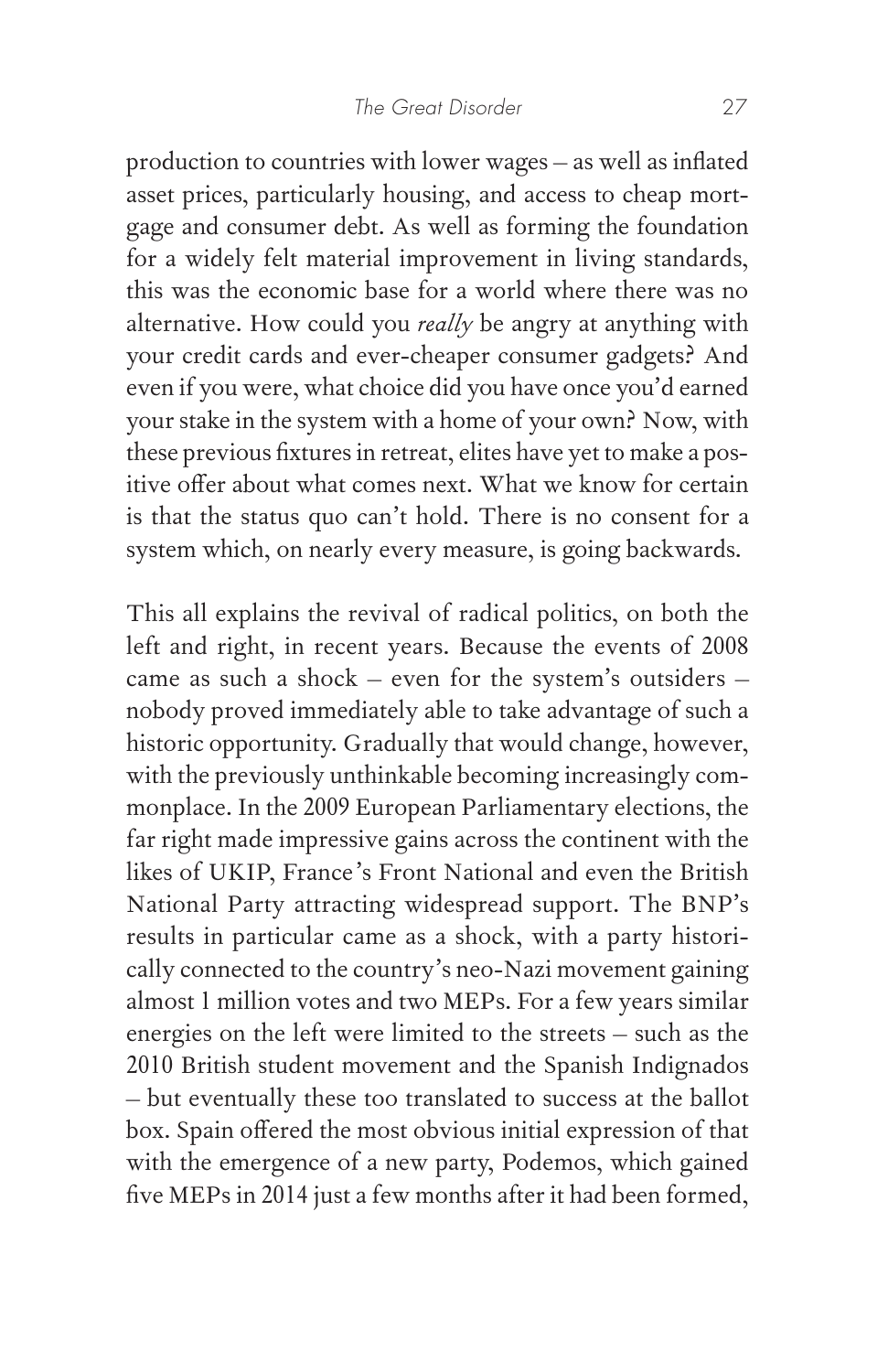before finishing third in the following year's Spanish general election.

But before then, in January 2015, Greece's Syriza, a coalition of previously insignificant left-wing groups, would win the most seats in that country's general election. After agreeing to be the senior partner in a wider coalition they formed a government, becoming the first party of the radical left to do so in a Western democracy since the Second World War. This fed hopes of a deal between Greece and the 'Troika' of the European Commission, European Central Bank and the International Monetary Fund on the terms of their coming bailout deal that summer. In due course Syriza campaigned for an 'Oxi' vote, defying the conditions proposed by the Troika. To widespread amazement, oxi – no in Greek – won by a landslide. While the Troika would refuse to change their stance in the negotiations that followed, and the Greek government capitulated to their terms, a new reality had emerged: the corridors of power were no longer insulated from mass protest in the streets.

In Britain, meanwhile, the Conservative Party won its first majority since 1992 as the right-wing UKIP attracted almost 4 million votes and the Scottish National Party took an astonishing forty seats from Labour in Scotland. A few months later, Jeremy Corbyn, who began his outsider bid at odds of 200–1, became Leader of the Labour Party – his supporters certain he could be powered by the same wave that had taken the likes of Syriza and Podemos so far in such a short space of time.

It was 2016 which proved to be the decisive year, however, as a crisis that started eight years earlier found its most potent political expressions. In June, Britain voted to leave the European Union with more people voting in the 'Brexit'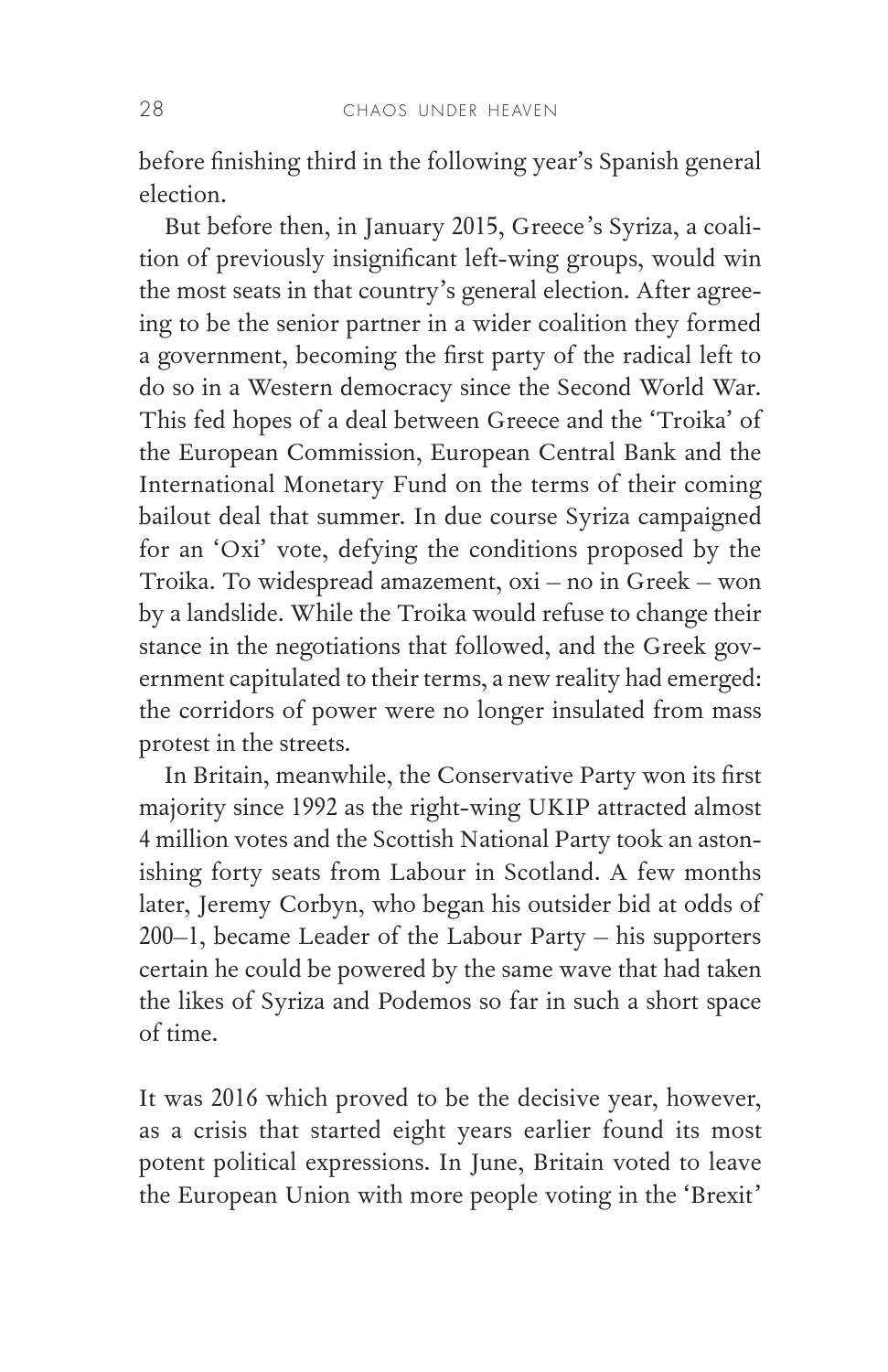referendum than any previous vote held in the country. That appeared to be a pivotal moment, with right-wing populism seeming to capture an increasingly clear hostility to governing elites. As Nigel Farage, a figurehead for the Brexit movement, triumphantly declared on the night, 'This is a victory for ordinary people, for good people, for decent people … the people who've had enough of the merchant bankers.'

Yet even the shock of Brexit paled in comparison to events just a few months later when Donald Trump, a well-known businessman and reality TV star, was elected president of the United States. Winning the Republican primary earlier that year had already caused a shock – and with Bernie Sanders pushing Hillary Clinton close for the Democratic nomination, the signs were there for an upset. Which was precisely what ensued as Trump took previously democrat-held 'Rust Belt' states on his way to the White House. The President-elect's victory speech was reminiscent of Farage 's, as he told 'the forgotten men and women of our country' that they would be 'forgotten no longer'.

The following April, buoyed by the perception of a zeitgeist seemingly to her advantage, Britain's new Prime Minister Theresa May called a general election to cement her party's grip on power. An enhanced majority was widely viewed as inevitable, the question being how big a landslide the Conservatives could achieve. And yet, in a manner analogous to both Trump and Brexit, Labour defied the odds with a clear message of a break with the status quo. While they didn't form a government, they did deprive the Tories of a majority, winning an additional 3.5 million votes in the process and enjoying the biggest increase in vote share – for any party – since 1945. The Tories, significantly to the right of their campaigns in recent years also did well, winning their highest share of the vote since 1987. Britain now displayed both key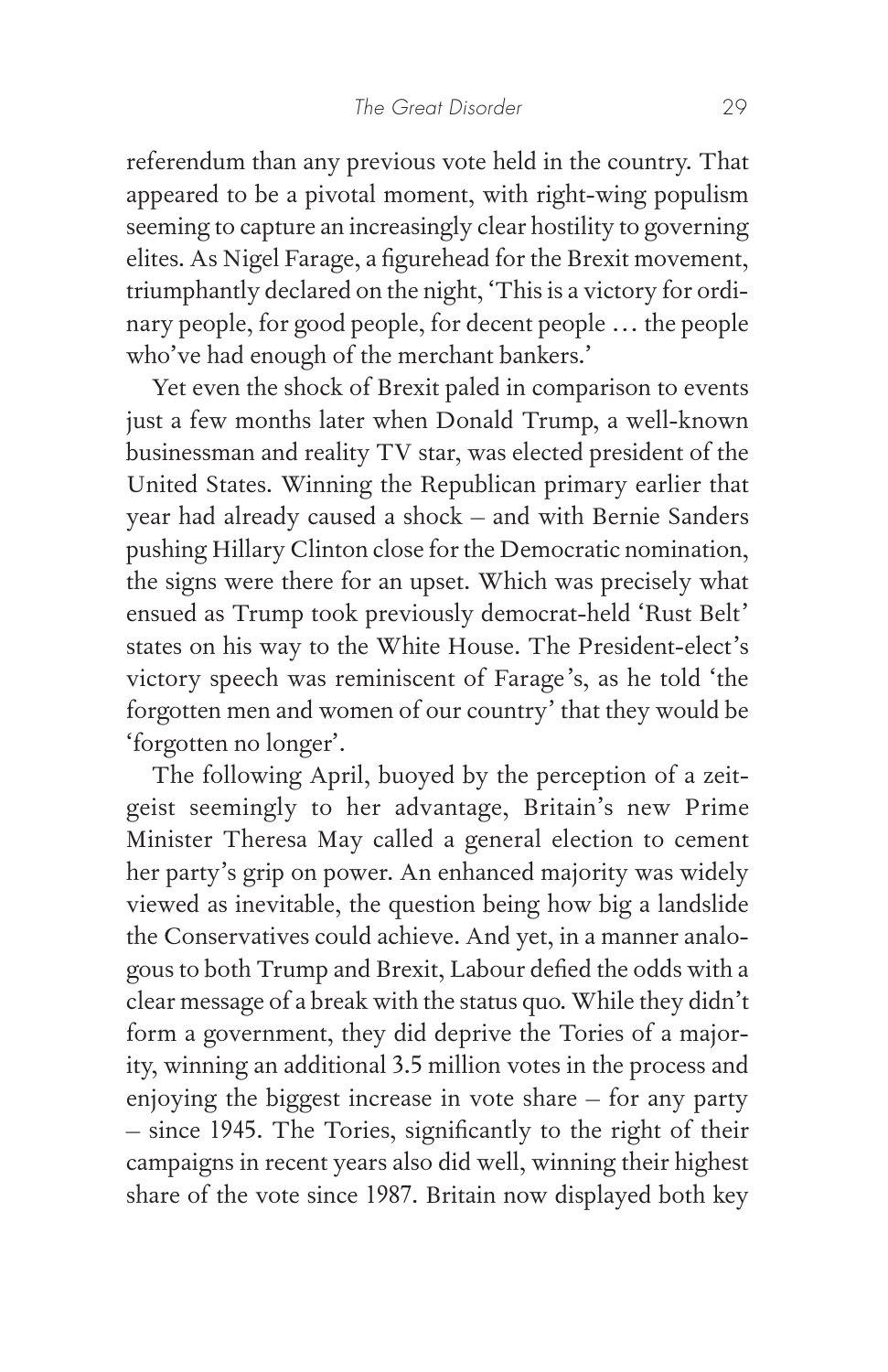features of the new political landscape: massively increased polarisation, and uncertainty as to whether the politics of the left or right would ultimately prevail.

While they might not share much politically, Trump and Corbyn, along with Brexit and the emergence of Podemos, Bernie Sanders and Syriza, indicate the era of capitalist realism is over.

And yet there is also a deeper story at play, one which remains largely unremarked upon. While the events of the last several years are both historic and unexpected, they are a response to an economic crisis, beginning in 2008, which itself only represents the first stage of a prolonged period of global disorder. Over coming decades we will not only endure the aftershocks of the failure of this economic model to deliver rising living standards, but also the era-defining effects of the aforementioned five crises. Individually, each poses an existential threat to our way of life. Together they could blow away the social and economic certainties of the last two and a half centuries.

But there is a deeper layer still, because we are at a crossroads as much as a cliff edge. Alongside these challenges we also see the contours of something new, a society as distinct from our own as that of the twentieth century to feudalism, or urban civilisation from the life of the hunter-gatherer. It builds on technologies whose development has been accelerating for decades which, only now, are set to undermine the key features of everything we had previously presumed to be as unchanging as scarcity itself.

Its name? Fully automated luxury communism.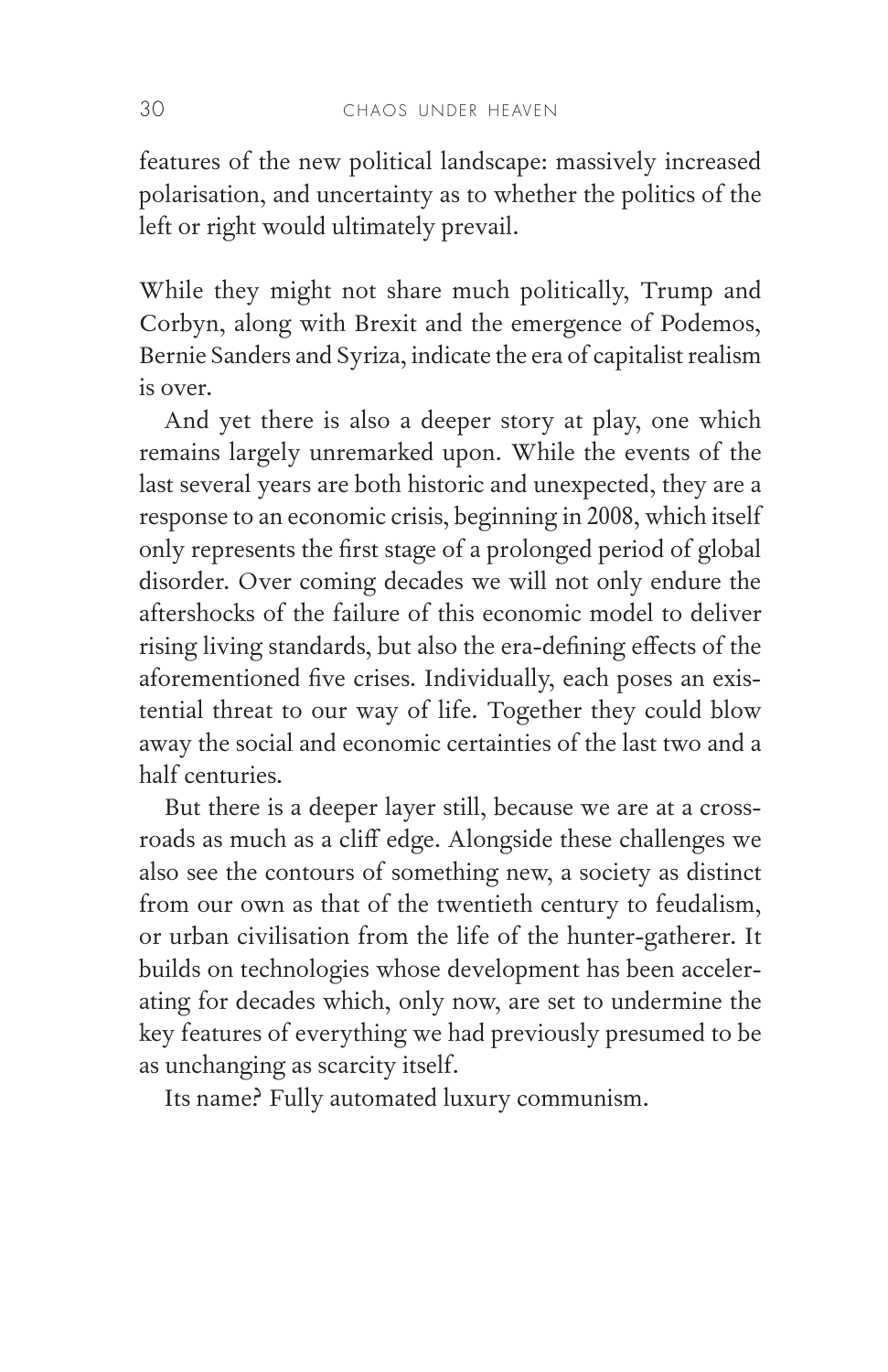# $\mathcal{P}$ The Three Disruptions

*Technology is a gift of God. After the gift of life it is perhaps the greatest of God's gifts.*

Freeman Dyson

### Agriculture: The First Disruption

While change is history's only constant, some changes matter more than others. Indeed some are so powerful that they alter the very meaning of what it is to be human – making an imprint so profound we can never return to the way things were before.

In this respect, two changes – what shall be called disruptions – stand out in particular.

The first disruption took place around twelve thousand years ago as our ancestors transitioned from nomadic hunting and gathering to a life of settled agriculture. Referred to as the Neolithic revolution, this shift, powered by the innovation of domesticating animals and plants, generated something never known before: a sizeable surplus of food and energy. For the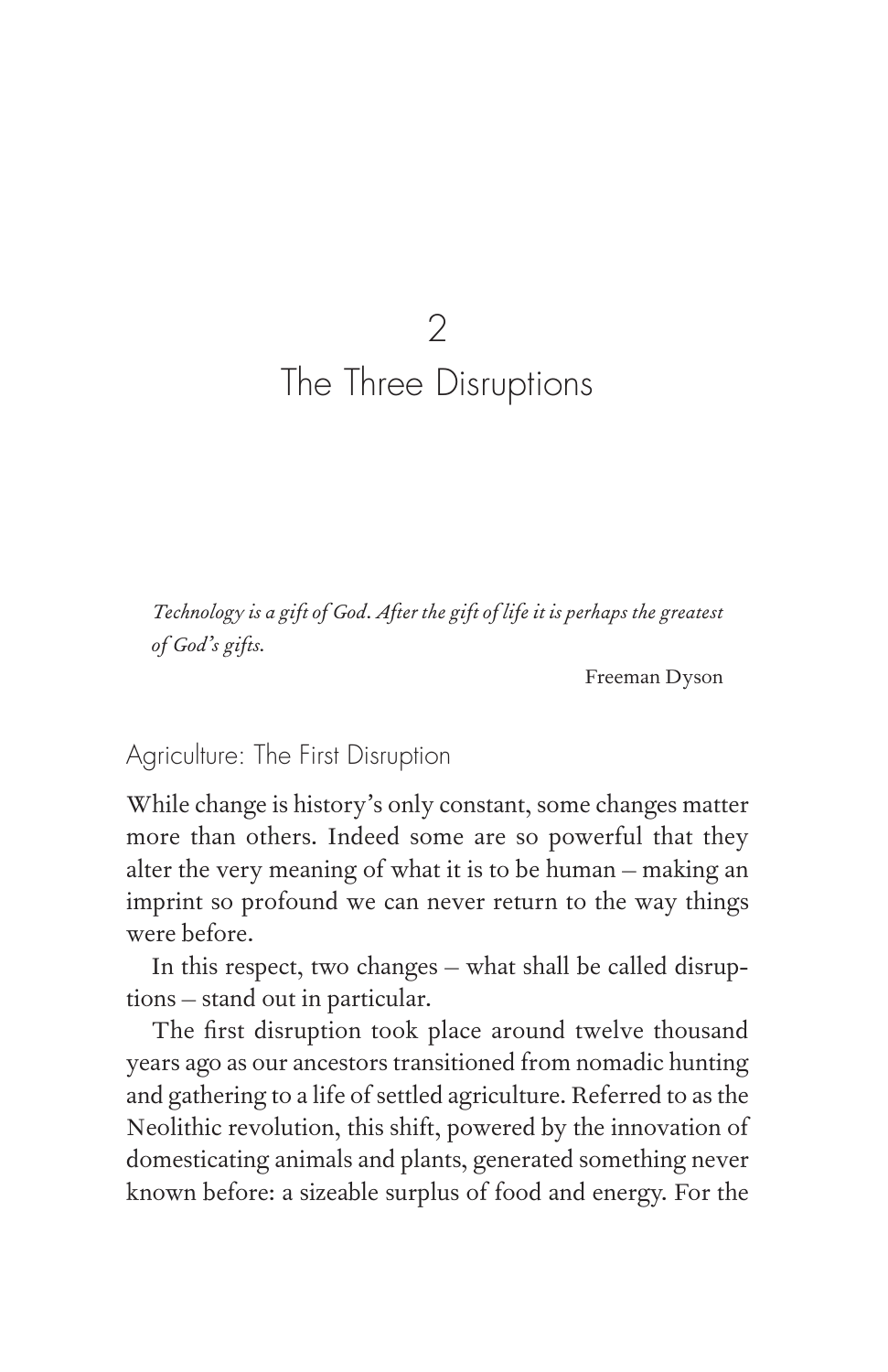first time in their existence, humans could begin to think about the future and make plans for a world that would be different to the one around them. The realms of abstract thought and practical action increasingly overlapped.

Over subsequent generations, and through constant modification of the natural environment, these settlements became ever more populated – capable of sustaining higher densities of people. Slowly, a world recognisable to us emerged: labour began to specialise, bringing along with it trade, the development of arts, centralised administration, codified systems of knowledge such as writing and mathematics, and various forms of property. It was during this period that the human animal asserted its mastery above all others, its existence increasingly defined by an ability to deploy complex technologies alongside sophisticated social institutions. All of this was built upon the shift to agriculture – the foundation of the First Disruption.

### Industry: The Second Disruption

The second change was more recent, and certainly easier to locate. Beginning around 250 years ago, what has been termed the 'First Machine Age' gave the world the Industrial Revolution. Just as the earlier development of agriculture transformed human society, industry allowed previously unimaginable feats of both creation and destruction.

This Second Disruption was powered as much by a transformation in energy as it was in production. Even as late as the 1600s – the century of Isaac Newton and Galileo – the primary sources of power remained much the same as in antiquity: water, wind, animals and humans. While there had been an energy revolution in medieval Europe, centred around the vertical windmill, this was unevenly distributed and far from exercising a regional, let alone global, impact.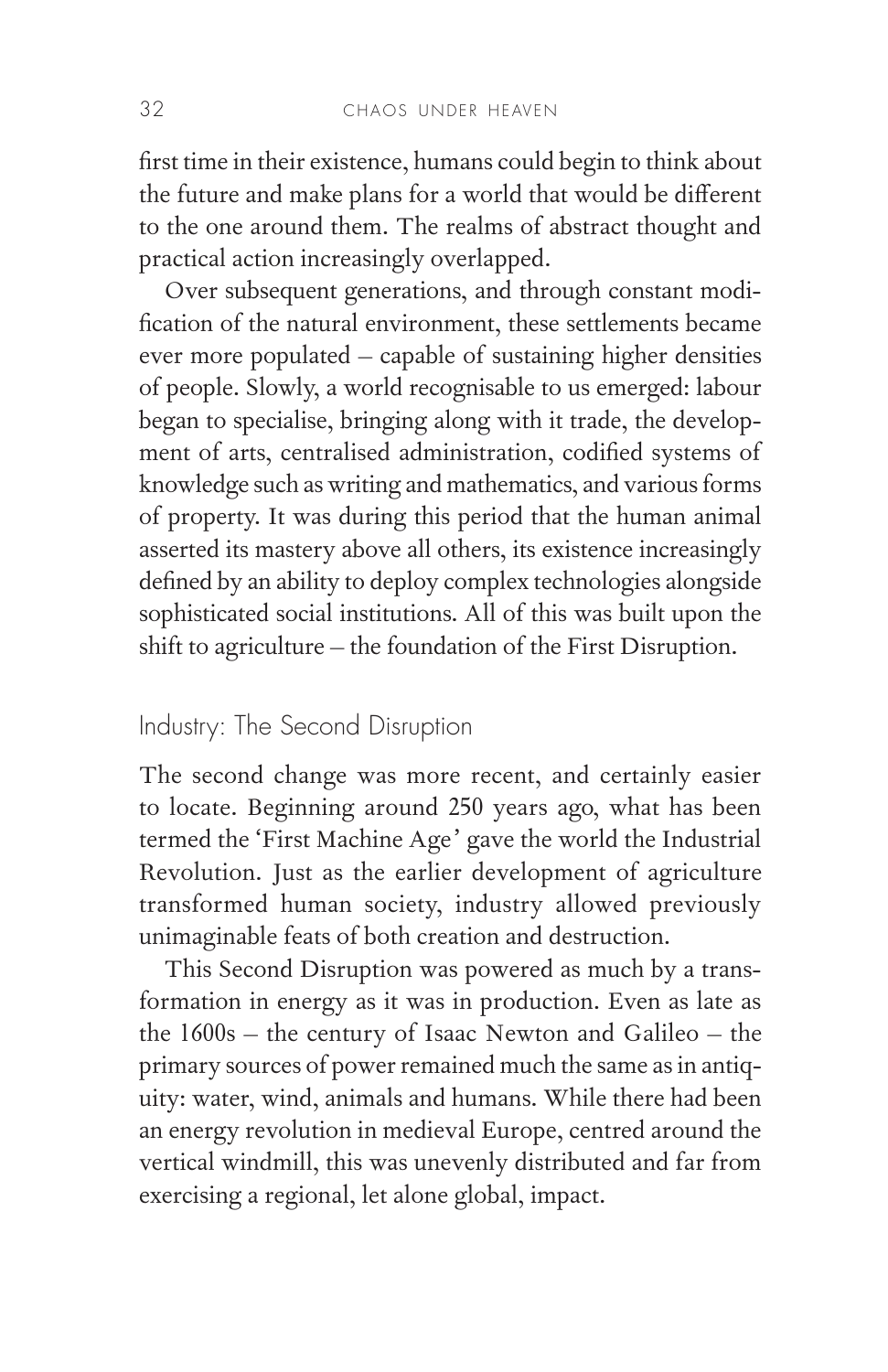Yet all of that changed over the next 150 years. Increasingly efficient engines powered by fossil fuels untied economic production from organic labour and unreliable forms of renewable energy. The general-purpose technology on which this was based was steam power, the first commercial application of which was Thomas Newcomen's 1712 atmospheric engine. And yet it wasn't until the closing decades of the century that capturing the power of steam proved transformational. While the steam engine was not a new creation, an improved version designed by James Watt turned it from a tool of marginal use to the focal point of what became the Industrial Revolution. Just as with agriculture twelve thousand years earlier, this was a shift so big that there was no reverse gear.

The consequences of all of this were extraordinary. The combination of steam power and fossil fuels re-oriented production around the factory system, and allowed the creation of national and global infrastructures through railway networks and ocean-going steamships. In 1830, less than two decades after the railway locomotive had been designed, the world's first intercity route opened between Liverpool and Manchester. Another twenty years after that, Great Britain was home to over 7,000 miles of railway lines used by more than 48 million people annually.

Although Britain was at the forefront of such change, such trends rapidly went global. Thus while it was conceivable in 1873 that Phileas Fogg, the protagonist of Jules Verne's *Around the World in Eighty Days*, could circumnavigate the world in under three months, the same journey took more than a year only a generation earlier. This unprecedented contraction of space and time would have particularly profound implications for the world's rising economic superpower, the United States. In 1847, the journey from New York to Chicago took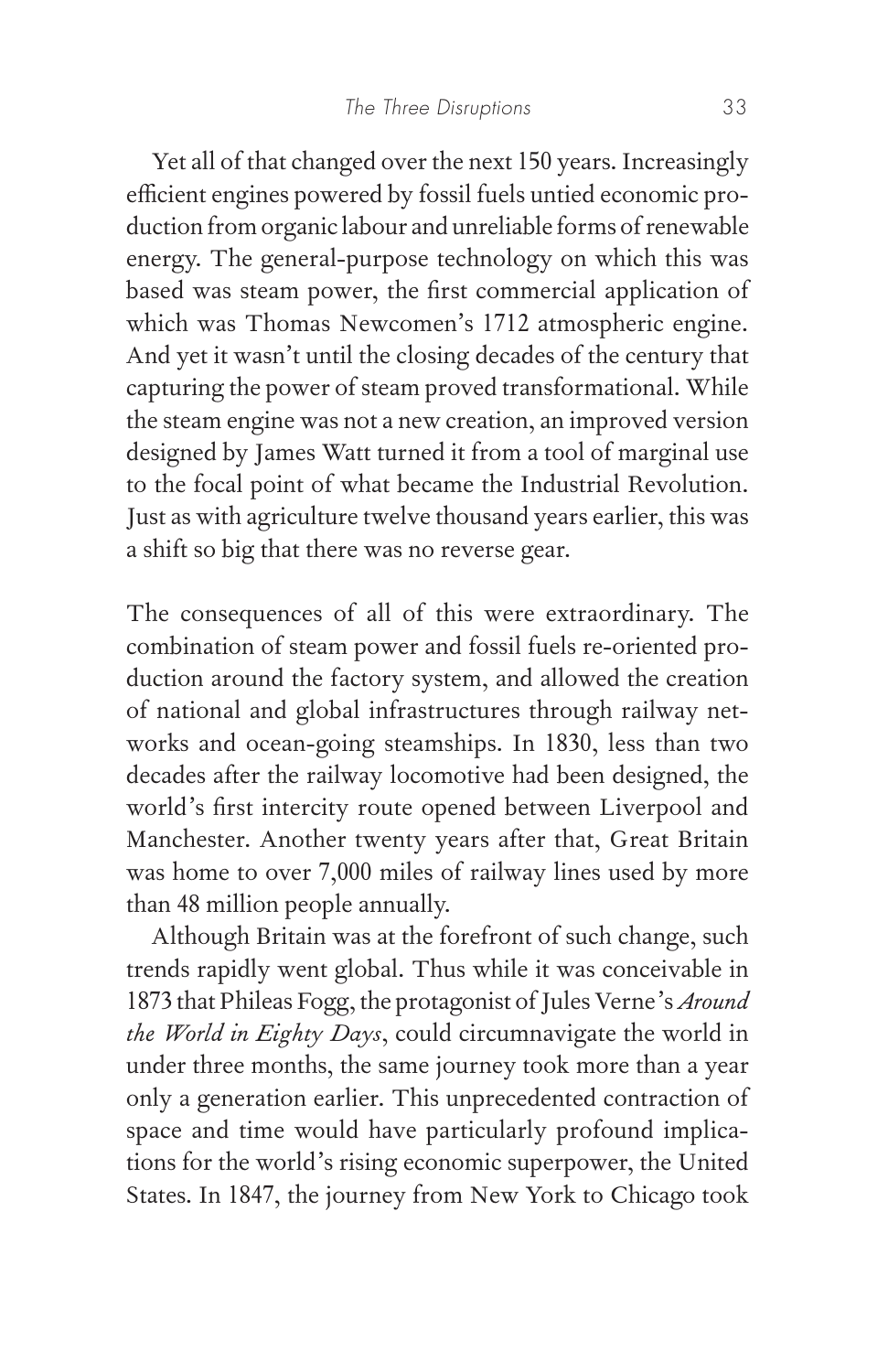at least three weeks by stagecoach. A decade later, the same trip by rail took three days.

With the rise of global transportation networks came international, real-time forms of communication. In 1865 the first transatlantic telegraph cable was laid between Britain and the United States. By the early 1870s the same technology connected London and Adelaide on opposite sides of the world. In 1871 the results of the Derby, the prestigious horse race, were flashed from London to Calcutta in five minutes, putting to shame the eighty days of Verne's travelling adventurer. All of this – global transport, electricity, rapid communication – would have been impossible to predict when Watt patented his first engine with Matthew Boulton a century earlier.

# Capitalism's Critics

Alongside the emergence of a global economy with new forms of transit and communication, the technologies of the Second Disruption significantly entrenched the division of labour, making new kinds of abundance possible. The incremental substitution of natural by mechanical power, combined with open markets and global competition, significantly reduced the numbers of those engaged in artisanal work, displacing craft from the centre of the human experience to its margins. Perhaps paradoxically this made previously unthinkable feats of ingenuity an almost mundane feature of life. Even Marx, a profound critic of the new system, was in awe when he wrote in 1848:

The bourgeoisie … has been the first to show what man's activity can bring about. It has accomplished wonders far surpassing Egyptian pyramids, Roman aqueducts, and Gothic cathedrals; it has conducted expeditions that put in the shade all former Exoduses of nations and crusades.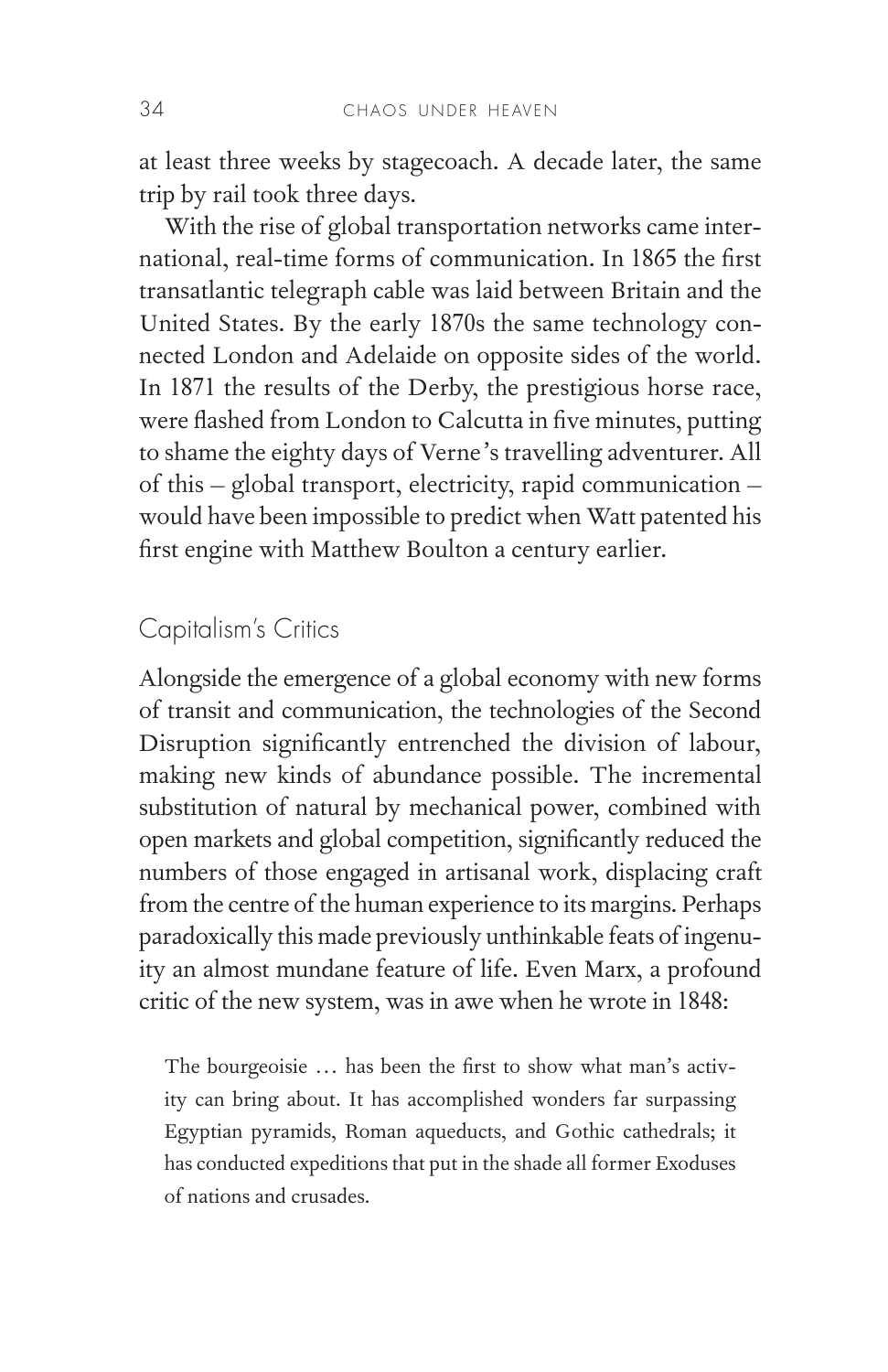For Marx, however, these new industrial feats were just the tip of the iceberg. He believed that such changes in technology, production and social life, would come to form the basis of an entirely new society. This reflected his view of history as unfolding through an ensemble of fields encompassing not only technology, but also politics and our ideas and assumptions about both the world and each other. Technology – just as it had done twelve thousand years earlier with the First Disruption – had ushered humanity into a new paradigm, yet we remained unable to create the institutions and ideas appropriate for this new age. Achieving that was the project to which Marx would commit his life.

In contrast to his portrayal by critics, Marx was often lyrical about capitalism. His belief was that despite its capacity for exploitation, its compulsion to innovate – along with the creation of a world market – forged the conditions for social transformation:

The bourgeoisie cannot exist without constantly revolutionising the instruments of production, and thereby the relations of production, and with them the whole relations of society … constant revolutionising of production, uninterrupted disturbance of all social conditions, everlasting uncertainty and agitation distinguish the bourgeois epoch from all earlier ones.

As a result, his conclusion was that capitalism inevitably 'created its own gravediggers':

The condition for capital is wage-labour. Wage-labour rests exclusively on competition between the labourers. The advance of industry, whose involuntary promoter is the bourgeoisie, replaces the isolation of the labourers, due to competition, by the revolutionary combination, due to association.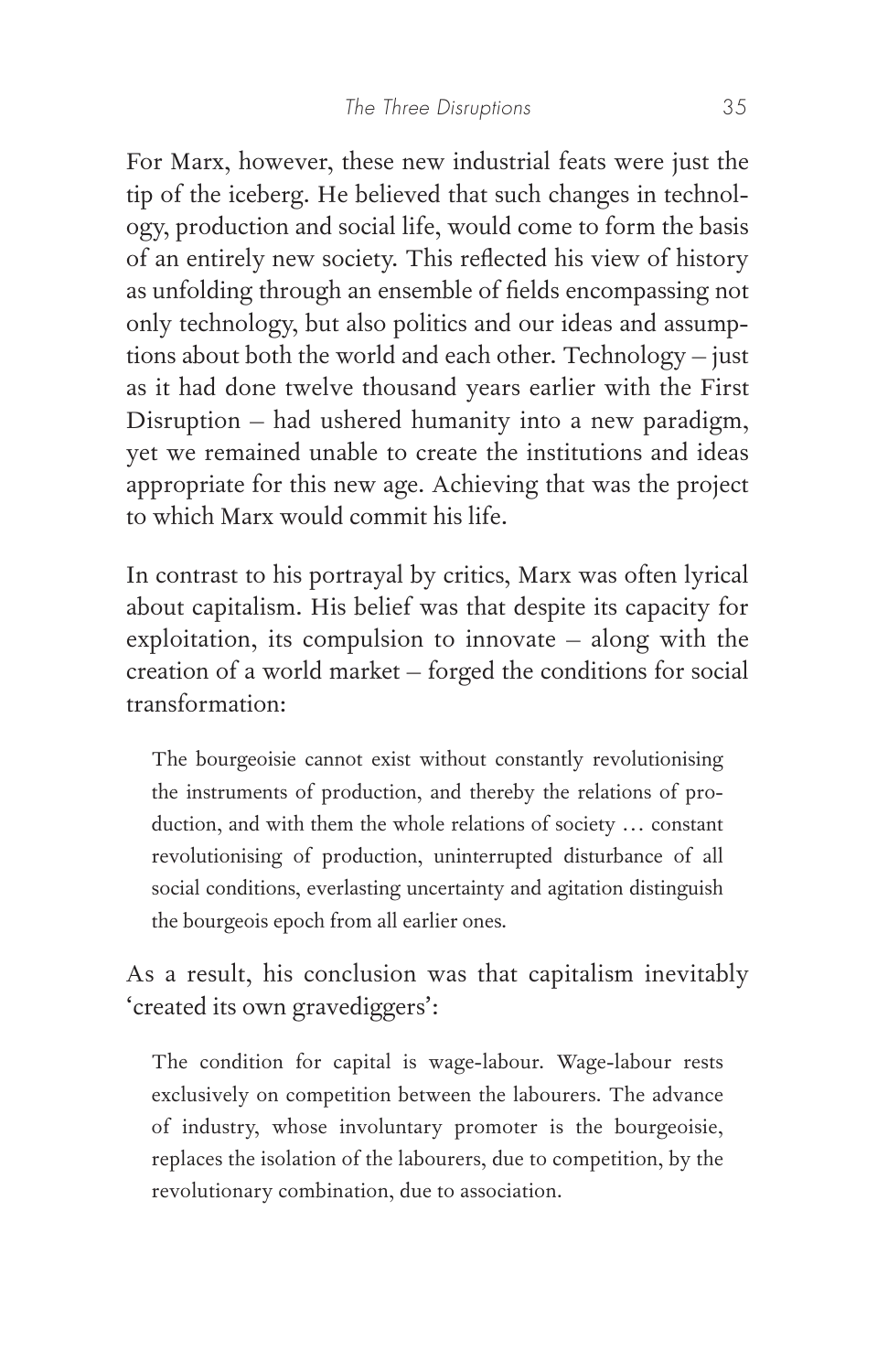And yet this never came to pass. There was never a workers' revolution that overthrew the system – at least not on a global scale. The reason why was that contrary to Marx's predictions capitalism could 'fix' – both spatially and technologically – the very problems it generated. The 'spatial fix' is what underpins contemporary globalisation, characterised by the global distribution and relocation of production. This was one of the solutions the bourgeoisie adopted to counter rising worker militancy in Europe and North America after the late 1960s, and is the background for contemporary discourses of 'competitive' labour markets in a world 'racing to the bottom'. It is also why more cars are produced in Mexico, Thailand and Brazil than nations which previously dominated the industry such as France, Italy and the United Kingdom. The spatial fix is always only temporary, of course, and has recently reemerged in the context of rising wages in China. Once more we see production relocating to wherever labour is cheap and profits easier to realise.

The 'technological fix' is different, with Marx consistently clear that technological innovation is an inherent feature of capitalism. His explanation, just as it would be for later voices such as Milton Friedman and Joseph Schumpeter, was that it was propelled by competition between capitalists. The imperative to compete means capitalists must always find cheaper, more efficient ways of producing commodities – often substituting machines for human labour – while also offering improvements on goods and services available to consumers. It was this imperative which governed the immense expansion of railways, the emergence of the factory system and guided constant innovation until the present day. It would become the iron law of the prevailing economic model within the Second Disruption – market capitalism.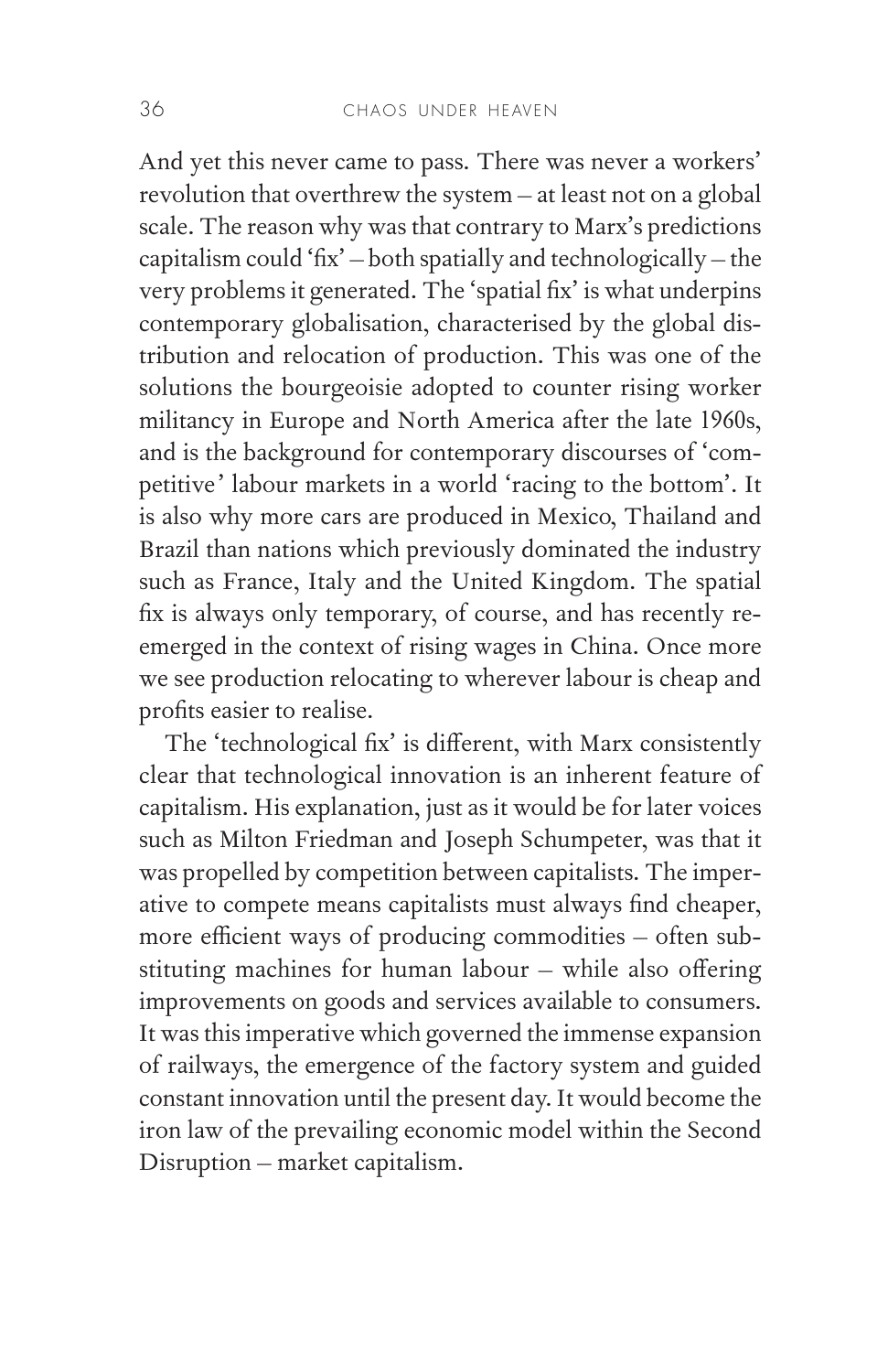# Information Unbound: The Third Disruption

This tendency to perpetually innovate as a result of competition, to constantly supplant work performed by humans and maximise productivity, would ultimately lead to a Third Disruption, one whose fullest conclusions are no less dizzying than the two which preceded it.

This Third Disruption has already started, with evidence of its arrival all around us. As with the Second Disruption its basis is a general-purpose technology: the modern transistor and integrated circuit, contemporary analogues to Watt's steam engine over two centuries ago.

While the Second Disruption was marked by a relative freedom from scarcity in motive power – coal and oil rather than muscle and wind moving wheels, pulleys, ships, people and goods – the defining feature of the Third Disruption is ever-greater abundance in information. For some this signals the completion of the Industrial Revolution, marking an era in which machines are increasingly able to perform cognitive as well as physical tasks.

This new situation of post-scarcity underpins what will be referred to as 'extreme supply', something not only limited to information, but – as a consequence of digitisation – labour too. Here, continuous improvements in processor power, in combination with a range of other technologies, means machines will be capable of replicating ever more of what was, until now, uniquely human work.

As with preceding disruptions, this shift represents a transformation in energy as much as work. Just as the First Disruption depended on the energy of domesticated animals, humans and the elements, and the Second was powered by the condensed solar energy of fossil fuels, the Third Disruption sees a move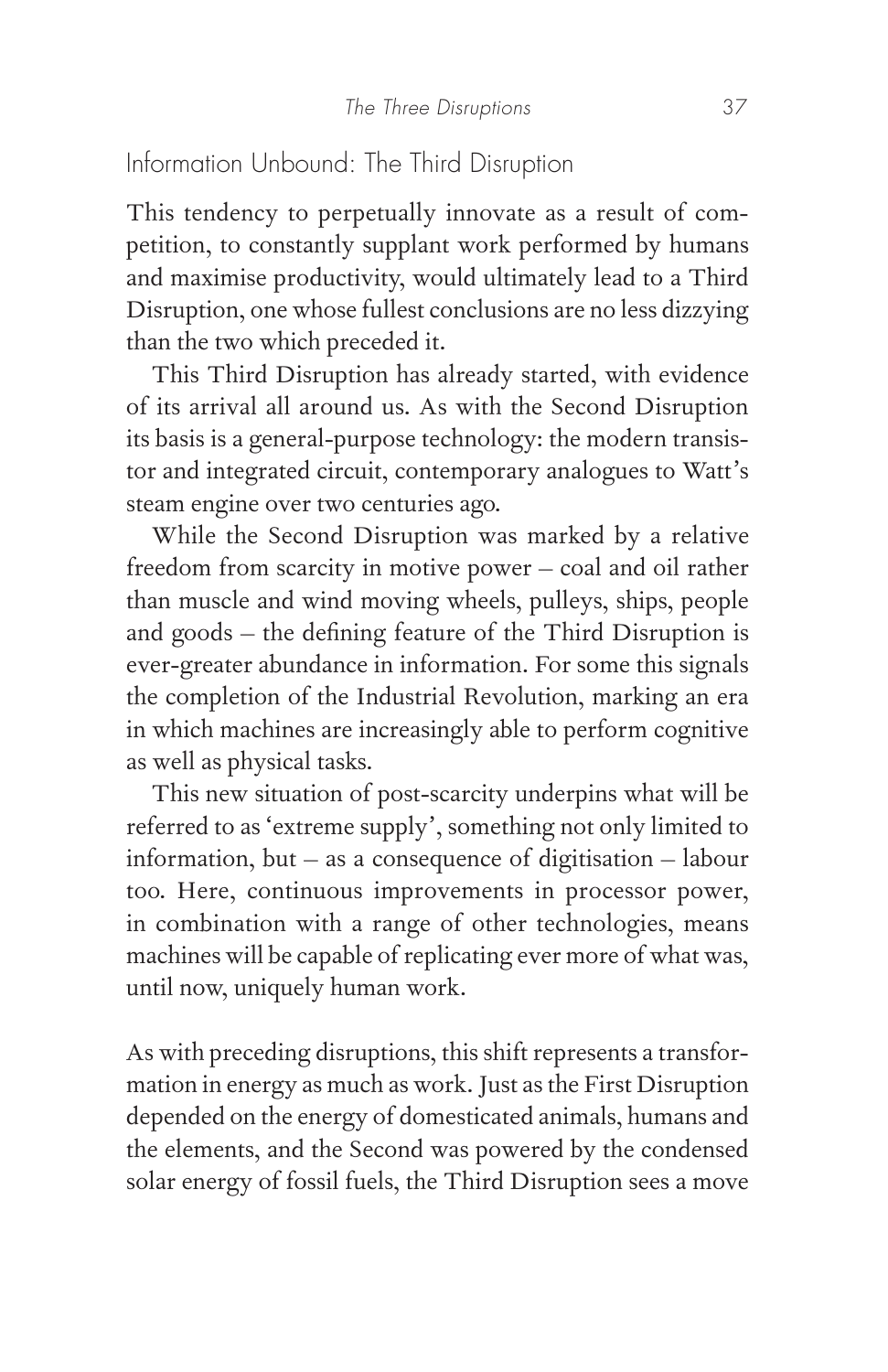away from hydrocarbons and back to renewable energy – particularly solar. This will partially be a response to the perils of climate change, but as with other features of the Third Disruption its tendency to extreme supply is more profound than the simple pursuit of sustainability. It will spell an end to energy scarcity altogether, as a new technology-energy matrix of ever-smarter machines combined with ever-cheaper and cleaner energy will make resource extraction beyond our world possible, yielding extreme supply in raw materials. This completes a chain that permits humanity to entirely exceed our present limits.

In a sense this abundance is befitting of nature and our solar system. While we are accustomed to thinking of work as necessary and energy as a scarce resource, there is literally nothing on our planet so plentiful as the power of our sun. In the span of just ninety minutes enough potential solar energy hits the Earth's surface to meet present demand for an entire year. Every twelve months we receive twice as much energy from the sun as will ever be obtained from the entirety of Earth's non-renewable sources – coal, oil, natural gas and mined uranium – combined. While rising global demand for energy might seem daunting, it is nothing compared to what the giant nuclear reactor approximately 149 million kilometres away can provide.

Such unearthly wealth is only matched by the mineral resources beyond our planet, particularly among near Earth asteroids (NEA). Take the asteroid 16 Psyche, located in the belt between Mars and Jupiter. Measuring over 200 kilometres in diameter, it is one of the largest asteroids in our solar system. Composed of iron, nickel and rarer metals such as copper, gold and platinum, its iron content alone could be worth \$10,000 quadrillion – not bad when you consider the annual GDP of the Earth economy stands at around \$80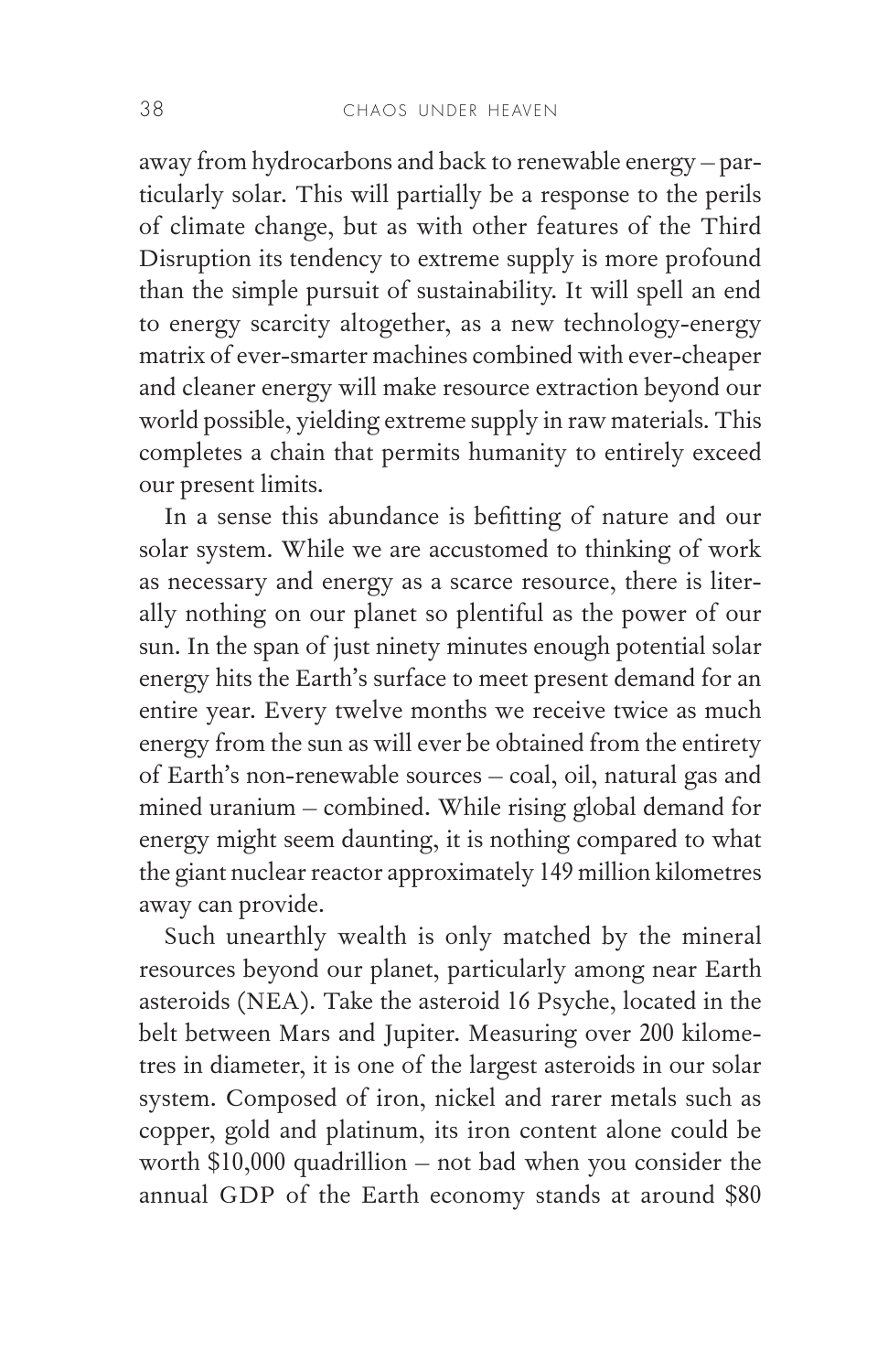trillion. Psyche is unique, but it demonstrates a crucial point: the opportunities of off-world mining – once the technical barriers are surmounted – are as breathtaking as machines that can perform any task, or the sun sustaining our cities as it presently does our forests and fields.

## Biology as Information

The implications of extreme supply in information extend beyond automation. Ultimately, we will encounter new possibilities in maintaining the biological systems of our planet, as well as feeding and healing our own bodies. And why not? After all, organic life is itself nothing more than encoded information, if a little more complex: there are four nucleobases in double-stranded  $DNA - C$ , G, A and T – rather than the binary code of 0s and 1s as with digital information.

So while biological systems are much more complex than any digital equivalent, exponential trends in the latter will enhance our mastery over the former – something which will increasingly resemble an information good. This will transform our relationships to health and lifespan, not to mention food, nature and how we treat our fellow creatures. That doesn't mean we will come to consider any of these to be 'dematerialised'; rather, we will finally grasp the underlying informational rhythms to overcome nearly all forms of disease and feed a world of 10 billion people while using less, rather than more, of our planet's bio-capacity.

## Exponential Travel: Understanding the Third Disruption

Given the period between the First and Second Disruptions was some twelve thousand years, it might seem remarkable that the Third comes so soon after Watt's steam engine and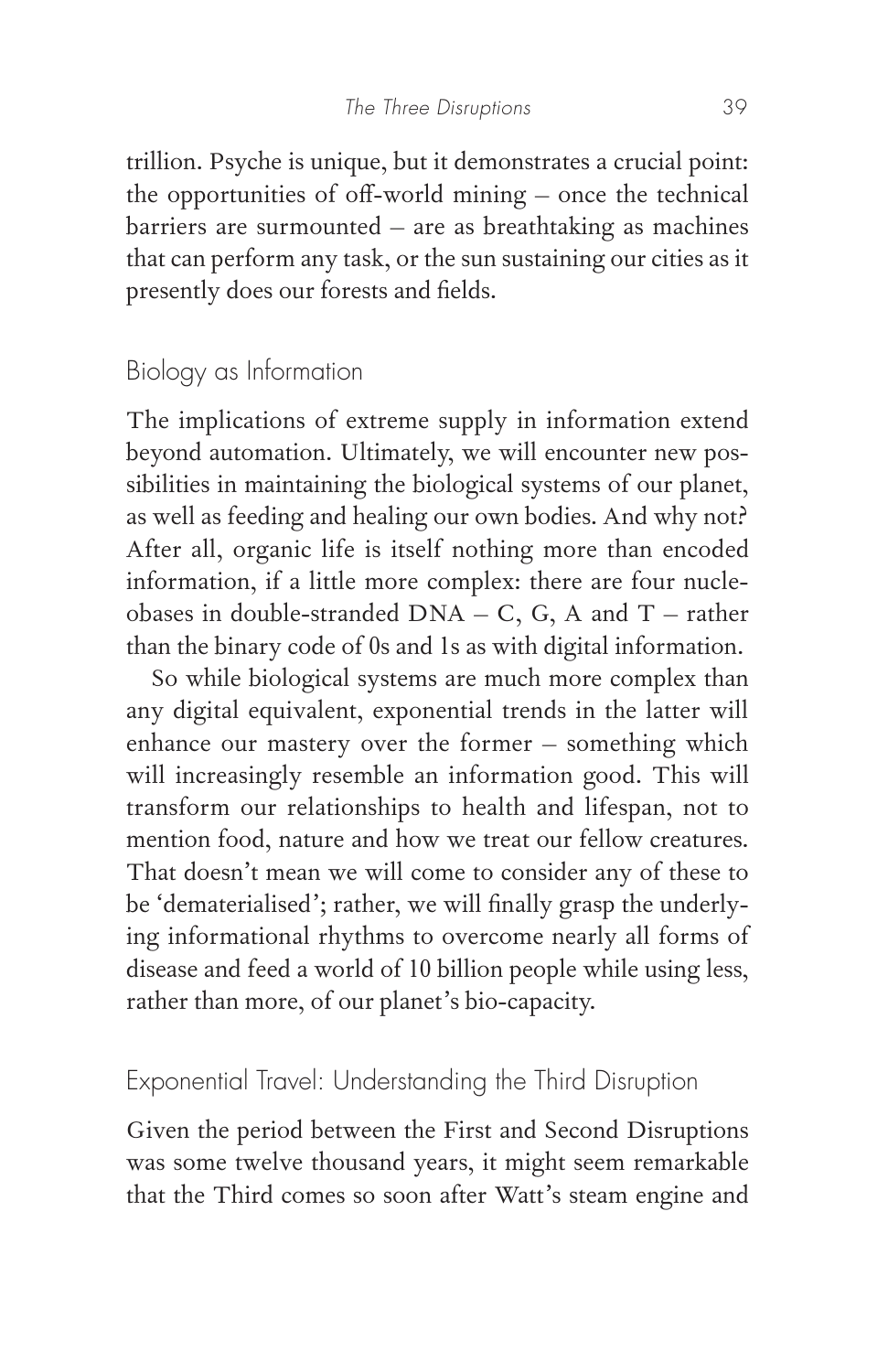the emergence of market capitalism. The explanation why is simple: the rate of historical change is accelerating. The primary driver of that acceleration in recent decades is a number of exponential, as opposed to linear, trends in areas such as the cost of collecting, processing, storing and distributing digital information. It is these exponential trends which underpin extreme supply in information and digitisation, making possible the Third Disruption.

Digitisation is more than simply a process that applies to things like words, pictures, film and music – that these are now digital objects rather than physical ones is important, but not to be overstated. More vital is how digitisation has allowed progressively greater amounts of cognition and memory to be performed in 0s and 1s, with the price–performance ratio of anything that does so falling every year for decades. It is this which allows contemporary camera technology to land rockets and, increasingly, drive autonomous vehicles; it is what will provide robots with fine motor coordination and dexterity equivalent to that found in humans; it will permit the built environment to know more about us, in certain respects, than we know about ourselves. It will even allow us to edit DNA – the building blocks of life – to remove hereditary disease and sequence genomes at such low cost, and with such regularity, that we will cure ourselves of cancer before it reaches Stage 1.

### Going Exponential: Ibn Khallikan to Kodak

To better understand how digitisation will shape our future, the story of how photography came to be about 0s and 1s, rather than plastic film, is a good place to start.

While photography went mainstream with the arrival of the first mass-produced camera, Kodak's 1900 'Brownie', the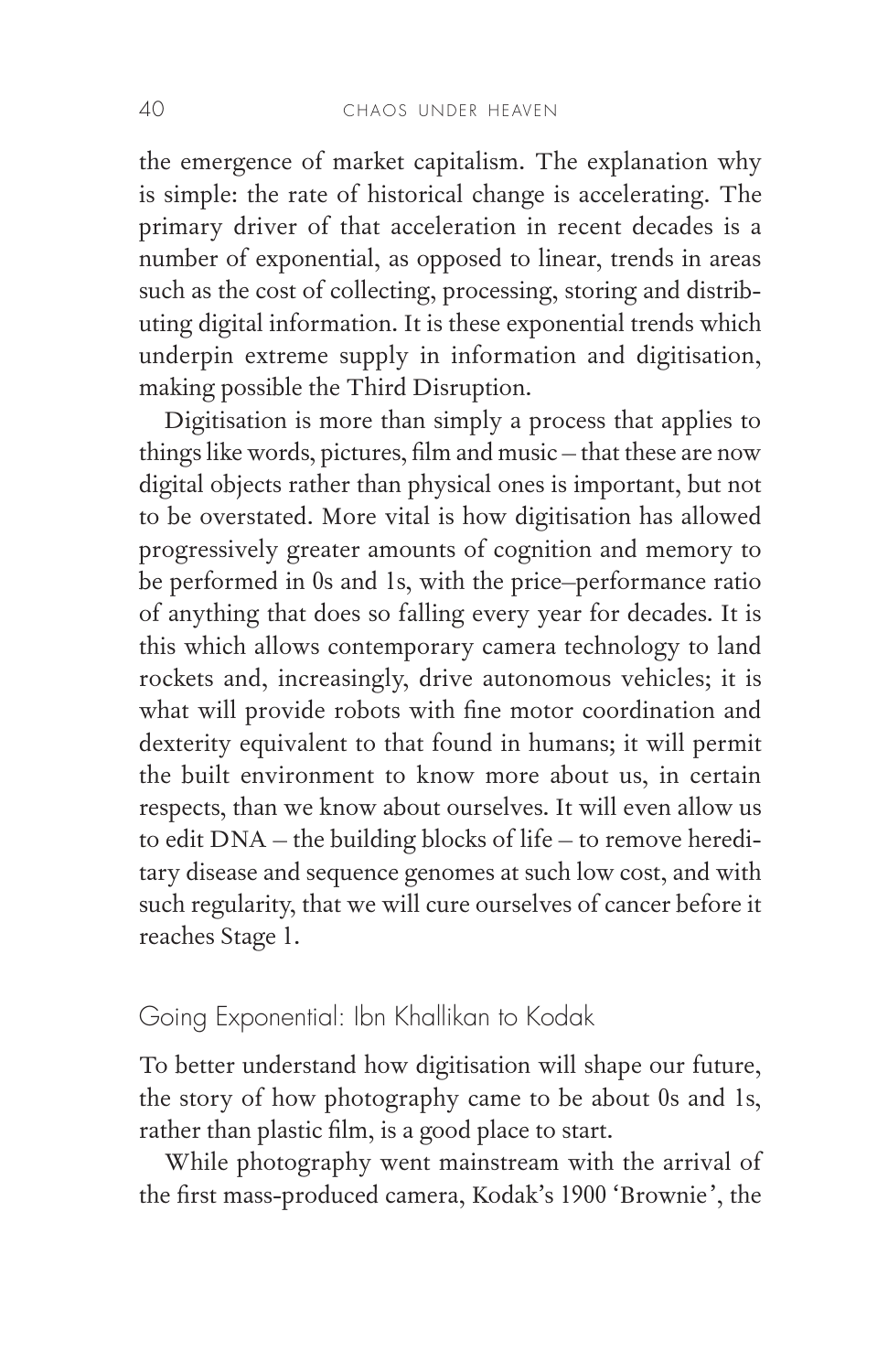world would have to wait almost a century before the same company released a digital successor. Released in 1991, the DCS 100 enjoyed a maximum resolution of 1.3 megapixels and originally cost \$13,000 (around \$23,000 today). Despite the stellar price tag restricting its availability to elite institutions and wealthy individuals, the shift to digital was decisive. With photography now an information good, it would exhibit trends analogous to the falling costs and improved price performance described by Moore's Law in computing. As a result, pixels per dollar on commercial digital cameras doubled every year. Just as with computing, the exponential tendencies with digital imaging compounded significantly over time, meaning that the camera on the third generation iPad had a superior resolution by a factor of seven compared to its predecessor, the iPad 2. The significance of this extends beyond the convenience of having affordable consumer cameras. Cheap, ubiquitous cameras are a cornerstone technology in any move towards a society built on automation and data.

The concept of exponential growth, given its rarity in nature, is difficult to immediately grasp. It is most clearly explained in the 'wheat and chessboard problem', first outlined by Ibn Khallikan in the thirteenth century. Some claim this 'problem' was in fact a historical event involving the Emperor of the Gupta Empire and an encounter with the inventor of the game of chess, or a similar precursor.

Supposedly, the Emperor, impressed by the demanding nature of the game he had been shown, told its creator to name their reward. The response he received was as simple as the game was complex: 'place one single grain of rice on the first square of the board, two on the second, four on the third and so on'. With each successive square the number of rice grains was to double  $-1$ , 2, 4, 8, 16, 32 – until the final square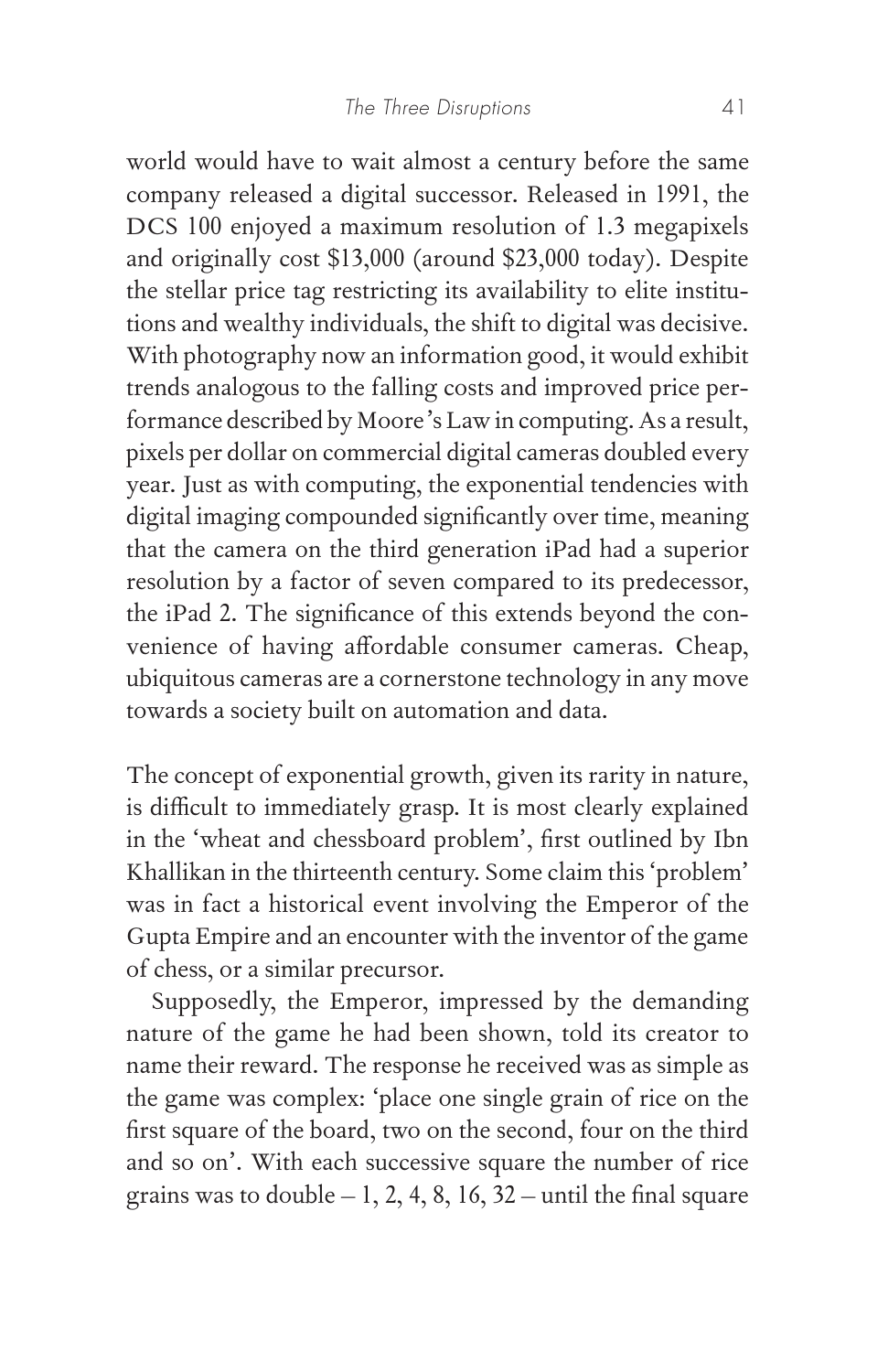of the board was reached. The Emperor, surprised at such a humble request, happily agreed.

It quickly became clear, however, that such a prize was far greater than he had anticipated. After thirty-two squares, only halfway up the board, the game's architect had earned 4 billion grains of rice. While a large number, that was still only equivalent to the amount produced by a large field, and this only served to place the inventor in even higher esteem – after all, a field or two of rice was a perfectly satisfactory reward for such a captivating game. That was to change, though, when by the final square the tally was 18 quintillion grains of rice, a pile larger than Mount Everest and more rice than had been produced in history. The Emperor, enraged by the temerity of a subject who had asked for more wealth than even he could ever offer, ordered the inventor to be executed.

This allegory captures the swift, and often unexpected, dividends of exponential growth, especially compared to linear forms of progress which the human mind is far more inclined to expect. So what happens when such prodigious growth occurs in human affairs? The answer can be found in the history of computing over the last half a century.

In 1965 Gordon Moore, who would later co-found Intel, wrote an article for *Electronics Magazine* detailing recent improvements in the performance of computer chips. At that time the most complex circuit still only had around thirty components, but progress appeared to be accelerating. In fact, Moore observed that the recent rate of development had been so rapid that the number of transistors that could fit on a circuit had doubled every year since 1959. That discovery got him thinking. What would happen if that same trend, of annual doubling, prevailed for another decade?

After some quick calculations, Moore was shocked by the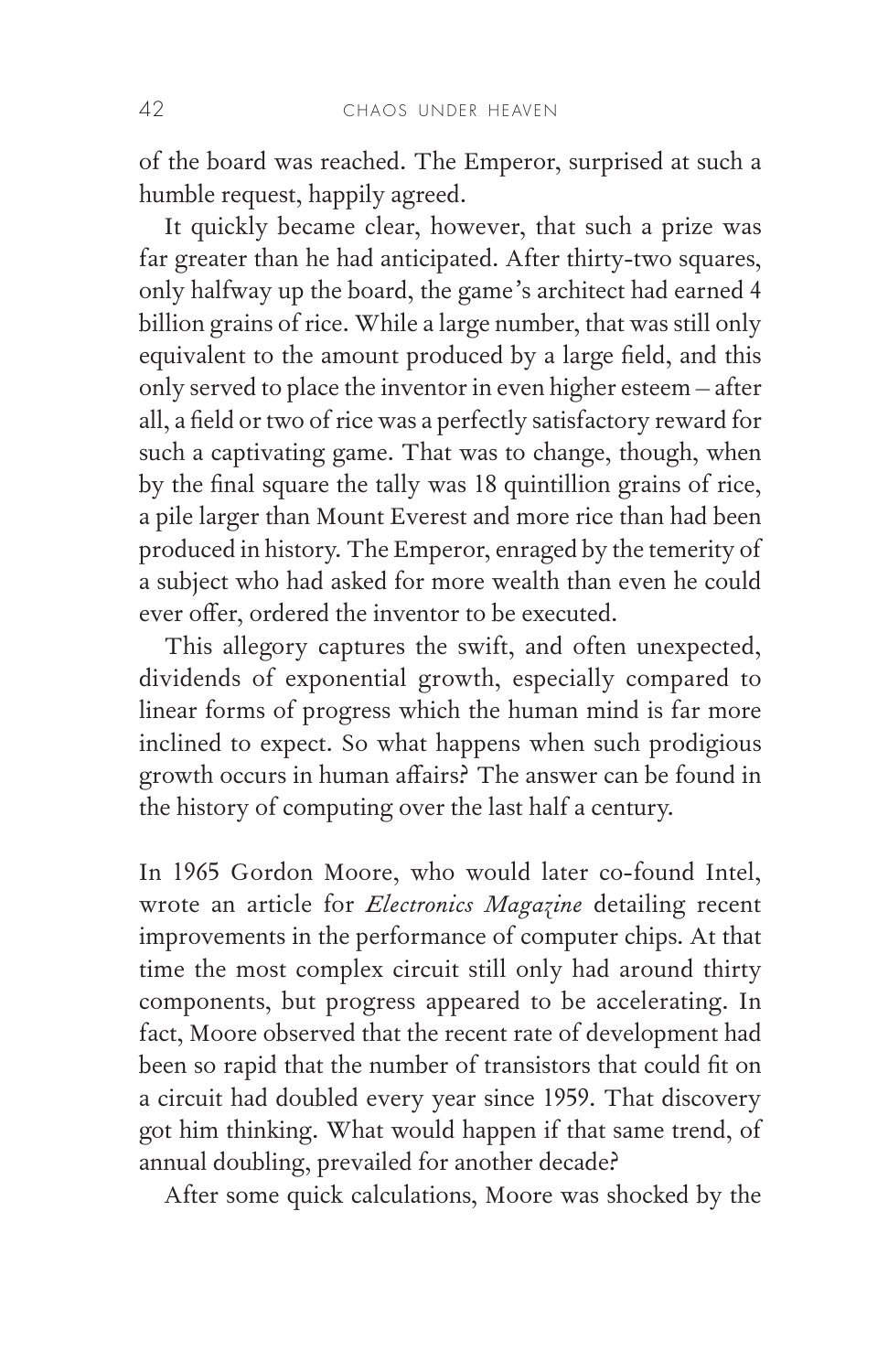answer. His forecasts showed that by the end of 1975 the average circuit would have gone from having thirty transistors to 65,000. Moore speculated about the kinds of technology such mesmerising advance could make possible, contemplating a world with 'portable communications equipment', 'home computing' and perhaps even 'automatic controls for automobiles'. Unfortunately for Moore, his prediction proved wildly inaccurate. The trend he outlined didn't persist for another ten years – it's been going for a half century and counting.

When Moore wrote his seminal article, a single transistor spanned the width of a fibre of cotton and cost eight dollars in today's prices. Now, by contrast, billions of transistors can be squeezed onto a chip the size of a fingernail, with a single human hair 10,000 times thicker than Intel's next generation of products. And the cost per unit? That's plummeted too, falling to a tiny fraction of a cent. So while you'll often hear clichés of how modern smartphones are more powerful than the computers used for NASA's Apollo missions, even that fails to convey how dramatically transistors have transformed over the last few decades.

A more useful comparison can be found between the supercomputer ASCI Red and the PlayStation family of games consoles. The former, built by the US government in 1996, was the first machine able to process a teraflop – a trillion floating-point calculations per second. Costing \$55 million and measuring the size of a tennis court, its purpose was to predict and model nuclear explosions, something it did with ease as it remained the world's fastest computer until the turn of the millennium – staying in use until as recently as 2005. And yet just one year later, the same processing power was available to consumers in a PlayStation 3, a games console available for as little as \$600. The PlayStation 4, released in 2013, was almost twice as powerful as both its predecessor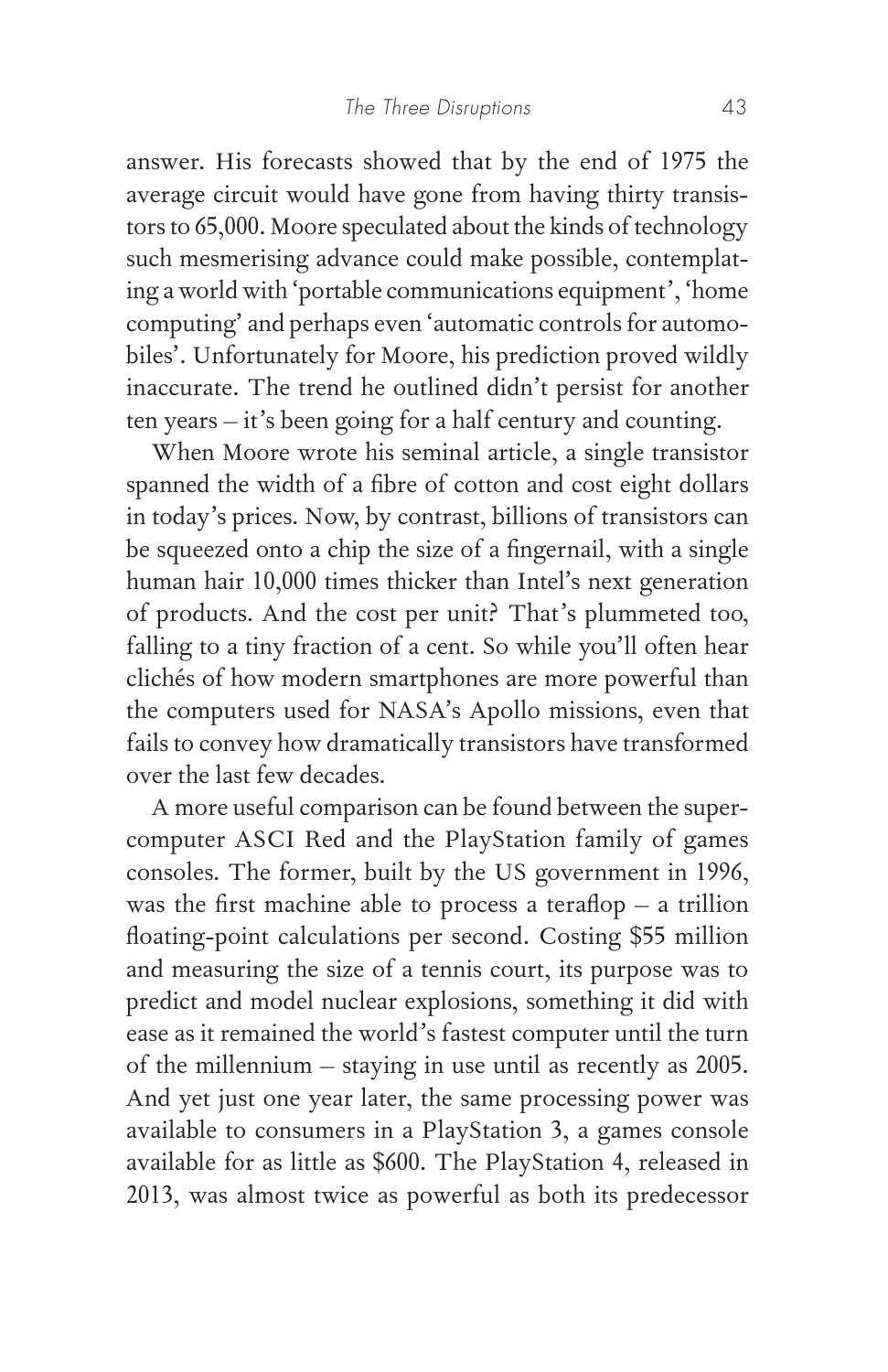and ASCI Red. Coming in at \$400 it cost 1/100,000th of the world's leading supercomputer only two decades earlier.

Such a rapid rate of development is only possible because improvements in processing speed have experienced exponential rather than linear gains over the last sixty years. It is this quality, first observed in computing by Moore, that is powering the Third Disruption far more quickly than many thought possible. Its consequences reach far beyond video games.

While progress over the last half century has been dizzying, the parable of rice grains on the chessboard remains instructive. If such trends persist for another six decades, the results – like the pile of rice bigger than Everest – are almost beyond comprehension. If that single field of rice halfway up the board represents global real-time communication and millions of industrial robots, then what is the mountain?

## Can Moore's Law Endure?

The transformative power of Moore's Law, should it persist, is inarguable. The key question, then, is how much longer it can endure. In 2015 researchers at Intel foresaw it prevailing for at least another ten years, although by the standards of a trajectory more than five decades old, that hardly counts as optimistic. A year later William Holt, the company's CEO, was less confident, claiming it might only carry on for another five years and, at best, would significantly slow down thereafter (although he believed progress elsewhere, in areas such as energy efficiency, were likely). That would seem a formidable challenge to more optimistic projections, and if Holt is right our present field of rice will only grow to five or six by the middle of this century. An immense improvement, but certainly not exponential.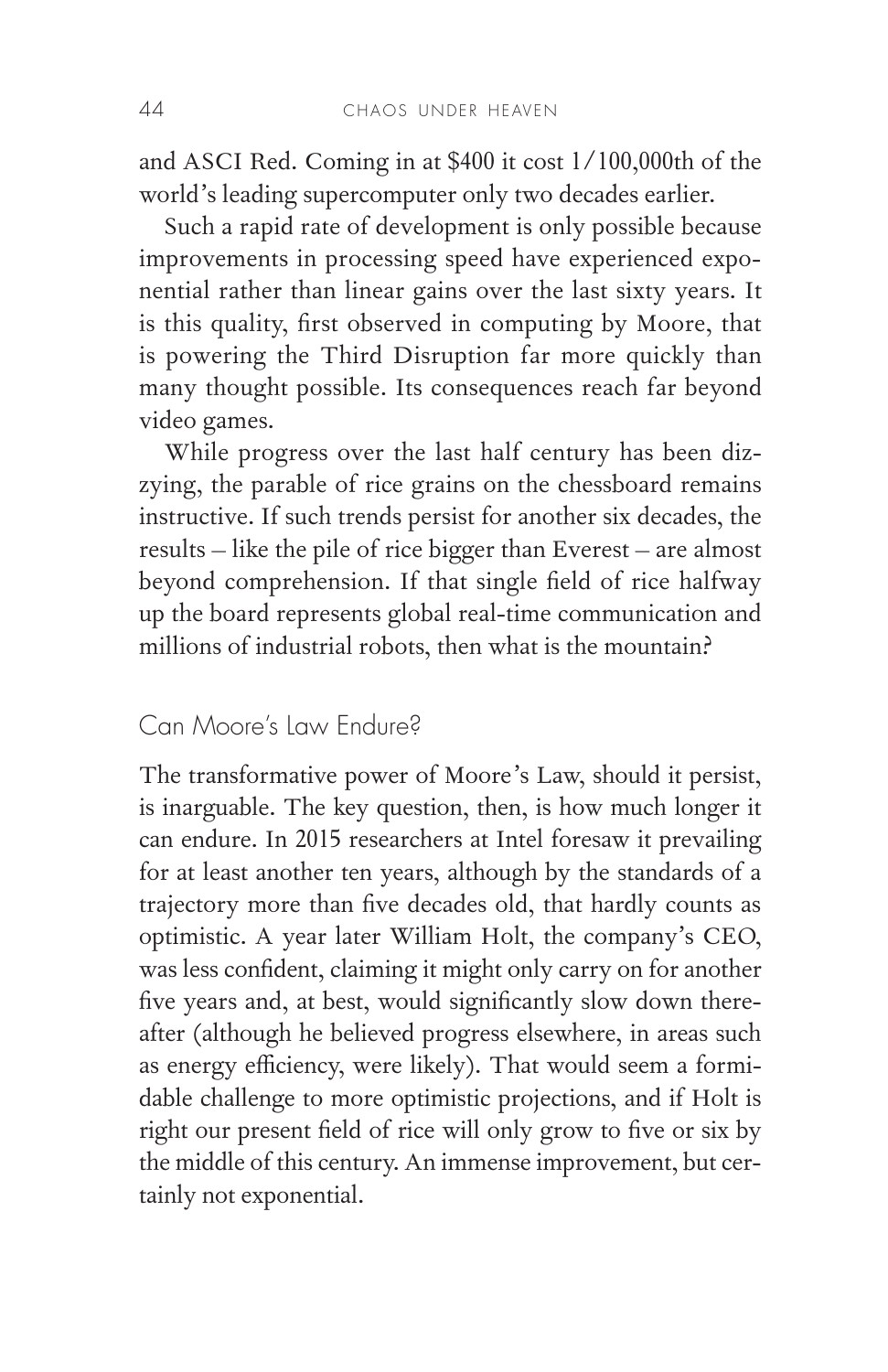Yet there have been Cassandras predicting the demise of Moore's Law for decades. So far they have been proven consistently wrong, with new avenues for improvement opening up just when it seemed any hope for further advance was blocked. Until 2004, increases in the clock speed of chips significantly contributed to enhanced performance, the downside being that overheating placed a limit on how far that innovation could persist. In response, manufacturers incorporated more processor 'cores' as the primary means for accelerating power, with processors now working on different operations in parallel with one another.

It will take similar kinds of innovation to maintain Moore's Law, even if it continues to slow down slightly – something which, in his defence, Holt conceded. While within a decade it may become impossible to miniaturise individual transistors any further, simply because of physical limits, adaptations such as 3-D circuitry and quantum computing – both proven concepts – could mean exponential growth continues. Perhaps even beyond the last square of that chessboard.

## More than Processing

Because digitisation is a general-purpose phenomenon, it is not just computer chips that have been subject to its incredible powers of transformation. A similar trend is in evidence with internet bandwidth, where user capacity has grown by between 25 and 50 per cent every year since 1983. The same holds true with data storage, which has likewise enjoyed an exponential function in space-to-cost ratio, with a gigabyte of storage falling from around \$200,000 in 1980 to just \$0.03 in 2014.

More than anywhere else, however, it is in storage that progress has visibly started to slow down. Even if Toshiba's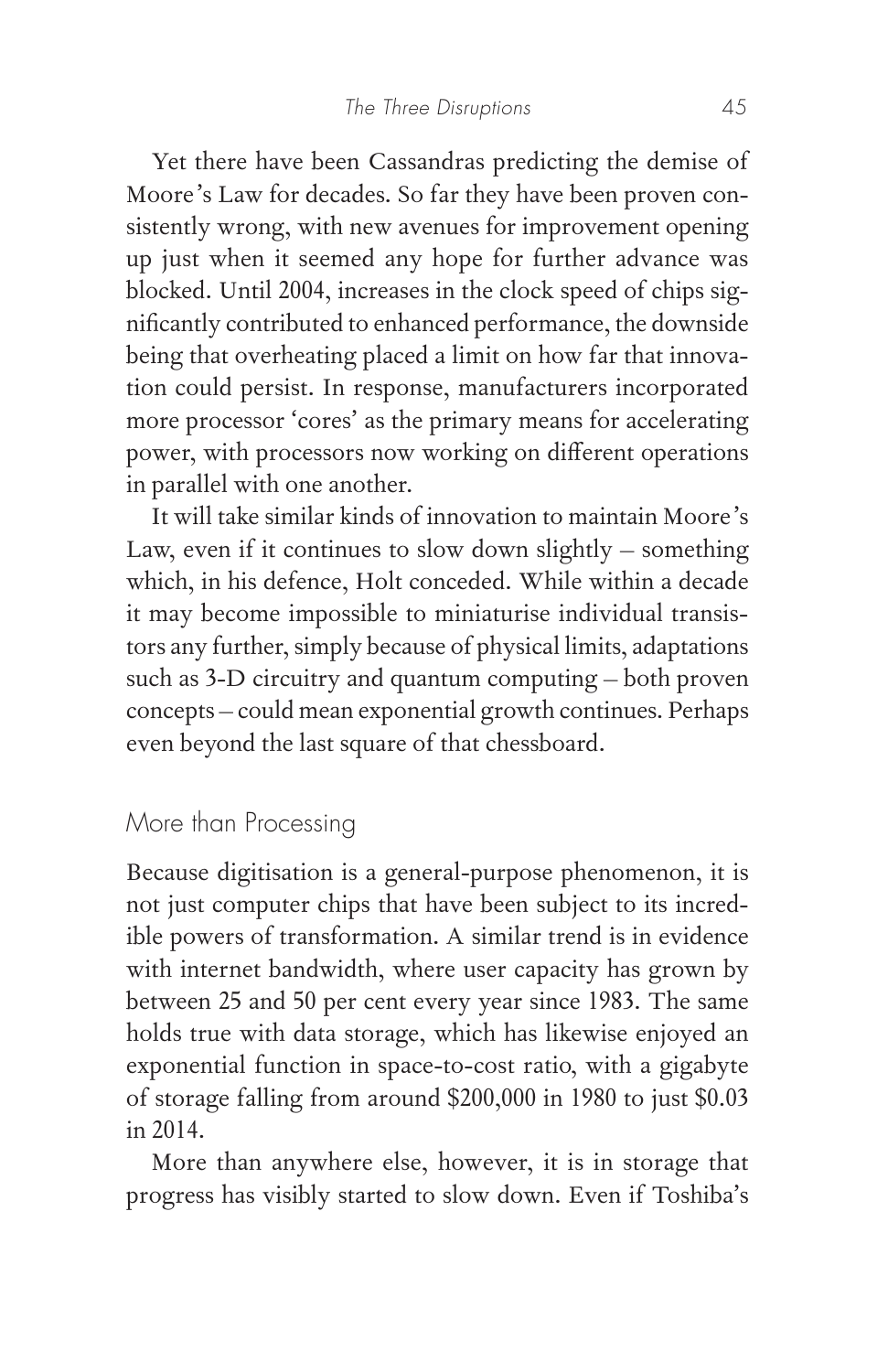3-D Magnetic Recording technology – where a magnetic head writes and reads data on stacked layers using microwaves – is commercially scalable, that would still mean maximum storage drives of hundreds of terabytes. Again, that may be impressive, but it certainly is not exponential.

But while a paradigm shift might be needed in storage, which slows progress in the short term, that could mean little in the broader picture. As impressive as digital storage is, we know that compared to storing data as DNA – which can be presumed as a hypothetical limit – we have barely scratched the surface. While technology like that might not be on your laptop anytime soon, the potential is astonishing, with a single gram of human DNA able to store 215 petabytes (215 million gigabytes) of information. This is not the realm of abstract speculation, and humans have been able to store data as DNA since 2012, when Harvard University geneticists encoded a 52,000-word book using strands of DNA's fourletter alphabet of A, G, T, and C to encode the 0s and 1s of the digitised file.

While such progress might not have applications in the foreseeable future, here too discounting the possibility of going well beyond the final squares of the chessboard – in bandwidth and storage as well as processing speeds – appears unwise. It seems increasingly reasonable to presume that the primary constraints on technological advance are the laws of physics. For now, they remain a long way off.

# The Power of Experience

Change doesn't have to be exponential to be transformative in the context of the Third Disruption. Around the same time Gordon Moore made his forecast about the future of computing, Bruce Henderson – founder of the Boston Consulting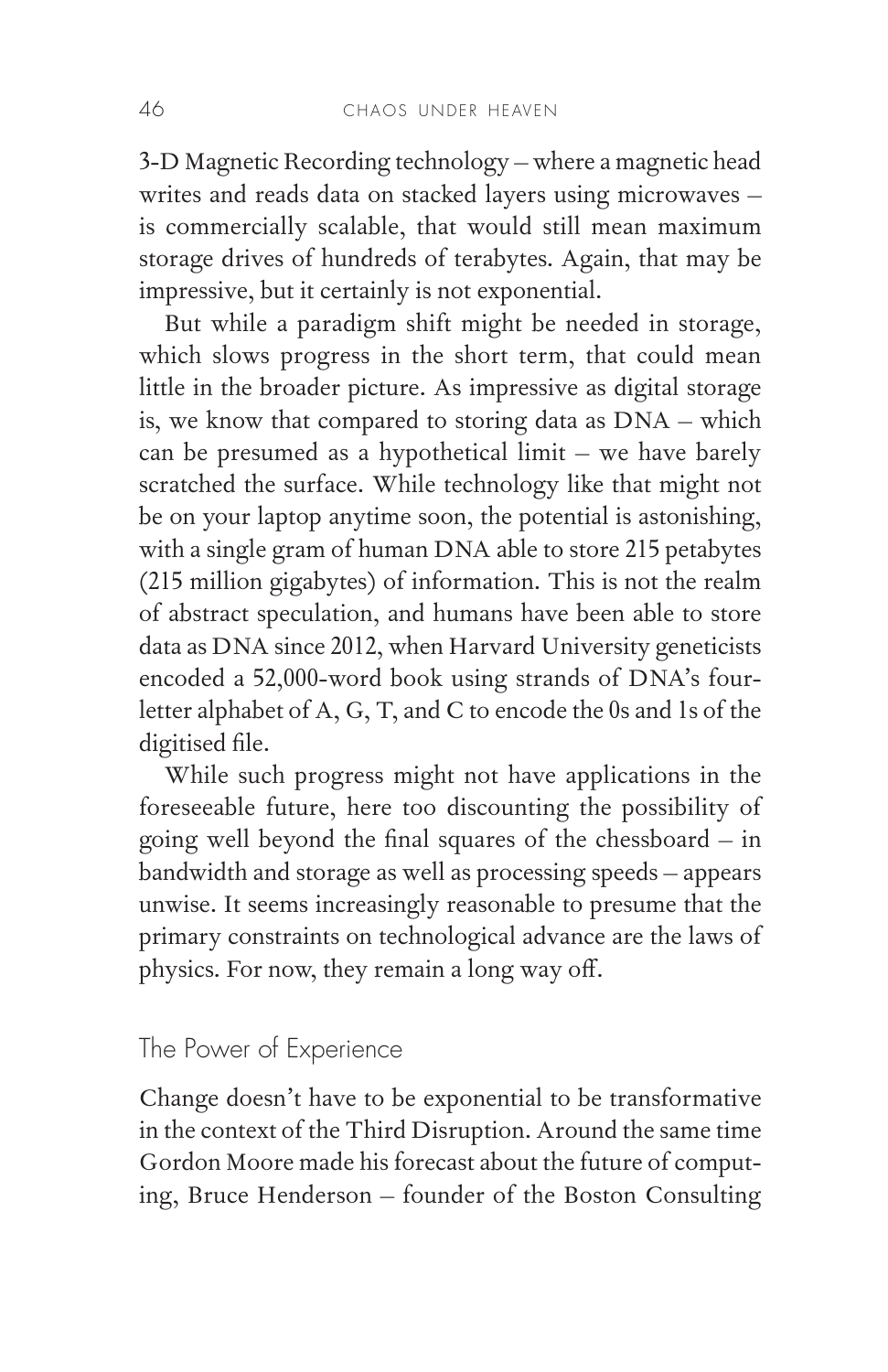Group – developed a concept that would come to be referred to as the Henderson Curve (more recently the Experience Curve). Based on observations he made while working with his clients, this soon became a sophisticated predictive model, outlining how the costs of a manufactured good decline by as much as 20 per cent every time capacity is doubled. The variables driving that behaviour are relatively simple, ranging from greater labour efficiency to improvements in product design. While the experience curve does not offer the same rapid transformation one sees in the exponential improvement of digital technologies, its dividend is of critical importance to extreme supply – specifically when it comes to renewable energy.

That's because the most important area where one sees the experience curve at work is with the price of photovoltaic (PV) cells, the main consumer technology for generating solar power. Here progress correlates almost perfectly to what Henderson would have predicted, with the cost of PV falling 20 per cent every time capacity has doubled over the last sixty years. When the technology was deployed for the first time aboard NASA's Vanguard 1 satellite in 1958, each panel was able to generate a maximum half a watt of energy at a cost of many thousands of dollars each. By the mid-1970s, that figure had fallen dramatically to \$100 per watt, still uncompetitive with fossil fuels but impressive nonetheless. Yet by 2016 the price–performance ratio of solar had been transformed, with a watt of energy from a solar array costing as little as fifty cents, making it a genuine alternative to fossil fuels in countries with abundant sunshine.

Few disagree that this trend will continue, and with global solar capacity doubling every two years – it increased by a factor of one hundred between 2004 and 2014 – a virtuous cycle between increased capacity and ever-falling prices has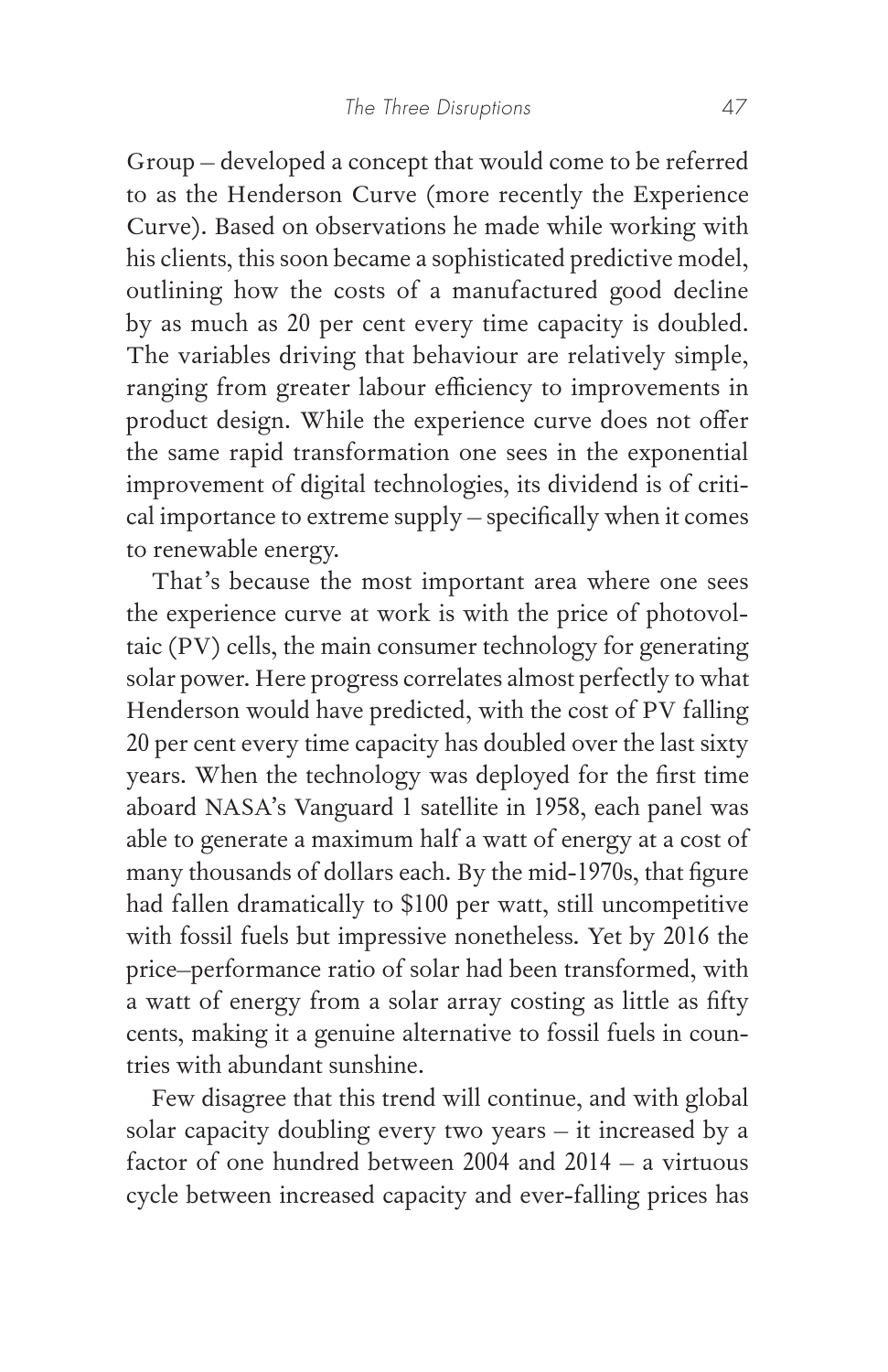been established. The critical question, as with Moore's Law, is how much longer that will continue.

What we know for certain is that, in principle, solar is more than capable of meeting the world's expanding energy needs. Given that the same amount of potential energy hits the Earth in ninety minutes as the whole of humanity consumes in a year then, even in the event of demand doubling over the coming decades, solar might not just be the greenest means of powering our world, but the cheapest one too.

Fortunately the same changes in the price–performance ratio of solar cells also apply to the mainstream technologies of renewable energy storage, lithium-ion batteries. There, recent falls in cost only serve to strengthen the conclusion that it is a question of when, rather than if, the world transitions to renewable energy.

## From Crisis to Utopia

Ours is a finite world marked by constraints. To a large extent, these constraints define the five crises set to radically shape the course of the coming century.

Together, these crises – encompassing climate change, resource scarcity, ever-larger surplus populations, ageing and technological unemployment as a result of automation – are set to undermine capitalism's ability to reproduce itself. That is because they could dissolve some of its key features like the presumption of constant expansion and infinite resources, production for profit, and workers having to sell their labour.

In 1984 the futurist Stewart Brand made the now-iconic declaration 'Information wants to be free.' He would later clarify what that meant, saying,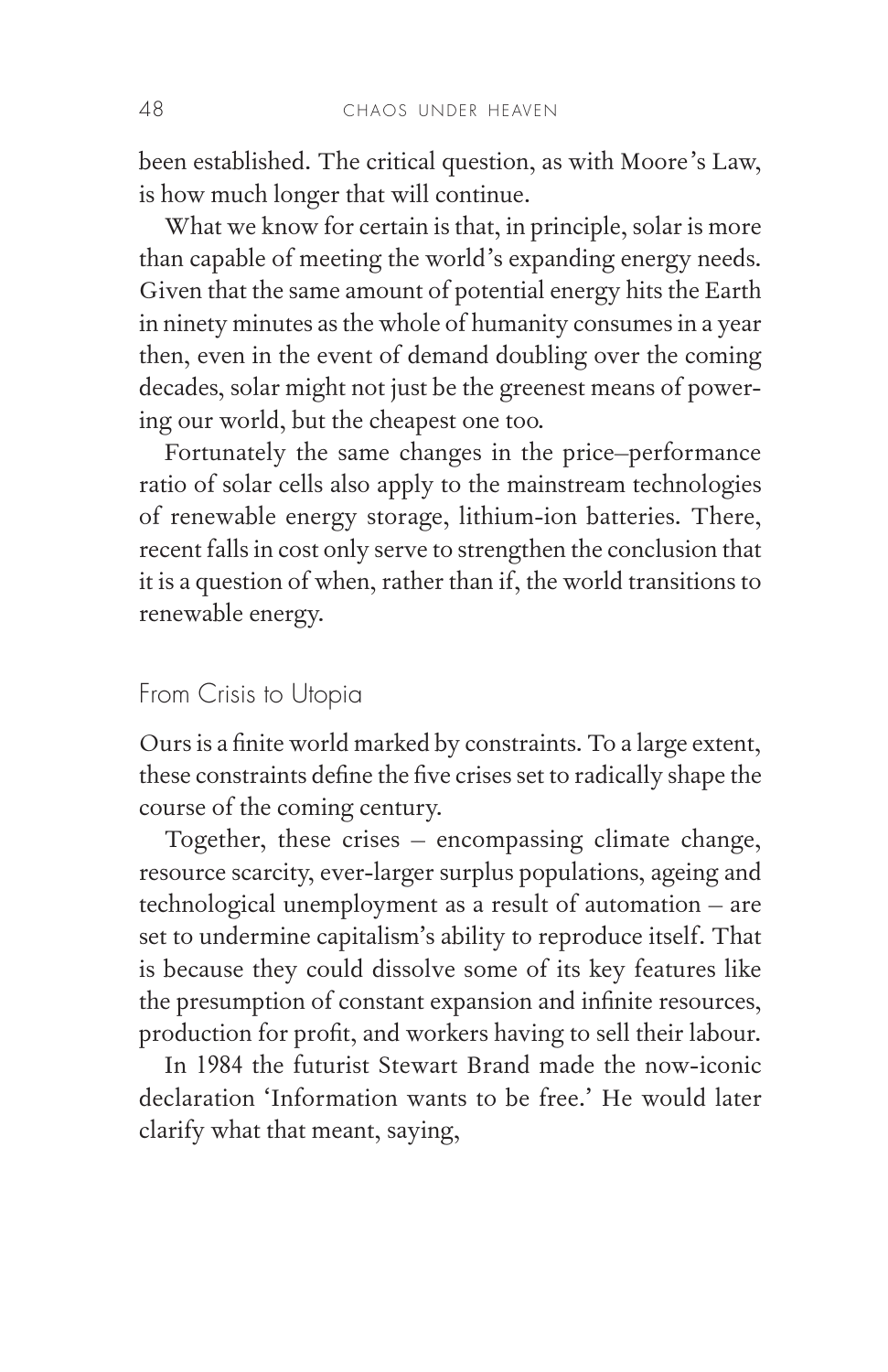On the one hand information wants to be expensive, because it's so valuable. The right information in the right place just changes your life. On the other hand, information wants to be free, because the cost of getting it out is getting lower and lower all the time. So you have these two fighting against each other.

As we shall see, information is the basis of value under modern capitalism – far more than we think. And yet technologies under that same economic system now paradoxically tend towards destroying the scarcity of information, and therefore its value.

It's unlikely Brand was aware of it in 1984, but Marx said something similar about the tendency of information towards extreme supply more than a century earlier:

Forces of production and social relations – two different sides of the development of the social individual – appear to capital as mere means, and are merely means for it to produce on its limited foundation. In fact, however, they are the material conditions to blow this foundation sky-high.

More than three decades after Brand stated his elegant observation we now know he was right – its plummeting cost shows information does want to be free. But by the middle of this century it will be increasingly clear that this also extends to labour, energy and resources too. This is the basis for a different set of social parameters underpinned by changes we can already observe around us: a world beyond jobs, profit and even scarcity.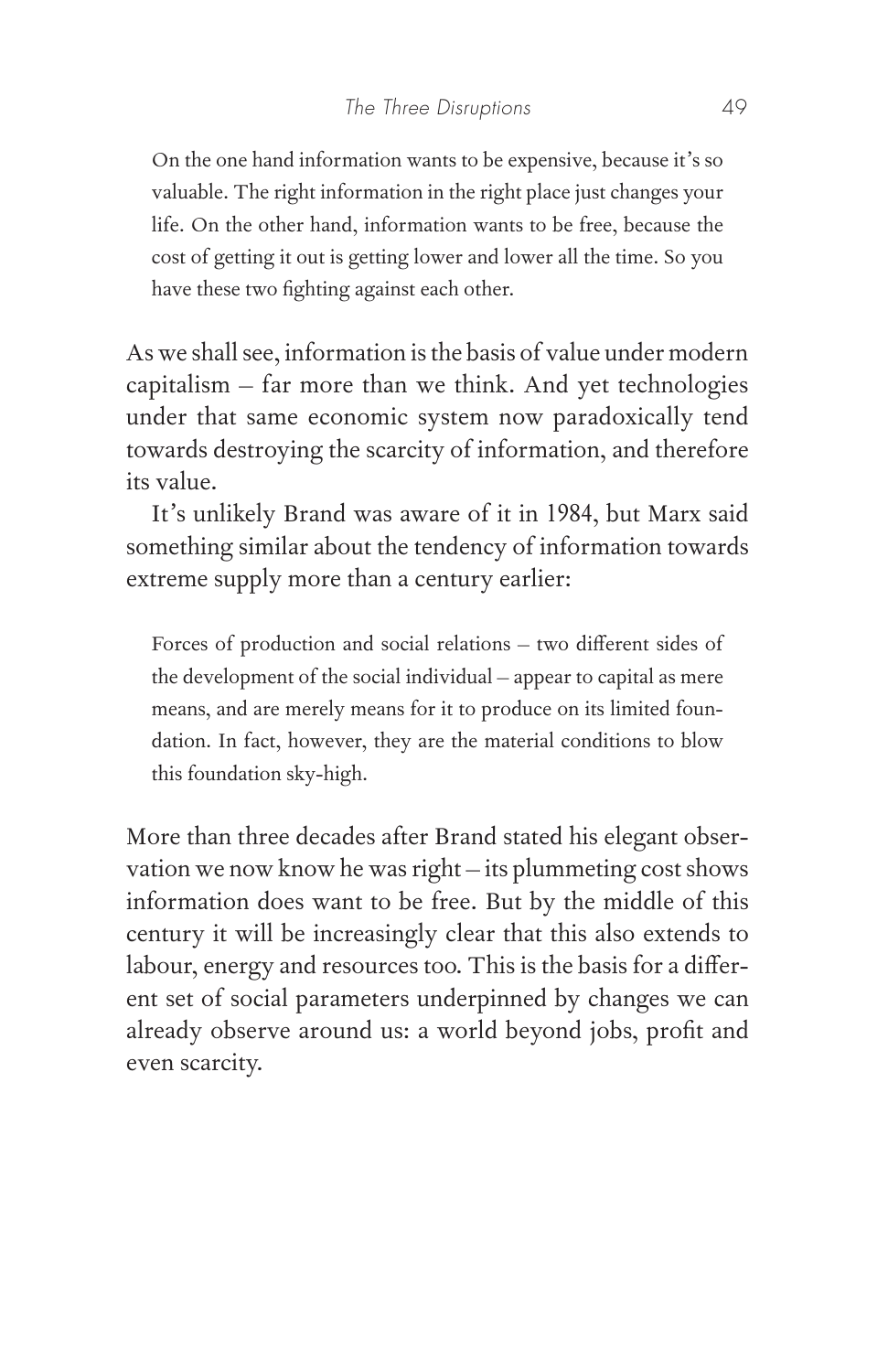# 3 What Is Fully Automated Luxury Communism?

*The goal of the future is full unemployment, so we can play.*  Arthur C. Clarke

## Why FALC?

Why 'fully automated luxury communism'? Why those words and in that sequence? After all, many see communism as nothing more than a failed experiment of the twentieth century undeserving of our attention save learning from its mistakes. Some may admit that capitalism has numerous flaws, and may indeed end one day, but if communism is what comes next, that wouldn't be an improvement.

While it is true that a number of political projects have labelled themselves communist over the last century, the aspiration was neither accurate nor  $-$  as we will go on to see – technologically possible. 'Communism' is used here for the benefit of precision; the intention being to denote a society in which work is eliminated, scarcity replaced by abundance and where labour and leisure blend into one another. Given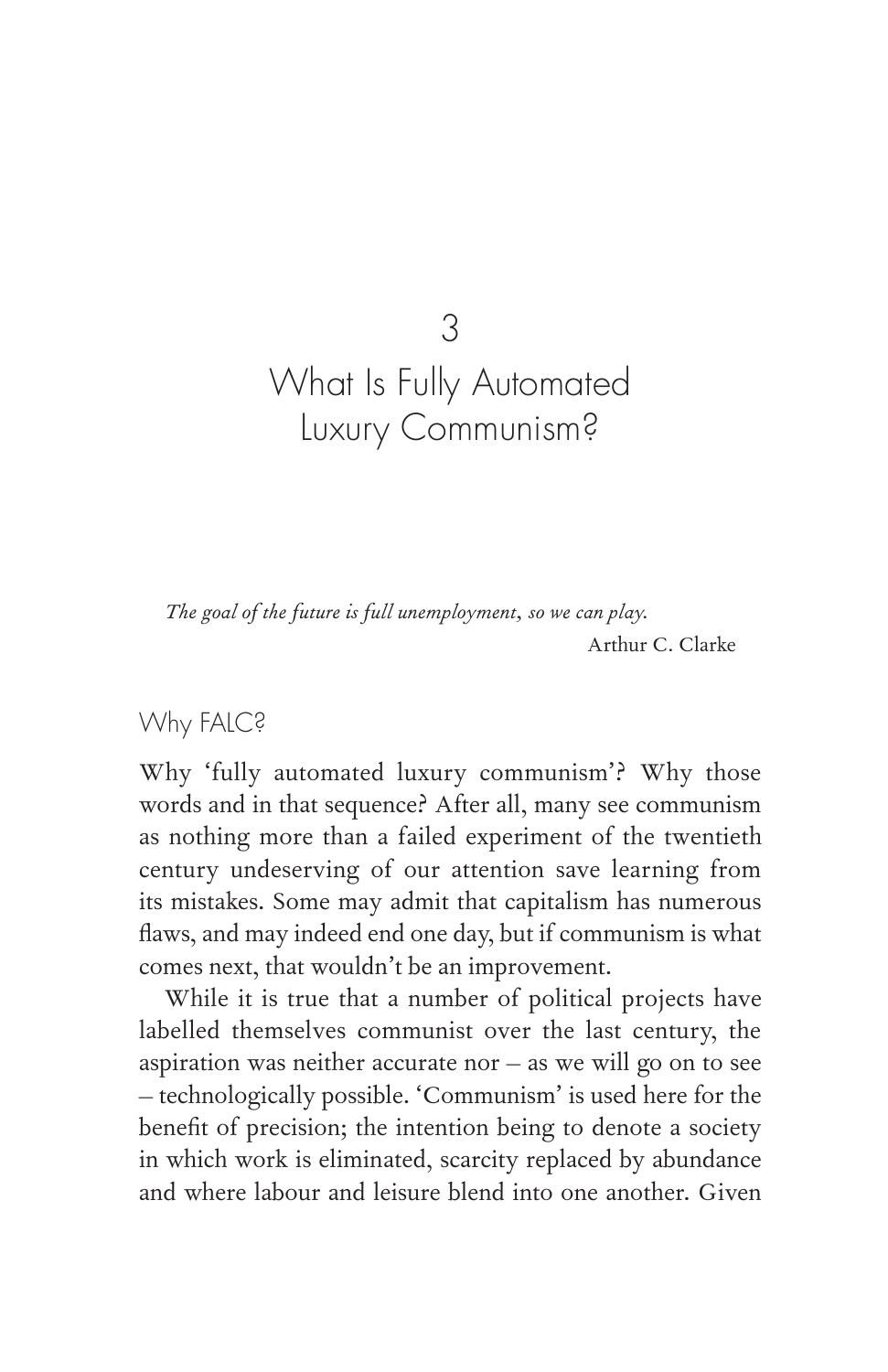the possibilities arising from the Third Disruption, with the emergence of extreme supply in information, labour, energy and resources, it should be viewed not only as an idea adequate to our time but impossible before now. FALC does not underpin the trends of the Third Disruption – it is their conclusion.

If we want it.

# Future Shock 1858

However people respond to the word 'communism', the word is associated with one person in particular – Karl Marx. It was he who claimed to see the contours of a new world at the precise moment industrial capitalism burned at its brightest.

That is not to say Marx was unique in thinking capitalism would end, nor that it would transition to something else. Indeed in this respect he was joined by, among others, two thinkers of the twentieth century, John Maynard Keynes and Peter Drucker, who despite being critics of his held similar views on how capitalism might lead to a system beyond it. By placing Marx alongside both thinkers, examining how each viewed the relationship of scarcity to capitalism and utopia, we can begin to create a clearer picture of what he meant by communism.

An aspect of Marx's thinking which remains underemphasised is how he recognised capitalism's tendency to progressively replace labour – animal and human, physical and cognitive – with machines. In a system replete with contradictions, it was this one in particular which rendered it a force of potential liberation. This is most clearly laid out in the 'Fragment on Machines', a short but important excerpt within the much larger *Grundrisse*. The reason you've likely never heard of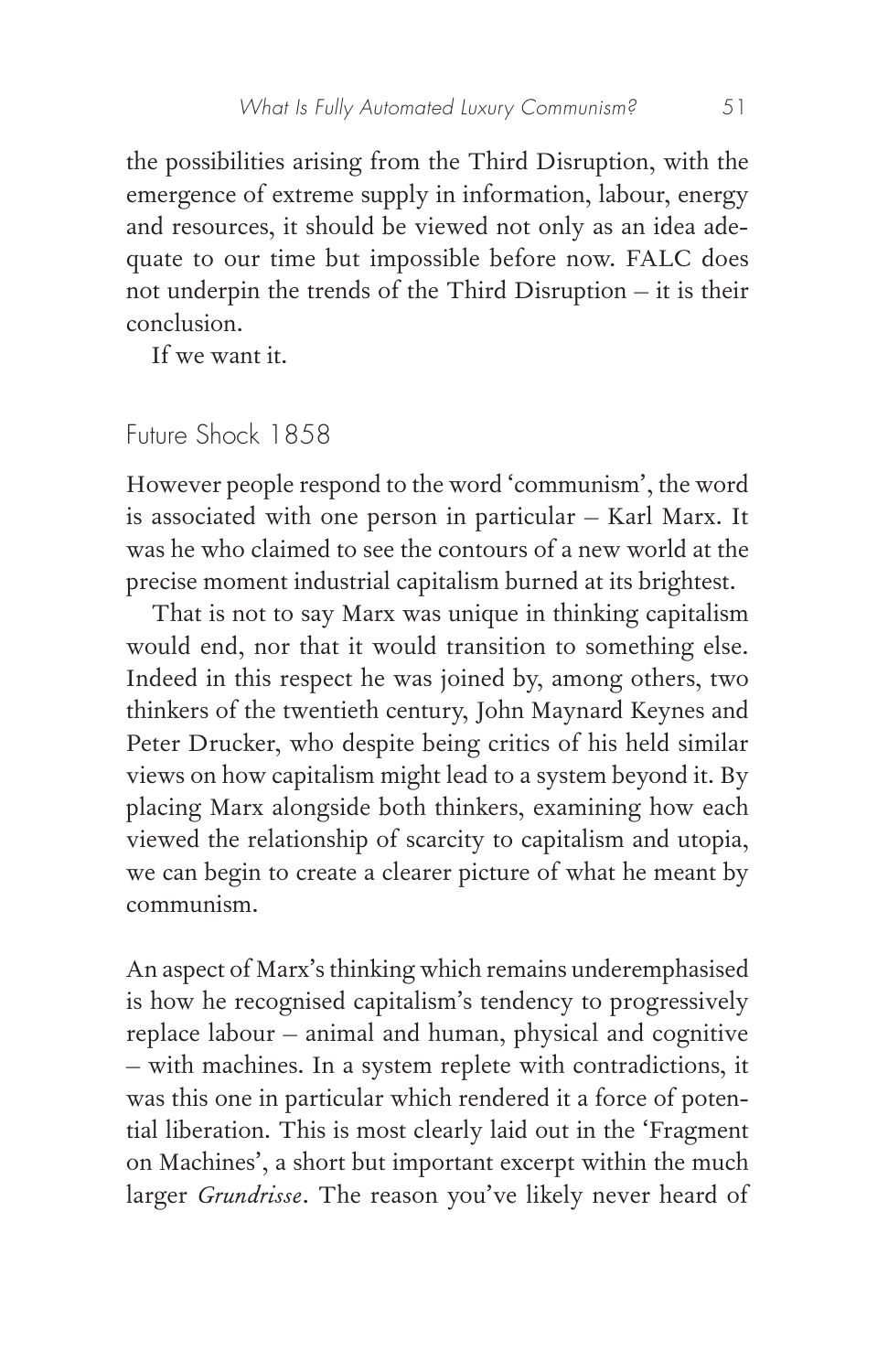either before, unlike the better-known *Communist Manifesto*  or *Capital*, is that the *Grundrisse* was unpublished in German until 1939. Worse still, the text wasn't translated into English until 1973. As a result, its prescient observations exerted little influence over communist projects in the twentieth century.

That was a tragedy, because within the *Grundrisse* we not only encounter the first analysis of technological evolution under capitalism, but also the opportunities that creates. As Marx so memorably put it in the 'Fragment',

Capital employs machinery, rather, only to the extent that it enables the worker to work a larger part of his time for capital, to relate to a larger part of his time as time which does not belong to him, to work longer for another. Through this process, the amount of labour necessary for the production of a given object is indeed reduced to a minimum, but only in order to realise a maximum of labour in the maximum number of such objects. The first aspect is important, because capital here – quite unintentionally – reduces human labour … to a minimum. This will redound to the benefit of emancipated labour, and is the condition of its emancipation.

Marx could not have been any clearer: competition compels capitalists to innovate in production. This leads to permanent experimentation with workflows and technologies, all in the pursuit of ever-greater efficiency. The logic of market demand means capitalists must produce goods and services as cheaply as they can, forcing them to constantly reduce overheads, in turn creating a never-ending cycle of automation, encompassing tasks and even whole jobs – substituting workers with machines. While generating huge amounts of suffering and exploitation under capitalism, under another system this represented a momentous opportunity.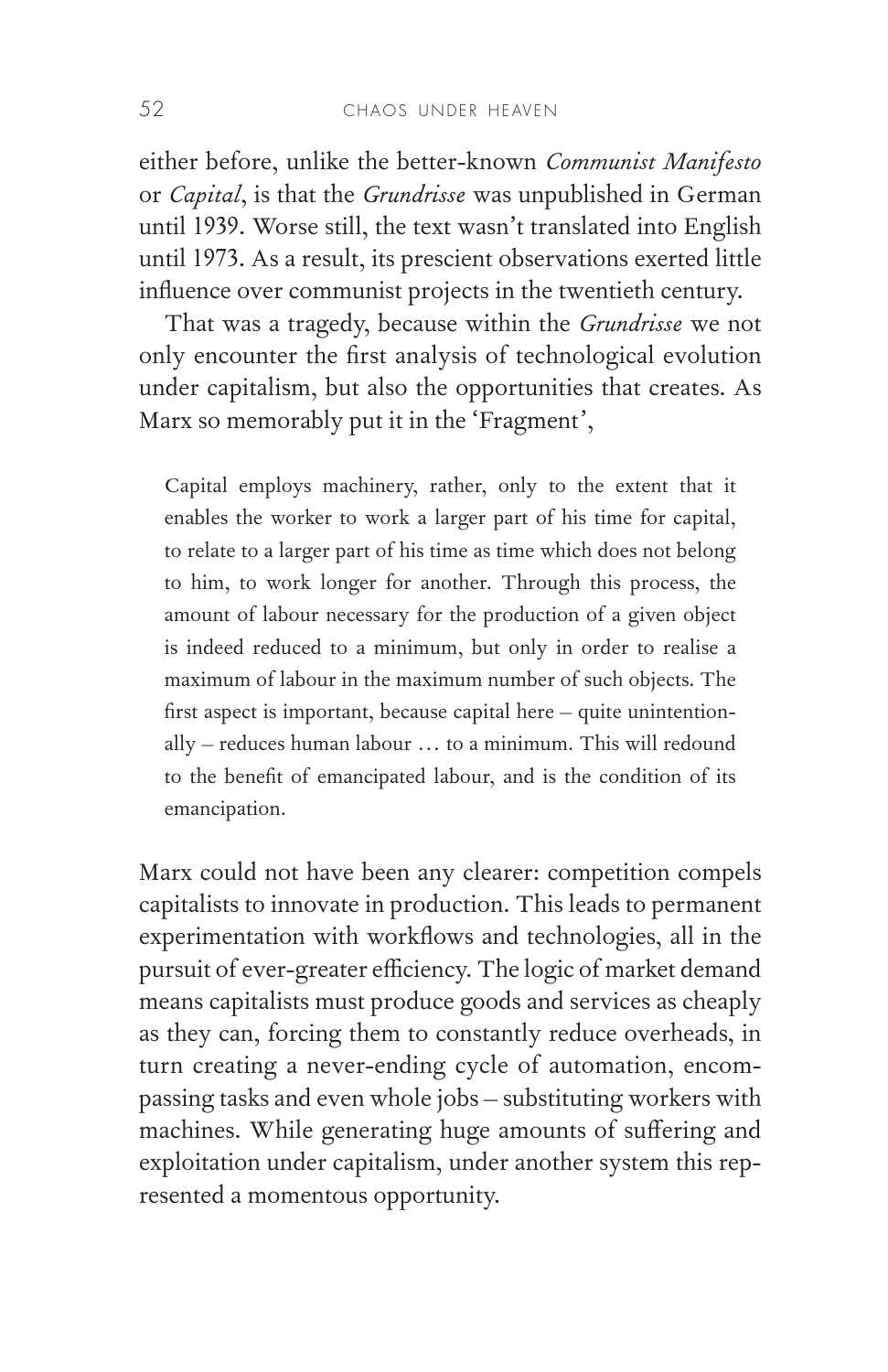In 1987 the US National Academy of Sciences published a report titled *Technology and Unemployment*. In it, restated almost word for word, is Marx's criticism of technological change under capitalism, the key difference being the report's authors consider such change to be wholly positive:

Historically and, we believe, for the foreseeable future, reductions in labour requirements per unit of output resulting from new process technologies have been and will be outweighed by the beneficial employment effects of the expansion in total output that generally occurs.

So while production becomes ever more efficient, and leisure is valued as a social good, increased productivity doesn't lead to more free time but simply the production of more goods and services. In fairness to those defending it, such a view was not only founded on economic orthodoxy but also two centuries of observable change under capitalism. The difference with Marx in the *Grundrisse* is he thought there was an alternative, and that only in pursuing it could humans achieve freedom.

# Communism: A World beyond Scarcity

While the average political commentator likes to cast Marx as an idealistic dreamer, the man himself repeatedly stated his distaste for describing what communism might actually look like – what he termed writing 'recipes for the cook-shops of the future '. While admirable in its humility, that is also irritating because one of the greatest minds to describe the shortcomings of the emerging system was well placed to at least suggest what might replace it. Marx's view, however, was that workers in struggle were uniquely positioned to arrive at concrete solutions.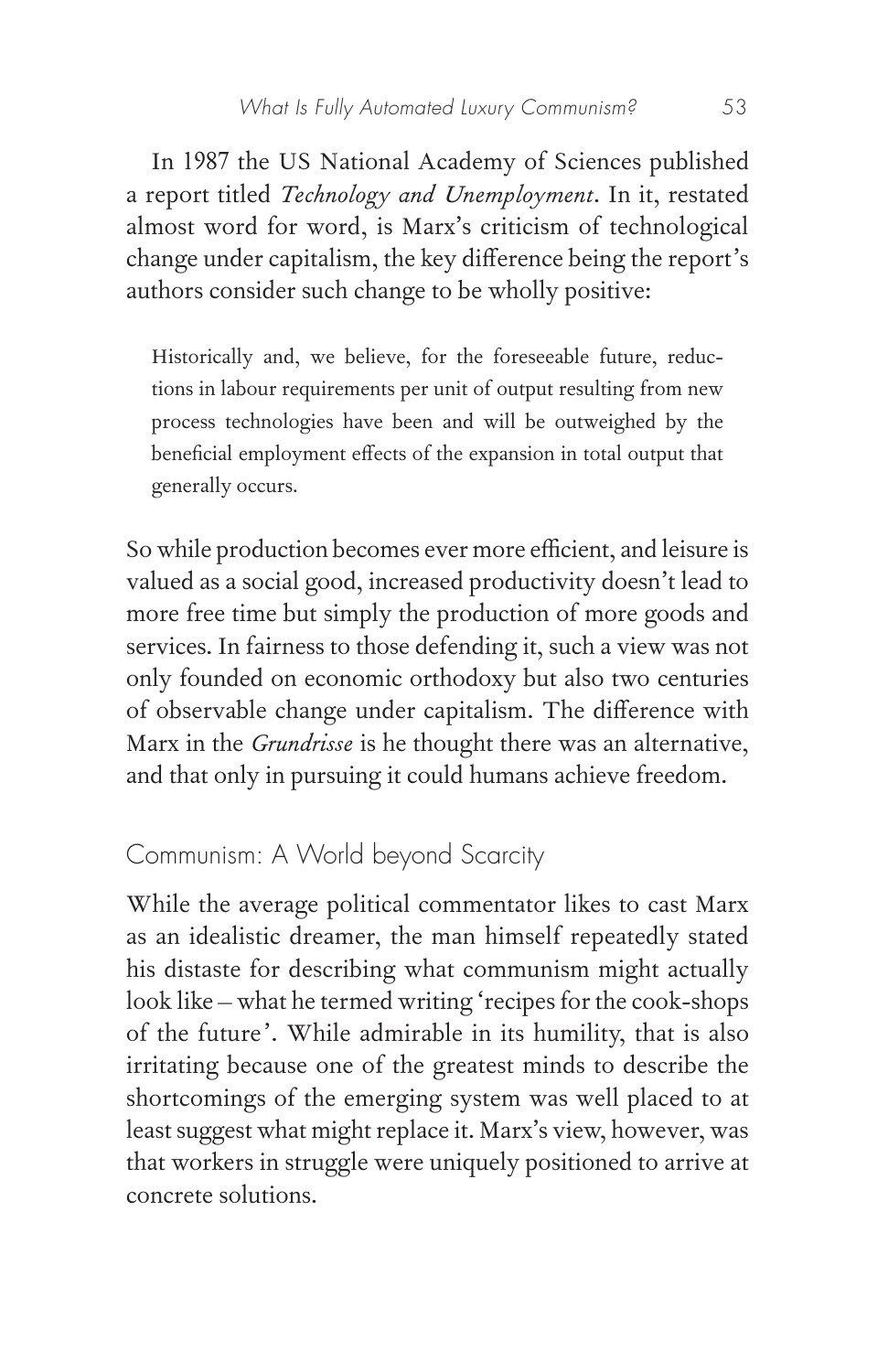He was certain about some features of the new society, however. One was that the arrival of communism would herald the end of any distinction between labour and leisure. More fundamentally, it would signal humanity's exit from what he called the 'realm of necessity' and entrance into the 'realm of freedom'.

But what did that mean? For Marx the realm of necessity was where we 'wrestle with nature to satisfy our wants and to maintain and reproduce life' – in other words it was a world defined by scarcity, something which had confronted us since the time of our hominid ancestors. In Marx's day it formed the central question of classical political economy: how do you efficiently and equitably allocate resources in a world where they are limited?

For Marx the realm of necessity was so far-reaching that it even included socialism. That was because, like capitalism, it had features such as work and scarcity – although as a system subject to democratic control these were rationalised and more socially just. While certainly preferable to capitalism, and something to be actively struggled for, socialism for Marx was a stepping stone to something else: communism and the realm of freedom.

This, by contrast, was marked not only by an absence of economic conflict and work but by a spontaneous abundance similar to the Golden Age of Hesiod or Telecleides, or the biblical Eden. Unlike in classical Greek poetry or religious scripture, however, for Marx this was a project to be aimed at rather than a legendary past to be revered. A realm of plenty beyond imagination wasn't something to recall or enjoy in the afterlife – it was a political project to aim for in the here and now. It was communism.

 $\sim$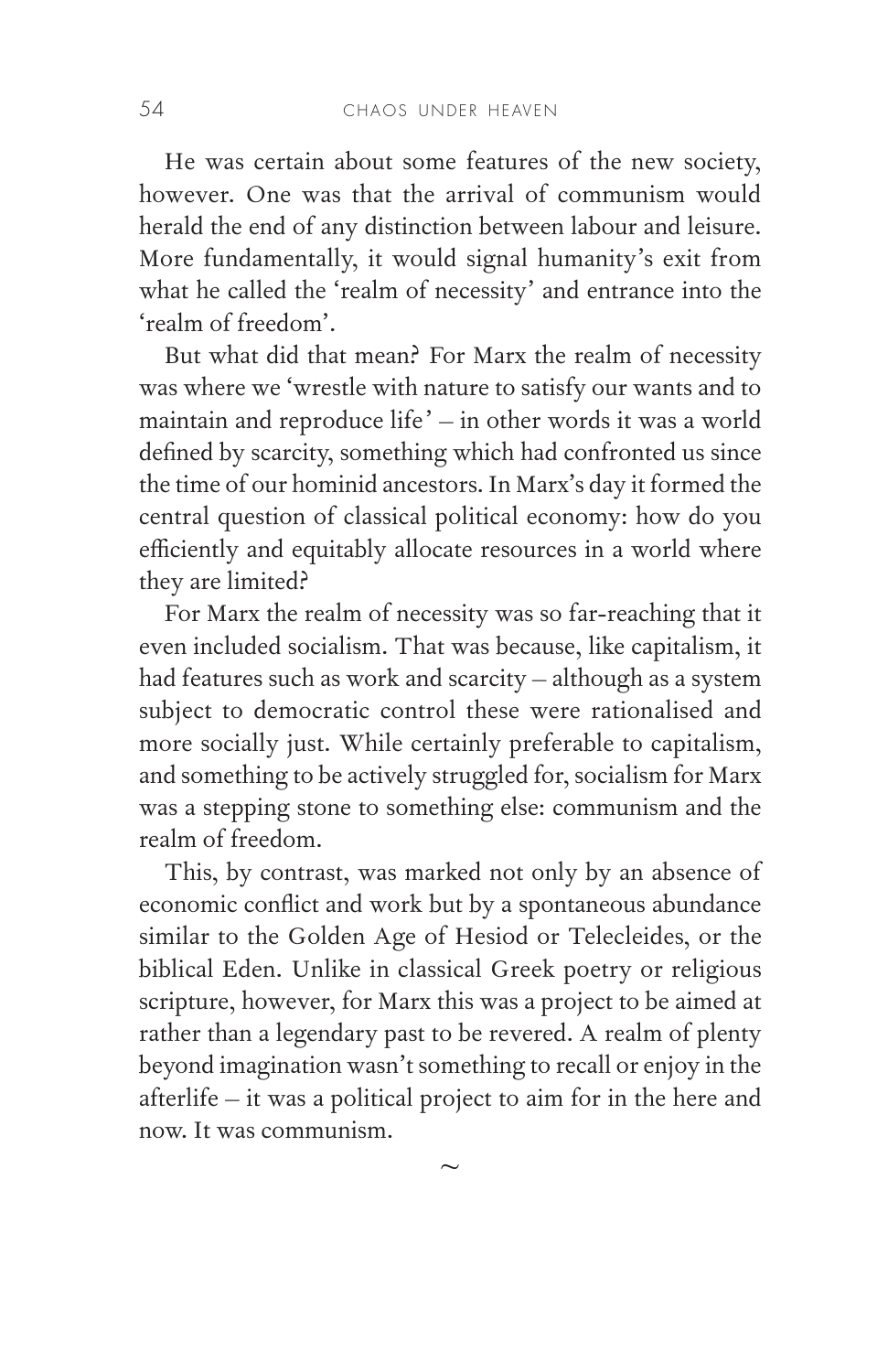Despite the claim that Marx favoured violent revolution, the truth is he never believed the transition beyond capitalism would be an exclusively political process – something so simple to achieve as to merely require replacing one group of rulers with another. It certainly entailed class struggle and the working class gaining political power, but it also needed new ideas, technologies and social relations. Marx considered the working class to be the key to a future society, but only because its revolution was uniquely able to eliminate work and thereby end all class distinctions.

Thus despite repeated calls for the working class to liberate itself, Marx did not believe that work makes us free – nor that the society of work expands the scope of human possibility. To the contrary, his view was that communism was only possible when our labour  $-$  how we mix our cognitive and physical efforts with the world – becomes a route to self-development rather than a means of survival. Marx viewed this as contingent on technological change: the more developed the forces of production, the greater their capacity to offer a new kind of society where labour and leisure would blend into one:

In a higher phase of communist society, after the enslaving subordination of the individual to the division of labour, and therewith also the antithesis between mental and physical labour, has vanished; after labour has become not only a means of life but life's prime want … and all the springs of co-operative wealth flow more abundantly – only then can the narrow horizon of bourgeois right be crossed in its entirety and society inscribe on its banners: From each according to his ability, to each according to his needs!

With the arrival of communism any distinction between mental and physical labour would vanish, with work becoming more akin to play. This also meant a society with greater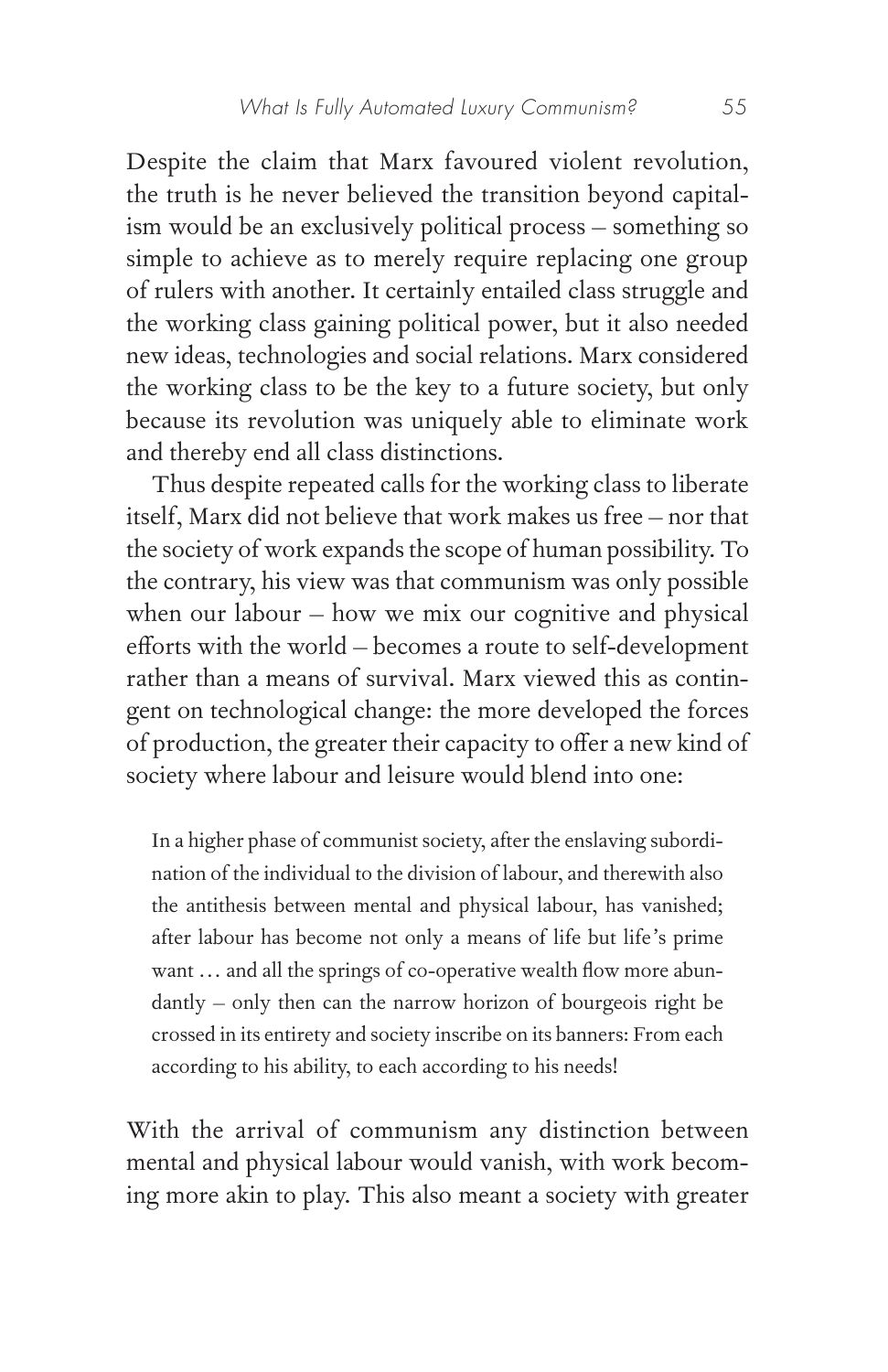collective wealth, where all essential wants as well as creative desires are satisfied. Which is where luxury comes in. The concept, under conditions of scarcity, expresses that which is beyond utility, its essence an excess beyond the necessary. So as information, labour, energy and resources become permanently cheaper – and work and the limits of the old world are left behind – it turns out we don't just satisfy all of our needs, but dissolve any boundary between the useful and the beautiful. Communism is luxurious – or it isn't communism.

## Post-Capitalism without Communism: J. M. Keynes

Marx was far from alone in claiming that capitalism creates the conditions for a society beyond it. Indeed, he was joined by the most influential economist of the twentieth century: John Maynard Keynes.

Keynes was by no means a radical, let alone a revolutionary. And yet in 1930, in the aftermath of the Wall Street crash and the start of what would become the Great Depression, he penned the most optimistic tract of his age, *Letter on the Economic Possibilities of Our Grandchildren*.

In this short, self-assured essay Keynes outlined a new society which he viewed as not only desirable, but inevitable. Like Marx in the *Grundrisse* he believed such a shift would prefigure a world unrecognisable from his own, yet also express its fullest development:

I draw the conclusion that, assuming no important wars and no important increase in population, the economic problem may be solved, or be at least within sight of solution, within a hundred years. This means that the economic problem is not – if we look into the future – the permanent problem of the human race … thus for the first time since his creation man will be faced with his real,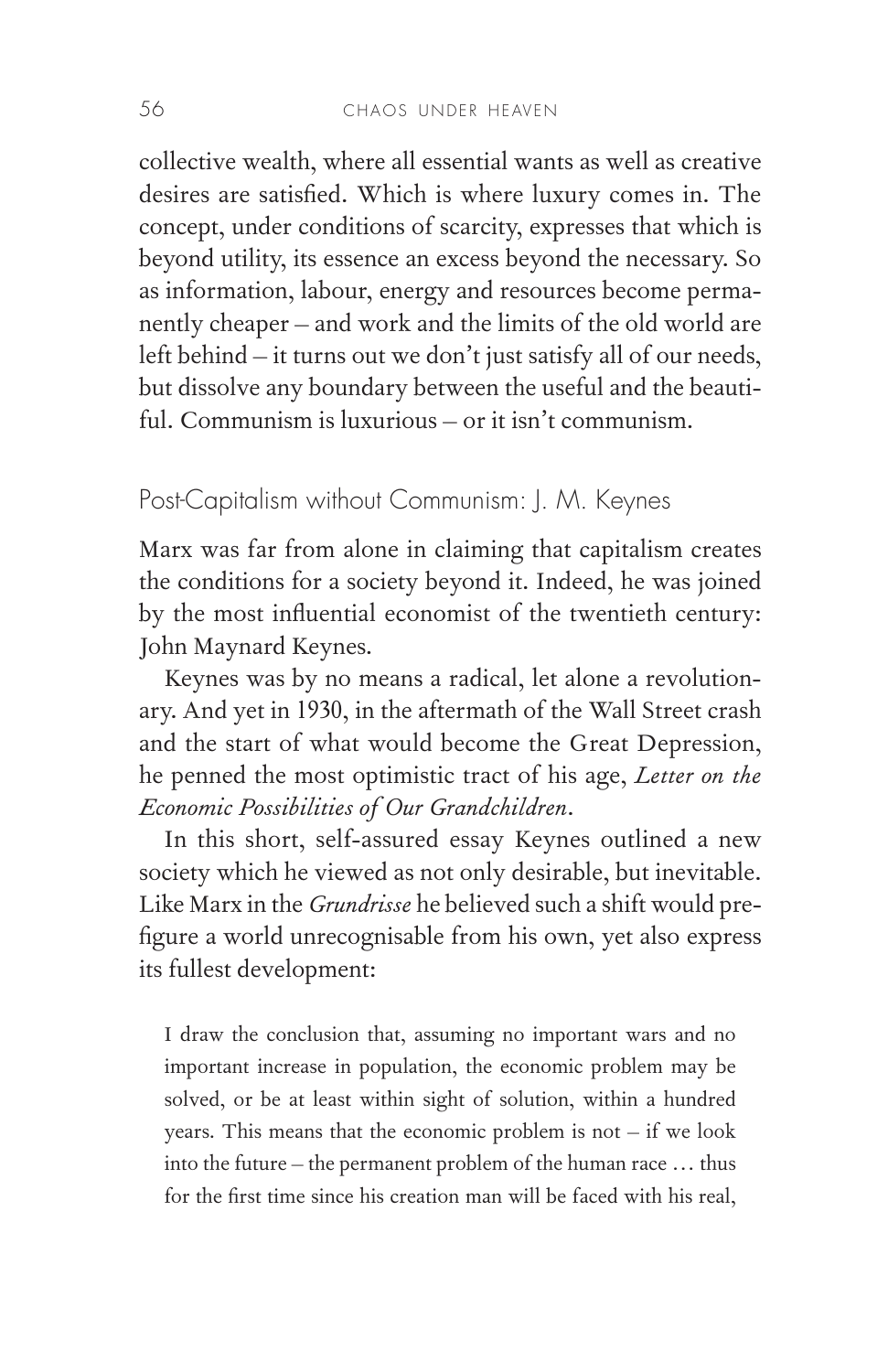his permanent problem – how to use his freedom from pressing economic cares, how to occupy the leisure, which science and compound interest will have won for him, to live wisely and agreeably and well.

Keynes was an open critic of Marx despite also claiming to have never read him. And yet here one sees remarkable parallels between the two. For Marx, communism was a condition of abundance, a society where labour and leisure dissolved into each other, and where our natures were developed in a manner consistent with play. This was a world where scarcity – or as Keynes refers to it, 'the economic problem' – would finally be vanquished. In 1930 Keynes speculated about something remarkably similar and, amazingly, even had the confidence to put a date on it – foreseeing the arrival of postscarcity as soon as 2030.

Other than Keynes's stated disdain for Marx's class-based politics in 'preferring the mud to the fish', what was it precisely that separated the two? The answer is the relationship between progress and politics. Unlike Marx, Keynes viewed capitalism as inevitably shifting to greater abundance, this resulting from its ability to become ever more productive over time while reducing the demand for labour. In *Economic Possibilities* his claim was that this would translate to a shorter working week, with improvements in productivity as technology progressed benefitting workers. In other words, leisure time was destined to increase while the need to work would slowly fade from view.

Marx, who likewise insisted on capitalism's ability to improve productivity, did not believe this benefitted anyone but the wealthy under the status quo, despite the possibility to do so. While Marx observed the same tendency to potential abundance, he viewed this as politically contested – with the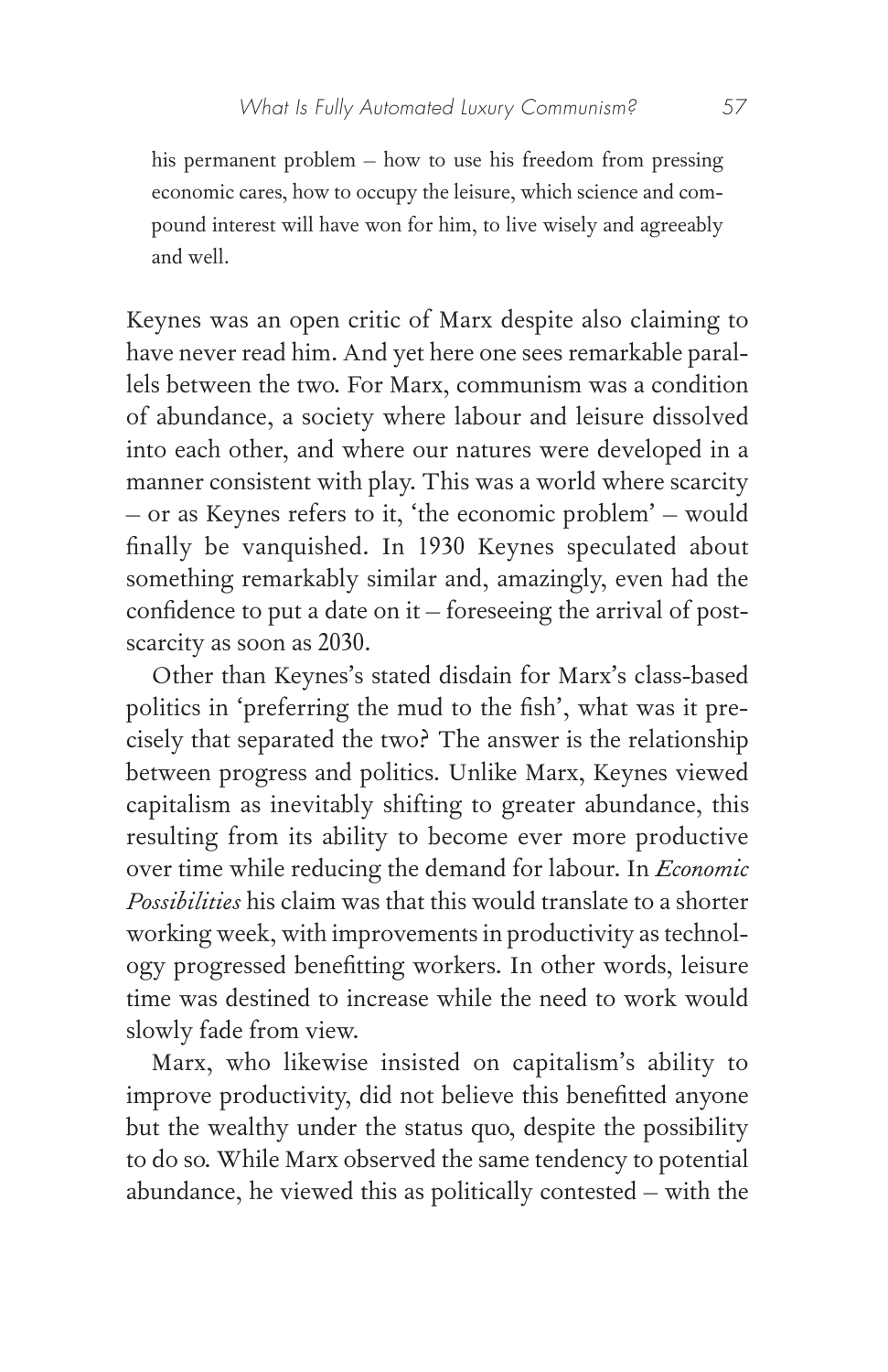spoils only going to the majority of society if they successfully fought for them in the struggle between classes.

The history of the twentieth century appeared to confirm that Keynes was right. In the five decades following 1927, despite the Great Depression, the real wages of unskilled workers in US manufacturing increased by 350 per cent, while pay for skilled labour increased by a factor of four. This, as we now know, was the golden age of capitalism, with productivity gains and high growth leading to rising wages and shorter working hours. Whether you were an employee or an industrialist, it was in your rational interest to protect the system.

This ended abruptly in the early 1970s, when wages decoupled from improvements to productivity – which now only fed the incomes of the very highest earners. This phenomenon extended beyond just the US. A 2014 report showed how real wage growth in Britain has been on a downward trend for forty years, with wages increasing an annual 2.9 per cent in the 1970s and 80s, 1.5 per cent in the 1990s, and 1.2 per cent in the 2000s. Since the 2008 crisis that incremental decline has gone into free-fall, with real household wages in Britain falling 10.4 per cent between 2007 and 2015, something entirely without precedent.

That already dire situation is only set to further deteriorate. After the release of the 2017 Autumn Budget, the Resolution Foundation, a London-based think tank, predicted that the 2010s would be the worst decade for UK wage growth since the late eighteenth century. In other words, Britain now faced a stagnation in living standards unseen since the rise of the Second Disruption. While Keynes was right to note the possibility of capitalism creating such abundance as to potentially nurture a system beyond it, he predicted none of this.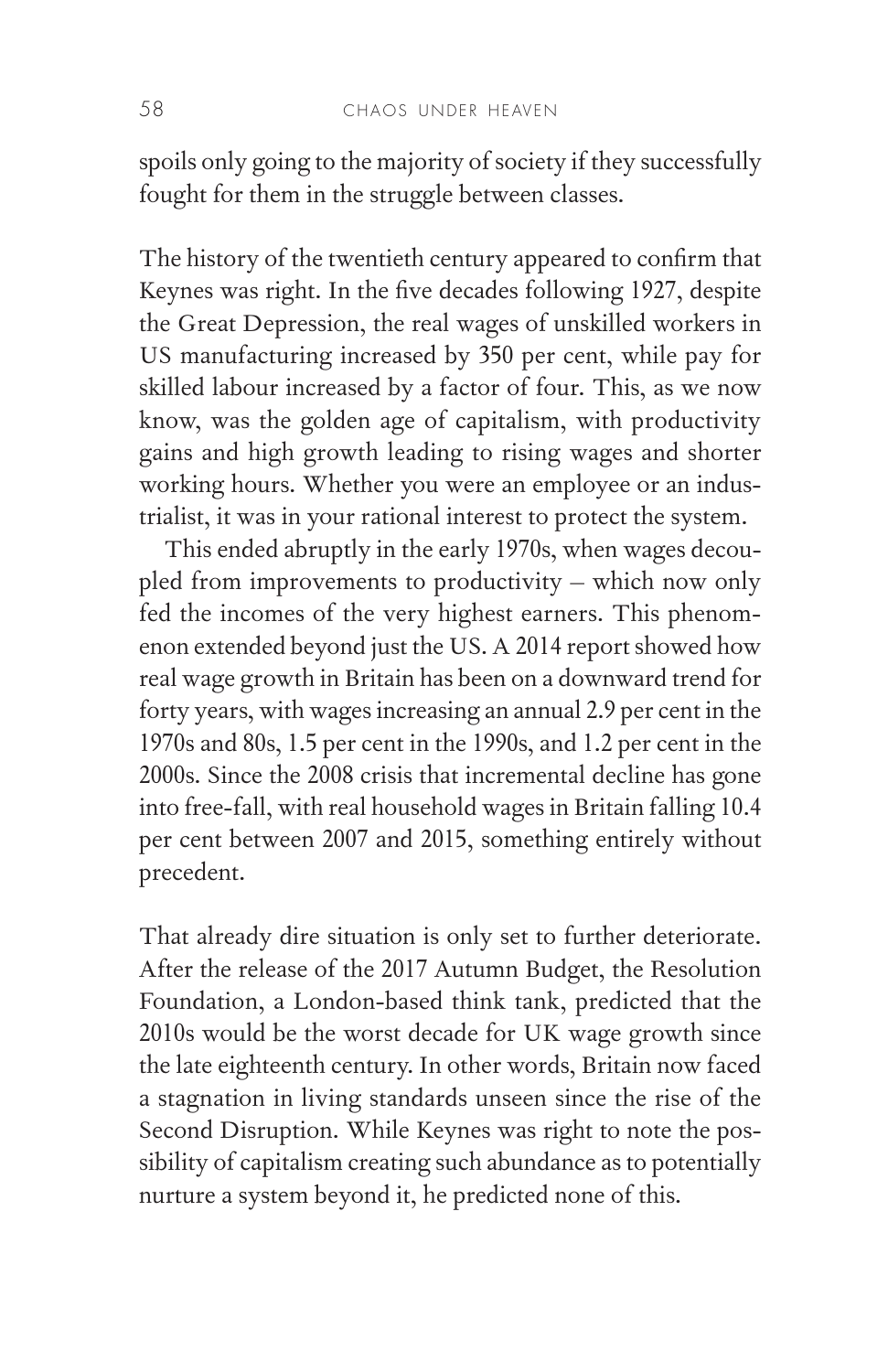That is because he did not think his vision of a society beyond capitalism – of high productivity, automation and leisure – was internally contradictory. So where Marx saw an intractable problem, between a system based on work and market rationing on one side and abundance on the other, Keynes saw an easy procession from one world to the next.

With each passing day, particularly since the 2008 crisis, it seems ever more obvious that Marx was right. The five crises of this century are either an existential threat to humanity, or the birth pangs of something better.

Despite what Keynes predicted, neither is inevitable.

# Post-Capitalism and Information: Peter Drucker

Unlike Marx and Keynes, Peter Drucker was not a political economist but a theorist of management. Like them, however, he believed that capitalism was a contingent, finite system with a distinct endpoint. He called that endpoint 'post-capitalism' and, as in the thinking of Marx and Keynes, it represented the full development of modernity.

At virtually the same time that HTML was publicly released, Drucker identified how information had become the primary factor of production – more so than the historic trio of labour, land and capital. As he wrote in 1993, 'that knowledge has become the resource rather than a resource, is what makes our society post-capitalist … it creates new social dynamics. It creates new economic dynamics. It creates new politics.'

Drucker believed that society went through such rearrangements regularly, with Western history showing a 'sharp transformation' every several hundred years. All of which meant that within a few short decades, 'society re-arranges itself – its world view; its basic values; its social and political infrastructure; its arts; its key institutions. Fifty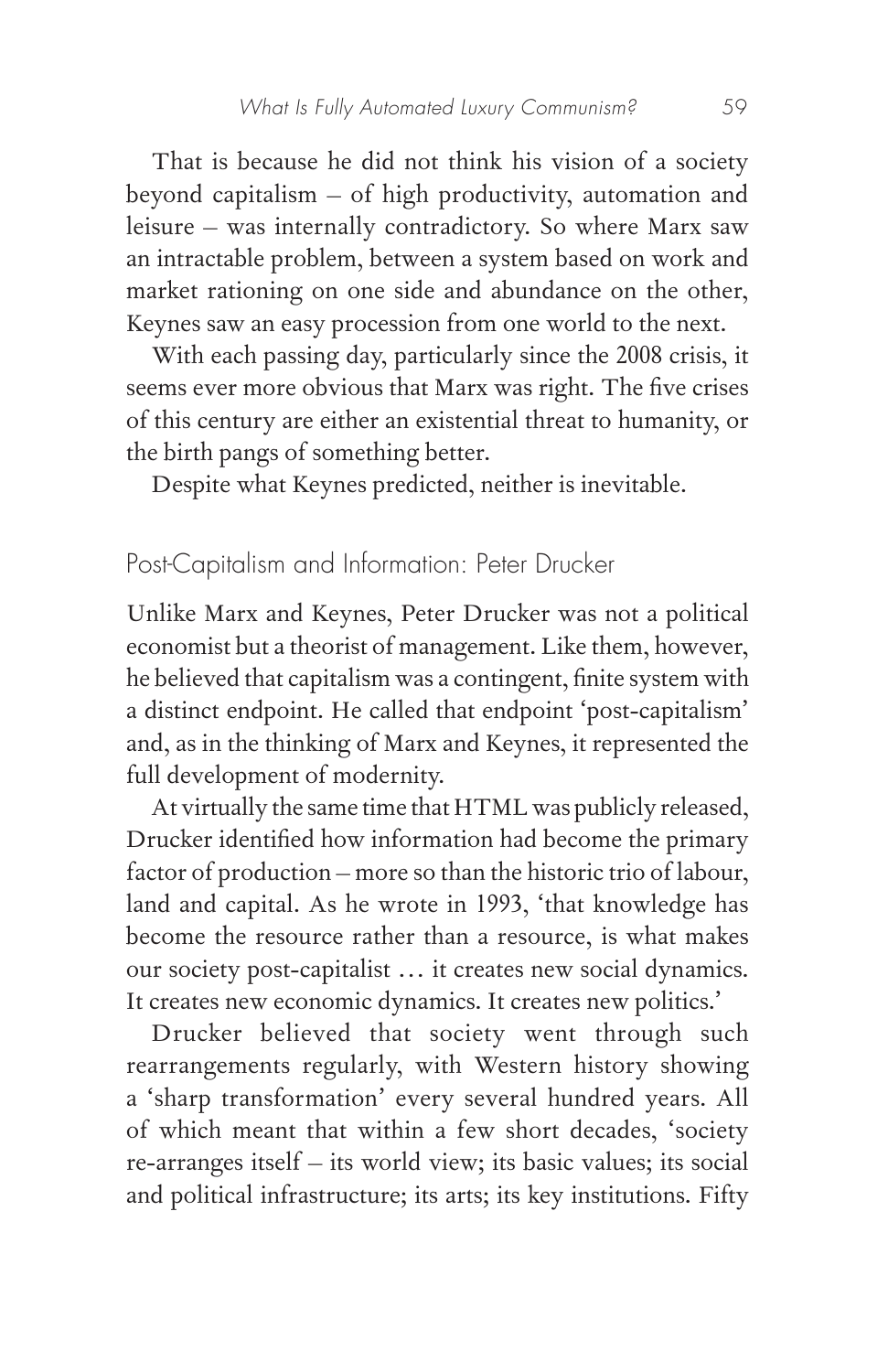years later there is a new world'. Drucker believed the shift to post-capitalism to be one such transformation.

In Drucker's periodisation of history, disruptions are viewed as happening more regularly than understood here, with the implications of each being less far-reaching. Nevertheless, his view of historic change, where the material relations of society inflect ideas and social reality, undeniably resembles that of Marx. Below are Marx's words, written in the mid-nineteenth century. They could just as easily have been uttered by Drucker in the early 1990s.

At a certain stage of development, the material productive forces of society come into conflict with the existing relations of production … then begins an era of social revolution. The changes in the economic foundation lead sooner or later to the transformation of the whole immense superstructure.

### Taylorism and the Productivity Revolution

For Drucker, knowledge and its application changed significantly with the arrival of the Industrial Revolution and capitalism, after which it went from being a private good to a public one, something applied to doing rather than being. With Watt's steam engine and the new society it fostered, the meaning and the purpose of knowledge fundamentally changed. As it was applied to tools, processes and products, the notion of technology as a distinct field began to emerge. By the 1870s it was this relationship between knowledge and technology which drove what Drucker labelled the 'Productivity Revolution'.

The father of this revolution was Frederick Taylor, an American mechanical engineer and pioneer in scientific management. Until Taylor, whose professional life took off in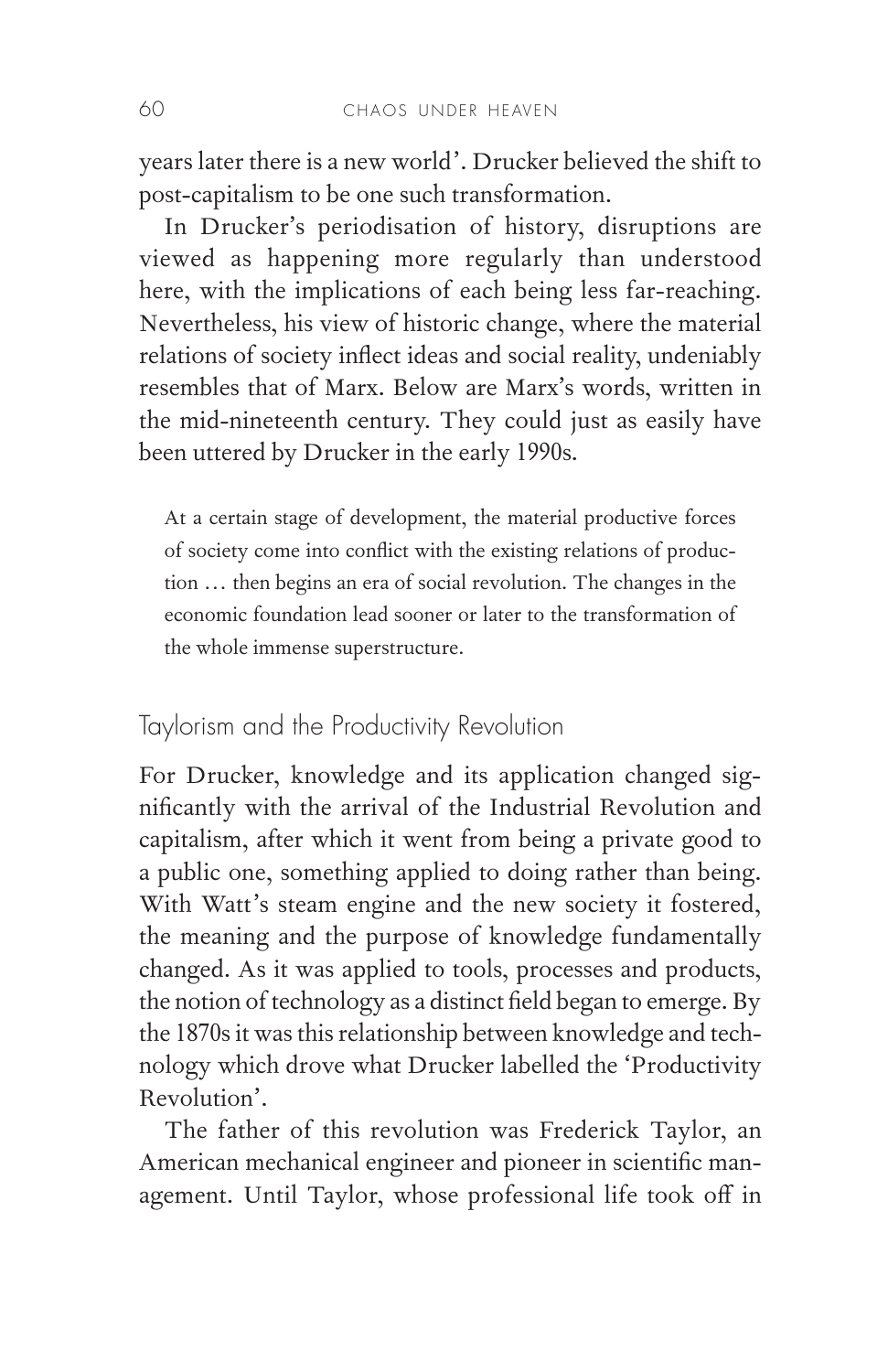the 1880s, the scientific method had never been applied to the study of work in order to maximise output. Yet within a few short decades this became a dogma – massively expanding productivity and improving the standard of living for the average worker. After the rise of 'Taylorism', at least according to Drucker, value became more about the continued refinement and application of information than about labour, land or capital.

Once again similarities between Drucker's thinking on the matter and that of his predecessors, particularly Marx, are clear. As Marx would write in the *Grundrisse*,

But to the degree that large industry develops, the creation of real wealth comes to depend less on labour time and on the amount of labour employed than on the power of the agencies set in motion during labour time, whose 'powerful effectiveness' … depends rather on the general state of science and on the progress of technology, or the application of this science to production.

Remarkably, Marx even adds how this undermines labour as the central factor of production:

No longer does the worker insert a modified natural thing as middle link between the object and himself; rather, he inserts the process of nature, transformed into an industrial process, as a means between himself and inorganic nature, mastering it. He steps to the side of the production process instead of being its chief actor.

Just like Drucker, Marx believed that this tension, between knowledge becoming a central factor of production and an economic system built on labour, inevitably meant a transition. Only for him the result was inexorable conflict, with the new only able to substitute for the old as the result of class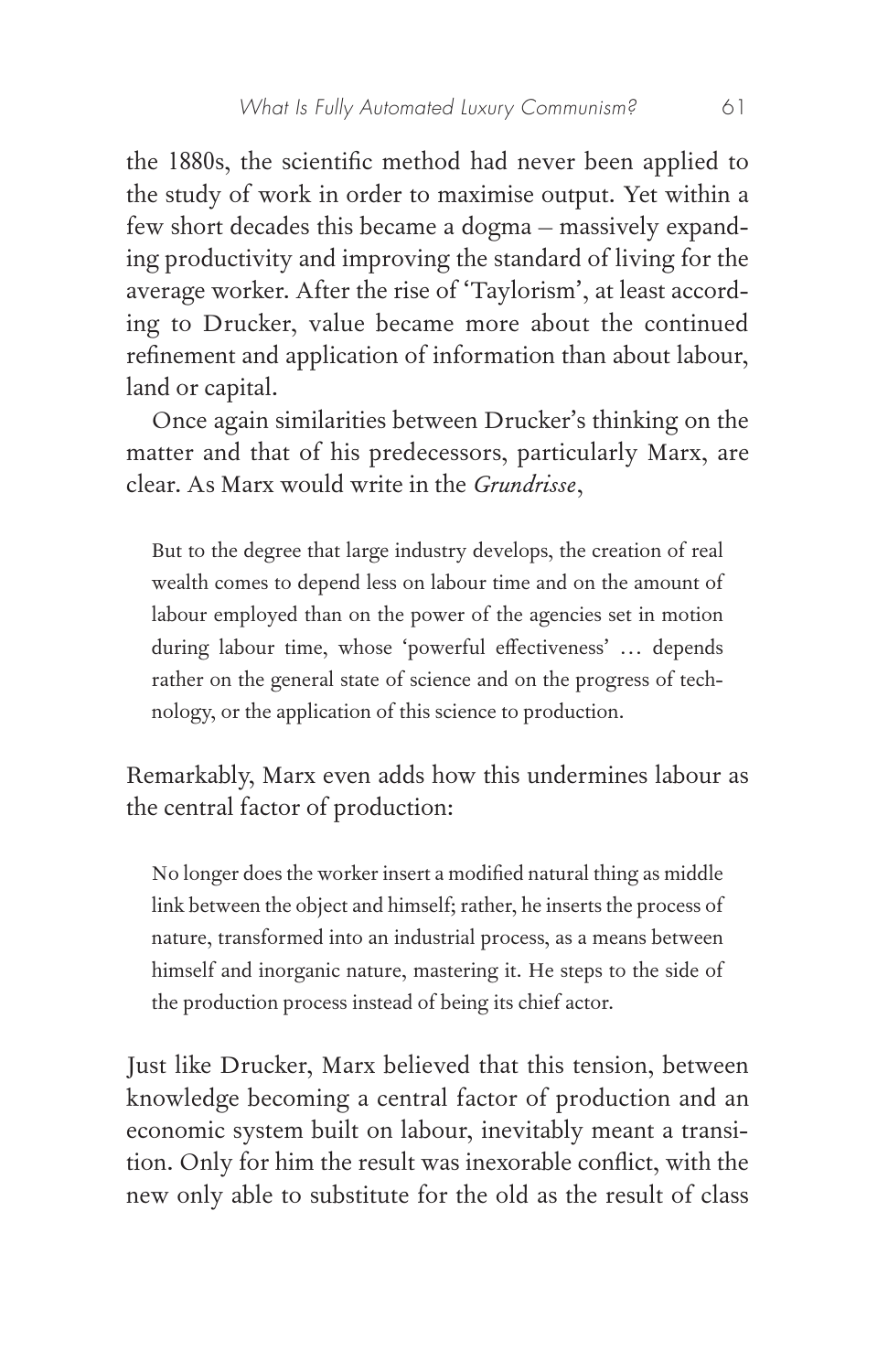struggle. According to Marx, even with the most developed machinery the worker could well be forced to 'work longer than the savage does, or than he himself did with the simplest, crudest tools'. Technology transformed work, and could improve people's lives, but only if it was coupled with an appropriate politics.

For Drucker, however, the transformation didn't stop with Taylor. He observed an increasingly central role for knowledge as capitalism changed over the twentieth century. Thus, while the period after the 1880s saw a productivity revolution, and the decades following 1945 a 'management revolution', it was in the 'information revolution' that he saw production increasingly based on the 'application of knowledge to knowledge'. While knowledge had always been important – after all, the essence of the First Disruption resided in mastering the information content of crops and animals through selective breeding – with the rise of digitisation and information technology, Drucker viewed this process as reaching some kind of end point, with labour, land and capital critically sidelined as factors of production.

In Marx, Keynes and Drucker, we are offered three futures, each articulating a society beyond capitalism only made possible by its fullest development. While it seemed otherwise for much of the last century, it now appears that in regard to declining living standards, regardless of productivity improvements, Marx was right, and Keynes wrong. Technological change can potentially lead us to abundance, as Keynes so bravely predicted in 1930, but only if it is accompanied by a politics that demands as much. And Drucker? What he correctly grasped was where value was increasingly located – in information.

But what none of the three clearly outlined is precisely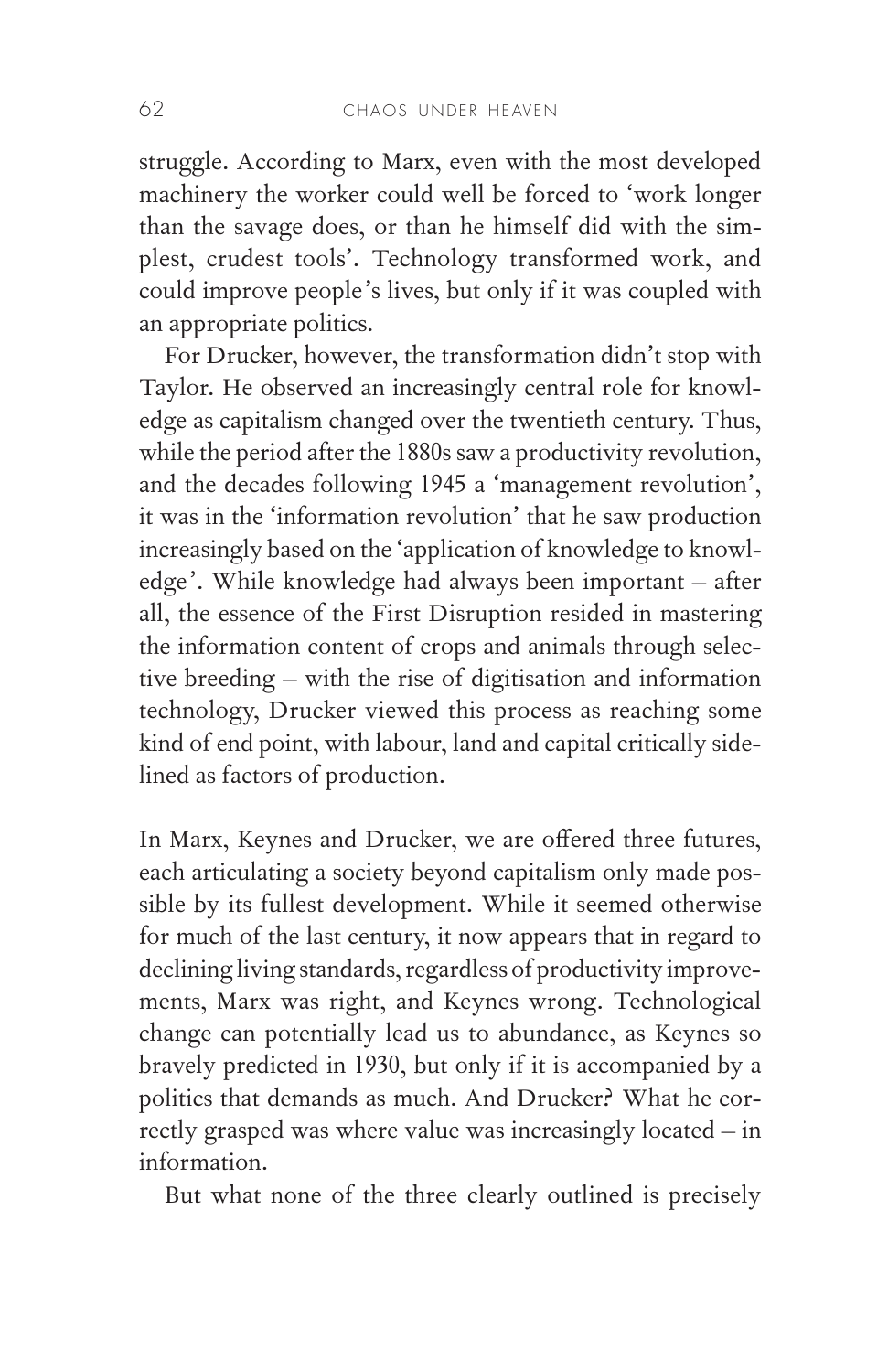how this new mode of production would stitch itself into the fabric of the present. Remarkably the person who did – almost without knowing it – would later become the chief economist for the World Bank. His name is Paul Romer.

## Information Goods Want to Be Free – Really

In 1990, at just 35, Romer authored a now celebrated academic paper titled *Endogenous Technological Change.* There he effectively crystallised what Drucker would write just a few years later, highlighting the new and critical importance of knowledge to economic growth.

Understanding what correlates with growth had long been an obsession for economists, principally because by assessing growth's co-factors you could infer what caused it – savings rates, population growth, rising wages – and reverse-engineer a recipe for prosperity. Prior to Romer's paper, technological change was presumed to be 'exogenous', an external, constant variable akin to background noise and, therefore, unimportant. But Romer disagreed, claiming that given market forces themselves drive innovation, technological change should be understood as a major driver of capitalist development. The question was how this functioned and with what consequences.

Romer defined technological change as 'an improvement in the instructions for mixing together raw materials'. Technological change was therefore, perhaps counter-intuitively, immaterial – amounting to nothing more than an upgraded re-arrangement of previous information. 'Instructions for working with raw materials are inherently different from other economic goods,' Romer concluded. So over time, as technology develops, the value increasingly arises from the instructions for materials as opposed to the materials themselves.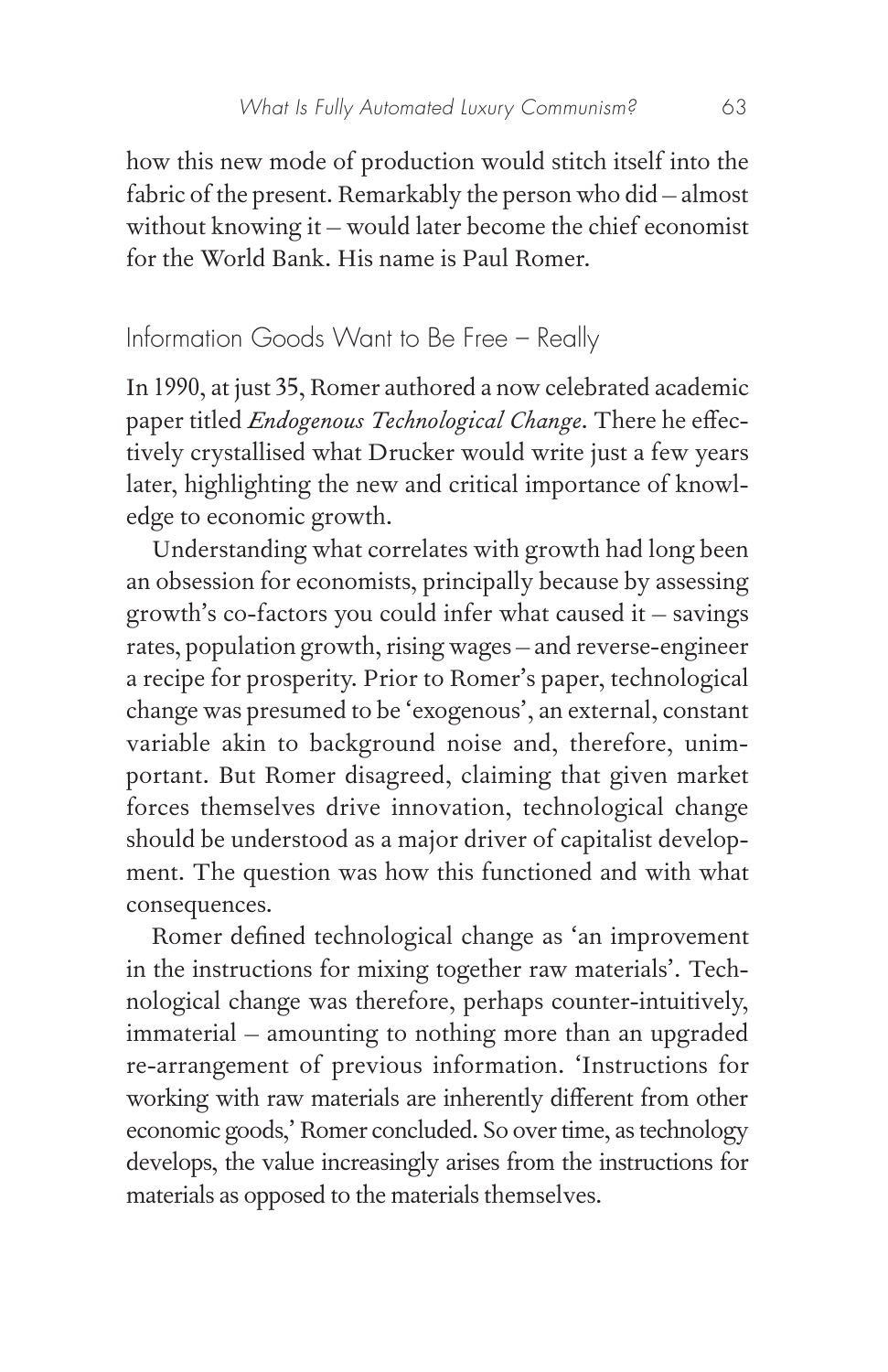There was only one problem. What was now identified as the most valuable aspect of a commodity was also – technically, at least – capable of infinite replication at near zero cost: 'once the cost of creating a new set of instructions has been incurred the instructions can be used over and over again at no additional cost. Developing new and better instructions is equivalent to incurring a fixed cost.' Romer made no mention of the hacker movement, but this was starting to sound remarkably similar to Stewart Brand's conclusion that 'information wants to be free' some six years earlier.

This contradiction was particularly portentous for market capitalism. As Larry Summers and J. Bradford DeLong would write in August 2001, just a month after the file-sharing service Napster was taken down, 'the most basic condition for economic efficiency … [is] that price equal marginal cost.' They went on: 'with information goods, the social and marginal cost of distribution is close to zero.' This held true not only for films, music, books and academic papers but also for the design of an industrial robot or pharmaceutical drug. Indeed, as subsequent chapters will make clear, it holds true for ever broader swathes of the economy. Therein lies the paradox for capitalism, a system under which things are produced for exchange and profit.

If information goods are to be distributed at their marginal cost of production – zero – they cannot be created and produced by entrepreneurial firms that use revenues obtained from sales to consumers to cover their costs. If information goods are to be created and produced … (companies) must be able to anticipate selling their products at a profit to someone.

Remarkably, two of the most esteemed economists in the world were conceding a quite remarkable truth: the price mechanism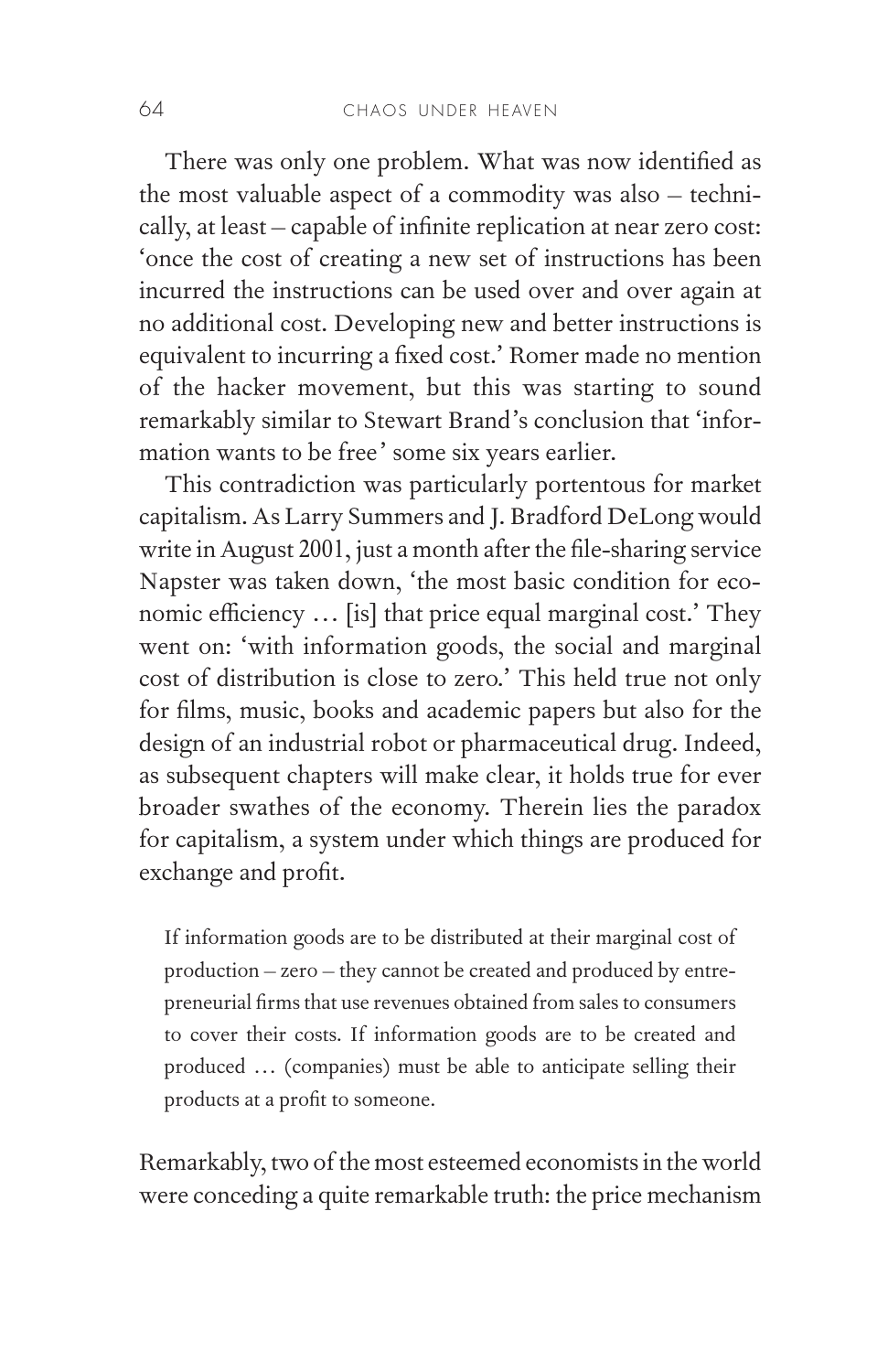had broken down for what should be the most valuable part of the commodity – its instructions. Economics, for so long obsessed with the issue of dealing with scarcity, began to see glimpses of something beyond it  $-$  the only problem being this broke down the system of incentives by which people are meant to create things under capitalism, namely profit.

Their proposed solution – of exclusion and creating artificial scarcity – was sketchy but revealing. This would be achieved through creating closed voluntary architectures (as Apple would later pursue with their products for example), changes to copyright law and the active promotion of monopolies – something previously viewed as being at odds with functioning, healthy markets. Summers and DeLong even conceded such a point when they wrote that

temporary monopoly power and profits are the reward needed to spur private enterprise … the right way to think about this complex set of issues is not clear, but it is clear that the competitive paradigm cannot be fully appropriate … we do not yet know what the right replacement paradigm will be.

Nearly two decades later and still nobody can answer that question.

Until now.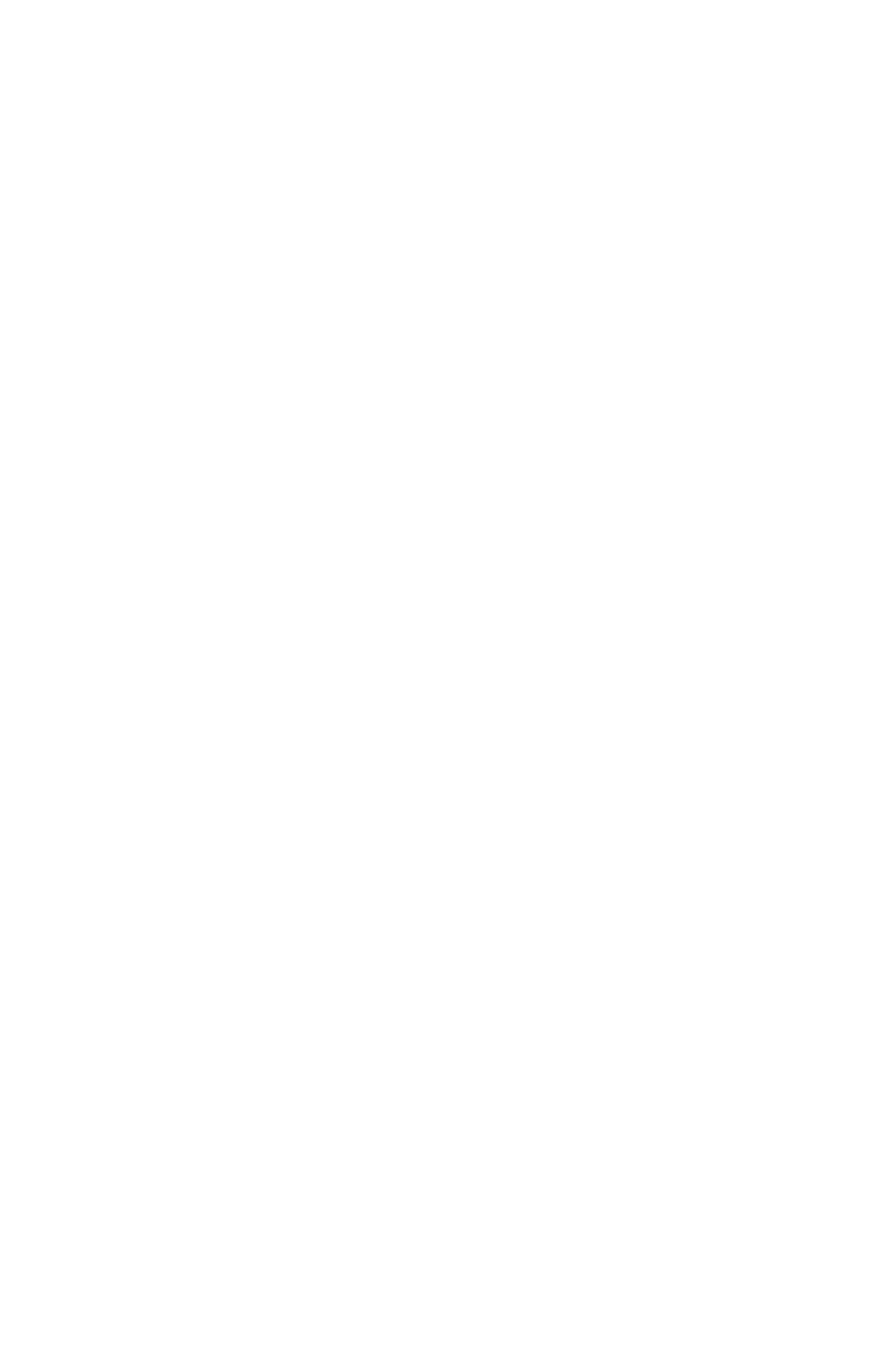# II. New Travellers

*There is only one condition in which we can imagine managers not needing subordinates, and masters not needing slaves. This condition would be that each instrument could do its own work, at the word of command or by intelligent anticipation, like the statues of Daedalus or the tripods made by Hephaestus, of which Homer relates that 'Of their own motion they entered the conclave of Gods on Olympus', as if a shuttle should weave of itself, and a plectrum should do its own harp playing.*

Aristotle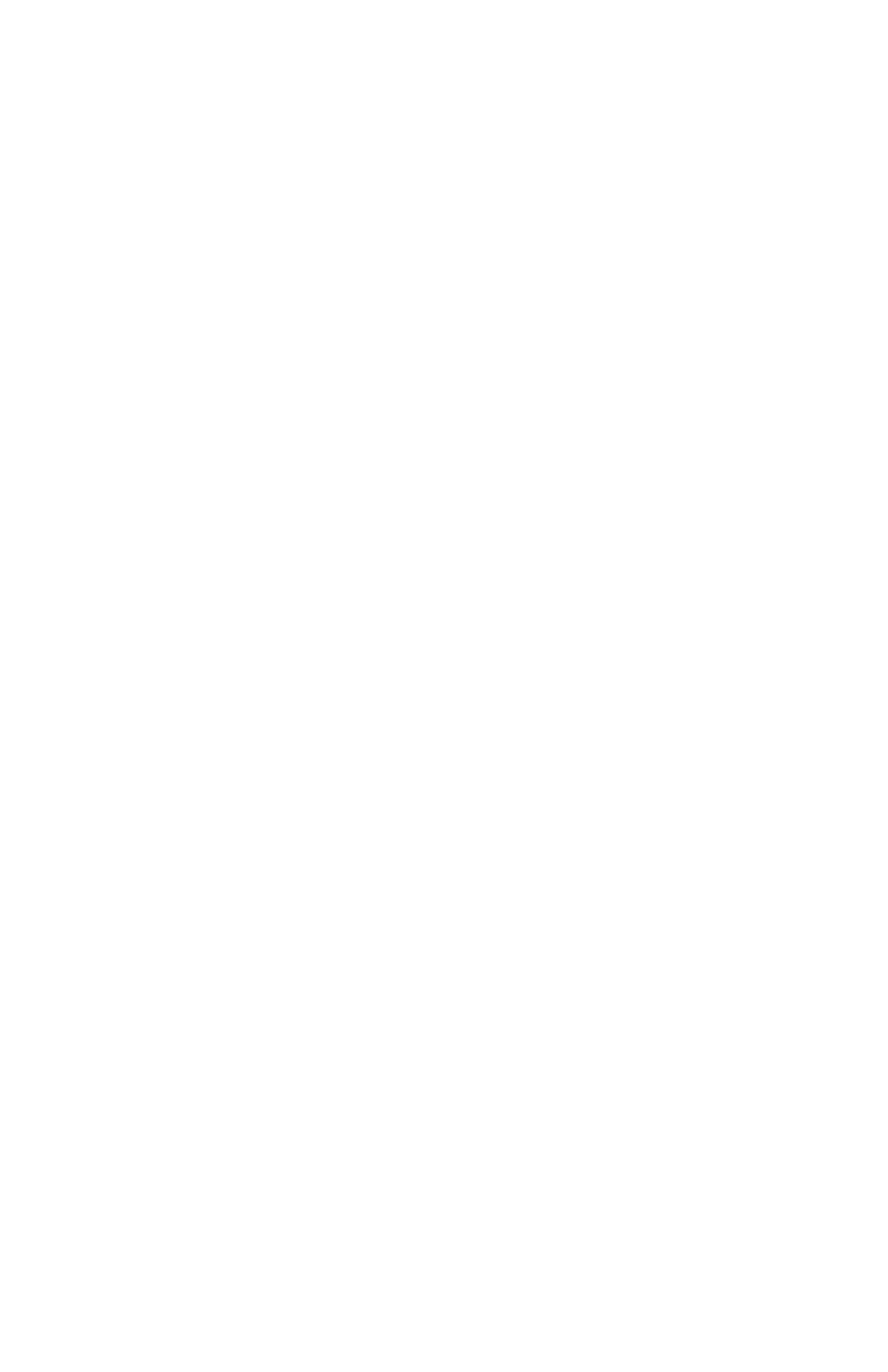$\varDelta$ 

## Full Automation: Post-Scarcity in Labour

*Productivity is for robots.* 

Kevin Kelly

#### When Capital Becomes Labour

In 2011 the *Economist*, in circulation since 1843, posed its readers a question: 'What happens when … machines are smart enough to become workers? In other words, when capital becomes labour?'

While early giants of classical political economy, such as Adam Smith and David Ricardo, did not view capitalist society as defined by conflict between classes, they did presume that labour would always remain distinct from 'capital stock', and that workers could never equate to human-made goods used in production such as machinery, tools and buildings.

Yet nearly 250 years after Smith wrote *The Wealth of Nations*, the publication most committed to defending his legacy was now uncertain whether one of the central premises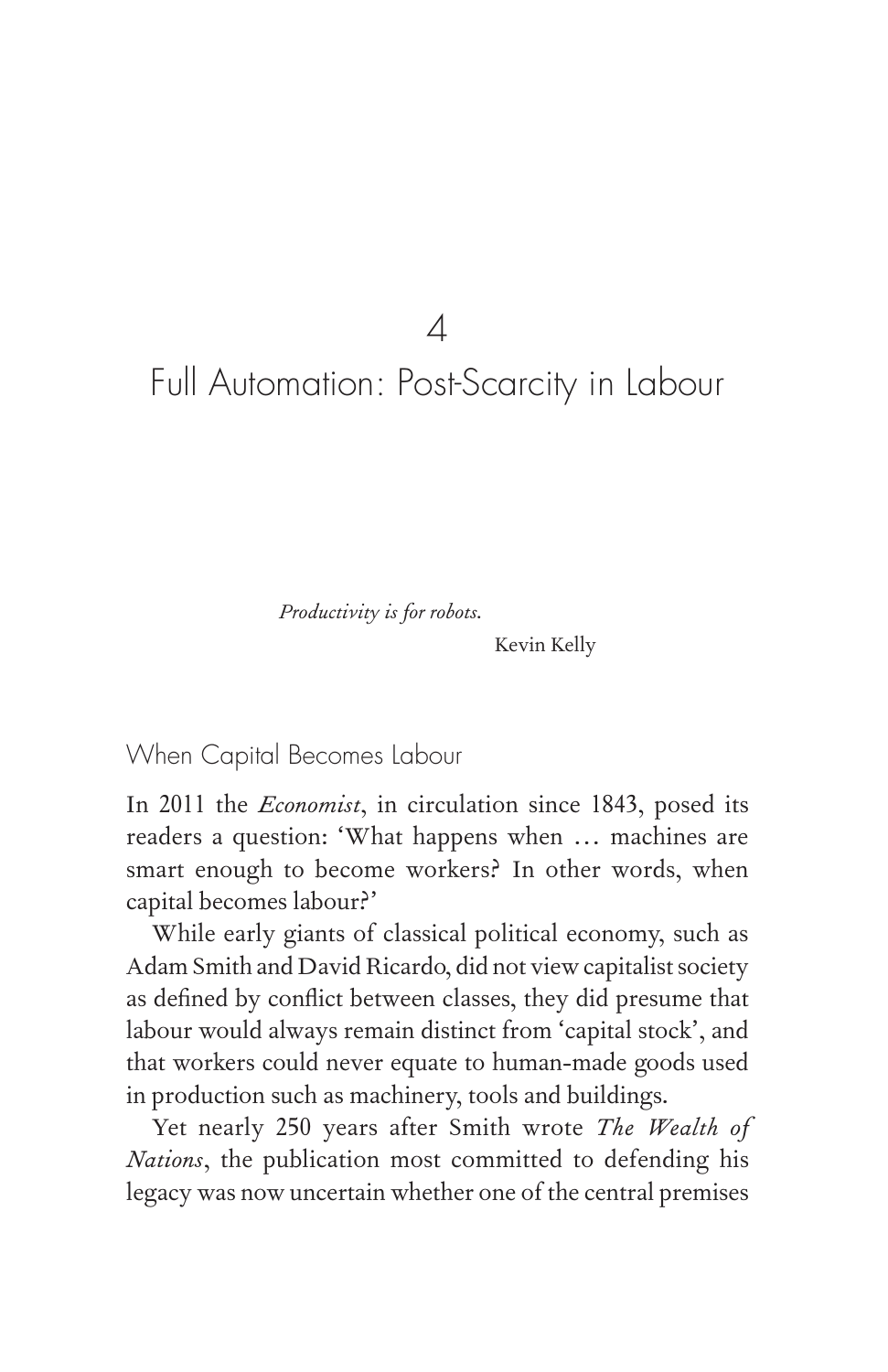of his thinking would endure for much longer. Such doubt resides at the very heart of what the Third Disruption means. If capital can become labour – if tools produced by humans can subsequently perform any task they themselves complete – then, within a market system, the price a worker can demand for their time collapses.

Such an outcome would bring a number of problems, the most immediate being underconsumption. This is a problem whose relationship to automation is best expressed in a meeting recounted in the *Economist* article, alleged to have taken place in the 1950s between Henry Ford II and Walter Reuther, leader of the United Auto Workers union. Ford had invited Reuther to examine one of the company's newly built factories, and as the two began to walk across the shop floor he is said to have pointed at some newly acquired industrial robots, inquiring how such machines would pay their dues to the union. Reuther's response is reputed to have been immediate: 'Henry, how are you going to get them to buy your cars?'

This conversation between Ford and Reuther, whether it actually took place or not, demonstrates a paradox central to the future of capitalism. While wanting to all but eliminate workers from production in order to save money, Ford also wanted to maintain demand for the company's products, now made more efficiently than ever. Simply put, Ford wanted cheap employees but affluent consumers – something which simply wasn't possible.

His grandfather, the first Henry Ford, knew better. In 1914 he had shocked the industry by announcing that company employees would see their pay doubled to as much as \$5 a day. Behind that decision was the pressing issue of high employee turnover, with Ford viewing decisive action as necessary given the large costs of constantly training new workers.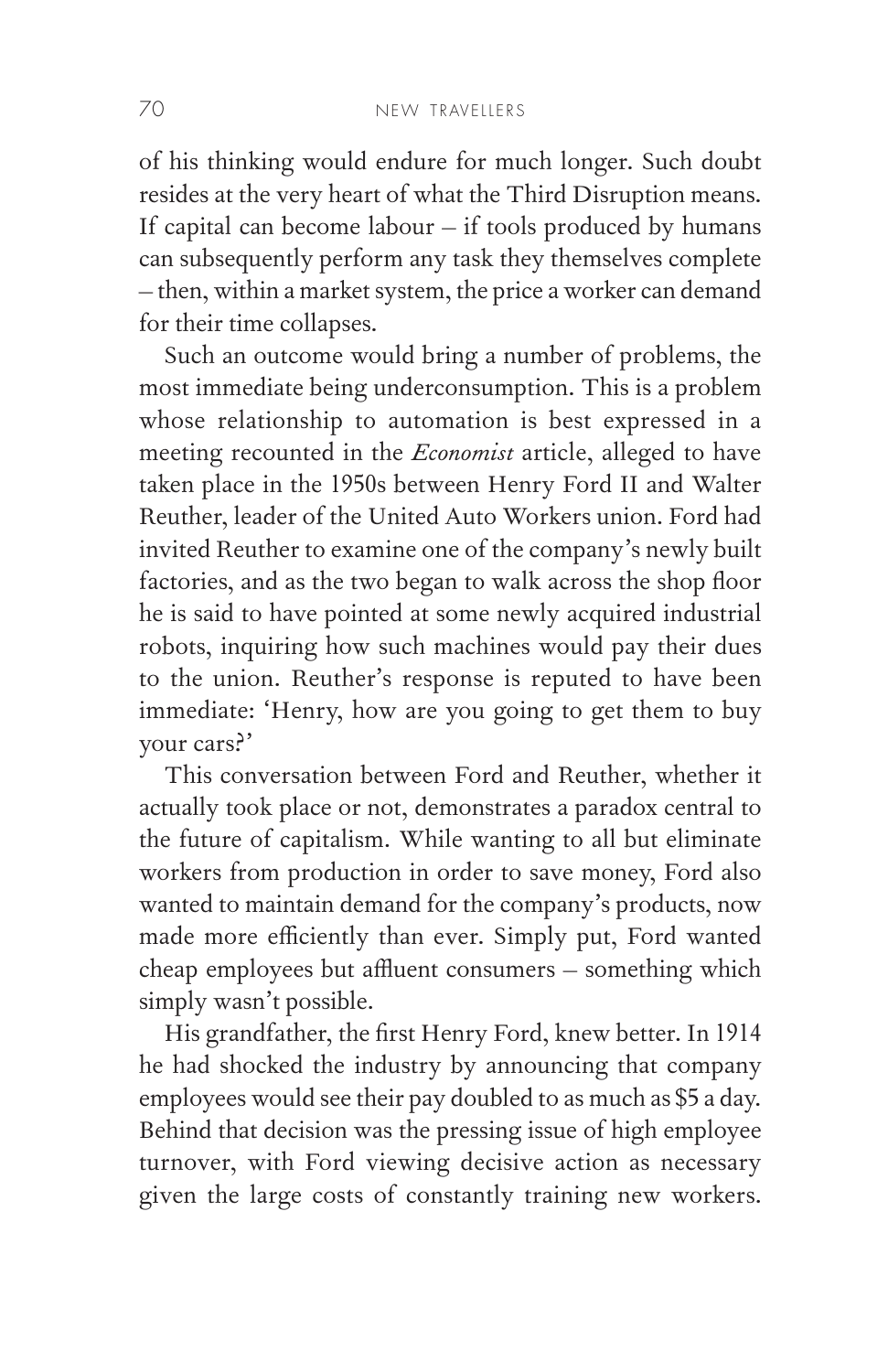Many contemporaries claimed the \$5 figure – unrivalled anywhere else – was simply a publicity stunt, while others said it betokened a unique perception on the behalf of the Ford Company: higher wages weren't only needed to retain staff, but also to ensure the people making the cars could also afford to buy them.

It was to be that second interpretation which made more sense over time. Today it seems undeniable that Ford intuited how industries based on mass consumption, like the embryonic car industry, require ordinary people to enjoy leisure as much they endure work. That would explain why Ford also supported the eight-hour day and the five-day week, writing of the latter, in 1926, 'It is high time to rid ourselves of the notion that leisure for workmen is either lost time or a class privilege.'

Those words drove at the heart of how twentieth-century capitalism came to view itself: functioning properly, the system allowed employees to buy the goods and services their work had created. This proved the basis for a compromise across classes built on rising productivity, profits for the wealthy and progressively improving living standards for everyone else.

For a long time things seemed to go to plan, with improvements in productivity feeding through to higher wages and an increasingly widespread abundance. As a result Reuther's response appeared unduly pessimistic – the conclusion of someone with a political bias against the consequences of technological change. And yet today, as the *Economist*'s rhetorical challenge makes clear, it is one of the key questions shaping our future. Nobody, so far at least, has a definitive answer.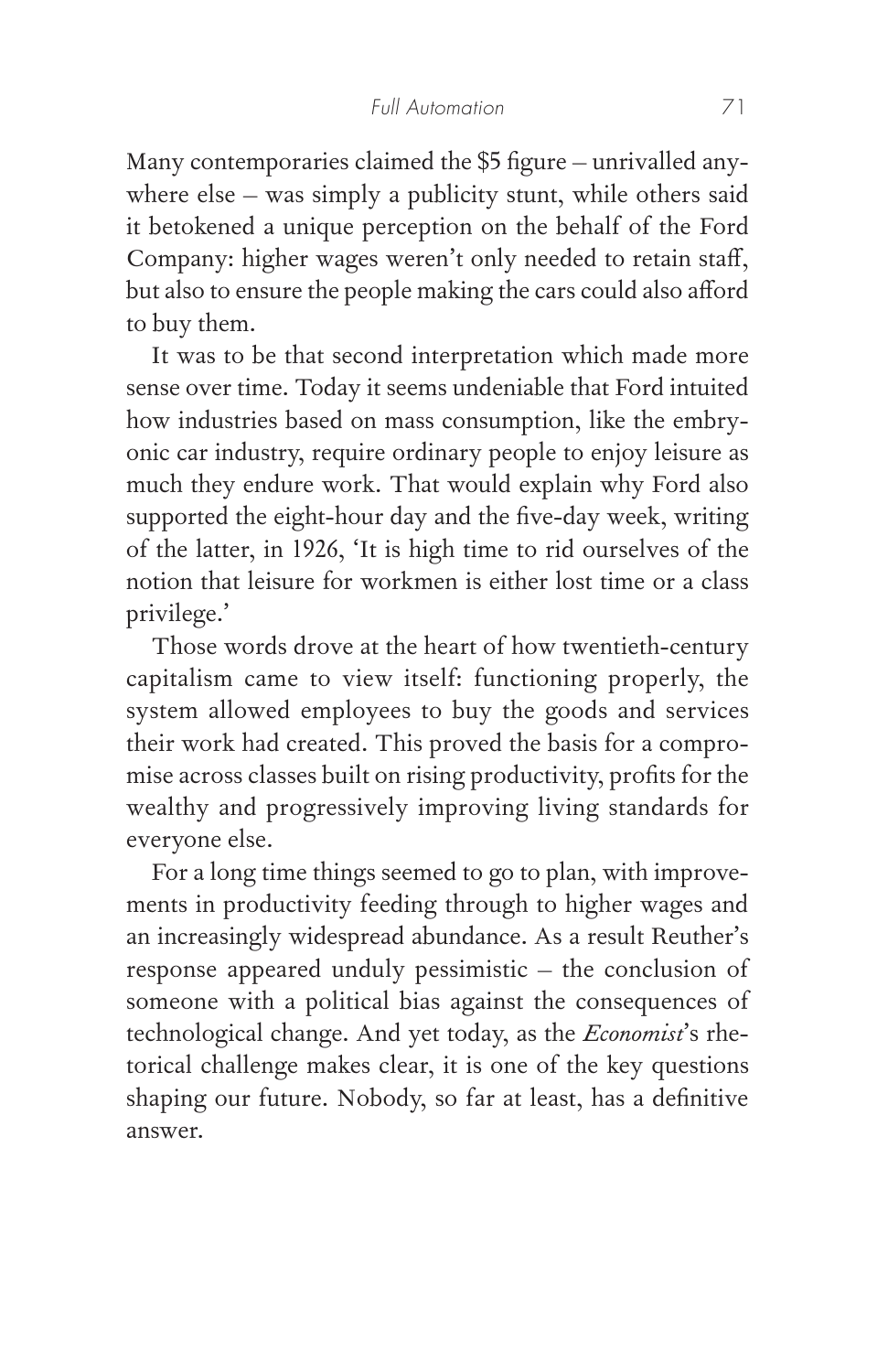#### Peak Horse

The First Disruption started around 10,000 BC as *Homo sapiens,* likely somewhere between the Mediterranean Sea and Persian Gulf, began building a world of agriculture, settlement and surplus. Rather than relying on the power of their own bodies, humans started to draw on domesticated animals, while increasingly complex forms of society permitted slavery, hierarchy and the emergence of early energy technologies. Beneath this promethean change, however, the critical disruptor was our new mastery over biological life, this arising from recent knowledge about how to breed for specific traits and reprogramme elements of the natural environment. In its own way, this was a revolution in information, although we wouldn't know its underlying mechanisms until the mid-nineteenth century.

After the First Disruption physical work was increasingly performed by novel configurations of human labour, animals and the elements, and by the twelfth century the sight of the water and windmill was increasingly common across much of Europe. This was a world where motive force was overwhelmingly organic: oxen in the field, horses to travel, human motion for the spinning wheel, even a special breed of canine – the Turnspit dog – would turn meat while it roasted.

In a world absent of concentrated forms of energy, or significant mechanical power, change was slow, with political tumult or economic downturn often spelling technological reverse. Most Europeans would not drink water as clean as that found in Ancient Rome until the twentieth century, with no city achieving its scale and prominence until London in the early 1800s.

That was the case until the emergence of the Second Disruption, which presented itself not only as a new paradigm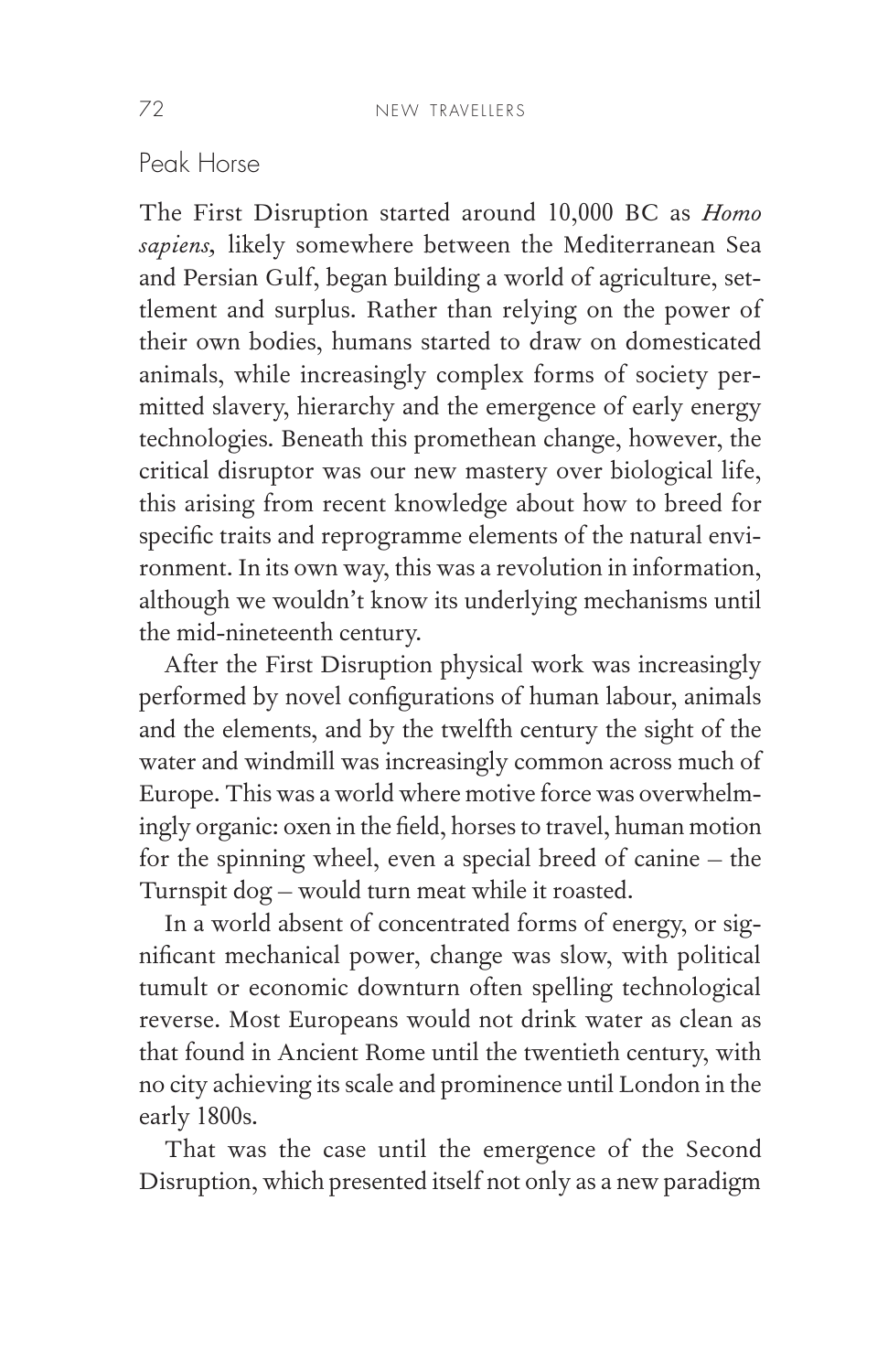in labour and production, but also energy. Now fossil fuels – plentiful, powerful and reliable – would replace the brawn of human and beast, in a matter of decades transforming the world. Like any great transition, such change had its own victims and they extended far beyond the Turnspit dog. Furthermore, the line between crisis and opportunity was not always clear, and as features of the new world scraped against the certainties of the old, it was easy to confuse progress for decay.

An outstanding example of this can be found in London in the final years of the nineteenth century. By 1894 the British capital, now the largest city on Earth, confronted a crisis of epic proportions. Having survived the threat of invasion for almost a millennium, be it the Spanish Armada or Napoleon's Revolutionary Army, an unexpected foe now imperilled the city – horse shit. The 'Horse Manure Crisis', as it was termed by *The Times* that year, struck fear into the hearts of Londoners who soon expected their city to be so covered in faeces that its streets would resemble the canals of Venice.

Such a threat had been a long time in the making. Over the preceding century London's population had quadrupled, and it had no rival in industry, social complexity or geographical spread, with New York only surpassing it on each measure by the early 1920s.

This success was what precipitated the 1894 crisis. London was at the leading edge of trends resulting from the Second Disruption, especially rapid population growth – as fewer infants and children died and life expectancy, after a generation, began to increase. This, combined with rapid urbanisation, began to create major infrastructural problems in housing, transport and sanitation.

But while the Second Disruption meant more people, more trade and more work, a vital piece of technology remained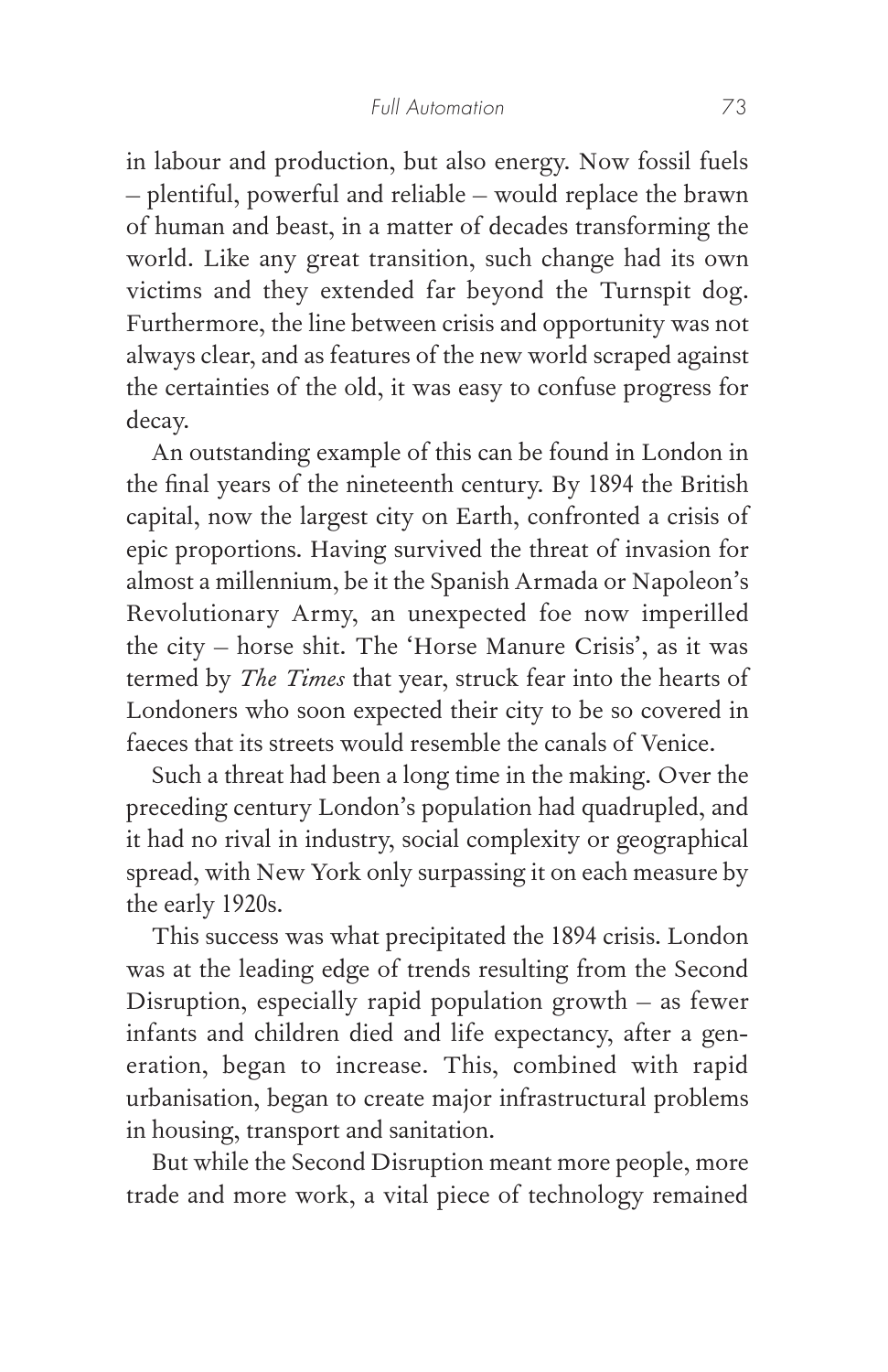from the pre-steam era: the horse. Even as late as the 1890s – when some of London's streets had electric lights – there were around 11,000 hansom cabs in the city, as well as several thousand horse-drawn buses, each employing twelve large animals. That meant a staggering 50,000 horses transporting people around the city every day, not to mention the many more horse-drawn carts and drays delivering goods. The sheer number of animals, in addition to their size, meant London's streets were covered by at least 1.5 million pounds of horse manure every day.

Which is why when *The Times* speculated in 1894 about the city a half century thereafter it concluded, 'In fifty years, every street in London will be buried under nine feet of manure.' Such a conclusion seemed reasonable – after all, cities of this kind had never existed before and they appeared to be unsustainable. Even an urban studies conference convened specifically to discuss the issue some four years later, failed to arrive at any solutions.

And yet we now know such predictions never came to pass. The technologies of the internal combustion engine and electricity, already in evidence as *The Times* penned its obituary for the world's leading experiment in urban living, meant cars, buses and electric trams replaced the horse-drawn cart and carriage. By 1912, a seemingly insurmountable problem had been solved. In every major city horses were being replaced with motorised vehicles. What looked like a secular problem was merely a hangover of the First Disruption coming up against the birth pangs of the Second.

## Peak Human

While the Second Disruption began to unfold in the last decades of the eighteenth century, the date of *The Times*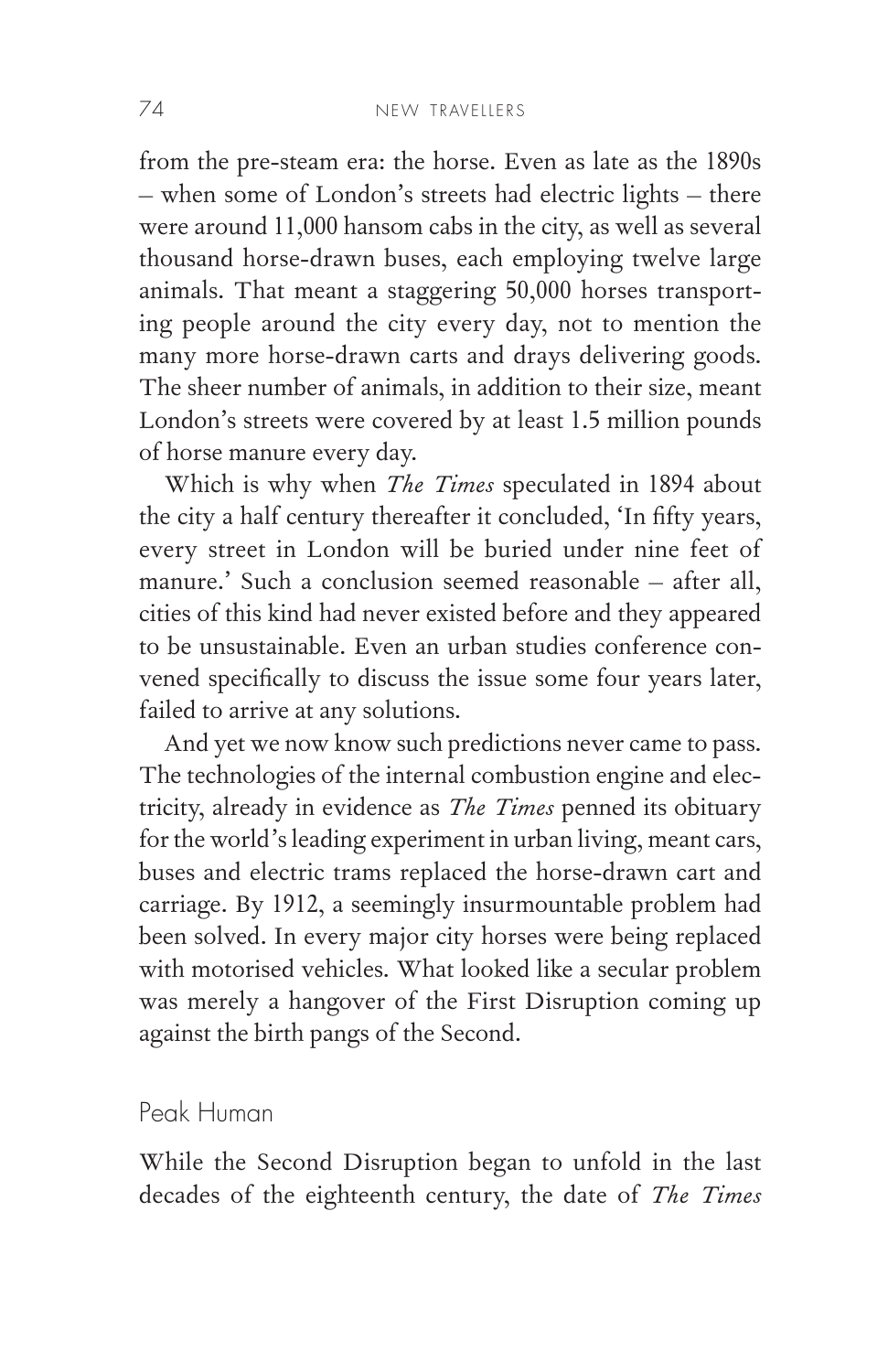prognostication – 1894 – makes clear just how long it took for many of its innovations to permeate across society.

So while the motive power of animals, in this case horses, characterised the technology and energy model of another age, the most advanced economies wouldn't reach 'peak horse' until the early twentieth century. The United States, which by that time had become the world's largest and most advanced economy, wouldn't reach its apogee until 1915 when over 26 million horses lived and worked alongside humans. Within just a few decades, however, they would disappear from the world of work, substituted in a range of tasks by machines which were more reliable, didn't get sick and, most importantly, led to far greater productivity. Paradoxical as it might seem, we employed animals like never before at the very moment they were becoming obsolete.

This was a theme returned to in 1983 by the Nobel Prize– winning economist Wassily Leontief. For Leontief, human labour in the twenty-first century would come to resemble horses at the turn of the twentieth. Now, as then, a key source of value-creation and wealth would become obsolete:

Computers and robots [will] replace humans in the exercise of mental functions in the same way as mechanical power replaced them in the performance of physical tasks. As time goes on, more and more complex mental functions will be performed by machines … this means that the role of humans as the most important factor of production is bound to diminish—in the same way that the role of horses in agricultural production was first diminished and then eliminated by the introduction of tractors.

If Leontief is right, then many of the problems we presently view as intractable may, within a few short decades, seem as outlandish to the next generation as London sinking in excrement does to us.

 $\sim$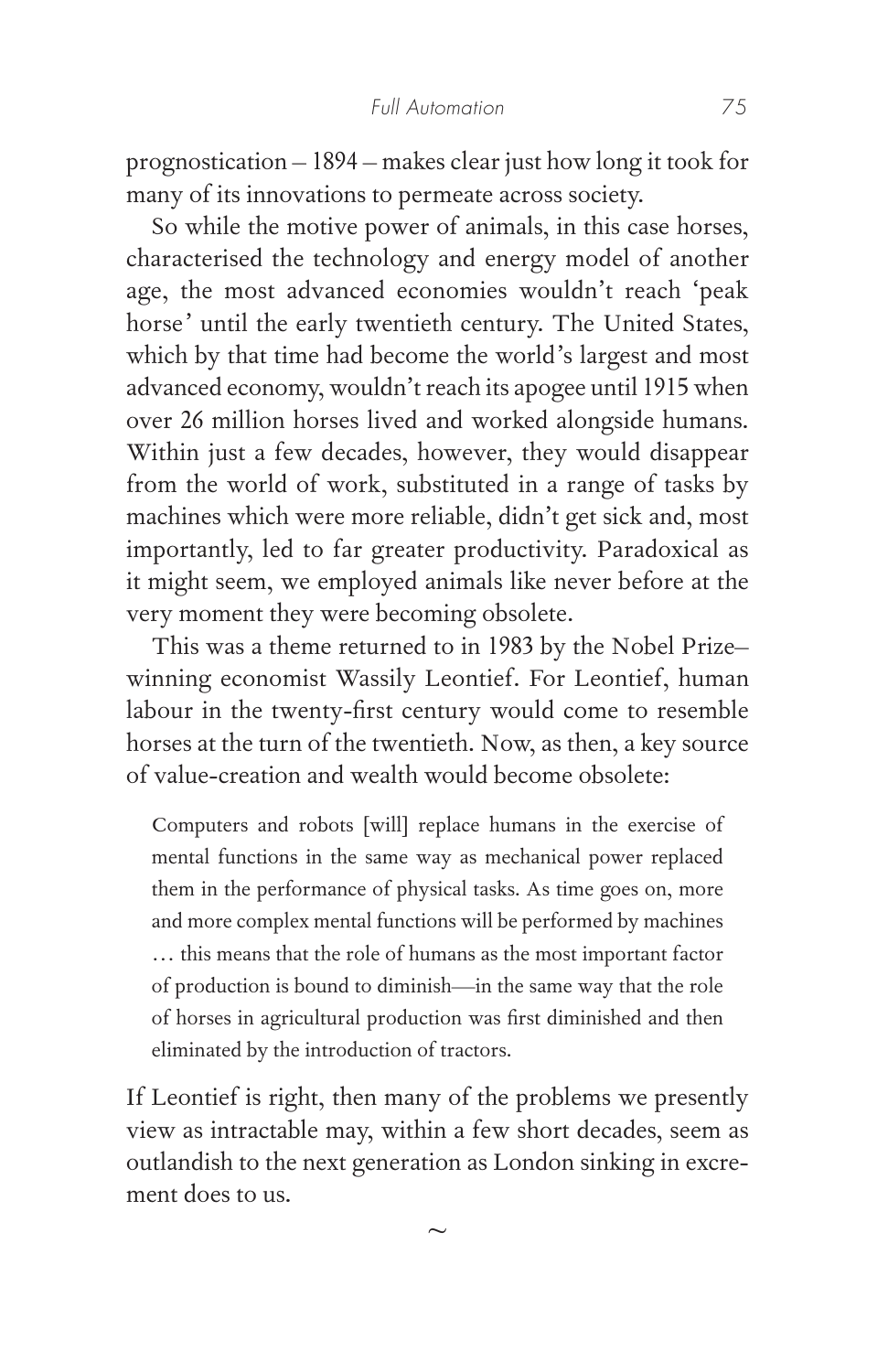The evidence appears to lend at least some weight to Leontief 's conclusion, nowhere more so than in manufacturing. In 1970 there were around 1,000 industrial robots worldwide. By the beginning of 2016 that number had risen to 1.8 million and is expected to exceed 3 million by 2020. Since 2010 the global stock of industrial robots has increased by an annual average of more than 10 per cent. Compound growth means if that trend persists manufacturing won't just stop creating jobs – as it already has done despite massively increased output – but their numbers will significantly decline.

The ever-greater employment of industrial robots correlates entirely with what can be observed in both manufacturing jobs and output. In the two decades following Leontief 's prediction, information technology and robotics allowed the US steel industry to increase output from 75 to 125 million tonnes while the number of workers declined from 289,000 to 74,000. More broadly, the US lost 2 million manufacturing jobs over the period to automation – around 11 per cent of the sector.

Between 1997 and 2005 that trend only continued to accelerate with US manufacturing output increasing by another 60 per cent while almost 4 million more jobs in the sector disappeared. The explanation why is straightforward: a major rise in productivity allowed industry to produce more with less. By 2007 American manufacturers were using more than six times as much equipment, including computers and software, as they had done twenty years earlier – while doubling the amount of capital used per hour of employee work. Contrary to popular misconceptions in the US of millions of manufacturing jobs being lost to cheaper workers abroad, for the most part they have simply been automated – subject to ever improving efficiency.

Surprisingly, less developed economies fare even worse over the same period, with Brazil enduring a 20 per cent decline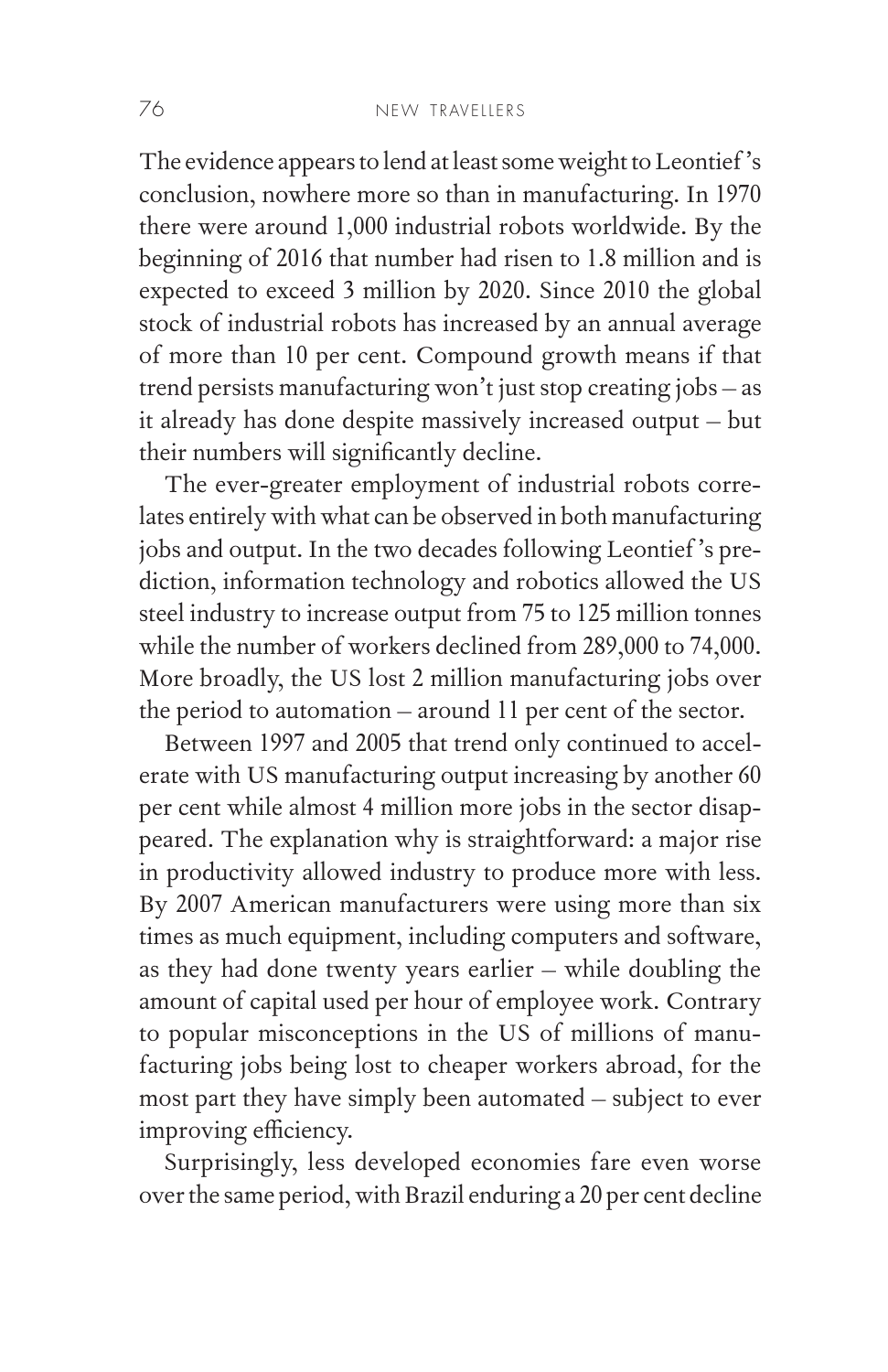in industrial employment and Japan 16 per cent. Perhaps most impressive of all is China which, in the process of becoming the world's leading manufacturer, lost 16 million industrial jobs. As one journal observed, 'though it is of course easy to demonstrate that plenty of industrial production still takes place, and that this is not only in important exporter nations such as China, the share of workers actually employed in manufacture has now been declining for almost two decades at the global level.'

The extent of such change is most obvious in those countries which industrialised first, and today Britain and the United States have a smaller percentage of their workforce in manufacturing than they did in the early years of their respective industrial revolutions. Because this process of productivity gains leading to job losses in manufacturing is global, some forecasts predict that at the current rate of displacement, factory employment, which accounted for 163 million jobs in 2003, is likely to employ no more than a few million people by 2040.

Manufacturing work, while often more complex than many imagine, is repetitive and thus highly liable to automation. As we approach 'peak human' it is in this sector where – just as with horses in the opening decades of the twentieth century – the old world will transition to the new more quickly than many imagine.

A stunning representation of the changes automation can effect on productivity and jobs can be seen with the Dutch tech giant Philips, one of the world's leading companies in the manufacture of lighting. While the business has more than a hundred facilities located across multiple continents, their Drachten plant in the Netherlands is home to some of the most sophisticated industrial technology on Earth. Here,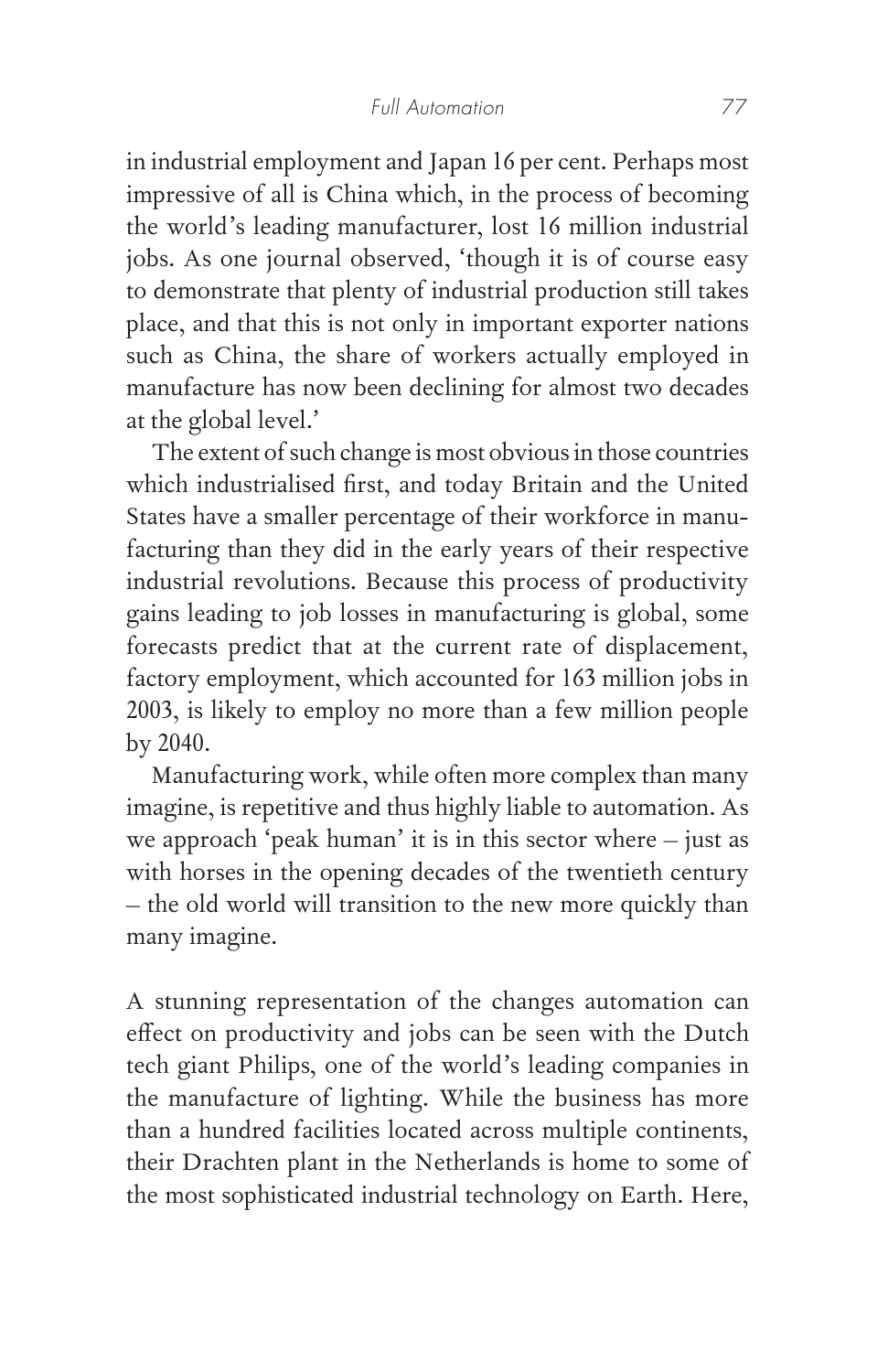128 robot arms do the same work as hundreds of employees in the company's factory in Zhuhai, China. Philips claim that productivity is ten times higher in their Drachten plant, with the robotic arms so quick they are kept behind glass screens to ensure the safety of the few employees that remain.

Such hugely differing levels of productivity, combined with worker's wages in China rising continuously for two decades, means automation is beginning to put pressure on those industries which relocated to the Global South after the 1970s. While many jobs in manufacturing remain there for now, lower levels of comparative development will count for little. Indeed it is estimated that China will be spending nearly \$60 billion a year on robotics by 2020.

In 2012 Terry Gou, CEO of Foxconn, compared his company's 1 million employees to animals and complained that managing them 'gives me a headache '. That partly explains why, just three years later, a single Foxconn factory in Kunshan, China, substituted robots for sixty thousand employees. Ultimately, countries in the Global South are no more immune to the pressures of automation in industry and manufacturing than those of Europe and North America. And while countries like China and South Korea benefitted from the global relocation of production after the 1970s, the same will not hold true for today's lower GDP countries like Bangladesh and Indonesia. This time, capital's 'fix' is primarily technological rather than spatial. That has stark implications for how poorer countries might navigate development.

## The End of Mass Agriculture

While it feels like manufacturing is in uncharted waters thanks to technological unemployment, we 've been here before. Indeed what the Third Disruption is presently doing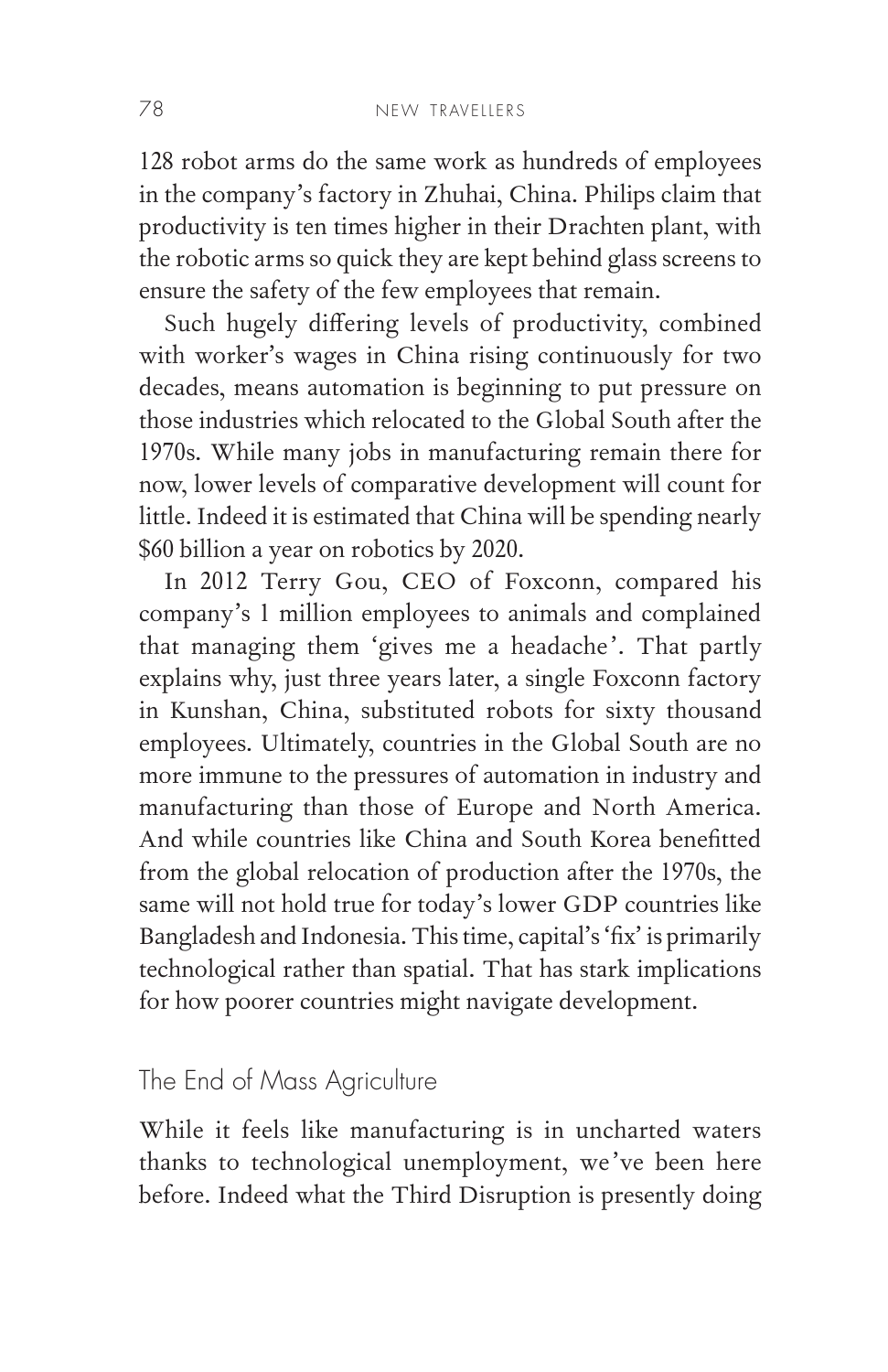to manufacturing mirrors what the Second Disruption did to the breakthrough technology of humanity: agriculture.

Agriculture, as already outlined, was the innovation at the heart of the First Disruption, allowing surplus and ever more complex forms of cooperation to transform what it meant to be human. And while one can argue about distinct technological periods within even that – as Peter Drucker and Jeremy Rifkin do – even as recently as the nineteenth century, 60 per cent of the population in countries like Italy and France worked in agriculture. Whether it was the Roman Empire of the first century AD, Europe during Charlemagne or Eastern China under the Song Dynasty a millennium ago, the average person worked in farming, almost always cultivating land which wasn't theirs.

Today things look rather different. Just 4 per cent of Italy's labour market is in agriculture, while the figure is less than 3 per cent for France, 2 per cent in the UK and 1 per cent in the United States – a nation which leads the world in the production of milk, corn, chicken and beef.

In short, we feed more people more food than ever before with ever fewer people doing the work. While that might sound trivial, as recently as a century ago it would have struck most as entirely implausible.

Similarly, by the beginning of the twenty-first century it was readily apparent that industries central to the Second Disruption – such as iron and steel production, as well as the manufacture of consumer durables like cars and electronic goods – required ever fewer workers to produce ever more output. This trend, an effect of rising productivity, is now observable on a global scale. Even in China, by far the world's largest exporter of goods, less than a quarter of the labour market works in industry.

The default presumption among economists, at least until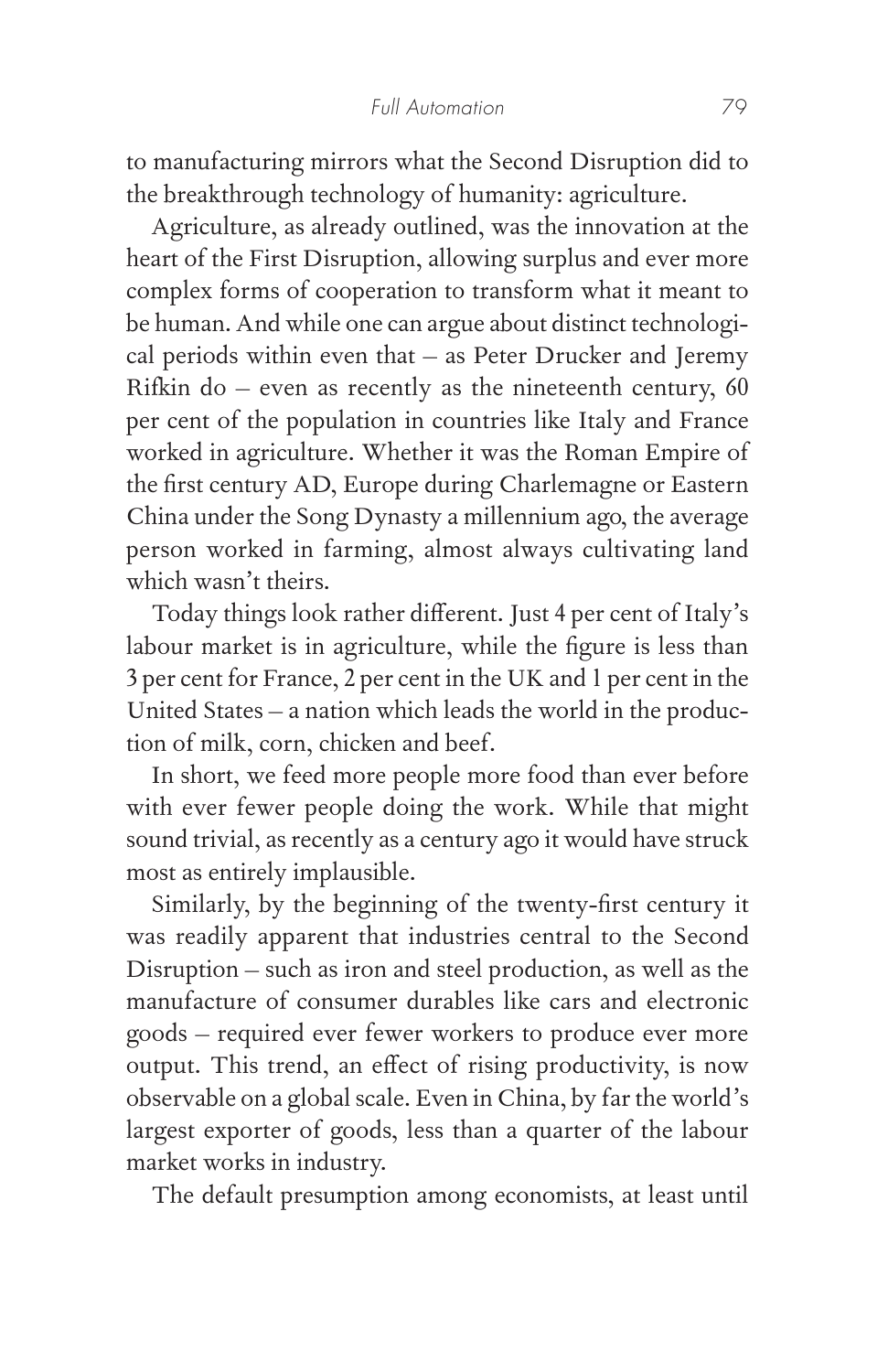recently, was that just as many people's work shifted from agriculture to industry something similar would unfold with services. Post-industrial service-based economies would replace those built on manufacturing. To some extent, this was borne out: even China's service sector grew relative to manufacturing while it became the world's leading industrial power. In countries like France, Britain and the United States services now comprise 80 per cent of both economic output and jobs.

There is only one problem with the presumption that services, high- or low-skilled, will provide jobs where industry and agriculture no longer will. It turns out that any repetitive endeavour – whatever the industry – can be automated within the context of rising digitisation. Just as we reached 'peak horse' a century ago, as one paradigm came up against another, within a generation we are set for peak human.

## Rise of the Robots

In 1997 IBM's Deep Blue defeated grandmaster Garry Kasparov over a series of chess matches, becoming the first computer to do so. While that was an iconic moment in the unfolding story of humans and machines, it paled in comparison to Watson, also built by IBM, when it later defeated Ken Jennings and Brad Rutter – two of the greatest *Jeopardy!* players in the history of the TV quiz show.Chess is a uniquely challenging game, but *Jeopardy!,* which demands real-time pattern recognition and creative thinking, more closely resembles the features associated with distinctively human intelligence.

Not long after, Ken Jennings neatly summed up what that defeat might mean for white-collar work – which values pattern recognition and creative thinking – over the coming decades.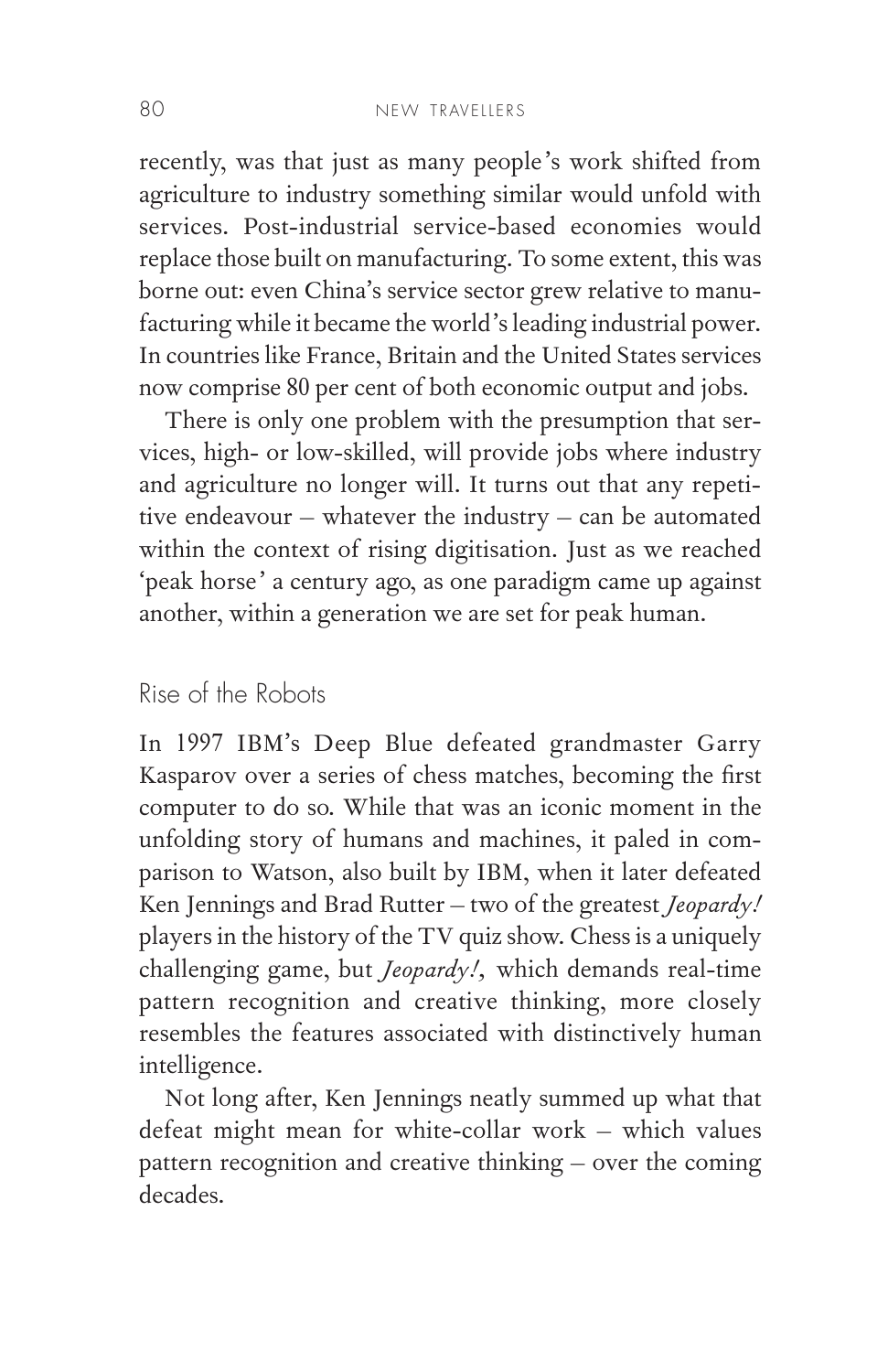Just as factory jobs were eliminated in the twentieth century by new assembly-line robots, Brad and I were the first knowledge-industry workers put out of work by the new generation of 'thinking' machines. 'Quiz show contestant' may be the first job made redundant by Watson, but I'm sure it won't be the last.

That was an insightful conclusion. While machines had bested humans at things like chess and solving maths problems – feats we typically associate with genius – they did so by brute force, completing incomprehensible numbers of calculations. Deep Blue assessed 200 million chess positions per second – a colossal number made possible by riding the wave of Moore's Law and exponential progress. Those trends have only continued, meaning that today you can download a chess engine programme like Houdini 6 for your home computer and it would beat Deep Blue almost every time.

And yet a paradox has emerged. It has become clear that more 'processor power' is actually required for managing what we have historically considered to be low-level tasks for humans, such as motor-sensory coupling, spatial awareness and unanticipated responses. In other words, it is harder to build a machine that can wash the dishes than one that can solve complex mathematical problems. This contradiction is known as Moravec's Paradox, after the technologist who defined it. From the perspective of technological unemployment it was a hugely important observation, showing how even 'low-skilled' jobs, from construction to fruit picking, could remain immune from automation. Even as machines beat chess grandmasters and former supercomputers found their processing power equalled by \$400 games consoles, they could barely walk up a flight of stairs.

For a while this paradox appeared intractable. Even at the turn of the twenty-first century, some fifty years after the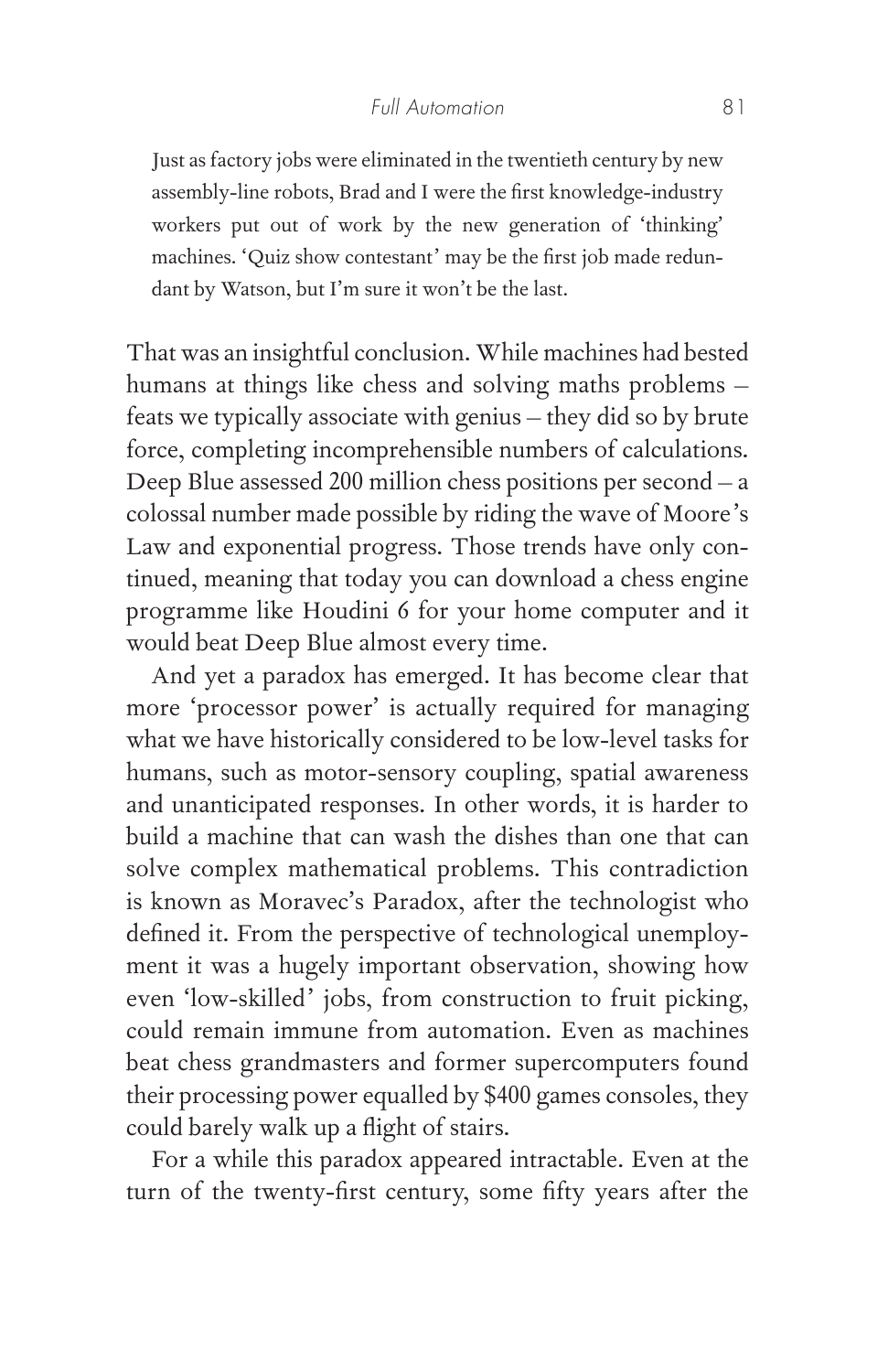Third Disruption began, the possibility of a machine with even the balance and coordination of a small child seemed remote.

But then the impossible suddenly became inevitable. Enter Atlas, the robot who learned to somersault.

## Atlas Somersaults

If you go to YouTube and type 'PETMAN prototype ' into the search bar, the first video that appears, posted in October 2009, is a demonstration of a biped robot developed by Massachusetts-based company Boston Dynamics. Awkward and attached to several cables, PETMAN looks like the lovechild of a subwoofer and Bambi on ice.

Now type in 'What's new, Atlas?' On your screen will appear a video of another robot manufactured by the same company. Only this video was published in late 2017 and the robot isn't just walking without cables, it's doing box jumps and backflips. It doesn't end there; elsewhere on the company's YouTube channel you can see videos of Atlas jogging outside or doing 'parkour' as it jumps three successive steps of forty centimetres each without breaking stride. This would appear to indicate that Moravec's paradox is close to being overcome, with machines able to match humans in fine dexterity and spatial awareness sooner than we think. The descendants of Atlas another nine years from now may plausibly have the kind of coordination typically associated with an ice skater, gymnast or sculptor.

The reason why is simple: the progress from PETMAN to Atlas is underpinned by the improvements outlined in the second chapter, as we see exponential gains in the price– performance ratio of digital technologies, from cameras and sensors to chips, and the experience curve in areas such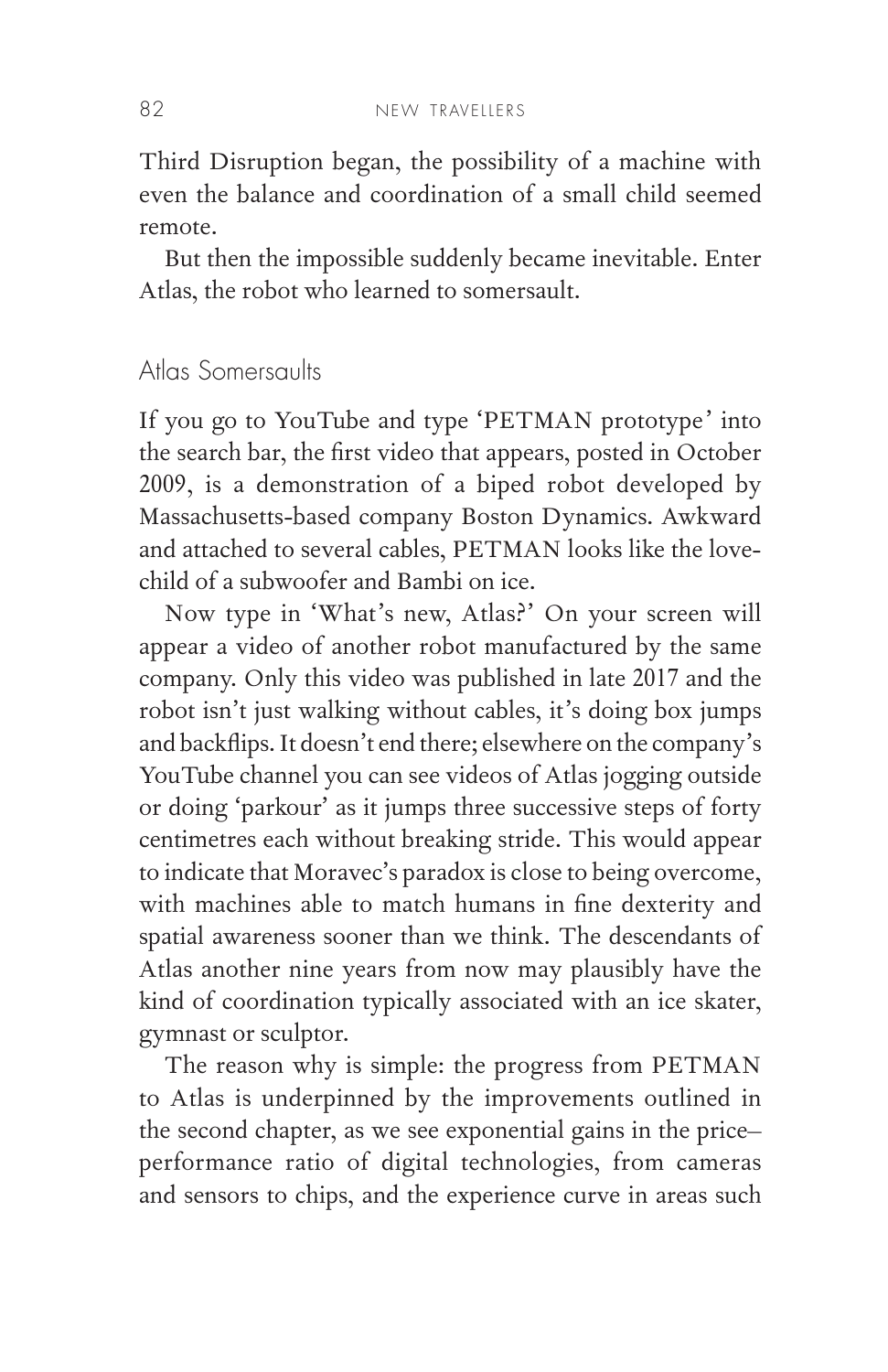as energy storage. A case in point: until 2015 Atlas had to be permanently plugged into a wall socket. Now, with its 3.7-kilowatt-hour lithium-ion battery pack, it can walk around for about an hour. These trends are only set to continue.

But while robots whose movements authentically resemble those of humans aren't quite here yet, another category of machine – drawing on the same gains in digitisation and the dividend of exponential progress – is on the verge of transforming whole industries. It is the leading edge of a transformation which will mean not only the loss of countless jobs, but entire professions. And just like the acrobatics of Atlas, nobody saw it coming – until it was right in front of them.

#### Autonomous Vehicles

In 2002 the American defence agency DARPA announced a 'Grand Challenge' for driverless cars scheduled to take place in the Mojave Desert in spring 2004. The proposed route was two hundred and forty kilometres long and the prize, for whichever car finished first, was set at \$1 million.

While some of the most brilliant minds in America applied themselves to the task, not one of the fifteen teams present at the start line was able to complete the course. The 'winner', built by Carnegie Mellon University, was only able to successfully navigate 5 per cent of the route. While the challenge had been ambitious – after all, the point was to stretch the entrants' abilities – few thought it would descend into such farce. One observer even labelled the episode 'the debacle in the desert'. To any reasonable person the possibility of autonomous vehicles seemed decades away.

And yet, just six years later in 2010, Google announced their self-driving cars had 'logged in over 140,000 miles' with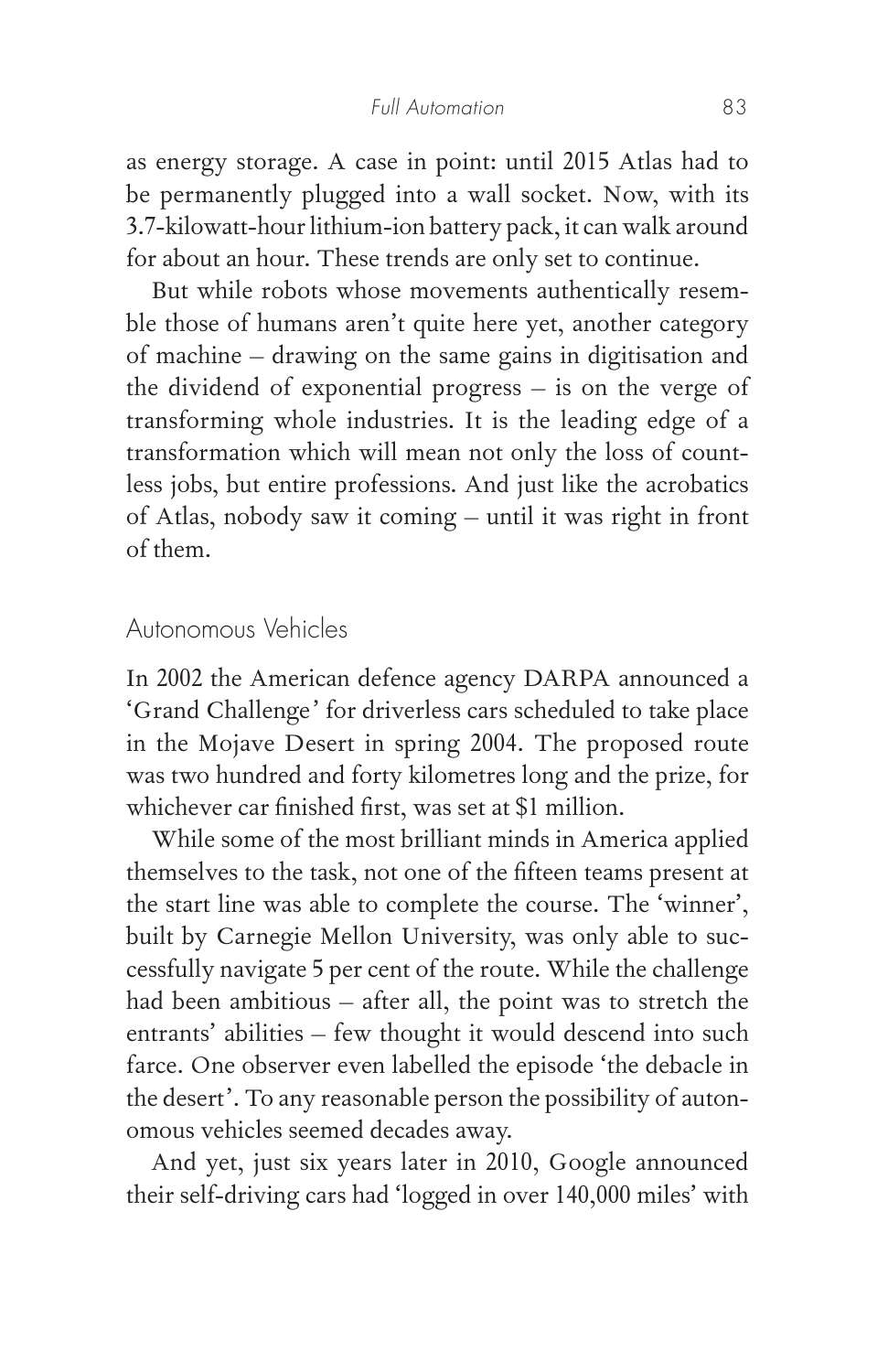seven test vehicles completing over 1,000 miles each without any human intervention – including difficult terrain like San Francisco's notoriously steep Lombard Street. Since then the likes of Apple, Tesla and Uber have entered the game, not to mention the older incumbents of the automobile industry. By 2016 Uber's then-CEO Travis Kalanick was clear about the importance of self-driving vehicles for any transport company: 'It starts with understanding that the world is going to go self-driving and autonomous … what would happen if we weren't a part of that future? If we weren't part of the autonomy thing? Then the future passes us by.' In the span of just eleven years the technology underpinning autonomous vehicles had improved so dramatically that they went from a totem of public ridicule to influencing the business models of some of the world's most valuable companies.

That is how exponential technologies work: ponderously at first, and then a sudden transformation – a tendency historically visible with personal computing, smartphones, the internet and soon the descendants of Atlas. For now, however, the technology that will turn self-driving cars from engineering possibility to background feature in our everyday lives remains to be perfected.

Importantly, the way this challenge is being approached by the likes of Google and Uber offers an insight into how automation may diffuse across other parts of the economy and eliminate jobs. The strategy runs something like this: begin by acquiring massive amounts of data to allow algorithms to model and reproduce outcomes and work their way through highly repetitive tasks. After that, incorporate machine learning which is able to respond to unexpected situations arising beyond the data viewed as otherwise typical. Combining these steps yields something which can perform a wide range of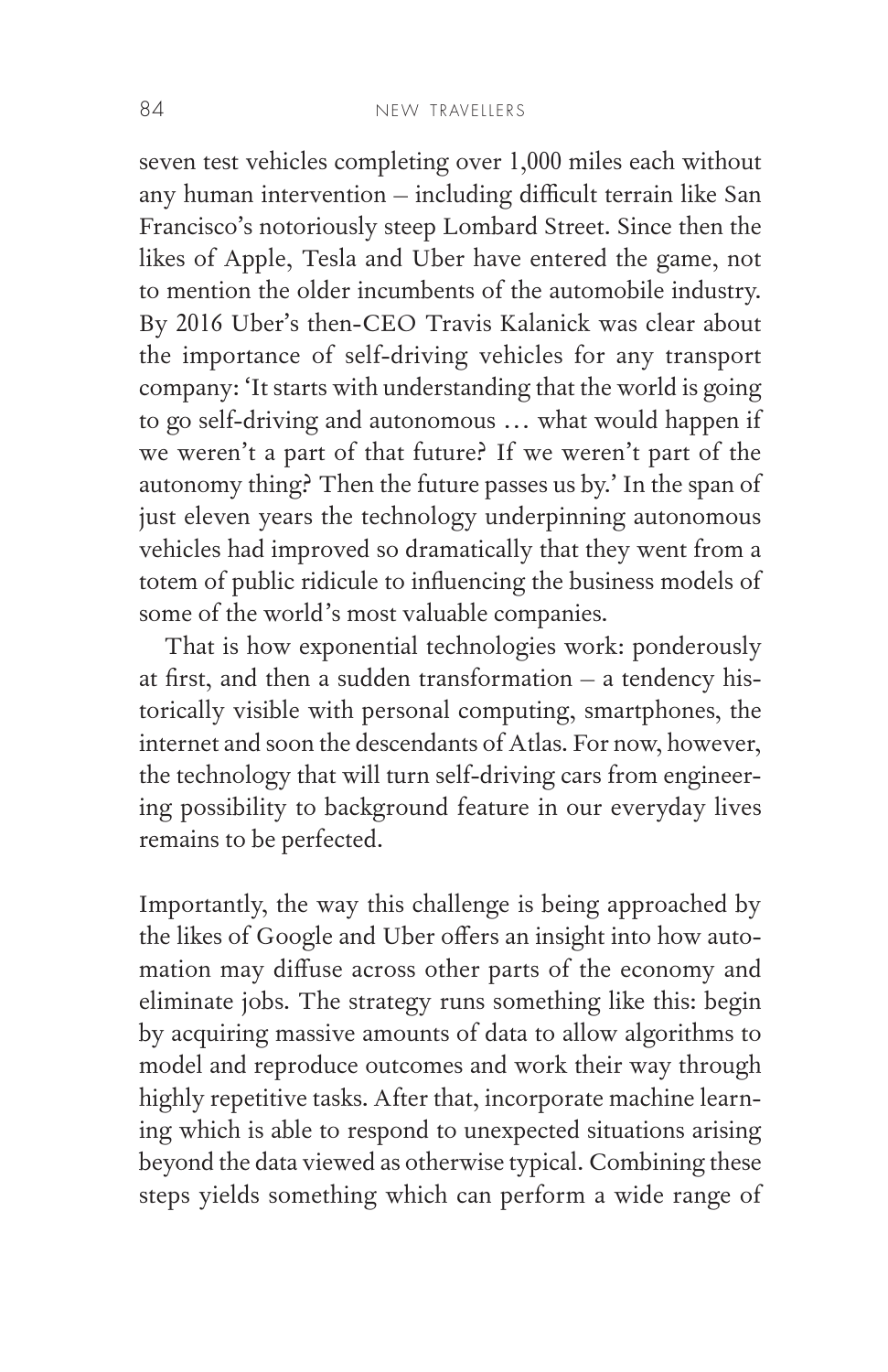jobs – from complex surgery to picking fruit and even writing journalism.

Such an approach is feasible because processor power is constantly improving and data sets are getting larger every second. But the nature of jobs under capitalism – comprised of tasks rather than the generalist approach seen with artisanal labour – also plays a part. Industrial change, particularly since the 1880s, has meant each job is reduced to a managed set of components, all of which are measured and managed as scientifically as possible. Without knowing it, the project of Frederick Taylor and his productivity revolution – for Drucker the first step in making information the primary factor of production – has turned out to be just as crucial to peak human as the exponential progress of digital technologies.

Autonomous vehicles offer an instructive example. To create cars that drive themselves, the likes of Uber, Tesla and Google didn't model and then replicate how humans drive – this remains well beyond our present technology. Rather, they tried to solve the problem by breaking it down into a set of component operations and putting a data processing system on wheels. As a result these vehicles can navigate streets and motorways by relying on precise GPS data, huge amounts of information regarding maps, and a continuous stream of realtime updates on other cars, potential obstacles, pedestrians and all the variables human drivers have to consider. All of this is achieved with a myriad of sensors, lasers and cameras processing information as 1s and 0s.

Even in isolation the arrival of autonomous vehicles likely spells the disappearance of whole professions. In 2014, driving accounted for around 4 million jobs in the US alone, and according to a report by Goldman Sachs the country could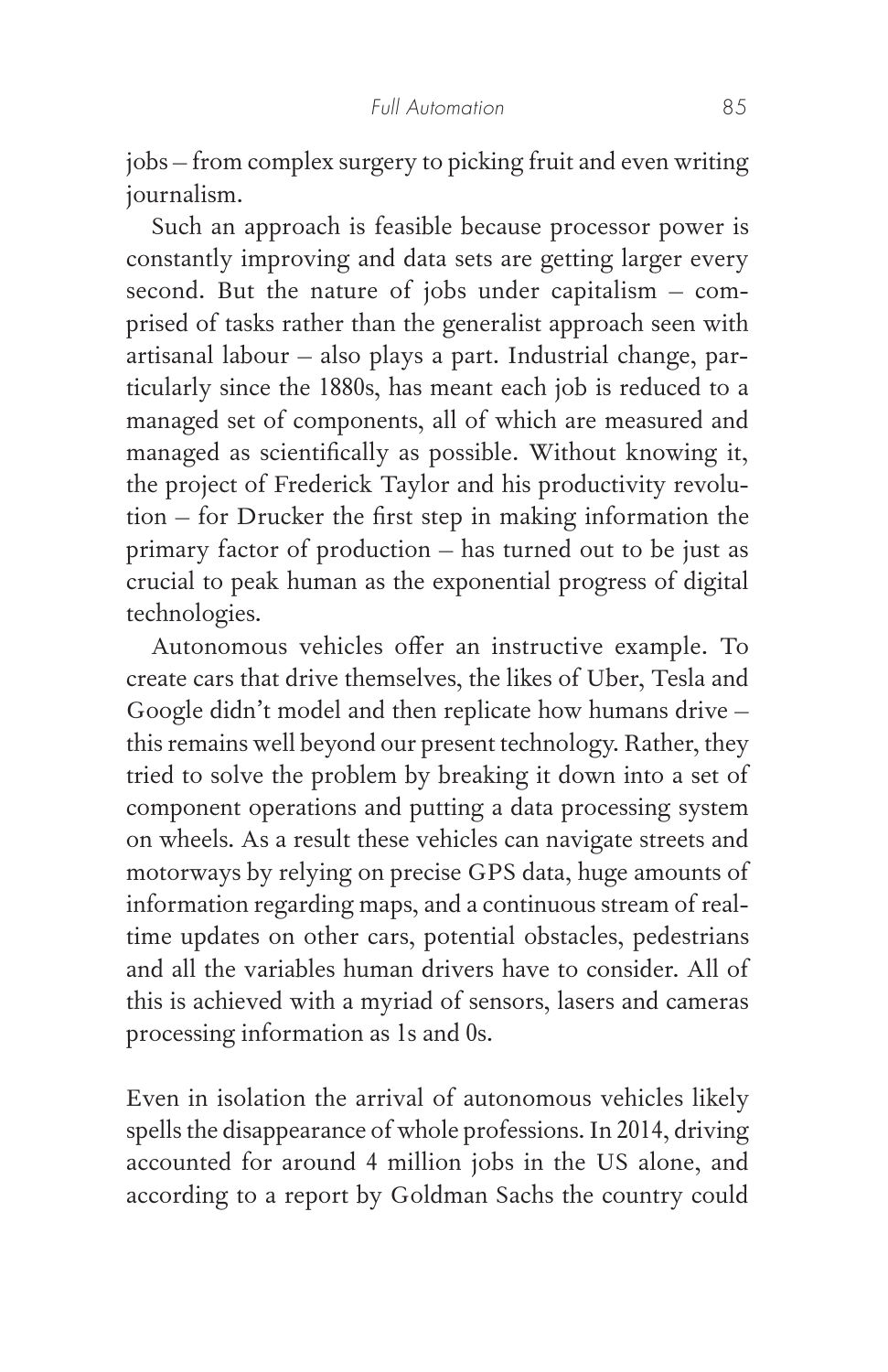see job losses at a rate of 300,000 a year as autonomous vehicles become an integrated feature of modern society. From the perspective of business that would be entirely understandable: logistics vehicles running twenty-four hours a day, seven days a week, offer massive savings. And while there is a temptation to say machines can't be liable for accidents, with over 1.3 million annual road deaths worldwide, and 40,000 in the US alone, it won't be long before the technology is sufficiently advanced that such an argument could be reversed. That's before mentioning taxis, buses, trains, planes and warehousing. All of these industries will be impacted in a similar way, if at varying paces, and near-entirely automated in little more than a generation.

## Technological Unemployment Is Coming

A 2015 study by the Bank of England isolated how technological change, in particular the rise of machine learning, would mean the loss of 15 million jobs in the  $UK - 40$  per cent of the labour market – over the next few decades. Underpinning that would be the shrinking space for uniquely human skills, with this limiting any chance for workers to up-skill in response. A year later, the bank's governor, Mark Carney, repeated those forecasts saying many livelihoods could be 'mercilessly destroyed' by technological change, and that ever-higher income inequality could be one of the major consequences.

Those findings confirmed the conclusions of an earlier report published by two Oxford University academics, Carl Benedikt Frey and Michael Osborne. In 2013 they claimed that 47 per cent of all US jobs were at 'high risk' of being automated, with a further 19 per cent facing medium risk. Elsewhere Peter Sondergaard, research director for the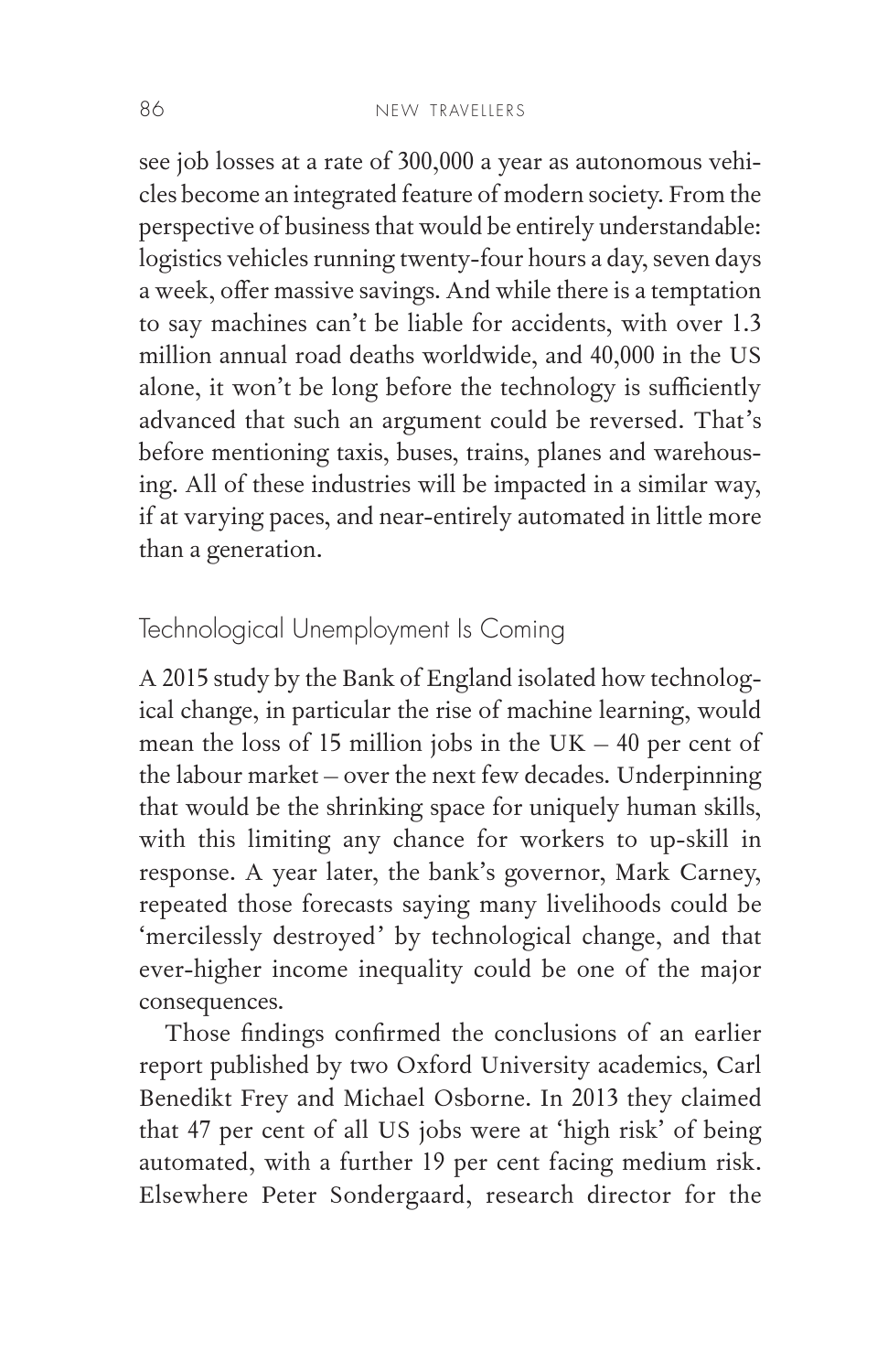consultancy Gartner, predicted that by 2025 one in three jobs will be automated as the result of an emerging 'super class' of technologies, with general purpose robotics and machine learning leading the way. Finally, in a 2016 report to Congress, White House economists forecast an 83 per cent chance that workers earning less than \$20 per hour will lose their jobs to robots in the medium term.

The Bank of England, Oxford University, a global technology consultancy and the United States Congress are far from siren voices that are easy to dismiss. This is the heart of the economics and business establishment. While not everyone agrees on the extent to which technology will create unemployment in the short term, even more conservative voices think unavoidable change is not far away.

Take the Millennium Project. Launched in the 1990s by several UN organisations, it expects global unemployment to increase to 16 per cent by 2030 before rising to 24 per cent by the middle of the century. While that is more guarded than the Bank of England's predictions, or the claims of Peter Sondergaard, such a shift would more than test business as usual. A world of 10 billion people facing the challenges of climate change, ageing and resource shortages would endure levels of joblessness similar to those confronting Greece today – a country where 50 per cent youth unemployment has given rise to the most polarised society in Europe. Not only would such a scenario generate political and social turbulence on a global scale but importantly – and unlike with Greece – there would be no promise of a brighter tomorrow, however far away.

The most frequent rejoinder to all of this is that while the jobs of today may well disappear, others will emerge in their place. After all, that is what has always happened in the past. And yet that isn't quite true. Eighty per cent of today's professions existed a century ago, with the number of people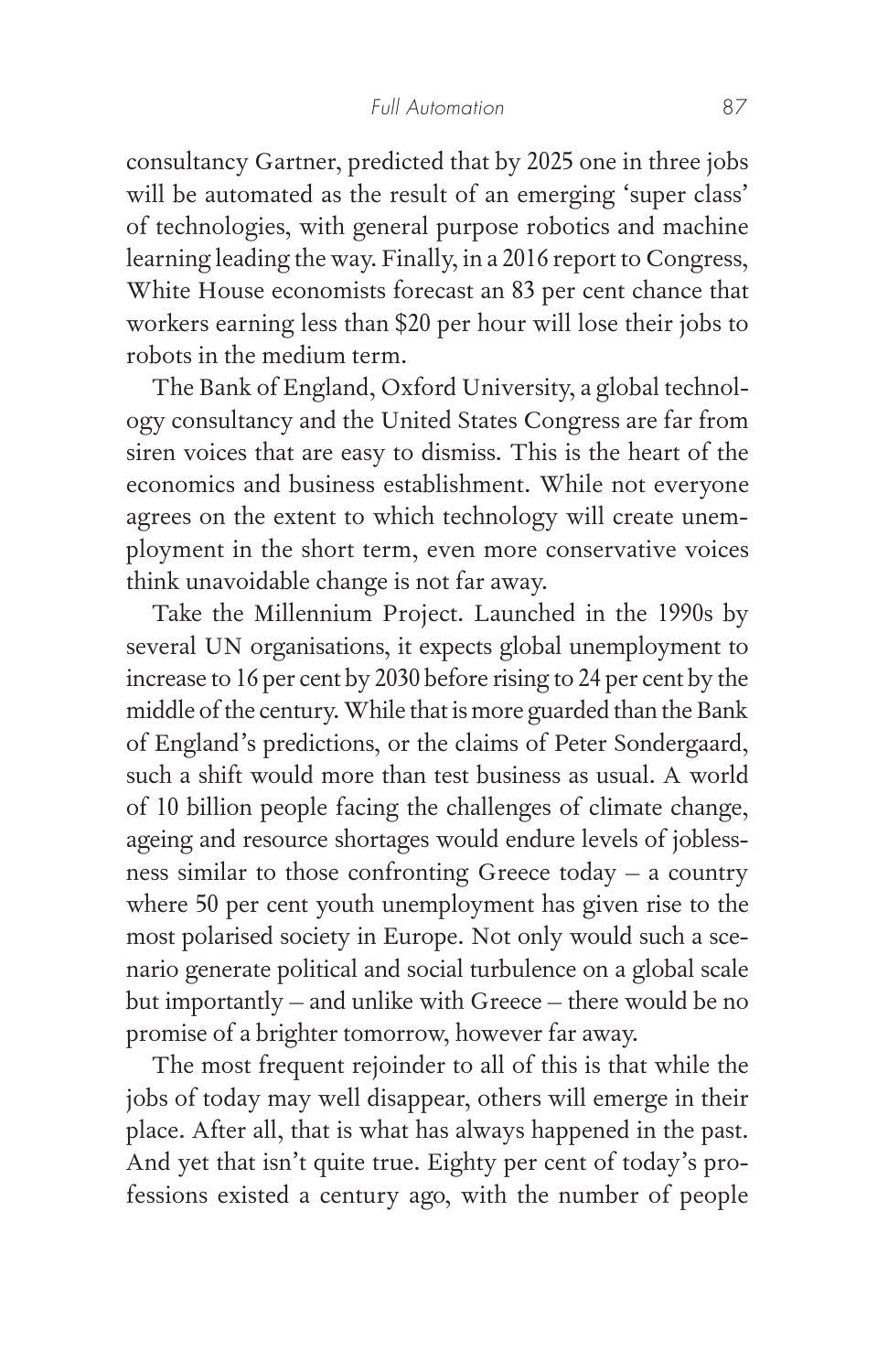employed in the 20 per cent of new occupations comprising only one in ten jobs. While the world economy may be much bigger now than it was in 1900, employing more people and enjoying far higher output per person, the lines of work nearly everyone performs – drivers, nurses, teachers and cashiers – aren't particularly new.

## Actually Existing Automation

In March 2017 Amazon launched its Amazon GO store in downtown Seattle. Using computer vision, deep learning algorithms, and sensor fusion to identify selected items the company looked to build a near fully automated store without cashiers. Here Amazon customers would be able to buy items simply by swiping in with a phone, choosing the things they wanted and swiping out to leave, their purchases automatically debited to their Amazon account.

Several months later Amazon acquired Whole Foods Market for \$13.7 billion. While that might have appeared a strange acquisition for a company whose core business is online retail, the purchase provided them with the supply chain capabilities to support Amazon GO and take aim at the \$800 billion global grocery market.

Company management plans to use six people per shift in each Amazon Go store compared to the seventy-two employees found in the average US supermarket. When you consider the labour costs as well as Amazon's singular advantage in high automation warehousing – here too they are a world leader with their 'KIVA' robot – it quickly becomes clear the company could come to dominate areas of offline retail just as they presently do online. That is, except in China, where in late 2017 the local retailer JD.com announced the opening of hundreds of 'unmanned stores' ahead of anyone else.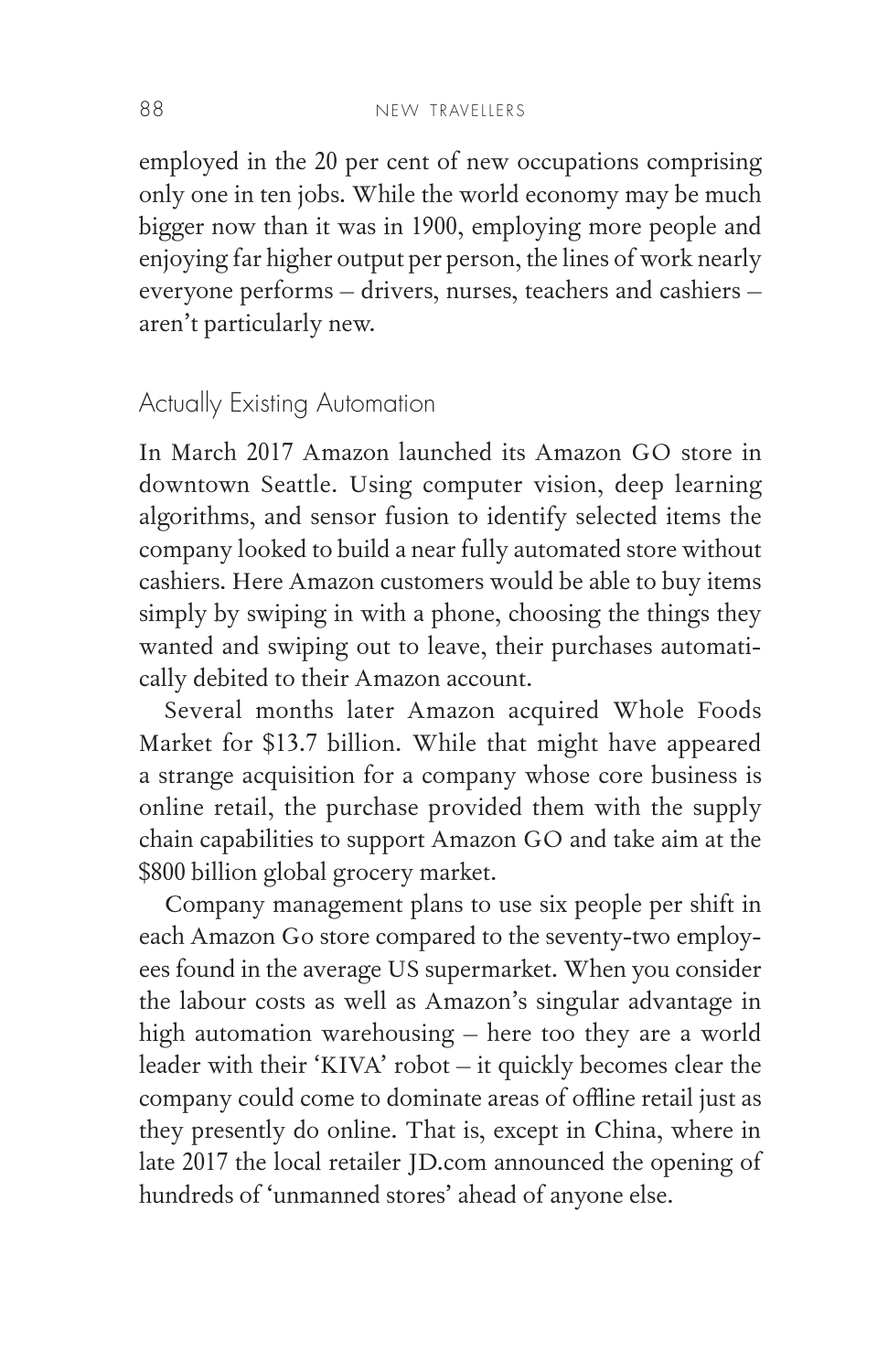Regardless whether it is Amazon or a rival who gains firstmover advantage, the trends are clear. The future of retail, as with logistics and warehousing, is automated. Yes, some jobs will remain, but when you consider that salesperson and cashier are the two leading jobs in the United States – and indeed most other countries – the prospect is a frightening one. Some might say customers want an emotional connection when they shop, and in certain contexts that may well be true, but most of the time the primary consideration will be the best product at the most affordable price. That will mean cutting labour costs wherever possible.

Rather than distant challenges, the retail industry now anticipates major layoffs in the area. Before Amazon Go was even announced, the British Retail Consortium predicted almost a third of the country's 3 million retail jobs would disappear by 2025, resulting in 900,000 lost jobs as companies turn to technology to replace workers.

As with self-driving cars and Atlas, all of this is possible because of extreme supply in information – from things like image and range sensors, to stereo cameras, deep learning algorithms, and the ubiquity of smartphones and online accounts. The same holds true elsewhere in the supply chain, from the warehousing robots using sensors and barcodes controlled by a central server, to the autonomous vehicles set to oversee distribution and delivery – whether by vehicle or drone.

But even among those who accept that common jobs like warehousing, retail, logistics and taxi-driving could be eliminated by advancing technology, there remains an insistence that jobs in 'high value' services will somehow remain immune. Here too, however, the evidence increasingly indicates the truth is rather different.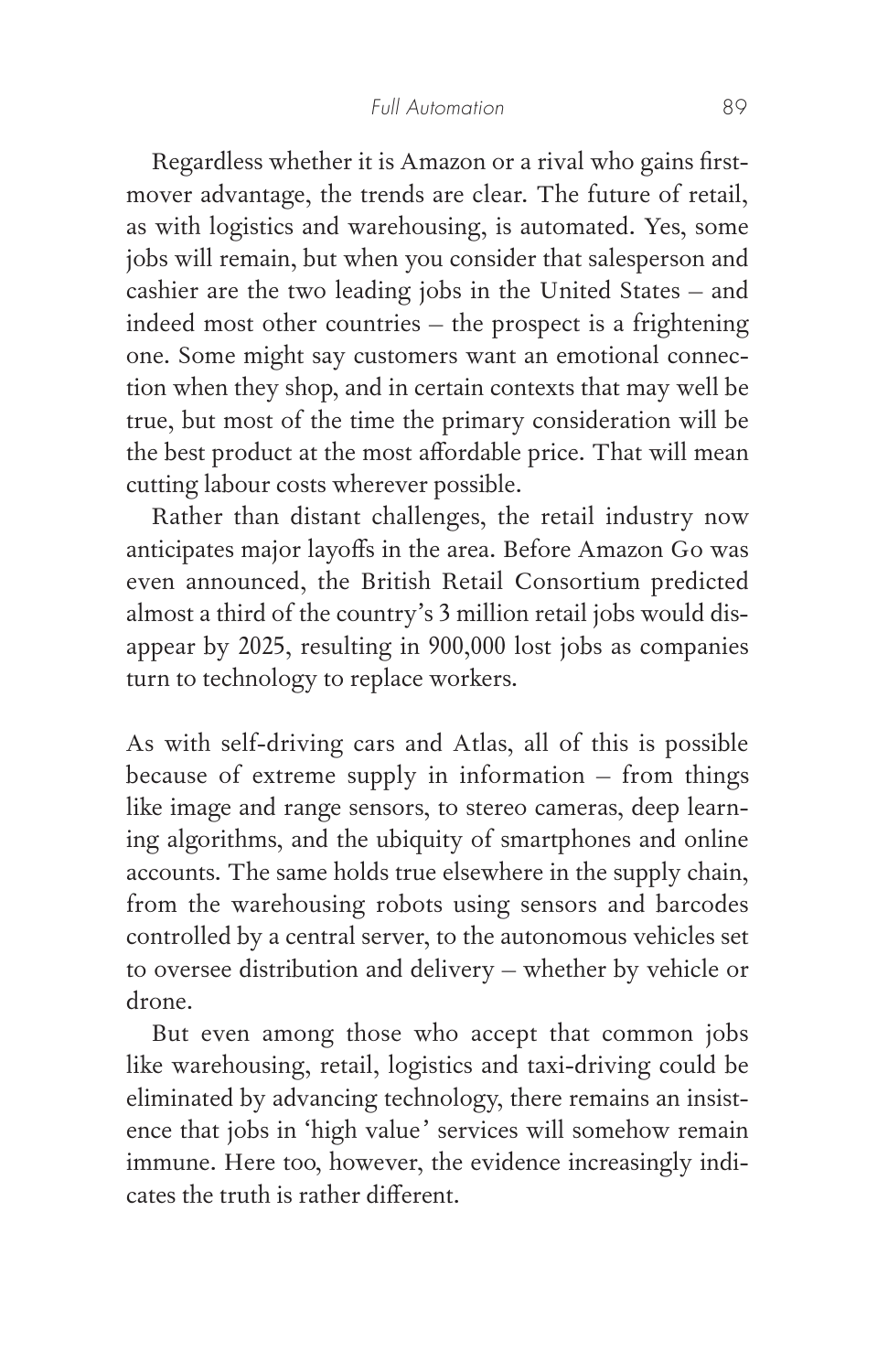Speaking at a technology event in 2017, Mark Cuban, the billionaire owner of the Dallas Mavericks, predicted that the world's first trillionaire will be whoever masters commercial applications for AI, the reason being that artificial intelligence could prove particularly lucrative when applied to traditionally 'white collar' industries like insurance, software development or accountancy. 'I would rather be a philosophy major,' Cuban said of those training to enter such professions today.

Attention-seeking? Perhaps. Hyperbolic? Absolutely. Wrong? Probably not, because from cardiac surgery to calculating taxes, historically well-paid professions are just as repetitive and subject to the division of labour, and therefore automation, as anything else.

Take the da Vinci surgery robot. In 2017, University College London announced that this relatively low-cost machine had saved the lives of around 500 men with prostate cancer. While the robot itself is not automated – it instead grants a human surgeon far higher levels of dexterity and precision – the paths to automating a range of its regular operations resemble the blueprint for a self-driving car: you give a powerful data processor huge amounts of information, machine learning and a scalpel. The first part allows algorithms to model and reproduce outcomes and work their way through highly repetitive tasks, while the second allows for immediate and smart responses to unexpected situations.

In medicine, you can see how that would be applied to pretty much anything – from eye examinations to treating prostate cancer or taking blood. In areas more dependent on pattern recognition, such as radiology, machines have even more of an advantage. Radiologists use medical images like X-rays, CT and PET scans, MRIs and ultrasounds to diagnose and treat patients. While the field has greatly improved patient care over the last few decades, it has contributed to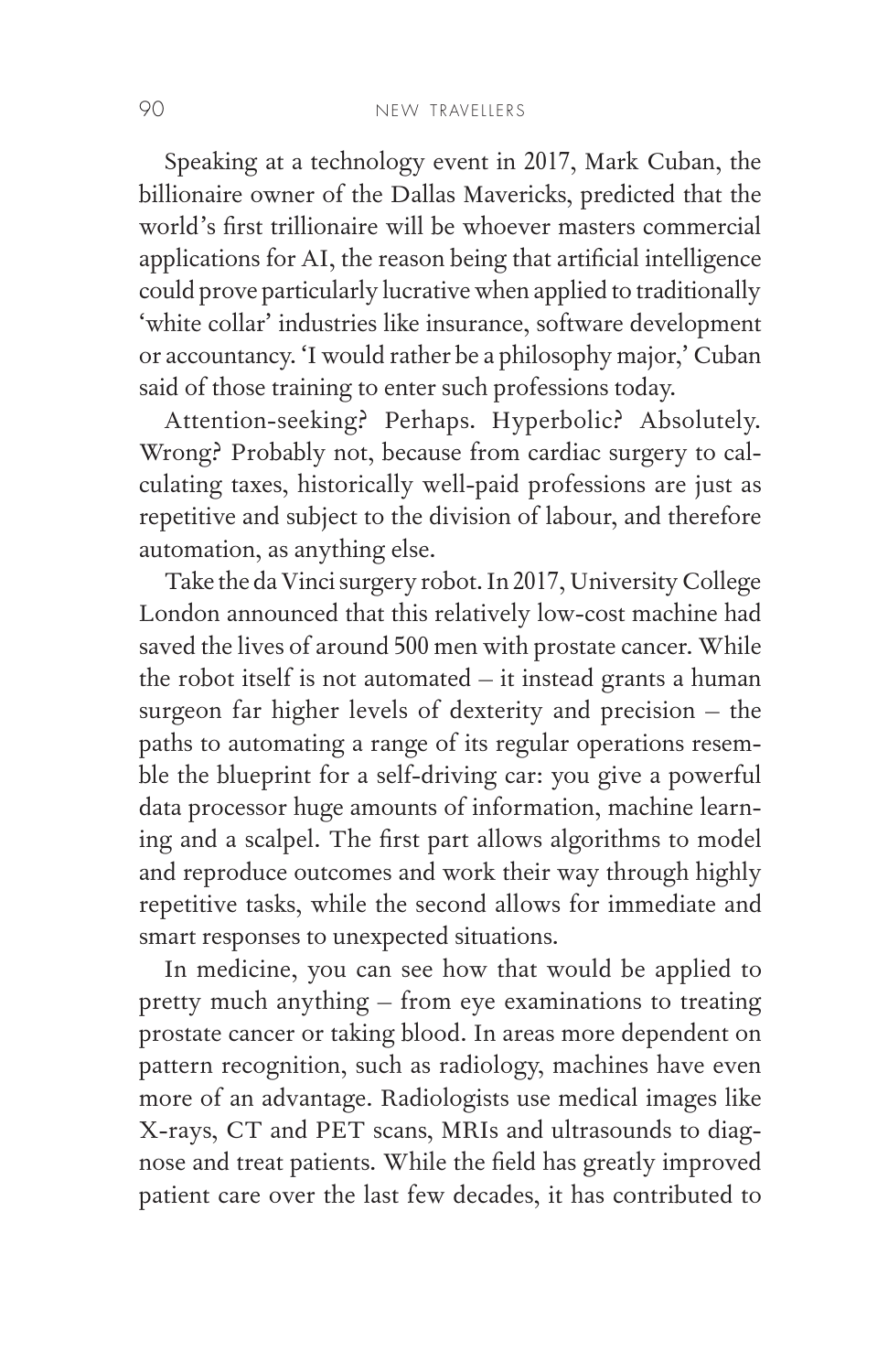escalating costs and is relatively labour intensive. That is, until now.

Arterys, a medical imaging system, reads MRIs of the heart and measures blood flow through its ventricles. The process usually takes a trained professional forty-five minutes, but Arterys can do the same task in around fifteen seconds. Incredibly, it has a self-teaching neural network which constantly adds to its knowledge of how the heart works with each new case it examines. It is in areas such as this where automation will make initial incursions into medicine, boosting productivity by accompanying, rather than replacing, existing workers. Yet such systems will improve with each passing year and some, like 'godfather of deep learning' Geoffrey Hinton, believe that medical schools will soon stop training radiologists altogether.

Perhaps that is presumptuous – after all, we'd want a level of quality control and maybe even the final diagnosis to involve a human – but even then, this massively upgraded, faster process might need one trained professional where at present there are dozens, resulting in a quicker, superior service that costs less in both time and money. In an ageing society such advantages won't just be welcome, they'll be necessary.

A similar phenomenon is unfolding with law and legal services – a historically middle-class part of the service economy. According to a 2016 study by the consultancy Deloitte, 114,000 legal jobs in Britain – around 40 per cent of the entire sector – are likely to be automated over the next twenty years. That same study found technology had already eliminated 31,000 jobs in the industry. These tended to be lower-level positions, as intelligent search systems are increasingly preferred to junior lawyers and paralegals in a number of areas, especially those most engaged in repetitive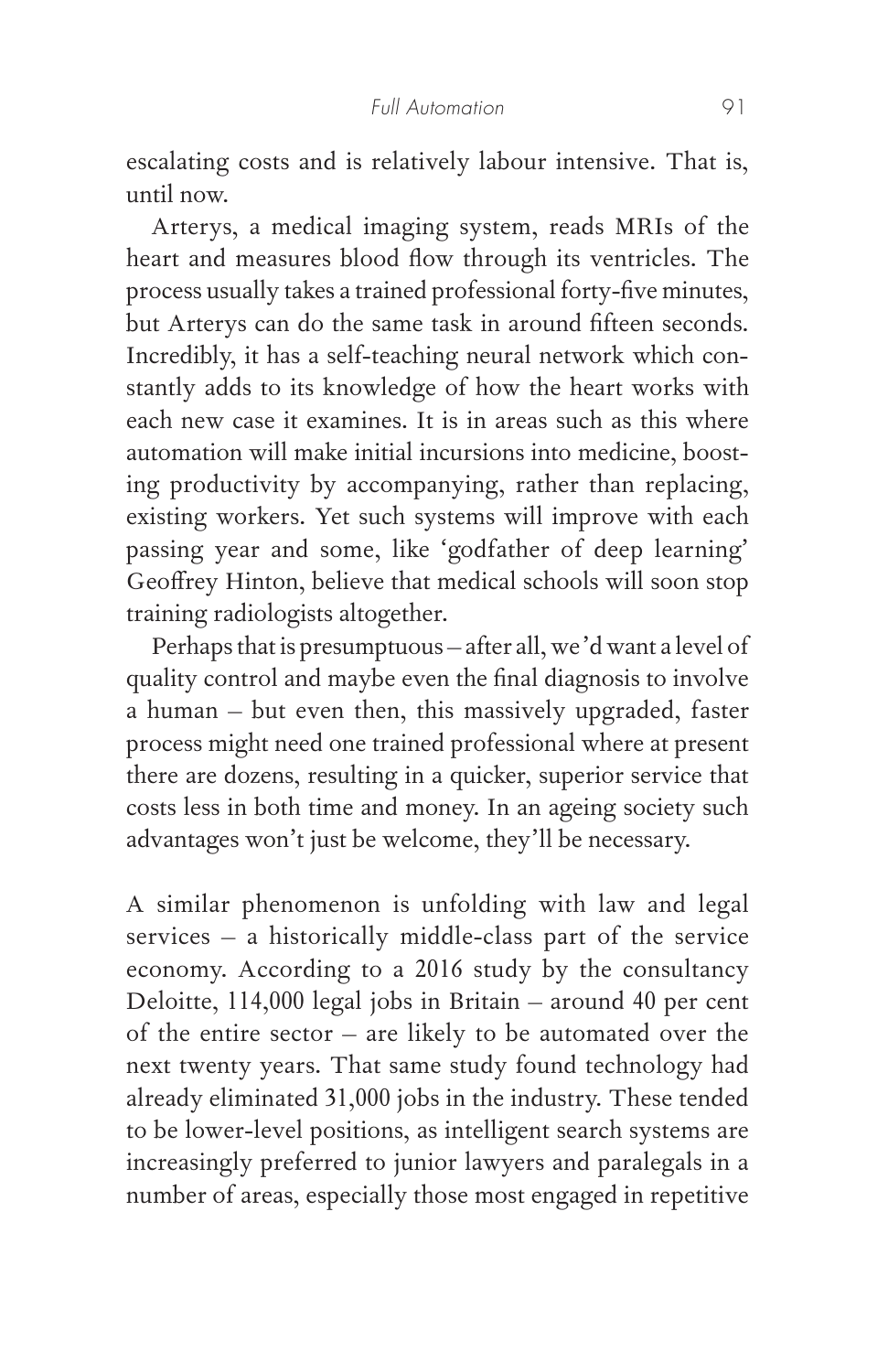searches or processing extraordinarily large amounts of information.

If Deloitte is correct, then the more repetitive elements of the legal industry are about to be widely automated. As with medicine it is beyond doubt that some jobs will remain, at least for a generation, but what both examples reveal is that historically white-collar jobs are just as exposed to trends which have already wrought a more obvious impact elsewhere in manufacturing.

Even an optimistic view sees sectors leading to net job creation as few and far between. Geriatric care – which combines high levels of fine motor coordination with affective labour and ongoing risk management – is one; after all, societies around the world will be affected by ageing populations over the course of the twenty-first century. Health and education generally will remain labour-intensive and, at the very least, will take longer to disappear. Even with these growth areas in mind, however, the overall picture of job losses due to automation makes standing still seem wildly optimistic.

## The Future of Work

Not everyone agrees that progress will lead to peak human in the Third Disruption as the steam engine and fossil fuels led to peak horse in the Second. Indeed, two of the leading voices in the field of work and technological change, Erik Brynjolfsson and Andrew McAfee, believe value will instead increasingly derive from the generation of new ideas. So while anything repetitive may well be automated or significantly augmented by machines, the uniquely human skills of creativity and emotional connection will underpin the jobs of tomorrow.

This may well prove the case in some areas but surely not for a world of nearly 10 billion people. No doubt some new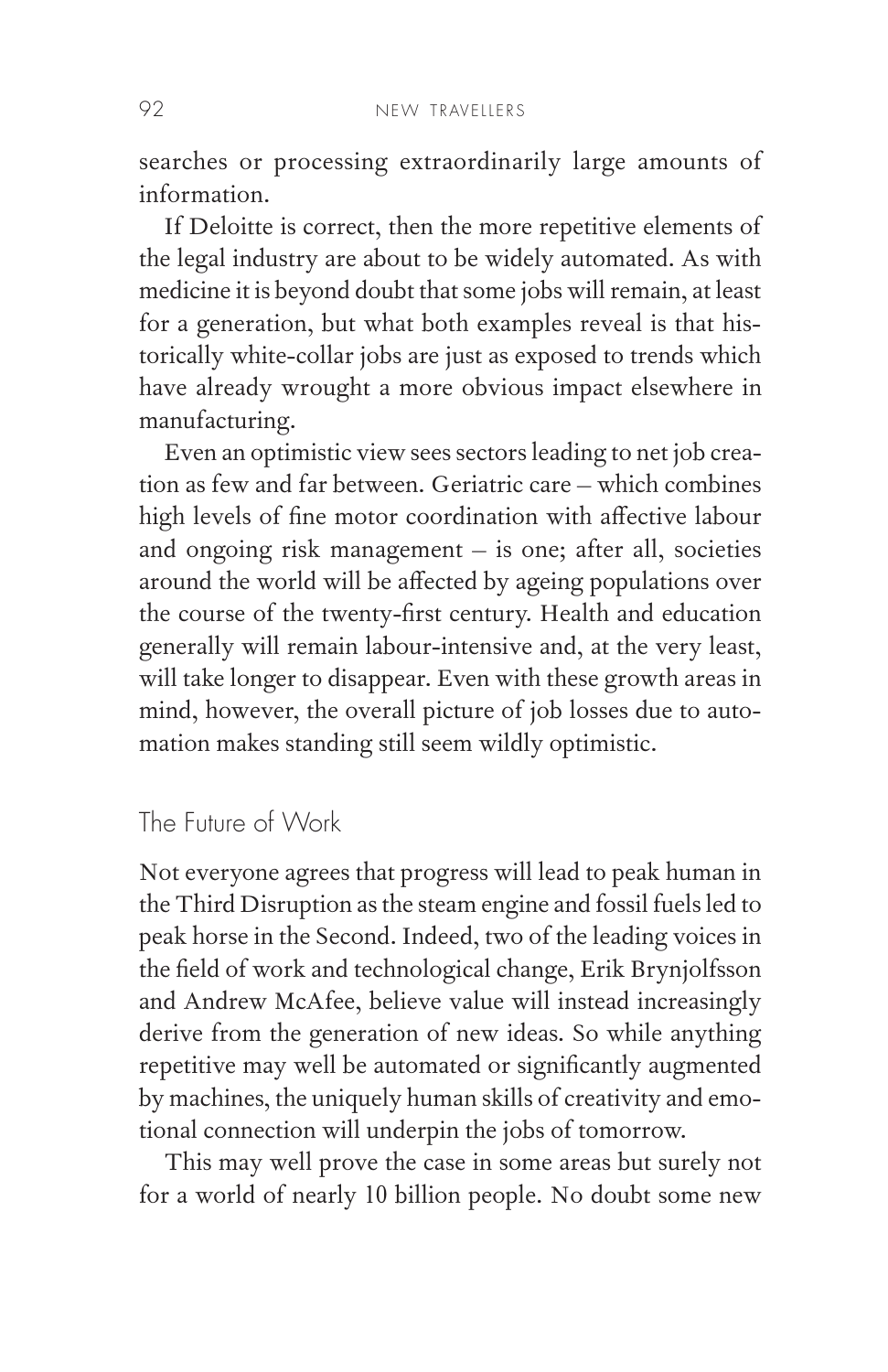professions will expand – like solar cell engineer and wind turbine technician – while uniquely creative vocations, like chef or interior designer, will abide longer than others. But these can't compare to driver, cashier or construction worker in terms of the historic volume of work they create. Given the evidence from the last century, such a prospect would appear remote.

What seems more likely is that just as peak horse took more than a century to unfold after the arrival of Watt's steam engine a similar transition, uneven and intermittent, is presently underway. Now, just as in London in 1894, we must grasp the opportunities of the new world, rather than dwell on those technologies and social mores which are falling into the slipstream of history.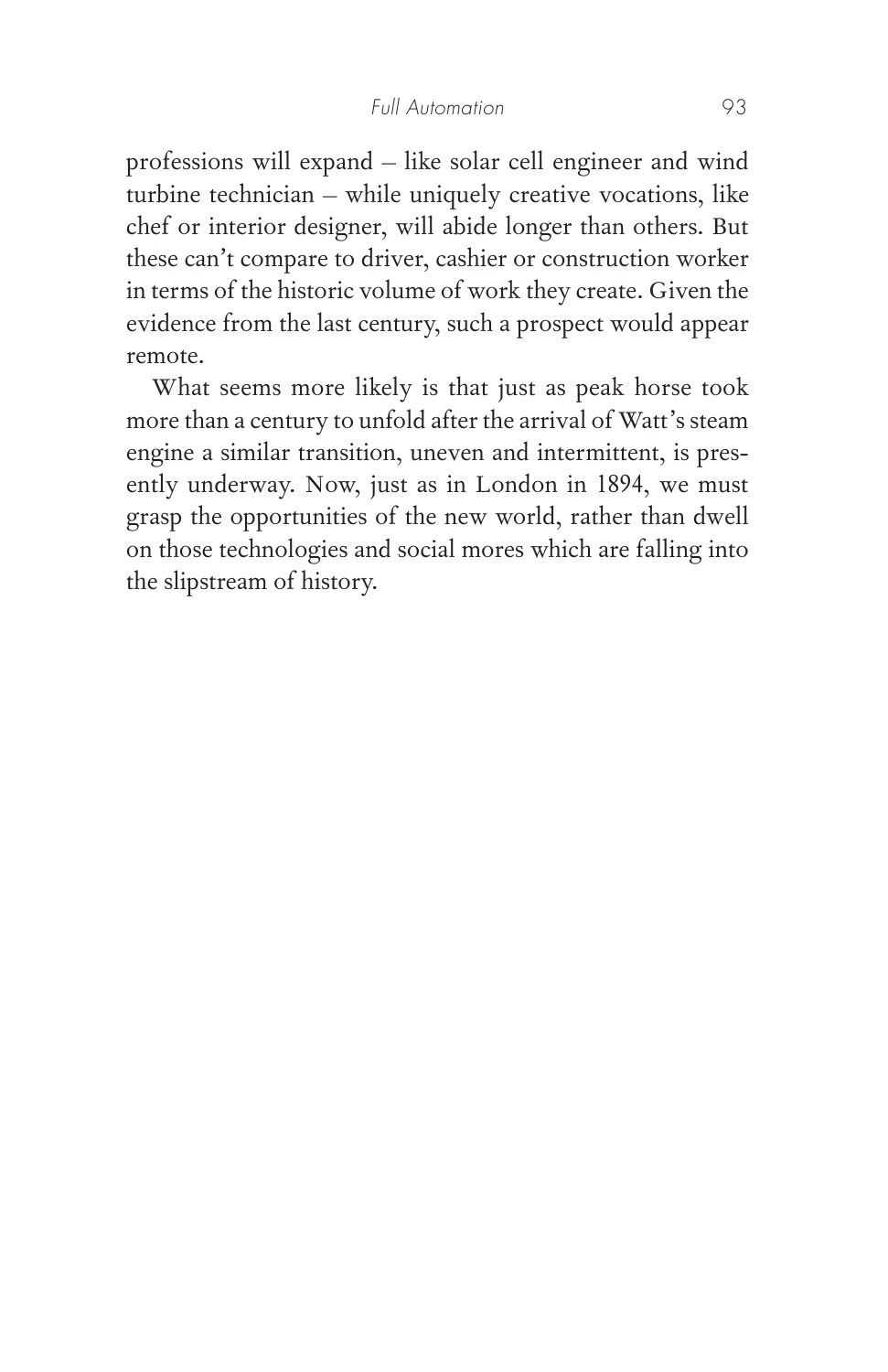5

## Limitless Power: Post-Scarcity in Energy

*It never ceases to amaze me how PV costs keep coming down … it is unparalleled in the history of energy use to have a source keep getting cheaper and cheaper and cheaper year on year not by single-digit, but by double-digit gains.* 

> Danny Kennedy, managing director of the California Clean Energy Fund

#### Energy and Disruption

Energy and its various sources profoundly shaped the First and Second Disruptions. As hunter-gatherers our means of survival were our own bodies, and we used them to create tools and source food. We inhabited a world without much technology, with the large brains of our ancestors mainly employed for complex spoken communication. Forms of concentrated energy, characteristic of societies capable of generating mass surplus, remained minimal.

That changed 12,000 years ago with the arrival of agriculture. Now humans began to domesticate other animals,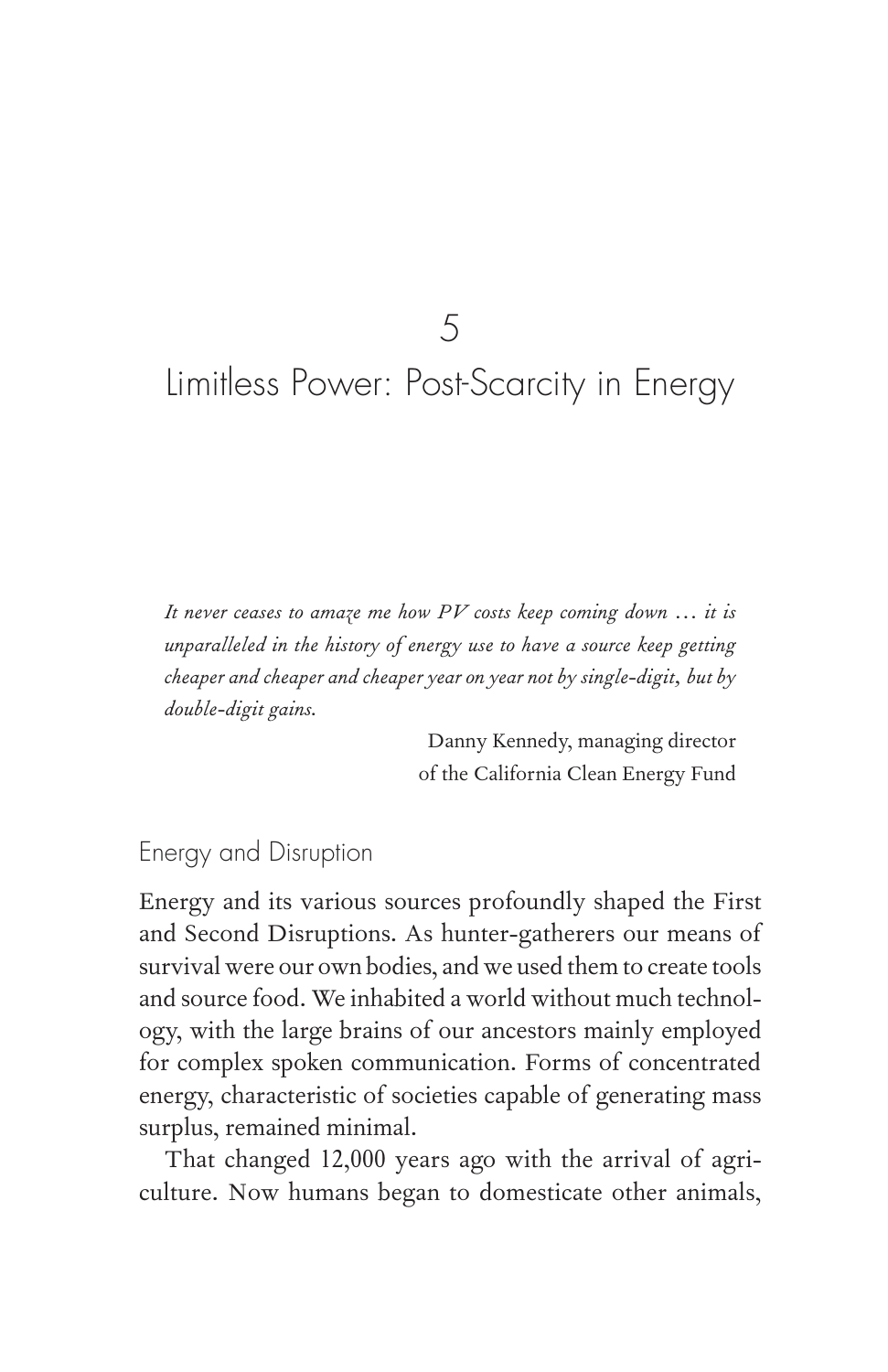breeding them not just for meat, skins and fur, but also their ability to perform tasks. This led to a major surge in productivity, making sedentary and increasingly sophisticated societies possible. One consequence of that complexity was the emergence of human slavery, a significant basis for social hierarchy and economic production during antiquity. These biological sources of energy – human and non-human – were later joined by technologies constructed around the elements, with the water and windmill increasingly common sights across Europe a thousand years ago.

Yet all of these innovations, both social and technological, were limited by their dependence on nature: the location and number of mills was determined by the availability of water and wind, while animals and humans were often unreliable and themselves difficult to maintain. While, by the early Renaissance, major advances were observable in fields such as printing, astronomy and navigation, methods of transport – as well as means of artificial light and heat – remained much the same as a thousand years earlier. While sixteenth-century Florence – the cradle of the European Renaissance – is upheld in the popular imagination as the embodiment of cultural refinement, when Niccolò Machiavelli wrote his *Discorsi* on the histories of Livy the world he inhabited differed surprisingly little to that of his first-century hero.

Towards the end of the eighteenth century this changed dramatically. The arrival of Watt's steam engine quickly provided an abundant supply of efficient, reliable power, in turn giving rise to novel industrial practices and patterns of consumption. While much is made of this being a technological and economic transformation – and it was – it also represented a rupture in energy. From now on, industrialising economies would depend on fossil fuels.

While most of the consequences unleashed by all of this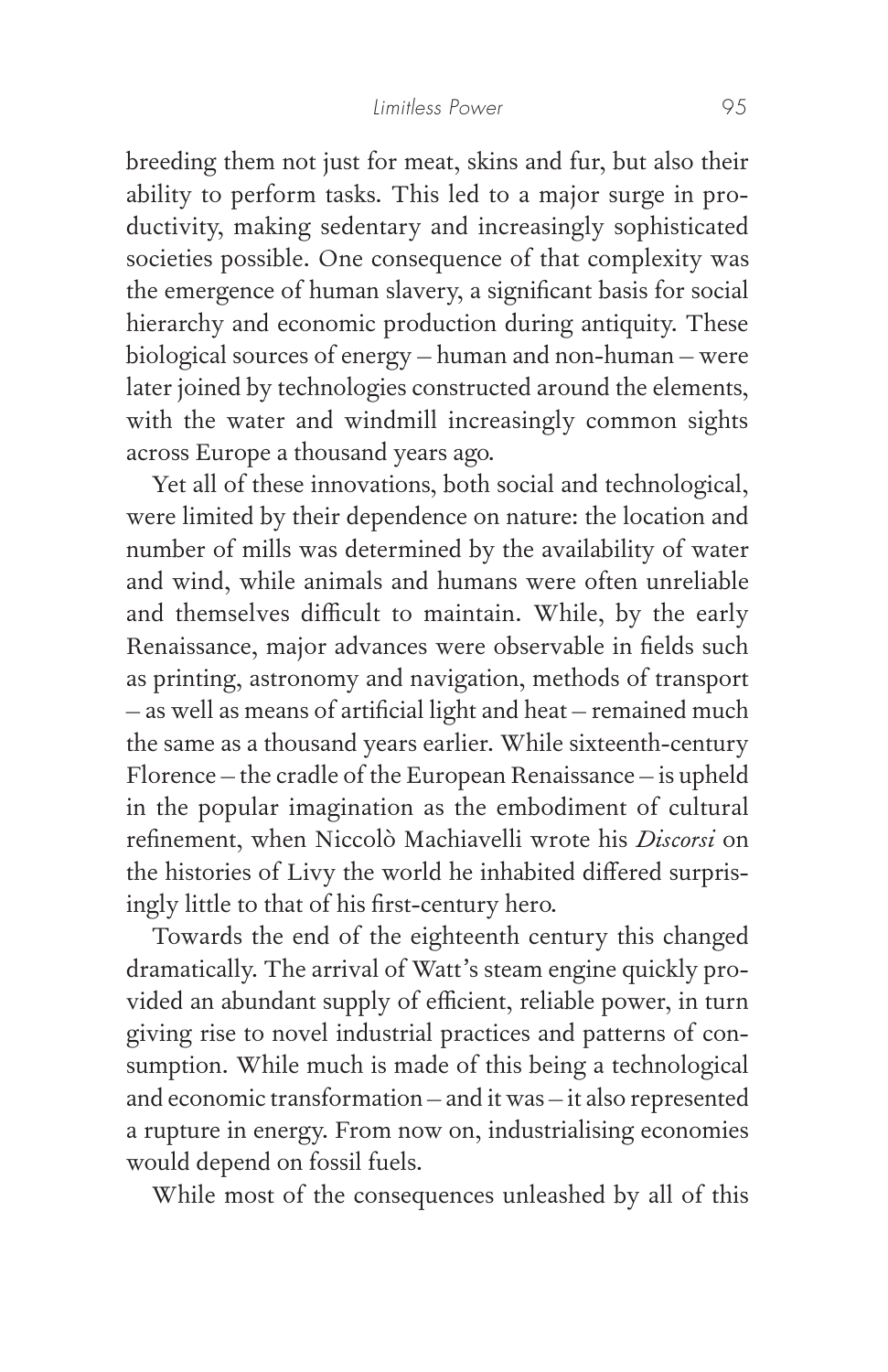in culture, science and politics were apparent to anyone who lived through it, perhaps the most important after-effect would remain hidden for another two centuries. Industrial capitalism, whose immense powers were made possible by the extraction and burning of fossil fuels, would change the Earth's ecosystems. For the first time in billions of years, the activity of a single species would become the leading factor in our planet's ability to sustain life.

#### Arrival of the Anthropocene

While the precise environmental consequences of the Second Disruption are unclear, the scientific consensus indicates that higher concentrations of greenhouse gases, particularly carbon dioxide, have caused global temperatures to rise. As a result the world is 0.8 degrees centigrade warmer today than it was in the 1880s.

Because there is a delay between atmospheric composition and climate change, future warming is inevitable simply by virtue of past action. Furthermore, emissions of these gases have never been higher, meaning our world will proceed to get much warmer still – the key question being how much and how quickly.

And therein lies the problem with the politics of climate change. While we can be certain it is happening, almost everything else is speculation. Informed opinion agrees that global temperatures will rise by at least a further two degrees as a delayed response to present conditions. What remains unknown, however, is the time frame within which that will unfold as well as the precise consequences of such change – be it extreme weather events, rising sea levels or desertification.

Which means it is almost equally plausible that the world will warm by two degrees over the next several decades or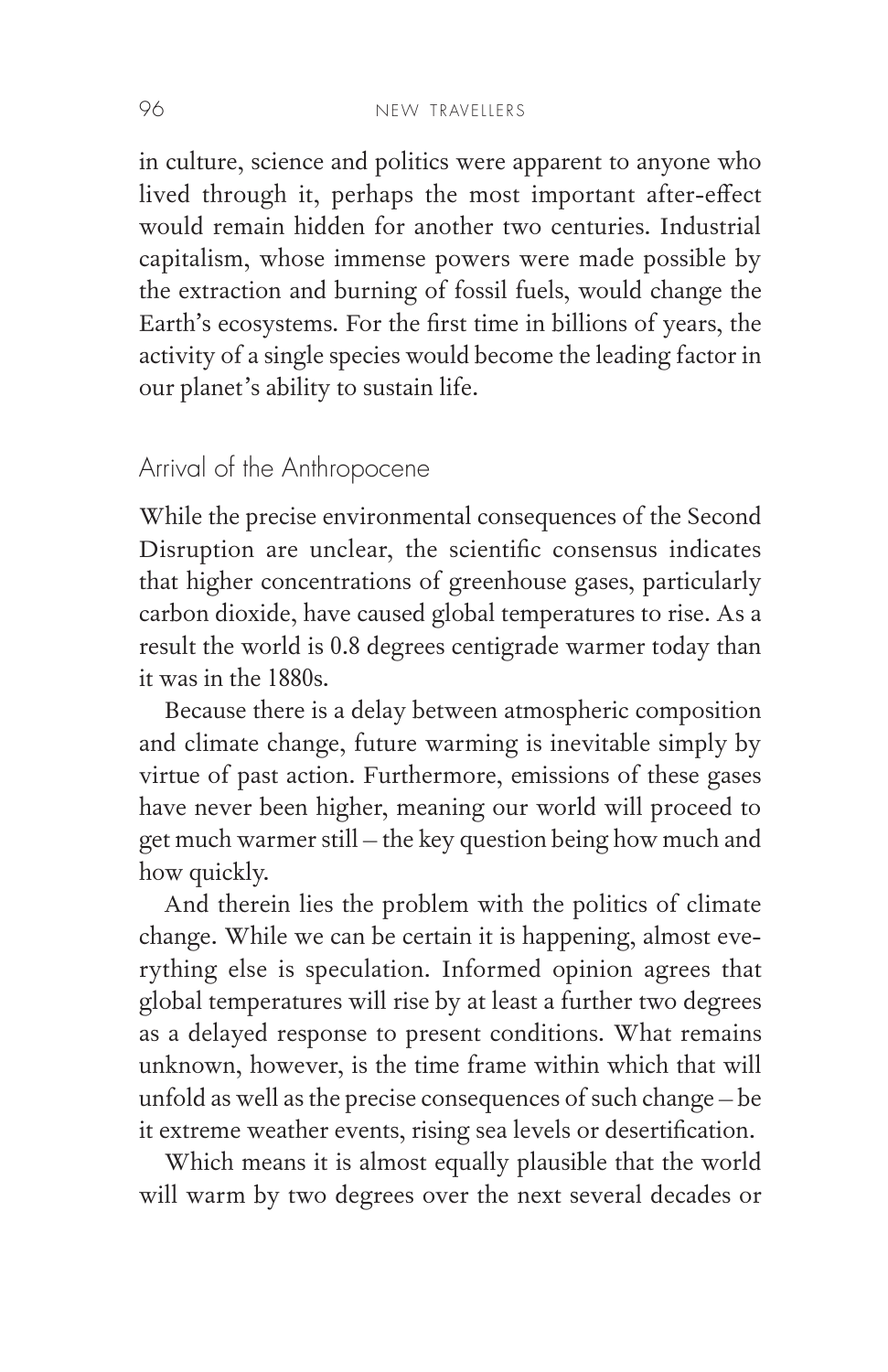centuries. In the context of the Earth being more than 4 billion years old such a difference is so small as to be the margin of error. For the human mind, however, and by extension the politics of global warming, it is everything. Any prediction that is deemed 'inaccurate' is a weapon for vested interests to discredit the notion of global warming altogether.

This is absurd when considering climate change not only as a political challenge, but an existential threat to our species. Even if warming remained below two degrees – something viewed as increasingly unlikely – it would represent an almost indescribable disaster. Anything beyond that, though, could be cataclysmic, creating a cascade of feedbacks concluding in a world unable to maintain multiple species – including us.

## Can We Survive Climate Catastrophe?

What might such a sequence of events look like? A reasonable template might be the last time our planet was three degrees warmer than today, as it was some 10 million years ago. Then, sea levels were twenty-five metres higher than at present, with continental glaciers entirely absent from the Northern Hemisphere.

In this world, much of the Amazon basin would become a desert, and the glaciers which provide drinking water for much of China and the Indian subcontinent would all but disappear. The southern belt of the United States, countries bordering the Mediterranean – not to mention the Middle East, Australia and much of Africa – would become too hot to sustain their present populations. Alongside all of this, there would be a major rise in extreme weather events and a profound disturbance to the hydrological cycle. Here 'once in a century' weather events would be happening all of the time, with the previously extreme becoming routine. In this respect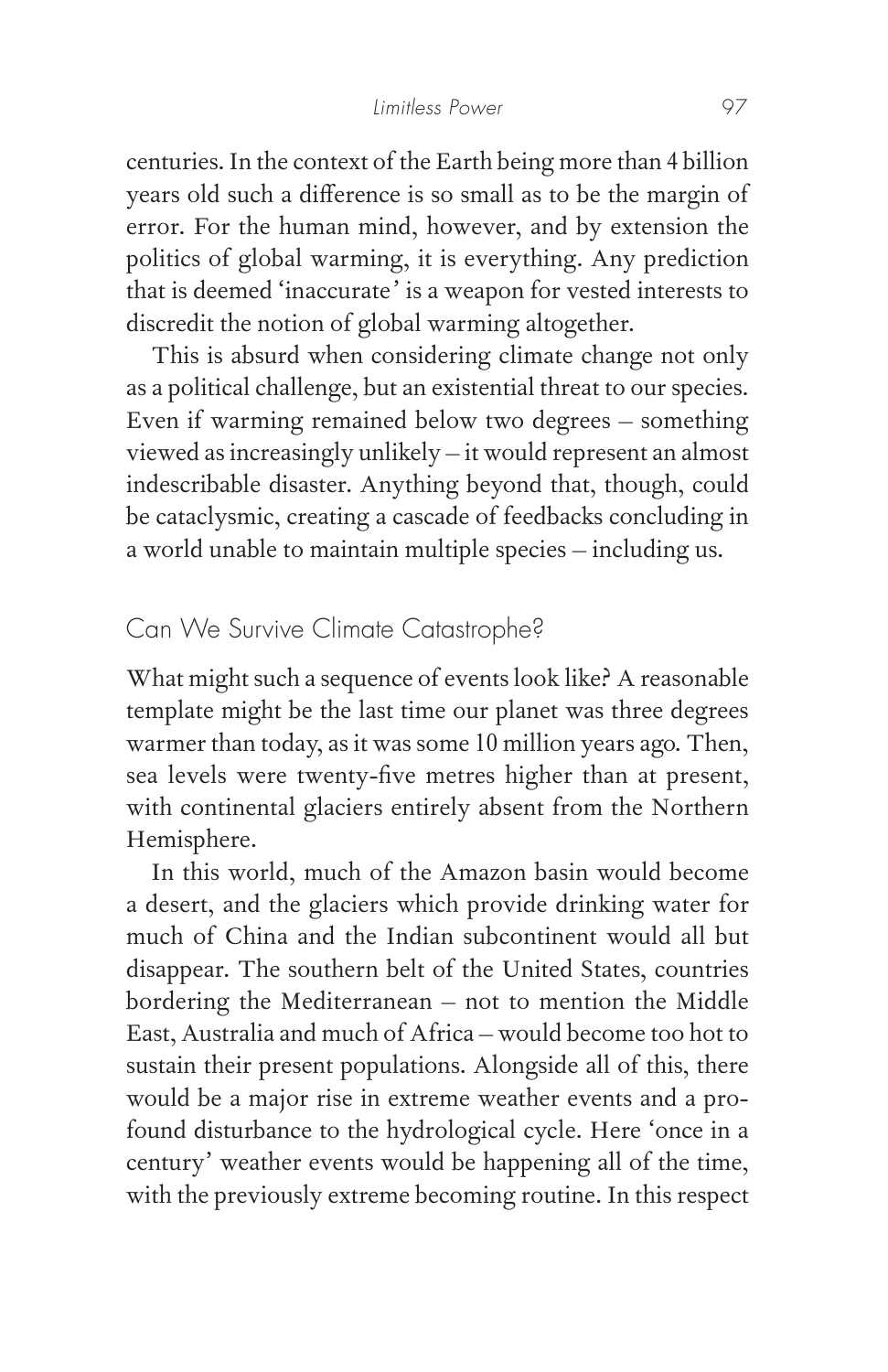the 2017 Atlantic hurricane season with Hurricanes Irma and Harvey in particular, not to mention the sweltering summer of the following year, provide a glimpse of the future.

Even this isn't the worst-case scenario, however. An Earth six degrees warmer than today would have sea levels as much as 200 metres higher than they presently are with the oceans themselves too warm to sustain much life. This world would be almost entirely covered by desert, with only today's polar regions capable of supporting extensive agriculture. Yet even all of these challenges would be trivial compared to the real game-changer: substantially increased levels of atmospheric methane. In that event, anything with lungs would struggle to breathe.

The good news is we can still avoid much of this. Indeed, we may even be able to reverse some of the damage we 've already caused, thereby undoing changes which at present appear inevitable. It won't be easy, however, and will require a global transition away from fossil fuels over the next two decades. Yet if humanity can reduce carbon dioxide emissions by at least 85 per cent by 2050 that should stabilise atmospheric levels at around 400 parts per million (ppm) – slightly above those of today but enough to steer clear of runaway catastrophe.

The bad news is that while we know what needs to be done, that's been the case for the last twenty-five years – and we 've only gone backwards. The Rio Earth Summit, held in 1992, was the moment climate change became a story of global significance. Yet  $\mathrm{CO}_2$  levels were 61 per cent higher in 2013 than they were in 1990, with the years following the 2008 crisis recording the highest annual increases in history. Properly understood, our present course isn't one of inaction, it's rushing full speed to oblivion.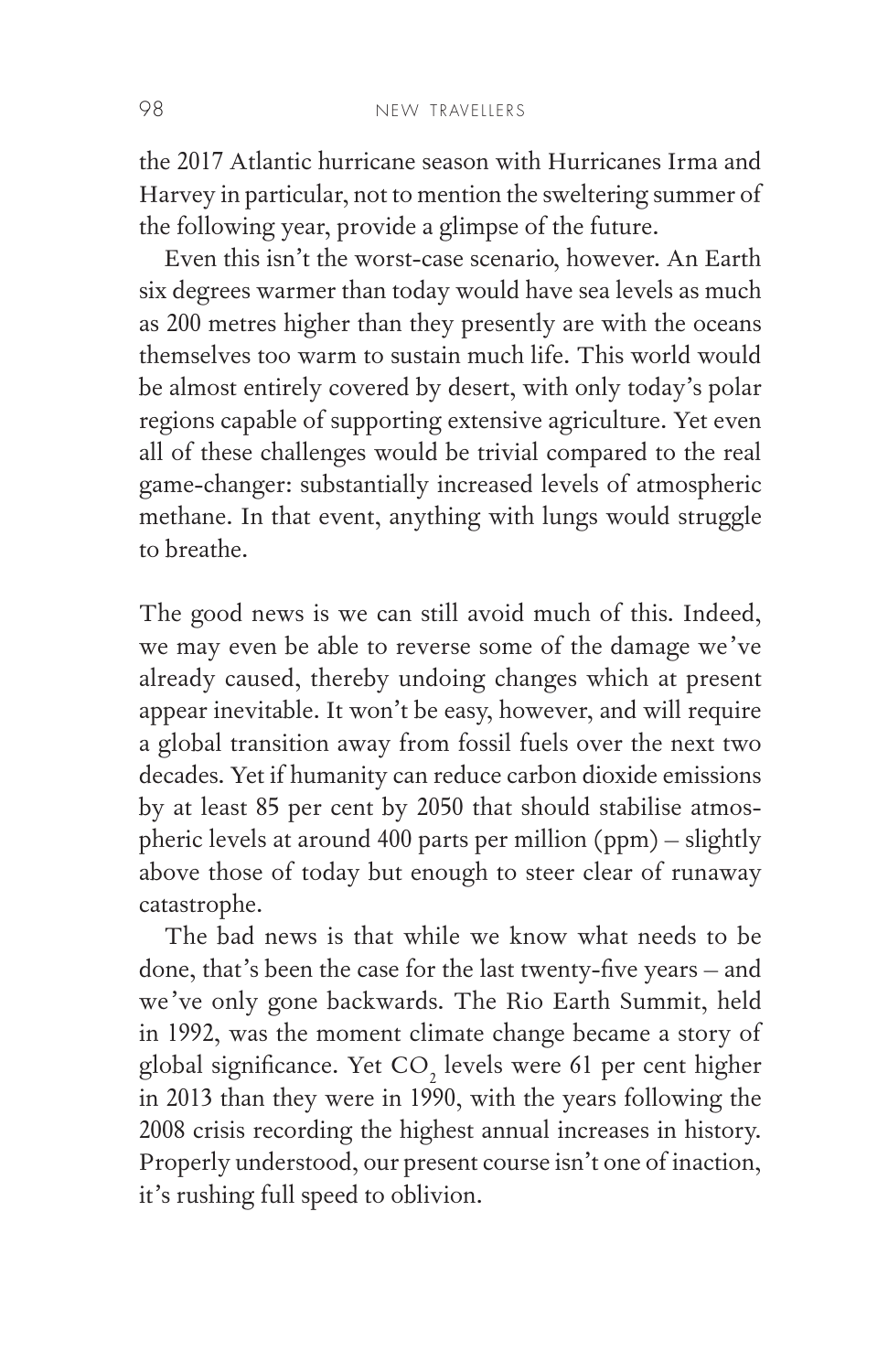## Energy Wants to Be Free

Right now, the world's human population consumes seventeen to eighteen terawatts of energy every hour, approximately 150,000 terawatt Hours (TwH) per year. While not evenly distributed by any measure, that means the average person is using about two kilowatts of constant energy, more or less the same as having a kettle switched on all of the time.

Over the next three decades those figures will substantially increase. The UN expects the world's population to rise to 9.7 billion by 2050, 2 billion more than today, with almost all of that increase coming from the poorer countries of the Global South. What is more these populations will increasingly consume energy, for heating, transport, home appliances and holidays, on par with the Global North. Switching the present global economy to renewables seems an immense task on its own, but the reality is even harder: we 'll have to decarbonise a planet that uses twice as much energy as we do right now.

It is not all bad news, however. While increased energy consumption has correlated with economic growth for the last two centuries, demand for energy in the world's richest countries has started to decline over recent years. In the UK for instance, energy consumption peaked at the turn of the millennium, and has fallen by 2 per cent every year since. This means that despite higher living standards and a larger population, Britain's energy use in 2018 is actually lower than it was in 1970 – this in a country far from energy poor. Right now each person in Britain is consuming around three kilowatts of energy constantly, 50 per cent more than the global average.

While the UK's decline on this measure is more dramatic than anywhere else, it reflects the rule rather than the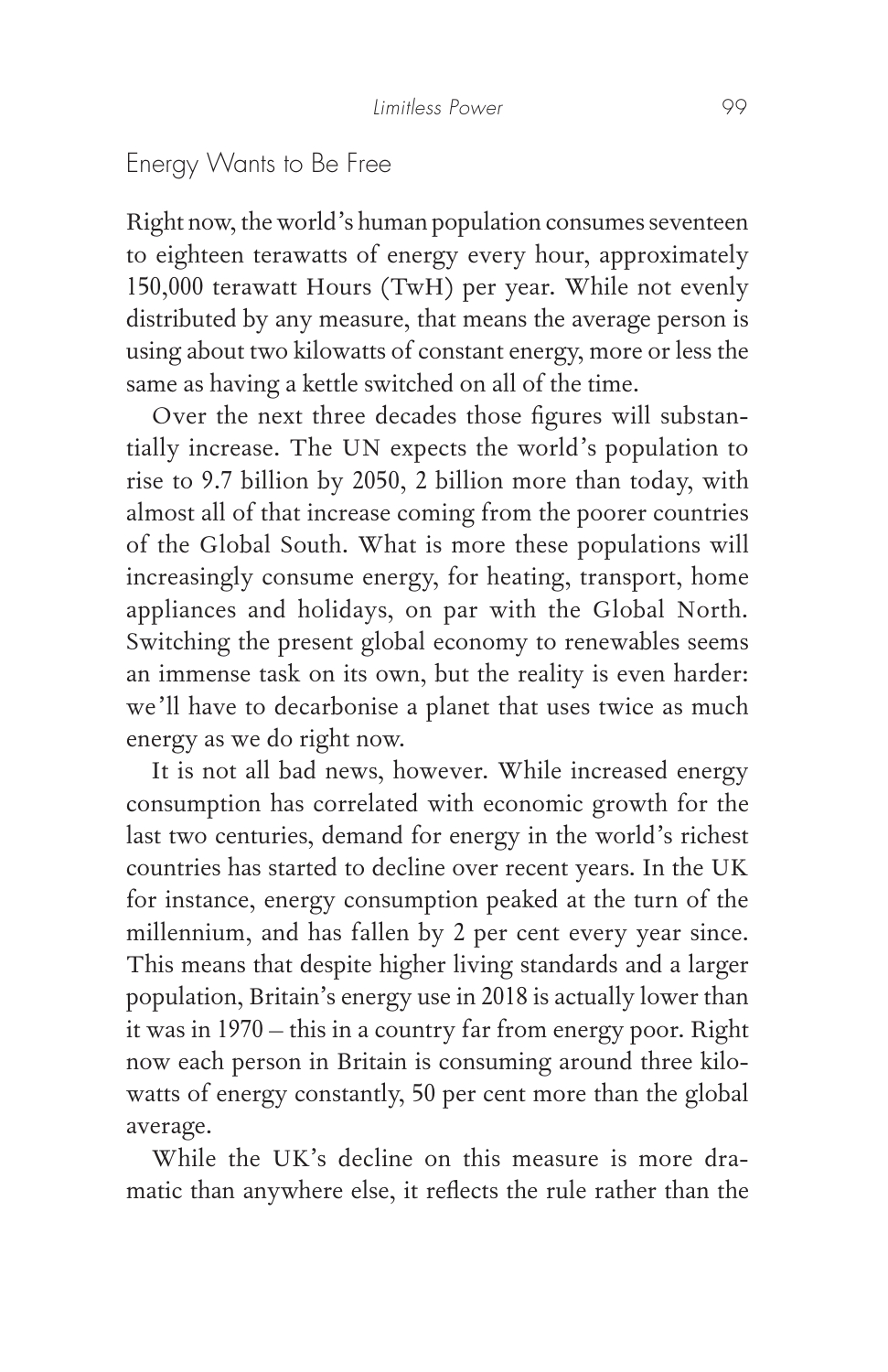exception. European countries recorded an 8 per cent reduction in energy consumption between 2005 and 2013, while the US saw a fall of 6 per cent in the eight years to 2012. While the global relocation of manufacturing during the last forty years explains these changes to some extent, it is clear they are primarily a consequence of increased energy efficiency. It seems that just as with population growth, developed economies experience a ceiling in regard to energy consumption.

In light of these two facts – substantially increased consumption and a ceiling once a certain level of development is reached – it seems reasonable to use the per capita demand of the UK today as a template for the rest of the world in two decades. If anything, this is overly conservative – after all Britain is a comparatively wealthy country with a high standard of living and relatively cold climate.

A world two decades from now with 9 billion people, where each person uses the same energy as the average Brit does at present, would mean constant global consumption of around thirty terawatts of energy  $-290,000$  TwH a year, slightly less than double what it is right now.

While this forecast is higher than predictions elsewhere (British Petroleum foresee global demand of twenty-three terawatts by 2035), being generous with projections makes sense. Any transition to renewables should not be viewed as needing less energy than at present. After all, if we are serious about making a transition sufficiently quickly to prevent catastrophic warming, a large margin of error matters.

Of paramount importance is that decarbonisation start immediately. In 2017 the International Energy Agency announced the beginning of 'decade zero', saying that if a global transition away from fossil fuels didn't start over the next ten years, warming beyond two degrees would become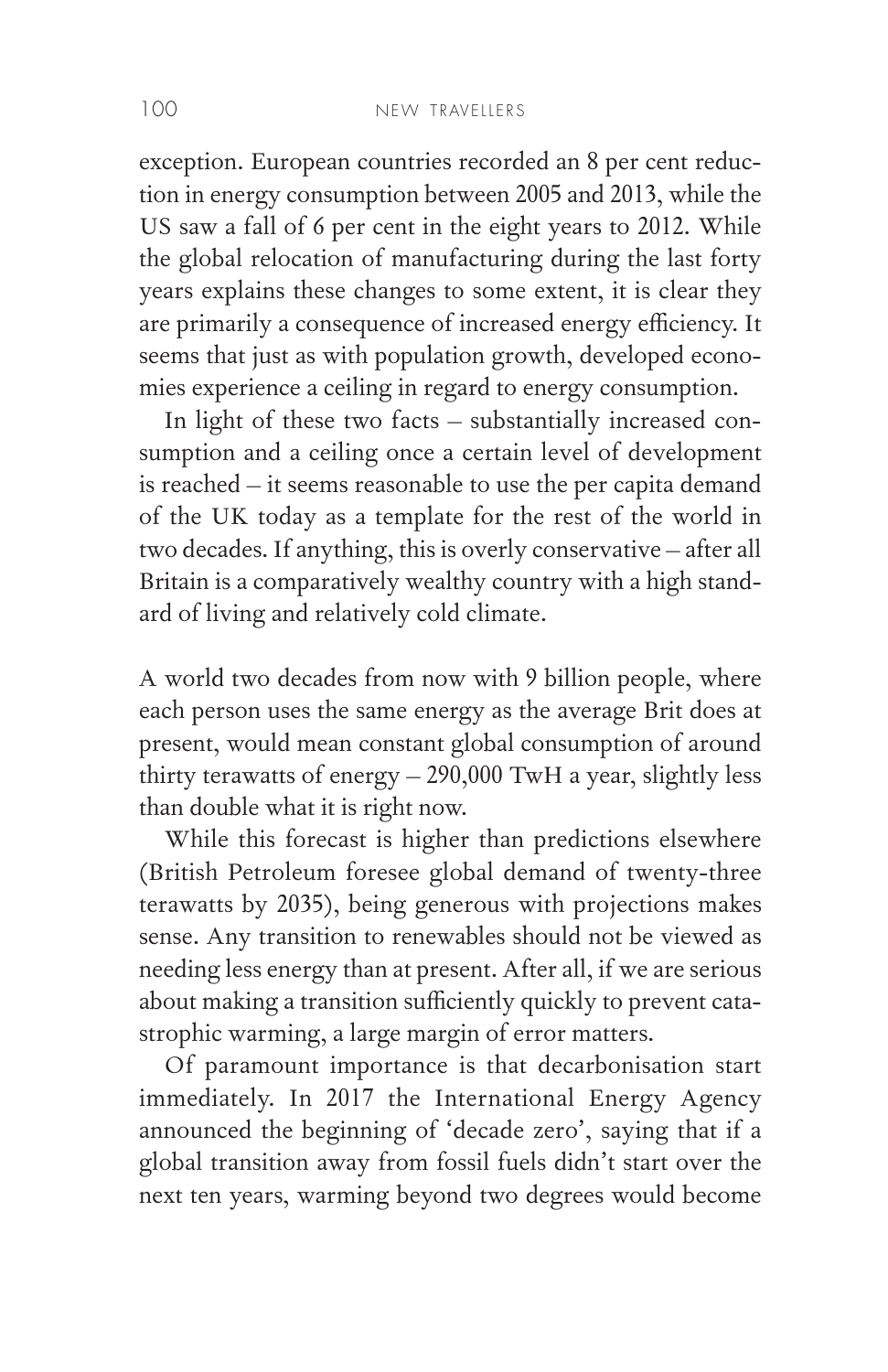close to certain. The following year the IPCC repeated those sentiments, concluding wide-scale decarbonisation had to begin before 2030 to avoid 'catastrophic' climate change in excess of 1.5 degrees centigrade.

This means that beginning in 2020, the wealthier countries of the Global North must initiate a transition to renewables, cutting CO<sub>2</sub> emissions by 8 per cent each year for a decade, aiming to completely decarbonise by 2030. At that point the countries of the Global South will embark on the same journey at the same pace. This will mean that by 2040, in spite of growing populations with rising expectations, they will have transitioned too. So in a little more than two decades, the world can go beyond fossil fuels in meeting all of its energy needs – not just electricity.

While that will be insufficient to stop warming of at least one degree, all the data indicates it will mean avoiding further calamity. What is more, it sets humanity on the path to virtually limitless energy that is permanently cheaper. Because unlike wood, coal or oil, the sun produces more energy than we can possibly imagine.

### Solar Energy: Limitless, Clean, Free

The amount of solar energy constantly hitting the Earth's atmosphere is around 174 petawatts (1.740 x 10^17 watts). Of this, approximately half hits the planet's surface. Humans currently consume less than 20 constant terawatts a year, meaning that many thousands of times more energy furnishes our planet than we currently require. Indeed the energy of the sun is so immense that despite being millions of miles away, in just ninety minutes the Earth is hit with the equivalent energy all of humanity uses in an entire year.

This means something profound: nature provides us with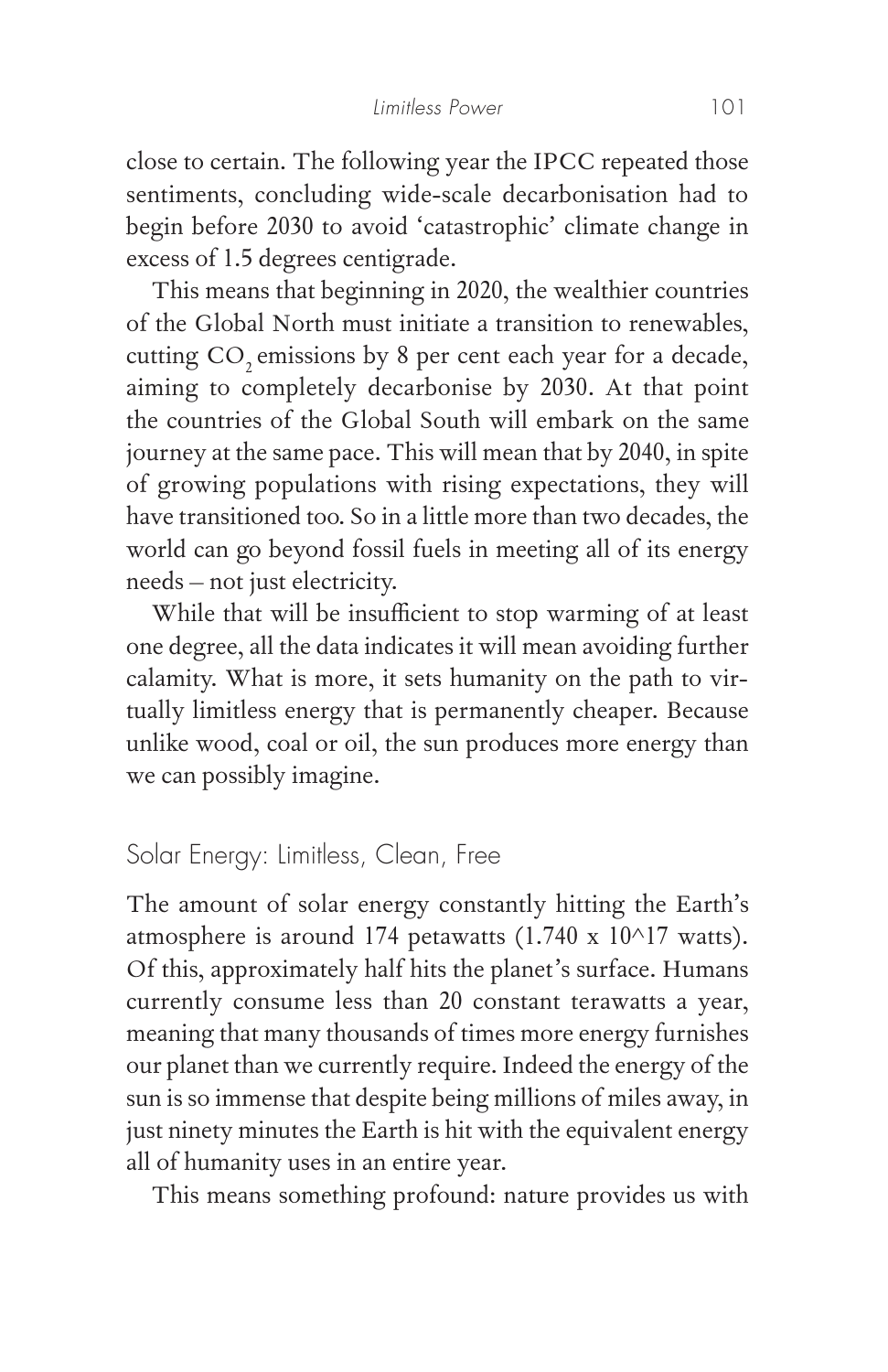virtually free, limitless energy. Like a nuclear reactor fixed at the centre of our solar system, the Sun is responsible for every organism you'll ever see. Virtually all life on Earth, from bacteria to trees, plants and, yes, you, results from a series of chemical reactions whose genesis was powered by solar energy.

While humanity has possessed the technology to capture and store this energy for decades, until recently it remained uneconomical and inconvenient compared to fossil fuels. Yet in the opening decades of the twenty-first century that has begun to change, meaning that just as the Third Disruption is powered by extreme supply in information and labour, the same also applies for energy.

#### A Quiet Revolution

Perhaps it should come as no surprise that solar energy has been with us since the earliest days of the Third Disruption, with photovoltaic cells first used on NASA's Vanguard 1 satellite in 1958. While an impressive feat of engineering, each panel only generated a maximum half watt at a time, meaning energy cost per unit was many thousands of dollars – far more than fossil fuels. By the middle of the 1970s, and as a result of the experience curve, that figure had fallen dramatically to around \$100 a watt – still uncompetitive, but an eye-catching improvement.

More recently, however, solar costs have changed beyond all recognition with compounding improvements in priceperformance meaning a watt of solar energy in sunnier countries can cost as little as fifty cents. Few disagree that this trend is only set to continue, and with global solar capacity doubling every two years – it increased by a factor of one hundred between 2004 and 2015 – it is likely that the dividends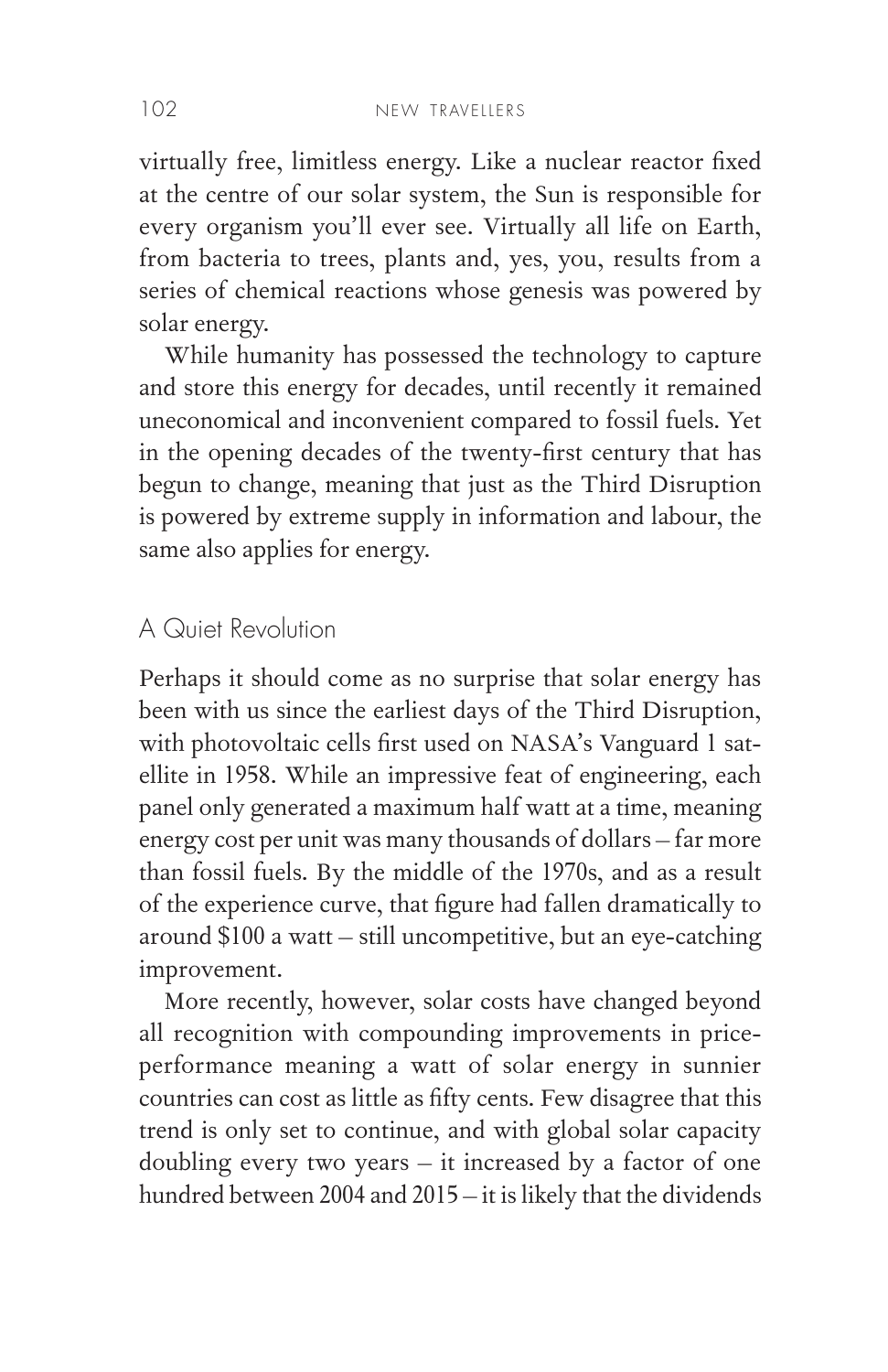of the experience curve have much further to go. Installations of PV have grown by 40 per cent every year over the last few decades while in the UK, remarkably, 99 per cent of solar capacity has been installed since 2010.

It's little wonder, then, that by 2016 solar power was the fastest-growing source of new energy installations worldwide, outstripping the growth of all other forms of power for the first time. While renewable energy accounted for twothirds of new power added to the world's grids that year, the International Energy Agency (IEA) found solar was the technology that shone brightest.

The prospects for solar haven't always seemed so positive. As recently as 2014, the IEA concluded that in the event of current trends persisting through to 2050, 'the best case will lead to generating costs lower than five US cents a kilowatt.' Within months of publication, however, that forecast was revealed to be unduly pessimistic. By 2017, the cheapest unsubsidised US solar contract was already below six cents a kilowatt and it now seems inevitable that by 2020 – thirty years ahead of schedule – the cheapest solar in the United States will be below three cents a kilowatt rather than five. If correct, that would mean it makes financial sense for virtually every home on Earth to install PV cells – even in cloudier Northern Europe.

Indeed, just a year after that report Deutsche Bank claimed solar had reached 'grid parity' in half of the sixty countries it analysed, predicting further price falls of 30 to 40 per cent before the end of the decade. In plain English that means that by 2020 new installations of solar cells – almost anywhere in the world – will generate cheaper power than a newly built plant that burns fossil fuels. In 2018 the International Renewable Energy Agency (IRENA) repeated that prediction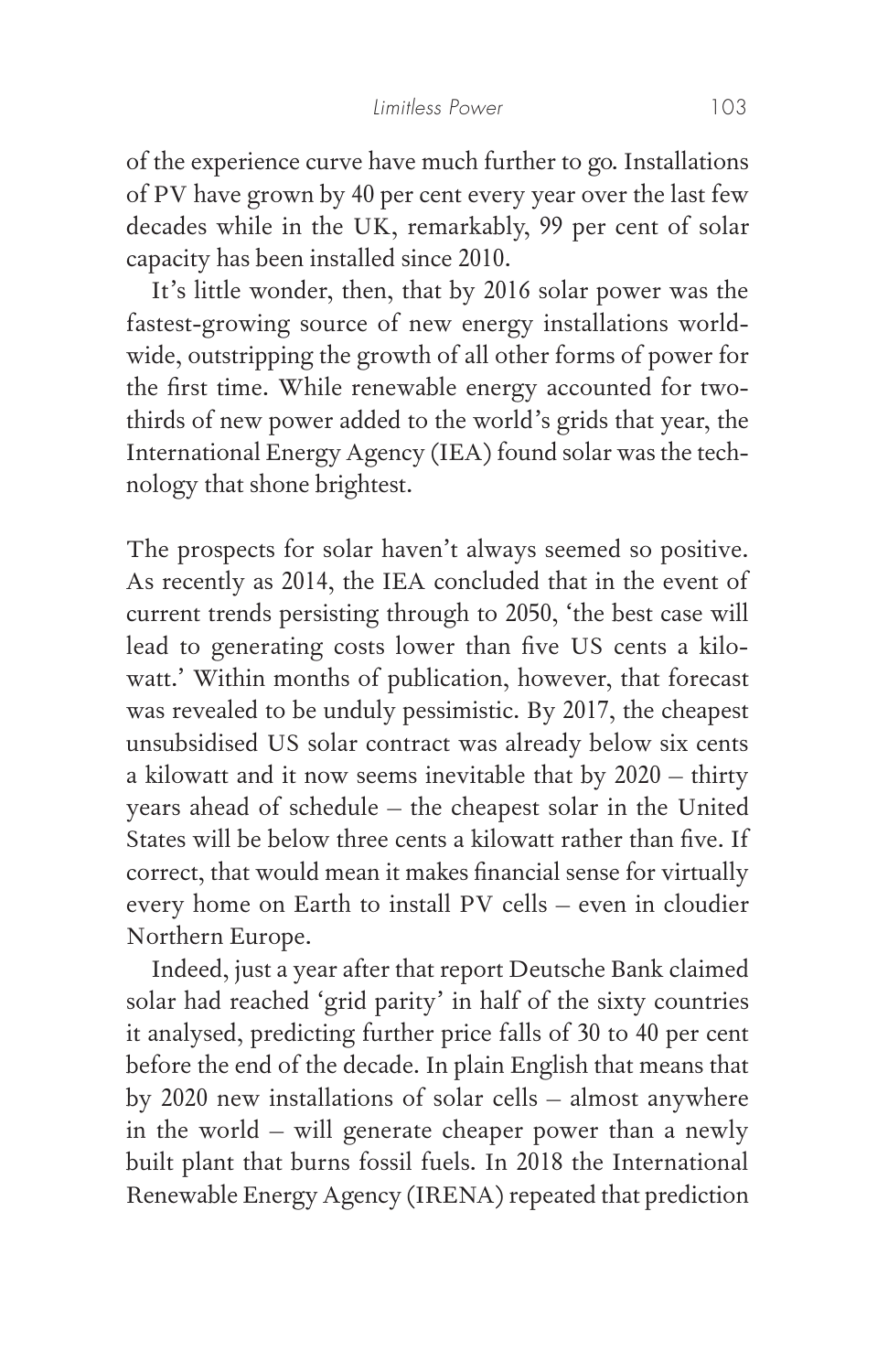claiming all renewables will be competitive with fossil fuels by 2020. They concluded how turning to renewable energy 'is not simply an environmentally conscious decision, it is now – overwhelmingly – a smart economic one'.

So while solar presently provides little more than 2 per cent of the world's electricity, trends observable for more than a decade indicate this is set to change dramatically – especially in those parts of the world where parity with fossil fuels will be achieved over the next ten years. Were the 40 per cent annual growth rate which has persisted over the last half century to continue through to 2035, that would mean global solar capacity of 150 terawatts – meeting not just the world's electricity needs but, on those projections outlined already, humanity's entire energy requirements. Were that trend to slow down in the coming years, as is common with the progression of any experience curve, it remains reasonable to predict a complete global transition to renewables sometime in the 2040s. Glimmers of that are already in evidence: in 2010, 2 per cent of UK electricity came from renewable energy, by late 2018 that figure was 25 per cent. Even more impressive is Scotland, a nation presently on track to completely source its electricity from renewable energy by 2020.

While that projection is staggering enough, even more incredible is that transitioning to solar will require no net increase in spending. Moving to clean, abundant energy is cost neutral. And that's before it gets permanently cheaper.

Here 's how that is possible. The world currently spends around \$2.2 trillion on fossil fuels every year. If today's demand of 15–17 terawatts doubled over the intervening period, that would mean compounded energy costs of around \$80 trillion by the early 2040s. The UN has put a price on a complete transition to renewables, with their figure coming in at \$1.9 trillion every year for forty years – which works out at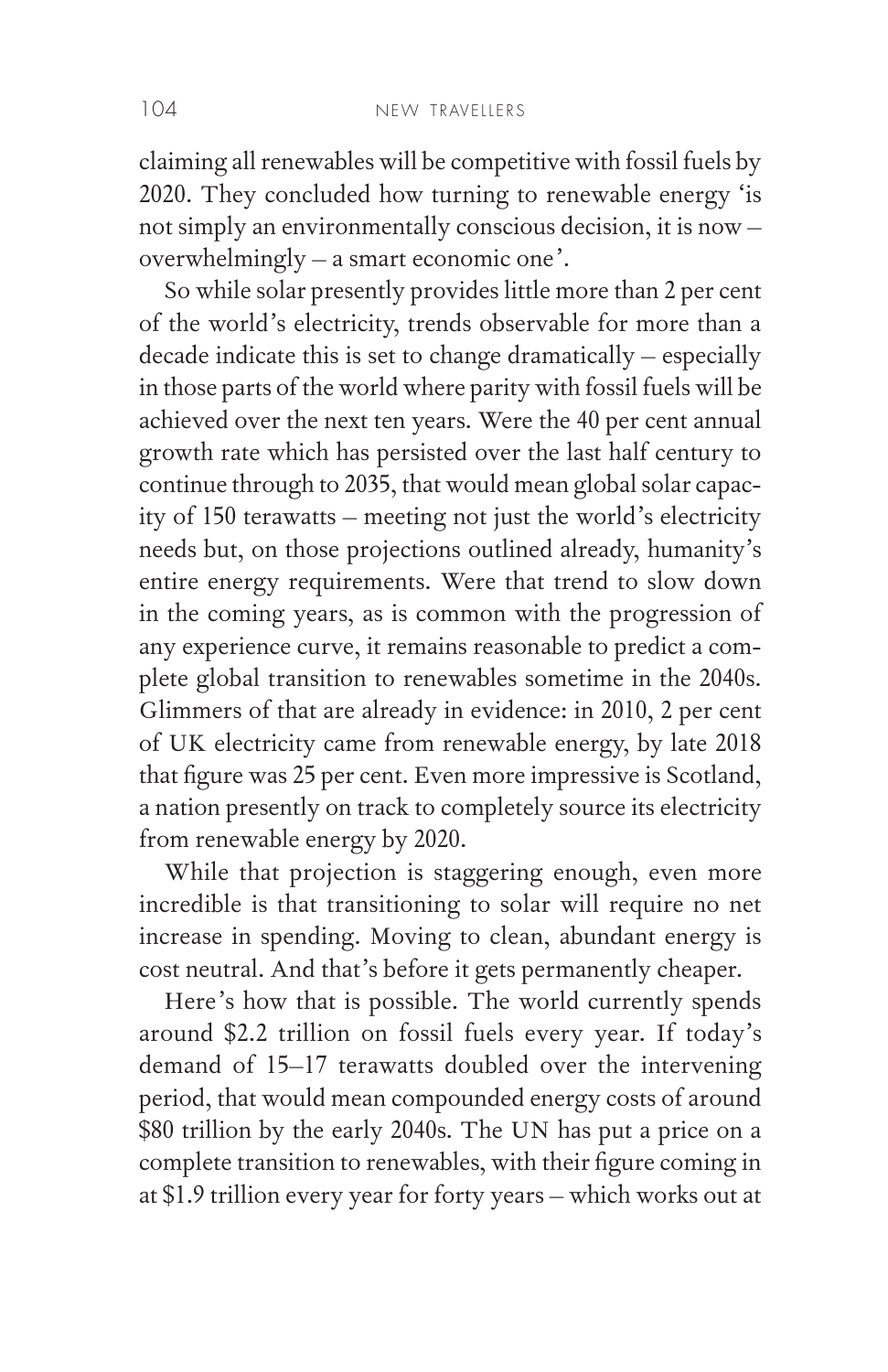slightly less than what would otherwise be spent burning oil, coal and gas to keep the world moving.

Yet those numbers might even be too kind to fossil fuels. They presume that oil and gas will stay at their presently low price for several decades into the future, something without historical precedent. Even if you take away climate change, solar and wind makes more business sense than the status quo.

And just as with automation and work, the ground zero for where the Second and Third Disruptions will converge will once more be in transport, with the autonomous electric vehicle solving as many problems as the automobile did when it replaced the horse. A few short decades from now, the seemingly terminal problems of today will appear as absurd as the London manure crisis of 1894 does to us.

#### Racing to the Future

In the summer of 2017 the British government announced it would ban the sale of all petrol and diesel vehicles by 2040. While well-intentioned, that lofty ambition failed to account for a crucial point – with current trends there will be none left to buy.

The reason why is that the cost of energy storage technologies, specifically lithium-ion batteries, are falling at an even-faster rate than solar cells. In 2009 Deutsche Bank reported the cost of lithium-ion batteries as \$650 per kilowatt hour, predicting that figure would halve by 2020. Just like the IEA's solar energy forecasts in 2014, however, those predictions were way off, with the price of the technology falling 70 per cent over the following eighteen months. As a result, Tesla now expects to produce batteries for \$100 per kilowatt hour by the early 2020s, although privately shareholders are told it could happen in 2019, while GM expects the same by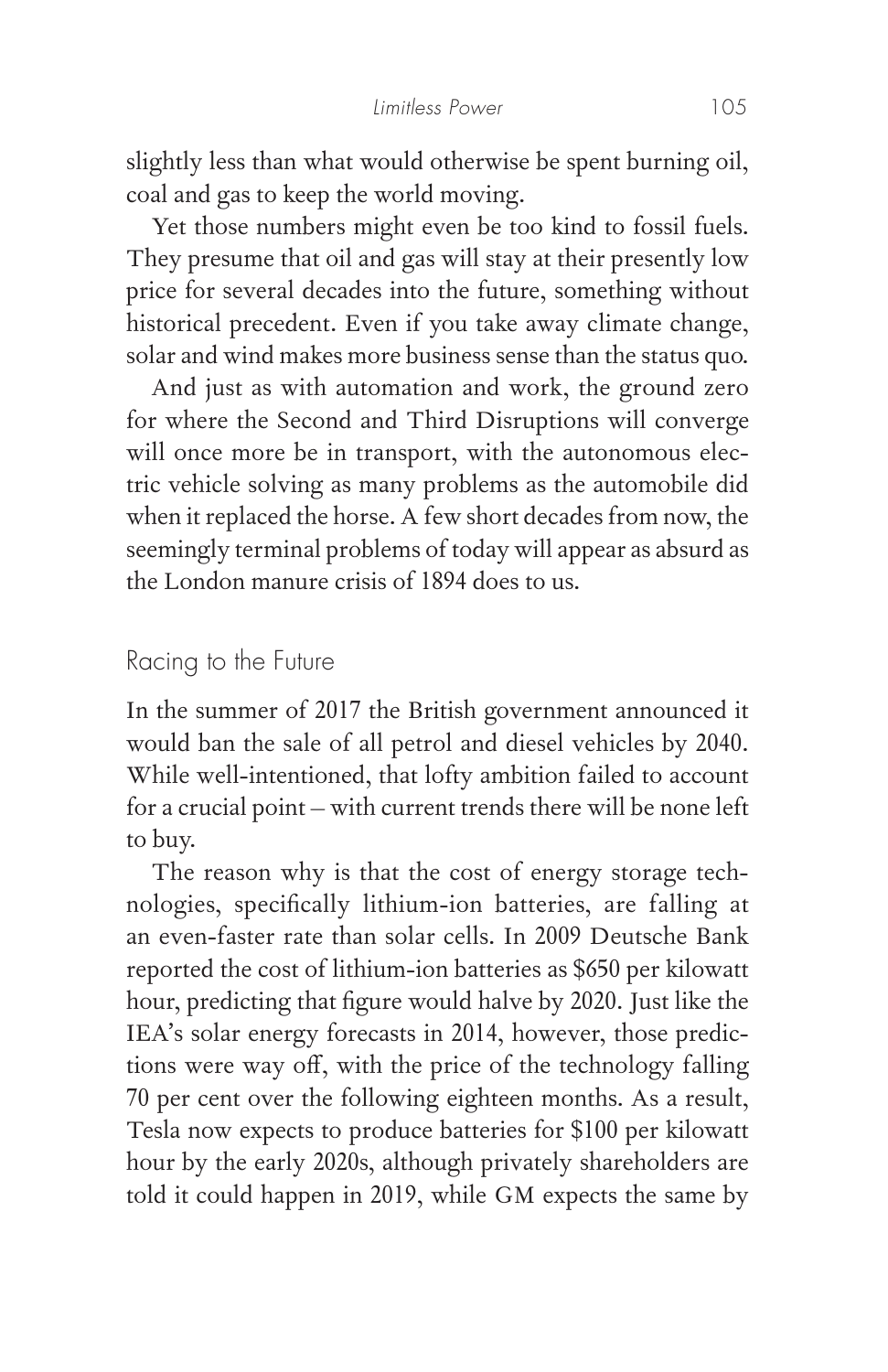2022. In the last fifteen years the energy capacity of lithiumion batteries has tripled, and the cost per unit of stored energy has fallen by a factor of ten.

The consequences of such shifts are hard to overstate. If Tesla and GM's forecasts are correct, then by the early 2020s a battery pack for a new electric car with a range of 200 miles could cost as little as £5,000. That would make the price of electric cars directly competitive with petrol versions while remaining on a downward curve. That is before considering how they'll be cheaper to run, insure and maintain over the course of their life. A generation from now, purchasing the energy powering your car may seem counter-intuitive, and a generation thereafter it will border on absurd.

That energy storage technology is subject to the experience curve just as much as renewable generation is important, because in any transition beyond fossil fuels – and towards extreme supply, where it becomes permanently cheaper – both will be necessary. If the experience curve persists across both, even just for another decade or two, the paradigm shift in energy will be every bit as disruptive as the rise and diffusion of fossil fuels after the early 1800s.

# Solar and the Global South

Given renewable energy is a twenty-first-century technology, many would presume its effects, as with the mobile phone and internet, will be felt most profoundly across the Global North – at least initially. And yet it is in the poorer countries of the Global South where renewables, especially solar, will prove most transformational. In the right political framework they could even end the historic imbalance, present since colonialism and profoundly deepened by the Second Disruption, between the world's wealthiest and poorest nations.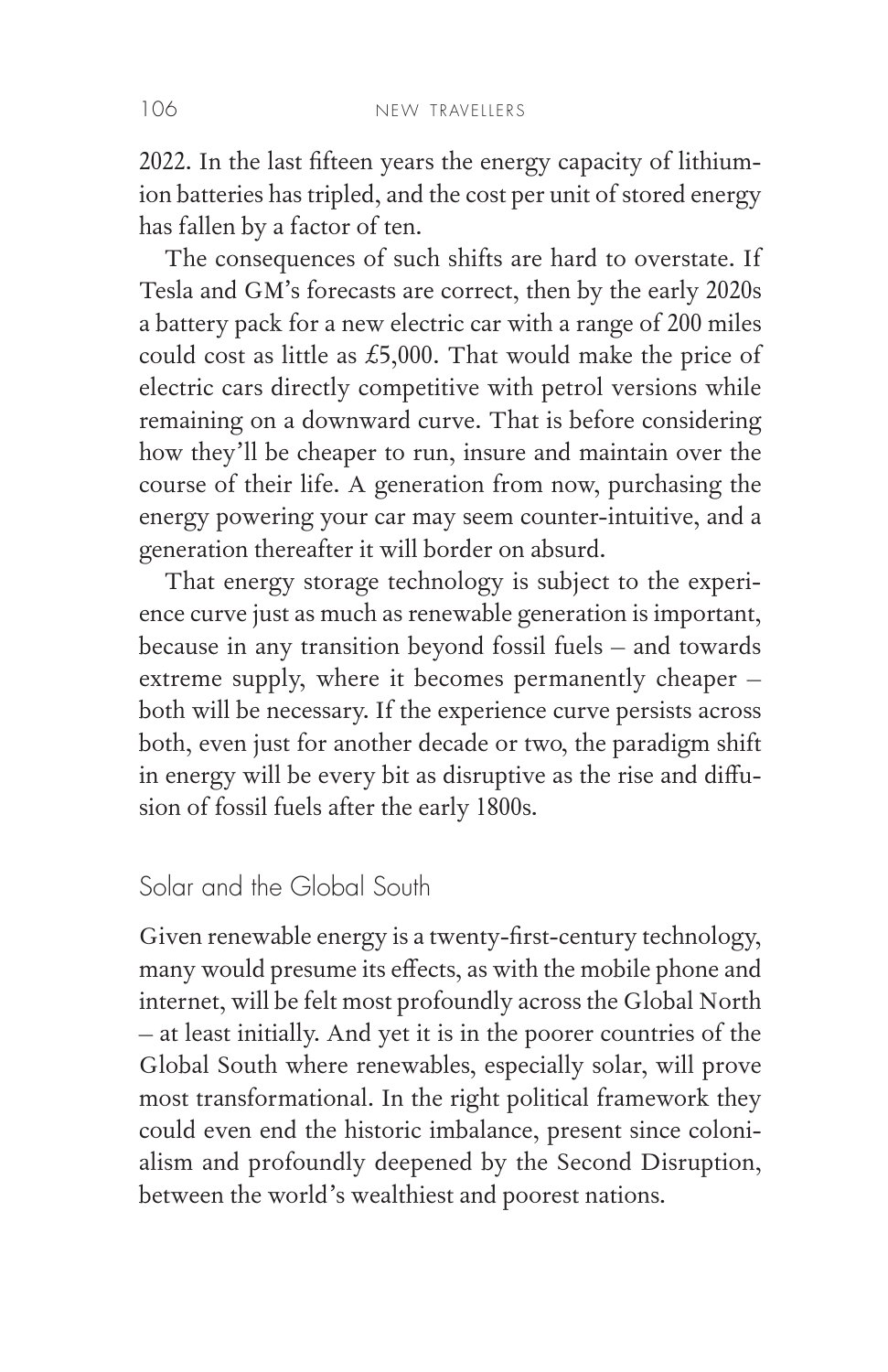Take Nigeria. The most populous country in Africa, half of its 180 million citizens presently lack access to electricity. As is common across the continent, the country is not only poor but experiencing a demographic boom, and some forecasts estimate that by the middle of this century it could have a population of more than 400 million people. What is more, tomorrow's Nigerians will rightly expect a higher standard of living than their forebears of today. But with fossil fuels that wouldn't just prove catastrophic, it likely isn't possible.

Which means the only way Nigeria, by 2050 possessing a larger population than the United States, will be able to provide universal access to electricity is solar power. Such a transition offers the opportunity to leapfrog some of the world's wealthier countries, enjoying cheaper energy with barely any of the sunk costs associated with extensive national grids. The same holds true for other developing countries which will similarly see rapid population growth alongside rising energy demand.

Instructive of how renewable energy may diffuse across presently low-income, energy-poor countries is the precedent set by the mobile phone. At the turn of the millennium there were a quarter of a million active mobile phone contracts in Nigeria, far fewer than the 600,000 landline connections. If you said then that access to a phone would be commonplace within two decades – in the absence of costly new infrastructure and with even the spread of electricity remaining mixed – you would have been laughed at.

And yet today Nigeria has 150 million mobile phone subscriptions – far exceeding the 200,000 fixed phone lines in active use. Meanwhile half the country has access to the internet. Importantly, this high level of connectivity has developed in a different manner to wealthier countries across Europe and North America. Rather than copying the sequence of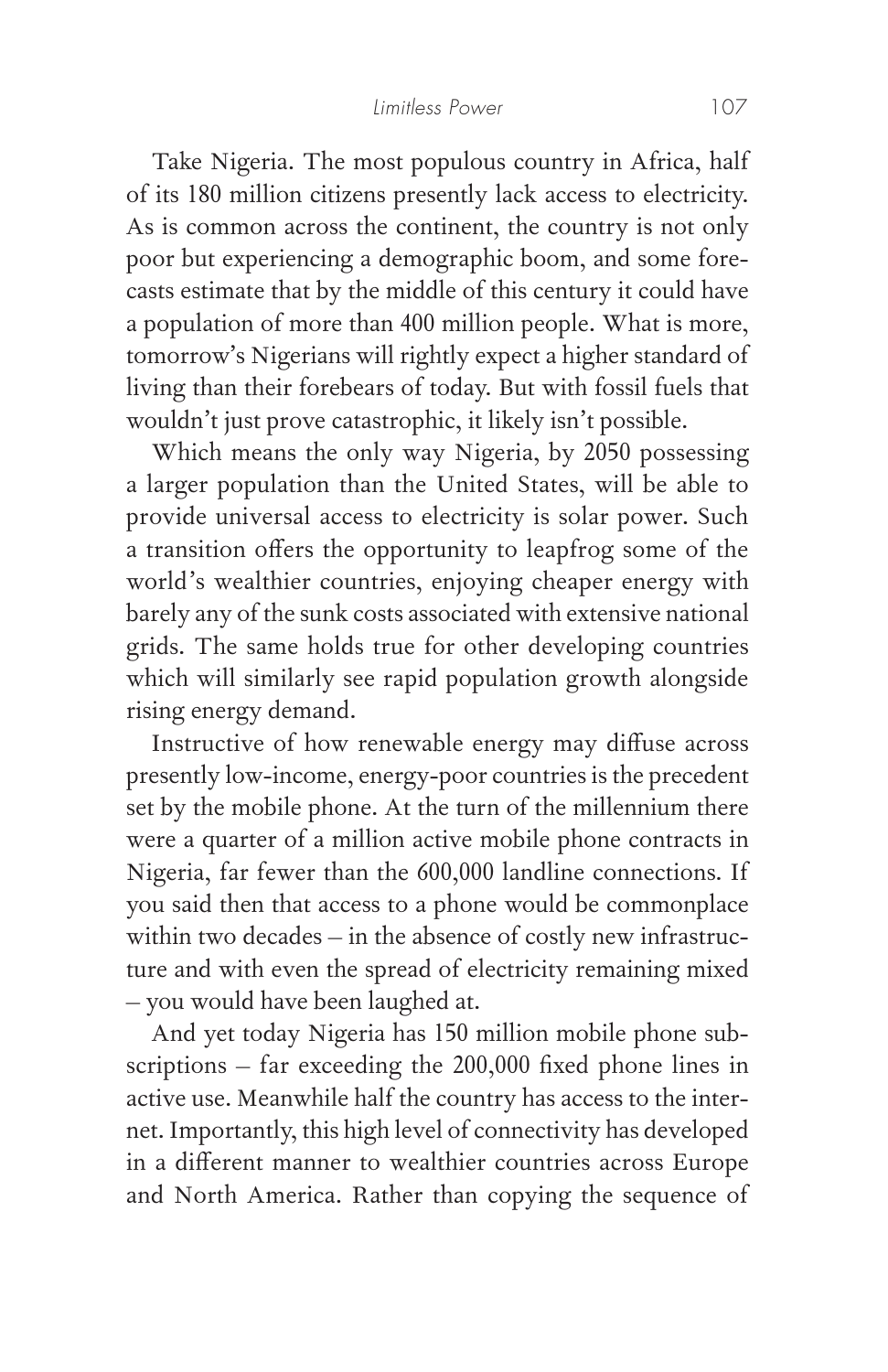infrastructure seen there – adopting the landline and then the mobile phone – Nigeria simply leapfrogged the former technology and adopted mobile internet en masse.

No technology has ever scaled as quickly as the mobile phone. It has allowed millions of people to open bank accounts in Kenya and Tanzania, register to vote in Libya, and access agricultural information in Turkey. Research reveals that mobile phone use is as common in Nigeria and South Africa as it is in the United States, with about 90 per cent of adults owning one – making it the most rapidly adopted technology in history. As recently as 2002, around 64 per cent of Americans possessed a mobile phone, a figure now beaten in places such as Tanzania, Uganda and Senegal. While these remain low-GDP countries, such a rapid spread of a technology which, only fifteen years earlier was viewed as the exclusive preserve of the global rich, is a significant development.

If the world is to completely decarbonise over the next twenty-five years, something similar will have to happen with solar generation and storage technologies. Just as with mobile since 2000, the adoption of renewable energy in poorer countries will be modular and distributed. Modular because solar cells and lithium-ion storage can be easily added to or upgraded, and distributed because generation and storage will often happen at the level of the household or street rather than a distant power station or energy hub. All of this is possible because of the good fortune of geography: despite being among the poorest countries on Earth, those nations near the equator – in Africa, Central America and Asia – enjoy sunshine like nowhere else. Now, with the onward drive of the experience curve across a range of renewable technologies, we are coming close to a tipping point – where nature's gifts become an economic blessing.

The numbers speak for themselves. In 2009 a radio, mobile-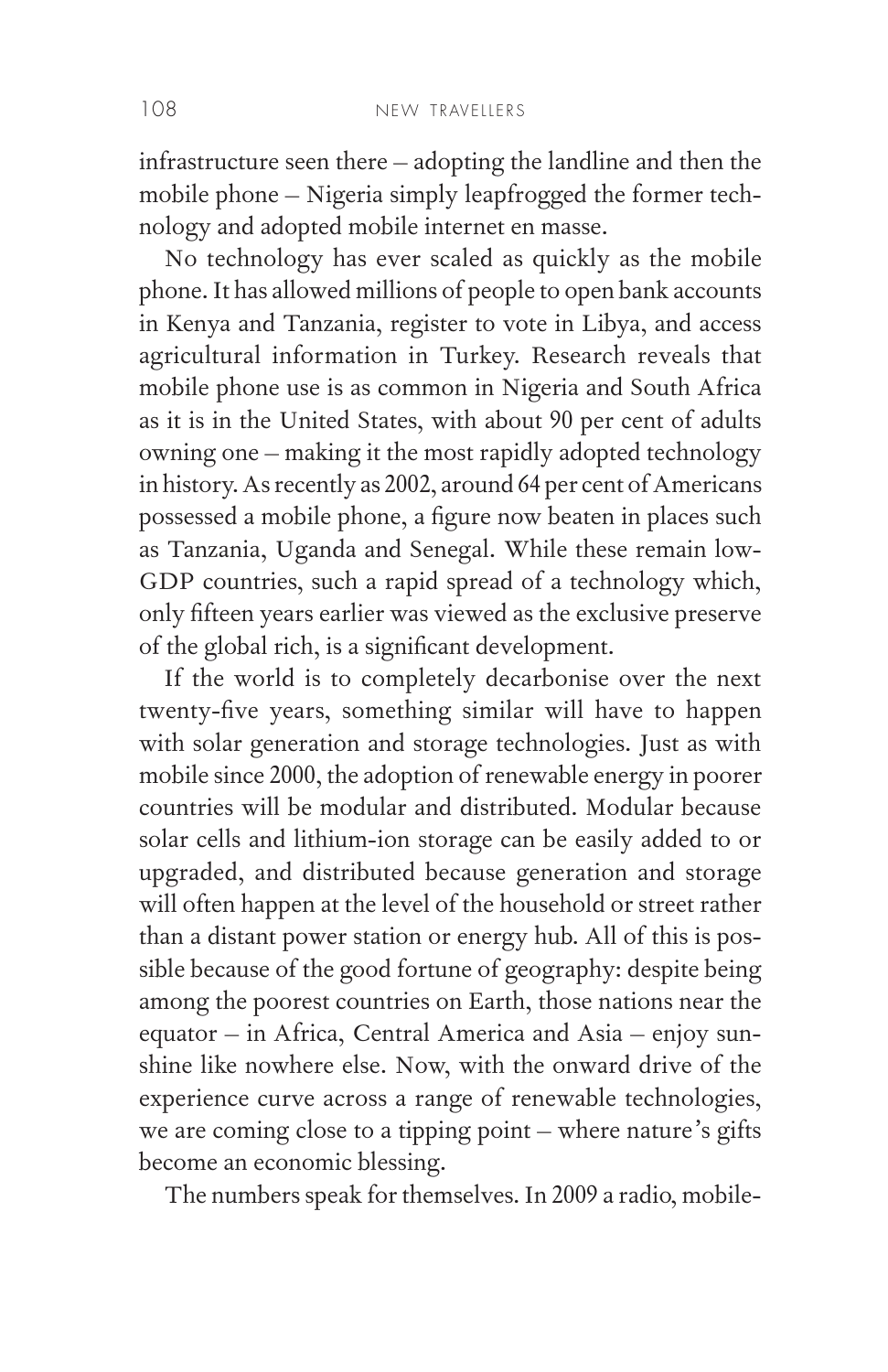phone charger, and solar system sufficient to provide four hours of light and television a day would have cost a Kenyan \$1000. Today it's \$350 and falling. Each passing year not only brings energy closer to the world's poor, but energy far cleaner than fossil fuels and which is price deflationary – forever.

It's no surprise, then, that a new generation of businesses are looking to cash in on the convergence between rising electricity demand and declining costs for solar. One is M-Kopa, an American startup launched in Kenya in 2011. Today the company has half a million pay-as-you-go customers generating their own solar energy. The company's model is straightforward and, perhaps rather predictably, resembles the kind of contract associated with mobile phones. Customers pay a deposit of KES 3,500 (approximately \$35) to take the system home and then a further KES 50 (\$0.50) a day for a year before owning the system outright. Daily payments are made through M-Pesa, a mobile phone–based money system. Consumer renewable energy paid for by cashless, digital payments – the reality of African energy in the early twenty-first century.

Offering their products through a network of licensed dealers across Kenya, Tanzania and Uganda, the company's latest 'M-Kopa 4' package offers an eight-watt solar panel that charges appliances through USB ports, as well as two LED bulbs with light switches, a rechargeable LED torch and a radio.

One of M-Kopa's competitors is d.light, who boast offices in California, Kenya, China and India. They claim to have sold more than 12 million solar light and power products across sixty-two countries, the aim being to provide cheap, solar-powered electricity to 100 million people by 2020.

Another operator in the field is Off-Grid, whose model is similar to that of M-Kopa, the company providing the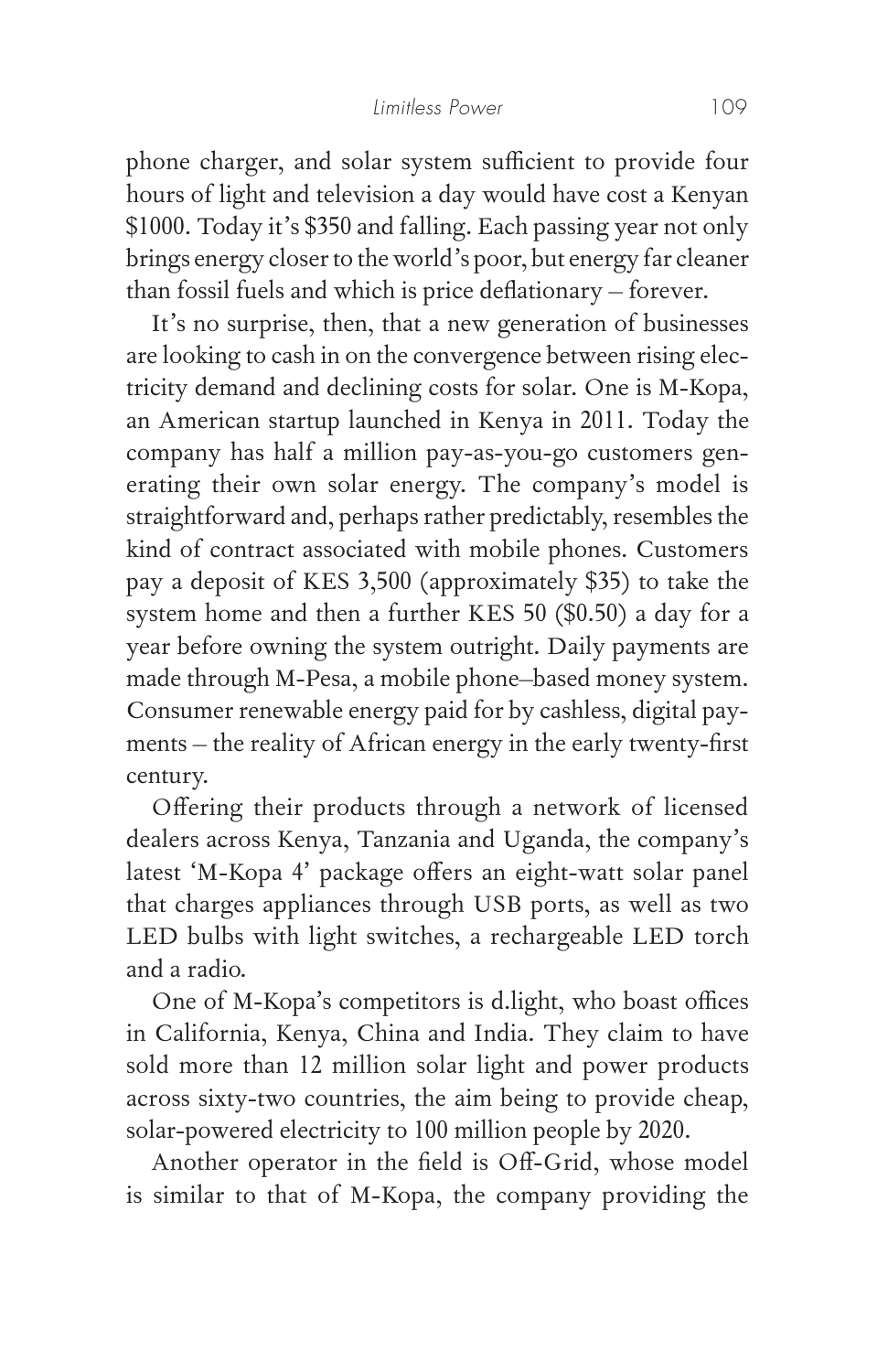financing as well as the infrastructure to consumers. In Tanzania customers pay a deposit of around thirteen dollars to buy Off-Grid's cheapest starter kit: a panel, a battery, a few LED lights, a phone charger and a radio. They proceed to pay approximately eight dollars a month for three years, after which they own the products. Off-Grid's most popular bundle – for about twice the monthly price and a larger down payment – includes a few more lights and a flat-screen TV. As with M-Kopa, customers pay their bill by phone. All of this is made possible by the experience curve in solar cell and lithium-ion technology – as was the case with mobile phones over the last two decades – and it represents only the beginning for extreme supply in energy.

Just as solar technology has been getting cheaper, its performance has also been improving, and Off-Grid are planning for a point in the near future when their products are sufficiently powerful to have applications in industry such as pumping water for irrigation or milling cacao. This is partly thanks to the fact that solar is modular – you can simply add more capacity over time – as well as prolonged and impressive falls in its price–performance ratio. If the next decade sees change as rapid as the last, then it won't just be household appliances that are powered by solar energy in Kenya and Nigeria. Workshops, schools, restaurants and clinics will run on cheap, clean energy.

Such astonishing change isn't limited to Africa. Indeed the consultancy firm KPMG anticipates that a similar consumer model, allying increased credit with ever-cheaper technology, will mean that by as soon as 2025, 20 per cent of Indian homes will have some form of solar installation. And as bottlenecks like integrating larger solar farms with a patchy energy grid are overcome, India's renewable capacity is forecast to double by 2022 – overtaking even the European Union on growth.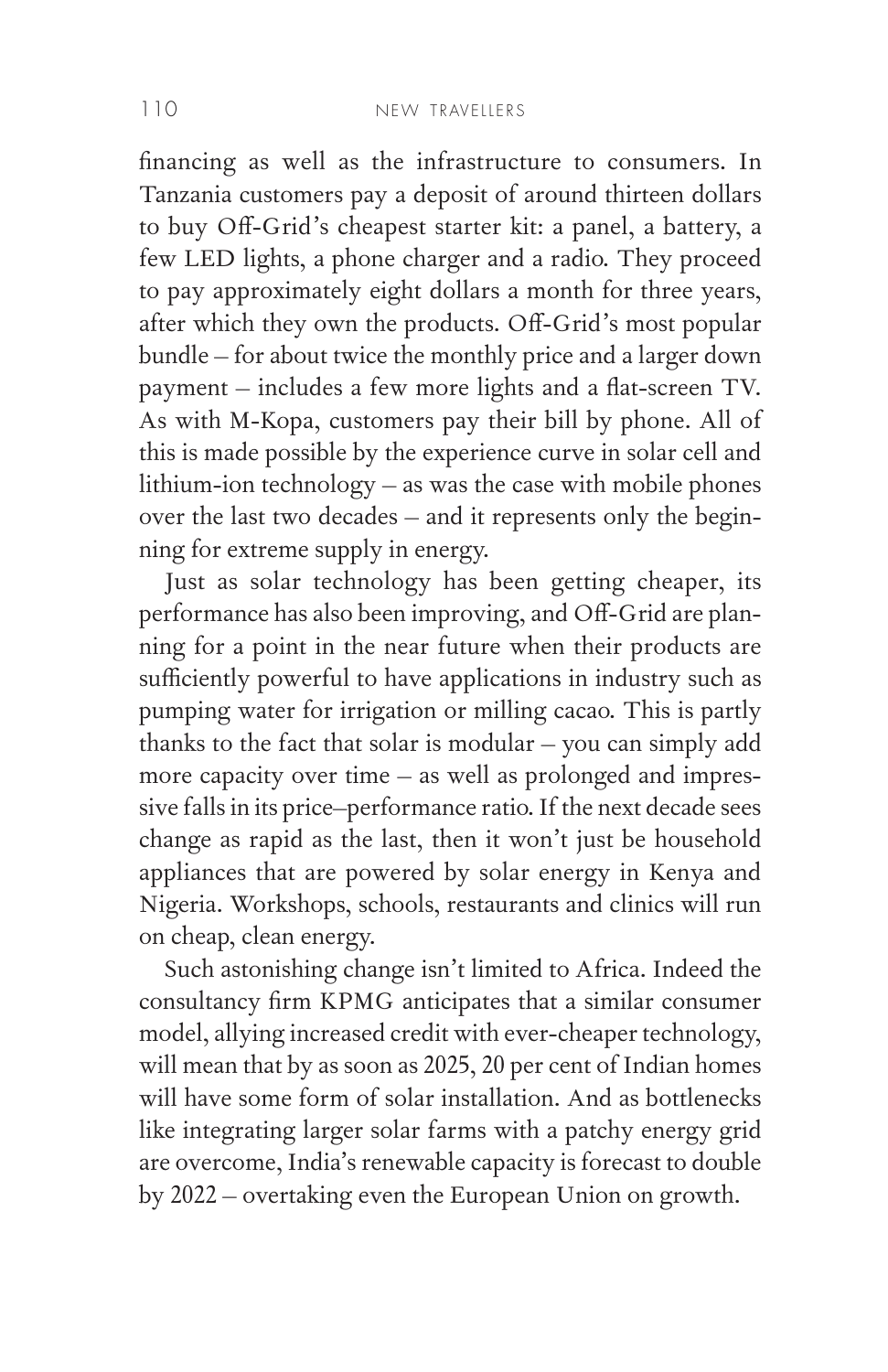If electricity sounds relatively unimportant, consider this: in the early twenty-first century hundreds of millions of women still face the risk of dying in childbirth because they have the misfortune of going into labour at night, surrounded by darkness and miles away from medical care. Even worse, 3 billion people still cook or access heat and light from biomass, primarily the burning of wood, dung and crop residue. According to the WHO this accounted for 36 per cent of global upper respiratory infections in 2002, 22 per cent of chronic obstructive pulmonary disease and almost 2 per cent of all cancers. In other words, transitioning to clean, renewable energy will, even just in the short term, save millions of lives a year – before it begins to play a decisive role in elevating the living standards of the world's poorest like never before.

#### **Wind**

Given as much as 80 per cent of the world's population inhabits areas with sufficient sunlight to rely exclusively on solar, it is obvious that in any transition beyond fossil fuels the focus will be on that particular form of energy.

But what about those colder countries with relatively large populations such as Russia, Canada and much of Northern Europe? Faced with the double-edged problem of far less sunlight and far higher energy requirements, particularly for heating, how can they make a similar shift to that which has already been outlined?

Part of the answer is energy conservation – and this holds true for all places regardless of solar exposure. While for now we might associate the idea of conservation with frugality and rationing, we shouldn't. In just a few years, saving energy – in your home, car and workplace – will be entirely automated.

The main reason why is the arrival of the internet of things.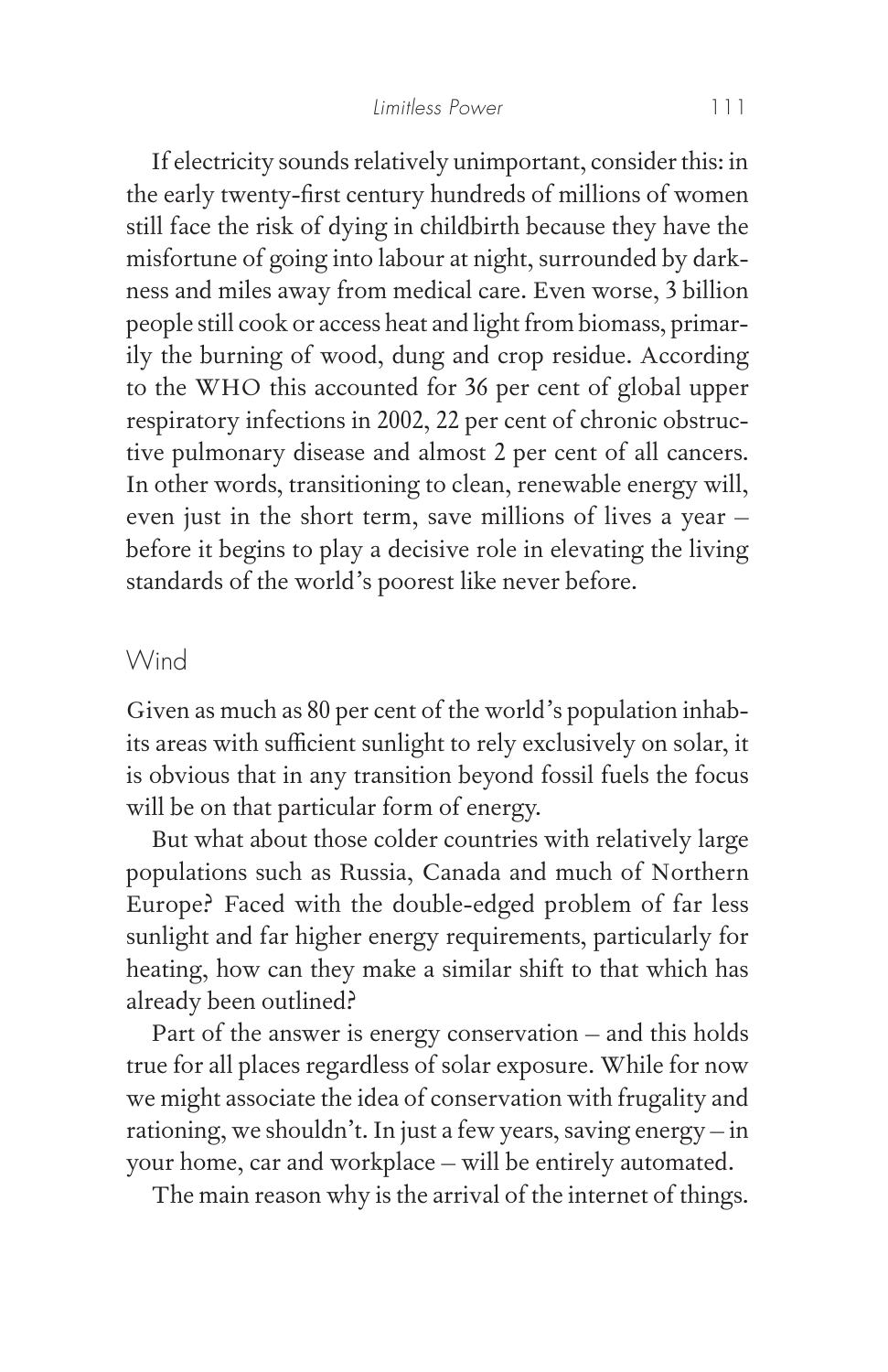Electric goods, including your car, won't just be communicating with one another, but distributing and storing energy in real time. If that sounds like an analogue to the internet, it is. Energy internets will soon be operating within and between households, and even everyday objects.

This will be centred around the car, the fulcrum of the transition to renewables in its earliest stages and the leading edge of the clean, autonomous economy. Cars won't just be data processors on wheels, they'll be giant portable batteries. And because the average electric vehicle uses around a sixth of its battery each day, there will be such an abundance of storage capacity that the majority of energy will still come from solar even in countries with little sunlight during the winter months. The same will apply to an increasing number of gadgets, not to mention homes, schools and workplaces. And where solar exposure makes that difficult, in places like Britain, increasingly efficient wind farms will make up the difference.

Indeed this is already starting to happen. In 2016 wind farms across the UK generated more electricity than coal power plants for the first time. That's all the more impressive when you consider the latter was responsible for more than two-thirds of the UK's electricity as recently as 1990. The following October, wind power in Scotland produced twice that nation's entire electricity needs.

Underpinning these shifts is the same thing powering the rise of solar energy – the experience curve. Just like progress with solar cells, development in wind turbine technology isn't showing any sign of abating. In 2017 the British government announced energy from offshore wind farms would be cheaper than that generated from new nuclear power stations as soon as the early 2020s. The implications of that announcement are hard to overstate. As recently as 2014, offshore wind in the UK was priced at  $£150$  per megawatt hour,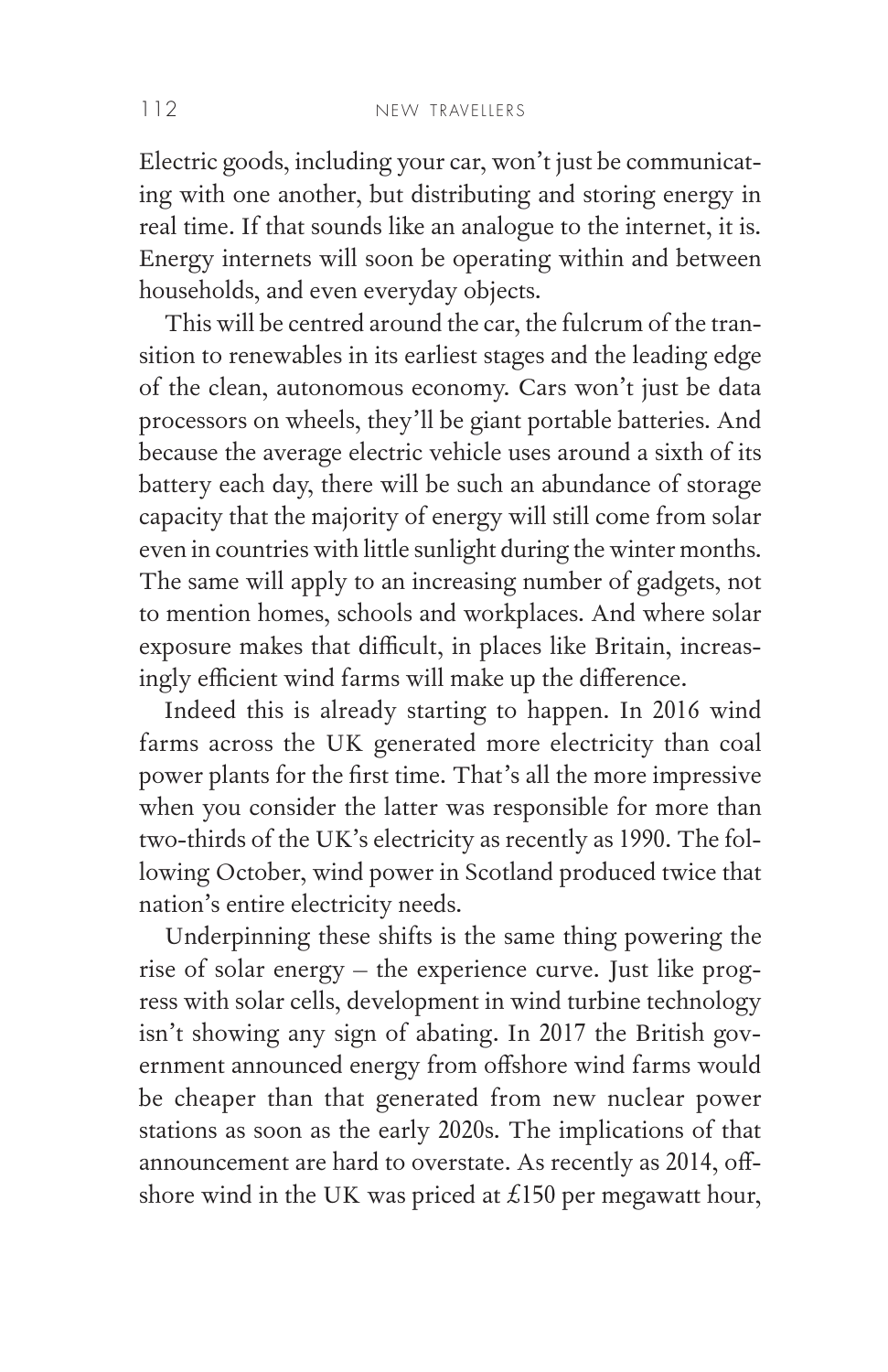yet less than a decade later its price is set to more than halve, making it cheaper than Hinkley Point C – Britain's proposed new nuclear power station – before the foundations have even been laid.

And it doesn't end there. At some point during the 2020s, offshore British wind won't just be cheaper than nuclear power – it'll be cheaper than any alternative. One leading CEO predicted that Britain would soon generate half of its electricity from renewables, adding, 'When you look back ten years from now, we'll see this period around 2016–17 as an inflection point. The cost of offshore wind, also solar and onshore wind, is coming down at such speed that nobody could have predicted.'

#### Keeping Warm

Something else matters as much as energy – whether it's wind or solar – getting cheaper forever and vital storage technologies seeing dramatic falls in cost. That something relates again to energy insulation. Particularly for colder countries, the majority of household energy is expended on simply staying warm. In the UK, the average household heating system uses four times more energy than light and electricity combined. From a renewables perspective this is particularly concerning because energy demand peaks at the precise moment solar potential is at its weakest.

Yet even here the solution is relatively straightforward. Internal energy insulation – when done properly – means little to no energy need be expended on heating at all. Indeed, remarkably, we've known how to create buildings to such a standard for more than forty years.

In 1977, a group of Canadian researchers was contacted by the Saskatchewan provincial government to build a 'solar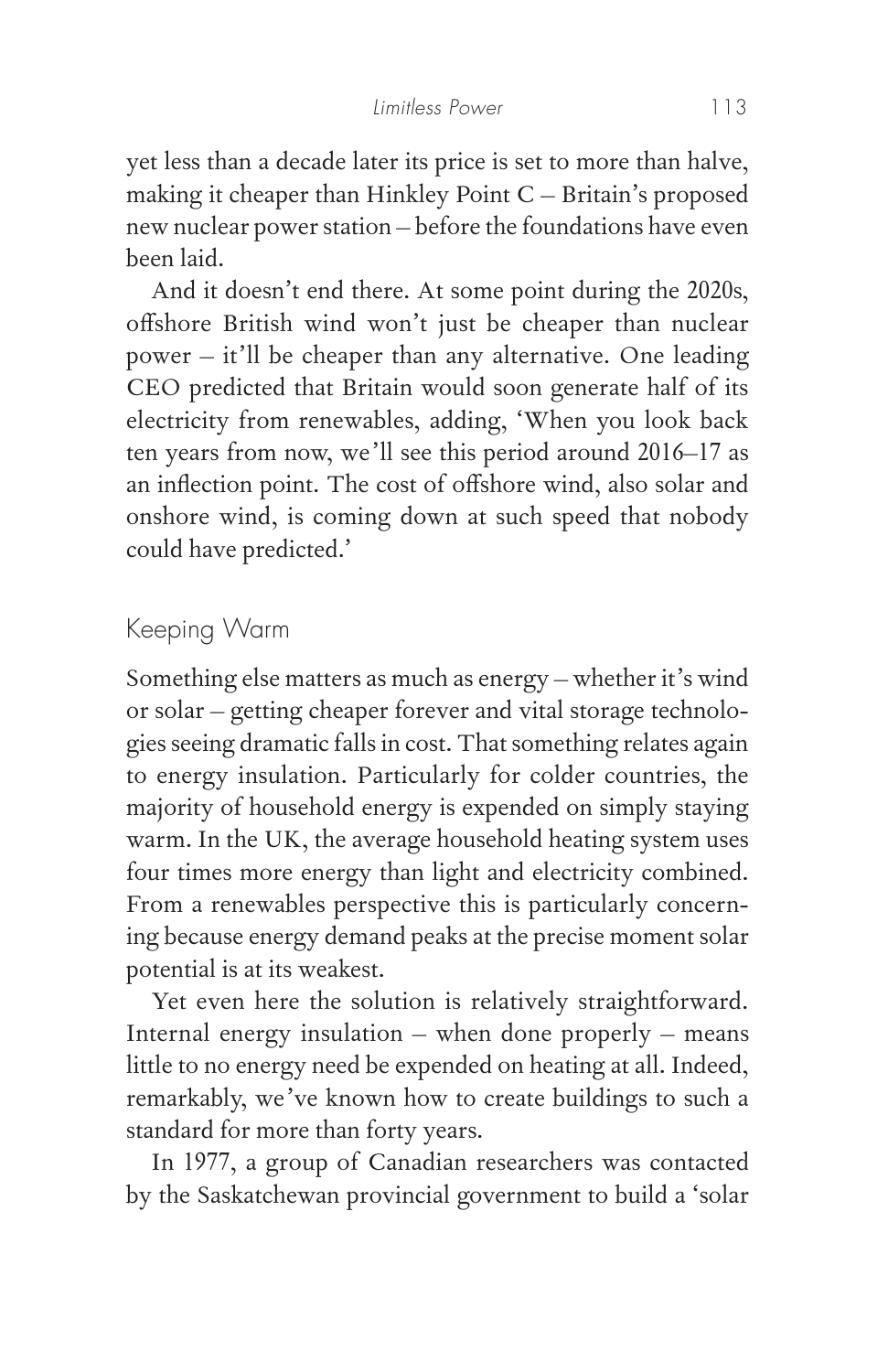home' suitable to the local climate. Nearly airtight with tripleglazed windows, thick walls, roof insulation and one of the world's first heat-recovery ventilators, it remained cool in the summer and warm in the winter using virtually no energy. The Passivhaus was born.

Today Passivhaus is a voluntary standard for energy efficiency in construction, the objective being to reduce the environmental footprint of the building as much as possible. More recently developed in Germany and Scandinavia, passive design is not a supplementary detail to home building but a holistic approach seeking to integrate aesthetics, function and efficiency. It took off in the shadow of an insurgent green movement in 1980's Germany, with engineers and architects taking inspiration from the efforts of North American designers as they themselves responded to the oil crisis a decade earlier.

While we will always need energy for light, gadgets, transport and industry, the same isn't true for heating – certainly not on the scale we see today. Just because the transition to renewables will mean cleaner, more abundant energy than ever, that's no excuse to ignore potential improvements in energy efficiency. That's not to mention a big public health incentive. Across England and Wales every winter there are tens of thousands of 'excess deaths', primarily resulting from cold weather. Most of these could be avoided by implementing simple changes in homes and workplaces. Unlike renewable generation and storage what has stopped this from happening already isn't technology, but political priorities.

Another area which demonstrates how innovation isn't limited to energy generation and storage is light. At present, lighting accounts for one-fifth of UK electricity consumption. With LEDs, just as with improvements in solar cell, wind turbine and lithium-ion technology, we see the dividend of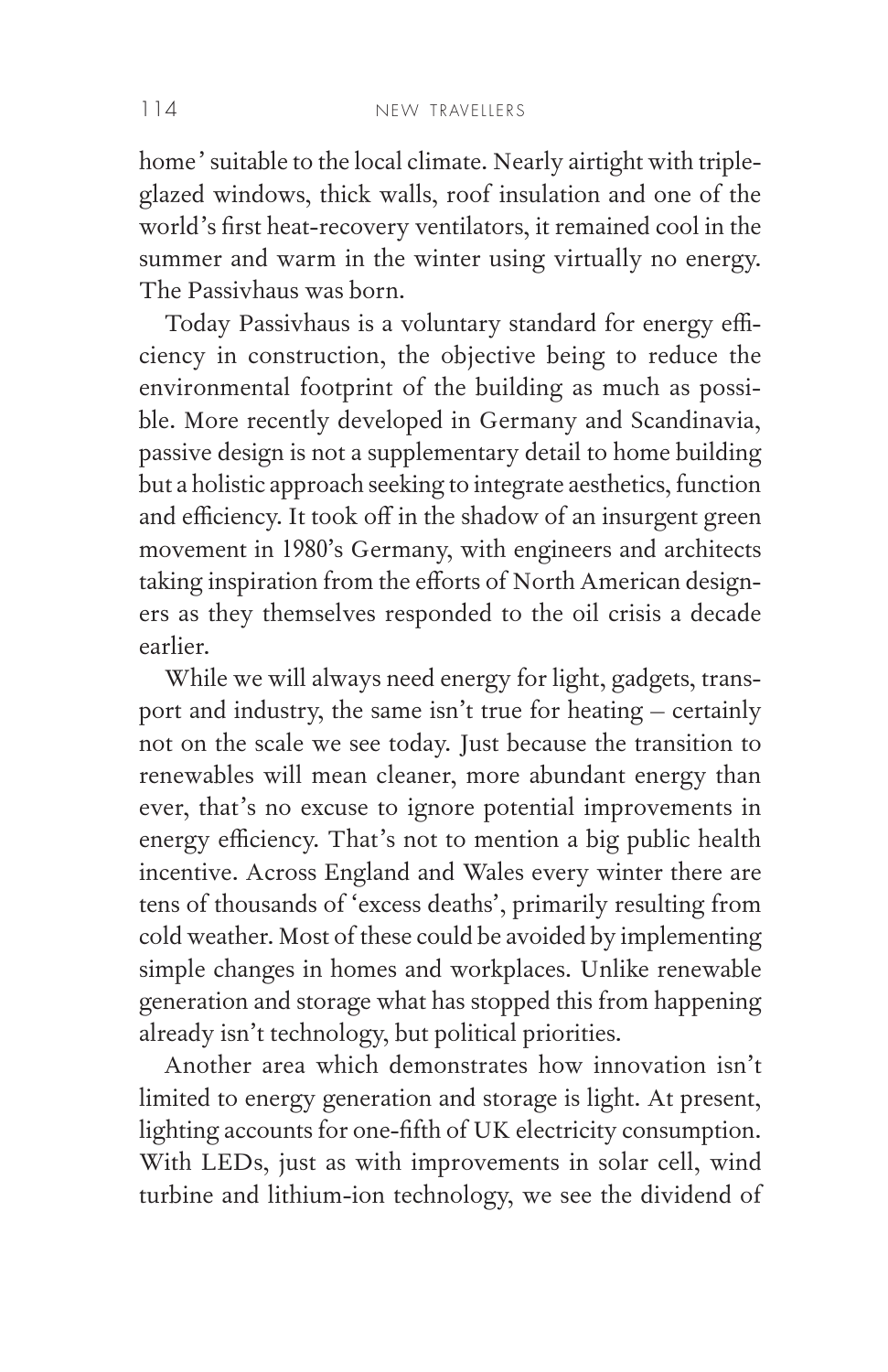the experience curve in action once more, with the cost per lumen (the standard measure of visible light) falling 90 per cent between 2010 and 2016 alone. Indeed if all UK lighting was switched to LEDs, illumination would account for 3–4 per cent of overall electricity consumption compared to the 20 per cent it does at present.

#### The Solutions to Climate Change Are Here

There is no doubt about it  $-$  man-made climate change is a crisis whose magnitude is without precedent in human history. Equally true, however, is that we now stand on the brink of an energy revolution set to take us beyond the fuels which have so rapidly warmed our planet.

To mitigate the worst excesses of climate change, that revolution must now be accelerated. Not only is the enduring survival of our species at stake, but the very capacity of the Earth to sustain life. What is more, this opportunity extends beyond simply avoiding catastrophe, with extreme supply in energy potentially critical in severing the chains of under-development which, for so long, has held back the Global South. Riding the experience curve, technologies like solar cells, lithium-ion batteries, wind turbines and LEDs will mean permanently cheaper energy, ultimately not just outdoing fossil fuels but, as with information and labour, taking us beyond scarcity altogether. That is before we even develop the next generation of renewable technologies.

But as we've already seen, this is at odds with the essence of capitalist social relations, a system where 'the most basic condition for economic efficiency … [is] that price equal marginal cost' – that is, where things must be made for profit if they are to be made at all. That means one likely response to extreme supply in energy is that companies will try to make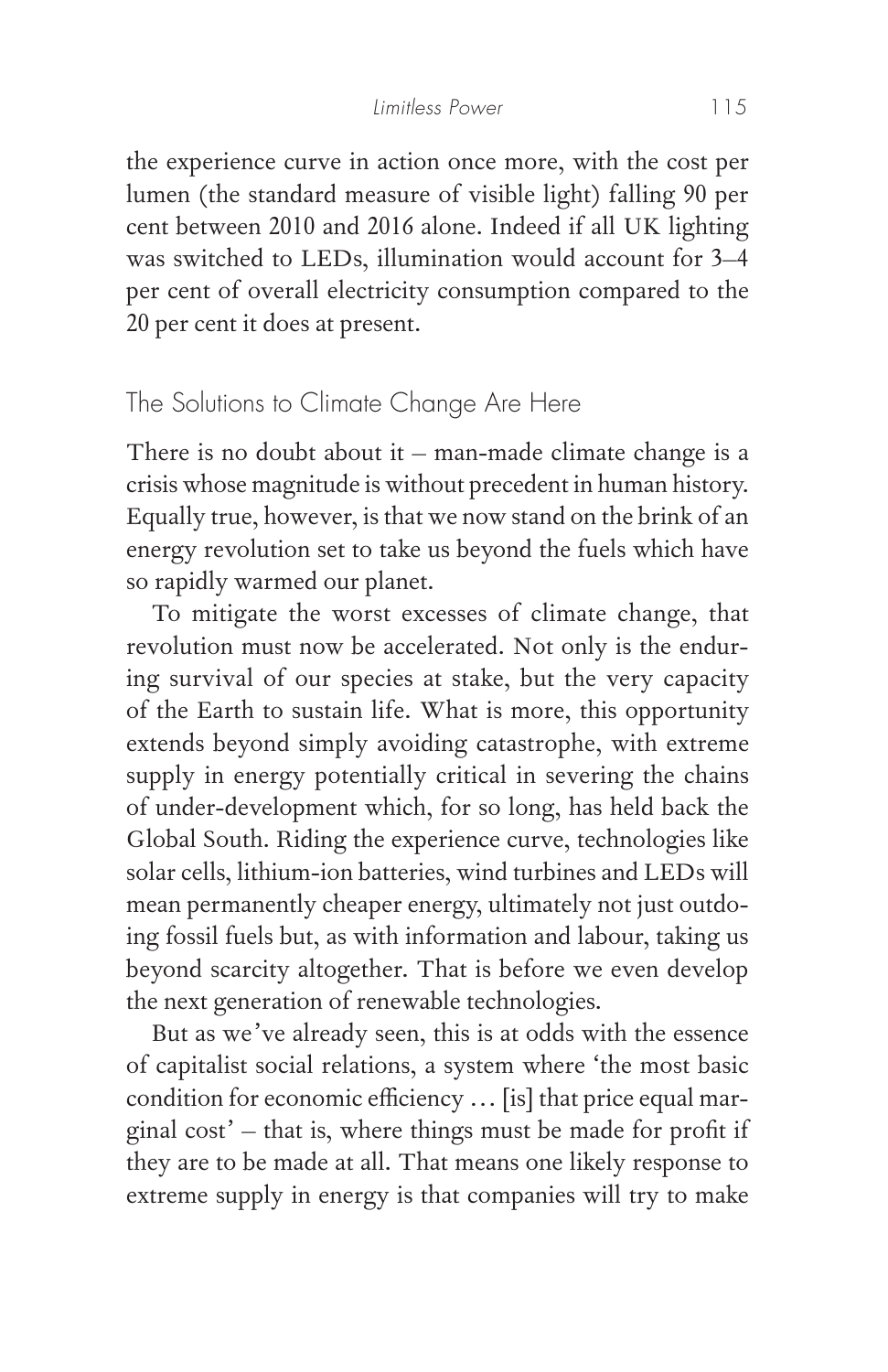the appropriate technology artificially scarce, market rationality requiring that at some point in the commodity chain rationing (what is called excludability) has to be inserted. If that sounds bizarre, it shouldn't. After all it was the very issue that Larry Summers wrote about in 2001, and his recommendations would ultimately inform how the entertainment industries adapted to the challenges of extreme supply with peer-to-peer distribution and file-sharing as they pursued new business models like Spotify and Netflix. As the price of energy, like labour and information, moves ever closer to zero, there too it is likely we will pay through rents rather than purchasing the good itself.

The evidence increasingly suggests that a transition to renewables is coming. If that is accepted, the central question then becomes: how quickly, and with what ownership models? Because it turns out that under the Third Disruption it isn't just information and labour which want to be free – it's energy, too.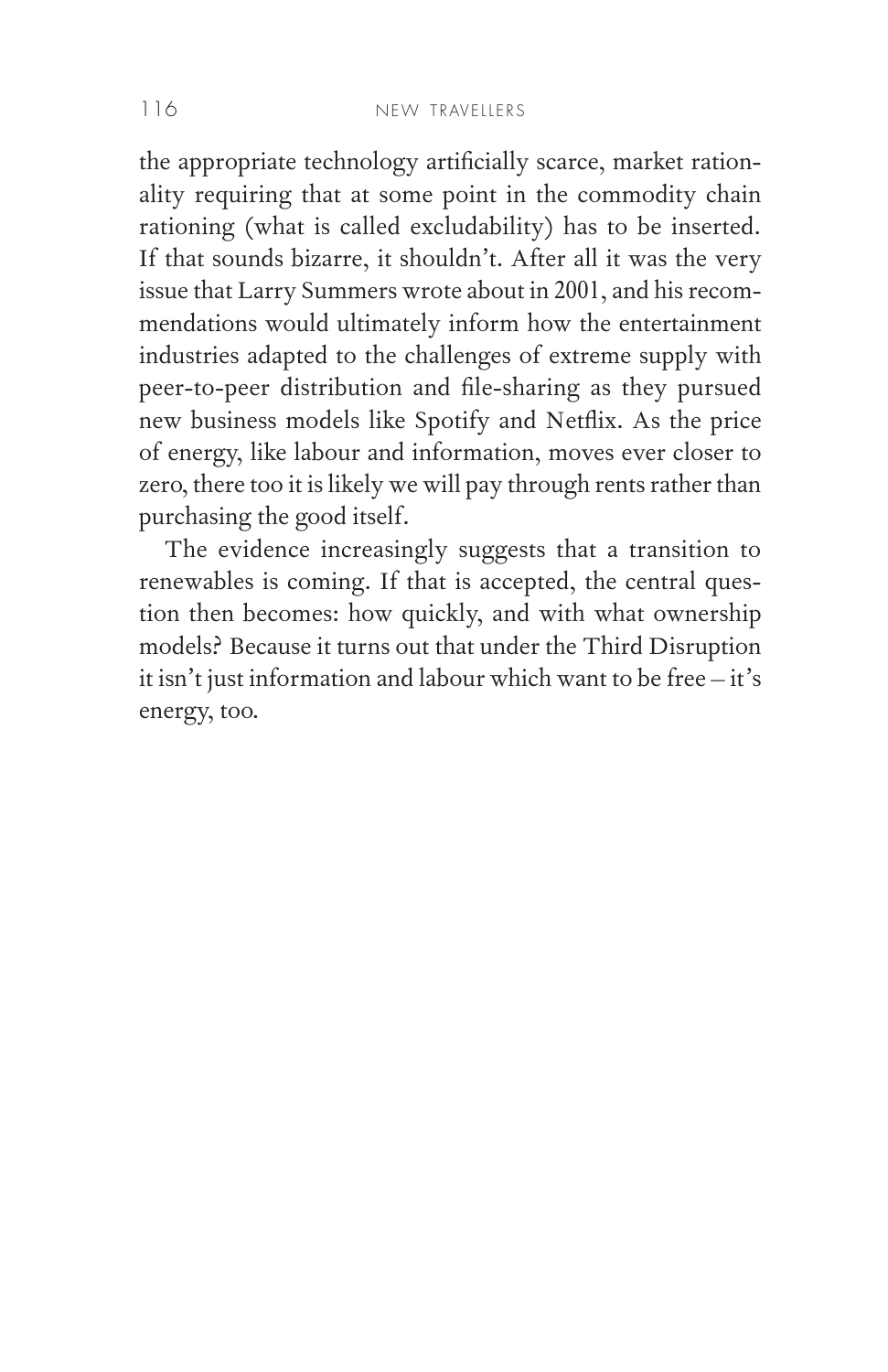# $\triangle$ Mining the Sky: Post-Scarcity in Resources

*The Earth is a crumb in a supermarket filled with resources*.

Peter Diamandis

#### A Finite World

The issue of resource scarcity and depletion is, alongside climate change, one of the central challenges of our age. While the sun may furnish us with more energy than we can possibly use, minerals like lithium and cobalt – needed to store solar energy in any post-carbon system – are ultimately limited. Which means that for any comparative advantages renewable energy does possess, it ultimately suffers the same problem as fossil fuels: ours is a finite world and we are fast approaching its limits. Regardless of the experience curve for solar cells, LEDs and lithium-ion batteries, without more minerals to build them, our future will still be one defined by scarcity.

Regardless of where our energy comes from, the problem of diminishing resources is now more pressing than ever. As a report by the Club of Rome, an organization that researches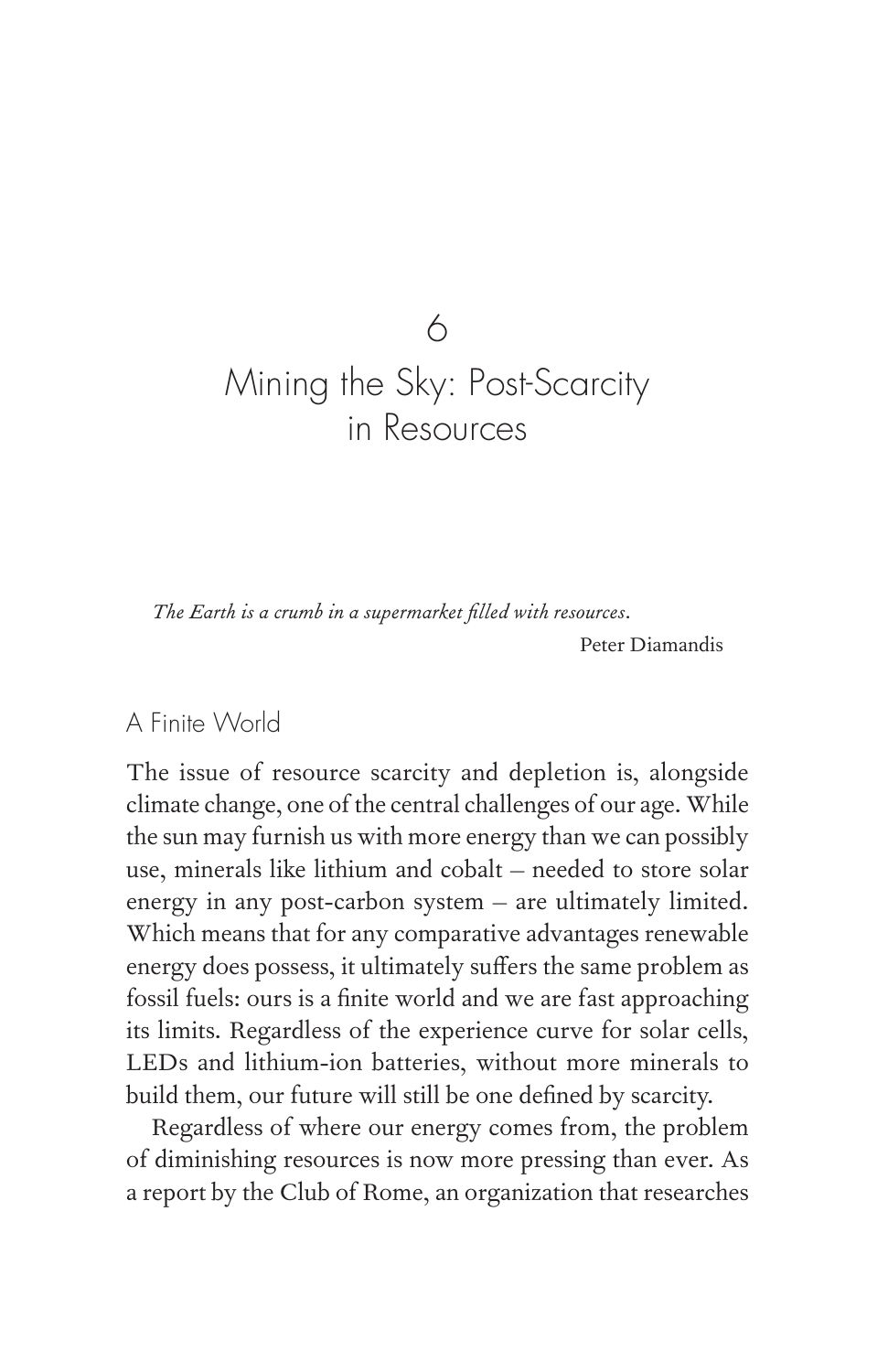global limits, ominously noted in 2014: 'The production of many mineral commodities appears to be on the verge of decline … we may be going through a century-long cycle that will lead to the disappearance of mining as we know it.'

In this scenario coal production is forecast to peak by 2050, with 'peak copper' a reality a decade earlier. Lithium, a key mineral in what would be the mainstream technology for renewable energy storage, would quickly become strained in the event of wide-scale decarbonisation. While the Earth likely has sufficient quantities of it for a complete transition away from fossil fuels, even if global demand doubled, that would still require stockpiles to be continually recycled. While plausible – although at present only 1 per cent of batteries are processed in such a way – and no doubt an improvement, that is still a long way from post-scarcity and permanently cheaper energy.

That same report proceeded to outline how nickel and zinc, widely used in electricity storage, could face similar production peaks in just 'a few decades'. Though the lifespan of nickel mining might be extended for the best part of a century, it will be 'increasingly difficult and expensive to invest in and exploit.'

Perhaps the most alarming trend in mineral depletion, however, is phosphorus – an indispensable fertiliser in modern agriculture. While reserves of the chemical are far from low, only a fraction of it can ever be mined, meaning crop yields for 40 per cent of the world's arable land are already constrained by its limited availability.

Any shortage is particularly problematic in the broader context of declines in land productivity resulting from industrial agricultural methods which, in some places, have seen soil fertility fall by as much as 50 per cent. In 2014, researchers from the University of Sheffield claimed British soil had only 100 harvests left as a result of intense over-farming. At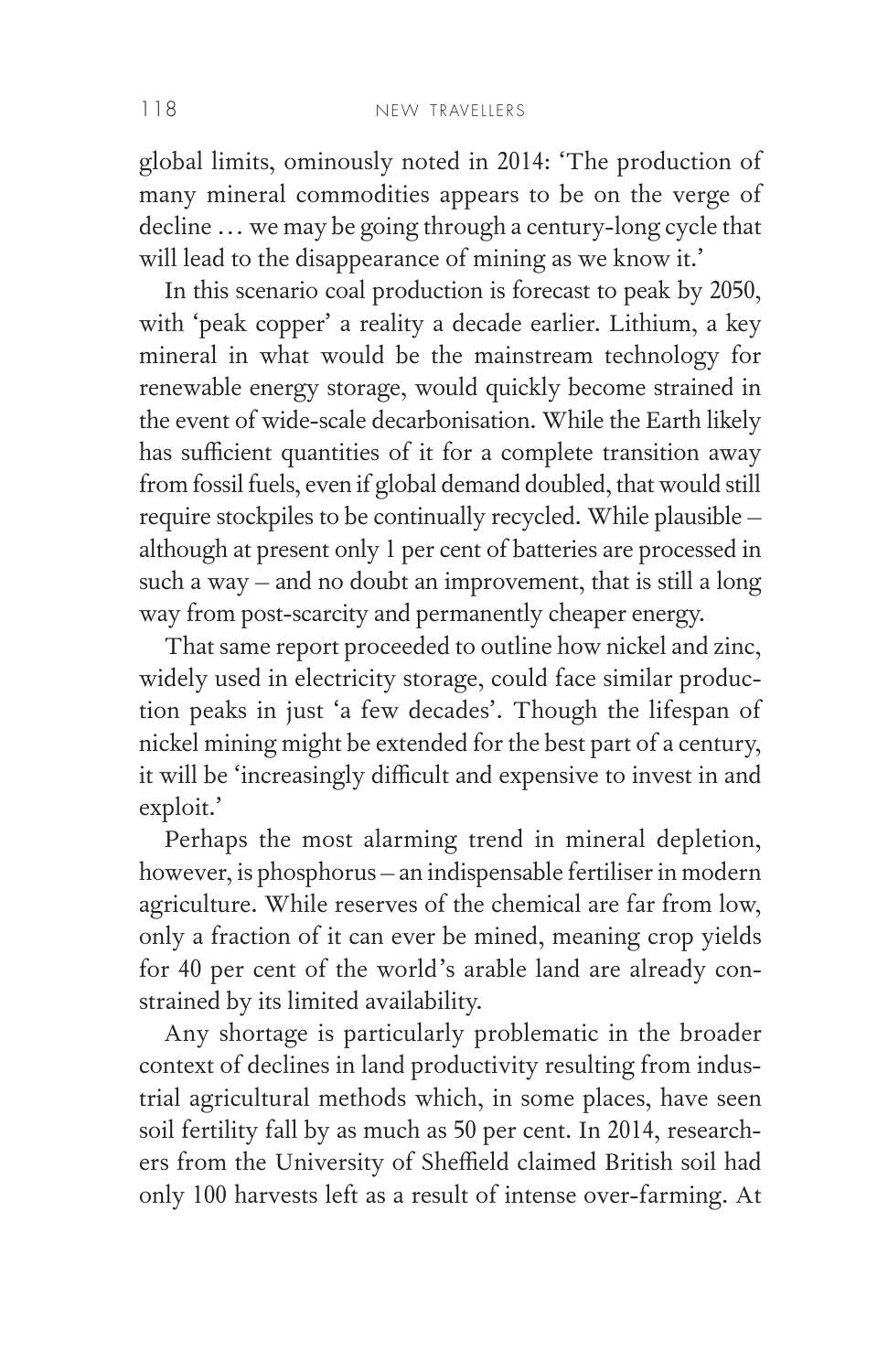the precise moment the Earth's human population peaks in its demand for resources, the planet looks set to give up in exhaustion.

The present trajectory means not only will the world run out of fossil fuels, if we continue to use them, but even in the event of completely transitioning to renewable energy we will have to continually recycle multiple mineral resources. That might sound like a good thing, and it is, but it doesn't fit with what we know about the rapacity of capitalism and profit. In a world of more than 9 billion people, extracting resources as we do – killing people and destroying habitats in the process – simply won't be viable. Furthermore, mineral scarcity would just as likely give rise to resource conflicts as it would to cooperation and recycling. So even if information, labour and energy became permanently cheaper, the limits of the earth would confine post-capitalism to conditions of abiding scarcity. The realm of freedom would remain out of reach.

Except the limits of the earth won't matter anymore – because we'll mine the sky instead.

#### Asteroid Mining

In 2017 Elon Musk, CEO of SpaceX, unveiled the company's next step in conquering the final frontier. Speaking at the International Astronautical Congress, he announced the launch of the Interplanetary Transport System (ITS) – a new architecture consisting of a huge first-stage booster rocket, spaceship and refuelling tanker – all of which would replace the company's present systems. In a pivot away from commercial satellites and trips to the International Space Station, Musk outlined how the company's major ambition would be manned missions to other planets.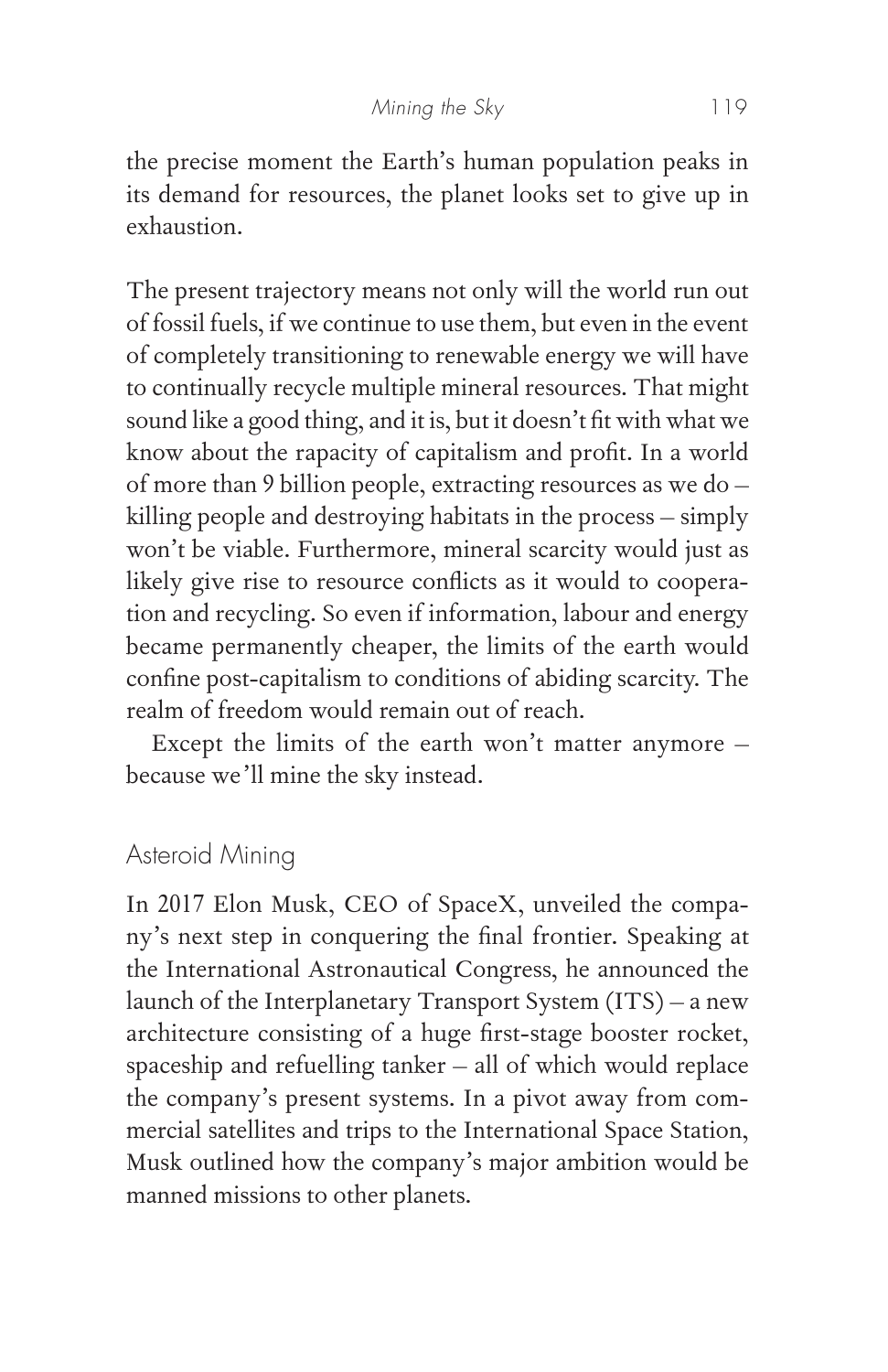While space transportation might feel like the cutting edge of technology, no rocket has yet surpassed NASA's Saturn V – first launched in 1967. To this day it remains the tallest, heaviest, most powerful vehicle ever built. Its design and construction were overseen by Wernher von Braun, the engineer behind Nazi Germany's V2 rocket – the first man-made object to reach space. In the fifty years since, we have yet to see a more impressive machine than one whose construction was led by a man born before a plane even crossed the Atlantic.

In order to send humans to Mars, Musk's SpaceX will have to deliver precisely that. Enter the BFR – short for 'big fucking rocket' – the intended successor to SpaceX's Falcon 9 and Falcon Heavy boosters. Using a new family of Raptor rocket engines, the BFR will finally unseat Saturn V as the most impressive launch vehicle ever constructed. At the same time NASA is working on its Space Launch System which, when completed, will join the BFR in a new super-Saturn V category of spacecraft.

#### Birth of a Private Space Industry

Musk forecasts the first delivery of cargo to Mars using the ITS as soon as 2022, two years before the first humans set foot on the Red Planet. While his predictions are often right, Musk is notoriously late in delivery. That is partly a function of his business interests – renewables, electric cars and rockets – being at the cutting edge of industrial innovation. In reality, however, it is more an outgrowth of the South African's knack for raising interest through promising what seems undeliverable. While that is good for grabbing the media spotlight, it is bad for meeting deadlines.

But if you look at the story of SpaceX so far, you soon realise you'd be a fool to bet against him. Musk founded the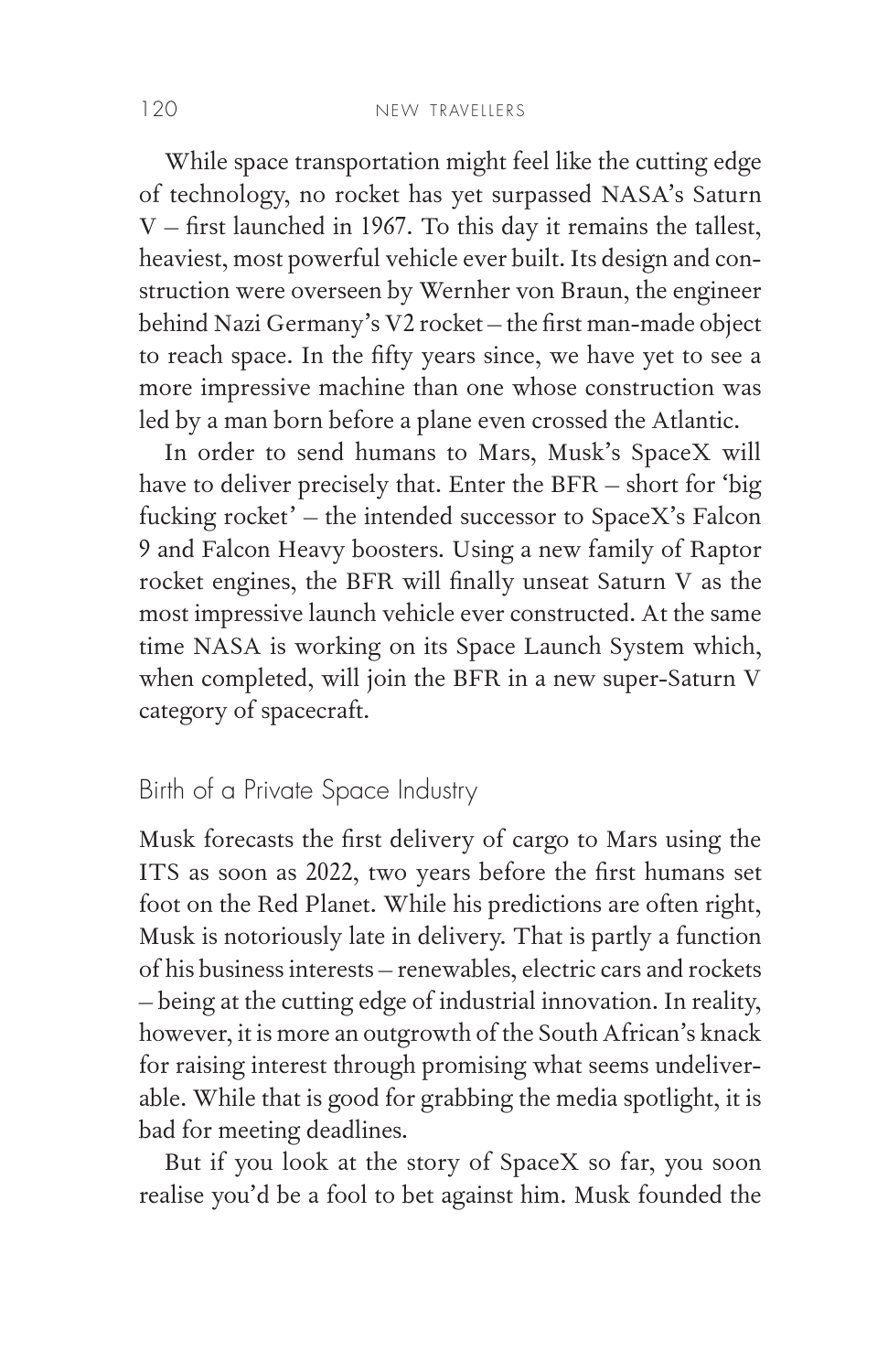company at the turn of the millennium, with NASA rudderless in the twilight years of the Space Shuttle programme and the romance of earlier decades drained from the industry. Then, the idea of commercial space transport was widely viewed as outlandish, and Musk a spendthrift eccentric.

Since then SpaceX has gone from strength to strength, achieving a litany of firsts. In 2008 it successfully launched the first privately funded liquid-propellant rocket into orbit – the stuff of science fiction only a decade earlier. In 2015, its Falcon 9 booster auto-piloted its return to Earth after launch, something without precedent for an orbit-capable rocket. That breakthrough was particularly important as many believe that reuseable first stage rockets will significantly lower the cost of sending a payload into space. A viable private market in offworld transport was ready to arrive.

Since then a glut of newcomers have emerged in the quest to push prices for space transport lower still. While they lack the means to conduct manned missions of their own, by providing cheap, weekly launch opportunities for low-Earth orbit, they will enter the slipstream of larger companies like SpaceX, Boeing and Jeff Bezos's Blue Origin.

One such company is Rocket Lab. Founded in New Zealand in 2009, it was the first private company in the Southern Hemisphere to send a booster rocket into space. Now based in the United States, its stated mission is to remove the barriers to mass space commerce by providing frequent, low-cost launch opportunities on its Electron booster rocket. While bigger players have their eyes fixed on manned missions to other planets, the fact that smaller outfits are capable of innovating in this area – albeit exclusively with smaller payloads – is remarkable. As the sector grows it will be companies like Rocket Lab that become the backbone of an incipient industry.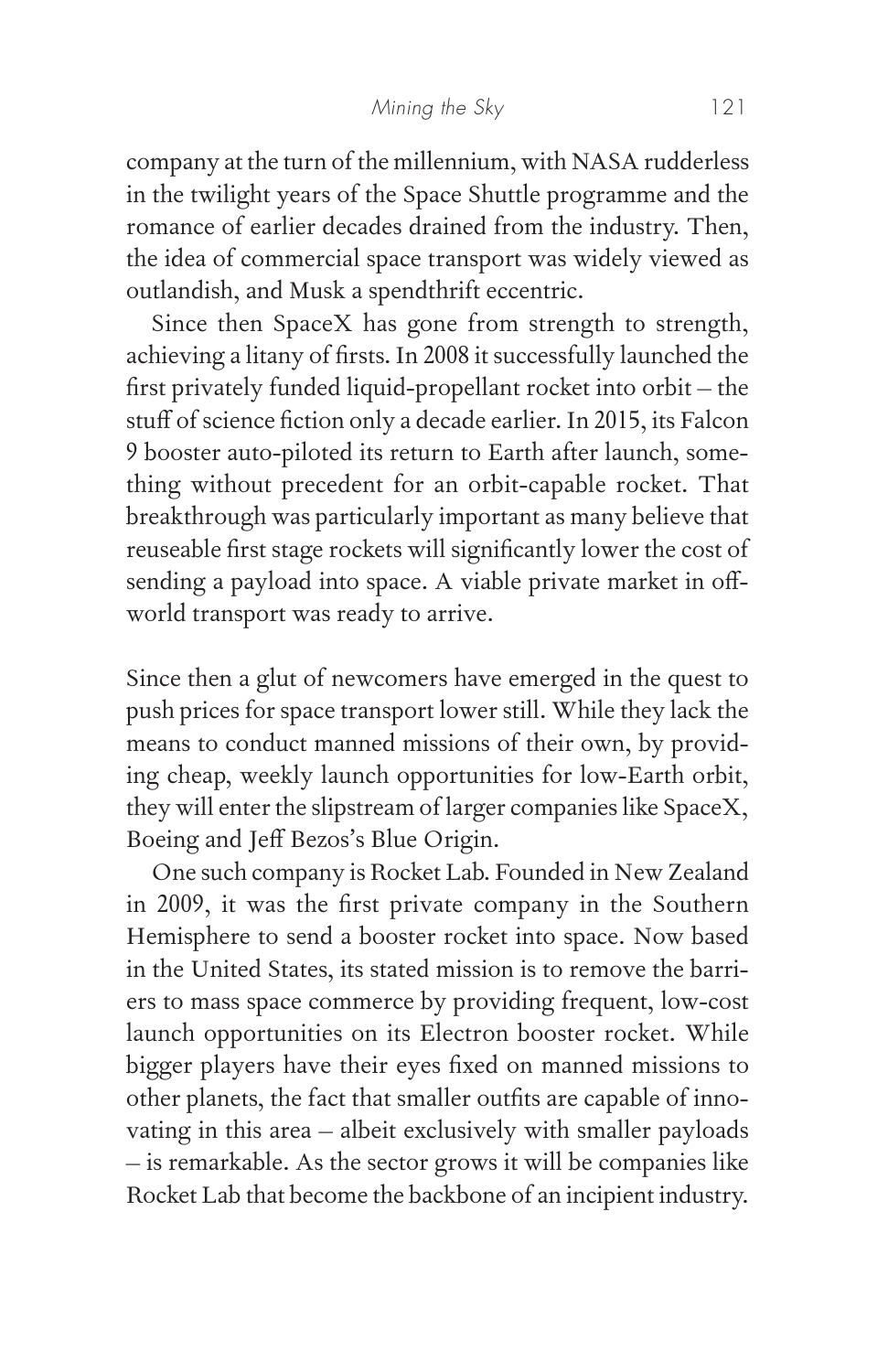#### Falling Costs, Rising Ambitions

Winning the race to land on the Moon didn't come cheap. In today's prices the Saturn V's thirteen launches cost \$47 billion over a decade – meaning each cost more than \$3.5 billion. Launching twice yearly at its peak, the Apollo program came in at around \$150 billion dollars accounting for inflation.

After Apollo, in order to reduce overheads and enable launches with greater frequency, NASA pursued the Space Shuttle program. Yet even that cost the US taxpayer half a billion dollars per launch, with the system enjoying no more than five flights a year at its peak. Since 2000 and the arrival of a private space industry, however, costs have fallen precipitously. Today a Falcon 9 rocket (much smaller than the Saturn V) costs SpaceX around \$61 million to launch, while the larger Falcon Heavy is less than \$100 million. Nevertheless, even those figures mean many companies and individuals stand little chance of reaching space, and even if they have the means to do so, there is currently a two-year waiting list for launch.

That could all change with Rocket Lab's commitment to launching every week on a projected cost of as little as \$4.9 million per flight. That is only possible because of its uniquely efficient method of building and launching rockets: using the same amount of jet fuel a plane would need to go from LA to San Francisco, the Electron can put a payload into space.

The rocket's secret is its Rutherford engine, which takes many of the design innovations first applied by SpaceX further and deploying them on a smaller scale. Perhaps most remarkably, the Rutherford has an entirely electric propulsion cycle, using electric motors to drive its turbo pumps. In addition, it is the first oxygen-hydrocarbon engine to use 3-D printing for all primary components, allowing complex but lightweight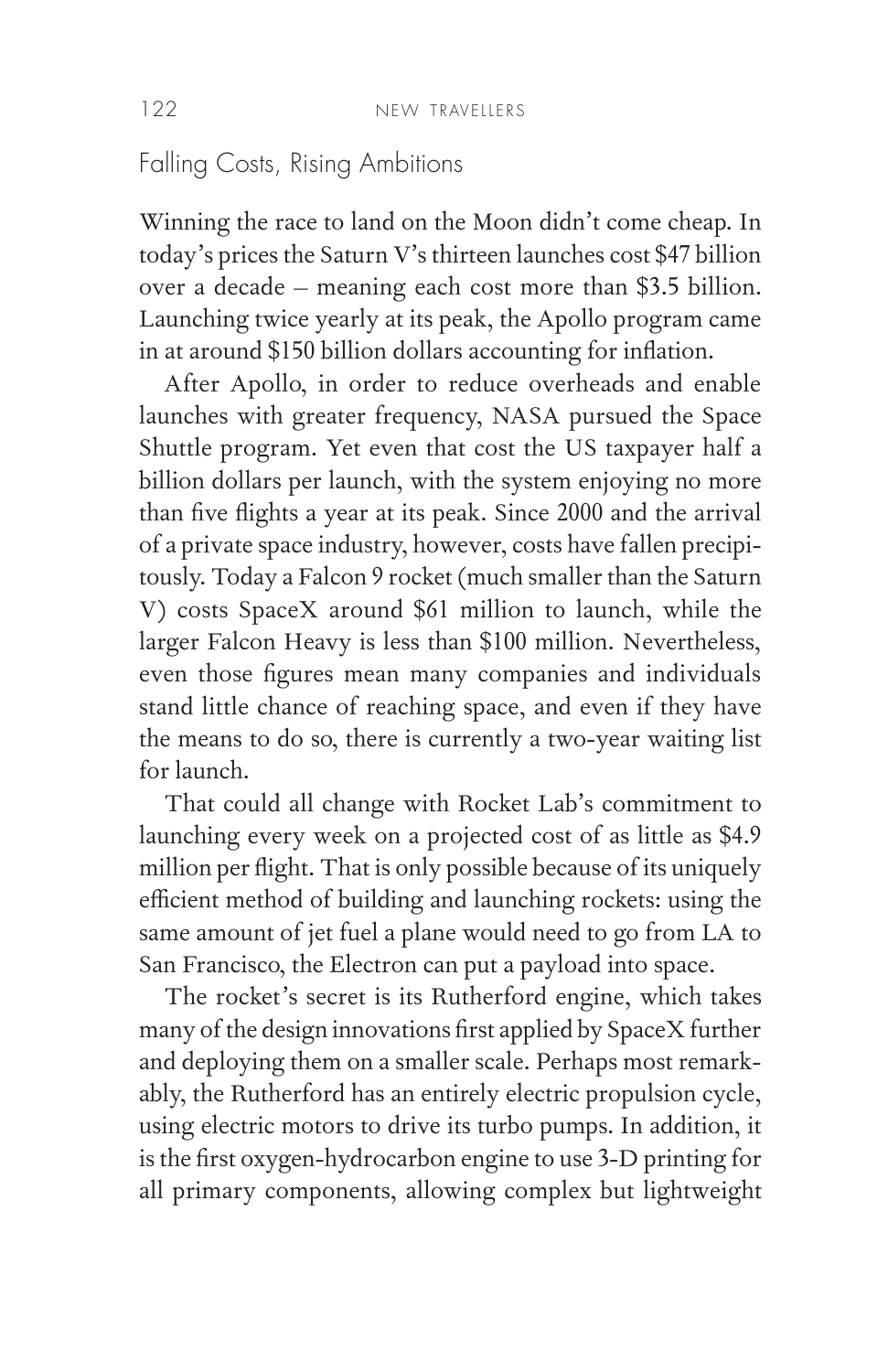structures unattainable through traditional techniques. As a result the company has not only reduced costs but decreased build time from months to days.

All of this also allows rapid scalability. As the company's CEO Peter Beck puts it, 'The vehicle was designed from the outset to be mass produced … [we have a] 3-D-printed engine – with six printers [we] can produce one in twenty-four hours. So to scale up there we just buy more printers. The whole launch vehicle has been engineered and designed around manufacturability.'

Because its key technologies – from its high-performance electric motors and lithium-polymer batteries, to the 3-D printers used in construction – are on the same experience curve as the technologies outlined in the last chapter, these rockets will, like so much else, only get cheaper from here.

Rocket Lab isn't the only new player eager to use 3-D printing to reduce overheads in a still prohibitively expensive business. Relativity Space – like SpaceX, based in Hawthorne, California – wants to reduce the cost of a rocket launch from the \$60 million mark to a fraction of that by simplifying production and all but removing human labour from building rockets, something which still accounts for as much as 90 per cent of overall cost.

The company's 3-D printers, with their eighteen-foot robotic arms, are among the largest ever built. Equipped with lasers that can melt a steady stream of aluminium wire into liquid metal ready for shaping, they represent a qualitative leap in the tools available to medium-sized businesses. The company's founders claim that by mid-2020 a handful of such arms will be able to build the entire body of a rocket, measuring ninety feet tall, seven feet wide and capable of carrying 2,000 pounds into orbit. They anticipate that construction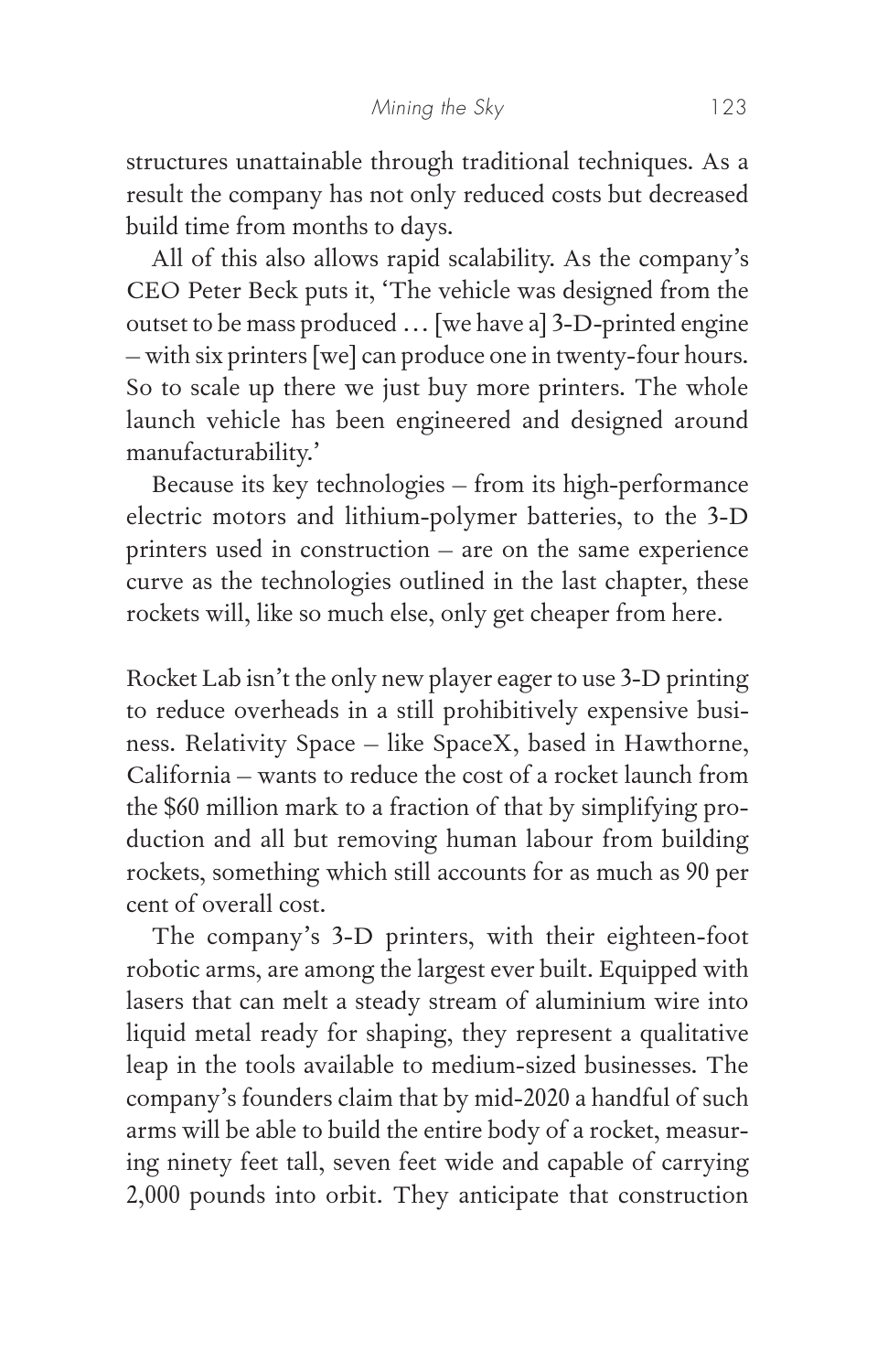time will take less than a month – and all for a booster which, while comparatively small, will be larger than SpaceX's original Falcon 1 rocket launched in 2008.

While the company aims to make its Terran 1 rocket operational by 2021, so far the printers have only produced a seven foot wide, fourteen foot tall fuel tank, which took several days, and an engine, which took a week and a half. Even if progress is slower than envisaged, which is likely, the design approach represents a paradigm shift. While NASA's space shuttle had 2.5 million moving parts, and SpaceX machines possess around 100,000, Relativity Space want their rockets to have a thousand moving parts or less – fewer than most cars. What is more, rather than having globalised supply chains they foresee the entire rocket being built in the United States.

Such an approach will almost certainly be industry standard in the near future. Blue Origin's New Shepard rocket has hundreds of parts which are 3-D printed, a figure that is constantly rising. This is leading to rapidly falling costs for potential newcomers, especially those looking to quickly prototype and iterate their designs. As Bob Richards from Moon Express said in August 2017, 'our first quotes from an unnamed aerospace company for our propulsion system in 2010 was \$24 million in twenty-four months. We're now printing our engines for \$2,000 in two weeks.'

All of which means that by the mid-2020s we can expect incredibly cheap, constantly improving rockets taking light payloads into space for a range of organisations. While the vast majority of their cargo will be ultra-small satellites, some will be exploratory landers capable of returning to Earth. Although progress will be intermittent, these trends will underpin the emergence of an industry set to define the twenty-first century: off-world mining.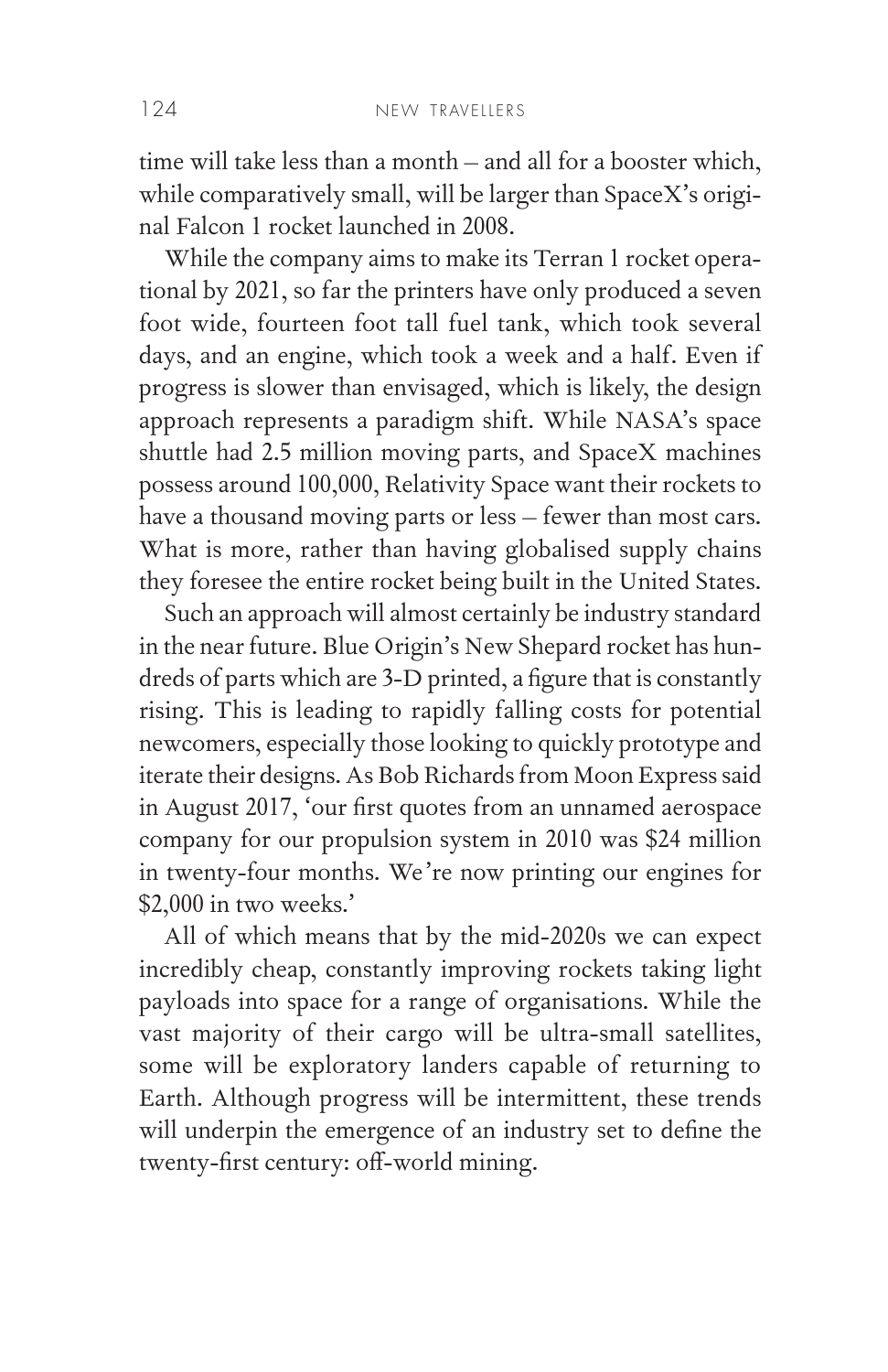#### Moon Express

In late 2017 Moon Express outlined their ambition to build a lunar base on the south pole of the Moon within three years. They will start by deploying a number of robotic explorers, ranging from their small MX1 to the larger MX9. All of these explorers will be powered by the 'eco-friendly' PECO engine, whose fuel will be drawn from basic elements found across the solar system – hydrogen and oxygen. This is critical because the greatest obstacle to a viable space industry is refuelling off planet. The PECO engine, and others like it, will need to operate in space with fuel produced wherever they find themselves.

The ambition is for these autonomous, unmanned vehicles to be deployed as either landers or orbiters. The MX9 is intended to deliver an MX1 to the Moon's surface, where it will make and then use fuel from lunar ice in order to return to Earth. That said, the name Moon Express shouldn't mislead you about the scope of the company's ambitions. While their initial target is the Earth's only natural satellite, the broader objective is to establish a self-sustaining architecture that can be used to prospect every planet, moon and asteroid in the solar system for resources. Naturally these primarily include minerals but, given the PECO engine will run on oxygen and hydrogen, ice as well. While mining metals like cobalt or platinum is the primary aim, the company also wants to transform the Moon, Mars – and anywhere else with substantial deposits of frozen water – into giant gas stations.

While the premise for most science fiction is that our descendants travel among the stars because of a desire to explore, to go where others have never been, the impulse driving all of this is far from altruistic. Nowhere is this clearer than in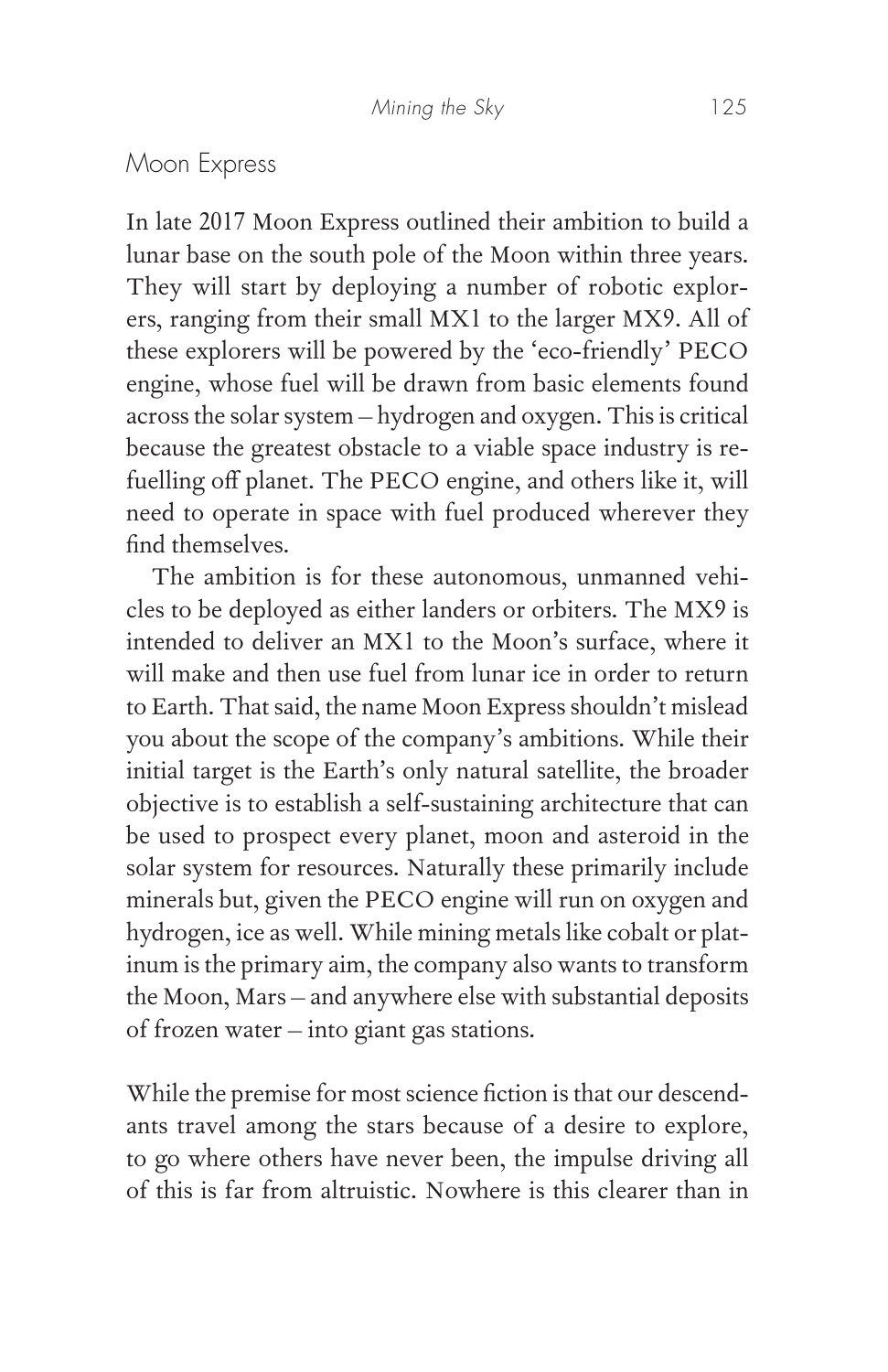the 'Global Exploration Strategy' (GES) published in 2007, months before the first rumbles of the global financial crisis, by NASA and thirteen other space agencies. Detailed inside is the framework determining coordination among the most powerful countries in the world, establishing the basis for private enterprise to make profits in space in the not-toodistant future.

A decade later many of the document's presumptions are already apparent. It notes how space exploration 'offers significant entrepreneurial opportunities by creating a demand for new technologies and services … space-based resource extraction and processing'. It even ventures into specifics, adding, 'Moon rocks are rich in oxygen that might be exploited to provide life support systems for lunar operations. Liquid oxygen can also be used as a rocket propellant – and it might be more economical to manufacture it in space than to lift it off the Earth.' In 2009 Nasa confirmed large quantities of water on the Moon, with the likes of Moon Express referring to the compound as 'the oil of our solar system'.

The framework proceeds to explicitly state how international cooperation in space will be undertaken to facilitate, rather than compete with, private interests: 'For business to be confident about investing, it needs the certainty of a long-term commitment to space exploration, the opportunity to introduce its ideas into government thinking, and the rule of law. This means common understanding on such difficult issues as property rights and technology transfer.'

In short, the GES showed how nation-states will agree on the rules for a new space race – one in which companies, rather than countries, will compete, and where the world's elite become even wealthier.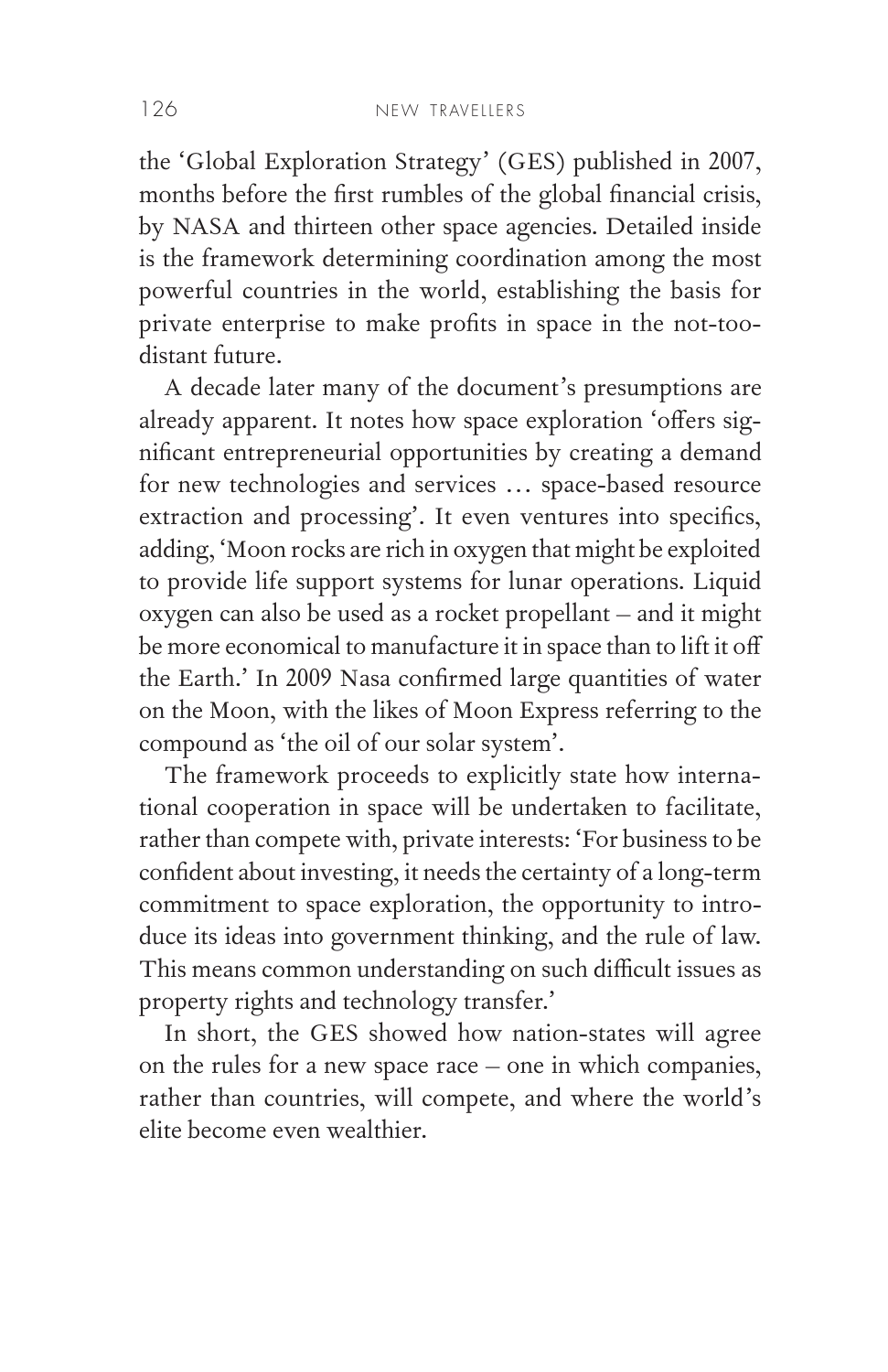## The Province of All Mankind

But where technology and market ideology is willing, the law may prove somewhat more difficult. The Outer Space Treaty, written in 1967 and ratified by over one hundred countries including the United States, remains the international standard for what humanity is permitted to do beyond the confines of Earth. That treaty specifically states that space is the 'province of all mankind', with countries unable to engage in 'national appropriation' or sovereignty over the Moon or other celestial bodies 'by occupation or by other means'.

That said, the treaty is a document of its time. Given it was forged in an era when only states had the capacity to engage in space exploration, and superpowers at that, it does not mention the rights and responsibilities of private business. Because there is no explicit prohibition preventing corporations from building or staking claims, mining in space could fall under legal parameters similar to those reserved for fishing in international waters.

Perhaps unsurprisingly then, Naveen Jain, co-founder of Moon Express, is optimistic on the legal issue, noting in 2011 how there 'is strong legal precedent and consensus of "finders keepers" for resources that are liberated through private investment, and the same will be true on the Moon'.

There is of course one problem with Mr Jain's thinking: 'private investment' is not responsible for our present level of technology, be it rockets, robotics, 3-D printing or other technologies critical to space exploration. Even now the most innovative private actor in the industry, SpaceX, remains dependent on NASA contracts to fund its research and development. What Jain wants, as we see repeatedly with the powerful, is to socialise the losses of publicly funded research and privatise the gains.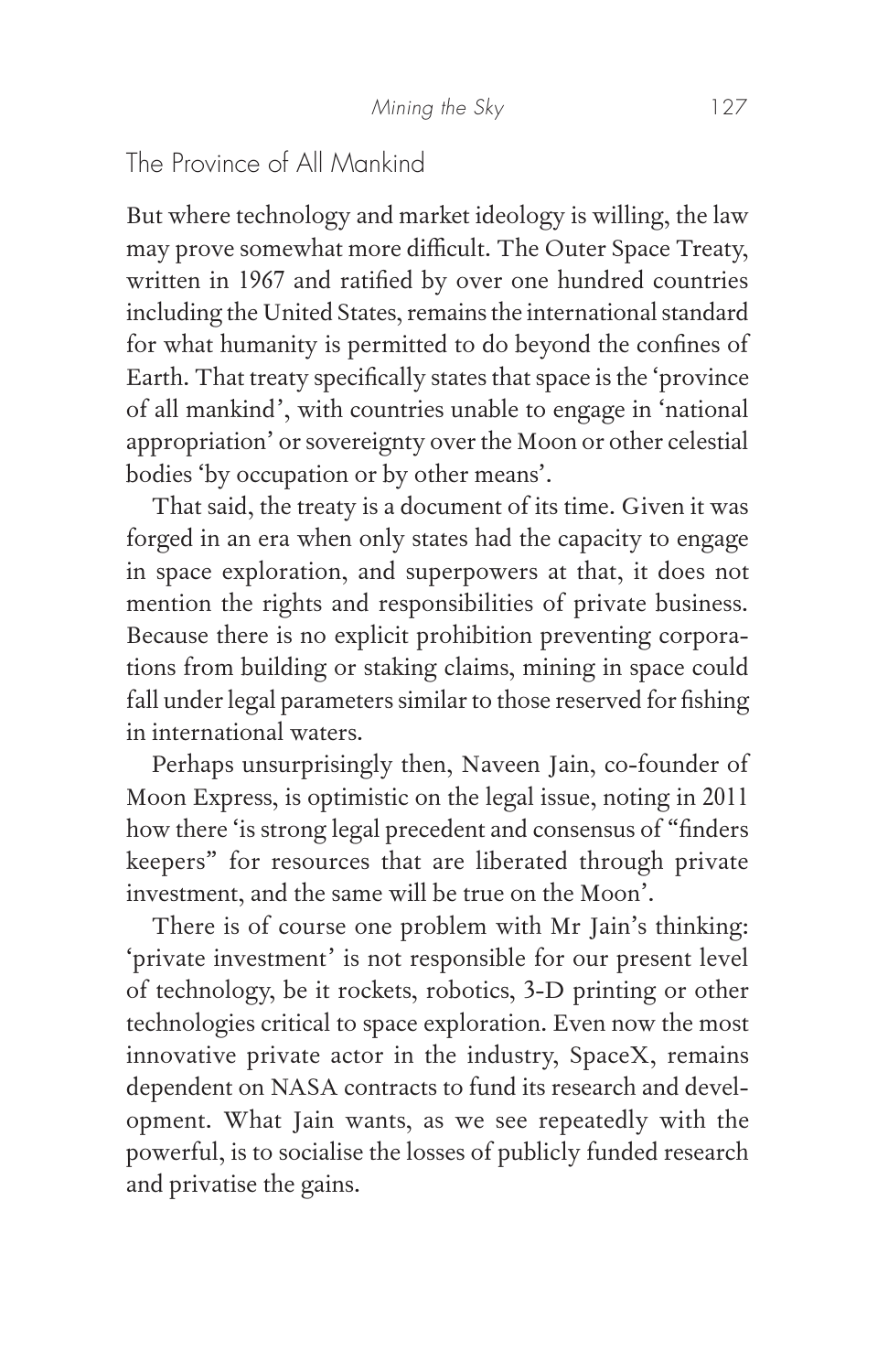Even the wording 'liberated through private investment' grates, as if millionaires piggy-backing publicly funded research were acting for the greater good. Yet that is in keeping with market fundamentalism and, as Marx writes, the likes of Jain have viewed the bounty of nature as somehow the result of capitalism for centuries:

Natural elements entering as agents into production, and which cost nothing … do not enter as components of capital, but as a free gift of Nature to capital, that is, as a free gift of Nature's productive power to labour, which, however, appears as the productiveness of capital, as all other productivity does under the capitalist mode of production.

To repurpose the phrase from capitalist realism: is it easier to imagine the end of the world than public ownership of the immense wealth beyond it? Why should it be?

For the first sixty years of space exploration, every significant breakthrough was achieved by nation-states. From von Braun's V2 rockets to the USSR's Sputnik and NASA's iconic Apollo missions, private investment had no influence in any of these technological developments. As a result, there is an overwhelming case for space to indeed be the province of all. The technologies which are set to bring its abundance within reach were funded by ordinary people – not wealthy investors.

Of course, that hasn't stopped certain countries trying to help domestic business interests at the expense of others. In 2015 Barack Obama legislated for American companies to engage in profitable off-world resource extraction for the first time – as long as those businesses are majority owned by US nationals. For now NASA formally maintains a neutral position on the matter, but the underlying reality is quickly changing.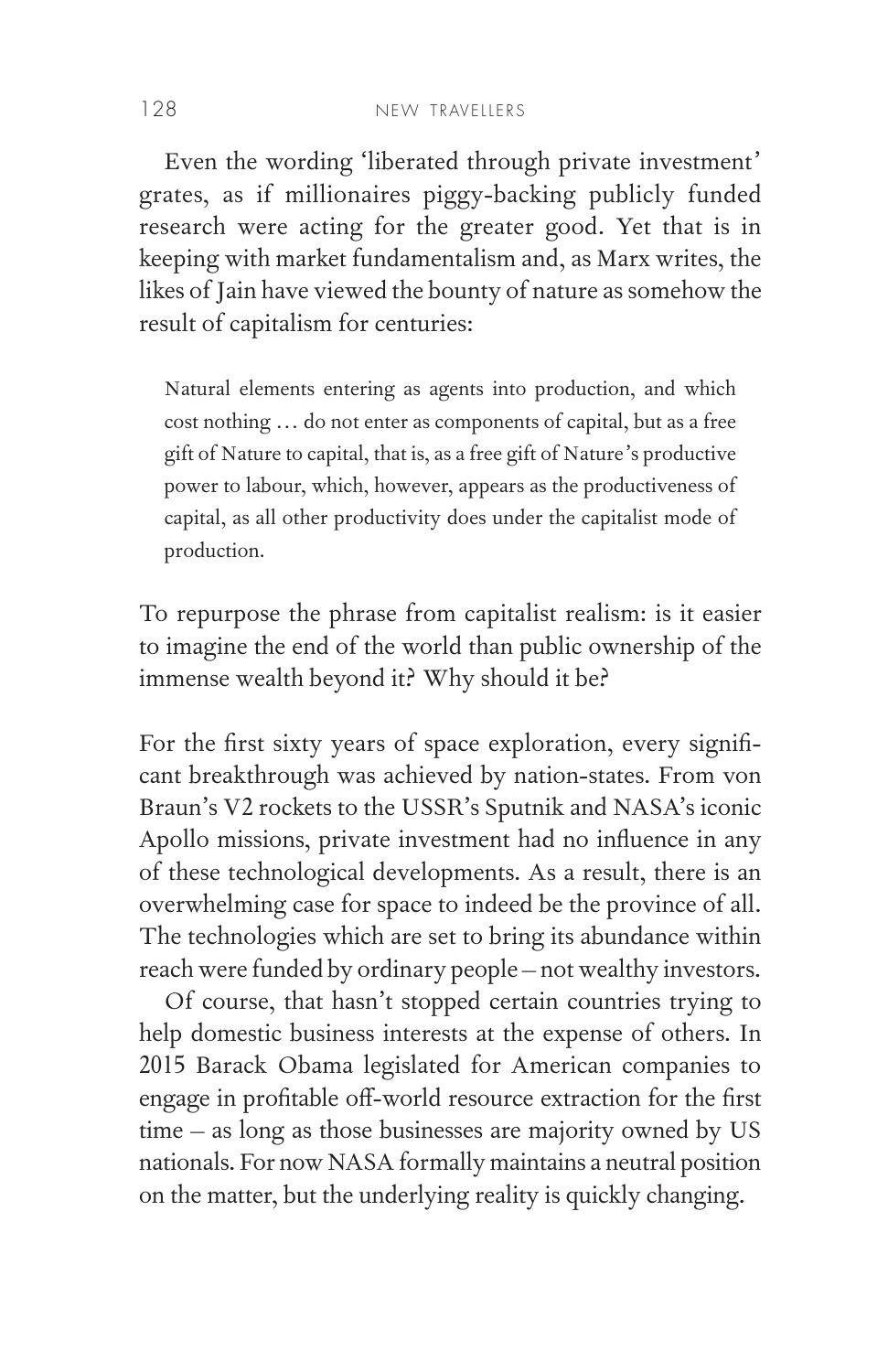That was clearly expressed in a sub-committee meeting for the US Senate Committee on Commerce, Science and Transportation convened in May 2017. Titled 'Reopening the American Frontier: Exploring How the Outer Space Treaty Will Impact American Commerce and Settlement in Space', its intended purpose was to test the limits of the Outer Space Treaty and maximise opportunities for private enterprise. Most indicative of this thinking was a speech given by Scott Pace, the executive director of the US National Space Council, towards the end of that year:

It bears repeating: Outer space is not a 'global commons,' not the 'common heritage of mankind,' not 'res communis,' nor is it a public good … these concepts are not part of the Outer Space Treaty, and the United States has consistently taken the position that these ideas do not describe the legal status of outer space.

These are the words of people and institutions now gearing up for the major economic scramble of the coming century: who owns the resources and wealth of outer space.

The United States is far from acting uniquely in this respect. By January 2017 Luxembourg had already begun to create the legal frameworks for asteroid mining companies to base themselves in the Duchy, an offer quickly taken up by Planetary Resources – a company looking to establish itself as a key player in the industry.

This flurry of rhetoric, lobbying and legal activity should be expected. After all, we stand on the brink of a paradigm shift in resources. Some see that as a route to fantastic personal wealth. As Peter Diamandis, co-founder of Planetary Resources put it, 'I believe the first trillionaires will be made in space and the resources that we're talking about are multitrillion-dollar assets.'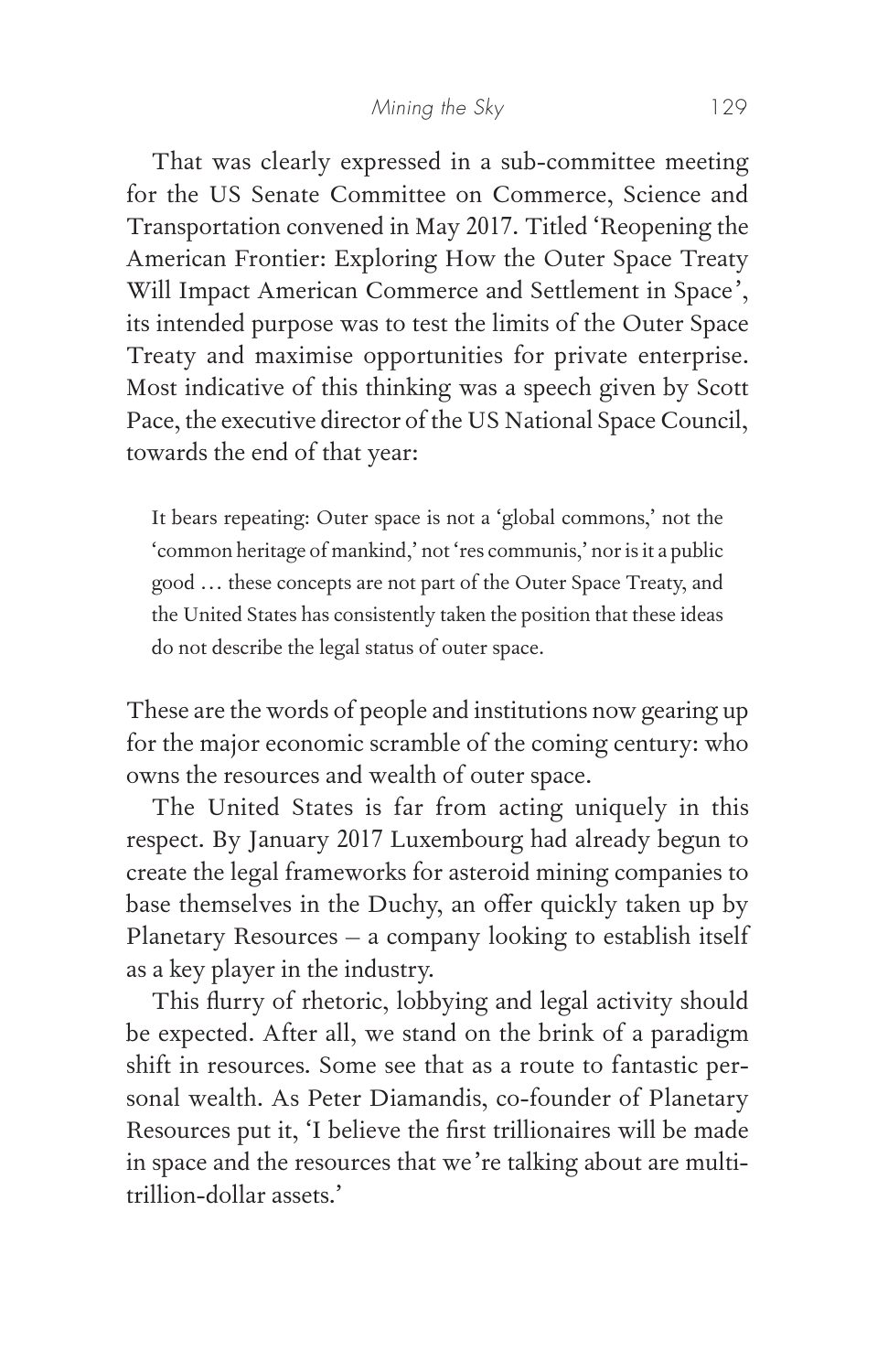Beyond the Limits of the Earth

The existence of asteroids was confirmed at the dawn of the nineteenth century when, in 1801, the minor planet Ceres was observed for the first time. Scientists would soon come to distinguish asteroids from meteorites, the former having a diameter greater than one metre, the latter less than one metre. With comets, the difference is qualitative: while asteroids mainly consist of mineral and rock, they are composed of dust and ice.

Like the planets, asteroids orbit the sun, although few of them are purely spherical. The ones that are, such as Ceres, are often referred to as 'dwarf planets' as they are so large that their own gravitational mass has compressed them into a sphere. More generous estimates believe there may be 200 dwarf planets in the Kuiper belt of the outer solar system, as well as more than a million asteroids larger than a kilometre in diameter.

In terms of medium-term prospecting, however, there is a more interesting group of objects that reside far closer to home. At present we know of more than 16,000 near-Earth asteroids (NEAs) ranging in size from one metre to more than thirty-two kilometres. The number of NEAs more than a kilometre in diameter is estimated to be around 1,000, while the number of NEAs wider than 140 metres is around 8,000. Upper estimates speculate there are more than 1 million NEAs measuring forty metres in diameter or less, of which around 1 per cent have been discovered.

Whether it's Moon Express prospecting the Earth's only moon before moving on, or Planetary Resources sizing up NEAs, the potential abundance of off-world mineral wealth almost escapes comprehension. One estimate claims that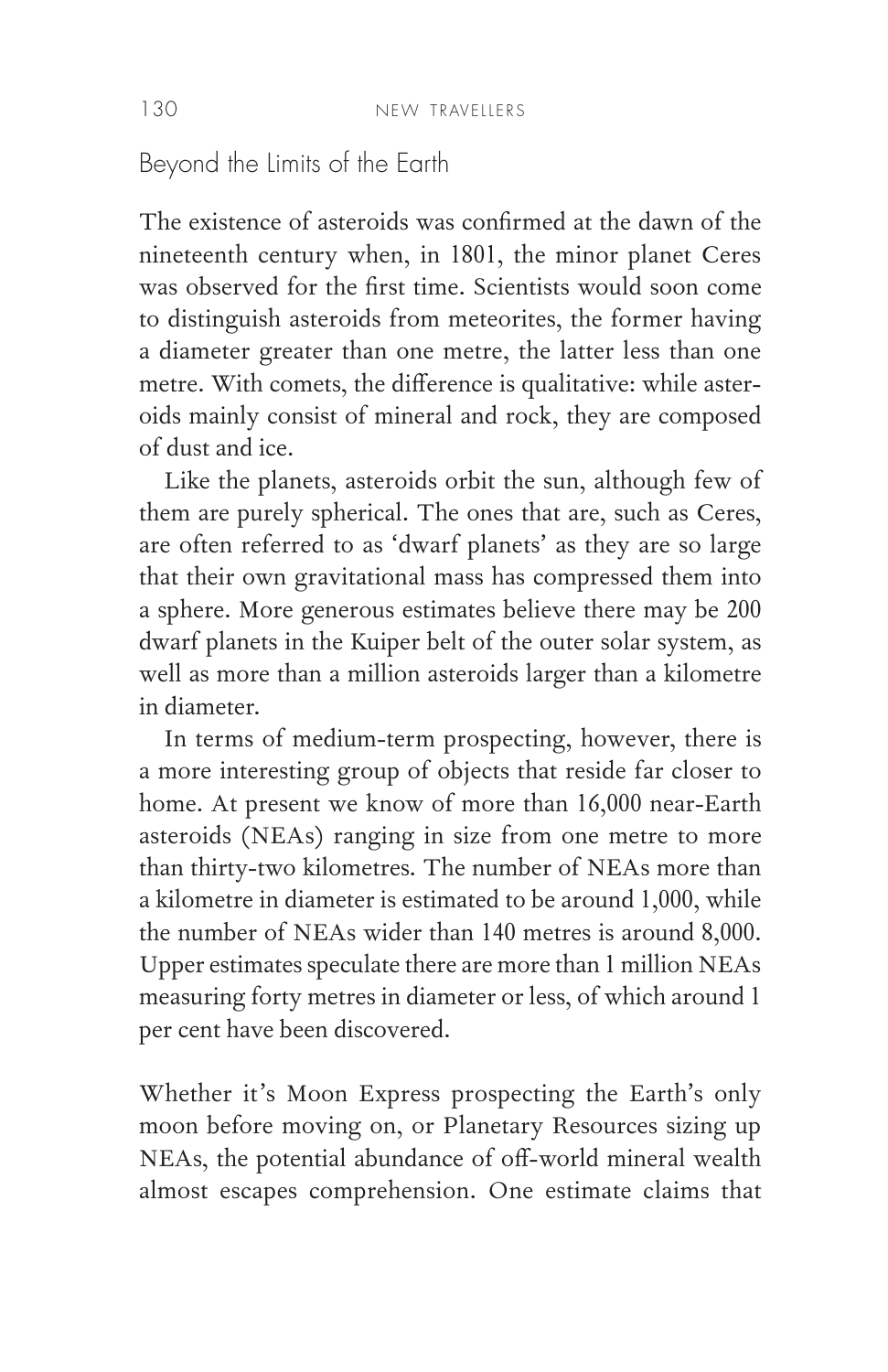a platinum-rich asteroid measuring 500 metres wide could contain nearly 175 times the annual global output of the metal, 1.5 times known world reserves. Even a smaller asteroid measuring the size of a football field could contain as much as \$50 billion worth of platinum.

The asteroid belt likely contains some 825 quintillion tonnes of iron with 140 pounds of nickel for every tonne of iron. According to one estimate, the mineral wealth of NEAs – if equally divided among every person on Earth, would add up to more than \$100 billion each. If we can access it, nature offers not only more energy than we can ever imagine, but more iron, gold, platinum and nickel too. Right now the resources we have access to are like a crumb in a supermarket. With the right technology mineral scarcity too would become a thing of the past.

The necessary advances to make asteroid mining a reality are steadily emerging. Japan's unmanned Hayabusa spacecraft successfully landed on the 25143 Itokawa asteroid in 2005, returning to Earth with samples of material from its surface five years later. In 2014 the Japanese Space Agency launched a successor mission, Hayabusa 2, with the asteroid 162173 Ryugu – widely viewed as the most cost-effective option for asteroid mining – its intended destination. Hayabusa 2 landed in June 2018 and is expected to return to Earth with samples some time in 2020.

Japan isn't the only country on the march when it comes to prospecting asteroids, however – in 2016 NASA launched OSIRIS-REx to study and sample the asteroid 101955 Bennu, with a scheduled return date of 2023. Unsurprisingly China has similar ambitions with the China National Space Administration looking to send and return a lander to the dwarf planet Ceres at some point during the 2030s.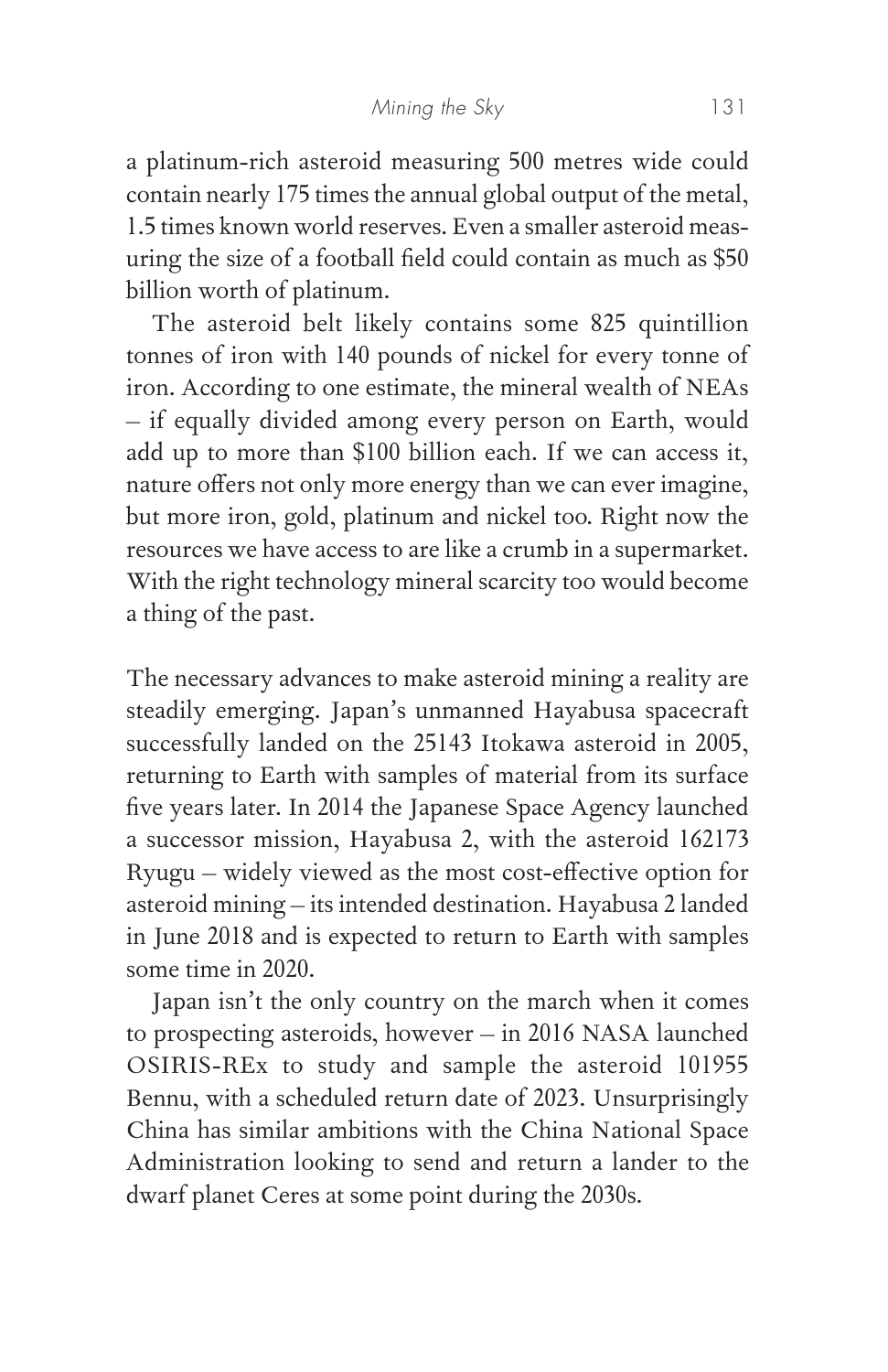But while most of the investment is coming from states, as has always been the case with space exploration, it is the private sector which is looking to reap the benefits. The leading actors in this embryonic field – Deep Space Industries and Planetary Resources – have chosen to adopt a similar approach to one another, focusing on prospecting asteroids through a mix of low-cost satellite technology and landers. DSI have developed what they call the Xplorer while Planetary Resources have a strikingly similar architecture which goes by the name of Arkyd. With local fuel generation and mining some way off, the aim with this opening round of products is to better understand the composition of target asteroids as well as identify deposits of ice which could, in future, be converted into propellant. As with Moon Express, the missing link is the ability to create fuel off-world in a process entirely free of human oversight. Given the rapid improvement of things like autonomous robots and vehicles since 2004 that is likely sooner than you think.

Indeed Chris Lewicki, CEO of Deep Space Industries, is optimistic on this issue, speculating that the first commercial extraction of water on an asteroid will happen by the mid-2020s. That, combined with the rise of regular, ultra-cheap launches, and increasingly sophisticated landers and robotics, will shape the opening rounds of asteroid mining. When combined with improvements in precision robotics – see the rapid development of the Atlas robot – an outline for the necessary technologies begins to emerge.

Once the likes of Deep Space Industries and Planetary Resources have prospected and claimed asteroids, and perfected methods to produce propellant from available ice, the industry will move from viable to profitable. This will be followed by a second round of products – extractors – which would use the propellant from asteroids to push them closer to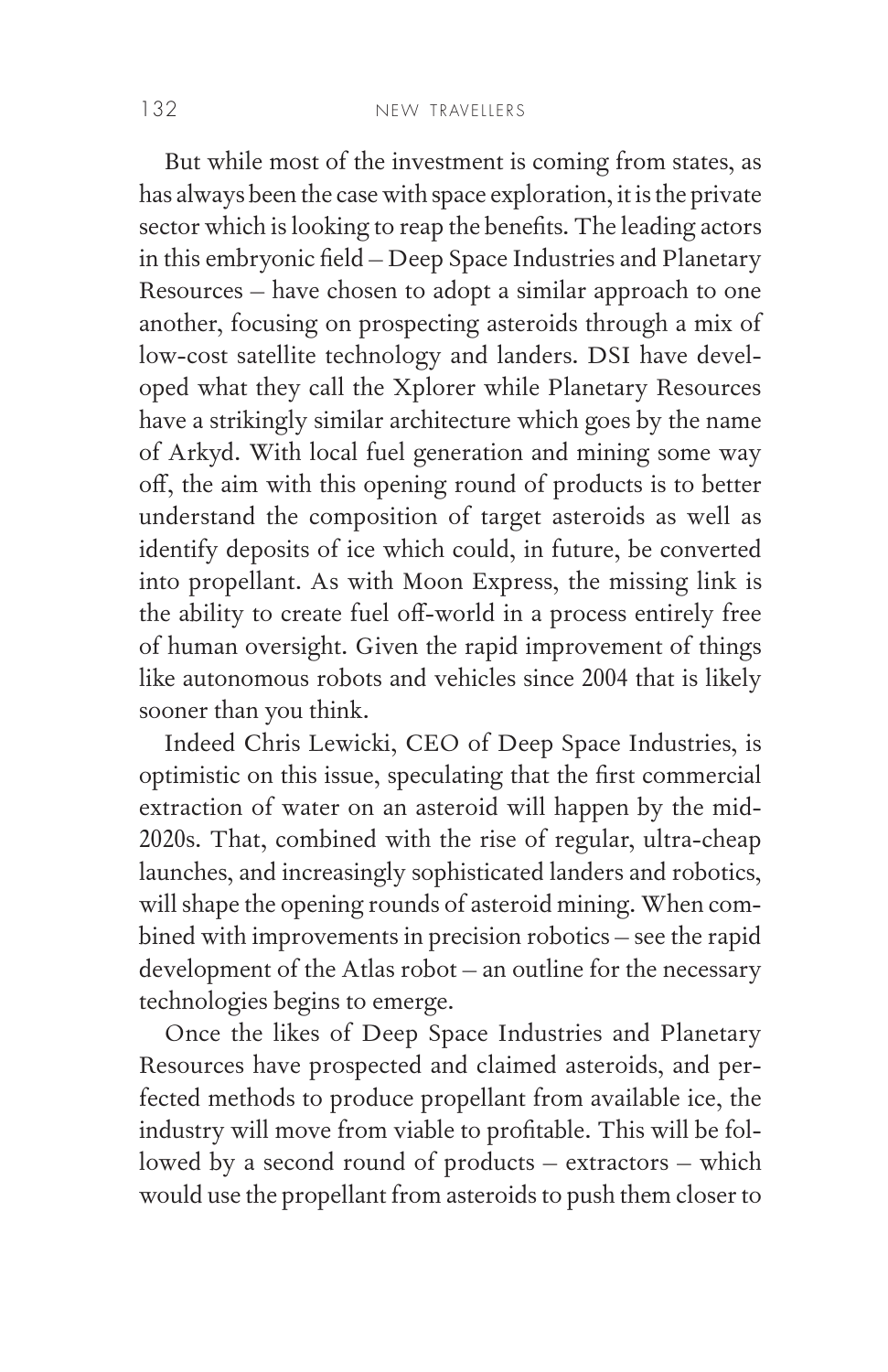Earth for mining or – for those with particularly large concentrations of water – to create the 'gas stations' for a burgeoning industry looking ever farther outwards.

## The Scramble for Space

A 2012 Caltech study concluded it could cost as little as \$2.6 billion to move an asteroid into near Earth orbit for easier mining. That was confirmed in a 2017 report by Goldman Sachs which stated, 'while the psychological barrier to mining asteroids is high, the actual financial and technological barriers are far lower. Prospecting probes can likely be built for tens of millions of dollars each'. While \$2 billion might sound like a lot, it is comparable to the sunk cost for a new rare earth mine, which MIT presently puts at around \$1 billion. All of which means that once the full architecture is in place for asteroid mining, perhaps as soon as 2030, the marginal cost of each new mine will fall for every asteroid that is exploited. This will create a feedback loop of ever-improving infrastructure and rising incentives to extract minerals beyond our home planet.

That isn't to say asteroid mining doesn't have significant challenges to overcome before becoming a viable industry. Robots with the requisite levels of sensory-motor coordination are likely decades away although, as already highlighted in Chapter Four, that is more a question of when rather than if. Of greater concern is that the precise composition of asteroids, beyond predictive models based on broad categories, remains unknown. What if a company chose an asteroid only to find, upon arrival, that it holds far less water and platinum than expected? Between that and the immense costs required, specifically in robotics, it is difficult to see how nimble actors like DSI and Planetary Resources will fare when the likes of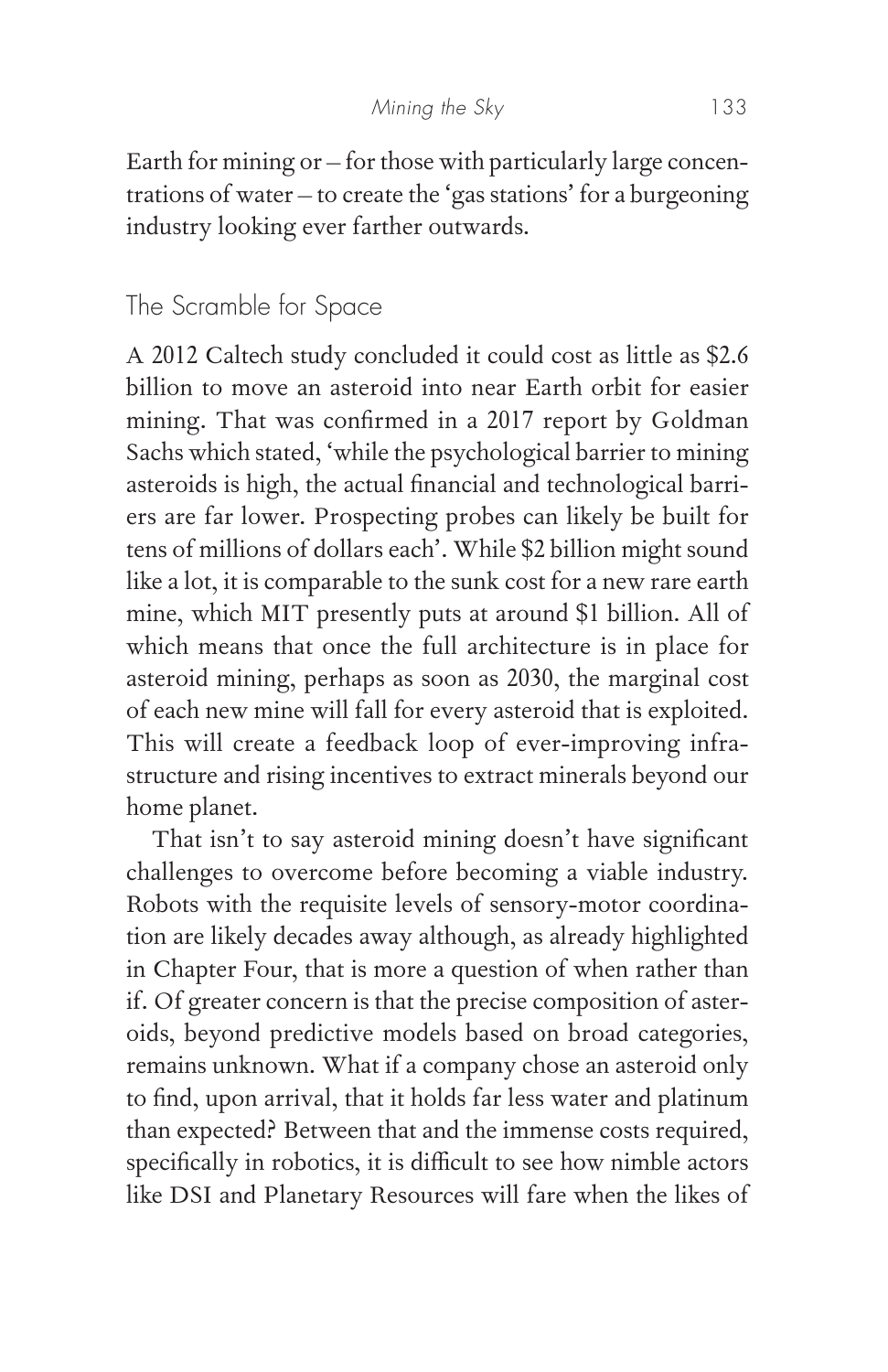SpaceX and Blue Origin will have more developed technology and far greater capital to risk.

Nevertheless, all of these problems can be surmounted – although as with all emerging industries how it will unfold is impossible to predict. But given the terrestrial challenges asteroid mining could address, primarily resource scarcity, as well as the new horizons it will undoubtedly open up, its rise over the coming century appears inevitable.

#### Abundance beyond Value

There is one final issue, however, that many in the industry appear unwilling to face. It is a problem born of success, much as the Horse Manure Crisis of 1894 placed the limits of the First Disruption against the abundance of the Second. It is also a problem born of extreme supply, which, as we've already seen, is difficult to reconcile with the price mechanism.

You see, there is so much mineral wealth beyond our planet, on other planets, moons and asteroids, that the moment offworld mining becomes a viable industry, the price of the very commodities investors had previously found so precious will collapse.

The most instructive example here is the asteroid 16 Psyche, located in the belt between Mars and Jupiter. Measuring over 200 kilometres in diameter, it is one of the largest asteroids in our solar system, composed of iron, nickel and rarer elements such as copper, gold and platinum. The 'value' of this giant floating mine? Around \$10,000 quadrillion – and that's just the iron. To be clear, Psyche is a rarity. But it demonstrates a crucial point: mining space would create such outlandish supply as to collapse prices on Earth.

 $\sim$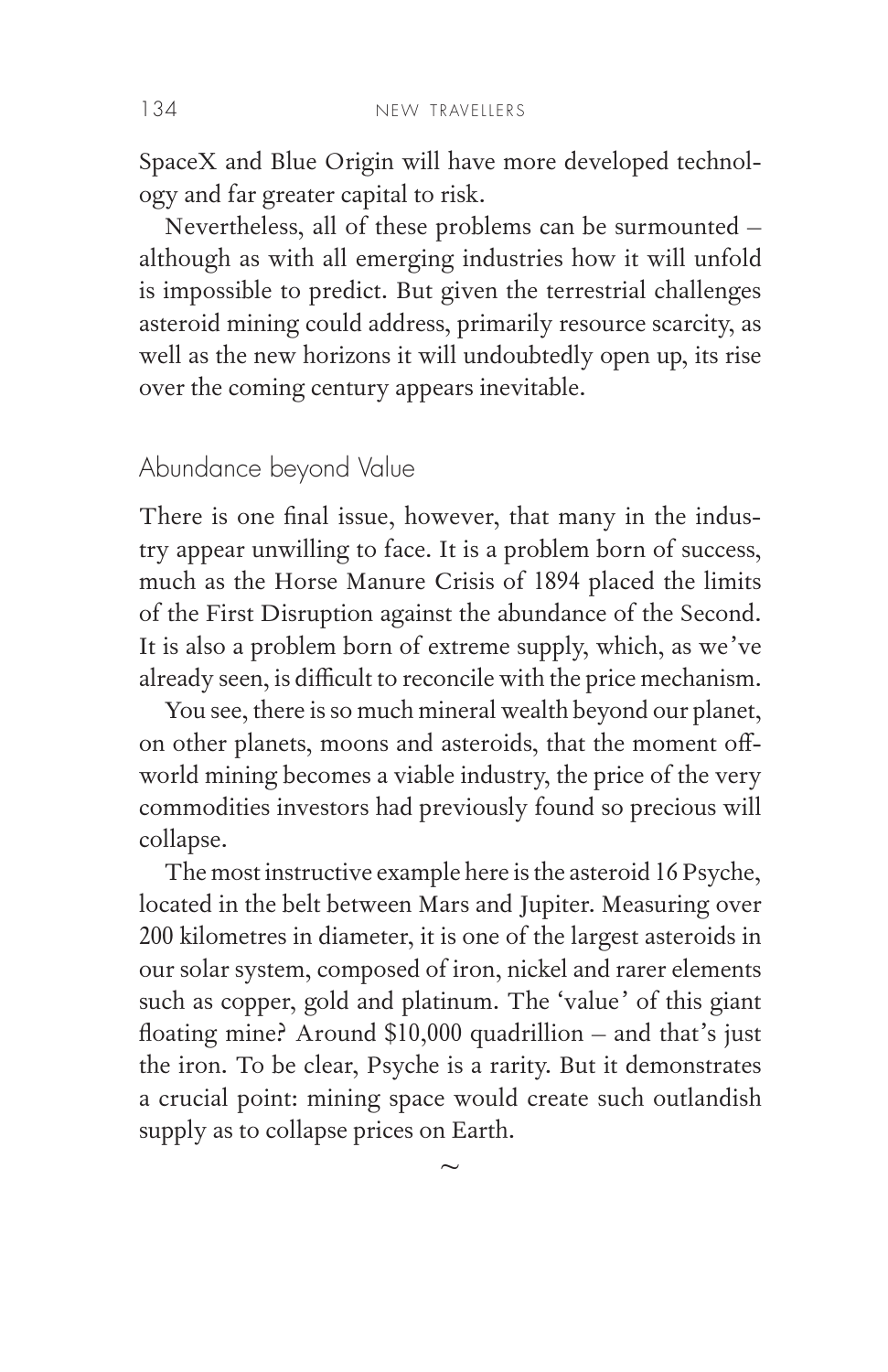In August 2017 Peter Diamandis, co-founder of Planetary Resources, asked Blue Origin's Erika Wagner who would win in a fight between her boss, Jeff Bezos, and Elon Musk. 'So, Peter, let me tell you about what we're doing at Blue Origin,' Wagner diplomatically replied. 'We're really looking towards a future of millions of people living and working in space. The thing I think is really fantastic … is that the universe is infinitely large, and so, we don't need any fisticuffs … we're all going to go out there and create this future together.'

While Wagner is correct in identifying that our solar system has more mineral wealth than we can possibly imagine, the likes of Musk and Bezos aren't risking their personal fortunes – the former stood on the brink of bankruptcy multiple times while refusing to take SpaceX public – so that others can get rich. What is more, once the shareholder model is applied to companies like DSI and Planetary Resources, and their inevitable competitors, the emphasis will be on the rate of return rather than social progress.

As we 've already seen with information in the early twenty-first century, under conditions of abundance capitalism pursues a form of rationing in order to ensure profits. Given the potentially limitless wealth made possible by asteroid mining, that same logic would be applied by private enterprise in the sector and their allies in politics.

As with information, and soon renewable energy too, that will necessitate the formation of temporary monopolies of some kind. How might this look? One answer is that private companies will prospect and claim the most valuable asteroids decades before even attempting to exploit them – something we are already beginning to see. Another might be intellectual property rights applied to certain technologies used for mining, perhaps in the process of converting ice to fuel, creating scarcity there instead. Finally, and perhaps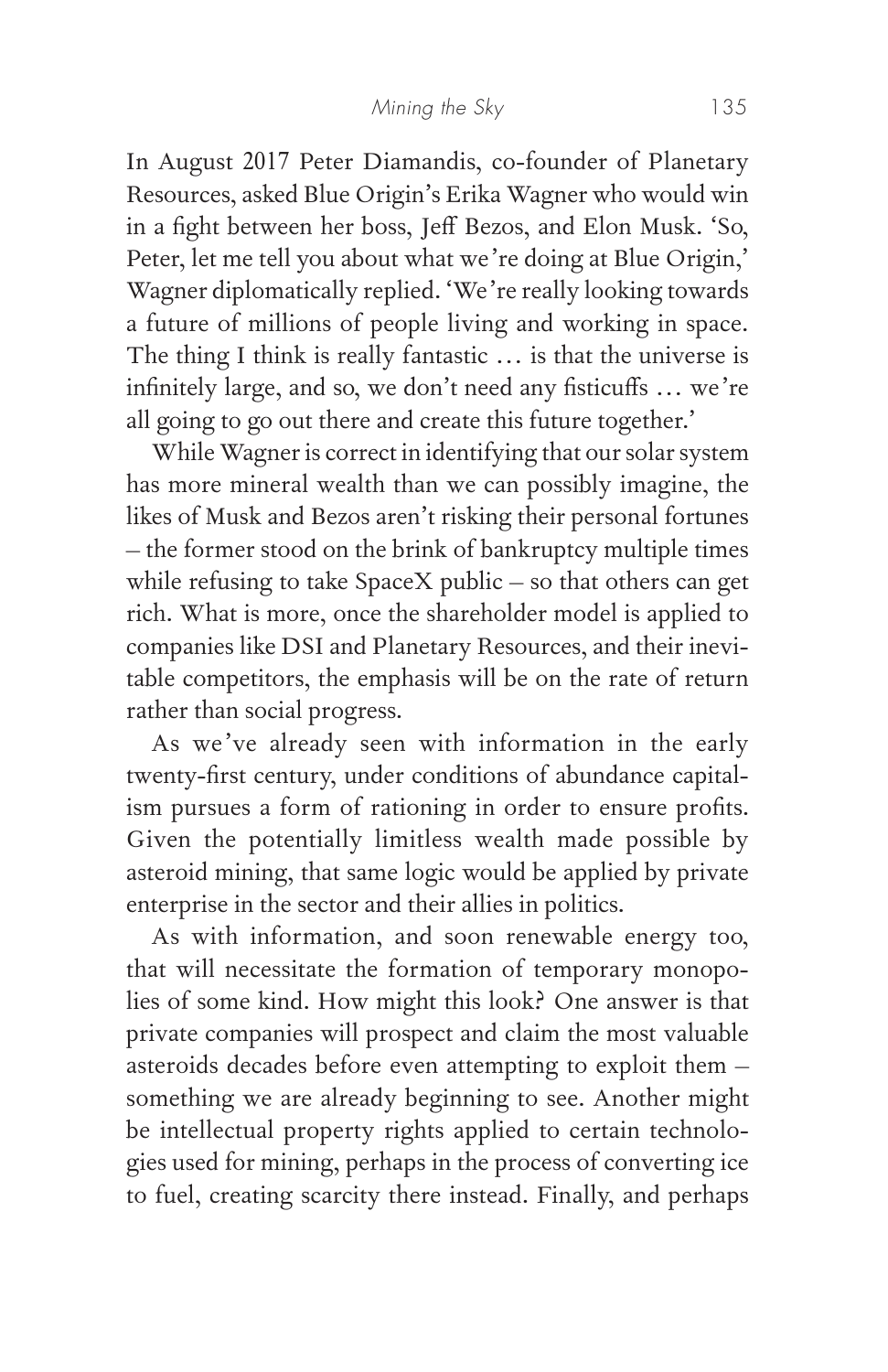most sensibly, one could foresee the adoption of predatory pricing for commodities mined off-world, with the price of each fixed marginally below the cost of operating the cheapest terrestrial mines. This would serve to keep drills turned off on Earth while maintaining price stability and guaranteeing huge profits for mining companies.

It isn't hard to imagine how this might be justified by big business and the political establishment, with off-world mining companies presenting themselves as custodians of the future. 'We have learned our lesson as a species,' they might say, internalising seemingly progressive arguments from the green movement. 'We have ruined one planet, we will never ruin others.' In the meantime, as Peter Diamandis has publicly predicted, those engaged in mining would join the ranks of the wealthiest people on Earth.

That isn't to say such abundant resources should not be managed responsibly, nor that we should exploit off-world mines as recklessly as we have treated the Earth. Rather, the Outer Space Treaty should be made clearer, in particular the rules concerning the exploitation of off-world minerals for profit. A template here might be the Madrid Protocol within the Antarctic Treaty System,\* Article Three of which states the 'protection of the Antarctic environment as a wilderness with aesthetic and scientific value' shall be a fundamental consideration, while Article Seven adds, 'any activity relating to mineral resources, other than scientific research, shall be prohibited'.

Similarly, the Outer Space Treaty states that the exploration and use of outer space is 'the province of all mankind'. But lacking the clear language of the Madrid Protocol, the Treaty would appear to necessitate an international body to

Addressing the General Assembly on 22 September 1960, President Eisenhower indeed proposed that the principles of the Antarctic Treaty be applied to outer space and celestial bodies.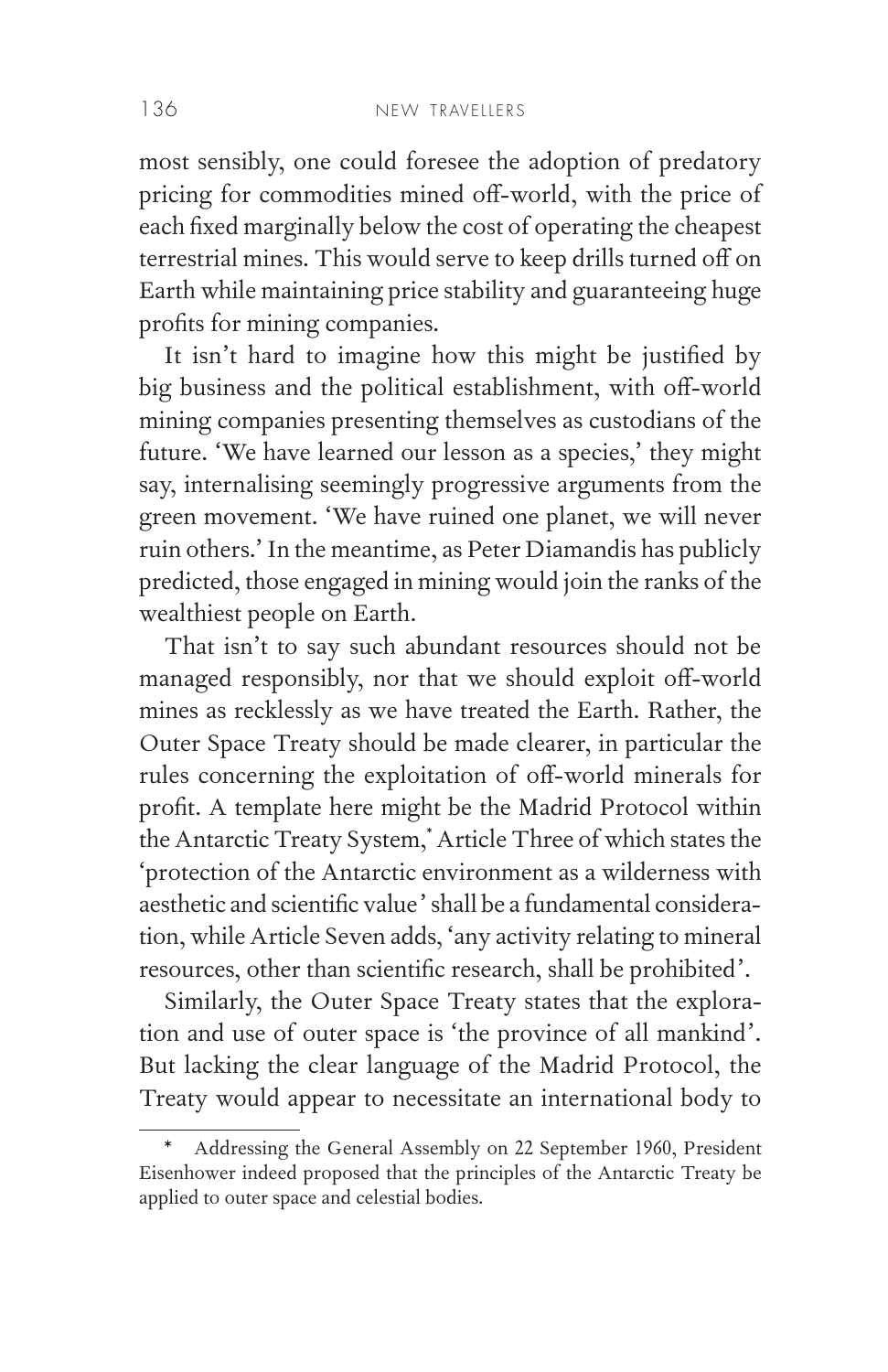ensure the fair distribution of wealth before private entities, like DSI and Planetary Resources, can take a thing. Indeed, President Eisenhower alluded to precisely that when, addressing the United Nations in September 1960, he proposed the world 'press forward with a program of international cooperation for constructive, peaceful uses of outer space under the United Nations'.

Space is indeed the province of us all, if for no other reason than the technologies which bring its abundance ever closer were impossible without public funding. The money spent on the International Space Station alone totals some \$150 billion, a similar figure to that of NASA's Apollo missions.\* From the V2 to Sputnik, and even today's SpaceX, the costs of space exploration have been socialised. It is only right, therefore, that the gains be as well. Private business was incapable of even launching a liquid-propellant rocket into orbit until 2008, sixty-four years after a V2 left the Earth's atmosphere. So much for private sector innovation.

Capitalism has a number of useful features. Yet none of its shortcomings match its inability to accept natural abundance. Facing such conditions for resources – as with information, energy and labour – production for profit begins to malfunction.

All of this can be explained by the fact capitalism emerged in a world fundamentally different to the one now coming into view. That meant it accepted a different set of presumptions – ones it took as permanent, but which were, in fact, contingent. Faced with a limitless, virtually free supply of anything, its internal logic starts to break down. That is because its central presumption is that scarcity will always exist.

Except now we know it won't.

In 1973 dollars it was calculated to have cost \$25.4 billion.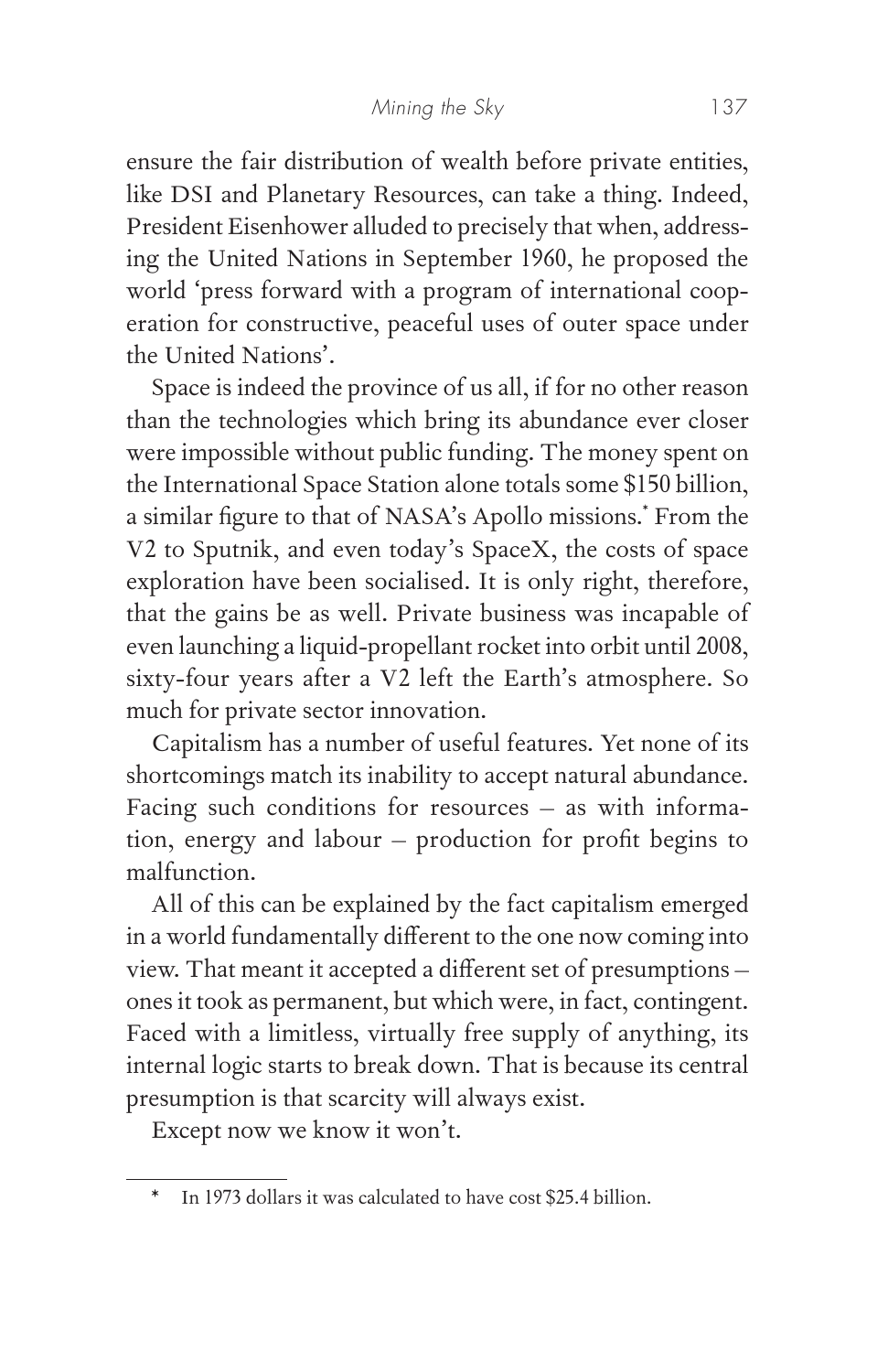7

# Editing Destiny: Age and Post-Scarcity in Health

*We are as gods … we might as well get good at it.*

Stewart Brand

### An Ageing Species

By 2020, for the first time in human history, there will be more people over the age of sixty-five than under the age of five. By 2050 there will be more people over sixty-five than under fourteen. This is perhaps the crowning achievement of our species – nowhere else in nature do the old outnumber the young.

While certainly welcome, such a shift brings with it numerous problems, not least that living longer, while having fewer children, imperils forms of collective insurance which presume a larger 'working age' population than dependents. Indeed, those first two conditions have, in many countries, already been met and are presently going global. What remains uncertain is whether public pensions and socialised elderly care will be viable in the future. If not, it would be ironic: capitalist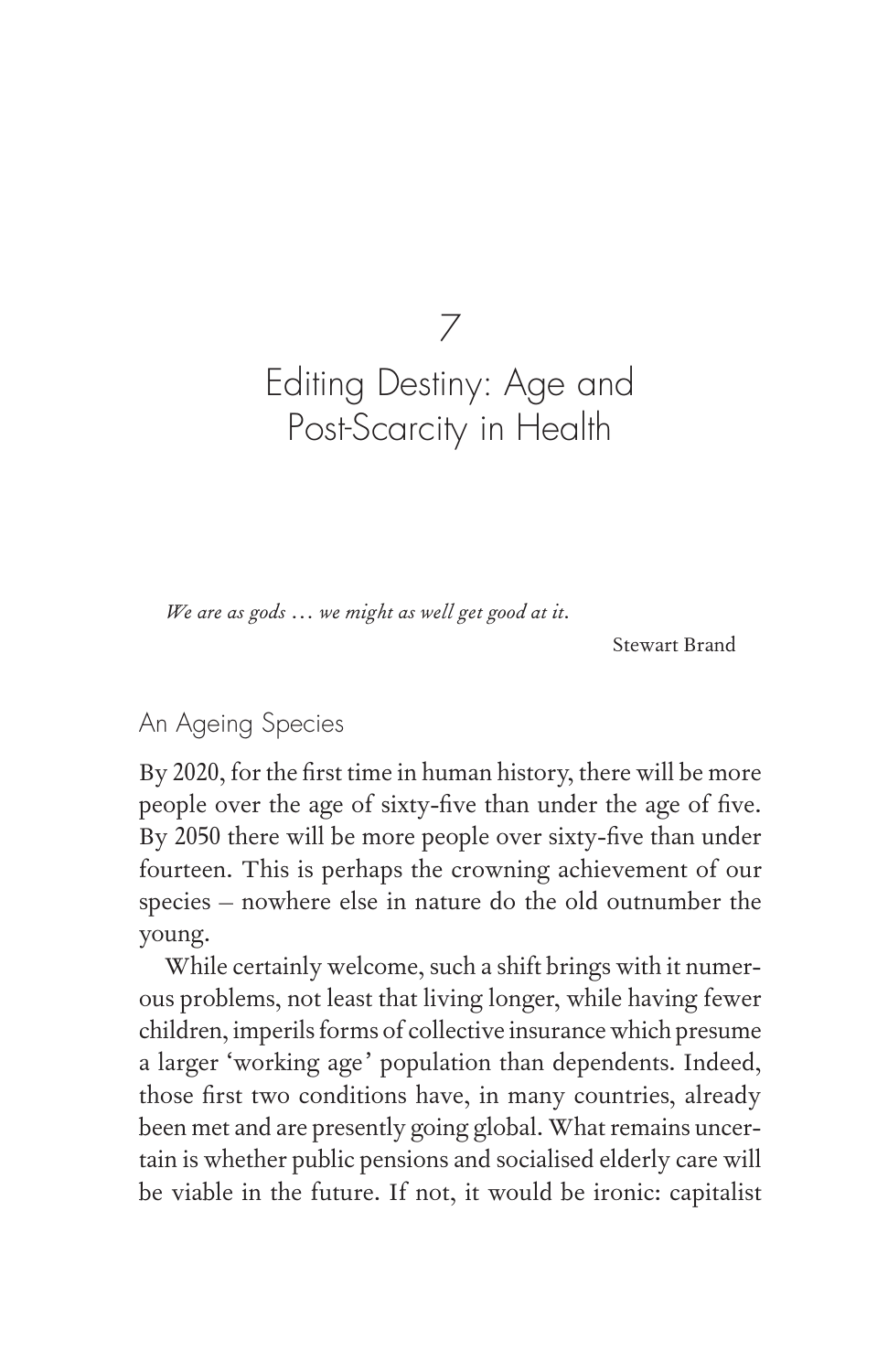affluence means more of us reach old age, yet many would lack the resources to be cared for.

In the middle of the seventeenth century the philosopher Thomas Hobbes described life in a state of nature, a hypothetical condition without government or rule of law, as 'nasty, brutish and short'. Those words, particularly the last, could have been applied far beyond the shores of Hobbes's England. Besides the issue of war in both his homeland and abroad – relative constants prior to the twentieth century but particularly severe in the 1640s – his was also a world absent of modern medicine and where adult men rarely lived beyond forty. By the mid-1800s, however, that had changed as the application of the scientific method to healthcare and hygiene saw the mortality rate of infants and children sharply decline. Previously high fertility rates, combined with more children surviving to adulthood, inevitably meant unprecedented population growth among those countries at the forefront of the Second Disruption.

The implications of this were profound. While it took hundreds of thousands of years for the world's human population to reach 1 billion by 1800, it would only be another hundred and twenty before it doubled once more. This proved to be just the start, however, and by the end of the twentieth century the Earth's human population had reached 6 billion, with forecasts for the middle of this century of around 9.6 billion. If confirmed that will mean the world's human population has increased tenfold in around 300 years.

Two other trends accompanied this surge in population. The first was extended life expectancy. By 2015 the average human, anywhere in the world, could expect to reach seventyone years of age – an improvement of four decades on even the early twentieth century. The second was an inverse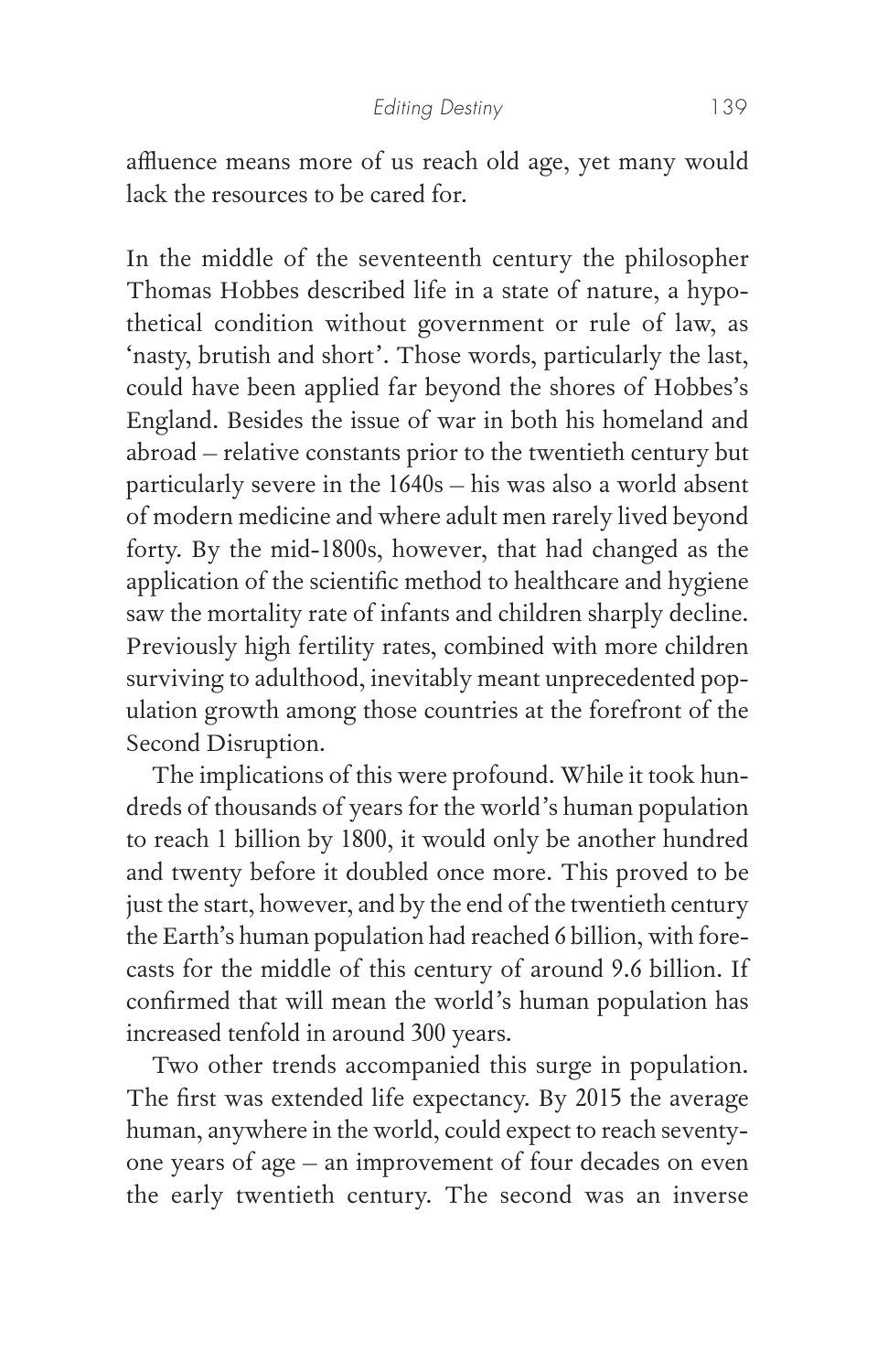correlation, with fertility rates falling as a country becomes wealthier. Just as a country's population increases during industrialisation, this later self-adjusts as birth rates fall once a certain level of development is attained. Thus while the last two centuries have seen the world's population surge, and the time between respective doublings becoming successively shorter, this is now slowing down, and many expect the world's population to peak towards the end of this century. Just as with energy consumption, it appears that there is something of a 'natural' limit on demographic growth.

While this is positive from the perspective of distributing limited resources – in the mid-twentieth century many viewed the rate of population growth as liable to continue indefinitely – the challenges presented by societal ageing are, if anything, even greater.

That much was clear in a 2013 simulation conducted by the credit ratings agency Standard & Poor's which found that, as a result of ageing demographics, 60 per cent of the countries analysed were predicted to see their credit status reduced to junk within a generation. Their subsequent conclusion, unsurprisingly, was that the status quo was unsustainable and that major reforms, from increasing the pension age to shrinking the public sector, were necessary. A larger study published three years later revealed less pressing problems, concluding only a quarter of countries seemed destined for trouble as people lived longer and fertility rates continued to fall. Yet perhaps most notable about that second report's findings was the geographical spread of the countries it identified with the Ukraine, Brazil, China and Saudi Arabia all facing major problems ahead. It appears the prospective crisis of elderly care is bigger than any single economic model or set of cultural values.

What is more, ageing will diminish growth. In 2016 the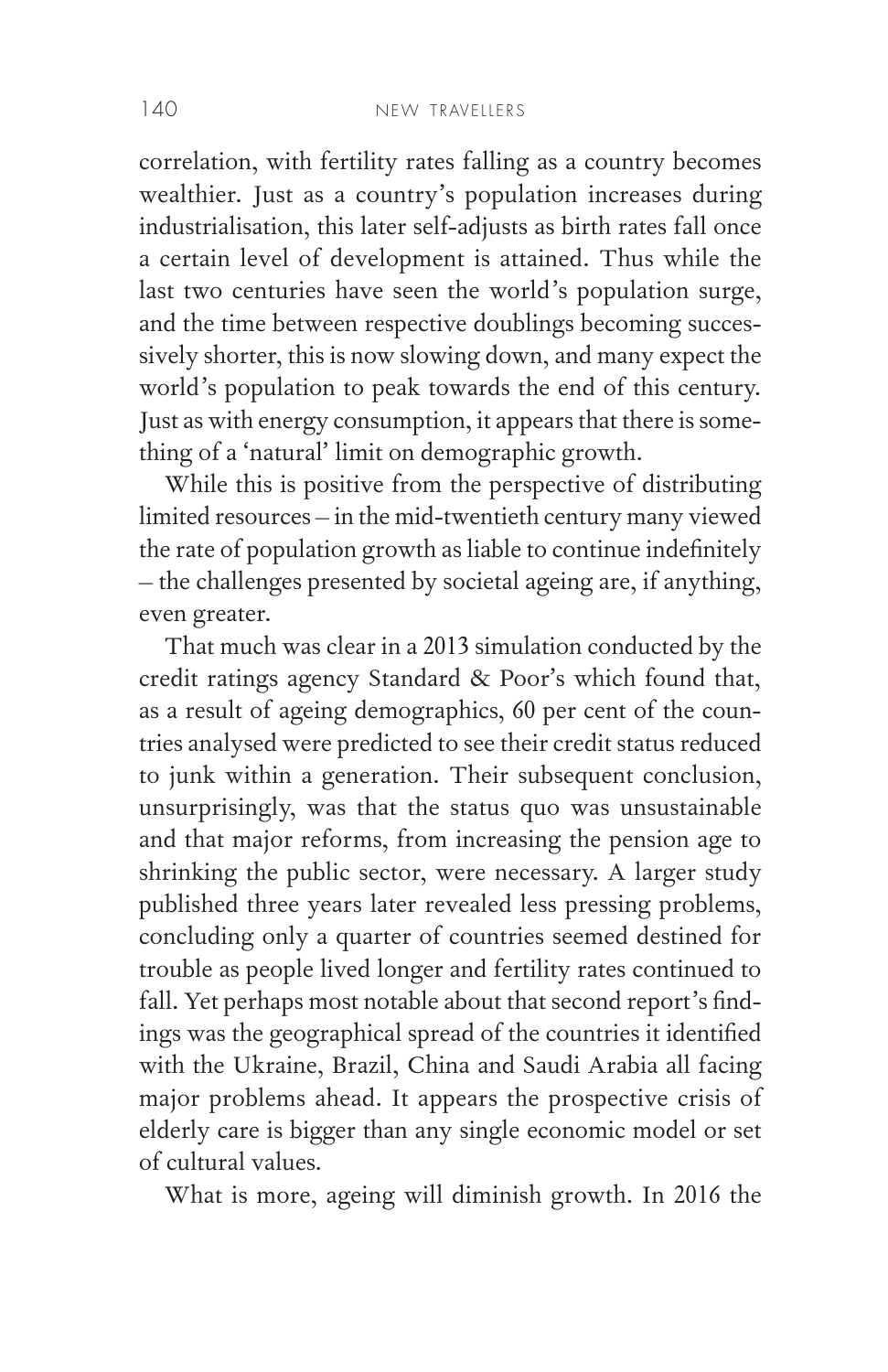research division of the US Federal Reserve published a paper detailing how changed demographics will render central banks powerless to raise long-term interest rates. Citing an example based on the changing demographics of the United States it concluded, 'low investment, low interest rates and low output growth are here to stay … the US economy has entered a new normal'. These trends are observable across the Americas, Europe and Asia. While the default policy response in recent decades has been calls for greater immigration (with a few exceptions such as Japan), given ageing is one of the inevitable consequences of the Second Disruption – an experience that has and will continue to visit every society – that is clearly inadequate. As Africa and Asia experience the same trends that Europe and America did before them, the call for economic migrants to make up labour shortages will increasingly be met with the response, 'from where?'

In most developed countries, particularly in Europe, lower growth is already rubbing up against higher spending. In the UK the costs of health and long-term social care, the state pension and other benefits are forecast to increase annual spending by 2.5 per cent of GDP every year in the decade after 2020. Between 2016 and 2030 Britain's population over sixty-five will grow by a third while its 'oldest old' – those over eighty-five – will almost double. While politicians perennially talk of 'balancing the books', in the context of demographic change – as well as a failed economic model – it is clear that under such conditions large budget deficits would be permanent.

### Ageing in Britain: Austerity beyond Austerity

In 2017, Britain's Conservative Party lost their parliamentary majority. Seven weeks earlier when Theresa May called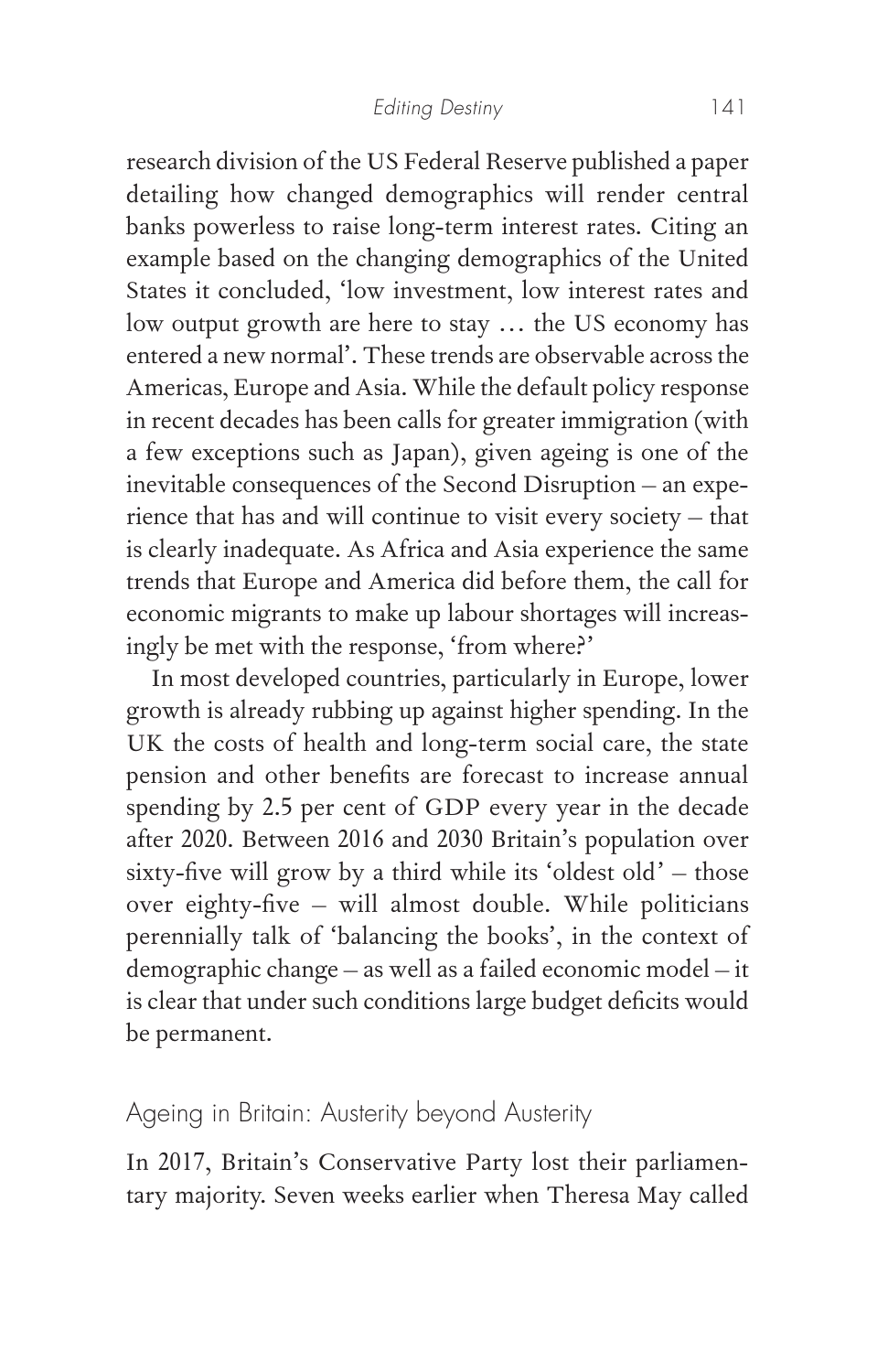a snap general election, anything short of a landslide victory had seemed impossible. While there was much to commend in how Labour fought back from the brink, it is hard to ignore just how poorly the Tories fared – their nadir being one of the great unforced errors in modern politics: the 'Dementia Tax'.

While the proposal proved to be the election's turning point, it was as much a response to long-term necessity as political naivety. Its logic was simple: people who need social care should pay for it themselves until the value of their assets, including their home, reaches a floor of  $£100,000$ . While a family would never be forced to sell a property during a patient's lifetime – with the cost being recouped only after death – for many this was tantamount to introducing a new inheritance tax. That led to widespread anger, particularly among their voter base, because while seemingly progressive, the policy created a lottery in how medical services were paid for. If you had cancer the cost of treatment was socialised through the NHS, whereas if you had dementia you were on your own. The Tories included the policy in their manifesto, framing it as painful but necessary, because they incorrectly believed their lead to be unassailable.

And yet there was more to the Dementia Tax than political myopia. The emphatic changes it proposed, which so outraged long-time Tory voters and activists, at least represented a response to the crisis of ageing. Whoever governs, and whatever their ideological views, increased life expectancy and declining fertility rates – two trends which will ultimately impact every society – call into question the viability of socialised health and social care. June 2017 won't be the last time a major political upset is caused by the politics of ageing.

Any presumption that the leading causes of death will remain static over the next century ignores just how much has changed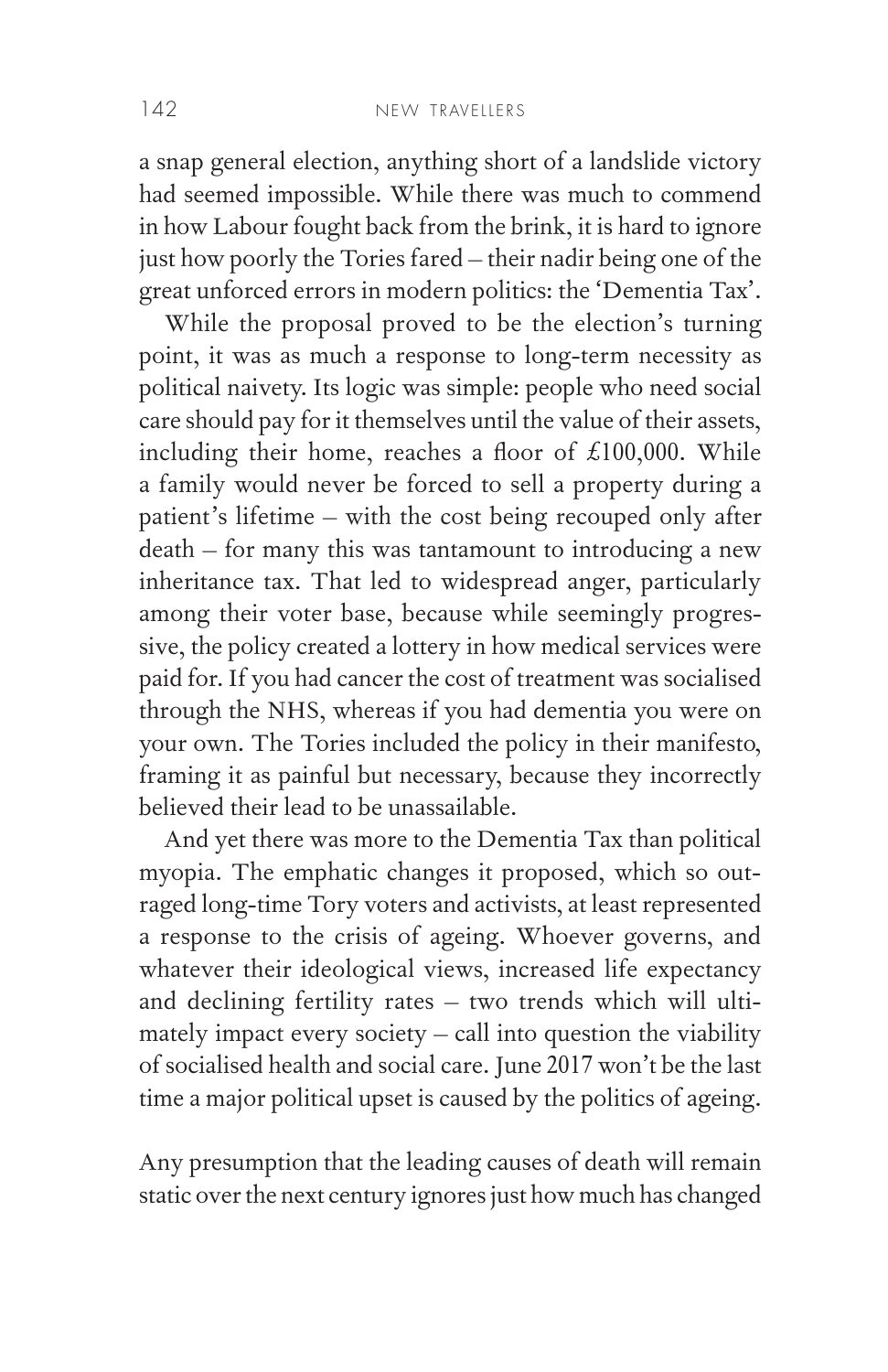over the last hundred years. Where infectious diseases like tuberculosis and influenza were once the biggest killers of all, they have retreated, with age-related illness accounting for around two-thirds of global mortality every year.

Indeed by 2016 the leading cause of death in England and Wales was no longer heart disease, but Alzheimer's and dementia – a significant shift. Already the sixth leading cause of death in the United States, it is reasonable to expect that elderly dementia will become increasingly prevalent as life expectancy improves (already in 2013 it was forecast that the global rate of dementia would triple by 2050). Given the economic cost of the condition already – \$818 billion in 2015 – it is clear that between squeezed public finances and a shrinking workforce relative to the elderly population, major change is inevitable.

Part of the reason why is that the challenges of ageing and healthcare are exponential.

Similar to how Moore's Law has meant extraordinary progress in digital technology, there is an exponential function between age-related medical conditions and the progression of years. This means ageing is a far greater issue than even pessimists might initially presume: the chances of suffering Alzheimer's roughly doubles between the ages of seventy and seventy-five, and doubles again between seventy-five and eighty. For progressively older societies, with ever-larger concentrations of the 'oldest old', this poses an unprecedented challenge. Even if we can mitigate or potentially cure things like cancer, heart disease and stroke, the sheer accumulation of conditions like Alzheimer's would ultimately prove too much to manage.

But here, as with the other crises of technological unemployment, climate change and resource scarcity, the Third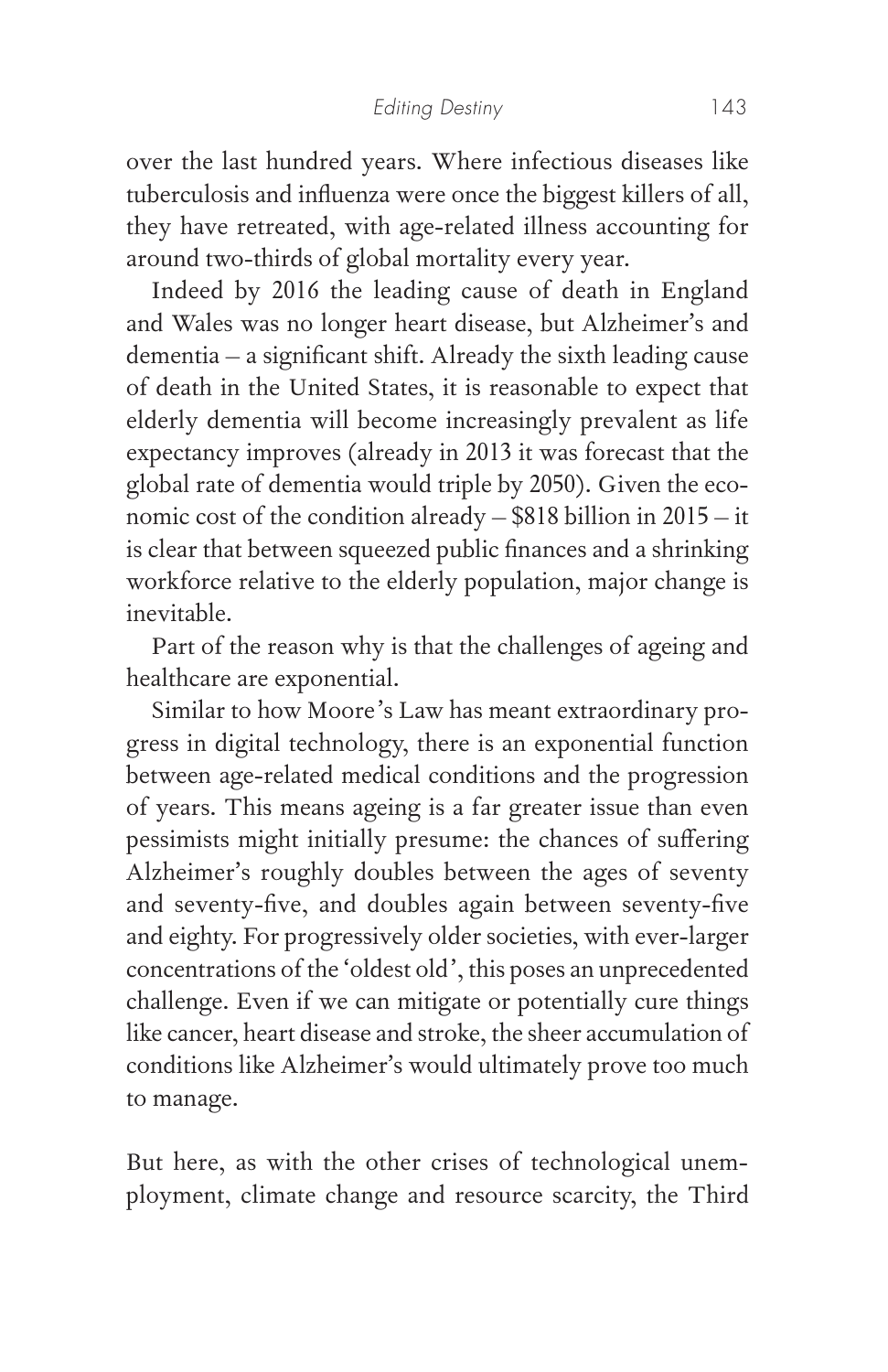Disruption offers a solution which not only meets the challenge but goes well beyond it. As with those other responses – in energy, labour and resources – it is underpinned by the tendency to extreme supply.

The reason why is that while information 'wanting to be free' might initially seem limited to relatively marginal areas such as music, film and literature – as well as new forms of collective action and even automation – it is set to be of greatest importance of all in healthcare. Perhaps that shouldn't be a surprise. After all, every living organism is essentially a composite of material and information, the difference between the E. coli virus and your favourite pet a question of complexity and scale.

While digital information exists in the binary code of 0s and 1s, DNA is instead arranged in vast sequences of four types of nucleobase, abbreviated C, G, A and T. While over recent decades we have come to understand this biological data in ever-greater detail, we now stand on the brink of something even more remarkable: being able to easily change it.

# (Genetic) Information Wants to Be Free

In 1953 Francis Crick and James Watson identified the molecular structure of DNA, 'the basic copying mechanism by which life comes from life' as Crick would later write to his son. The following year, the first functional silicon transistor was built. From there the development of these two fields would become increasingly connected, as improvements in our capacity to understand the basis of life and genetic instructions came to depend on the progress of digital technologies.

This culminated in 2003 when the Human Genome Project completed mapping all 3.2 billion base pairs of the human genome. Formally launched in 1990 with a budget of \$3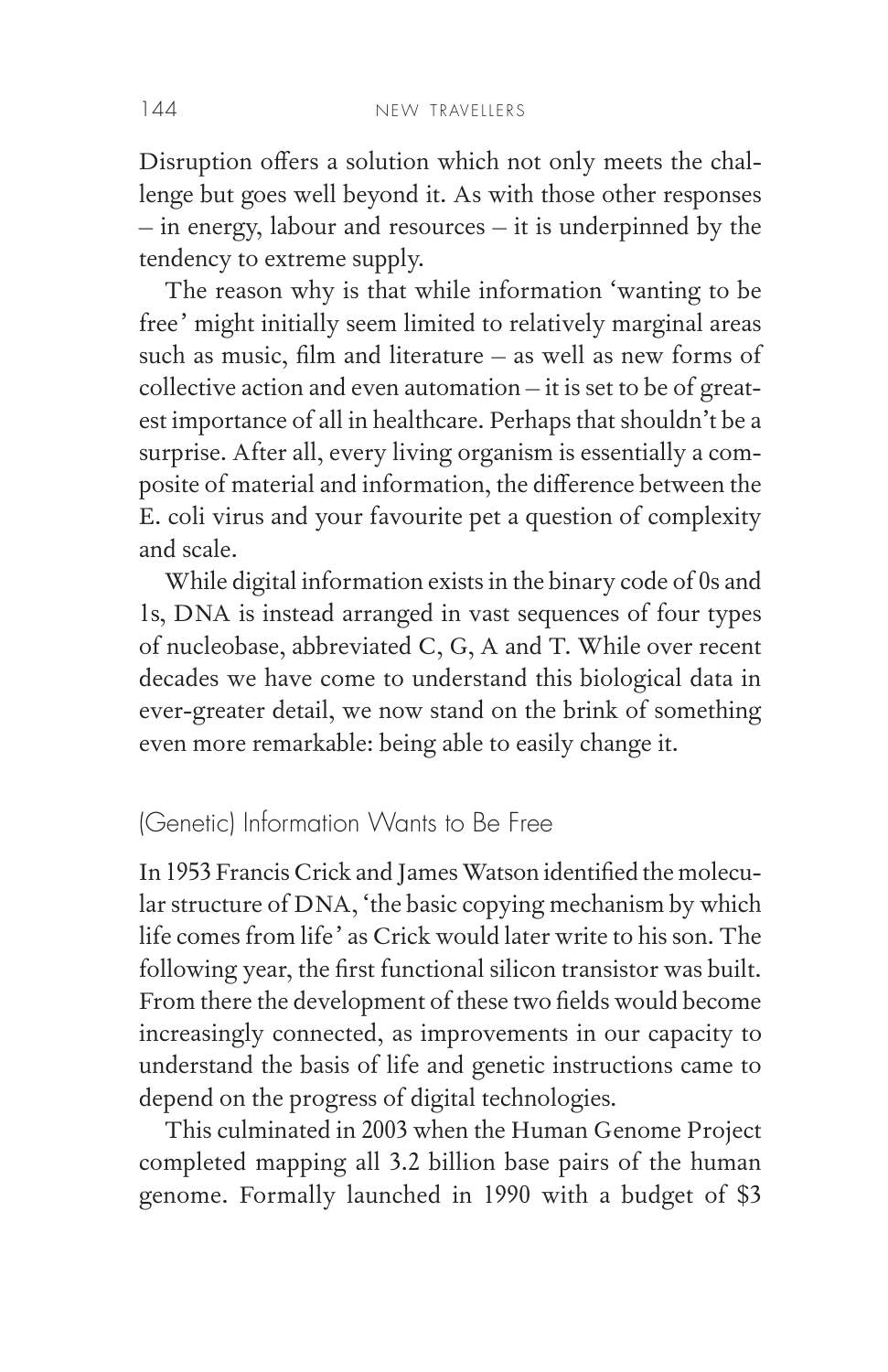billion, most of its progress was made in its final few years, enabled not only by improved techniques but massively improved computational power. Indeed, towards the end of the project it became increasingly clear that improvements in gene sequencing weren't linear but, like Moore 's Law in computing, exponential. What is more, 2003 turned out to be just the beginning. Despite being an information technology from the start, progress in genetic engineering over preceding decades had trailed developments elsewhere in computing. Yet the momentum gained over those final years of mapping the first human genome decisively changed that, taking the prospect of gene therapies from the realms of plausible speculation to reality.

So while it took thirteen years and billions of dollars to sequence the first human genome, by 2007 the cost of performing the same process for a single individual had fallen to around \$1 million, a far steeper fall in the price curve than any other information technology As with the rice on the chessboard, the further progress went the more incredible its improvements became. This meant that by January 2015 sequencing an individual's genome had fallen to \$1000 and two years later the biotech company Illumina unveiled a machine it expected to do the job for under \$100. Equally impressive as the improvements in price performance are how quickly the process takes: while it took thirteen years to map the first human genome, Illumina's machine performs the same task in under an hour.

If all of this sounds dizzying, that's because it should – since the turn of the millennium the falling cost of gene sequencing is even more astonishing than the exponential improvements of Moore's Law. While the performance of a computer chip per dollar is doubling every twenty-four months, the costs of sequencing a genome have fallen by a factor of between five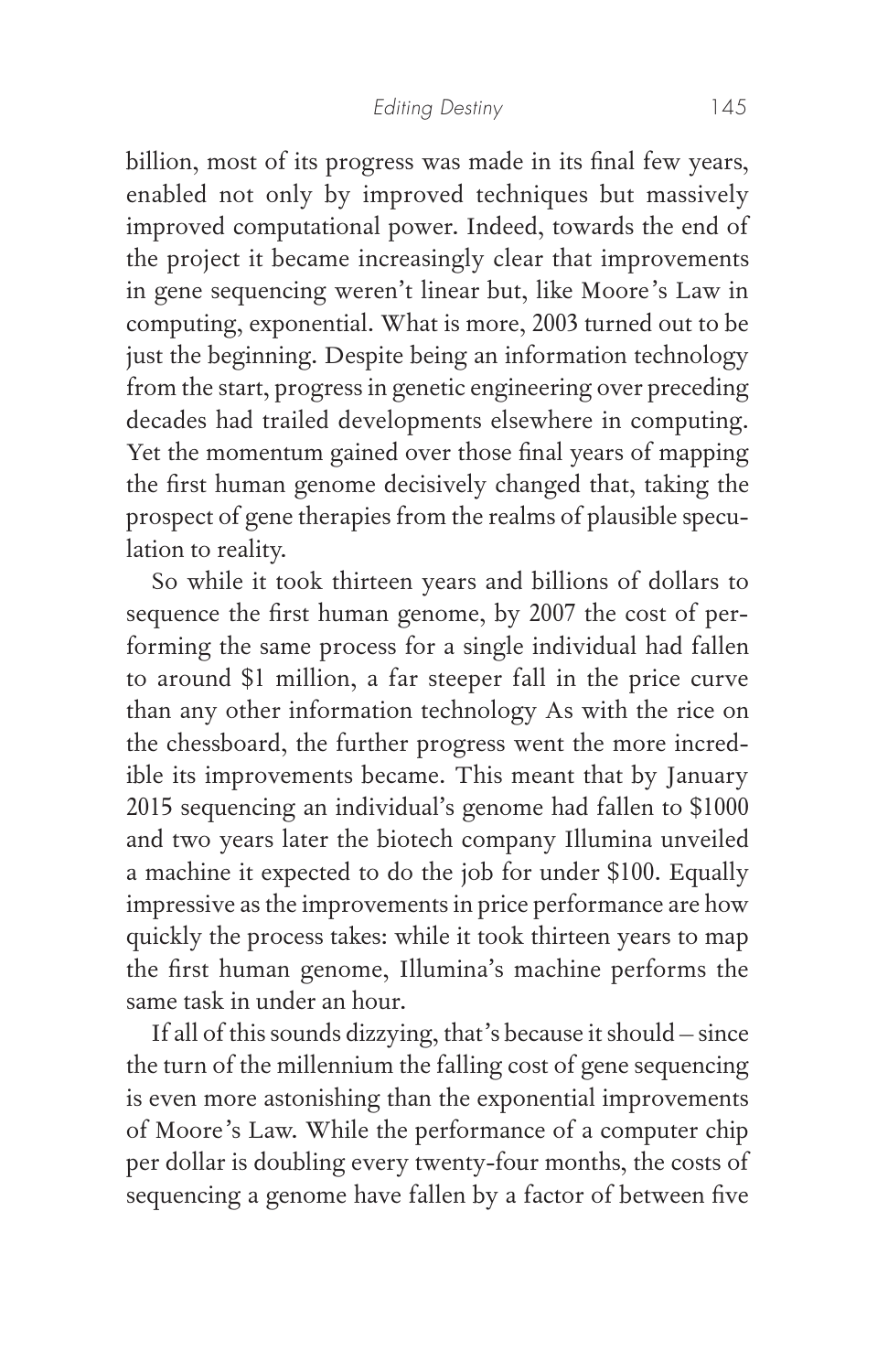and ten times a year. Even if that precipitous fall in price– performance slows down – perhaps aligning with trends elsewhere in computing for a further decade – sequencing a genome could cost as little as \$30 by the late 2020s. That alone would transform healthcare, although according to Raymond McCauley, who previously worked at Illumina, such a conclusion is unduly pessimistic. His view is that by 2022 sequencing a genome will cost as little as flushing a toilet. In other words, it'll be too cheap to even think about.

Illustrative of just how quickly the field is changing is the Earth BioGenome Project. First proposed in February 2017, it is explicitly modelled on the earlier Human Genome Project. But while the achievements of its predecessor were historic, any equivalence downplays the sheer scale of the latter's ambition. Rather than map the genome of a human individual, the Earth BioGenome Project intends to sequence every life-form on Earth, from single-celled organisms to plants and complex mammals. While such an endeavour won't come cheap, at several billion dollars it will cost far less than mapping that first human at the turn of the millennium.

But what benefits would having your genome regularly sequenced actually bring? How would it help provide healthcare and meet the challenges posed by age-related conditions? Initially it would allow for the earliest possible detection of conditions such as cancer before outward symptoms were even discernible, moving the disposition of medicine from reactive to predictive. Here stroke, cancer and even the common cold would no longer come without warning but could be foreseen and dealt with in ways previously unimaginable. This predictive practice would, most likely, begin the moment you were born.

For millennia humans have had a panoply of birth rites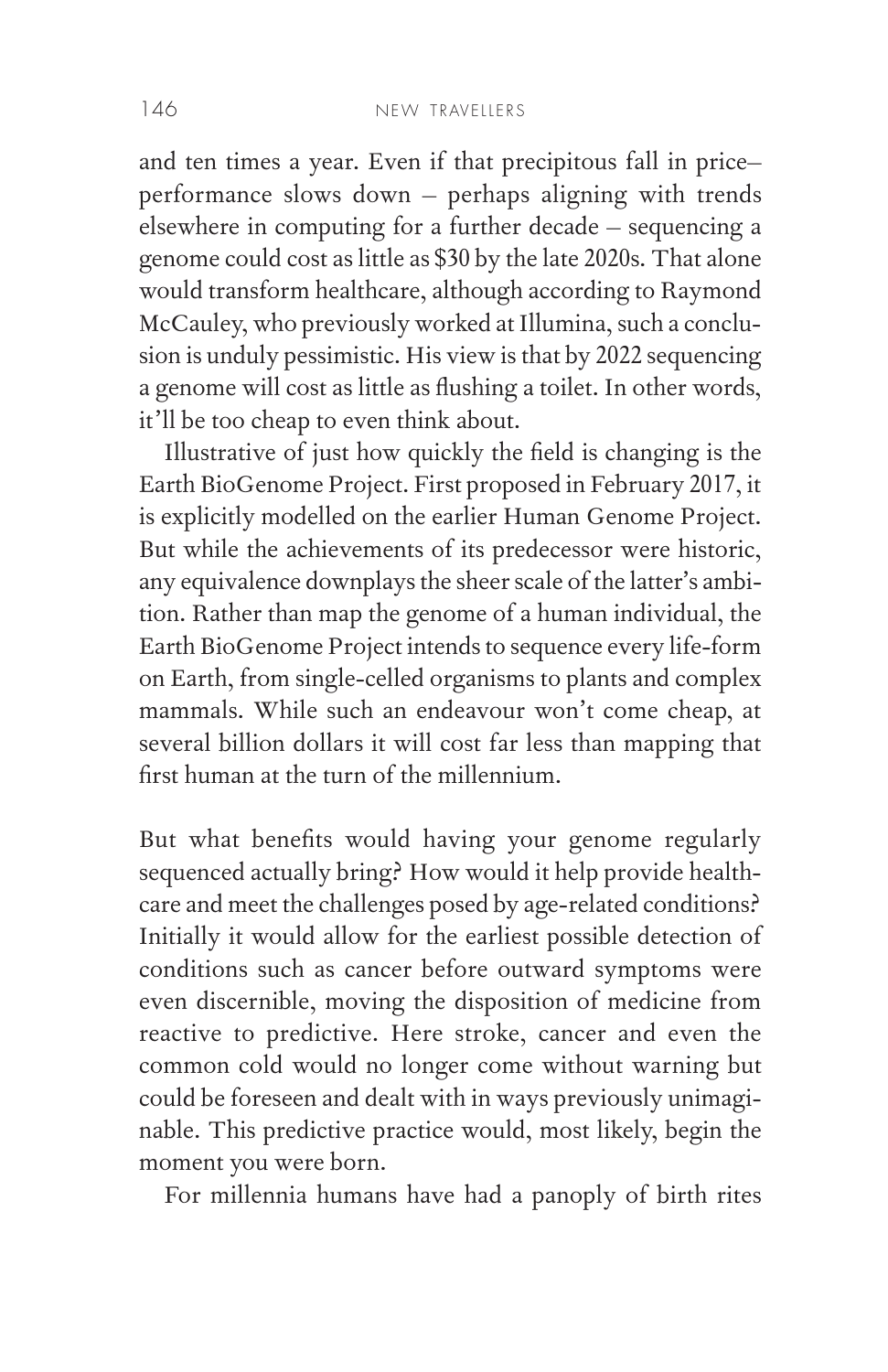accompanying the arrival of a new child. Within the Islamic faith the call to prayer, or *adhan*, are the first words a baby should hear, while in Judaism a male infant should be circumcised eight days after birth in a *brit milah* ceremony. Across our planet new life is accompanied by ancient ritual. In the not-too-distant future, however, the first thing a newborn will be subject to – alongside various cultural customs – will be having their entire genome sequenced. Indeed, it is already common in a number of countries for a pinprick of blood to be taken at birth to test for conditions such as phenylketonuria (PKU) and cystic fibrosis.\*

Expanding this to the entire genome, however, and then subjecting it to analysis by an AI would allow for the immediate isolation of risks specific to infant mortality, bringing this to fall even further. Relevant to the longer term it would create a detailed health profile – from allergies to risk of coronary heart disease and cancer in later life – as well as advising precision testing or treatments for conditions like asthma or short-sightedness. If that sounds like something for the distant future, it shouldn't – the US National Institute of Health is currently spending \$25 million over five years trialling precisely such a treatment. And that's before the price drops to less than a bar of chocolate.

Remarkably this would be just the start for preventative medicine. It turns out that just as unborn children release their DNA in the bloodstream of expecting mothers, so do cancerous tumours. That means that tissue biopsies, used to investigate suspicious lumps, would be replaced with liquid ones where DNA in blood would be used to detect, track and treat cancer. As with biopsies the same process could replace

In some cases, these diseases can be treated: any disability caused by PKU can be avoided by feeding the child a specific diet that prevents the build-up of phenylalanine (an amino acid) in the blood.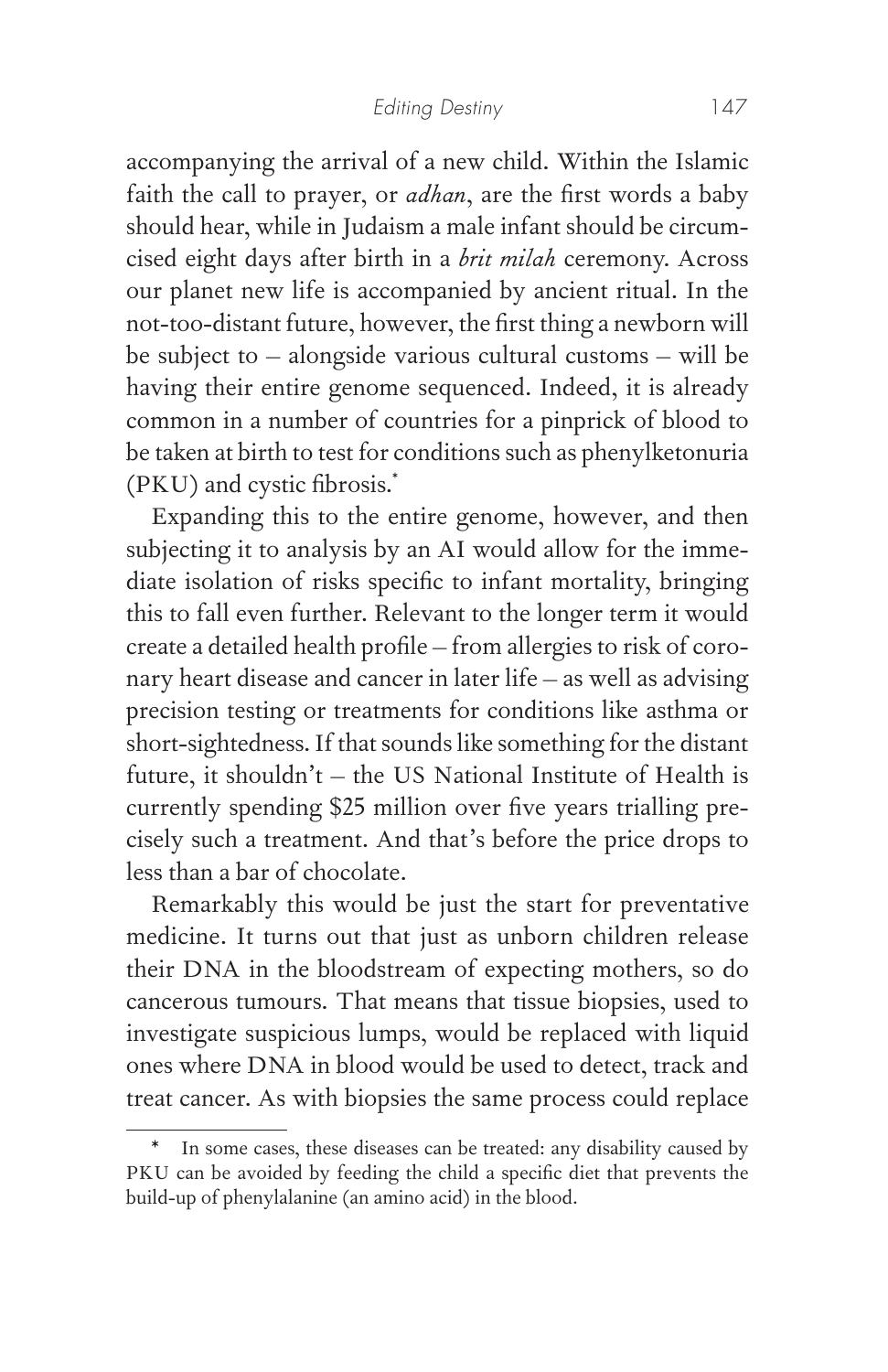mammograms and colonoscopies, not just because of convenience and cost – but also effectiveness.

Besides significantly reducing cancer-related deaths, this process would be relatively inexpensive and easily rolled out across poor and wealthy countries alike. Meaning that just like the mobile phone, low-GDP countries would quickly enjoy healthcare services impossible in the most advanced nations just a few decades earlier. At present our vision of first-class healthcare is giant, expensive technology which can take up a whole room – not unlike the computers of the 1960s and 1970s. But from sequencing the genome of newborns to preventative treatment for cancer, handheld genome sequencers will allow for diagnostics that replace rooms' worth of equipment. As with communications and energy infrastructures, the growth of cutting-edge healthcare in the Global South will look very different to existing infrastructure in places like Europe and the United States. Once more the technologies of the Third Disruption will effectively allow some of the world's poorest countries to 'leapfrog' conventional parameters for development, meaning decades from now relatively poorer countries could have rates of cancer detection more impressive than the wealthiest societies of today. Whether they do, of course, depends on the politics of how the technology is distributed.

If handheld gene sequencers sound outlandish – reminiscent, perhaps, of the 'tricorder' in *Star Trek* – then don't worry, because they already exist. The \$1,000 MinION sequencer, which fits in the palm of your hand and weighs just ninety grams, can sequence the genome of organisms such as the Ebola virus multiple times and at high speed.\* While the technology can't yet deal with the complexity of an organism such as a human, given prodigious improvements in price

It's worth pointing out that the genome of E. coli wasn't sequenced until 1997, which represented the cutting edge of biotechnology at the time.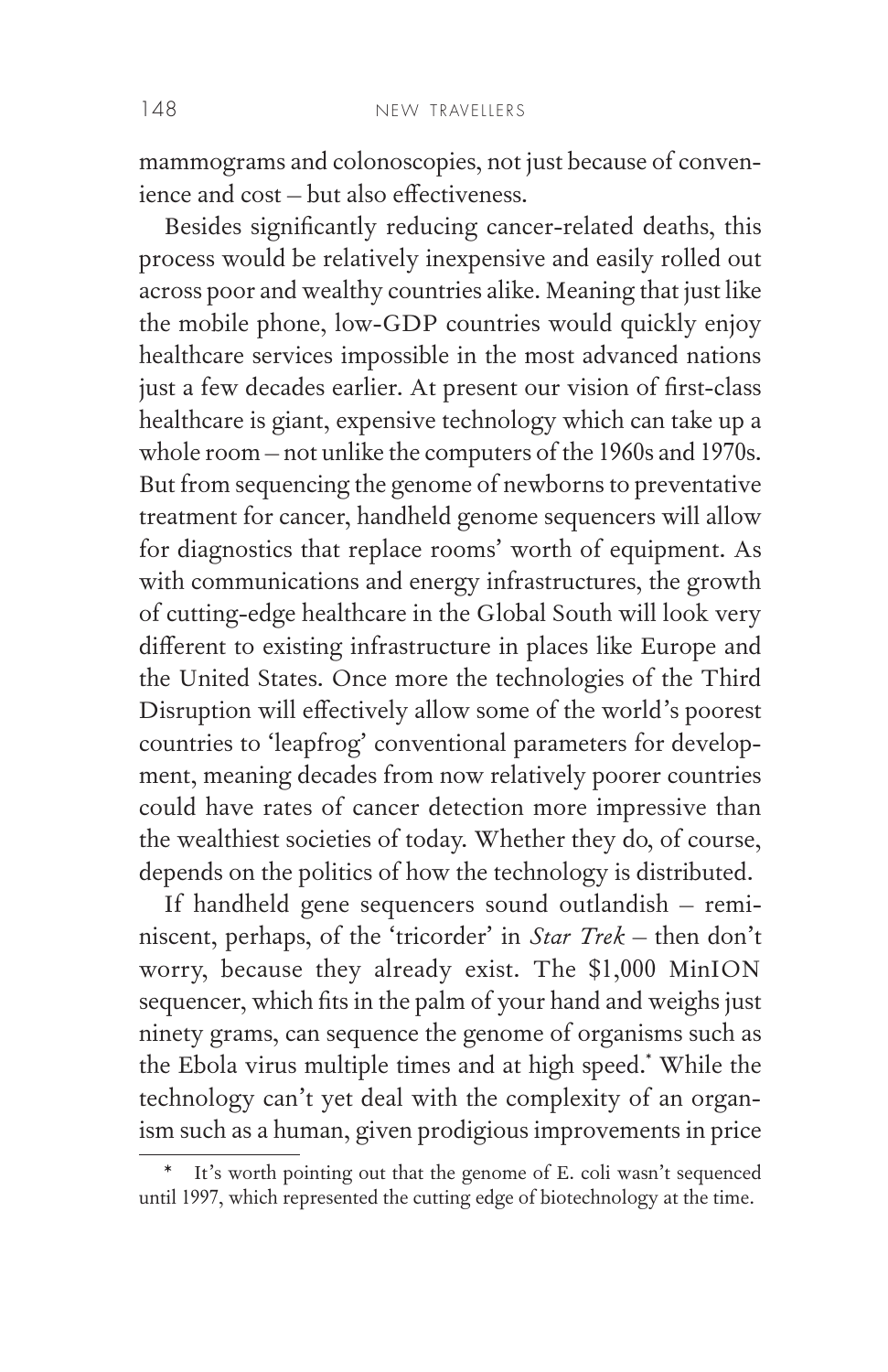performance it is only a question of when such an innovation will appear.

But while gene sequencing will change the provision of healthcare – creating preventative medicine that permits us to respond to illness before we even exhibit symptoms – the biggest breakthrough in biotechnology will be gene therapies. In terms of the leading causes of death, whose primary risk factor is age, this will create abundance in healthcare which even exceeds the exponential challenges posed by societal ageing.

### Extreme Supply in Healthcare: Gene Therapies

Genetic engineering is nothing new. Indeed, we have knowingly altered the genome of various species for 12,000 years through selective breeding – a central innovation of the First Disruption. That gave us creatures fit for labour and crops like wheat which were hardy, easy to grow and nutritious. While we gained mastery in these fields before we had cities, writing or mathematics it wasn't until the nineteenth century, through the work of Gregor Mendel, that we understood precisely how such mechanisms function.

After Mendel, however, understanding genetic inheritance increasingly resembled a science rather than an art. By the middle of the twentieth century our knowledge of the field was so impressive that humans grasped how they might be able to accelerate a process seen throughout nature – evolution – inside a laboratory. While DNA was understood to be responsible for heredity from 1952, and Crick and Watson's double helix model was formulated the following year, the first genetically-engineered animals weren't produced until the early 1970s. That breakthrough was arguably as profound as the transistor, the integrated circuit and even Watt's steam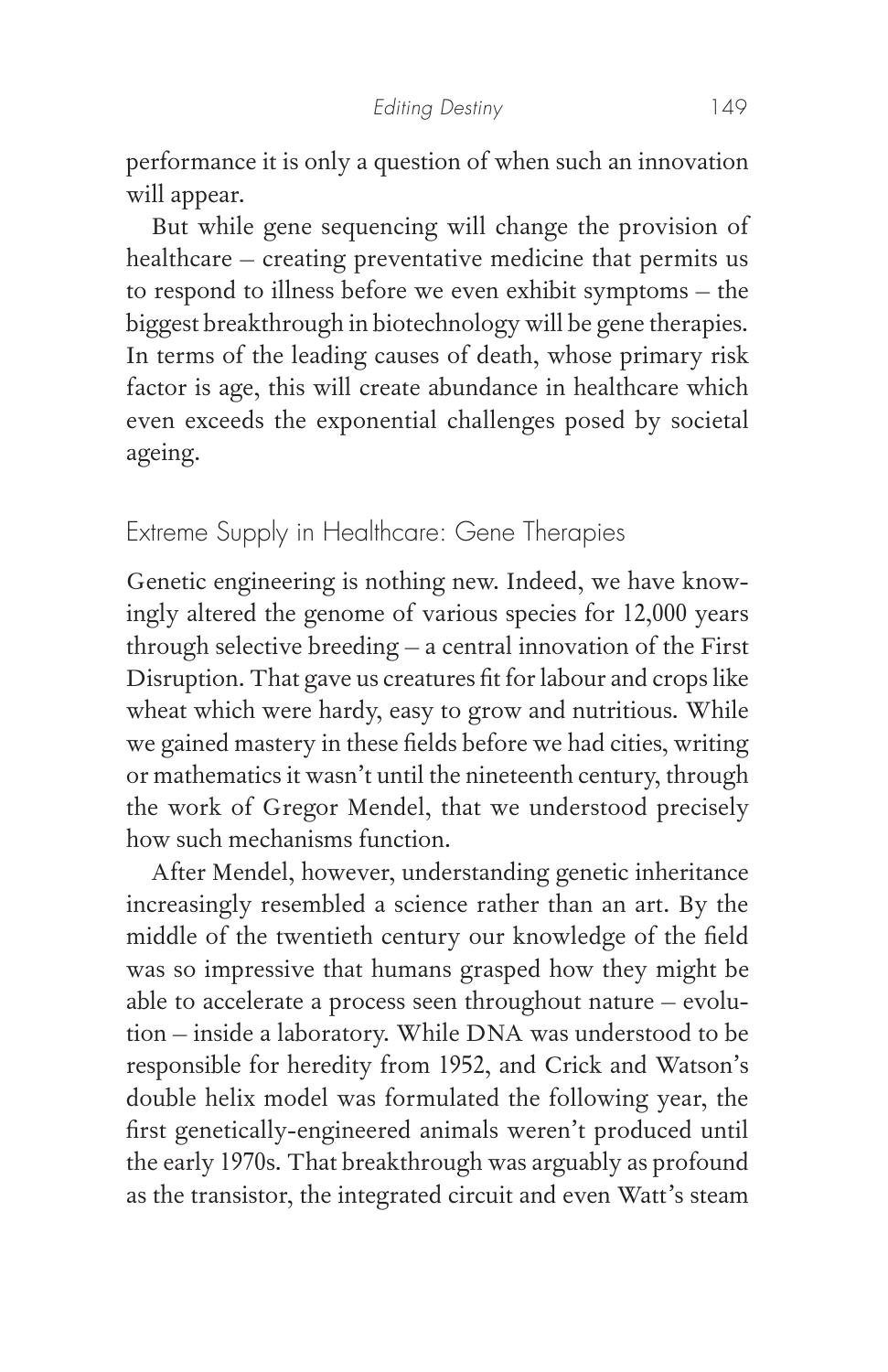engine. Within just a few short decades theoretical science had become applied technology.

While of widespread popular interest and the basis for innumerable Hollywood films, this historic leap had little immediate impact in the provision of healthcare. The techniques required were prohibitively expensive and complex, meaning that for more than a generation advances in the field remained slow. But like anything subject to exponential development, what seemed like inertia soon gave way to a deluge of change.

Gene editing is a type of genetic engineering in which DNA is inserted, deleted or replaced in the genome of an organism. This is achieved by using restriction enzymes, or 'molecular scissors', of which – until recently – there had been three kinds: meganucleases, zinc finger nucleases (ZFNs) and transcription activator-like effector-based nucleases (TALEN). While there is significant variation in the price of each process, ZFNs and TALEN were developed more recently, all three remained out of reach for all but the wealthiest of institutions. Much like computers until the early 1970s, gene editing was the exclusive preserve of elite researchers and subject to massive overheads. As a result experimentation and trials were rare, expensive and slow.

That has changed in recent years, however, with the arrival of CRISPR-Cas9. CRISPR is a new approach which reduces the costs of gene editing by 99 per cent while cutting experiment times from months to weeks. While it is yet to be fully perfected and is not always sufficiently precise, CRISPR is a programmable and easy-to-use technique for almost any lab, allowing scientists to edit genetic information with unprecedented efficiency. Just like SpaceX and rocket technology, CRISPR-Cas9 doesn't permit humans to do anything particularly new. Rather, it illustrates how information wanting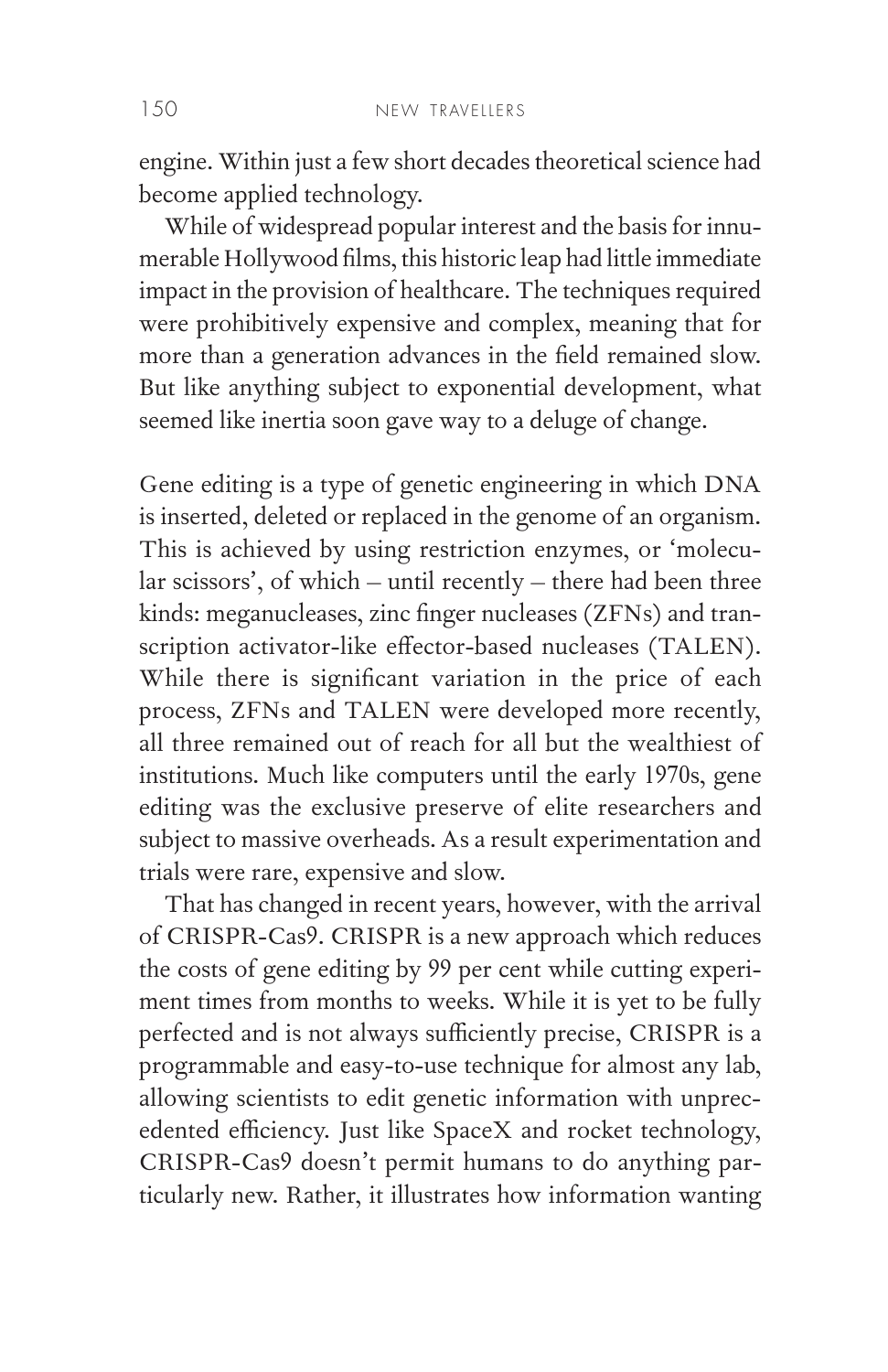to be free disrupts mainstream views about scarcity and makes extreme supply possible. How we deal with biology, primarily our own, is set to be transformed just as radically as labour with automation, energy with renewables and resources with off-world mineral extraction.

The technique itself is both simple and elegant. That's because CRISPR, which stands for 'Clustered Regularly Interspaced Short Palindromic Repeat', imitates the immune mechanism of bacteria when attacked by a virus in nature. Confronted with such a situation, the bacteria will take strips of the virus's DNA and insert it into their own using an enzyme called Cas. These newly formed sequences are the CRISPR, which the bacteria then uses to produce RNA copies to recognise viral DNA and repel future attacks.

While these processes have been observed and understood since the early 1990s, it wasn't until 2013 that CRISPR was transformed into a tool suitable for gene-editing. That was achieved by replacing the bacterial CRISPR RNA system with a modified guide RNA which now acted as a signal to inform an enzyme, called Cas9, where to look. This allowed the enzyme to effectively scan a cell's genome to isolate a match before slicing it out. Applying this same process, scientists can change or add DNA within a cell in a manner reminiscent of cut, copy and paste – although, for now, a slight margin of error remains. Decades after confirming DNA is responsible for genetic inheritance, and more than sixty years since the invention of the silicon transistor, information technology can reprogram biological systems with increasing ease.

Already, governments in a number of countries including the US and UK have approved the use of CRISPR-Cas9 in human embryos and adults. You can even buy home kits online using the same system to modify bacteria in your spare time. Altering bacteria to glow in the dark like jellyfish or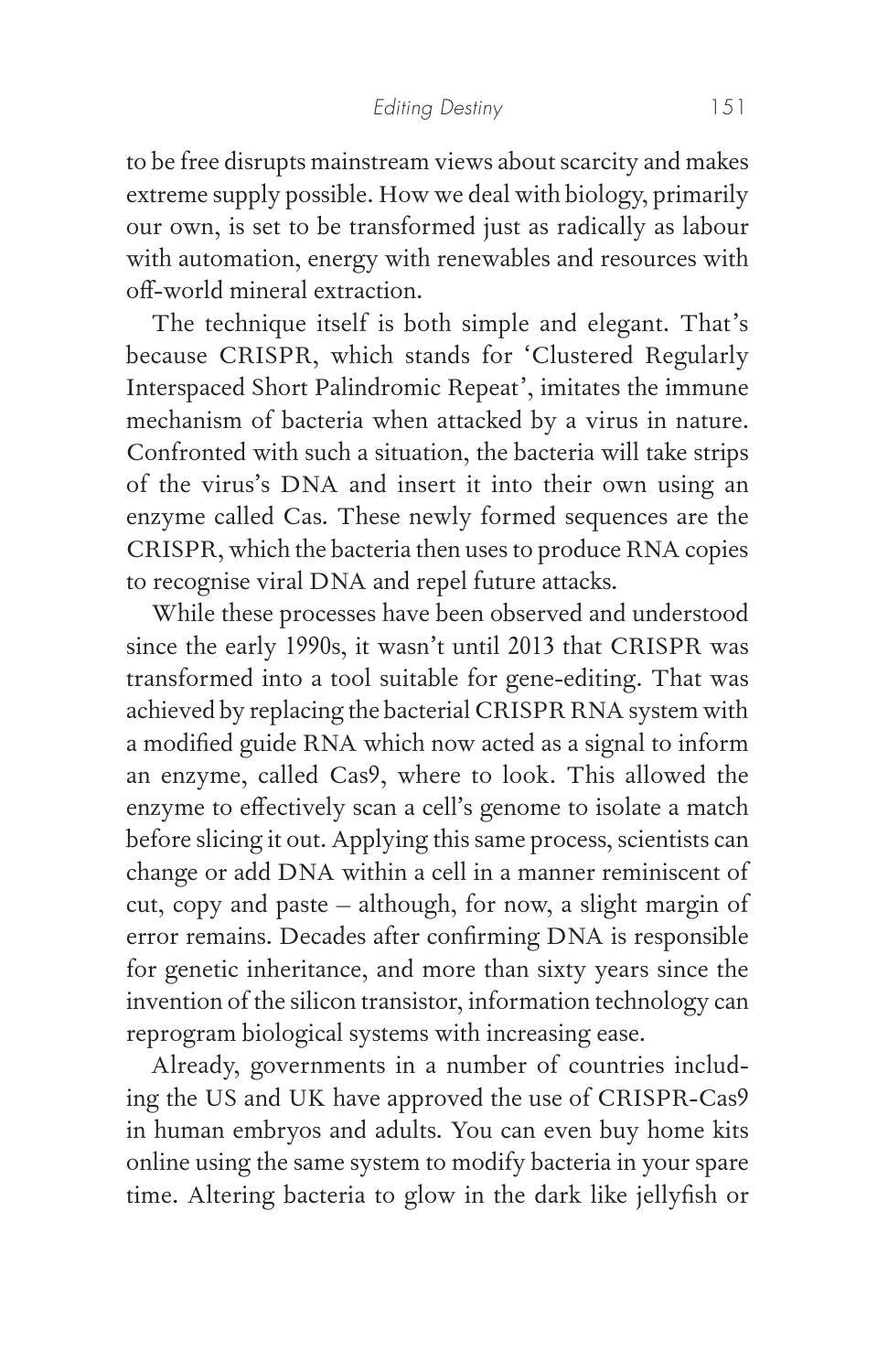develop resistance to certain strains of antibiotics might have won a Nobel Prize thirty years ago – today children in middle school are doing it.

Trials with CRISPR-Cas9 have already yielded impressive results in laboratories across the world, creating 'buff beagles' without myostatin, preventing HIV infection in human cells, partially reversing the effects of Huntington's in nine-month-old mice, and slowing the spread of cancer. It seems increasingly likely that gene-editing in general – and CRISPR-Cas9 in particular – could help eliminate a number of genetically inherited conditions, and with over three thousand caused by a single incorrect letter in our DNA – including Huntington's disease, cystic fibrosis and sickle cell anaemia – that alone would represent spectacular progress. In the second half of the twentieth century humanity eradicated smallpox. In the first half of the twenty-first it could eliminate thousands of genetic disorders. Forever.

But the possibilities of gene editing go beyond mitigating, and even overcoming, genetically inherited conditions which impact hundreds of millions. The genome could be reprogrammed to become resistant or even immune to things like stomach flu, HIV and Alzheimer's as well as lowering the risk for coronary heart disease, having leaner muscle and possessing stronger bones. This might all sound a little much, and before editing the human genome at scale such efforts should be subject to vigorous public debate. But how much difference is there between improving nutrition for health outcomes and optimising our biological programming? Not much – and while pursuing both is likely ideal, the second is a lot more precise.

Since 2016 alone, the number of gene-editing trials deploying the CRISPR-Cas9 technique have substantially increased. With the overwhelming majority taking place in either China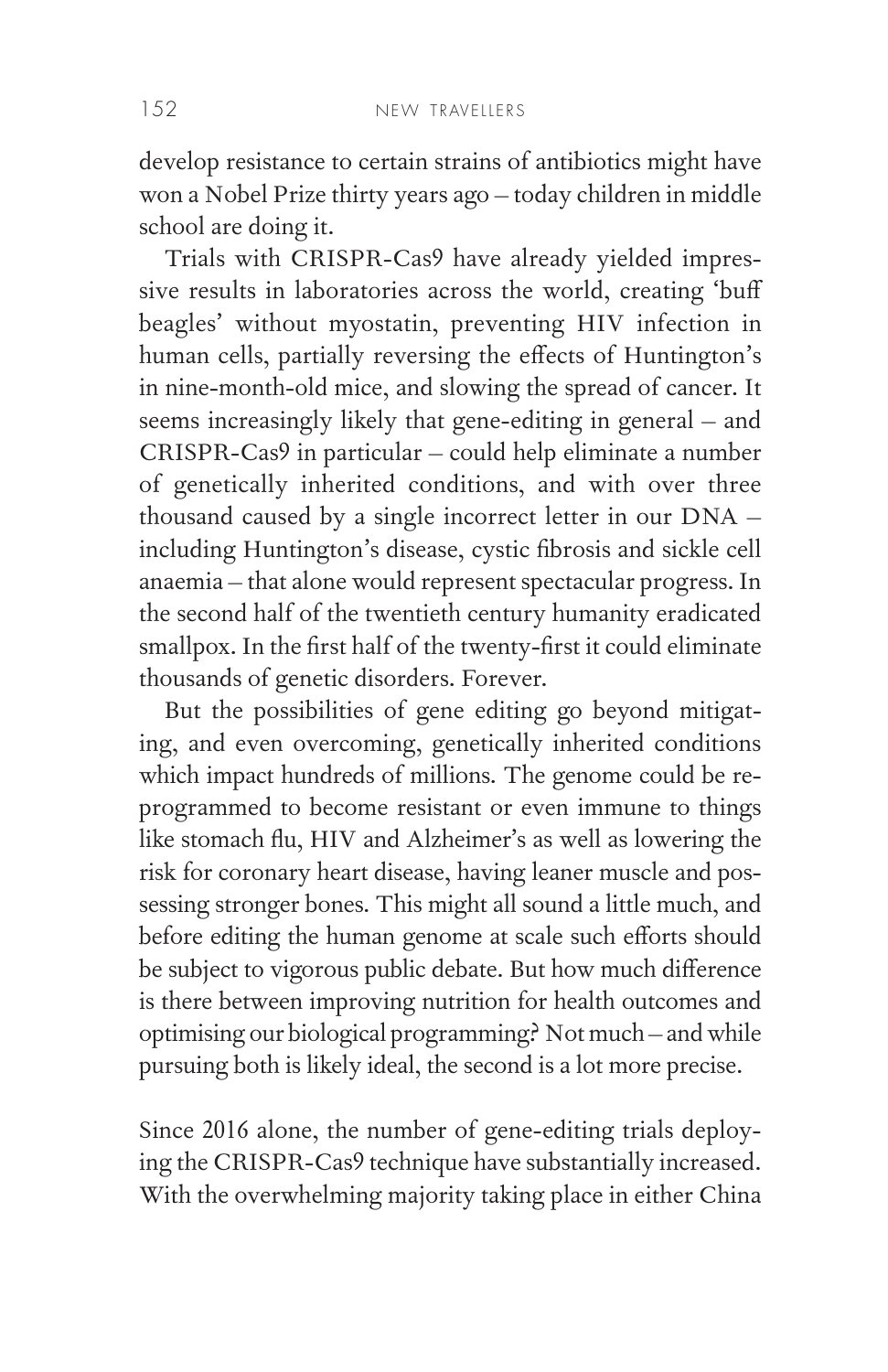or the United States, and the latter now playing catch-up, some are now referring to this new rivalry as 'Sputnik 2.0'.

But while such a comparison is easy to understand, there is a seismic difference between innovations in biotechnology today and the Cold War clash for scientific supremacy a half century ago. For fifty years after Sputnik was launched in 1957, the cost of space exploration was so prohibitively high that only states, and superpowers at that, could afford to participate. Techniques like CRISPR-Cas9, by contrast, have drastically lowered costs of entry to gene editing, and whether you want to cure cancer or create biological weapons of mass destruction, the necessary technology might soon be available for tens of thousands of dollars rather than billions. The consequences of that, with the cost of editing the genetic material of both ourselves and other species falling ever closer to zero, are difficult to overstate.

Yet we are starting to catch glimpses of what that future might look like. In early 2017 the US Food and Drug Administration was contacted by David Ishee, a kennel operator based in Mississippi with a passion for biohacking. Ishee had recently been developing his skills with CRISPR-Cas9, conducting personal experiments in his garden laboratory. He hoped to use the technique to eliminate an inherited condition common to Dalmatians called hyperuricemia, which can cause gout, and had sent the FDA an outline of his plans. Having presumed agency approval was a mere formality, Ishee was surprised when he received no response.

On January 18 it became clear why, as the FDA released a proposal to regulate cattle, pigs, dogs and other animals modified with gene-editing tools, including CRISPR-Cas9. A previously ambiguous area at the interface of DIY culture and high-value technology would now require federal approval and be subject to significant government oversight.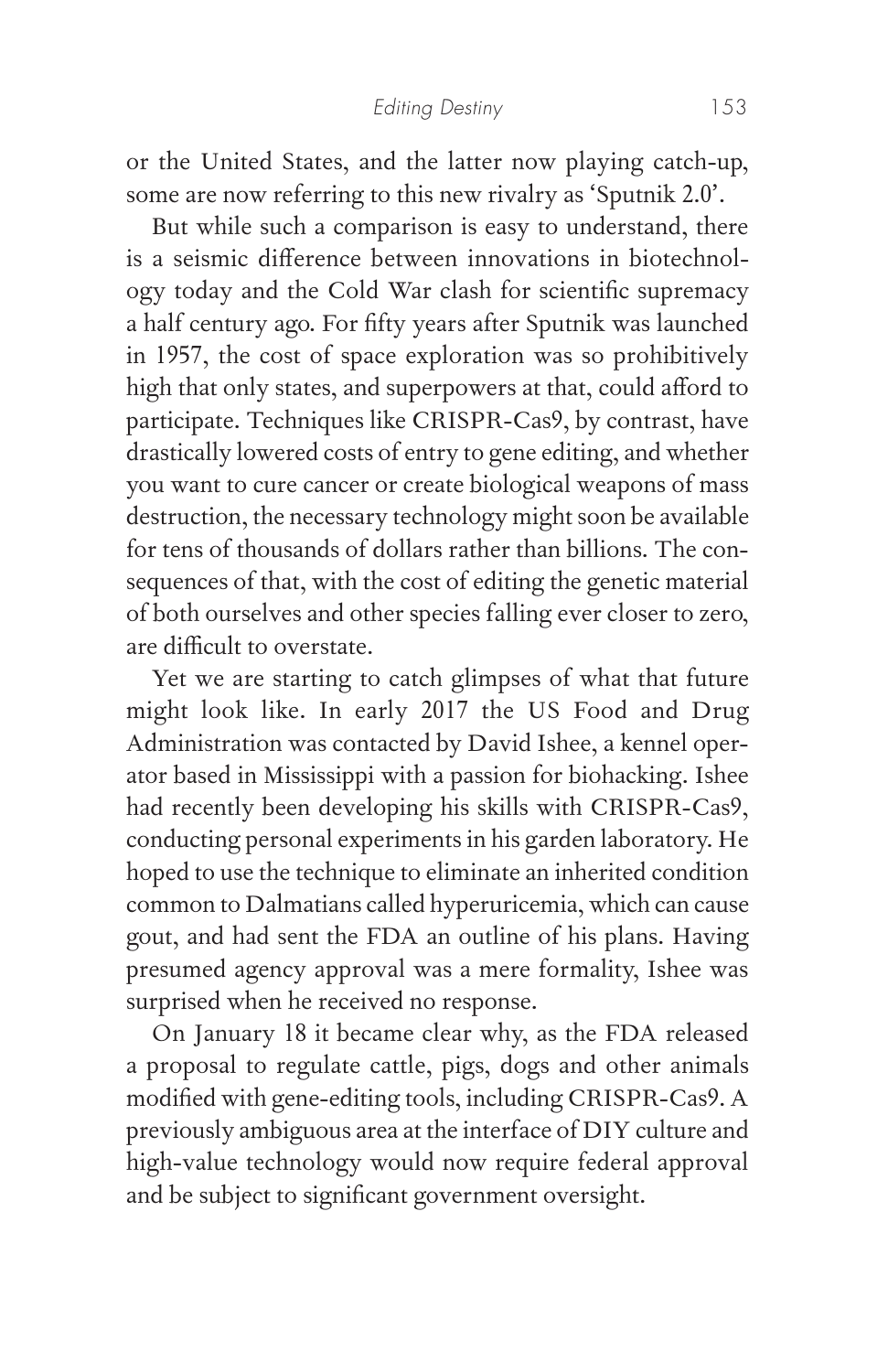That came as a blow to Ishee, who told one outlet that it would be 'easier to teach dog breeders CRISPR than … why pure breeding is a bad thing'. His view was that the genetic material of pedigree dogs is in no way 'natural' to begin with, and that CRISPR offered a means of correcting biological errors which were the result of human intervention.

The FDA proposed treating the edited portion of an animal's genome as equivalent to a veterinary drug. So just like a new pill, edited animals can't be sold, or even given away. And, just as importantly, it is likely edited genomes may be subject to intellectual property rights and patent. Imagine the battle over Napster, the file-sharing P2P network at the turn of the millennium, and now apply it to biology. Even if information does want to be free – or at least wants to be consistently cheaper over time – that doesn't matter when there are incumbent business and profit models to protect.

While there are justified safety concerns which need to be managed and regulated, turning edited DNA – including our own – into a commodity exclusively for profit, is entirely consistent with the logic of capitalism. As we have seen elsewhere, artificial scarcity has to be imposed in order to create a market – otherwise nobody can make a profit. Ishee's comments in response to the announcement perhaps offer a sign, however, of what direct action might look like as the Third Disruption accelerates: 'I feel like maybe the best thing is to just go ahead and produce the healthy animals and then just tell people … we cured this disease, but the FDA won't let us.'

## Welcome to Elysium

Parallels can be drawn between David Ishee and his biohacking efforts in modern-day Mississippi and the film *Elysium*, set in 2154. In the latter, Earth has been ravaged by climate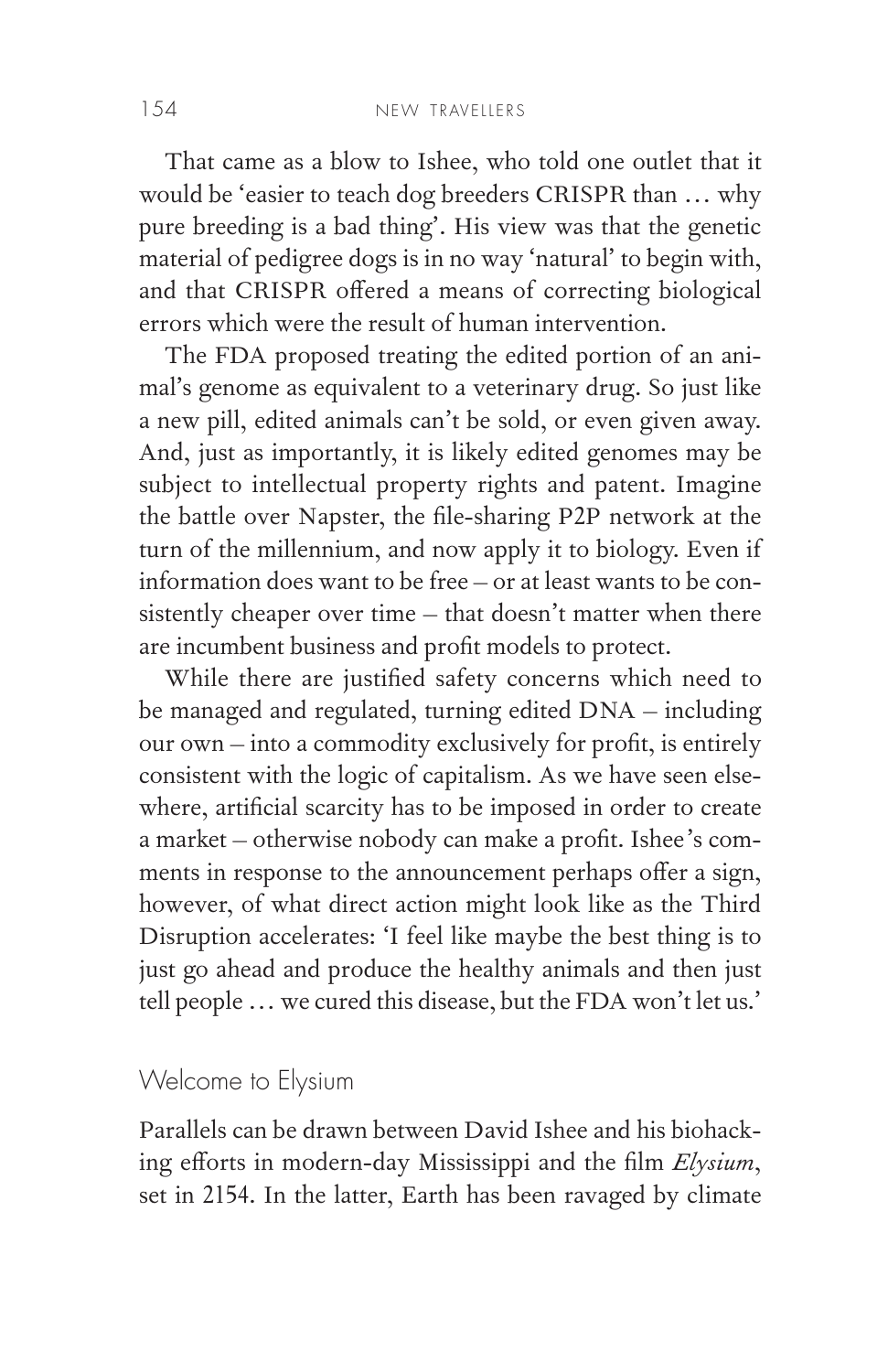change and what appears to be a breakdown in the formal economy. As a result, the wealthy have departed for an offworld colony named Elysium – a giant space-habitat orbiting the Earth. The difference in quality of life between its inhabitants and those left behind could not be more striking.

One of the many benefits bestowed on Elysians is access to its Med-Bays, machines that can cure disease, seemingly reverse ageing and regenerate entire body parts. The central plot of the film revolves around Max Da Costa – a former car thief living among the ruins of Los Angeles – and his efforts to access a Med-Bay after being exposed to lethal amounts of radiation. Max's quest is mirrored by the efforts of his childhood friend Frey, as she pursues a cure for her young daughter dying from Leukaemia. The only problem is the use of Med-Bays are exclusively limited to citizens of Elysium, and they don't function with anyone else. That means the only hope for Max and Frey's daughter is to change the operating system of the entire habitat, making its technology available to outsiders like them.

The film culminates with a hacker named Spider uploading a program from Max's brain to reboot Elysium's operating system and extend citizenship to those on Earth. Shortly after that is completed, robots depart to tend to the sick and dying. Rather than an act of charity they are simply upholding their protocol: of caring for Elysians.

While it might not be immediately obvious, Elysium is a film about rights. The tensions between universal human rights and the foreclosed rights of the citizen; between the right to private property and the right to access public forms of healthcare. For most people, intuitively anyway, the right to life for some eclipses the 'right' to unimaginable wealth for others. This is why the final scene of the film is a happy one, despite Max making the ultimate sacrifice.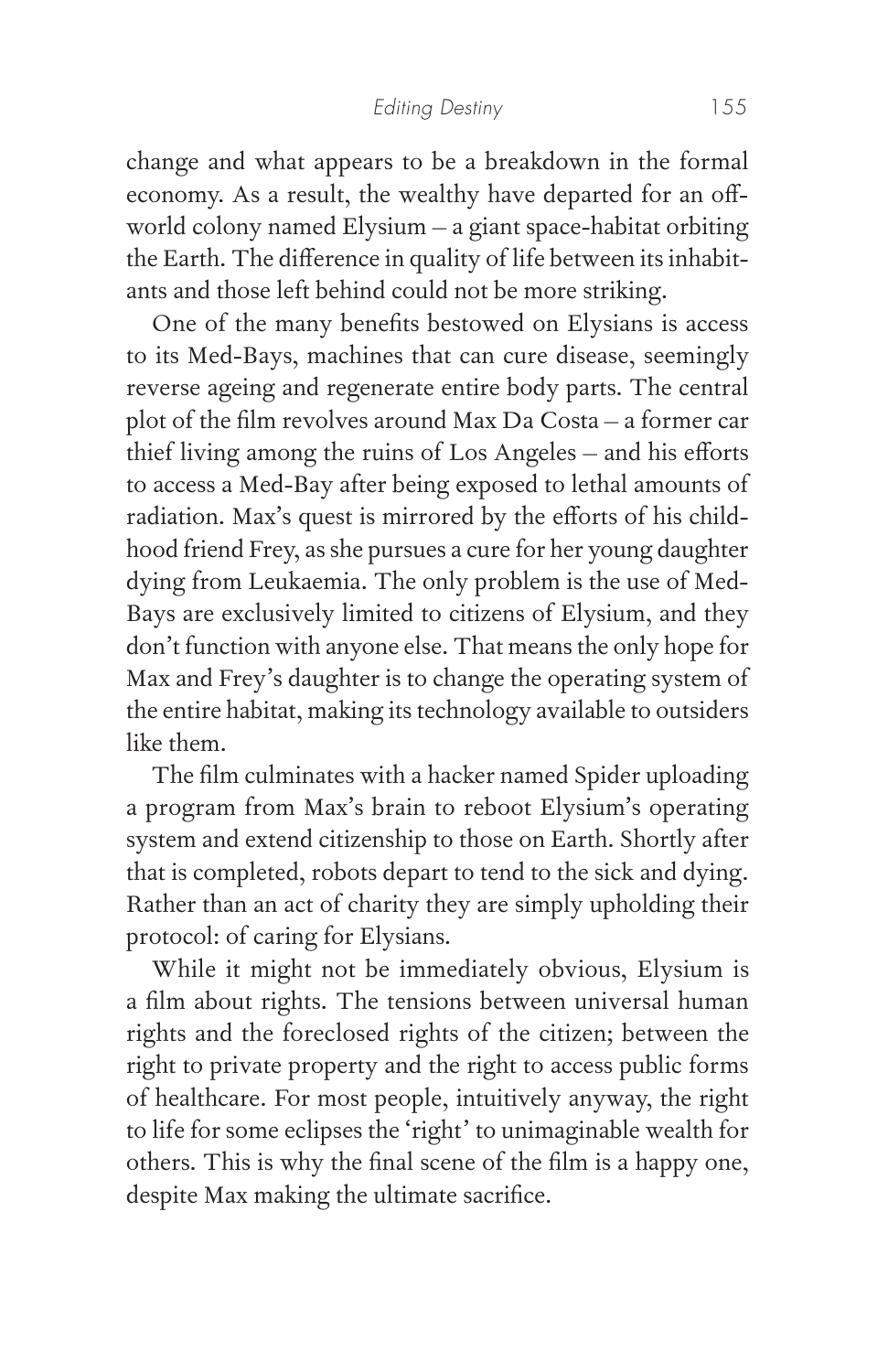So as well as being a story about a plausible future for humanity, Elysium also offers a parable for how the Third Disruption might develop. Its meaning is obvious: there is more than enough technology for everyone on Earth to live healthy, happy, fulfilling lives. What stands in the way isn't the inevitable scarcity of nature, but the artificial scarcity of market rationing and ensuring that everything, at all costs, is produced for profit.

This dissonance will only become more grating over time, especially given the medical technologies identified above. That's why we will need to change the operating system of our society too.

Perhaps we are already seeing the world that *Elysium* depicts. In December 2015 SpaceX landed its Falcon 9 rocket, making it the first reusable booster to successfully enter orbital space and return for a second flight. This was a signal moment in the history of space technology, with reusable rockets of critical importance in making the industry commercially viable.

A few months earlier, in September, images of a dead child on a Turkish beach made headlines around the world. Alan Kurdi had been born three years earlier in Kobani, a city in Syrian Kurdistan close to the Turkish border and a focal point in that country's civil war. Having fled their home during a sustained siege by ISIS, Kurdi's family returned there that January only to leave a few months later when fighting started once more. Like many of their compatriots Kurdi's family sought refuge in Europe, and in the early hours of 2 September Alan boarded an illegal boat set for the Greek island of Kos with his brother and parents. Within minutes the vessel capsized. At 6:30 AM Kurdi's body was found by locals in Bodrum. Within days his corpse, along with that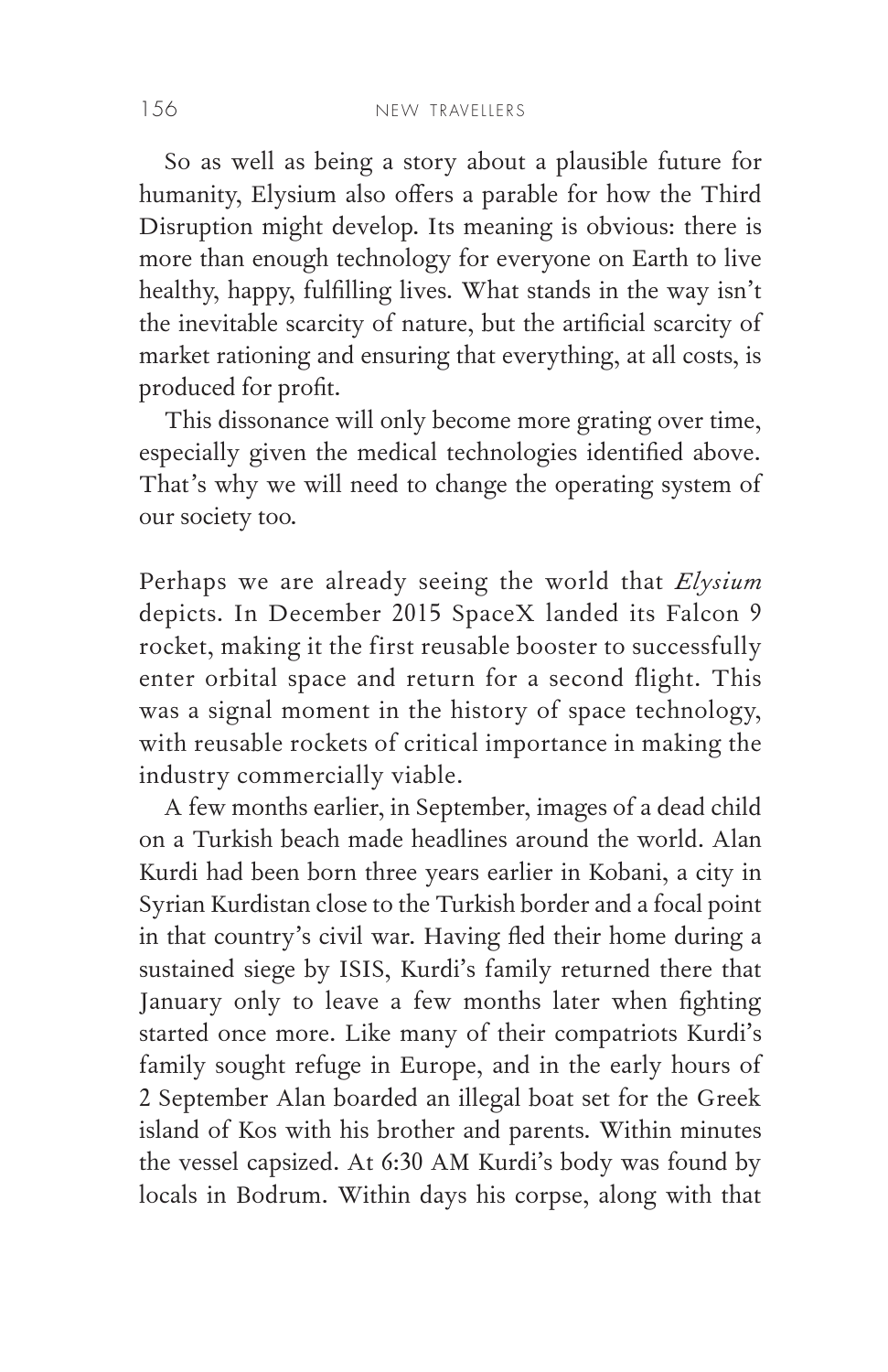of his mother Rehana and brother Ghalib, were returned to Kobani for burial.

The family of Alan Kurdi, like thousands in the summer of 2015, sought to enter Europe in search of the sanctuary, dignity and opportunity they deserved as human beings. While the countries of Western Europe might not have the medical technologies of Elysium, the reusable rockets which were successfully piloted within months of Kurdi's death make for an all-too-obvious analogue. A world which will soon have the technology to sequence the genome of every organism on Earth also permits thousands to drown in the Mediterranean every year.

While gene therapies and daily genome sequencing aren't Med-Bays, they do have the potential to seriously disrupt the provision of healthcare, potentially eliminating conditions which debilitate or kill millions of people a year. More importantly these technologies, underpinned by exponential improvements and tendencies to extreme supply, not only allow us to keep pace with the unique health challenges presented by societal ageing, but even surpass them. While we are often told we can't afford to maintain ever-older societies, and that socialised forms of healthcare are particularly unsustainable, it is the opposite which is true. Socialised forms of healthcare, as study after study show, are more efficient as well as being more equitable. It is only by keeping and expanding them, while integrating these new technologies, that society can progress. This fundamental truth, combined with healthcare that increasingly resembles an information good, has implications far more profound than free encyclopaedias or films. It could even spell the end of age-related and inherited illness altogether.

The alternative? That new forms of biological inequality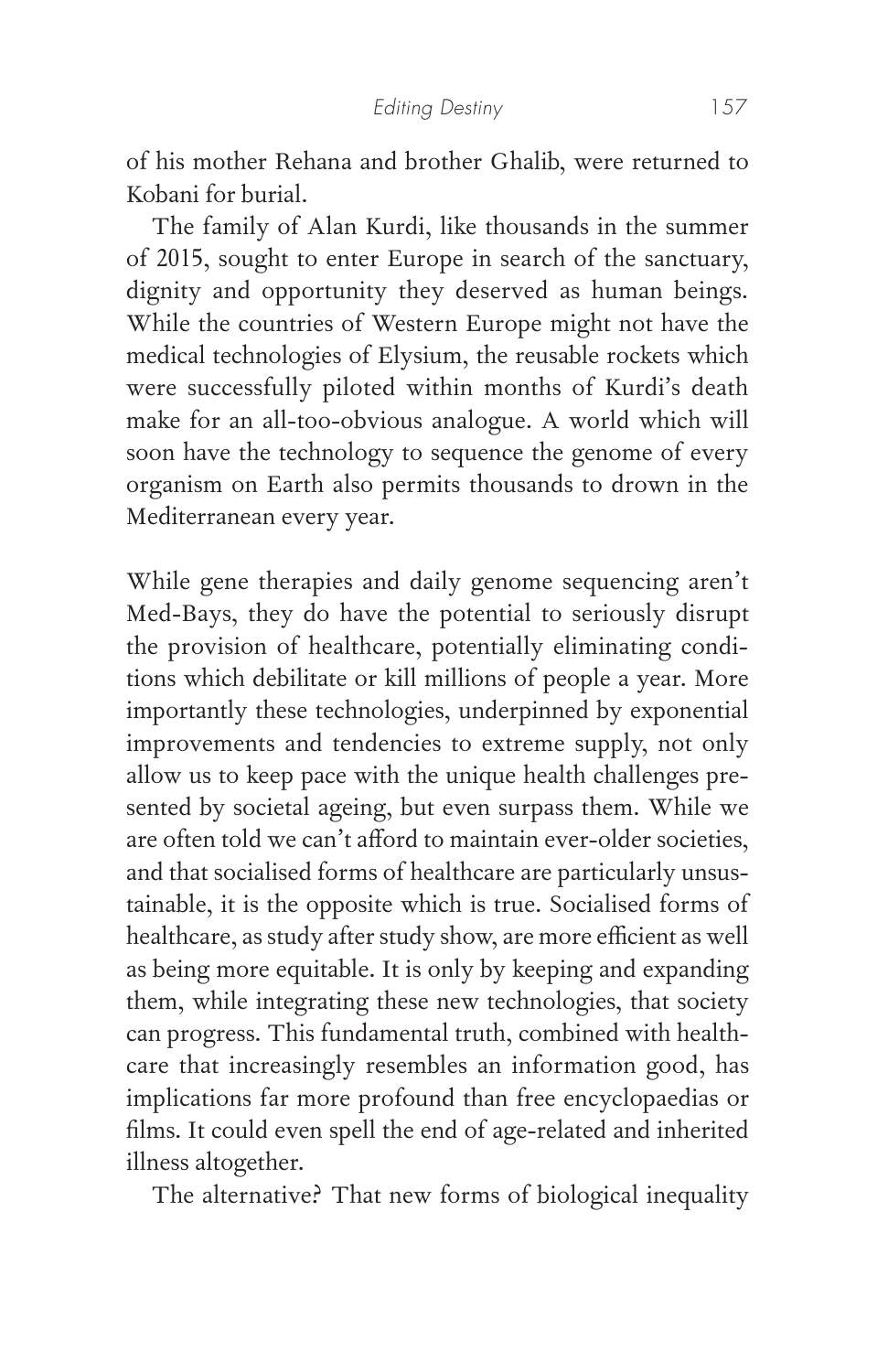map onto extant economic ones as the wealthy alter their offsprings' DNA to make them superior to the rest of us in every way, undermining the basis for modern human rights – that all humans are created equal.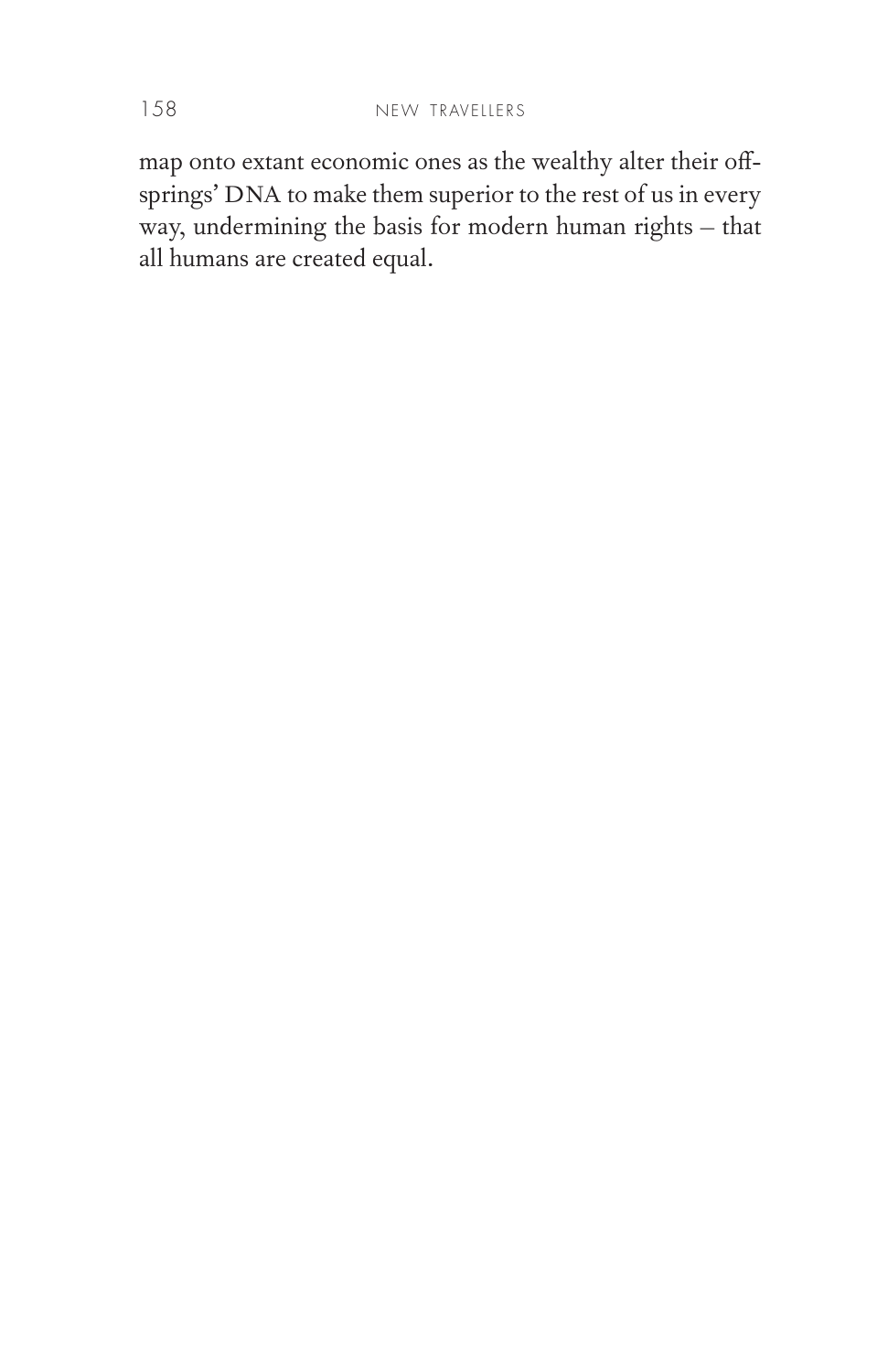8

# Food Without Animals: Post-Scarcity in Sustenance

*Cattle are very inefficient animals in converting vegetable proteins into animal proteins. We actually lose a lot of food by giving it to animals as an intermediate.*

Mark Post, inventor of cultured meat

*We figured out how life really works and now we don't need to cause death to create food.*

Just Food Promotional Video

Food, Surplus and Disruptions

The First Disruption was a revolution in food more than anything else. While prior to it our ancestors possessed simple technologies such as fire and stone tools, before the arrival of agriculture their impact was limited. As a result, any census of human life even as recently as 12,000 years ago, would have shown little more than 5 million people covering the entire planet – equivalent to the population of modern-day Ireland.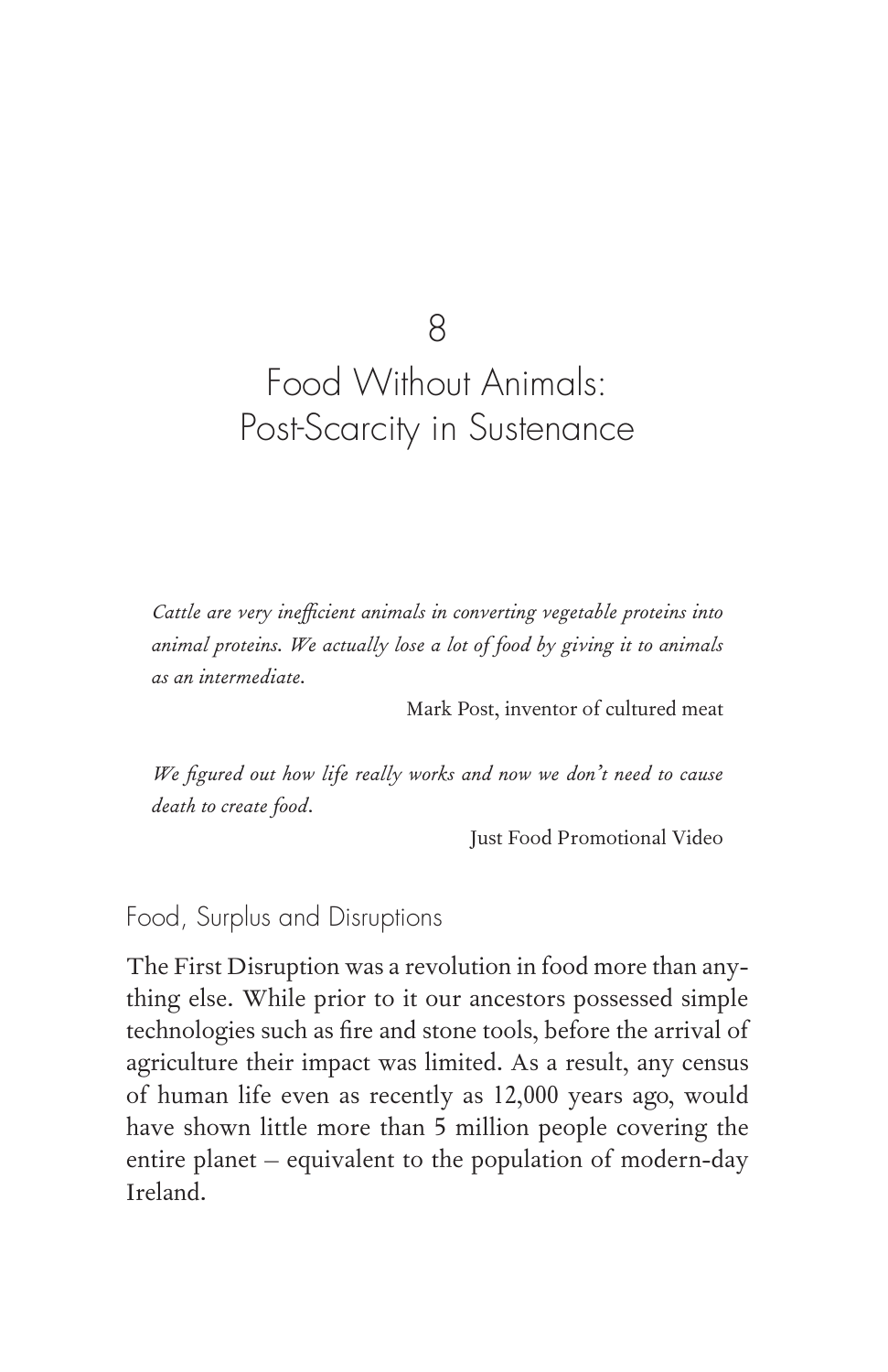Everything began to change as cultivating crops and breeding livestock enabled larger, more complex forms of society. No longer were our forebears subject to the whim of other predators, famine or natural disaster. Now they could prepare for the future, creating surplus during times of plenty as well as tools and forms of infrastructure to progressively expand their newly acquired abundance.

Given the frequency of scare stories surrounding genetically modified foods as embodying the worst aspects of modern technology, it is ironic that many staples we now take for granted were only developed through genetic modification during this period. Carrots, initially harvested in Afghanistan eleven thousand years ago, were once purple and white, while bananas – now the world's favourite fruit – are sterile and incapable of setting seed, and have been ever since our ancestors began to cultivate them following the last Ice Age. While critics are right to say that a technological fix isn't, in isolation, sufficient to resolve issues of ecological degradation and food scarcity, in a very meaningful sense technology is precisely what underpinned the success of our species in the first place.

## A Stretching World

But while the story of humanity's rise is built on agriculture, and its unique ability to reprogramme the gifts of nature, it now appears that such genius has found the natural limits of our planet. These limits are more obvious than ever and are expressed in a number of ways. The most striking is a sixth mass extinction event, in which one in four mammals is set to vanish. At the same time 90 per cent of the largest fish in our oceans have disappeared, the glaciers that provide drinking water for billions are starting to run dry, and agricultural soils are becoming increasingly salty – degraded by the excesses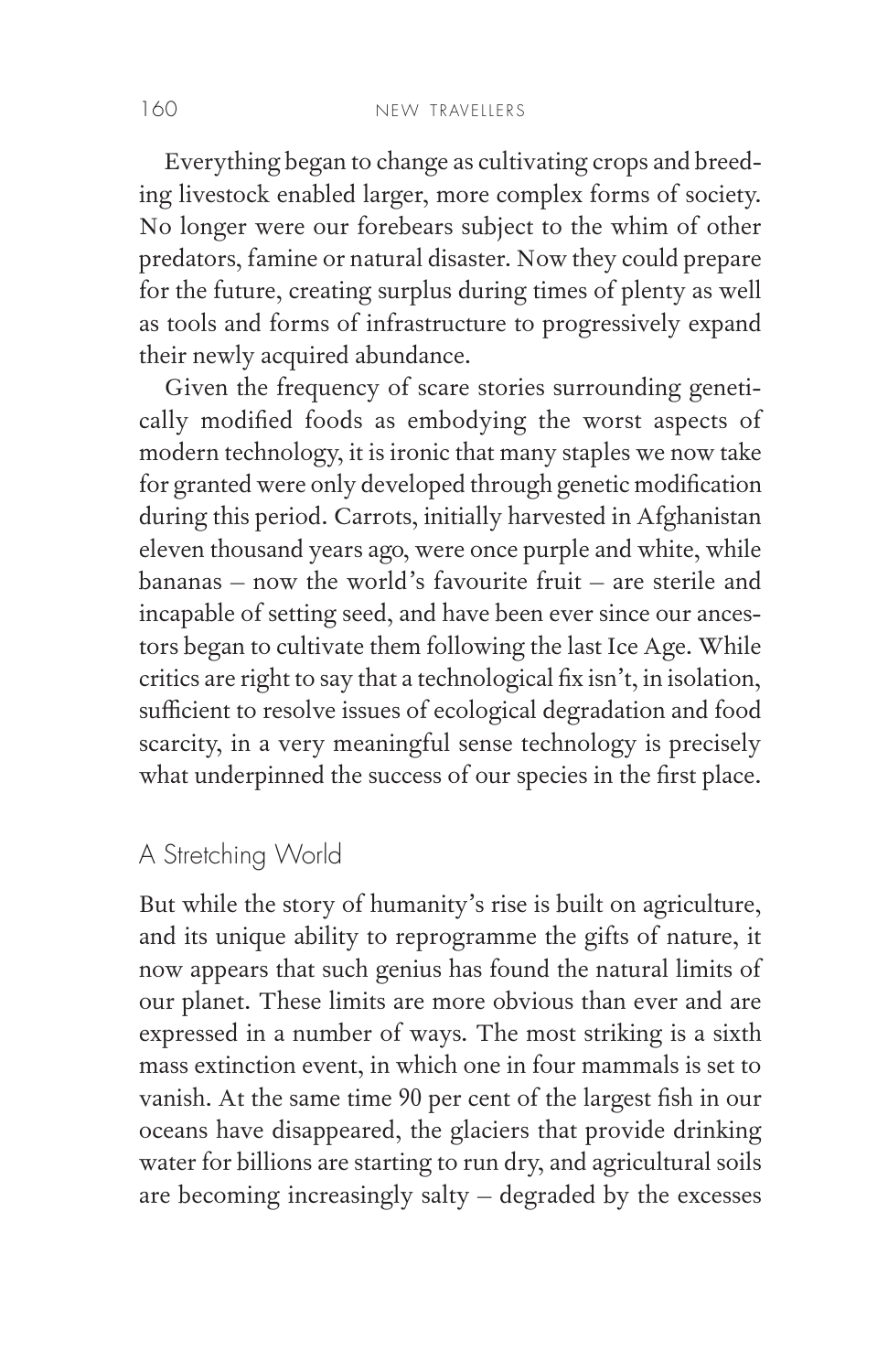of industrial farming. In short, the treasures of our planet – mineral, animal and plant – are being decimated, and the rate of their demise is only accelerating.

The reason why is simple. At present humanity consumes the resources of 1.6 Earths every year, despite the fact that more than 2 billion people survive on less than 2,000 calories a day. That would appear to suggest there are too many of us. If so, the last thing we'd want would be for the world's poor to enjoy lifestyles similar to those of the more affluent countries. This poses a problem for anyone who wishes to address issues of global inequality and poverty, because any meaningful improvement regarding them would seemingly exacerbate environmental breakdown.

But it doesn't end there. The Earth's human population is expected to rise by a further 2 billion people ahead of 2050, and in order to provide all 9.6 billion of us a balanced diet, the UN's Food and Agriculture Organisation believes food production would have to increase by 70 per cent. In other words, by the middle of this century humanity would need the resources of more than two planet Earths simply for everyone to enjoy a decent standard of living.

Even that might be optimistic, however. Were everyone to enjoy the same diet as the average American does right now, consuming approximately 3,700 calories every day, we would need the resources of an additional five Earths within a generation. Even if you wanted today's United States to be a template for global development, from the perspective of bio-capacity that isn't remotely possible.

And when you integrate reasonable forecasts about the impact of climate change for agriculture the picture gets even worse. A 2009 report predicted that warming of three degrees would mean a 50 per cent reduction in wheat yields in South Asia between 2000 and 2050, along with a 17 per cent reduction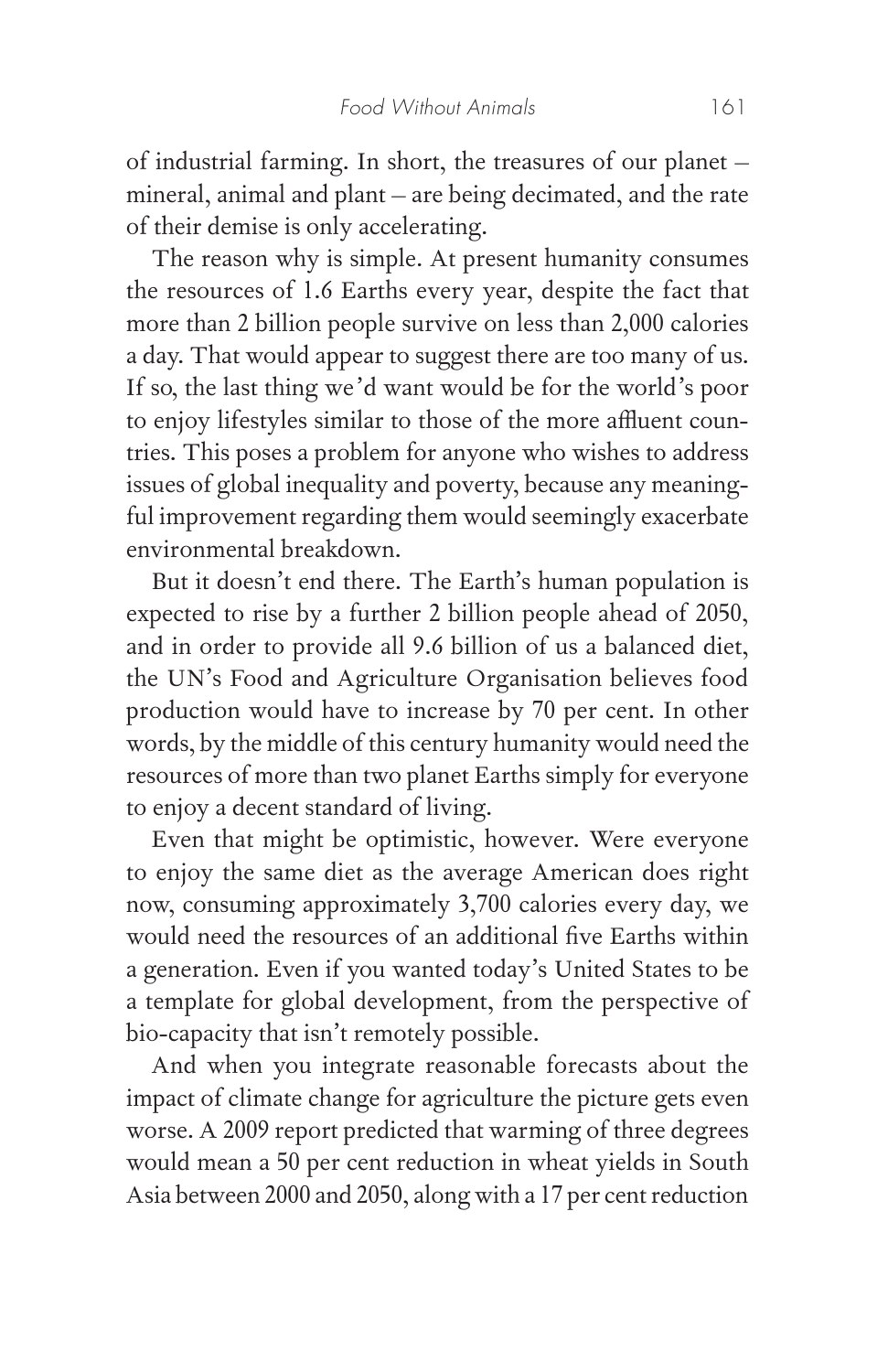in rice and six per cent in maize. That in a region with three of the eight most populous countries in the world – India, Pakistan and Bangladesh – all of which are set to see their respective populations rise further over the coming years. Furthermore the glaciers which feed the great rivers of the Indian subcontinent, the Brahmaputra, the Ganges and the Indus, which provide drinking water to hundreds of millions, are starting to disappear.

That same study forecast a decline in East Asian rice production by 20 per cent and wheat by 16 per cent. In sub-Saharan Africa, whose population is anticipated to double between now and 2050, rice yields would decline by 14 and wheat by 22 per cent. For the Middle East, like Africa particularly subject to the twin challenges of increased water scarcity and rapidly rising populations, it is even worse, with rice yields declining by 30 per cent, maize by 47 per cent and wheat by 20 per cent.

That isn't to say the comparatively wealthier countries of the Global North will remain unaffected, however. Within a low warming scenario, forecasts suggest the US would see corn and soy yields fall by 30 and 46 per cent respectively. Given the country is currently the world's leading exporter of grains, that would spell disaster not only at home but for the world market. Even if other countries such as Russia and Canada stepped up to become agricultural powerhouses, this might only serve to increase the possibility of resource conflicts with their more militarily powerful neighbours.

Forget post-scarcity. Between rising populations, climate change, a dearth of fresh water and stretched bio-capacity, just avoiding widespread famine by the middle of this century would represent an astonishing achievement. So how exactly can our planet sustainably feed a world of 9.6 billion people?

 $\sim$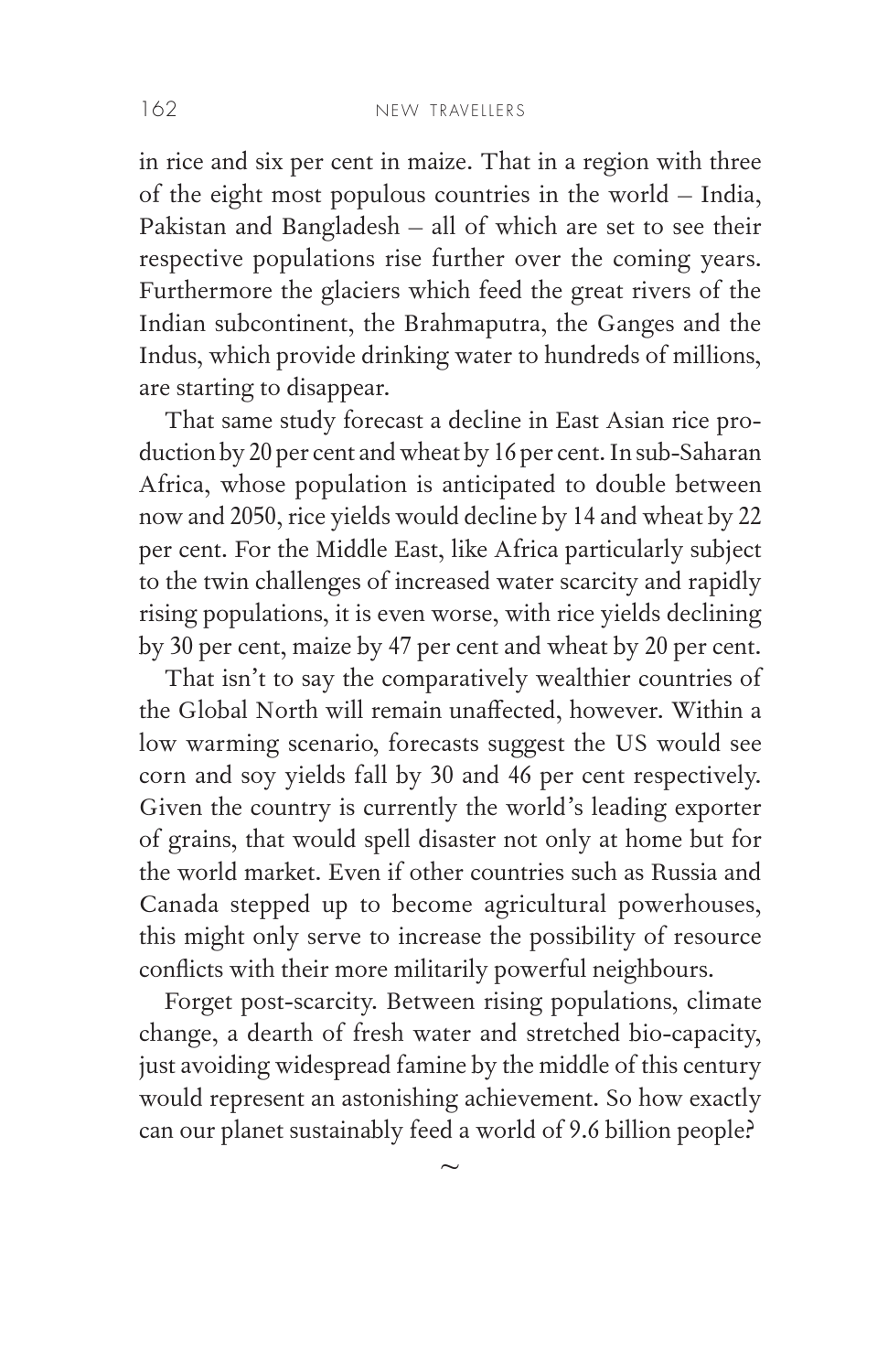Under current models of food production, the answer largely depends on the kind of diet that is adopted. Over a year, the average American consumes 800 kilograms of grain in the form of food and secondary animal feed. Were that to become the global average then the present level of grain production, slightly above 2 billion metric tonnes, would only support a global population of 2.5 billion. By contrast if the average was in line with the Mediterranean diet, where each person consumes around 400 kilograms of grain a year, the earth could maintain a population double that. Finally, if all of us ate  $-$  directly and indirectly  $-$  the same quantity of grains as the average Indian, then present methods of food production could sustain a planetary population of 10 billion, more or less where we 'll be by the closing decades of this century.

Put bluntly it is the meat and dairy consumption typical to diets of the Global North which have us living beyond our ecological means. Current levels of food production could even meet demand for 2050, but it would require a typical diet almost absent of animal protein.

There is at least some good news, however. While the Earth's human population has exploded since the dawn of the Second Disruption, it is likely to peak at 10 billion this century – thereafter either falling or remaining static. From the perspective of mouths to feed that means it won't look that different from today – an extra 3 billion people – which is what the world has added since 1974. Indeed, it is rising expectations in diet, combined with declining crop yields as a result of climate change, which represent the biggest hurdles in eliminating world hunger.

Claims about rising populations and the natural limits of the Earth are nothing new. Indeed Thomas Malthus, one of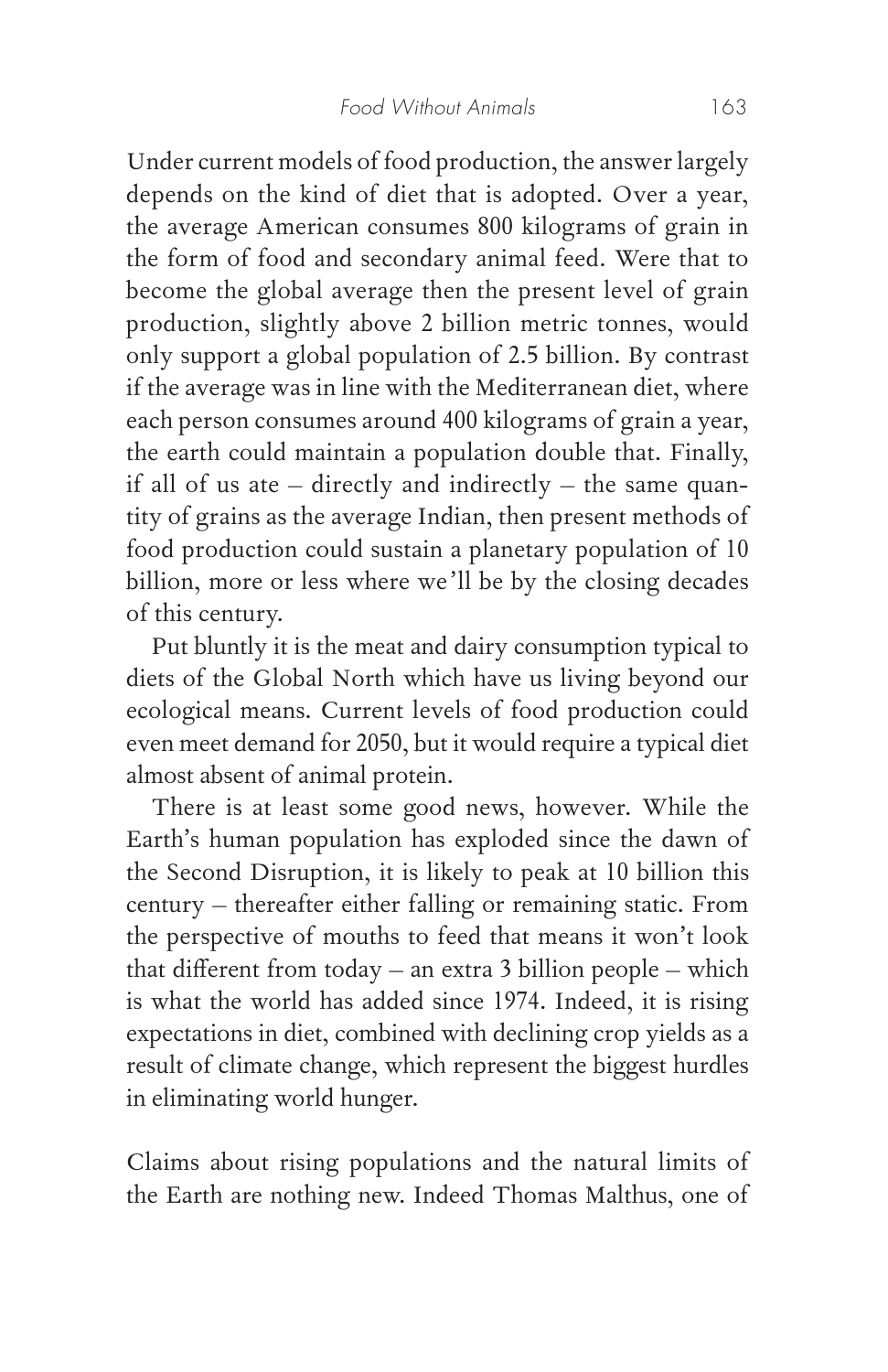the most important thinkers in the early history of political economy, was obsessed by the issue. In his 1798 polemic *An Essay on the Principle of Population*, he observed how any increase in food production led to a growth in population rather than an improvement in the average standard of living. His resulting conclusion was stark. 'The power of population is so superior to the power of the earth to produce subsistence for man that premature death must in some shape or other visit the human race.'

Malthus was far from unique in such reasoning. William Jevons, an English economist writing in the 1860s, noted how more efficient steam engines counter-intuitively meant more coal was consumed rather than less – an observation since referred to as the 'Jevons Paradox'. Between Malthus and Jevons the verdict appeared to be the same: humanity's ingenuity, as vast as it is, can never hope to keep pace with its voracious appetites.

Yet the story of agriculture over the second half of the twentieth century tells us otherwise. While feeding a world of 9 billion might seem impossible, especially so within the broader context of the five crises, the most important achievement of the last sixty years suggests it can be done. Its name? The Green Revolution.

## Food as Information: The Green Revolution

At present the amount of land given over to agriculture is around 37.5 per cent of the world's land area – which is more or less the same as it was in the late 1970s. Yet our planet now supports an extra 3 billion people, while average calorie consumption has increased and food deprivation has fallen. Indeed, in the last two decades alone, the number of people experiencing hunger halved to around 10 per cent of the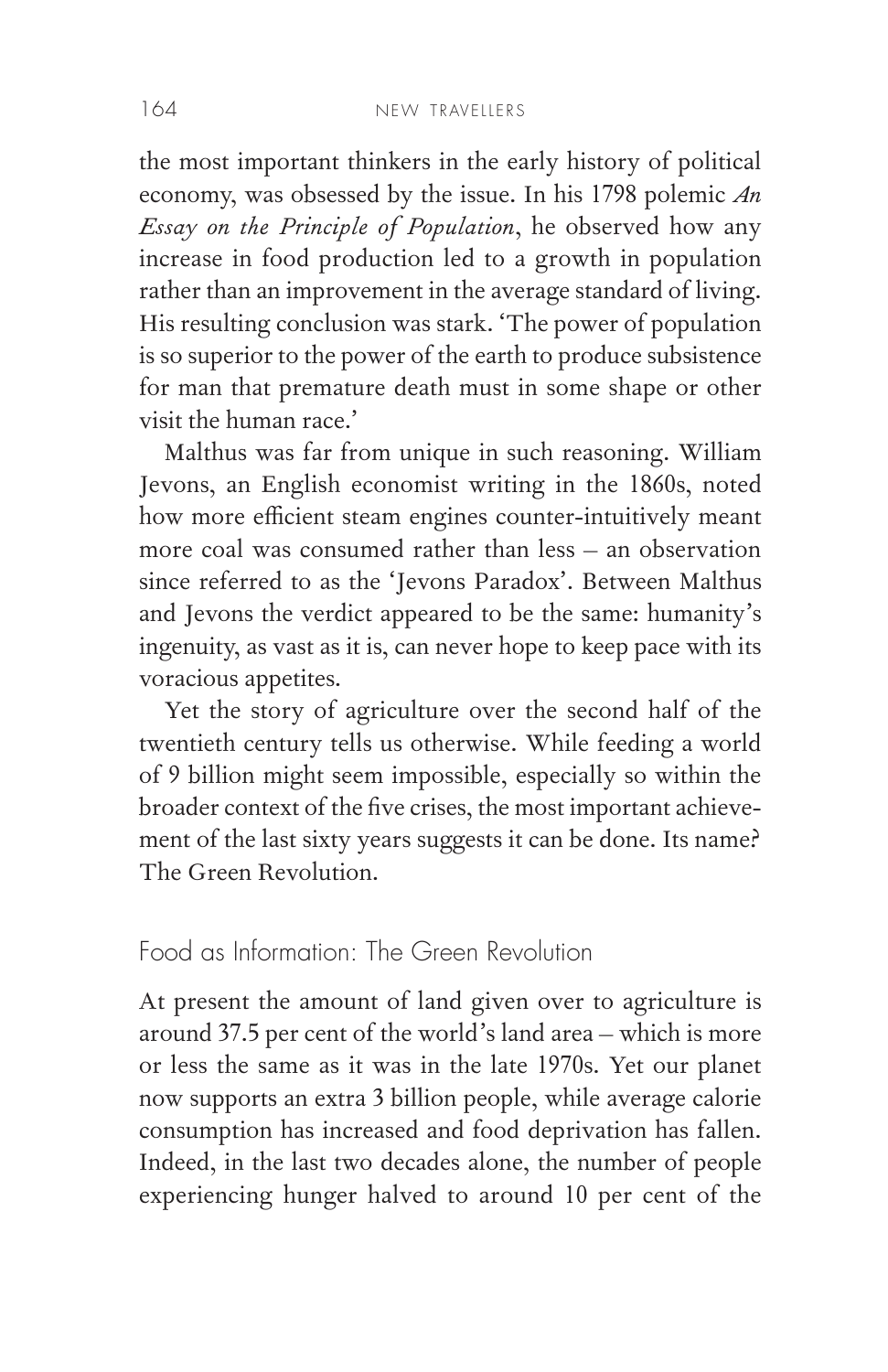world's population. All of this was achieved while fewer and fewer people were employed in agriculture.

This suggests there is another way to feed 9 billion people, one that would mean we had more than enough food for everyone, all without the need for rationing or changing eating habits. Indeed, it would make food so abundant that – as with energy, labour and resources – it would become virtually free, with the value emerging more from the informational content than inputs such as land or human effort.

While you may never have heard of him, Norman Borlaug was one of the most important figures of the twentieth century. A year after receiving his PhD in 1942 he assumed an agricultural research position in Mexico where he developed semi-dwarf, high-yield varieties of wheat – a crop the country was failing to produce in sufficient amounts. These modified varieties used most of their energy to grow edible kernels rather than long, inedible stems and had the additional benefit of being disease-resistant. Financed by the UN, various US government agencies and the Rockefeller Foundation, this was the very latest in agronomic research – and more than a decade before we understood how DNA and inheritance actually worked.

Mexican wheat production quickly flourished. By 1956 the country was self-sufficient in the crop, and by 1964 it exported half a million tons of it. In the space of two decades the majority of the country's wheat came from the newer grains bred by Borlaug. But problems with food production extended far beyond Mexico. In a world of nations newly freed of European empires, the spectre of global hunger was more pressing than ever. Economic under-development as a result of colonialism, combined with growing populations and relatively weak state structures, seemed a dangerous mix in an uncertain world.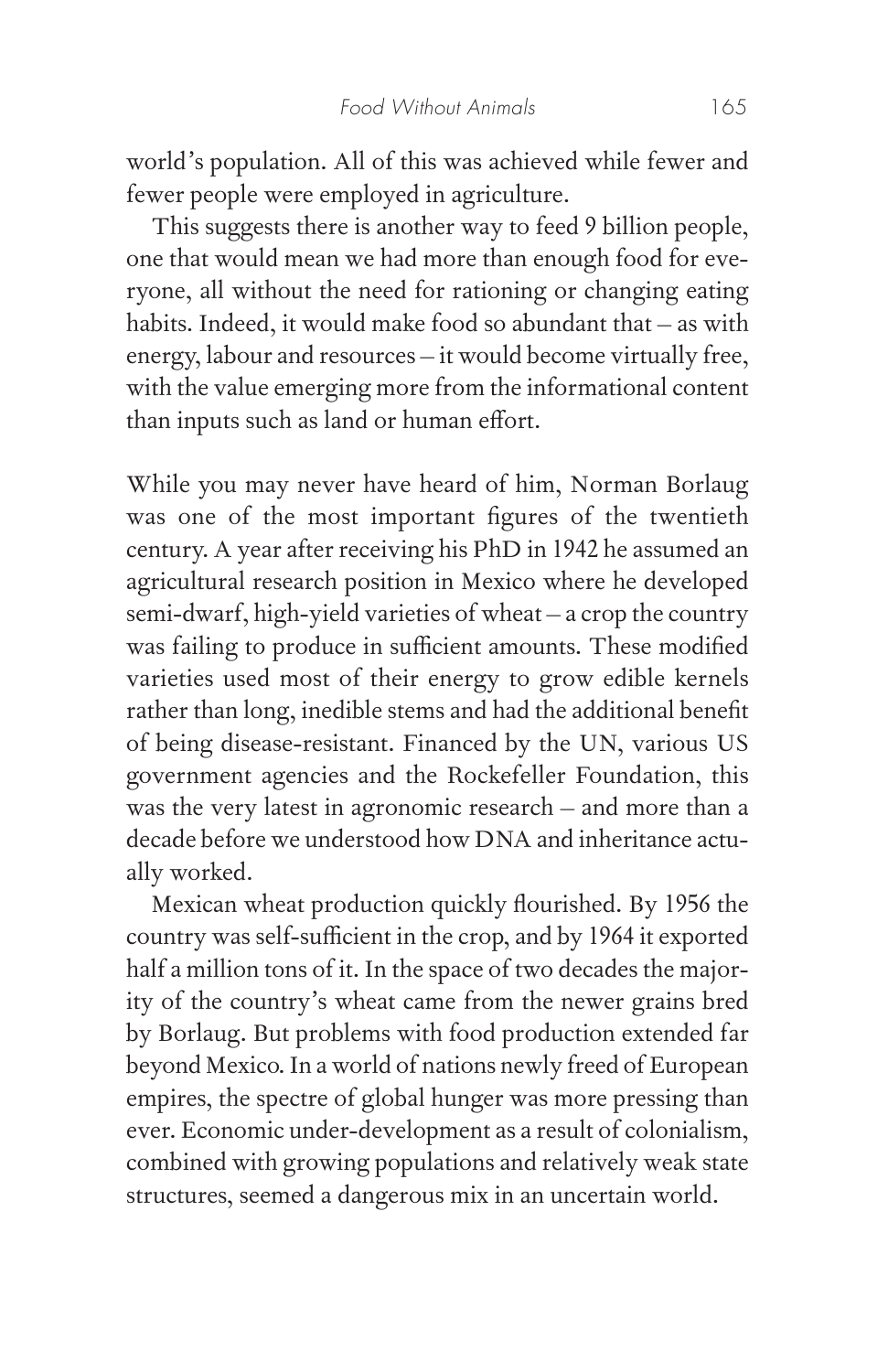Which is why in 1961, as India stood on the brink of famine, Borlaug was invited to apply his skills beyond central America. There the region of Punjab had been selected to experiment with recently developed crops created by the new International Rice Research Institute (IRRI). Just as with Mexico, India would subsequently make huge leaps forward as a result of its own programme of plant breeding, irrigation development and use of agrochemicals. Arguably, however, it was the adoption of the IR8 rice variety – a semi-dwarf grain developed by the IRRI – which proved decisive. Findings published in 1968 showed it to yield five tons per hectare without fertiliser, and almost ten tons under optimal conditions – a 900 per cent increase on traditional rice varieties in the country. That same year, the biologist Paul Ehrlich published the best-selling *The Population Bomb* which detailed how famine, particularly in India, would kill hundreds of millions over the following decades. With unremitting certainty, he wrote, 'I don't see how India could possibly feed two hundred million more people by 1980.'

Except it did, and all while life expectancy doubled and a country historically plagued by colonially-imposed famine became the world's leading exporter of rice by the early twenty-first century. Such unexpected success was the legacy of Borlaug, the IRRI and the Green Revolution more generally, the central principle of which was that food is ultimately information.

And, as we know, any information can be reprogrammed.

## Completing the Green Revolution

Much of the Green Revolution, which transformed Asian agriculture in particular, involved spreading techniques and infrastructure already common to the industrialised nations.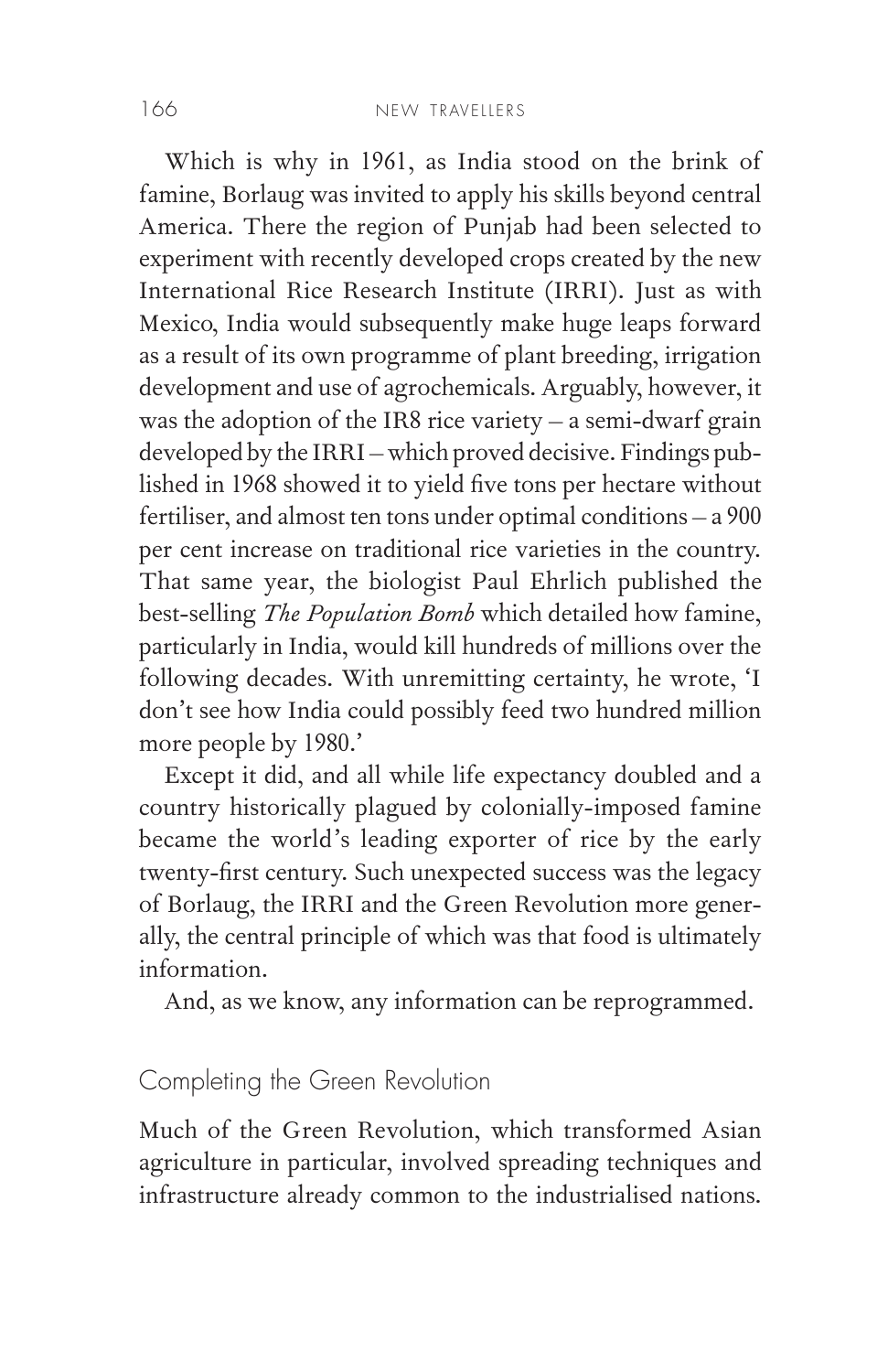This included modern irrigation projects, as well as the use of chemical pesticides and synthetic fertiliser. Its primary aspect, however, was the adoption of vastly improved, and genetically modified, crop varieties. That is why wheat yields have tripled since the early 1970s among developing countries – possibly saving a billion lives in the process.

But what if that Green Revolution, which allowed us to feed more people than ever before, and using less labour to do so, was only the beginning? What if, rather than inhabiting an exhausted planet, we had only begun to understand how our mastery of nature could confer almost limitless abundance? If information wants to be free – and the bounty of nature is highly complex arrangements of information – then why should hunger exist at all?

The first Green Revolution seemingly confounded Malthus, Jevons and Ehrlich, confirming that our collective intelligence is sufficient to satisfy our appetites. As with so much in the twentieth century, however, that isn't to say it came without a cost. Fossil fuels were burned like never before, only accelerating climate change, while natural habitats were destroyed, rivers and lakes were poisoned and soil became ever less fertile. The last century may have proven the pessimists wrong, but it still appears we are living on borrowed time. The reprieve was temporary.

No less an issue is the treatment of animals within this ultraefficient paradigm of farming. The agricultural practices of the modern era may deliver higher amounts of protein, carbohydrate and fat, but in addition to exhausting our planet it also brings immense suffering to sentient life. Millions of male chicks, along with their shells, are macerated alive on conveyor belts because they can't lay eggs, while chickens in battery farms spend their lives in a space the size of an A4 sheet of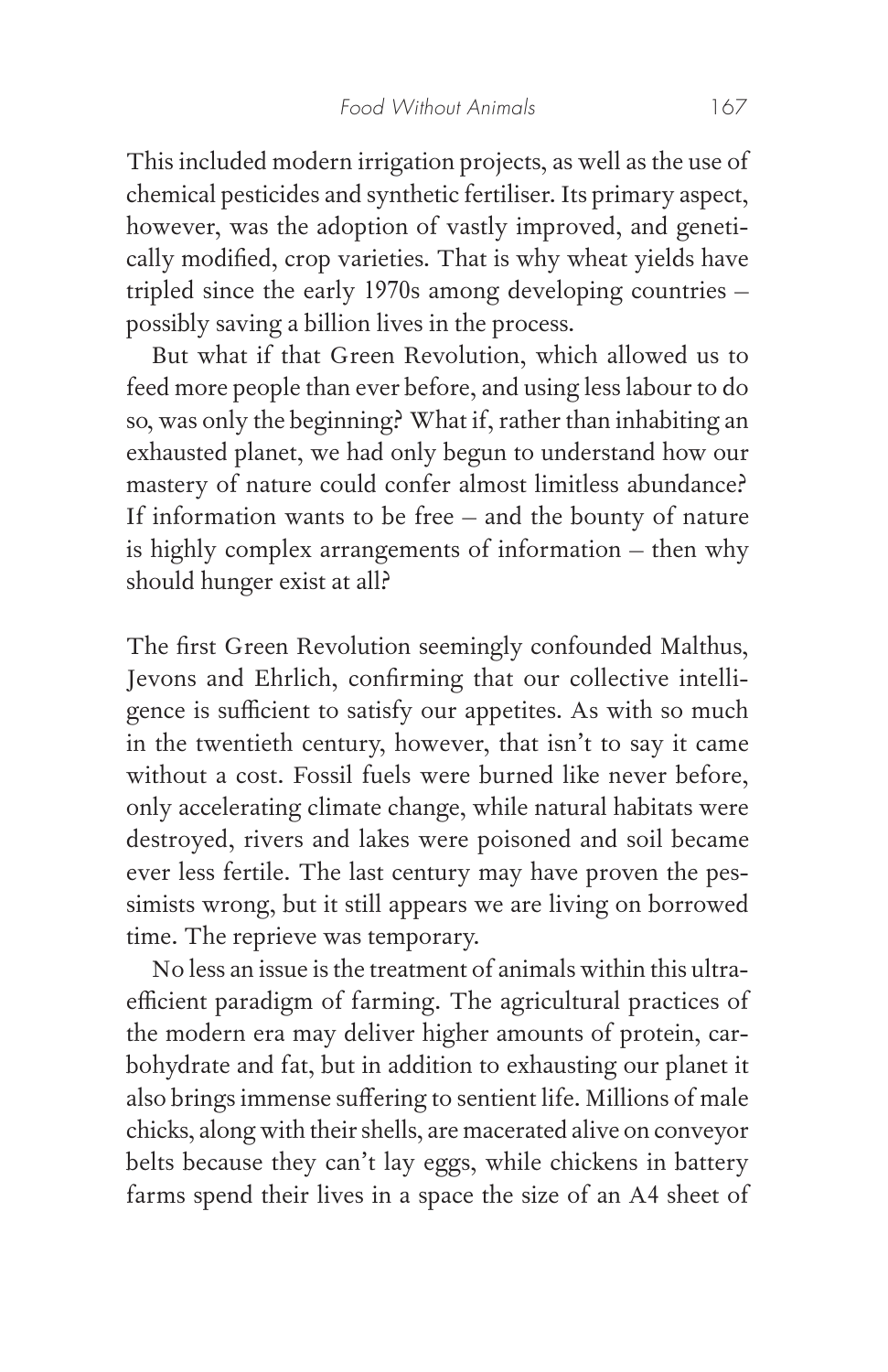paper pumped with antibiotics to stop infection. Female cows must calve at least once a year to continually produce milk and are artificially inseminated to do so. A cow would naturally suckle her calf for nine months to a year, but calves born on dairy farms are taken from their mothers within days of being born – a traumatic experience for both animals. Males are of little use to a dairy farmer and more than one hundred thousand bull calves are shot in the UK every year.

Highly automated food production might feed more people than ever, but the sight of such slaughter is something which few would wish to watch or even know about.

### Synthetic Meat: Meat without Animals

With the exception of some extraordinary organisms at the bottom of the ocean, almost all life on earth is powered by the sun. Plants and algae feed themselves through a solarpowered chemical reaction called photosynthesis, combining carbon dioxide from the air with water. This is done with chlorophyll, a green pigment which gives these organisms their colour, and is responsible for capturing the sun's energy. The same process occurs with phytoplankton in the oceans, tiny organisms responsible for half the world's oxygen and the basis for nearly all marine life.

These solar-powered life-forms provide the energy for herbivores such as bison, elephants and zooplankton in the wild, and domesticated animals such as sheep and cows. In turn these animals form the basis of the carnivorous diet, whether it be for predators such as large cats, larger fish, or humans and domesticated animals. Humans have generally reared and eaten omnivores and herbivores. In addition to being easier to feed, these creatures also have higher levels of body fat meaning there are more calories to go round.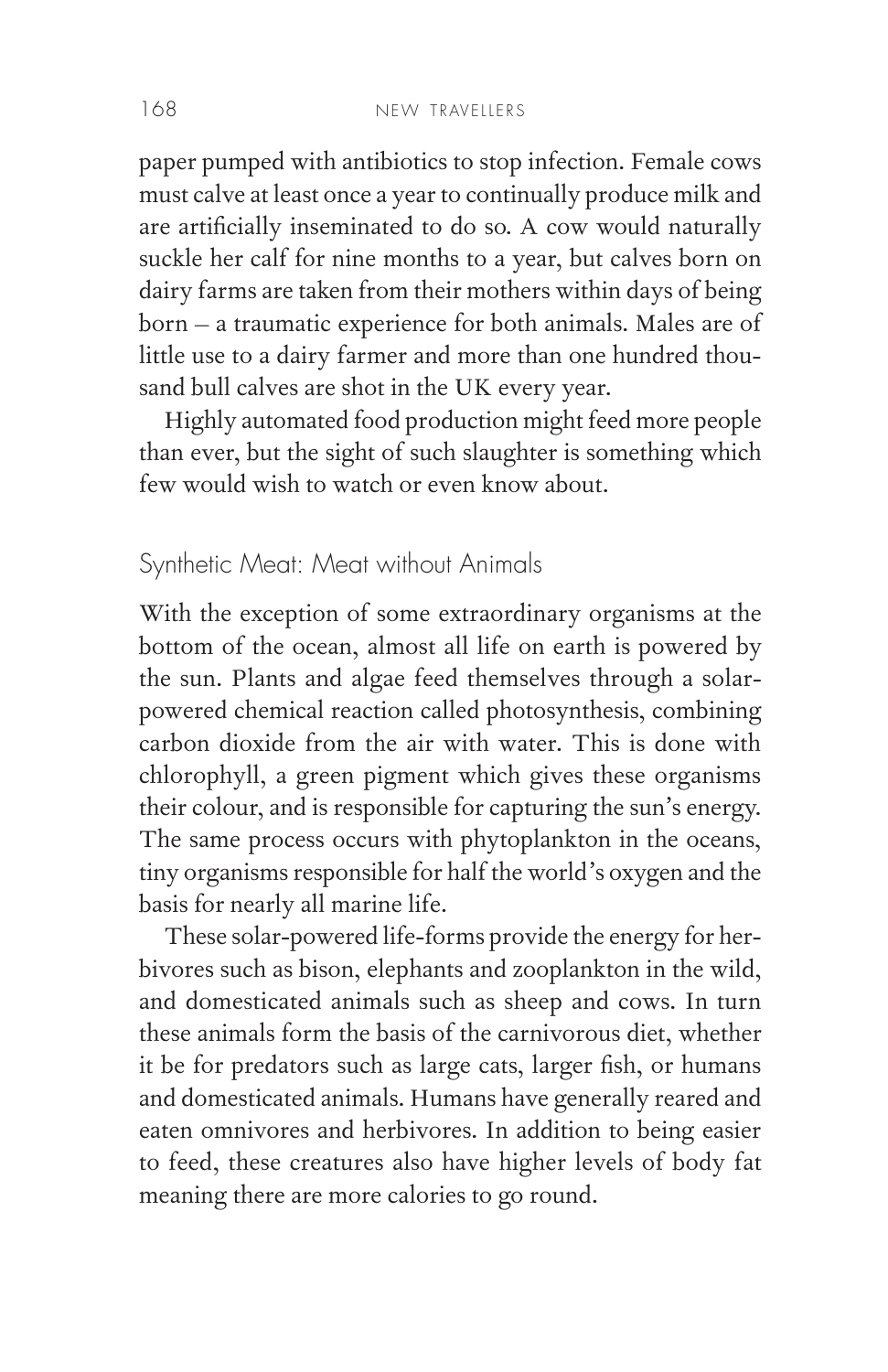Nevertheless, compared to a plant-based diet, animals remain energy intensive and inefficient at converting solar energy to food. A Bangladeshi family living off rice, beans, vegetables and fruit can subsist on an acre of land or less. Meanwhile the average American, who consumes 270 pounds of meat a year, could require as much as twenty times that. If you examine the inputs necessary to produce a pound of soy protein compared to animal protein, the latter uses twelve times as much land, thirteen times as much fossil fuels and fifteen times as much water – and soy is a famously inefficient non-meat product.

Nearly a third of the useable surface area of the planet is given over to livestock either directly or indirectly, with animal feed accounting for the majority of global crop production. One study by Cornell University found that while 302 million hectares were given over to livestock in the United States, only 13 million hectares were allocated to vegetables, rice, fruit, potatoes and beans. Such a huge gap shows that animal products are a highly inefficient way of using finite resources to produce food.

What's more, livestock farming contributes to 14 per cent of all human caused greenhouse gas emissions and, according to a 2006 report by the UN, generates greater amounts of CO<sub>2</sub> than cars. Meanwhile 69 per cent of the world's freshwater withdrawals are committed to agriculture, most of which is in meat production, with the average cow consuming 11,000 gallons of water a year. That means the average pound of ground beef requires 440 gallons of water, while a dozen eggs need an astonishing 636 gallons. And all in a world where 3.4 million people die every year from water-related disease.

Most remarkable of all is that after using all this water, energy, land and labour – not to mention the greenhouse gas emissions created as a by-product – we dispense with as much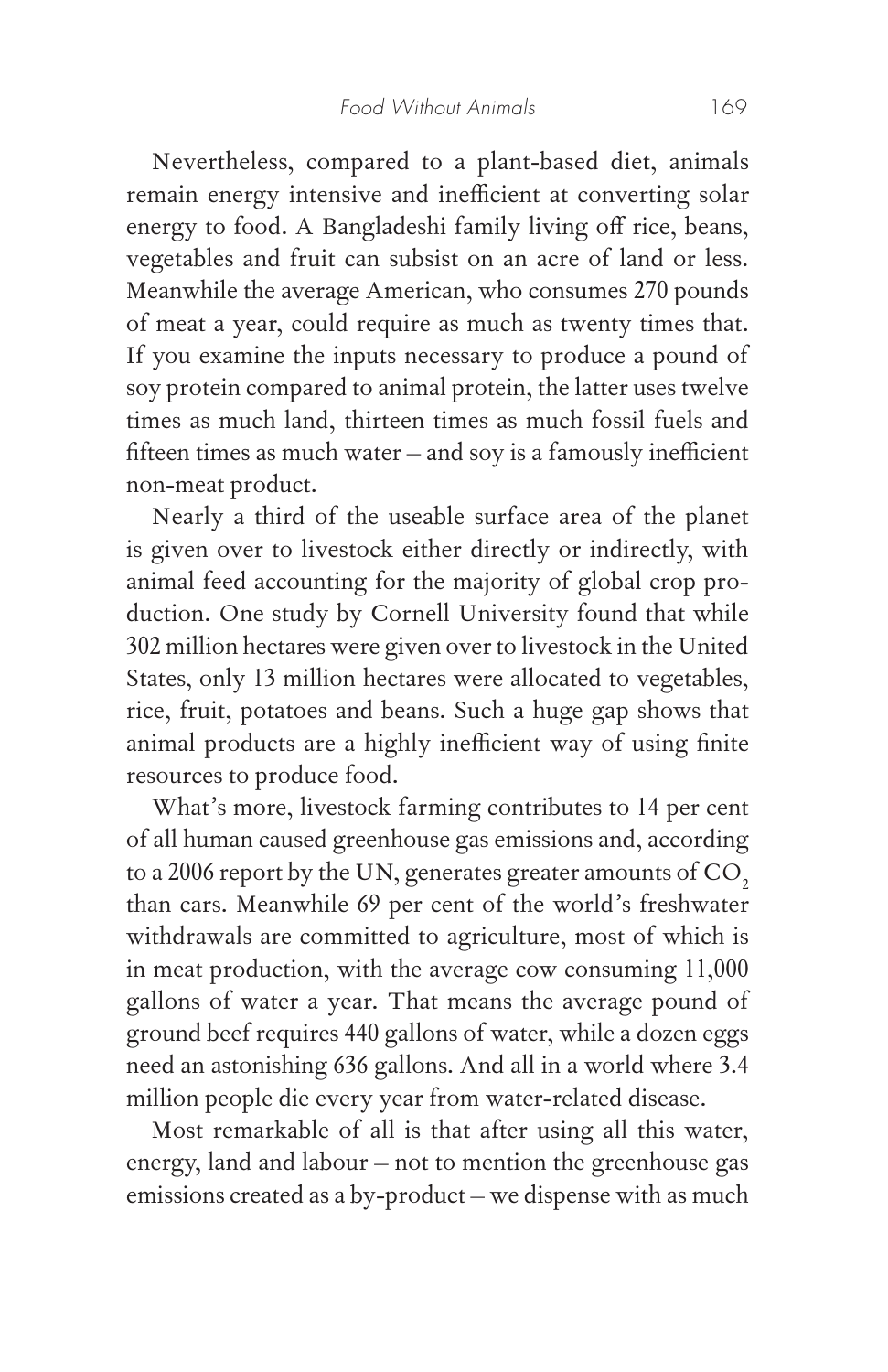as half of the animal's carcass. A heifer weighing a thousand pounds will, on average, produce 610 pounds of 'hanging weight', with this falling to 430 pounds of retail cuts after the removal of bone and fat. Once you factor in skin and hooves, two years of digestive processes, consciousness, respiration and just moving around, food from a living cow starts to look incredibly wasteful as a means of transforming solar energy into beef and milk.

Given the challenges of climate change, resource scarcity and rising populations, it is clear that the world needs to eat far less meat than it does. Preferably, we would completely eliminate it from our diets. But what about freedom of choice? After all, humans might be better adapted to eating fruit and vegetables, but we are omnivores and animals provide a tasty source of protein. In many countries the consumption of meat is viewed as part of a broader cultural heritage, and regardless of health risks and saving the planet, those kinds of value systems take decades to change, if at all.

Yet as with all the other crises examined so far, there is a solution running parallel with a paradigm which seems so utterly untenable. It turns out we could feed more people better food, save the planet and reduce energy demand, all while virtually ending animal suffering in agriculture. In a certain sense, it represents the culmination of the Green Revolution and food becoming an informational good. Its name is cellular agriculture.

# The \$325,000 Hamburger

In 2008 a Dutch professor named Mark Post presented the proof of concept for what he called 'cultured meat'. Five years later in a London TV studio, Post and his colleagues ate a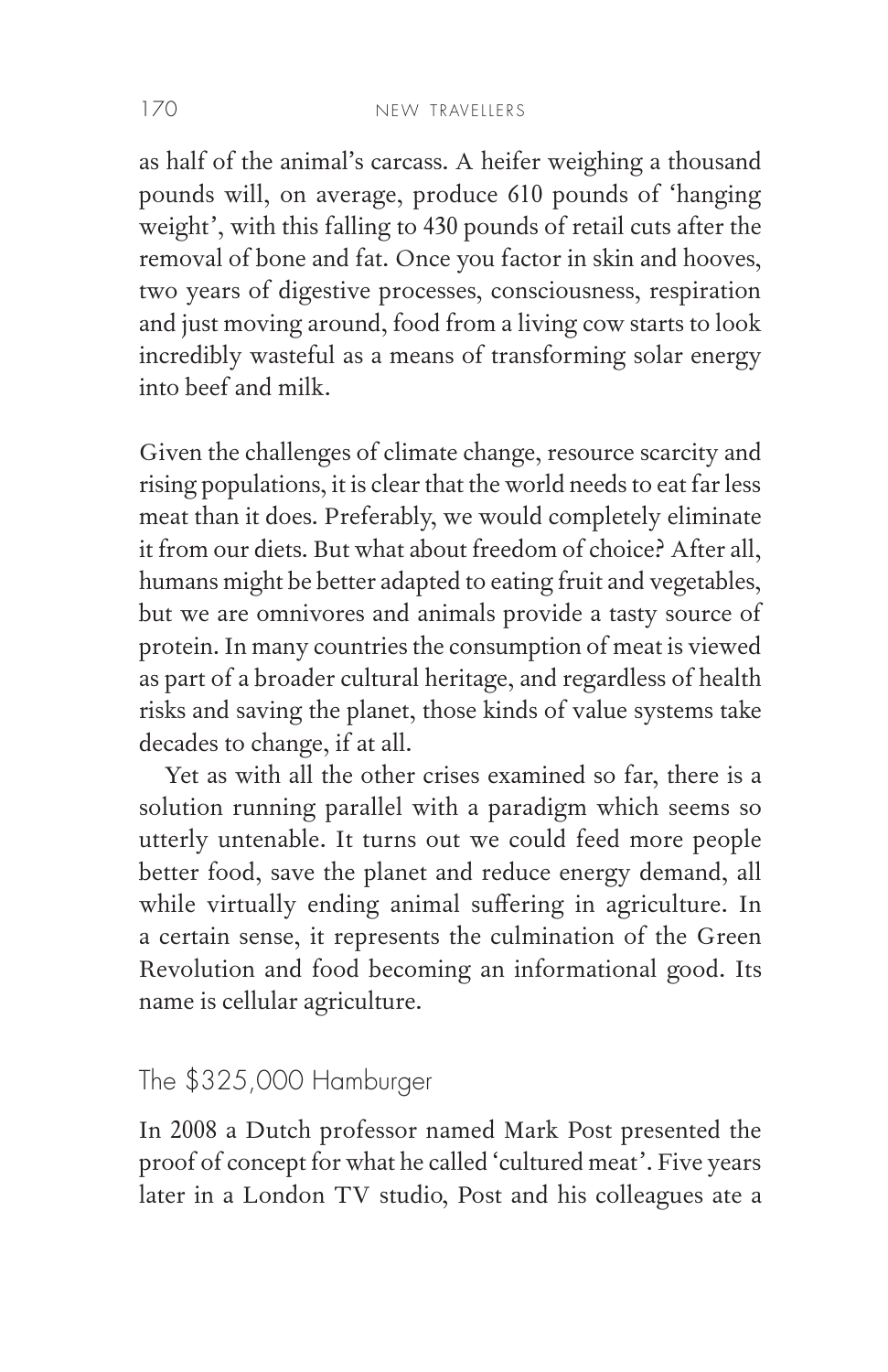burger they had grown in a laboratory using those same principles. Secretly funded by Google's Sergey Brin, the journey from petri dish to plate had cost approximately \$325,000 – making theirs the most expensive meal in history. Fortunately, the results were promising, with the consensus being that the patty was 'close to meat but not as juicy'. Here was confirmation that Post's concept worked. The next question was the extent to which it might be refined, scaled up and made cheaper. Much cheaper.

History will likely remember Post as the person who took the field of cellular agriculture to a mass audience. It is unlikely, however, that he will be the one to perfect it given the sheer number of individuals and organisations working in an increasingly crowded field. Cellular agriculture can be understood as an approach which designs new mechanisms to re-create existing foods. While much of the attention so far has been on cultured meat, its possibilities go far wider extending into cheese without cows and yeast that can make vegetables taste like medium rare beef. Think of it, perhaps, as the work of Norman Borlaug meeting the second half of that exponential chessboard.

Underpinned by the same technologies of the Third Disruption, defined by declining costs of information and exponential progress in digital technology, it is no coincidence that cellular agriculture arrived at around the same time as genome sequencing, consumer AI and autonomous vehicles. Ultimately it will mean a world where producing meat, leather, milk and eggs no longer requires animals.

Post's approach is easy to grasp if not to execute. First you remove a small sample of muscle from an animal before isolating stem cell tissue which can be scaled in a bioreactor. You then proceed to warm it while feeding those cells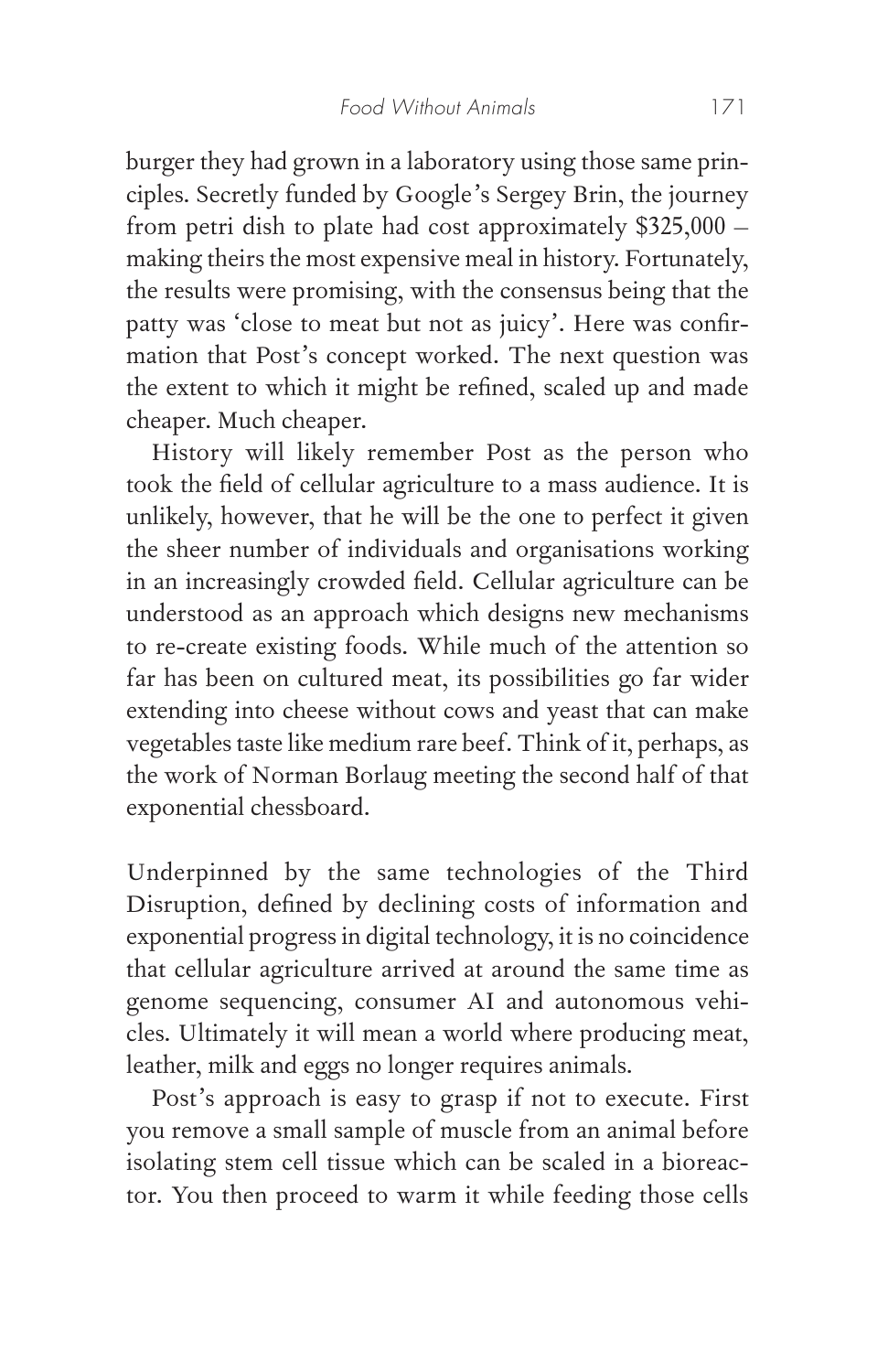with oxygen, sugar and minerals. After between nine and twenty-one days, the developed cells – which have grown into skeletal muscle – are harvested. At present this approach can't work with all meats, especially those whose composition is highly complex and contains additional fats. It is a different story, however, with fish, shellfish and avian meat, whose lean protein content make them the perfect candidates for early-stage innovation in the field. Indeed initial evidence suggests avian muscle cells may not even need a scaffold to grow like red meat, and could instead be cultured in a vessel-like keg or bioreactor in a manner not dissimilar to brewing beer.

The early meat products will most likely be fish, however. Perhaps it's only fitting that the last animals hunted for food on a mass scale, could be among the first grown synthetically for a consumer market. One player in the field, Finless Foods, believes they can get their product to market as soon as 2019 by developing synthetic fish fillets 'in a brewery-like environment'. The most likely candidate is the much-valued bluefin tuna, a fish the company's CEO Mike Selden believes can be price competitive before 2020.

Even more impressive than the original concept behind the technology are improvements in price performance since. While Post's original hamburger cost \$325,000 to create in 2013, just three years later US-based Memphis Meats produced the first cultured meatball for \$1000. While that might sound like a lot, it represented a significant fall in price, with a quarter-pounder of meat now costing less than 2 per cent of Post's original patty. But it didn't stop there: a year earlier Post, now at Mosa Meats, had already claimed the process he initially pioneered could produce beef in a laboratory for \$80 a kilo, meaning that a burger using cultured meat could cost as little as \$12 – a more than 99 per cent fall in cost from just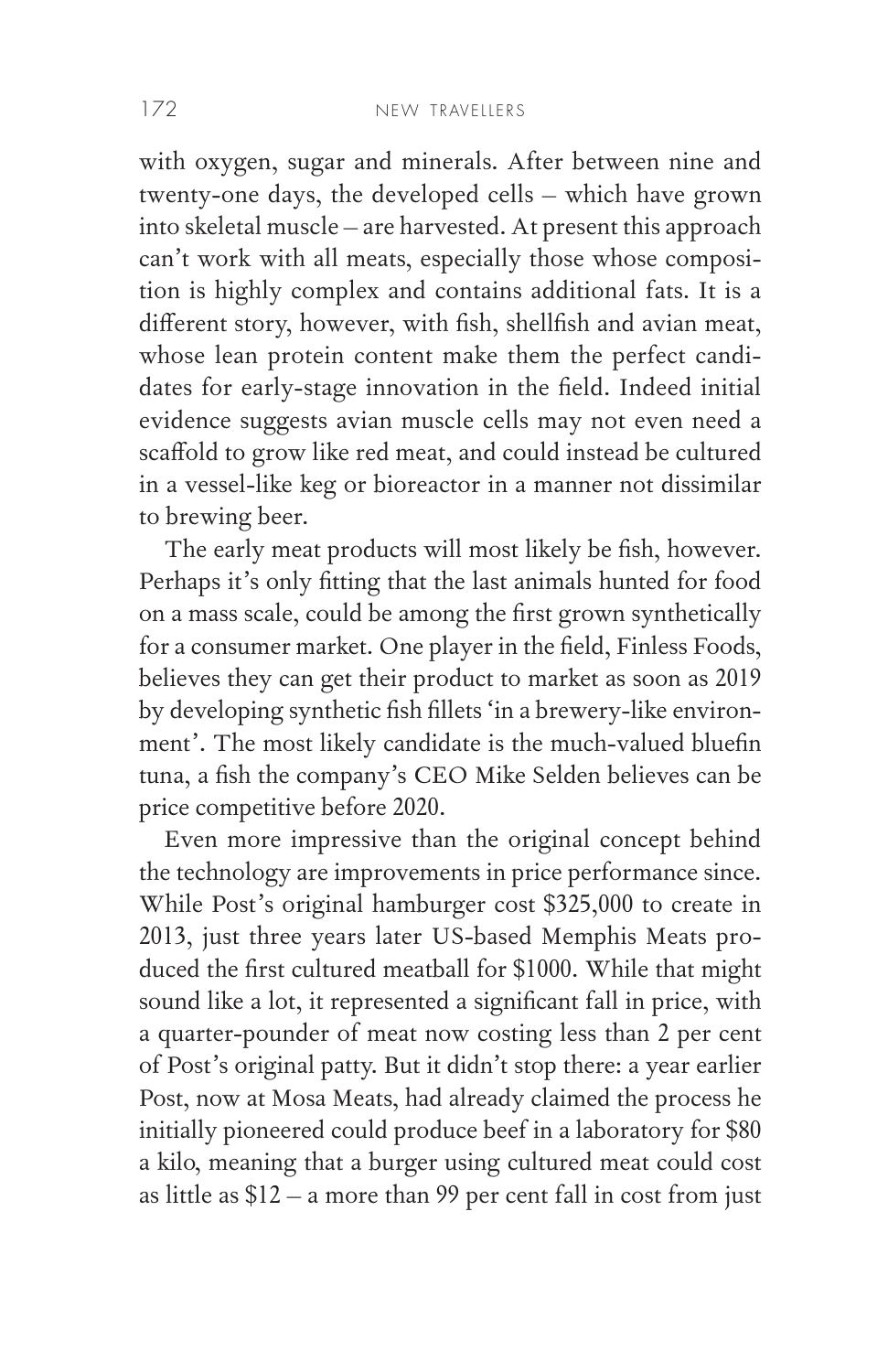four years earlier. And all in the absence of truly industrialscale production.

That isn't to say there aren't major hurdles to commercially viable steaks that don't require cows. For one thing the material in which the stem cells currently grow is foetal calf serum. Using animal products to feed 'synthetic' animal tissue defeats the whole point, although those at the forefront of the industry claim a vegan alternative isn't far away.

The other major issue is energy – specifically for synthetic mammal meat like pork, beef and chicken. While synthetic seafood will be able to grow at room temperature, mammal meats need something close to the temperature of our bodies. So while any shift to synthetic meat could offer major savings in land use, greenhouse gas emissions, labour and water, the amount of energy consumed could be higher. With the trends already outlined around renewable energy and heat conservation, however, this is a relatively small price to pay.

Given the ecological overhead of contemporary meat production – as well as its intense demand for scarce resources – synthetic meat could offer a paradigm shift. Uma Valeti, CEO of Memphis Meats, thinks synthetic products will take most of the market but not all of it, specifying, 'We are not out to end all forms of animal agriculture. We're opposed to factory farms, not family farms. But family farms can only supply a tiny fraction of the world's demand for meat.'

Mike Selden, CEO of Finless Foods, disagrees, however, placing greater emphasis on animal rights and welfare. 'We've moved past needing to kill animals and ruin the environment for food; we can do much better with the technology that we have.' Regardless of who is right, the advantages of synthetic meat are in keeping with tendencies to extreme supply. More than simply meeting the challenges of climate change and a growing population, this technology permits abundance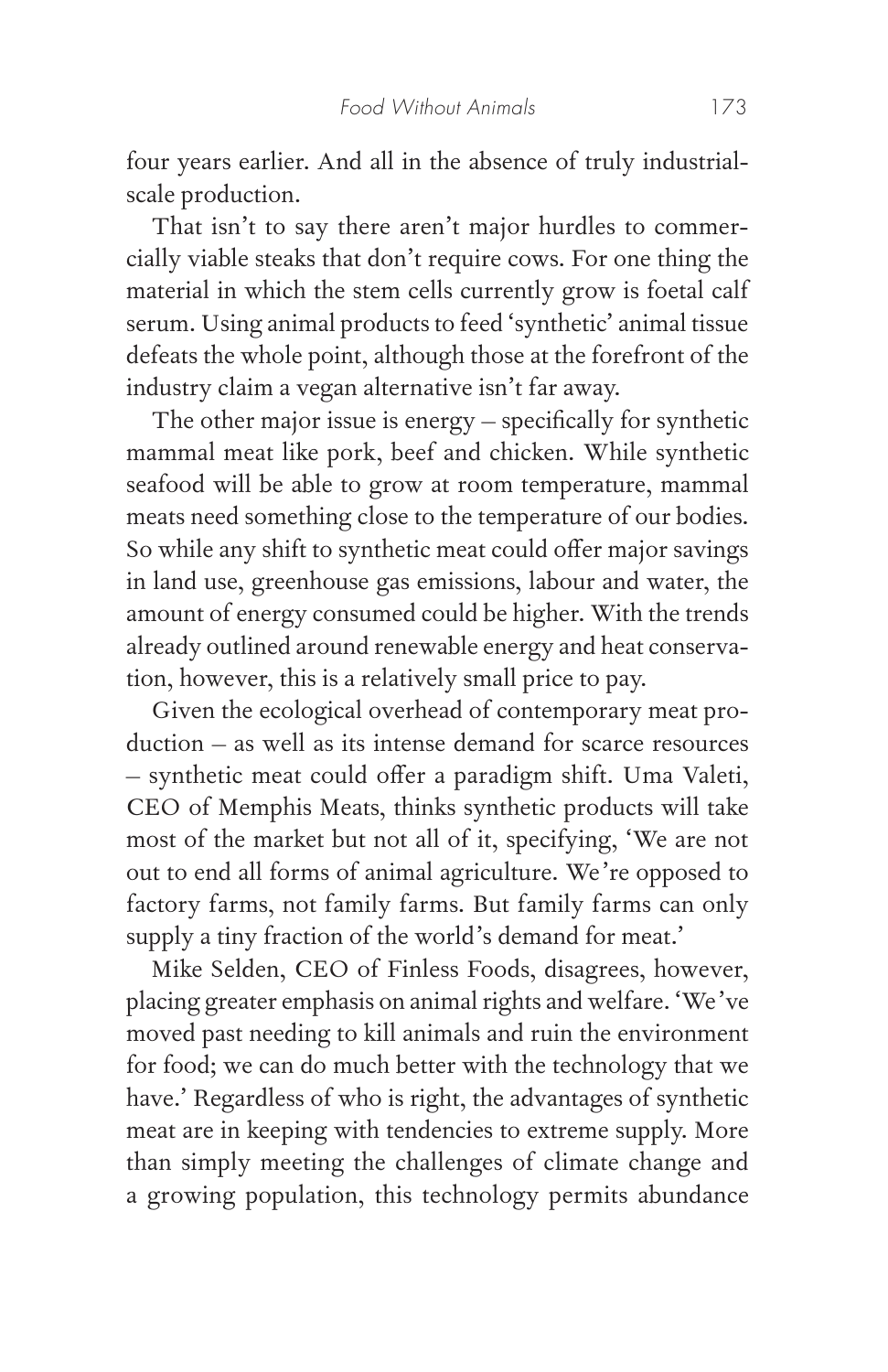like never before. Just imagine it, cheap, healthy, delicious meat with no animal suffering, no antibiotics and no hygiene concerns.

While synthetic meat is the most prominent aspect of cellular agriculture and has already attracted vast amounts of venture capital, it is also the most technically difficult to perfect. What is more, while certain kinds of meat like fish, ground beef and chicken breast could soon be commercially scalable, specific cuts like ribs, a T-bone steak, or even fatty bacon, will prove far harder to replicate. The breakthrough will likely come from the same process used to grow muscle tissue being applied to fats and then using a 3-D printer to 'print' steaks, bacon rashers or even a leg of lamb.

By the early 2020s we will start to see these products for sale – indeed Just Food launched its first chicken nugget product at the end of 2018. Initially expensive they will be the preserve of environmentally conscious and affluent consumers who prize ethical consumption over flavour. But as the decade progresses that will change with synthetic meat becoming more and more common – especially where ground, seasoned meat is used like in meatballs, hamburgers and hot dogs.

Were synthetic meat to completely replace present forms of meat production, it would put even the achievements of the Green Revolution in the shade. The savings in land, water and human labour would be immense, as would the reduction in emissions of methane and  $CO_2$ , with some estimates claiming that synthetic meat could require 90 per cent less land and water then current meat production. A 2011 report conducted by the Universities of Amsterdam and Oxford concluded that cultured meat could potentially require 45 per cent less energy, 99 per cent less land, and 96 per cent less water than conventional meat, not to mention leading to 96 per cent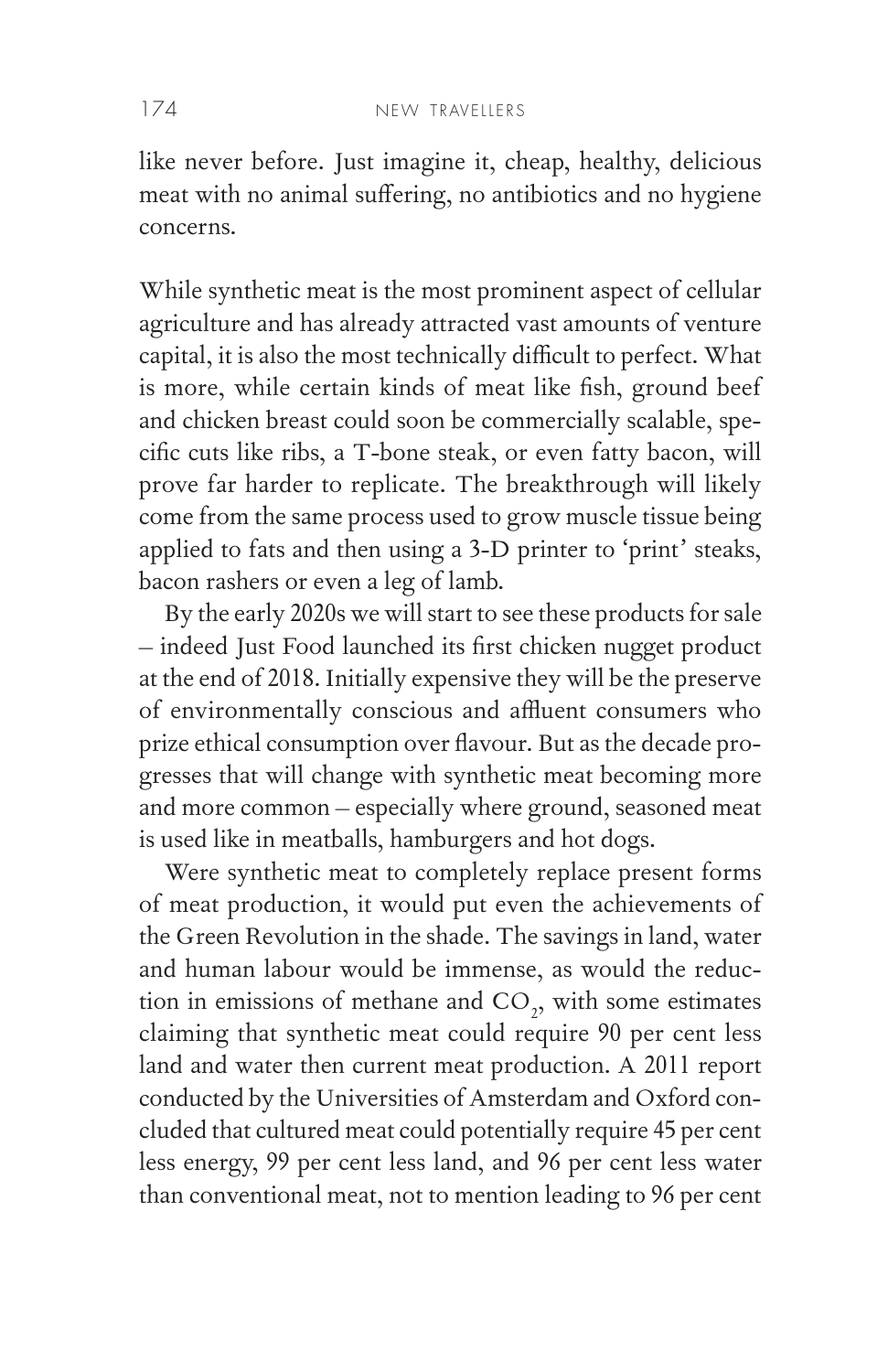fewer greenhouse gas emissions. That same report stated that if the US switched to synthetic beef, the likely reduction in greenhouse gas emissions would be equivalent to taking 23 million cars off the country's roads, with the substitution of a single cultured meat burger for the 'real thing' saving water equivalent to over fifty showers.

With meat and dairy consumption set to double between 2000 and 2050, synthetic meat wouldn't just be a nice thing to have – it will prove critical in meeting the rising demands of people around the world. Given what has happened to production costs in the decade since the field was first conceptualised, it seems likely that synthetic meat won't just compete on price with animal meat but will, in the not too distant future, be far cheaper. All this while alleviating suffering and reducing our use of otherwise finite resources. Post's personal view is that synthetic meat will be competitive on price within twenty years. The truth is that the power of the experience curve could mean it's even sooner.

#### Meat from Vegetables

Cellular agriculture extends beyond just synthetic meat, however. Indeed, farming minced meat, fillets and breasts from stem cells remains incredibly time-consuming – at least for now – and while these products could be mainstream within a generation, for some that isn't soon enough. Which is why Impossible Foods have chosen a different approach in trying to create vegan products that are indistinguishable from meat. But rather than 'grow' meat proteins, they think they can do that by making non-meat proteins more closely resemble those found in animals.

The science behind their model, which for now focuses on their flagship 'Impossible Burger', is far simpler than creating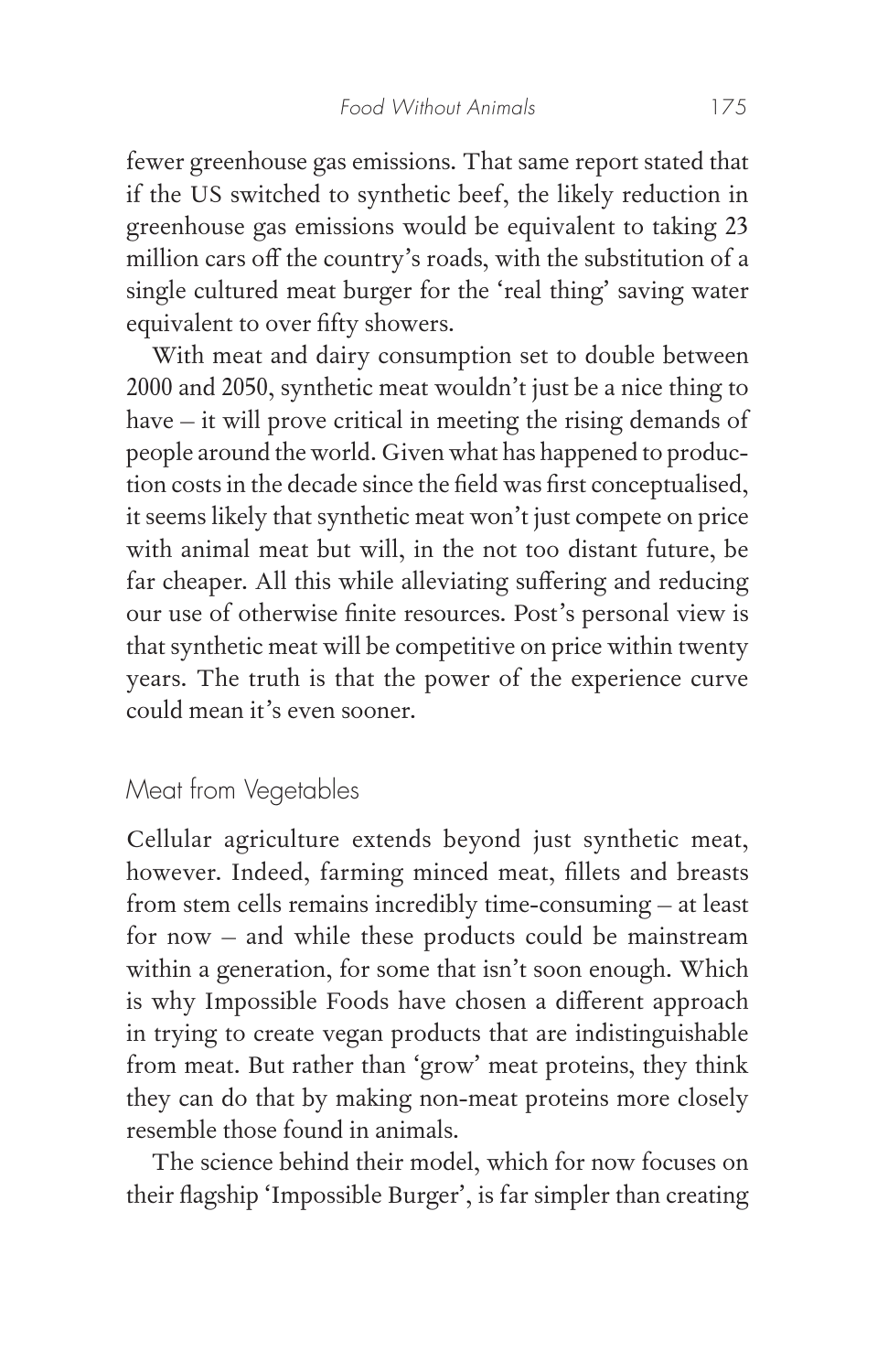animal meat minus the animal. Nevertheless, it remains in the ambit of cellular agriculture because the intention is to create new biological mechanisms to produce existing foods. While the approach favoured by the likes of Mark Post is to create synthetic meat by eliminating the animal from a set of biological processes, Impossible Foods want to go even further and just use vegetables. While that might sound outlandish perhaps it shouldn't. After all, from a biohacker's perspective a cow is just a chemical reaction that converts feed and oxygen into beef.

Part of the allure in opting for such a model is that much of nature's abundance remains unknown. Collectively comprising 8 billion proteins, 108 million fats and 4 million carbohydrates, the composition of most of the world's 353,000 plant species remains little understood. From the perspective of Impossible Foods these are nothing less than nature's tools in eliminating processed sugar, salt and  $-$  yes  $-$  even meat from our diets.

Leading this revolution in re-engineering our food is 'heme', the secret ingredient in the Impossible Burger. Heme is the molecule that gives blood its colour and helps carry oxygen in living organisms, but more importantly for Impossible it accounts for the rich, iron-like taste we associate with juicy medium-rare beef.

While heme is abundant in animal muscle tissue it can also be found elsewhere in nature, particularly nitrogen-fixing plants and legumes. The only problem is that if you wanted to substitute plant sources for animal ones you would need approximately an acre of soybeans to yield a single kilogram of soy leghaemoglobin. That's where Impossible Foods have found a solution. They took genes that code for the protein and inserted them into a species of yeast called *Pichia pastoris* which they then fed with sugars and minerals, prompting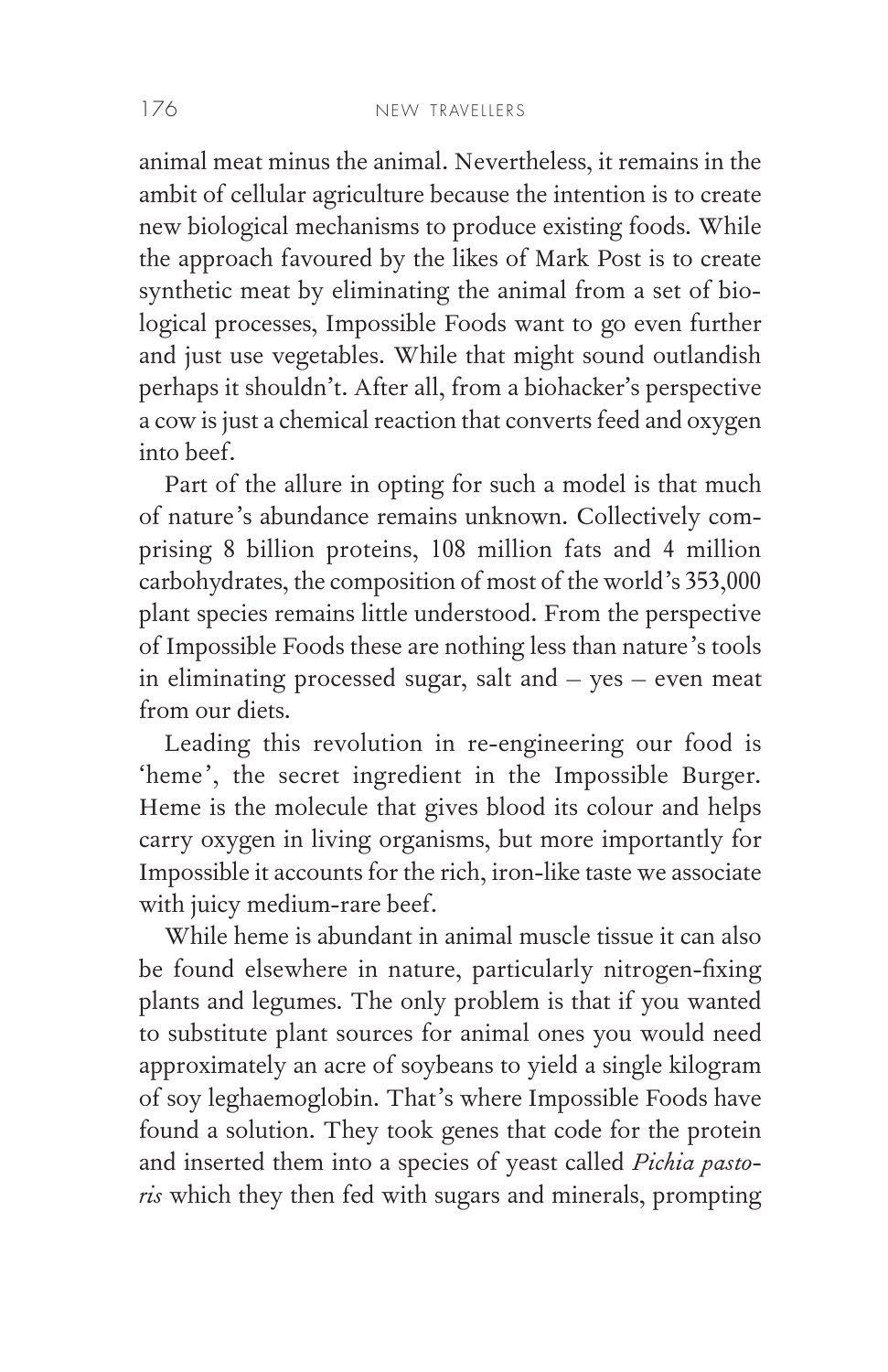it to grow and replicate. This, again, is 'growing' food – in this case a specific ingredient – in a manner not dissimilar to making beer.

For an Impossible Burger, heme is the decisive element adding the taste, texture and smell of 'meat'. Other than that, the burger merely substitutes animal fats and proteins for vegetable ones such as wheat, coconut oil and potatoes. While the resulting meal isn't a real burger in the sense that one made from synthetic meat is, the ambition is to eventually create burgers – as well as other foods – indistinguishable from their carnal counterparts. And while synthetic meat might be price competitive in a generation, products from companies like Impossible Foods are already available, with the company now producing 1 million pounds of ground 'plant meat' each month. So far investors have thrown almost \$275 million at Impossible Foods, but when you consider the size of the global meat market is more than \$1 trillion – and growing rapidly despite the constraints of our planet – that seems a prudent investment.

#### More than Meat

Whether its culturing meat or genetically modifying yeast to create new ingredients, the ambitions of cellular agriculture aren't limited to creating meat without animals. Indeed, the principles are more easily adopted with other foods such as milk, egg whites and even wine.

At present milk appears to be the easiest one of all, and given it is such an important ingredient in a range of animal products – from cream to butter, yoghurt and cheese – an effective substitute would have a massive impact. What's more, hundreds of millions of people are lactose intolerant or prefer not to consume dairy for ethical reasons, making milk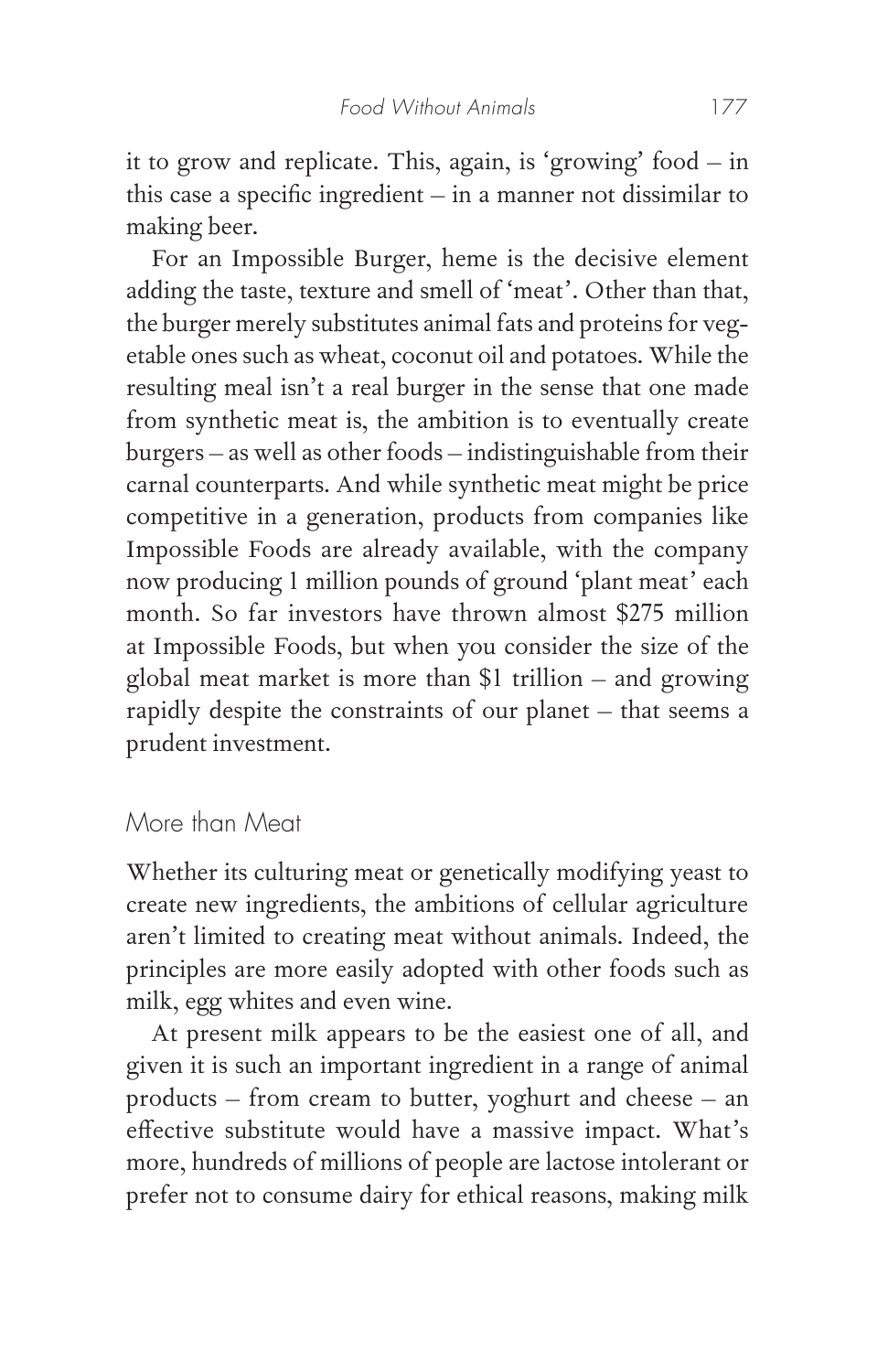an obvious place to start for anyone wishing to be involved in cellular agriculture. Sure, there are plenty of nut and soy milks out there, but none of them taste the same and, more importantly, they can't keep pace with rising global demand.

Perfect Day Foods are one of the first companies who think they can meet the challenge of making cow milk without cows. To do so the company's co-founders, both trained in biomedical engineering, obtained a particular strain of yeast from the US Department of Agriculture and inserted a cow's DNA sequence into it – much like how Impossible Foods did for heme. They then fermented the yeast with sugar, again akin to brewing beer, and made 'real' milk proteins with both casein and whey. These were then combined with plant-based fats and nutrients to produce lactose-free milk. Essentially this is the same process of fermentation as in a cow's four stomachs, except there is no energy being expended on the rest of the animal, no unwanted by-products like methane and carbon dioxide, and land and water consumption is significantly lower.

Then there's eggs. Egg white substitutes are nothing new – indeed one of the most commercially successful vegan products in recent years is the mayonnaise substitute Just. In a manner reminiscent of the Impossible Foods burger, Just Foods examined numerous plant sources that possessed the emulsifying properties of egg whites to make mayonnaise. After examining eleven plant ingredients as a potential replacement they settled on a specific variety of Canadian yellow field pea – a type of split pea which possesses precisely the right properties and required no genetic modification.

But while that is impressive, it still leaves the hundreds of other recipes that need eggs, not to mention their use in omelettes, baking or just cooked plain. Which is where Clara Foods come in. They have developed a way to precisely replicate egg whites without a single chicken. Their process,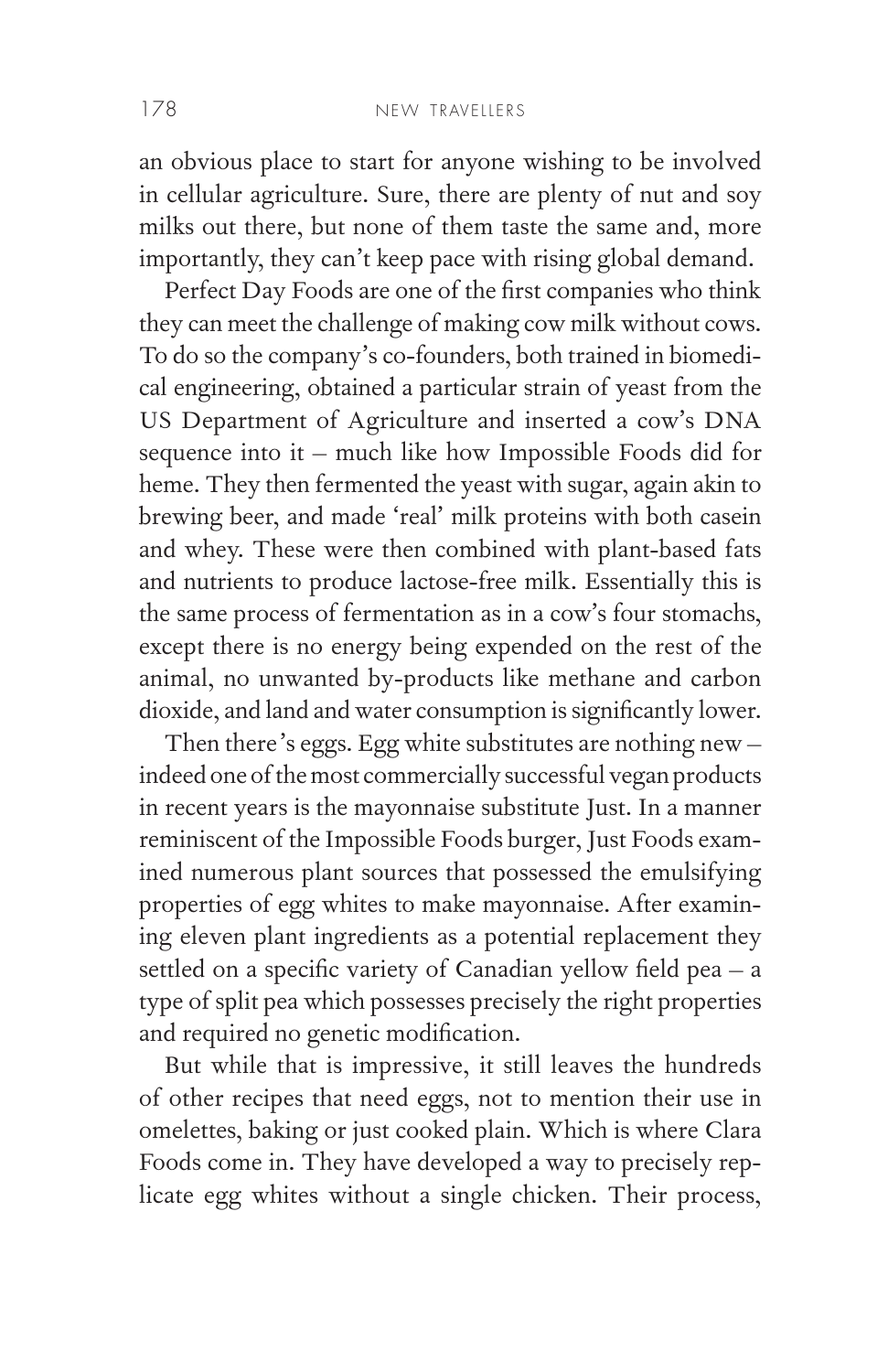unsurprisingly, starts with a genetically modified strain of yeast used to 'grow' egg whites and all twelve of its proteins. The potential benefits are immediately obvious: cheaper eggs with no risk of salmonella or avian flu and no need for antibiotics. In addition, they are more sustainable, with far lower greenhouse gas emissions and, again, less land and water being required. The science behind it is promising and, with the ambition of going to market with their synthetic egg whites by 2020, Clara Foods may play a major role in ending the welfare issues associated with battery egg production – all while leading to a healthier, cheaper product.

That's all very well, but what about the egg yolks needed for things like making pasta and omelettes? Clara Foods intend to produce a similar product there as well, but until then Just will have the field to themselves after releasing their 'Just Scramble' scrambled eggs, made from a mung bean extract, in the summer of 2018.

#### Champagne Socialism

Cellular agriculture isn't limited to the necessities of life. Indeed, things begin to get really interesting with wine, which unlike most food and drink, has a highly specific taste profile endowing each bottle with a distinctive status and value. And while the process in potentially replicating wine is different to the foods examined above, that means it – perhaps more than any other food or drink – is liable to becoming an information good.

The only barrier, until now, has been our inability to collect or replicate the necessary information. If we could, then a vintage magnum would start to resemble an MP3.

The uniqueness of each grape, terroir and year is part of the romance surrounding wine. To the refined palate,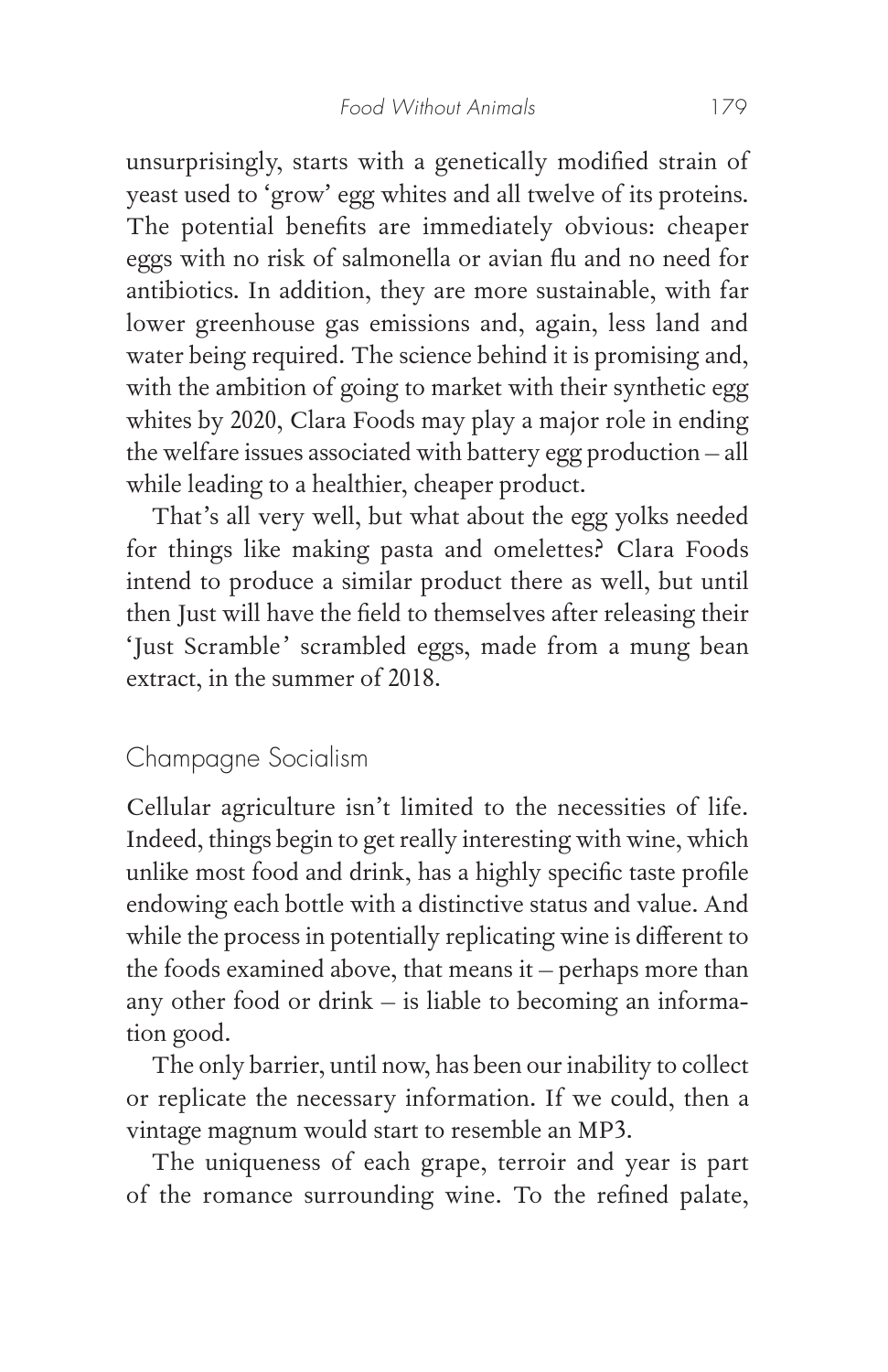a 1990 Château Margaux is an entirely different drink than the reduced bottle of claret at the supermarket. From a commercial perspective this makes wine a great place to start for biotechnology companies, because it is highly popular but has multiple price points. If what we think about economic rationality is even remotely correct, the right incentives exist for wine to be at the forefront of the synthetic food revolution.

That explains why a company called Endless West (previously Ava Winery) have jumped into the field with both feet. Not only do they think they can re-create wine without grapes, or fermentation, but that ultimately they will be able to replicate the precise flavour of particular grape varieties, soils and vintages. How they plan to do that is through molecular assembly, adopting a 'scan and print' approach in cataloguing existing wines, before recreating them with a precise mix of amino acids, glycerin, sugars and ethanol. The end product could be a classic bottle at a massively discounted price – and they have already tried replicating a 1992 Dom Pérignon (though it was never released).

But wine has a highly complex flavour profile so, in a pivot to whiskey, they recently launched Glyph – what they refer to as the world's first 'molecular spirit'. If Endless West's approach works it would, like so much else in the context of the Third Disruption, make previously high-value alcohol an informational good. Overnight the most precious of bottles, whose value is a function of their scarcity, would be technically subject to infinite replication. What's more this process would require far less land, water and labour – indeed it could very likely be entirely automated. It's ironic that the perennial dismissal of left-wing radicals as indulging in 'champagne socialism' might be a fitting description of our not-too-distant future.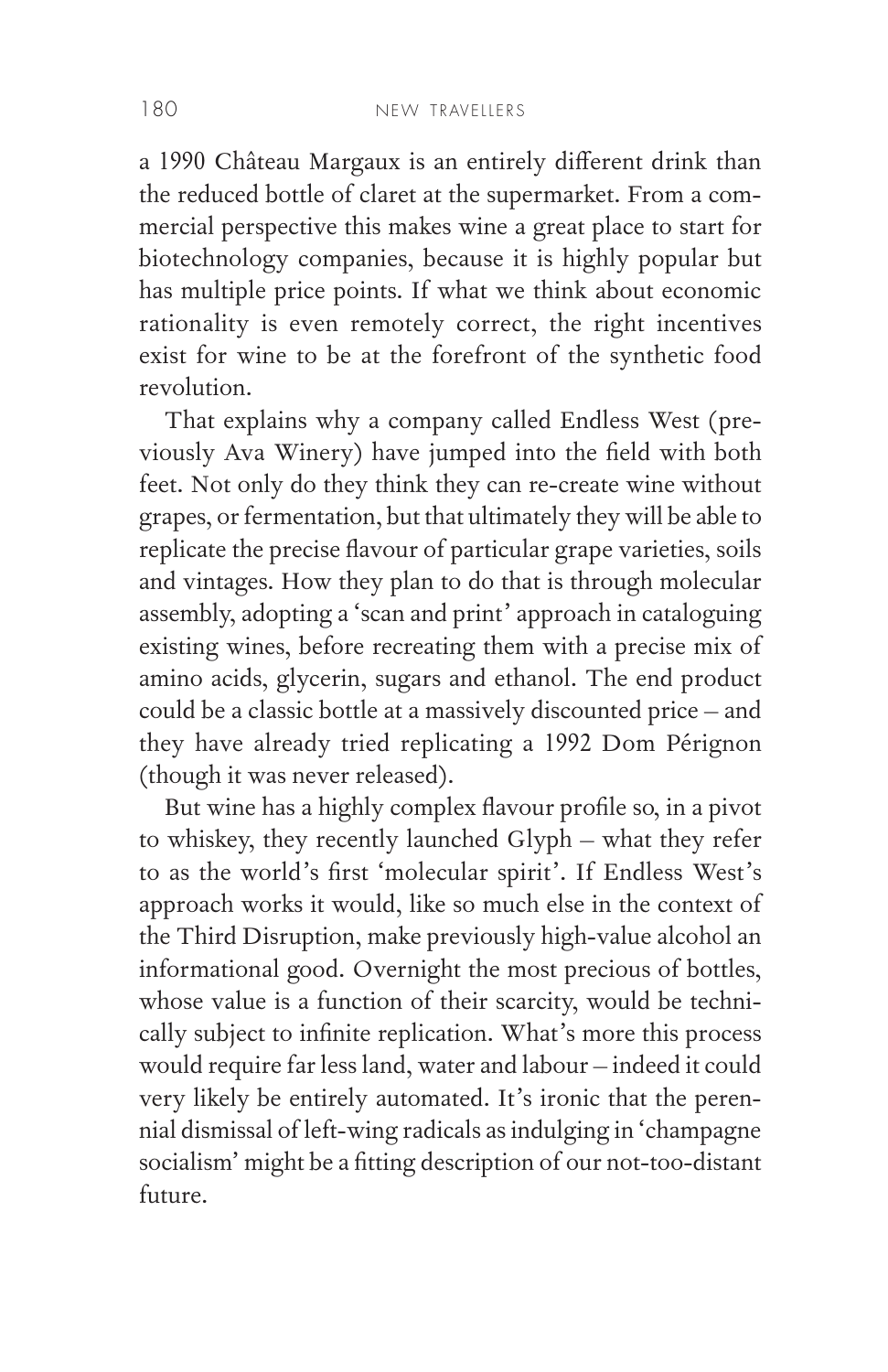For now the wines are easily distinguishable from the real thing, with the brand's Moscato described by one reviewer as exhibiting a 'plastic aroma and taste' and reeking 'with artificiality'. Their whiskey is a different story, however, with the *Washington Post* describing how it had touches of liquorice and apple and tasted better than Pappy Van Winkle's Twenty-Year-Old Family Reserve, one of the world's most-prized bourbons.

Besides the huge savings in labour, time, energy, land and water, synthetic biology will underpin a historic relocation of food production. Synthetic meat, which needs no sunlight, would appear to be a perfect candidate for vertical, urban farming, while the obvious savings with land come to fundamentally alter our relationship with nature.

This could have a number of benefits including the rewilding of vast wildernesses lost to deforestation and the Industrial Revolution – certainly of major use as carbon sinks in trying to mitigate climate change. Meanwhile, the end of global food distribution, at least in its present form, would avert colossal amounts of waste. At present the average ingredient in an American meal travels 1,550 miles before consumption, while 70 per cent of a food's final retail price comes from transportation, storage and handling. In a society emphasising energy abundance through efficiency as much as extreme supply, the idea that 127 calories of fuel would be used to fly a calorie of iceberg lettuce from the US to the UK, as is presently the case, will be rightly viewed as absurd.

Indeed, just like gene editing it's possible that DIY cultures will accompany the rise of hyper-local production with our ever-expanding leisure time given over to home-brewing ribeye steaks and Gruyère cheese as much as beer or cider.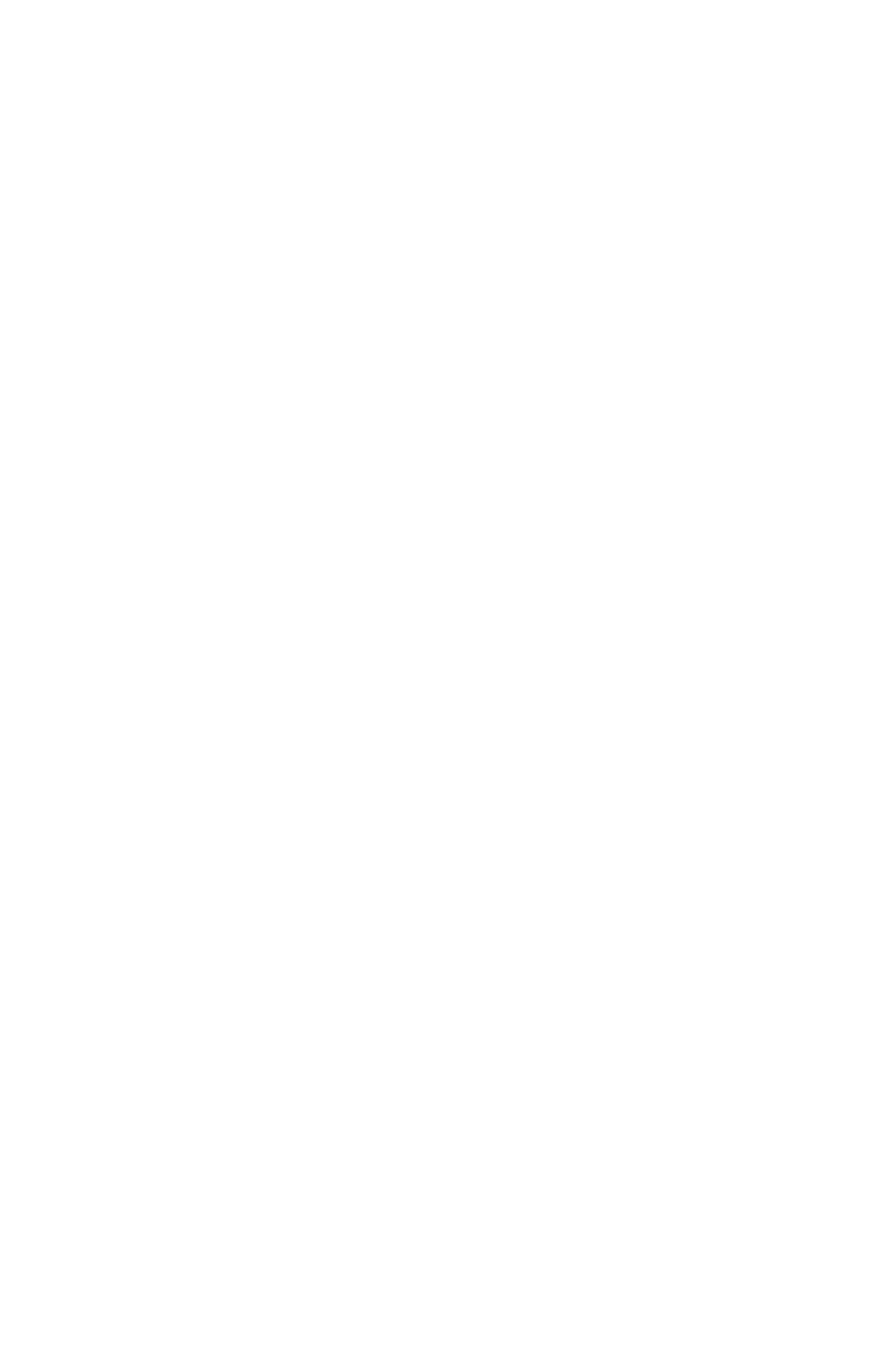# III. Paradise Found

*Invention, it must be humbly admitted, does not consist in creating out of void, but out of chaos.*

Mary Shelley

*With the abolition of private property, then, we shall have true, beautiful, healthy Individualism. Nobody will waste his life in accumulating things, and the symbols for things. One will live. To live is the rarest thing in the world*.

Oscar Wilde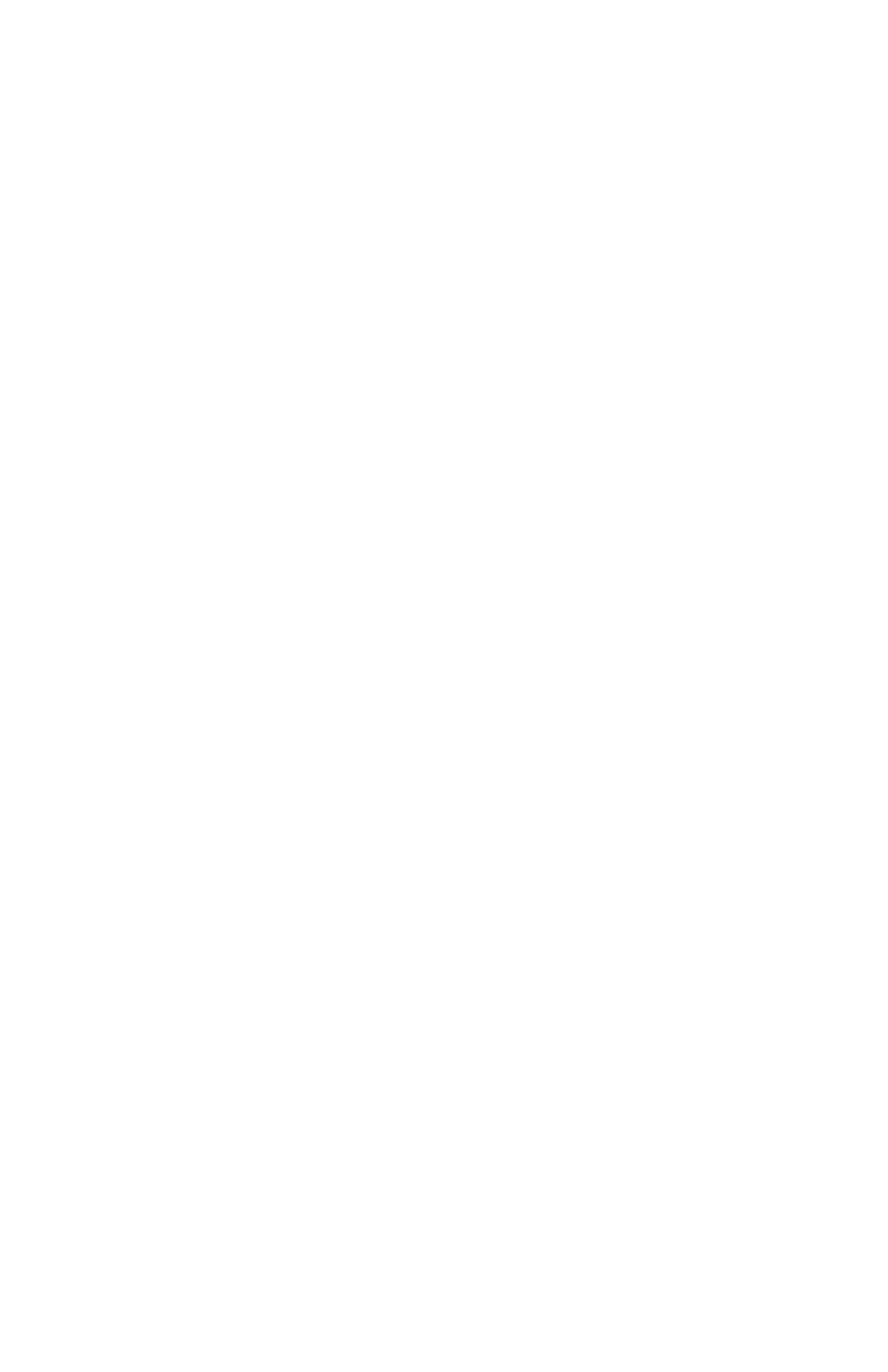$\bigcirc$ 

### Popular Support: Luxury Populism

*We want everything.* Nanni Balestrini

Against Elite Technocracy

The technologies of the Third Disruption are already creating a new set of dispositions towards the world. As a result, every aspect of social life, from ownership to work and even scarcity is being transformed.

From that observation emerges several questions: How can these dispositions be turned into political power? How can the distance between the future we thought was on offer, and the disappointment of the present, be breached? How do we translate seemingly individual, personal problems into a bold and emphatic 'we'?

The answer to all three enquiries begins with an admission. While the tendency to extreme supply means everything will become permanently cheaper – from food to transport and clothing – all as a result of each factor of production falling in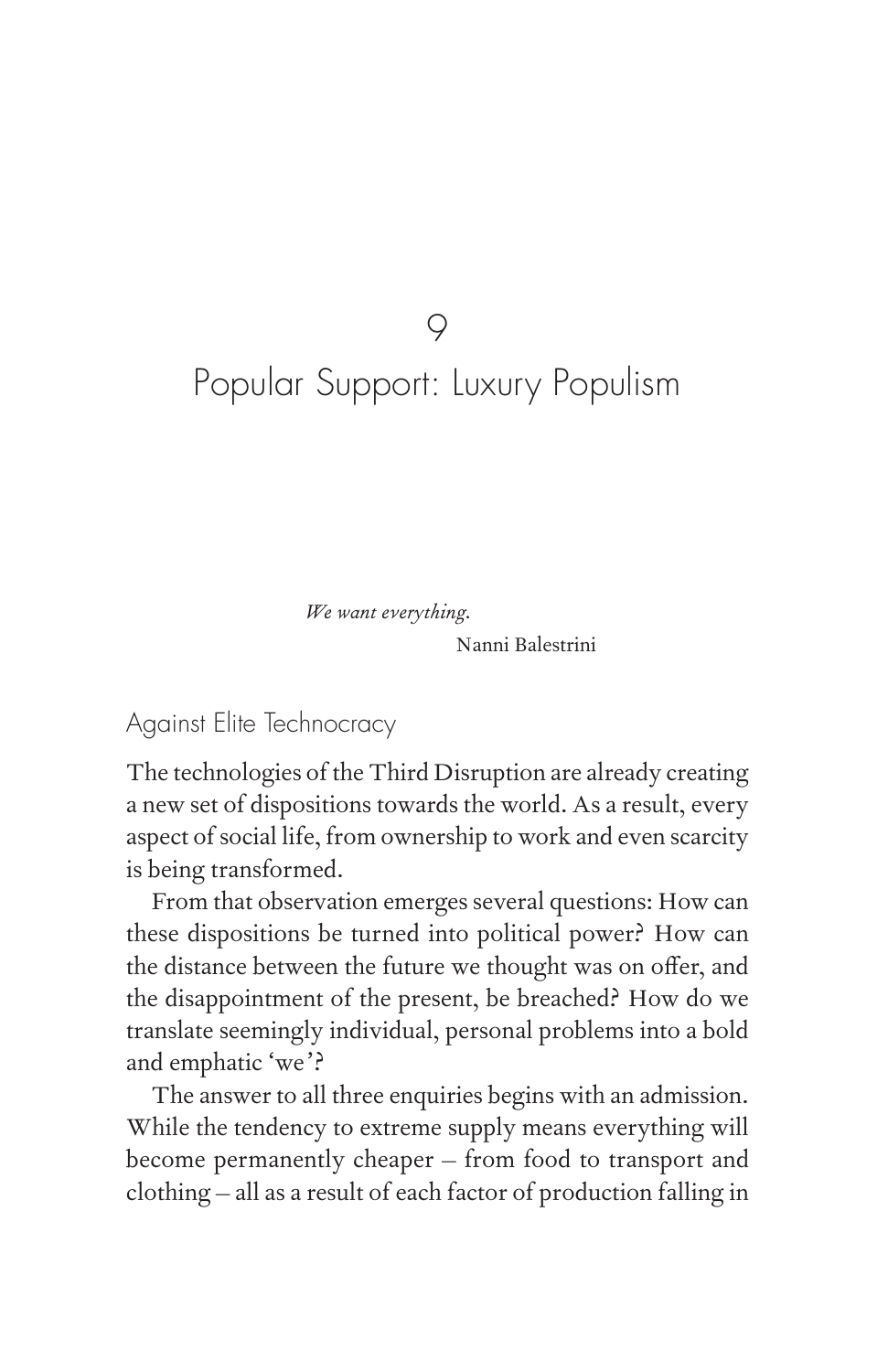price thanks to the central role of information, in the absence of an appropriate politics this will only lead to novel forms of profiteering. Marx expressed this perfectly when he wrote, 'The most developed machinery thus forces the worker to work longer than the savage does, or than he himself did with the simplest, crudest tools.'

In response to that admission, an assertion: any successful politics that seeks to submit the possibilities of the Third Disruption to the needs of people rather than profit must be populist. If not, it is certain to fail. Capitalist realism is simply too adaptable for a radical politics of management and technocracy, meaning any rupture must be understandable to most people in an idiom that they readily understand. What is more, the wider social benefits of the shift to Fully Automated Luxury Communism must be seen as running parallel to flourishing on a personal scale, rather than a sacrifice to some greater good. This is the politics of the self-help guru – be precisely who you want to be – embedded within a broader programme for political change. You can only live your best life under FALC and nothing else, so fight for it and refuse the yoke of an economic system which belongs in the past.

Populism is a politics that refuses to recognise the prevailing common sense in managing the economy. Consequently a portion of its critics, those most seduced by capitalist realism, attack it from the incorrect assumption that there is no alternative to neoliberalism. As the status quo is imperilled by the five crises, as well as the long fallout from 2008, such defences will increasingly take place through appeals to anti-utopianism rather than anything positive or propositional. Thus even standard-bearers for the establishment might concede that living standards are getting worse, or that society is going backwards by many measures, but at least, they will respond,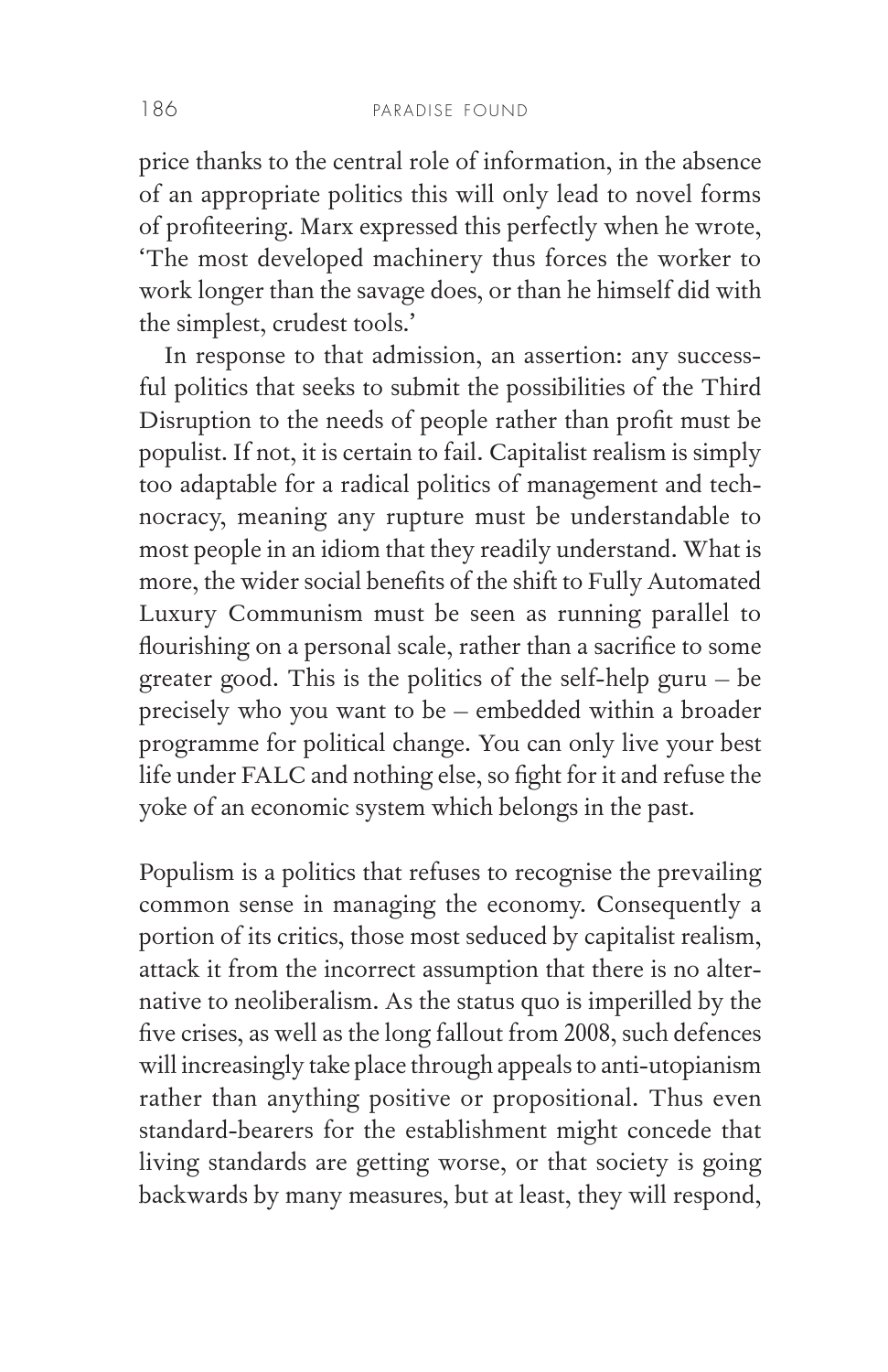we aren't in 1990s Rwanda and aren't medieval serfs. Such a position signifies the death of the very idea of the future, with enlightenment and progress – formerly ideological pillars of liberal capitalism – exchanged for a vision of the good society where decline is marginally slower than it might otherwise be.

Others, who may agree about the scale and even urgent necessity of change, will contend that such a radical path should only be pursued by a narrow technocratic elite. Such an impulse is understandable if not excusable; or the suspicion that democracy unleashes 'the mob' is as old as the idea itself. What is more, a superficial changing of the guard exclusively at the level of policy-making is easier to envisage than building a mass political movement – and far simpler to execute as a strategy. Yet the truth is any social settlement imposed without mass consent, particularly given the turbulent energies unleashed by the Third Disruption, simply won't endure.

Which is why for the kind of change required, and for it to last in a world increasingly at odds with the received wisdom of the past, a populist politics is necessary. One that blends culture and government with ideas of personal and social renewal. One that, to borrow a term, invents the future. Anything less will fall short.

A populist politics is one that calls upon, and claims to represent, 'the people'. While this category does not exist as a permanent and immutable entity, what does prevail are parameters that elevate certain kinds of assembly, social trait or capacity. That is why the 'ethnic people' is defined by the community of blood and land; the 'democratic people' by the shared act of forging legitimate authority through elections; and the 'ignorant people' by a benevolent elite who generously keeps them at bay or defends them from themselves. The very essence of populism is to determine who 'the people'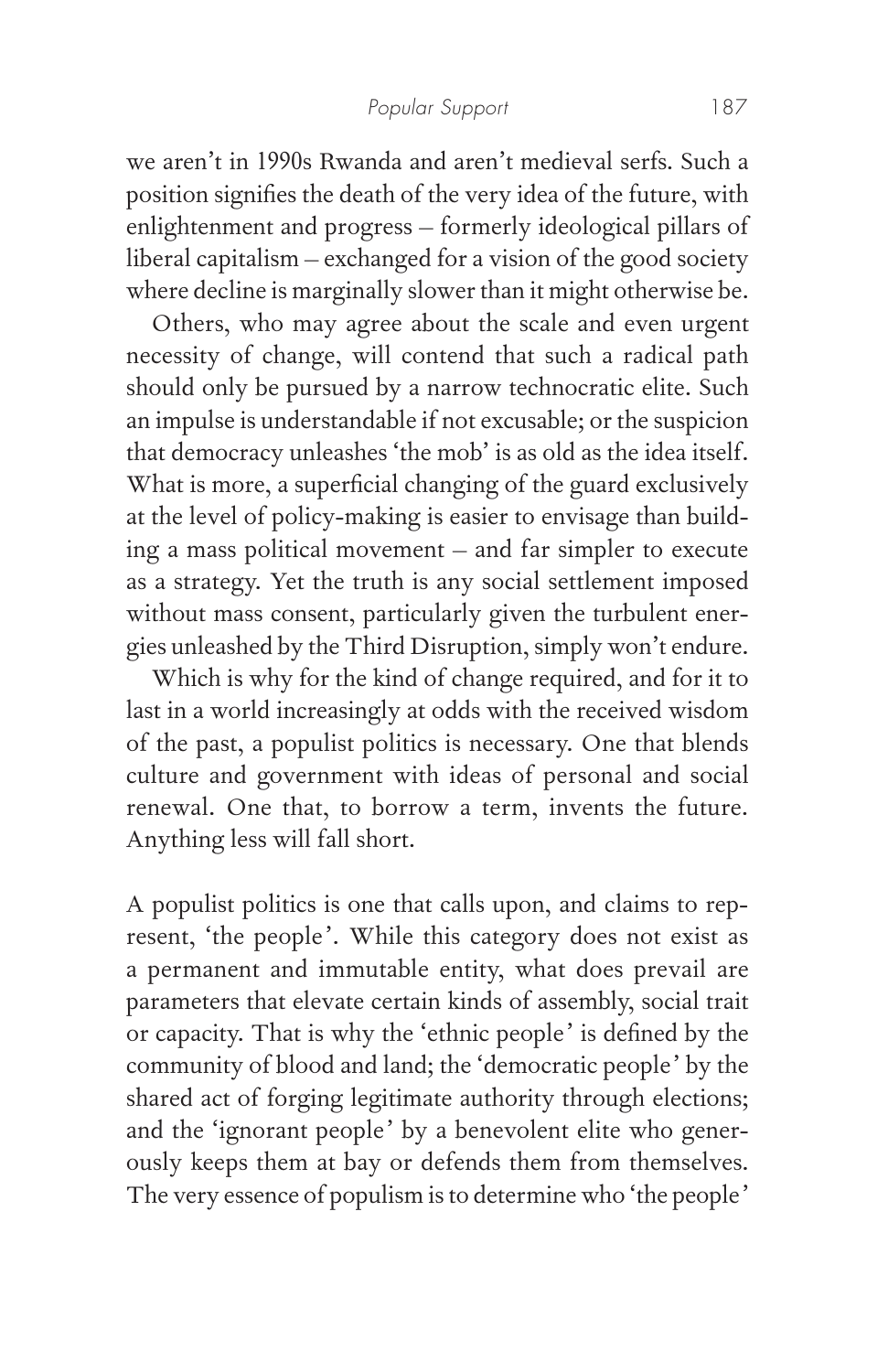really are, rendering visible – and powerful – those elements otherwise framed as too incompetent, dangerous or docile to transform society.

Just as was the case with the Second Disruption in early nineteenth-century Europe, populism is the only way to manage the kind of transformation we are set to confront. Then, making sense of a changing world was enacted through new forms of togetherness: nationalism both liberal and authoritarian, imperialism, racism and socialism. The present juncture demands something similar, asking us to create a collective politics that goes beyond scarcity, work and the narrow forms of selfhood and identity offered by neoliberalism. The notion that a ruling class can manage such transition – for better or worse – within such civilisational rift isn't just wrong, it's absurd. What is more if new, appropriate forms of togetherness are not created, those authoritarianisms concocted by previous generations will return.

#### The Red and the Green

This 'luxury' populism must be both red and green. Red because it places the energies of the Third Disruption at the service of humanity – in the process enhancing personal freedom like never before. Green because it knows climate change is inevitable and that going beyond fossil fuels is a matter of critical urgency. What is more, rather than reducing our quality of life, it grasps how the transition to renewable energy offers a bridge to energy abundance – permitting more prosperous societies than previously possible under the petty limits of fossil fuels.

A green politics of ecology without a red politics of shared wealth will fail to command popular support. Conversely, the promise of red plenty based on fossil fuels and resource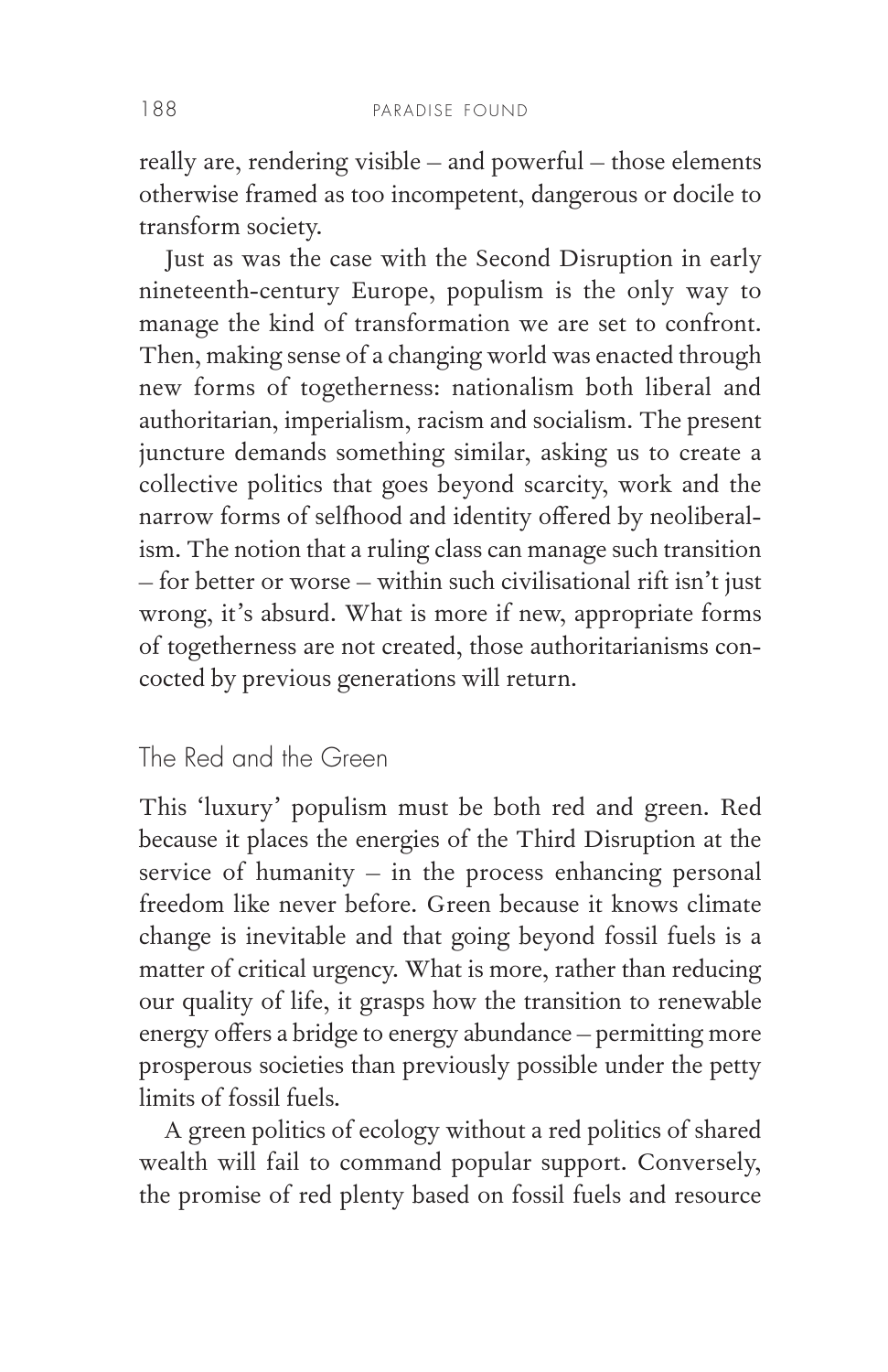scarcity will fall victim to climate breakdown, leaving the world's poor exposed to devastation like never before. Which is why the only politics fit to fight climate change is the demand for FALC – driven by the impulse to lead fuller, expanded lives, not diminished ones.

To the green movement of the twentieth century this is heretical. Yet it is they who, for too long, unwisely echoed the claim that 'small is beautiful' and that the only way to save our planet was to retreat from modernity itself. FALC rallies against that command, distinguishing consumption under fossil capitalism – with its commuting, ubiquitous advertising, bullshit jobs and built-in obsolescence – from pursuing the good life under conditions of extreme supply. Under FALC we will see more of the world than ever before, eat varieties of food we have never heard of, and lead lives equivalent – if we so wish – to those of today's billionaires. Luxury will pervade everything as society based on waged work becomes as much a relic of history as the feudal peasant and medieval knight.

More than the vacuous nihilism of today's ultra-rich, whose ascent beyond scarcity finds its pathetic expression in conspicuous consumption, the process of building FALC will not only bequeath us the resources needed to make us happy, but also a sense of common purpose.

What is more, luxury populism rejects the folk politics of ethical consumption and the sphere of 'the local' as inherently virtuous. The extent of the solutions needed to address the five crises are planetary, and while action will often be close to home – as the following chapters make clear – acknowledging the historic and global scale of any response is critical. Our ambitions must be Promethean because our technology is already making us gods – so we might as well get good at it.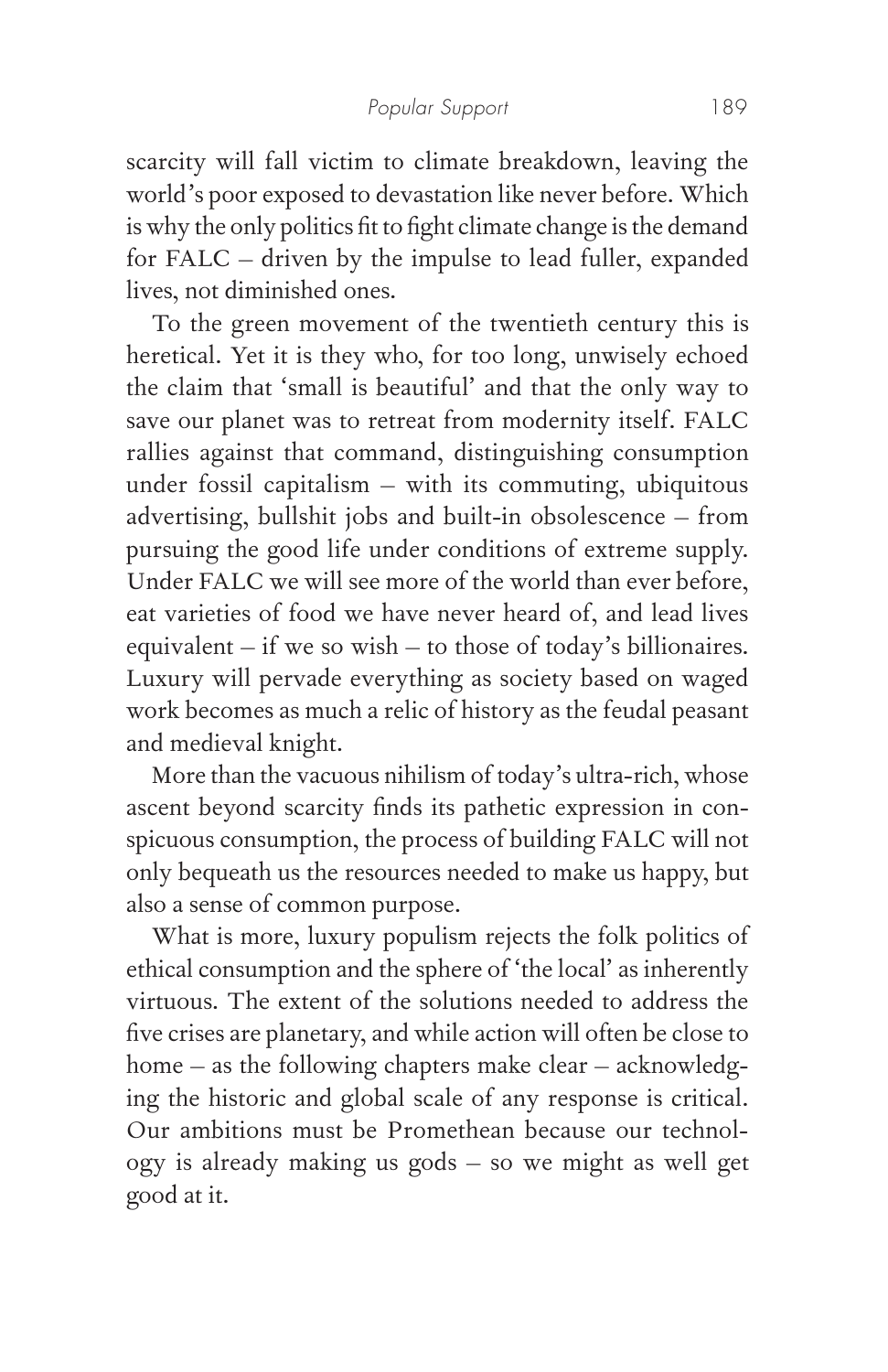Nevertheless, space must remain for 'grassroots' campaigns which advance the post-scarcity alternative while attacking a broken status quo. Campaigns around divestment from fossil fuels offer one example of how that will work. Rather than calling for climate justice through appeals to turn down the volume on modernity here, criticism of fossil fuels is situated within the broader frame that they are an obstacle to yet higher standards of living. In comparison to solar and wind, hydrocarbons are as unsuitable to the needs of our century as burning whale fat for light was for the last. Digging up and burning mineral deposits for energy is so last century.

The same approach is needed in resisting extraction of shale gas, the most glaring example of the myopia of 'scarcism' amid the final embers of the Second Disruption. While one part of that is to continue pursuing outright bans, like those already in place in France, Germany and New York, this must be done alongside the demand for something better. Here advocates must clamour for the alternative with and alongside communities targeted for fracking, demanding indigenous rights, local democracy and radical land reform along with calls for an end to drilling. In this respect movements in Alaska, Canada and Australia already serve as stunning examples, not to mention the case of Balcombe, a tiny village in Sussex, where a coalition of campaigners and local residents opposed plans for fracking while demanding the alternative of communityowned solar power. The call for clean energy must become synonymous not only with the expectation of permanently falling costs but also common ownership. Prosperity, democracy and the commons as not only connected, but mutually constitutive.

As well as advancing a red–green politics which revives ideals of progress and common plenty, this new populism will also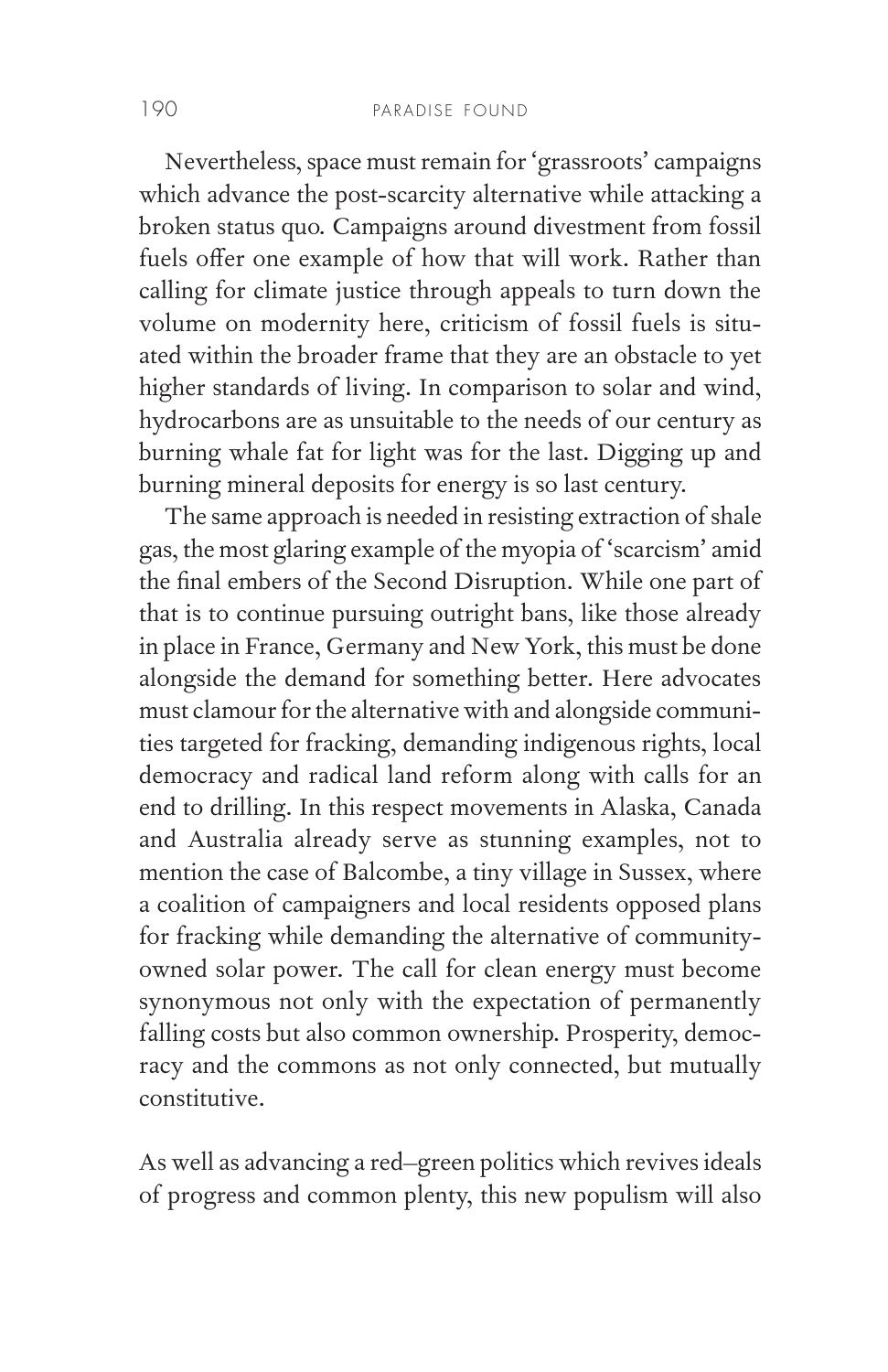be one of luxury. FALC, unlike the world of actually existing neoliberalism, will not demand constant sacrifices on the altar of profit and growth. Whether it's 'paying down the debt for future generations', as our politicians are so keen to repeat, or growth and rising wages always coming 'next year', it's becoming ever clearer that the good times aren't coming back. What remains absent, however, is a language able to articulate that which is both accessible and emotionally resonant.

Because behind such entreaties – whether from Erdoğan, Trump, Theresa May or the European Central Bank – is an esoteric caste of administrators that nobody else can quite understand. Their language of mathematical economics resembles the high Latin of Europe's priests as they explained the nature of things to illiterate peasants who could never hope to understand. To the Ten Commandments all they add is that economic growth  $-$  of any kind  $-$  is good, while the pious many must uphold the faith by working harder and spending more than ever.

This demand for constant offerings from taxpayers, hardworking families or 'strivers', all while living standards stagnate, means we are now experiencing what Eastern Bloc socialism endured after the 1970s. Two conspicuous hallmarks of that era similarly characterise our present: falling economic growth and crumbling ideological hegemony. The words of the priests increasingly fall on deaf ears, meaning many now turn to other – often older – faiths to make sense of the seemingly absurd.

Thus the return of 'the people' as the main political actor is inevitable, whether as the rabble who patrician elites defend from their own desires, the *Volk* grounded in land, blood and soil, as witnessed in the revival of the far right, or the masses as a potentially transformative subject which makes history. Many increasingly grasp that the problems we face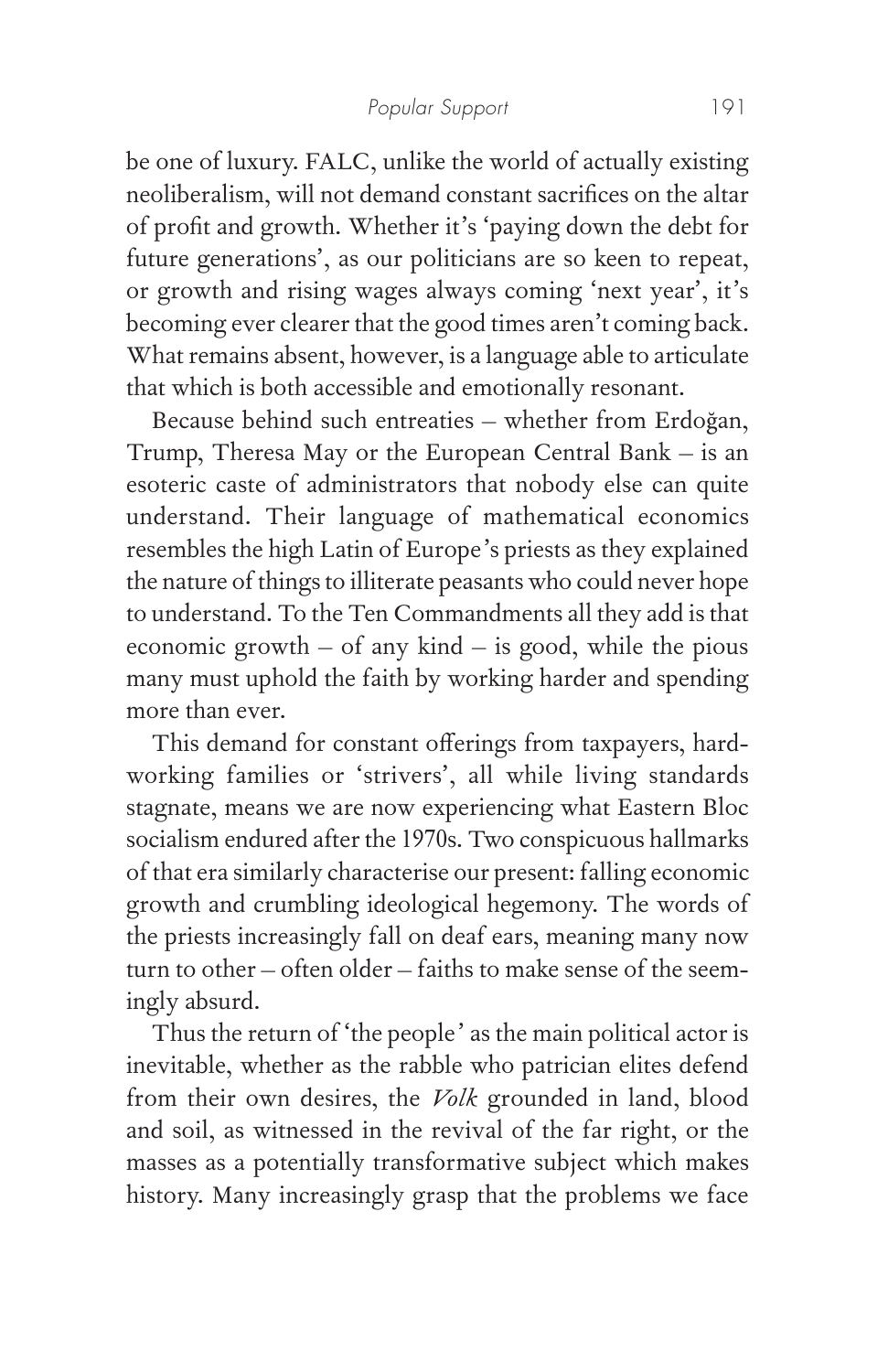are large and unprecedented, and they intuitively understand the necessary solutions must be of a similar scale. So given the possibilities of the Third Disruption, promise them what they deserve – promise everything.

Everything against the emptiness of a system in breakdown, with its call to toil for even less than you already have. Everything against the farce of identities which no longer make sense or were myths of little initial purpose. Everything, that is, except the demand of luxury for all. The offer to be who you want, rather than your life being shaped by forces beyond your control.

When we have scaled that summit and surpassed scarcity, having turned the dividend of the Third Disruption to the needs of us all, even the least compassionate will reflect on today's world with regret and pity. Regret at so much lost potential, all the stories never written and lives which might have been so much more. And pity, particularly for those who believed a regime of enforced scarcity made them better than anyone else.

#### This Is Not 1917

FALC is not the communism of the early twentieth century, nor will it be delivered by storming the Winter Palace. The reason why is that, until the opening decades of the Third Disruption, communism was as impossible as surplus before the First Disruption or electricity before the Second. Instead it was socialism, still defined by scarcity and jobs, which became the North Star for hope across the world.

The technologies needed to deliver a post-scarcity, postwork society – centred around renewable energy, automation and information – were absent in the Russian Empire, or indeed anywhere else until the late 1960s. Indeed, amid efforts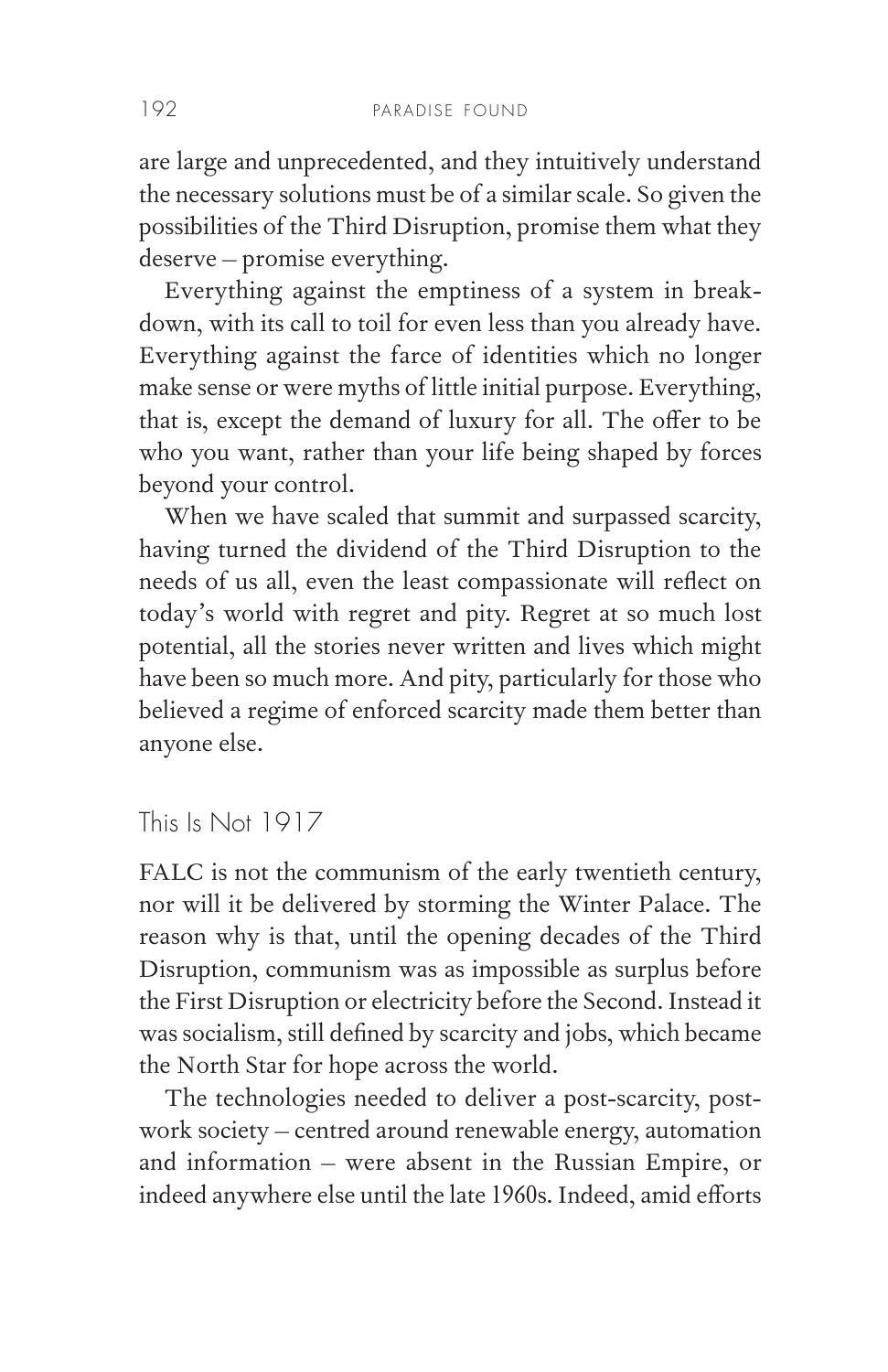to catch up with the more advanced capitalist economies of Europe and America, the Bolsheviks became students of the Taylorist science of productivity, applying themselves to the task of subordinating human time to economic production with ever-greater efficiency. In truth, they had little alternative.

It turns out that Marx's early suspicion that the countries set to lead the revolution would be those at the cutting edge of capitalist modernity was right. Only now we know that means technology as much as politics, the Third Disruption as necessary a precursor as class consciousness and collective struggle. Creating communism before the Third Disruption is like creating a flying machine before the Second. You could conceive of it – and indeed no less a genius than Leonardo Da Vinci did precisely that – but you could not create it. This was not a failure of will or of intellect, but simply an inevitability of history.

What is more, the means by which the revolution of 1917 was won and defended, through an anti-liberal coup then subject to military invasion by every major power, further limited the possibility for social transformation. Inevitably, this shaped a regime which became supremely hierarchical. Given the odds it faced, both within and beyond its borders, its seven-decade survival remains one of the great political achievements of the last century.

Regardless of history's 'what ifs', FALC is different. Instead it recognises the centrality of human rights, most importantly the right of personal happiness, and seeks to build a society where everyone can access the necessary resources to further that end. This is a politics centred around the recognition, as Franklin Roosevelt once put it, that necessitous people are not free people. In the absence of access to such resources – housing, education, transport, healthcare,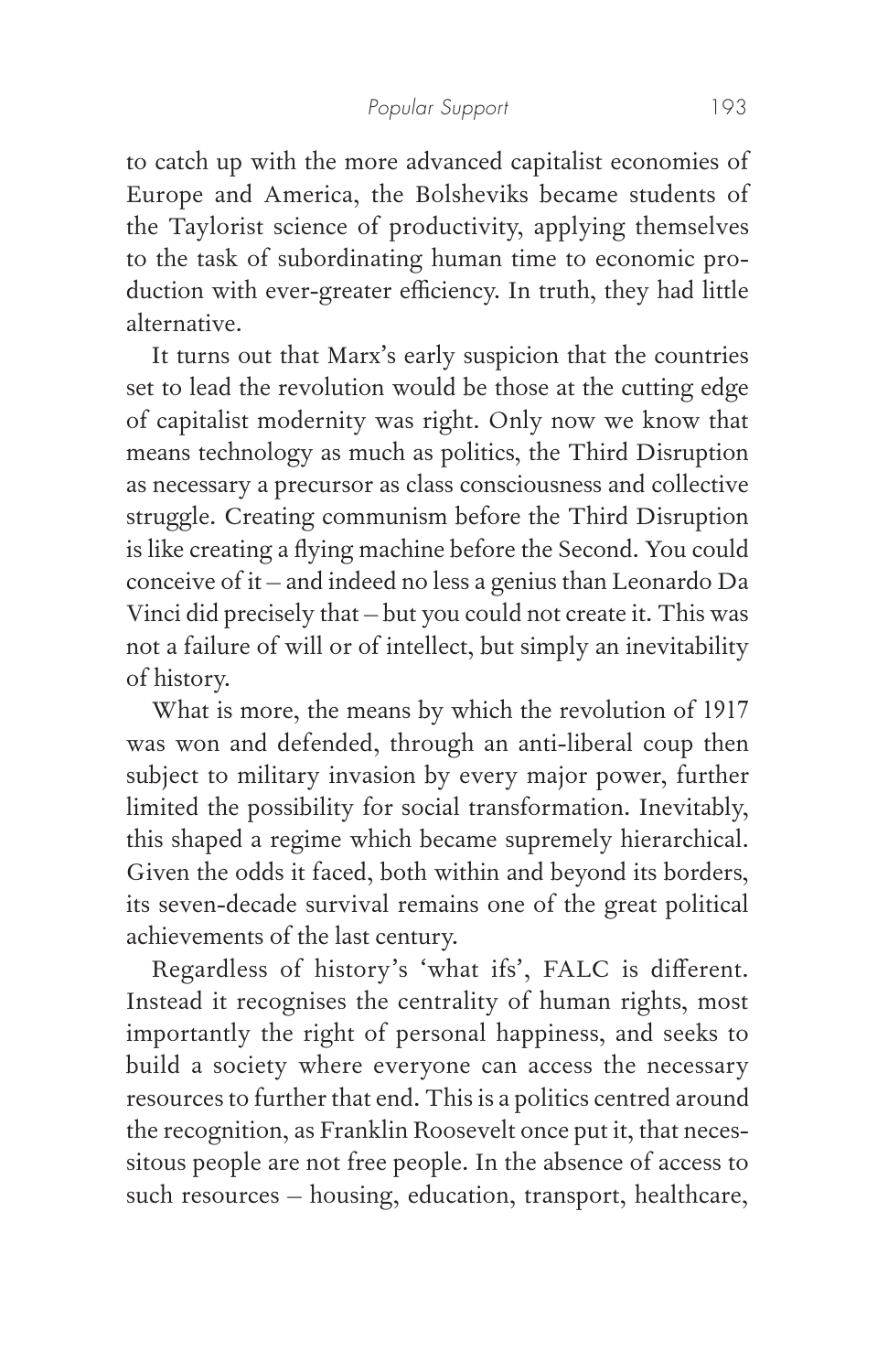information – freedom as self-authorship cannot be said to meaningfully exist. Liberal ends, specifically the individual being uniquely placed to determine their path in life, are impossible without communist means. The possibility of most people finding happiness and meaning is impossible as long as these things are commodities – subject to profit rather than need.

We must understand that appropriate forms of political organisation, just like the utopias we construct, are contingent on the times in which we live. Just as FALC is appropriate for a world where technology leaves us on the cusp of previously unthinkable abundance, the party-form which emerged in response to closed, under-developed societies makes increasingly little sense. The same is true for forms of worker organising, radical or reformist, which are erroneously premised on the society of work enduring forever. That society will not endure, nor should that be our political ambition. The role of the labour movement is to liberate the working class, and therefore all of society, not save a broken system which is passing away.

The vehicles for political transformation change, just like the worlds we reach for. Now we must build a workers' party against work – one whose politics are populist, democratic and open, all while fighting the establishment which, through its power over civil society and the state, won't rest in ensuring FALC never comes to pass.

#### Electoralism and Society

FALC is only possible now because of the developments of the Third Disruption. The revolution it portends is not simply one that substitutes one ruling class for another, but carries with it a broader shift in ideas, social relations and technologies – what Marx memorably called a mode of production.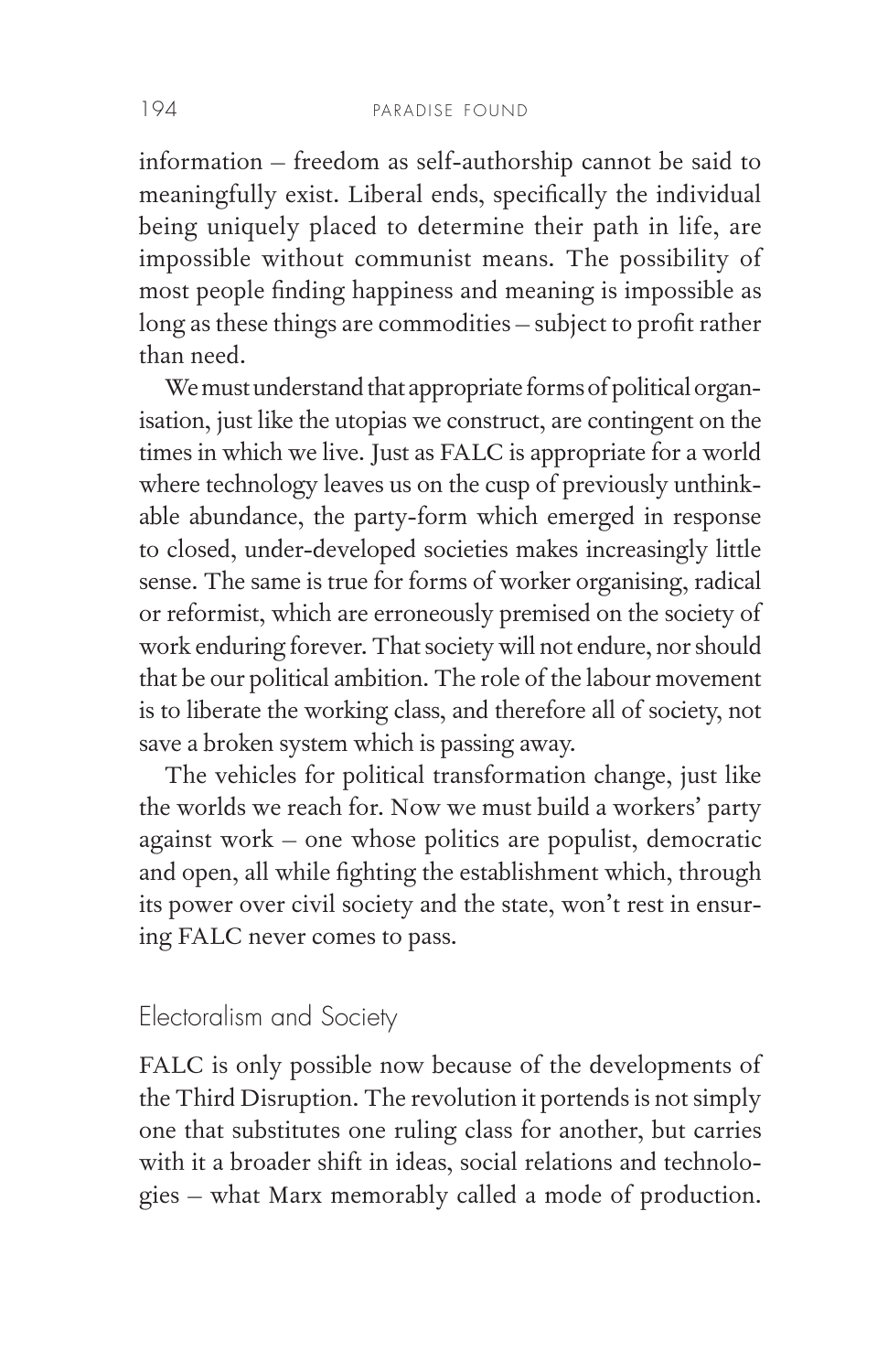What that requires from us, in turn, is to transform this new understanding into a collective subject with specific demands.

In this respect, electoral politics serves a vital purpose. The majority of people are only able to be politically active for brief periods of time. To an extent this is regrettable, the outgrowth of a culture that intentionally cultivates apathy and constrains a wider sense of popular power. Yet it is also a natural response for many who, exhausted by the pace, demands and monotony of work, not to mention family commitments and the sensory overload of the modern world, fail to establish a permanent space for political engagement in their lives. The problem is not, therefore, that most people do not care about politics but rather they cannot afford to care in the face of so many competing demands. While in the last decade, as the status quo has oscillated between inertia and collapse, that has changed slightly, it should not be overstated. At least not yet.

Which is all the more reason why FALC, embedded within a luxury populism, must engage in mainstream, electoral politics. After all, it is often only around elections when large sections of society – particularly the most exploited – are open to new possibilities regarding how society works and able to perceive how previously distinct issues share both common cause and prospective solutions. What is more, the act of voting – even if viewed as devoid of much power in itself – can catalyse a shift to deeper forms of participation and activism. In isolation electoral politics will not give us the world we want, but allied with a constant movement to make the potential of the Third Disruption apparent to everyone – along with the necessity for a collective political response – it shapes the parameters of what is possible.

In addition it must be recognised that the flow of history goes beyond politics, electoral or otherwise. In the shift to FALC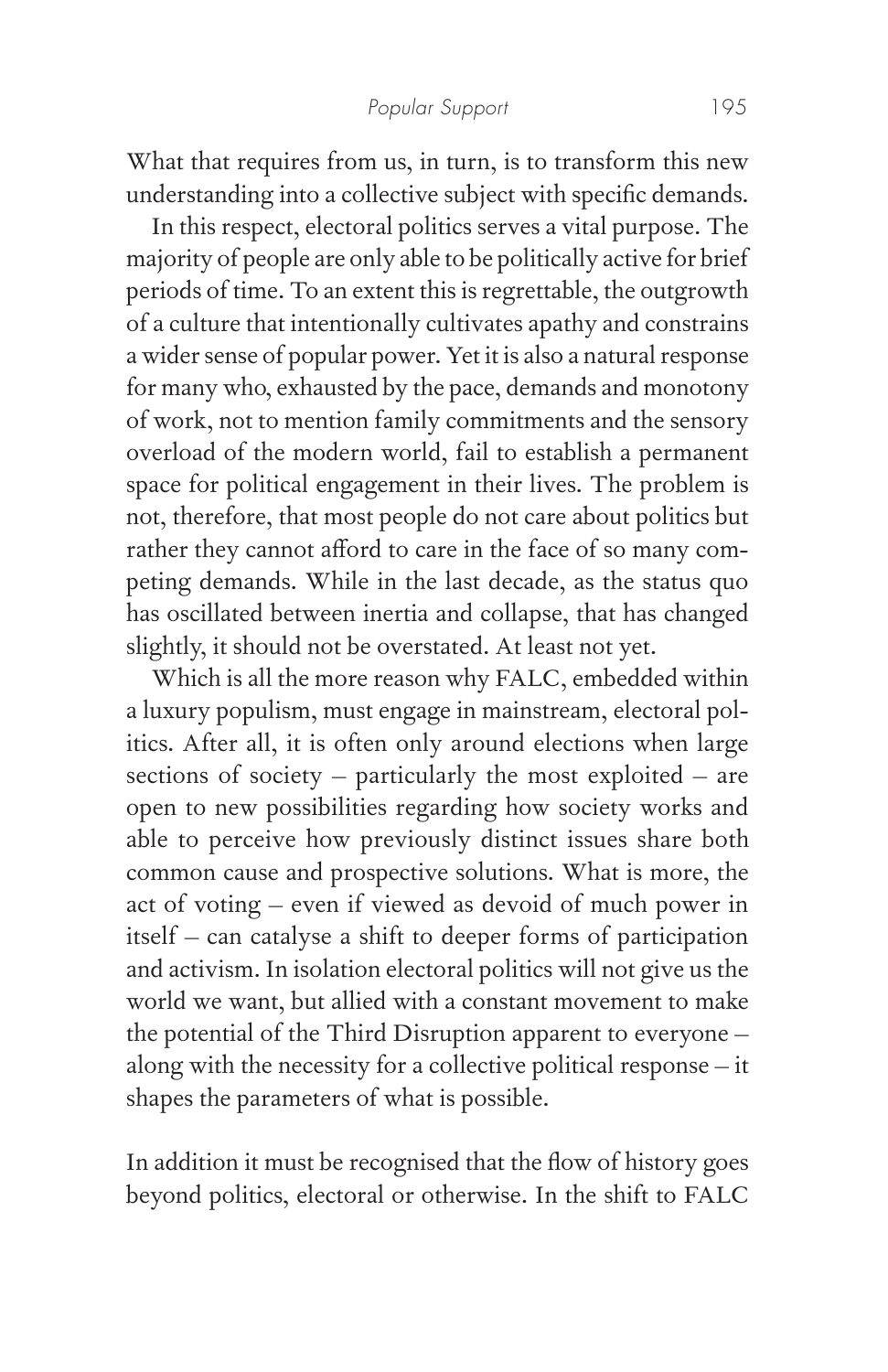we will need new ideas, social relations, forms of daily life and relationships to nature. The political ideologies of the past have often, to their detriment, focused on only one of these at the expense of others: many contemporary anarchists tend to hold social relations as pre-eminent – as if they were distinct from ideas, daily life and work. Leninism, meanwhile, views production, and by extension working-class subjectivity, as critical while ignoring a world whose ideas and technologies are hugely changed from those of the early twentieth century. Elsewhere technological utopians, such as the Californian ideologues of Silicon Valley, view technology as the principal means by which to carve a better future, almost detached from politics, society and history. Finally, certain environmentalists have favoured relations to nature and how we view ourselves in the cosmos, particularly regarding other forms of life, as the primary force that guides their politics. Too often this has come at the expense of a class analysis in understanding exploitation and production under capitalism, and how that system inherently opposes what they want.

Given the stark difference between the world waiting to be built in the shadow of the Third Disruption and the present, the choice is more complex than either choosing to embrace electoralism or renounce state power. Rather we must adopt the disposition of FALC, fitting it to each part of the ensemble that makes history. In each case the driving impetus must always be the same: reaching ahead to the realm of freedom and a world beyond scarcity and jobs; a place where there is the universal freedom to be who we want, and an abundance so plentiful as to seem almost spontaneous. This requires participating in electoral politics and even government, but not being constrained by it.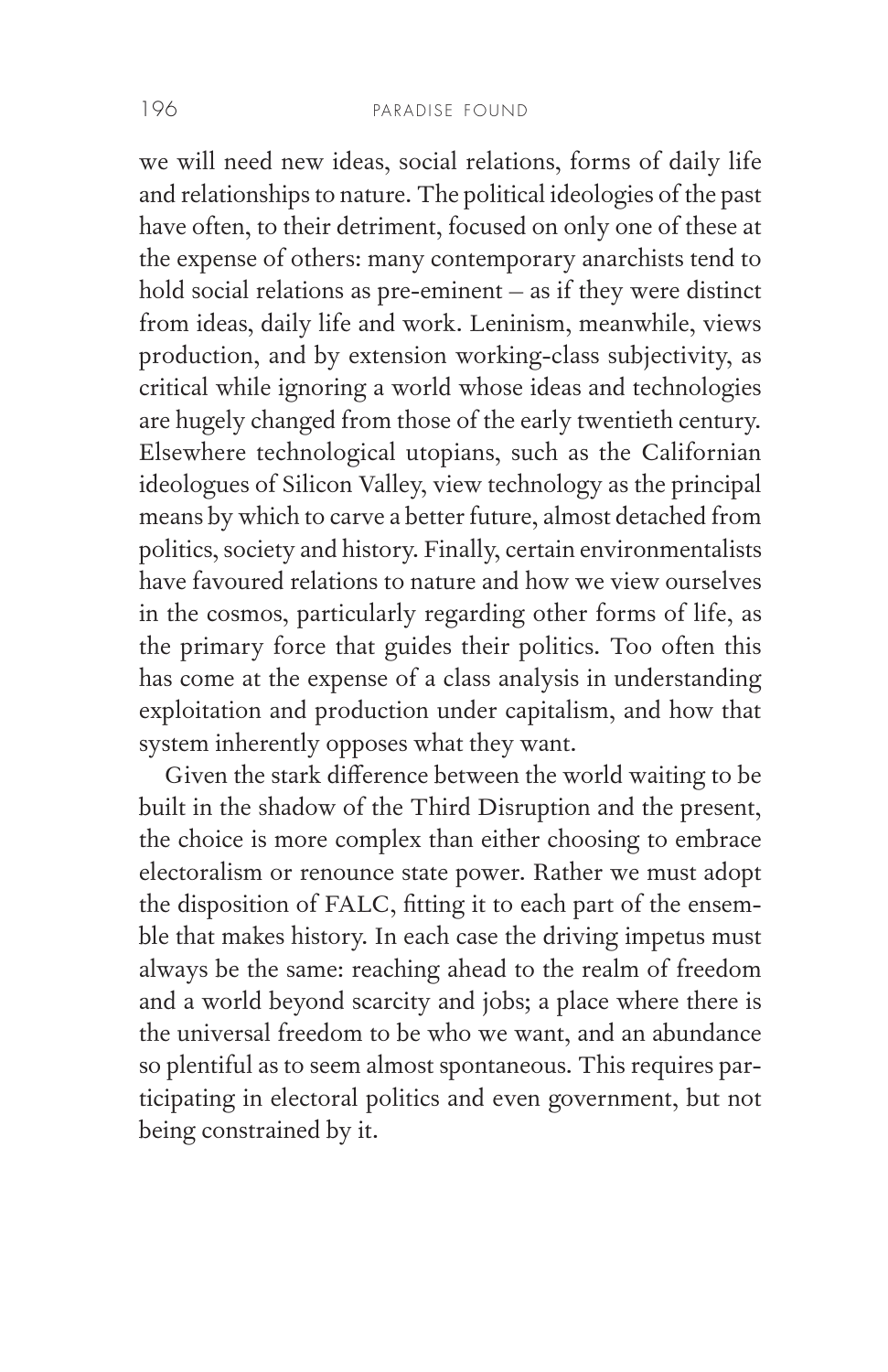#### Against Globalism, towards Internationalism

FALC is internationalist, grasping the integrated nature of the world economy and flows of goods, people, capital and climate systems. It builds on universal values struggled over from Haiti to China for more than two centuries. It accepts that the nation-state, as a tool for the powerful, has concentrated wealth in certain places to the disadvantage of others. To say one country is less developed than another is not to diminish it, but to recognise the global system has intentionally sought to bring such a situation about. The point is not to change the words we use, but the reality they describe.

One of the greatest barriers to such change is the cult of globalism, whose default rhetoric is that the challenges we face are so profound that they can only be resolved through international coordination. On climate change, migration and resource scarcity we repeatedly hear the same refrain: no single nation can solve these problems in isolation. That may well be true but, so far, such talk has served political inertia more than decisive action. Perhaps that was the intention.

The starkest example of this is with climate change: the 1992 Rio Earth Summit was the moment the world began to grasp the devastating consequences of global warming. The resulting conclusion was immediate and would shape globalist presumptions for decades to come: because this challenge was truly planetary in scale only cooperation between states was adequate. Anything less was destined to fall short.

And yet, since then, carbon emissions have significantly increased, with the years immediately following the global financial crisis the worst for emissions in recorded history. The current approach to climate change isn't about 'working together', it's about passivity presented as partnership. The reflex of pointing to the necessity of global solutions –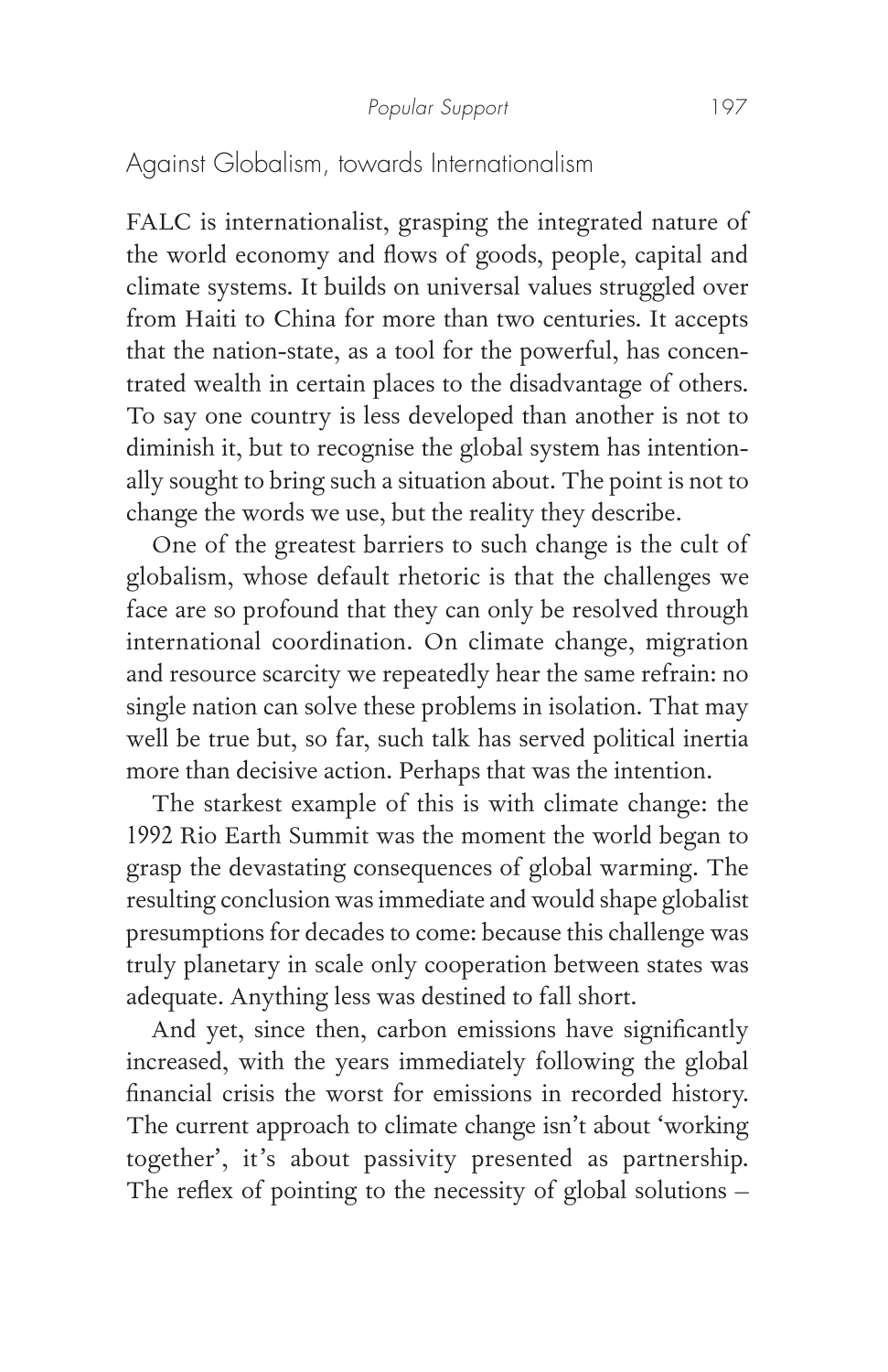always conjoined to a form of economic globalisation interchangeable with market capitalism – has allowed elites to evade responsibility. Here 'global coordination' is merely the international adjunct to capitalist realism, allowing the biggest polluters – who are also the most powerful nations – to avoid changing their path.

Which is why we must re-imagine and replicate the prototype politics of the nineteenth century, itself a response to the Second Disruption as it recast society on a global scale the first time round. Rather than integration we need imitation, with the power of the demonstrable example far more compelling than elite interests framed as multilateral compromise. In response to prototypes the cult of globalism insists they are ineffective at best and at worst a return to the 1930s – when nation-states last turned their back on a failing global order. Such rhetoric is analogous to the anti-utopianism through which capitalist realism prevails at the domestic level. Nothing ever changes – and that's the point.

Prototype politics could not be more different, emphasising action and decision, no matter how minor or limited, over rhetorical cooperation. When we wanted to connect the world through trains, cable and roads, it was through example and imitation. When we desired universal literacy and sanitation, the same applied. When we sought democracy and forms of government that served the needs of ordinary people, it was through looking elsewhere and saying, 'Why isn't that us?' Now the same impulse must apply in creating the institutions, cultures and technologies to address the problems of our age – from climate change to ageing and technological unemployment. This requires a basic admission that has been heretical for much of the left since Fukuyama declared history was over: quick, effective action can only happen through nationstates. Complete decarbonisation, in certain respects, is no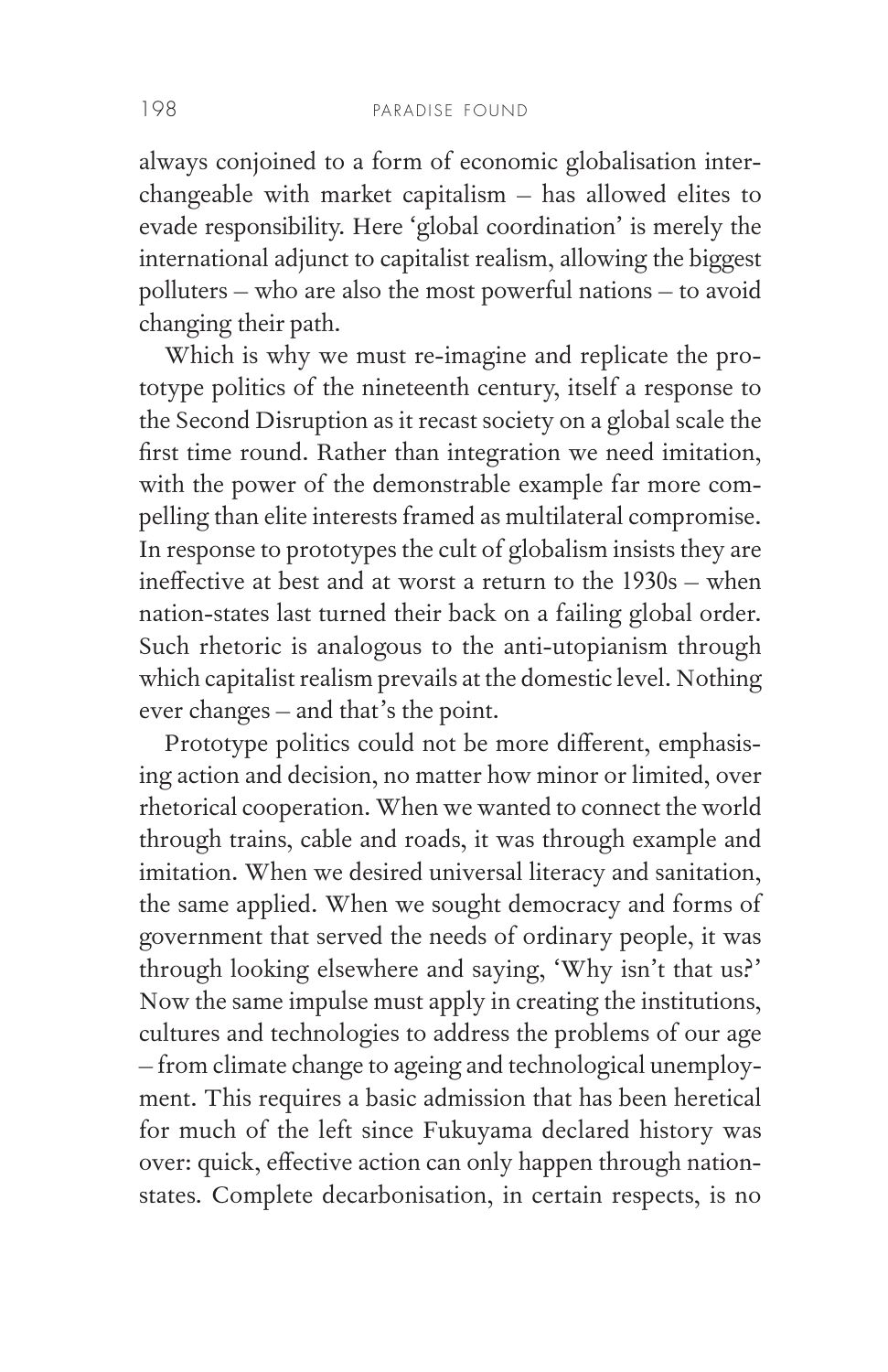greater a challenge than road-building, universal literacy or electrification. It's time for us all to stop waiting and make history once more.

In describing capitalism and what comes after it, Marx wrote incisively about how history contains multiple moving parts:

In the social production of their existence, men inevitably enter into definite relations, which are independent of their will, namely relations of production appropriate to a given stage in the development of their material forces of production. The totality of these relations of production constitutes the economic structure of society.

He added how these new material relations concurrently created new mental ones too,

on which arises a legal and political superstructure and to which correspond definite forms of social consciousness. The mode of production of material life conditions the general process of social, political and intellectual life. It is not the consciousness of men that determines their existence, but their social existence that determines their consciousness.

Marx proceeded to say something of supreme importance, especially given what is happening to the price mechanism for information goods, even according to the likes of Paul Romer and Larry Summers:

At a certain stage of development, the material productive forces of society come into conflict with the existing relations of production or – this merely expresses the same thing in legal terms – with the property relations within the framework of which they have operated hitherto. From forms of development of the productive forces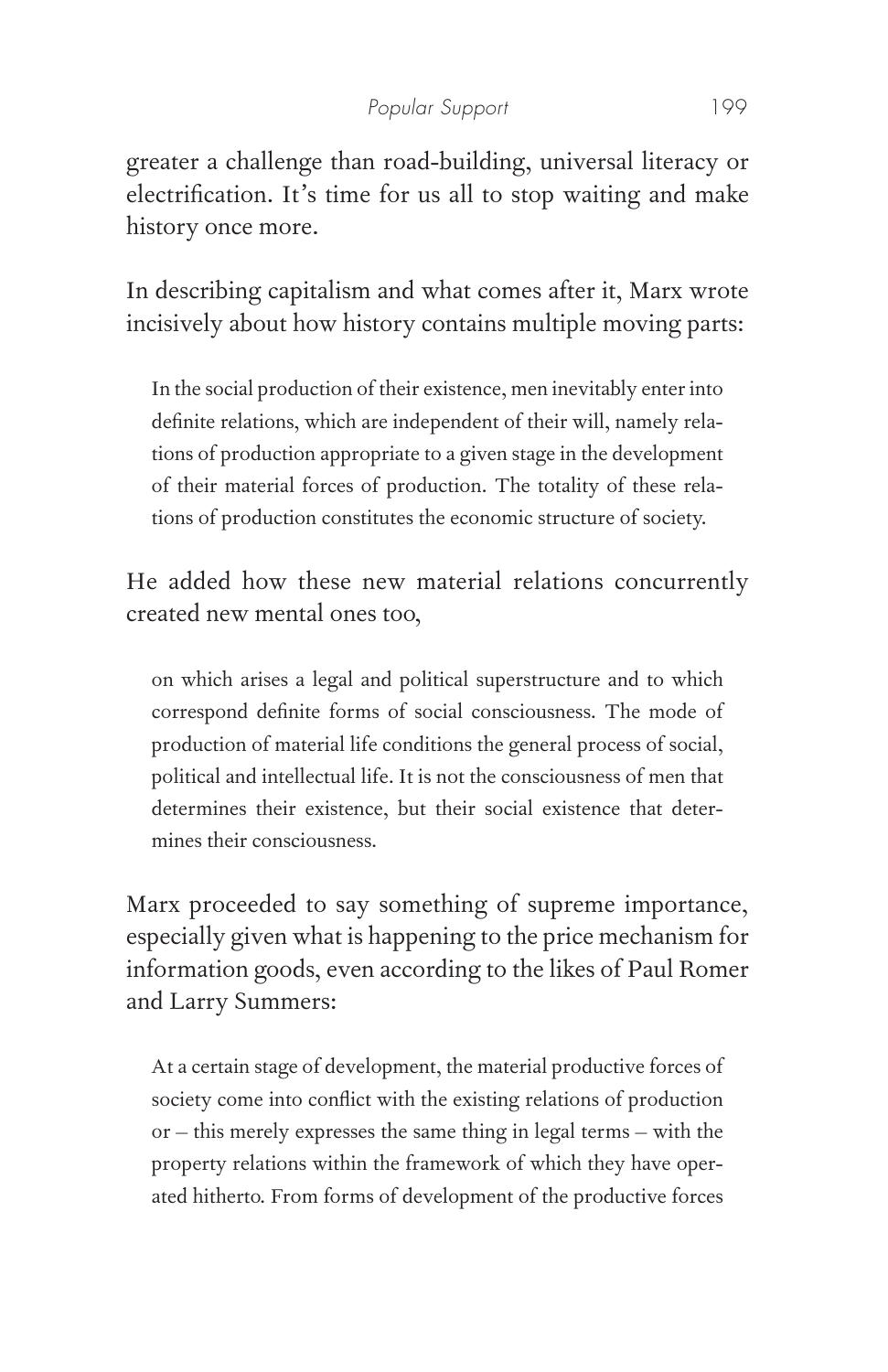these relations turn into their fetters. Then begins an era of social revolution. The changes in the economic foundation lead sooner or later to the transformation of the whole immense superstructure.

This superstructure, comprising shared popular culture, how we comprehend nature and even how we author our own personalities, is in the process of being re-made. A politics appropriate to FALC understands that and inserts itself into each terrain, guided always by a simple motto: liberty, luxury and the pursuit of post-scarcity.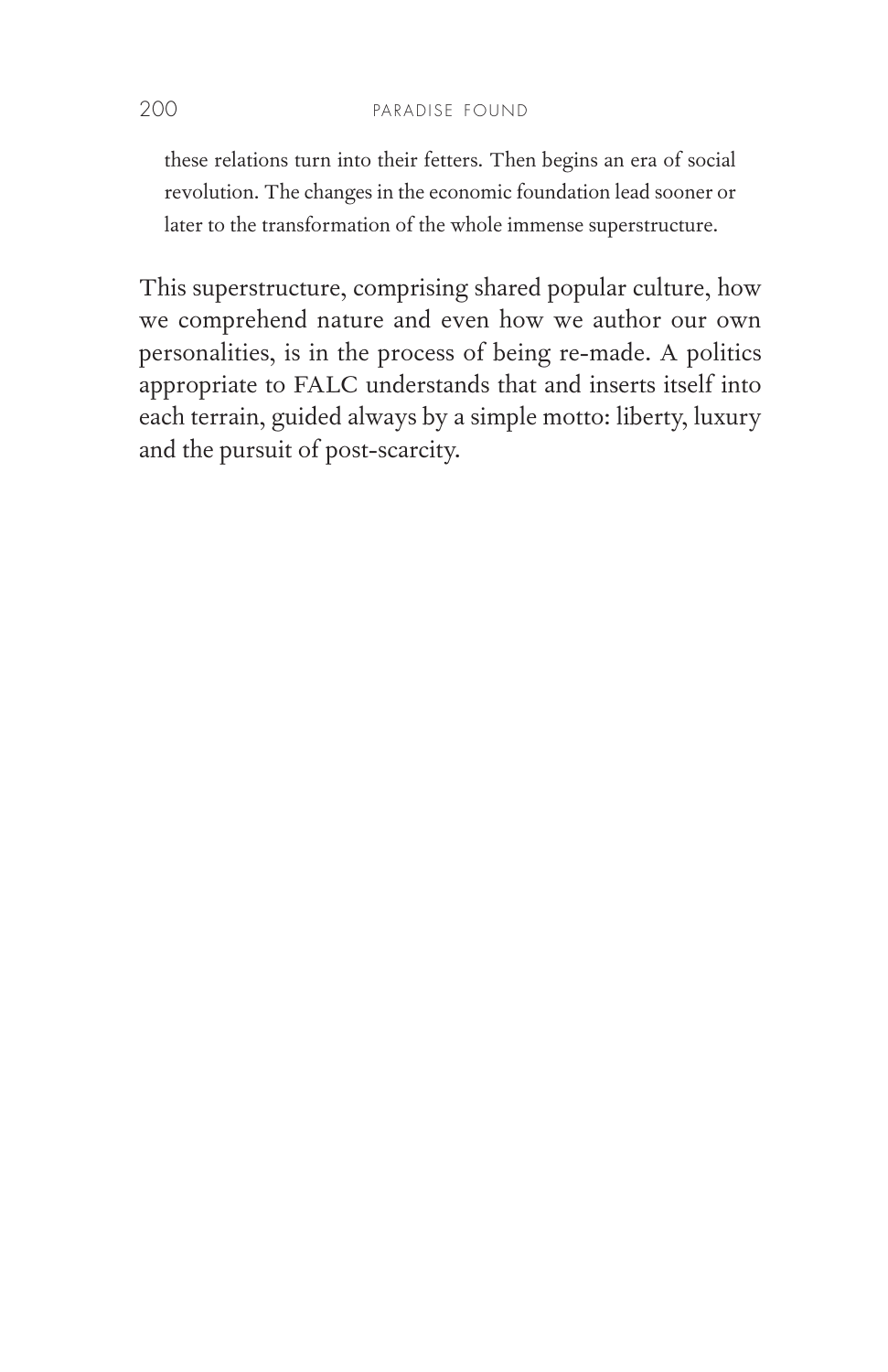## 10 Fundamental Principles: The Break with Neoliberalism

*Burn neoliberalism, not people.* Clive Lewis

#### Carillion's Collapse and the East Coast Line

Although FALC is the political project befitting the Third Disruption, it is a historic moment that will require decades to play out, just as the Second Disruption did following Watt's steam engine. That is no reason to wait, however. Instead we must begin where we stand, by breaking with neoliberalism and building viable alternatives.

So while the political horizon is one of a world beyond work and scarcity, the most pressing task is to discard an orthodoxy built on weak trade unions, precarious labour markets, falling wages and privatisation to break with, in a word, neoliberalism. In each sphere the tide must be turned and, while doing so, placed within an explicit commitment to creating a world entirely different to that of the present.

 $\sim$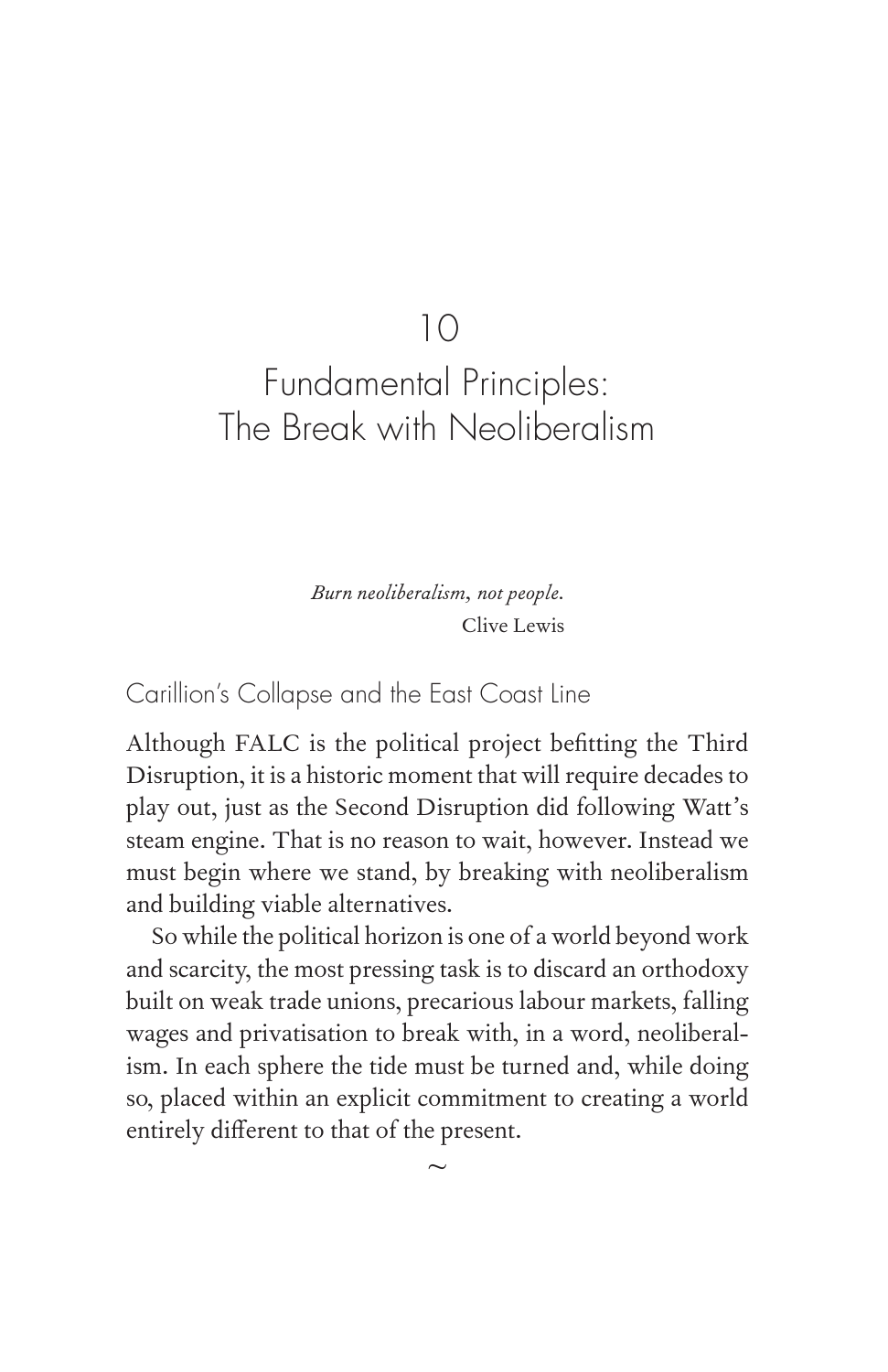This break must start by switching off the privatisation and outsourcing machine. The reason why is simple: its prevailing logic demands that every public good – from healthcare and education to housing – be sacrificed on the altar of private profit and shareholder value. In this respect privatisation and outsourcing must be viewed as two sides of the same coin. While the former has taken centre stage in undermining the state 's provision of public goods – with whole industries privatised en masse over the last fifty years – the latter has proven equally effective in funnelling private profits while maintaining a veneer of public ownership and accountability. The consequences of this have been to make workers poorer and degrade services, often in the name of 'consumer choice', while draining communities of local wealth and know-how.

Shorthand for the failures of outsourcing is the collapse of Carillion, a construction and 'facilities management' company that declared bankruptcy in early 2018. With up to 90 per cent of Carillion's work subcontracted out, as many as 30,000 businesses faced the consequences of its ideologically driven mismanagement. Hedge funds in the City, meanwhile, made hundreds of millions from speculating on its demise.

A favoured pastime of establishment thinkers is to query the very existence of neoliberalism, despite the fact some of the world's most illustrious historians and social scientists have written about it at length. A sufficient response to their line of questioning is simple enough, however, to just utter the name of the former construction giant. How else can you explain the rationale behind a company funded by government contracts that, when it collapses, punishes workers and rewards the casino economy of financial speculation?

Carillion's economic function, particularly after 2010, would have failed to make sense in any other era. With the imposition of austerity, however, it had a vital role to play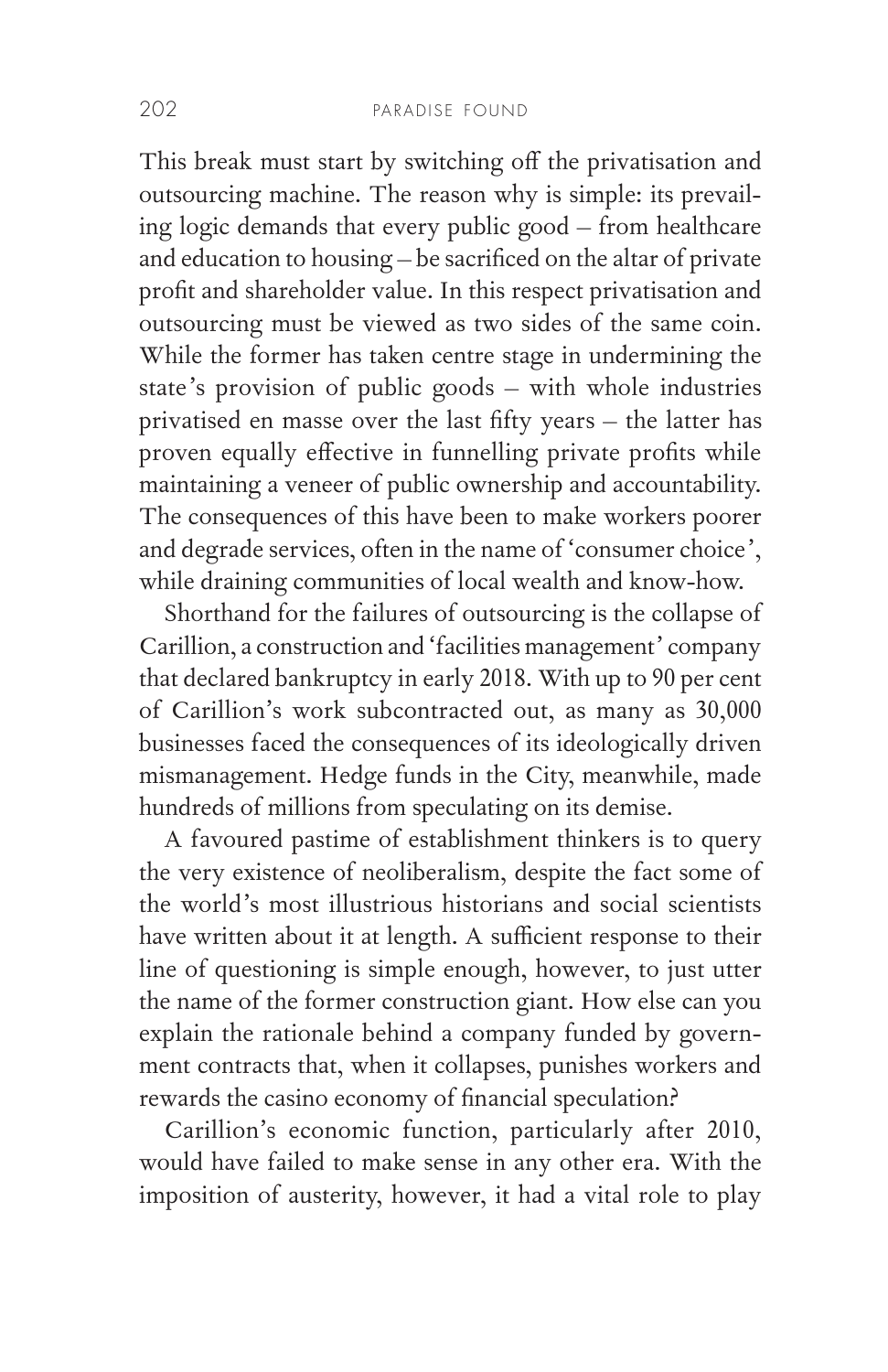as it – along with similar companies such as Serco, Sodexo, Capita and G4S – distributed downward pressure on wages while Britain became the world's second-largest outsourcing market.

With the imperative being to push through public sector cuts, particularly in local government, while demonstrating the superiority of the private sector, these companies played a critical role in transferring hundreds of thousands of jobs while paying workers less. Indeed, Britain's private sector employment 'miracle' subsequent to 2010 was possible only because of outsourcing. Its success, however, was inimically tied to falling pay, rising in-work poverty and stagnant productivity.

The breakneck speed of Carillion's downfall shows how outsourcing impoverishes workers in its default setting and, worse still, can cause chaos across whole sectors of the economy. Not only does this jeopardise the delivery of key services and infrastructure but it does so on the back of precarious workers. What is more, multinationals like Carillion effectively use public funds to intensify local poverty while furnishing returns to company shareholders based elsewhere – often in larger, affluent cities. Not only is this model frighteningly effective in its ability to impose falling wages, but also in ensuring capital vacates left-behind towns and cities like never before. As a result, it is responsible for both income and regional inequality.

Yet, while Carillion's collapse demonstrated the pernicious logic of outsourcing, even it failed to match the sheer stupidity of what happened to Britain's East Coast Main Line – connecting the capitals of Edinburgh and London by rail. Returned to public ownership in 2009, when its operator Stagecoach said profit margins were too low in the context of recession, it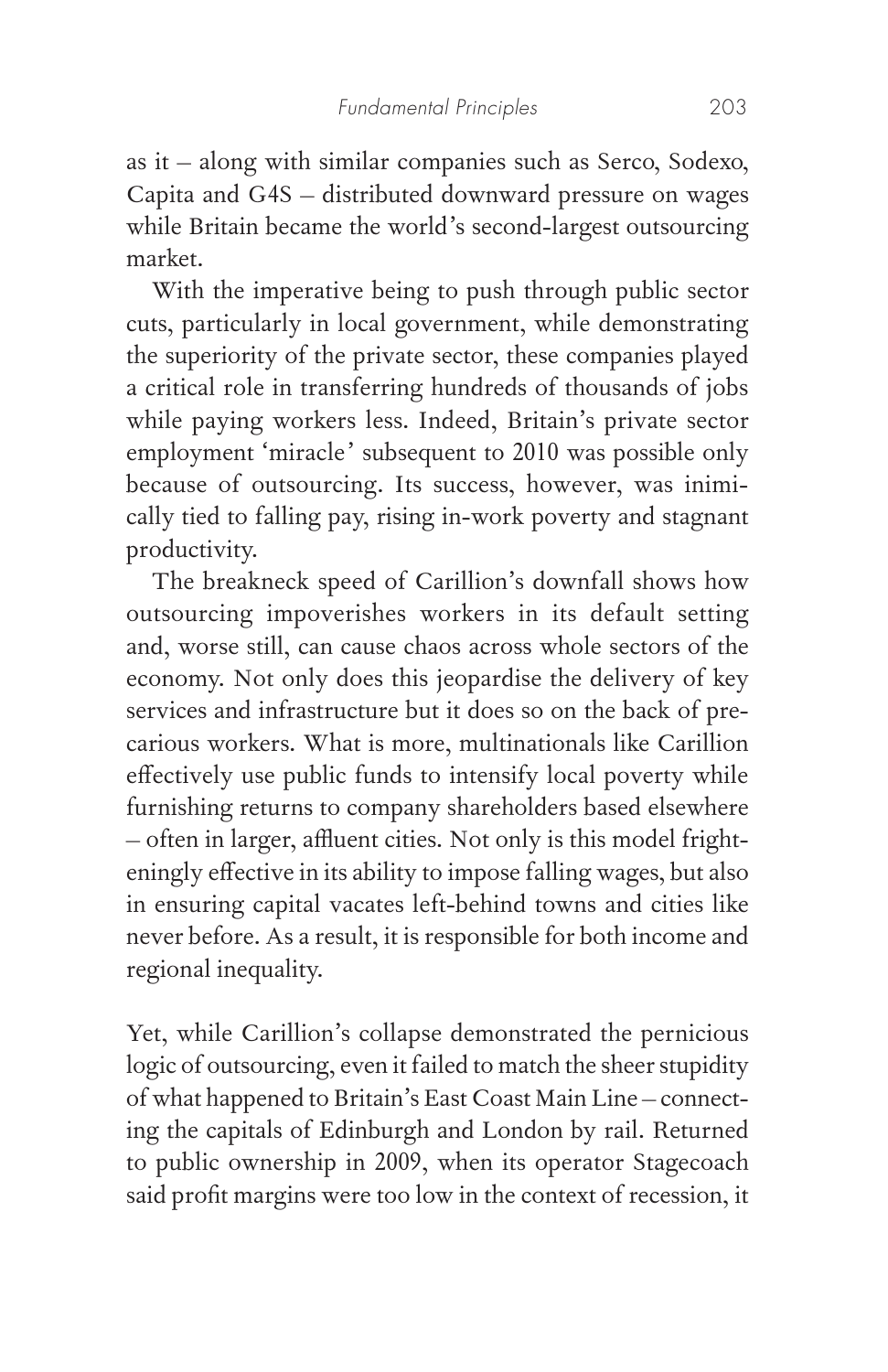subsequently became a beacon of excellence, winning twelve industry awards while requiring the lowest level of government investment as a percentage of its total income compared to any private operator. Yes, you read that correctly: the only rail provider in public ownership needed less taxpayer funding than any of the private ones. Unsurprisingly, despite functioning extraordinarily well, the East Coast line was reprivatised in 2013. This was before it had to be 'temporarily' renationalised once more in 2018 when it failed to make a profit, despite subsidies, for its private owners. While the story of the East Coast Main Line is almost funny, the tragedy is that the joke is on us.

Thus, because Britain's private rail providers, just like its outsourcing companies, are nothing more than machines designed to extract value for shareholders at the expense of workers and service users. As well as costing the taxpayer a fortune through subsidies, Britain's rail companies charge some of the most extortionate fares in Europe, with the McNulty report, published in 2011, concluding costs were 40 per cent higher compared to state-owned providers on the Continent.

The reason why the words of certain politicians resonate when they say the system is 'rigged' is because when it comes to the ever-growing swathe of public services subject to privatisation and outsourcing, what they are saying accurately describes everyday reality. Privatisation is not about improving outcomes or services, but pursuing a political agenda which redistributes wealth from the majority of society to a small elite. This is not even the 'free market', but a bizarre hybrid allying the worst features of market capitalism with state socialism.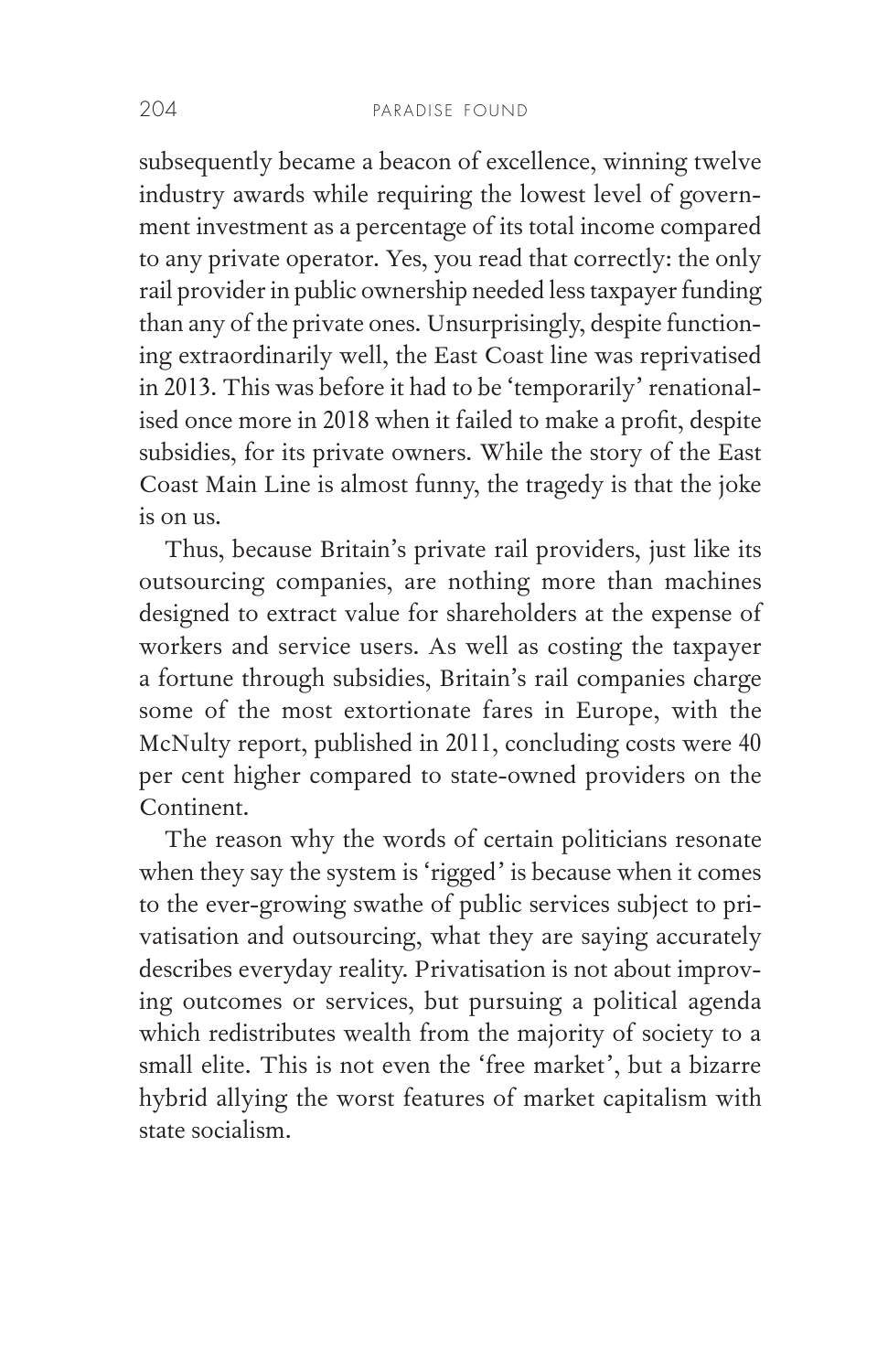#### The Haringey Development Vehicle

While not as economically far-reaching as the collapse of Carillion, or absurd as the East Coast Main Line, the rise and fall of the Haringey Development Vehicle (HDV) in north London offers another example of the neoliberal meat grinder in action.

A joint effort coordinated by the local Labour council and property developer Lendlease, its intention was to respond to the twin problems of the housing crisis and central government reducing local budgets as the result of austerity. In this respect it mirrors outsourcing. There the solution to unemployment is jobs whose wages increase poverty, while the HDV wanted to build homes that ordinary people could not afford. In a London borough where the average home was already fifteen times the median wage, the HDV wasn't a solution to the housing crisis – it entrenched it.

This feedback loop is no accident. Neoliberalism reduces the capacity of public bodies to spend money while simultaneously intensifying social problems like homelessness and poverty. This means the only available options to respond – even if public actors are otherwise minded – are increasingly market-oriented. It is like an ouroboros – the snake of ancient mythology that eats its own tail – intentionally designed to create inequality and a weak incapable state.

That the HDV was overseen by a Labour council was significant. Unlike the East Coast Main Line this was not an obvious example of partisan ideology, where irrationality borders on fanaticism. Instead it was instructive of how neoliberalism can imbricate itself within a fabric of necessity, the refrain of 'there is no alternative' rendered a self-fulfilling prophecy.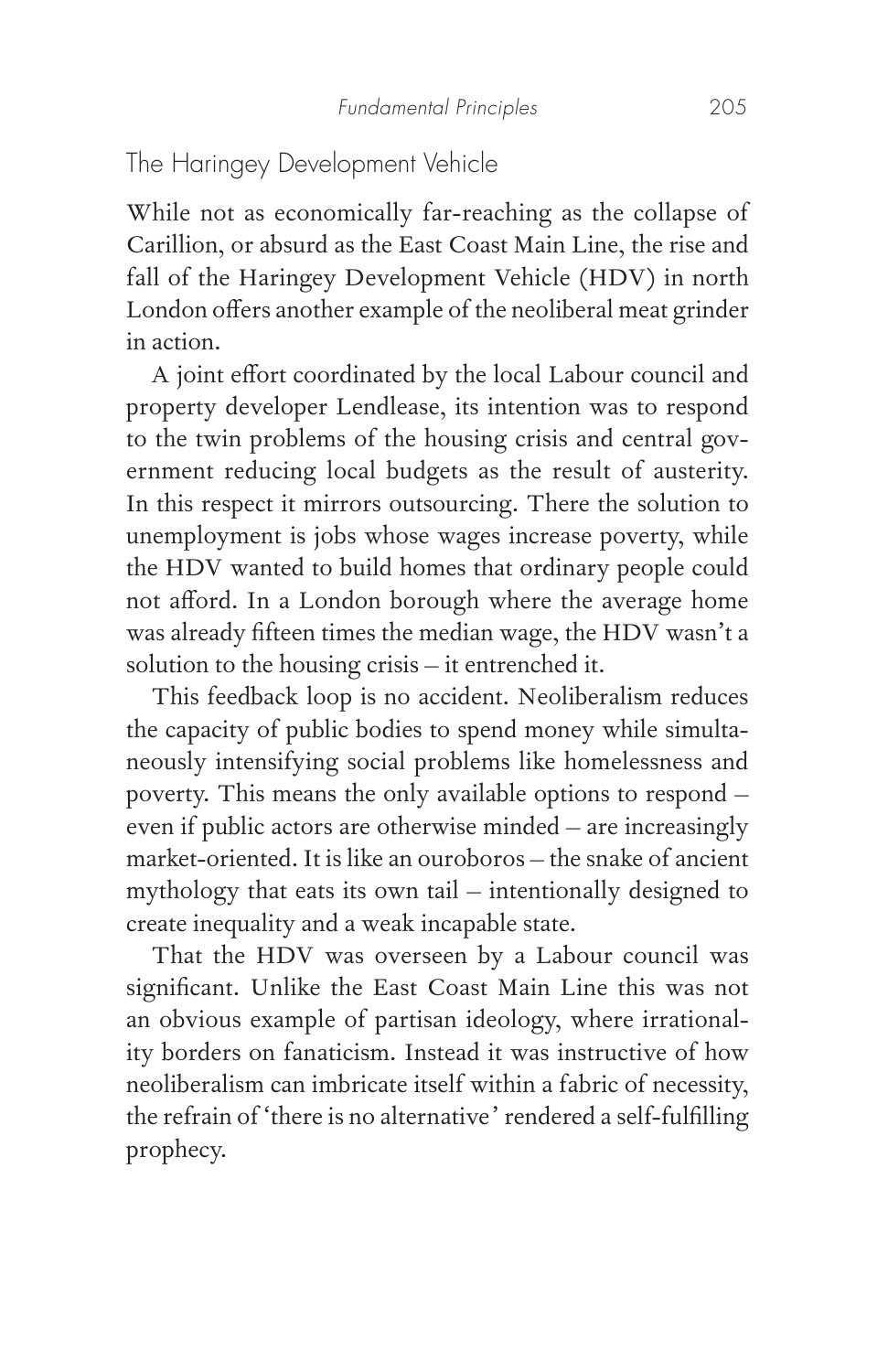The Grenfell Fire

The neoliberal machine has human consequences that go beyond spreadsheets and economic data. Beyond, even, inwork poverty and a life defined by paying ever higher rents to wealthy landlords and fees to company shareholders. As bad as those are they pale beside its clearest historic expression in a generation: the derelict husk of Grenfell Tower – a 24 storey residential block in West London where, in June 2017, seventy-two people lost their lives.

Just days after a general election where Theresa May lost her parliamentary majority, a fire broke which would ravage the building in a manner not seen in Britain for decades. The primary explanation for its rapid, shocking spread across the building – finished in 1974 and intentionally designed to minimise the possibility of such an event – was the installation of flammable cladding several years earlier, combined with poor safety standards and no functioning sprinklers – all issues highlighted by the residents' Grenfell Action Group before the fire.

The cladding itself, primarily composed of polyethylene, is as flammable as petroleum. Advances in material science means we should be building homes that are safer, and more efficient, than ever before. Instead a cut-price approach to housing the poor prevails, prioritising external aesthetics for wealthier residents. In the case of Grenfell that meant corners were cut and lives were lost.

This is not a minor political point and shows the very real consequences of 'self-regulation'. It was under the Thatcher government that fire safety standards in homes were deregulated, while enforceable requirements were abandoned for 'guidelines' which the building industry could choose to implement or ignore. Months before Grenfell some Tory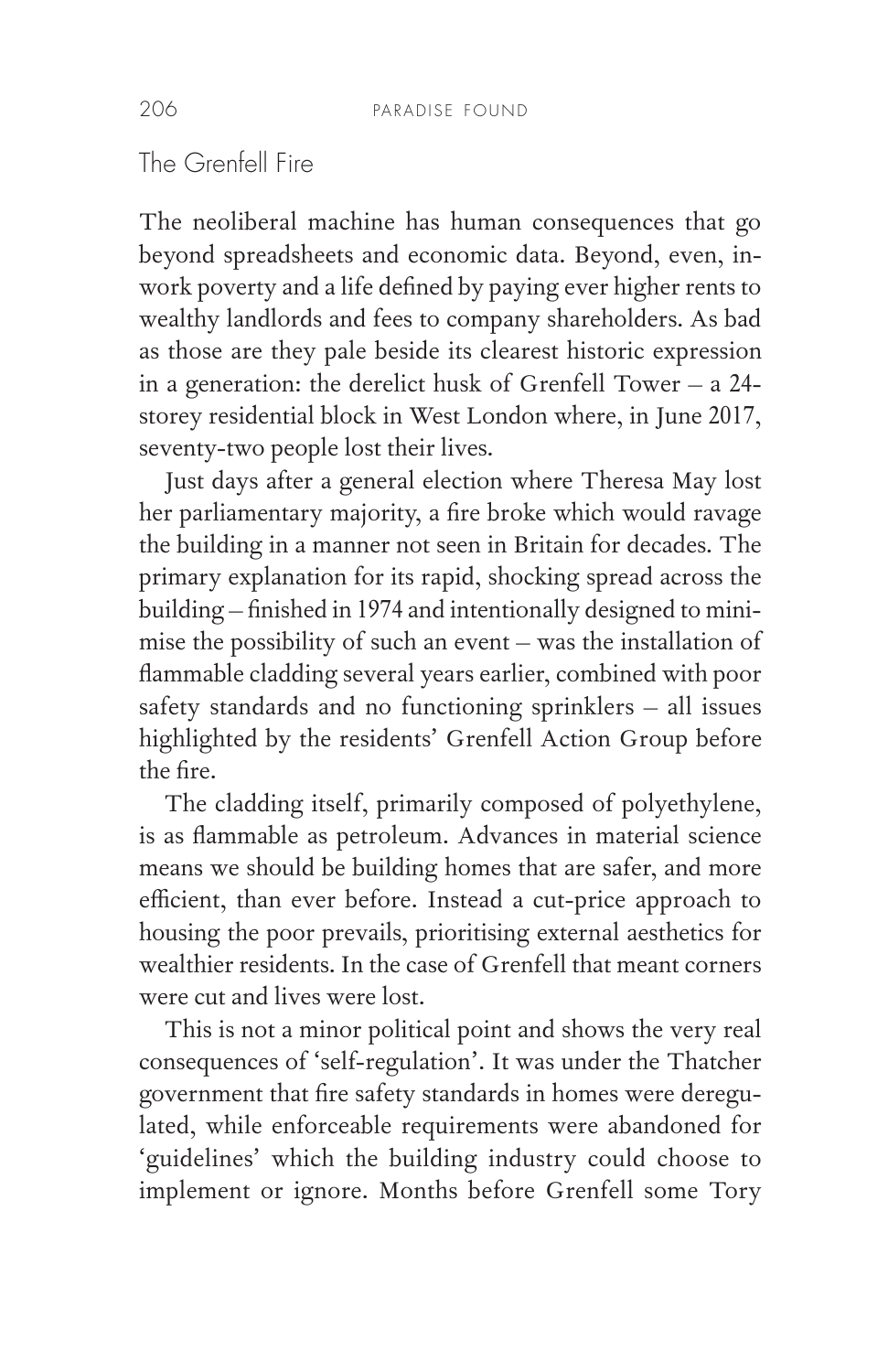MPs had openly spoken of how Brexit meant such a slap-dash approach could be taken further still, with Jacob Rees-Mogg – a prominent right-wing MP – musing how Britain's departure from the EU offered the chance to further reduce environmental and safety standards, 'We could say, if it's good enough in India, it's good enough for here. There's nothing to stop that.'

John McDonnell, Labour's shadow chancellor, caused consternation among the same establishment which takes Rees-Mogg so seriously when he labelled Grenfell 'social murder' claiming that 'political decisions were made which resulted in the deaths of these people'. Yet it was Clive Lewis who incurred the greatest wrath of all when he tweeted an image of the destroyed tower along with the words 'burn neoliberalism, not people'. That drew gasps of anger from some quarters, but perhaps that was because those eager to defend the status quo grasped that much of the public would agree with the Labour MP.

While not immediately apparent – such is the intention with a political settlement presenting itself as reality – Grenfell was a result of overt political choices. The regulatory changes introduced by Thatcher and extended under New Labour represented a core feature of neoliberal ideology: optimal outcomes are more likely the less you interfere and allow market equilibrium to do its job. That same pernicious ideology had previously provided cover for outsourcing, privatisation and regeneration, despite the facts speaking against it. Now it had led to people dying in their beds.

Despite the magnitude of these issues, a break with all of this is not only plausible but increasingly easy to distinguish. As well as a handbrake on an increasingly dysfunctional present, it is also the first step to FALC. Its primary features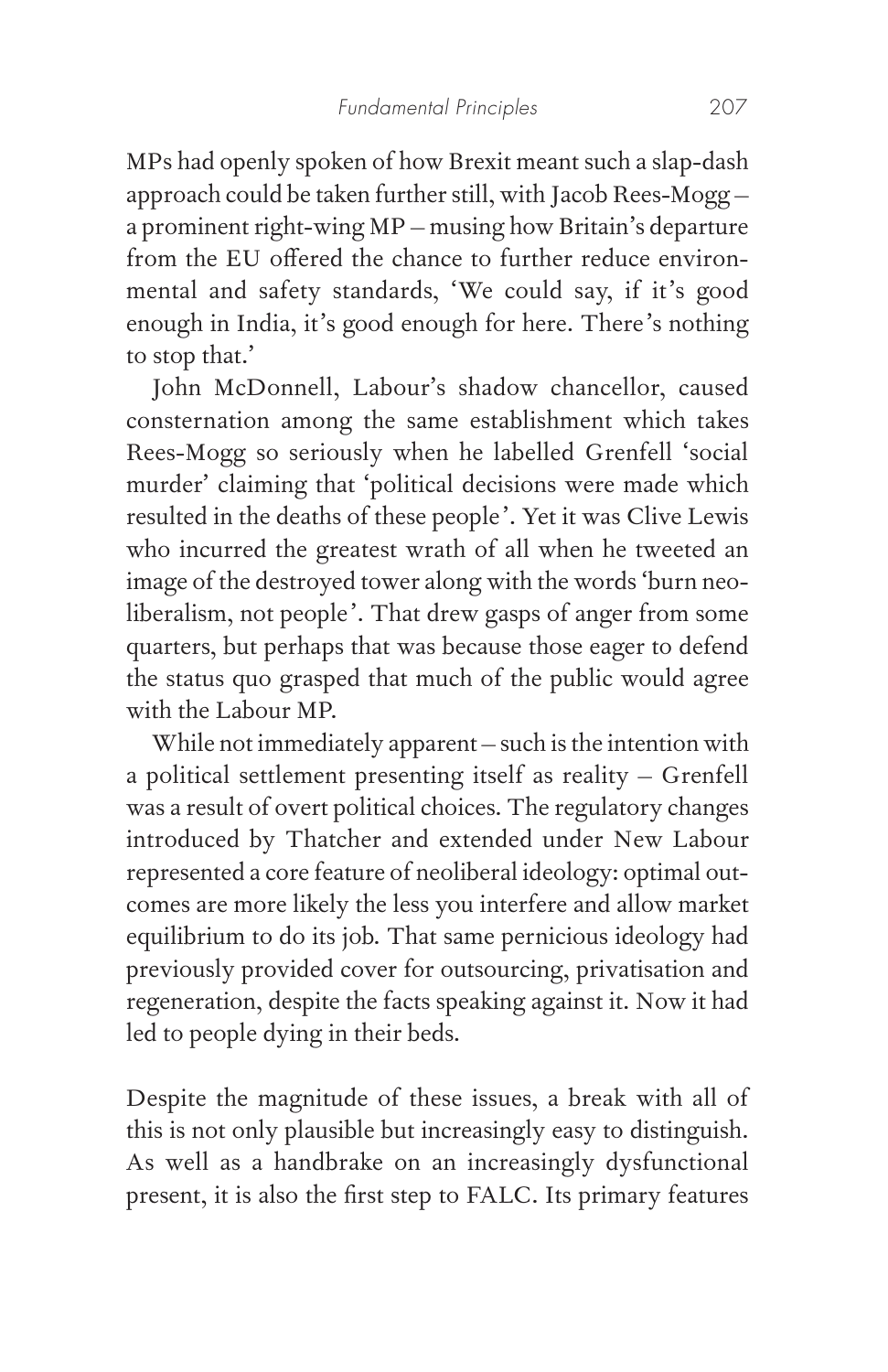are threefold, consisting in the re-localisation of economies through progressive procurement and municipal protectionism; socialising finance and creating a network of local and regional banks and, finally, the introduction of a set of universal basic services (UBS) which take much of the national economy into public ownership. While some of this will resemble the nationalisations of the previous century, much of it will not.

But before changes at a national level can be enacted by governments of the radical left, locally we can start right away. Indeed, in its own way, a revolution from below has already begun.

## Ending Neoliberalism 1: The Preston Model

Two centuries ago the inventor Richard Arkwright's home city of Preston was at the leading edge of the Second Disruption as it, like towns and cities across Lancashire, embraced the new technologies of steam-power and coal. More recently, however, Preston had become a backwater, with manufacturing going elsewhere and its early advantage in the Industrial Revolution exhausted long ago. As a result its economic future resembled that of Britain more generally, its best bet being to attract as many low-productivity, service-sector jobs as it could. That explains why, until 2011, local politicians bet the house on a proposed shopping centre, named 'Tithebarn', which they reckoned would create thousands of new jobs.

So when the Tithebarn project finally sank, the city's politicians found themselves out of ideas. The truth was that the global economic crisis which started several years earlier made the development highly unlikely, no matter the wishes of local government. Premised on an economic model of retail and consumer debt, the numbers no longer made sense. Within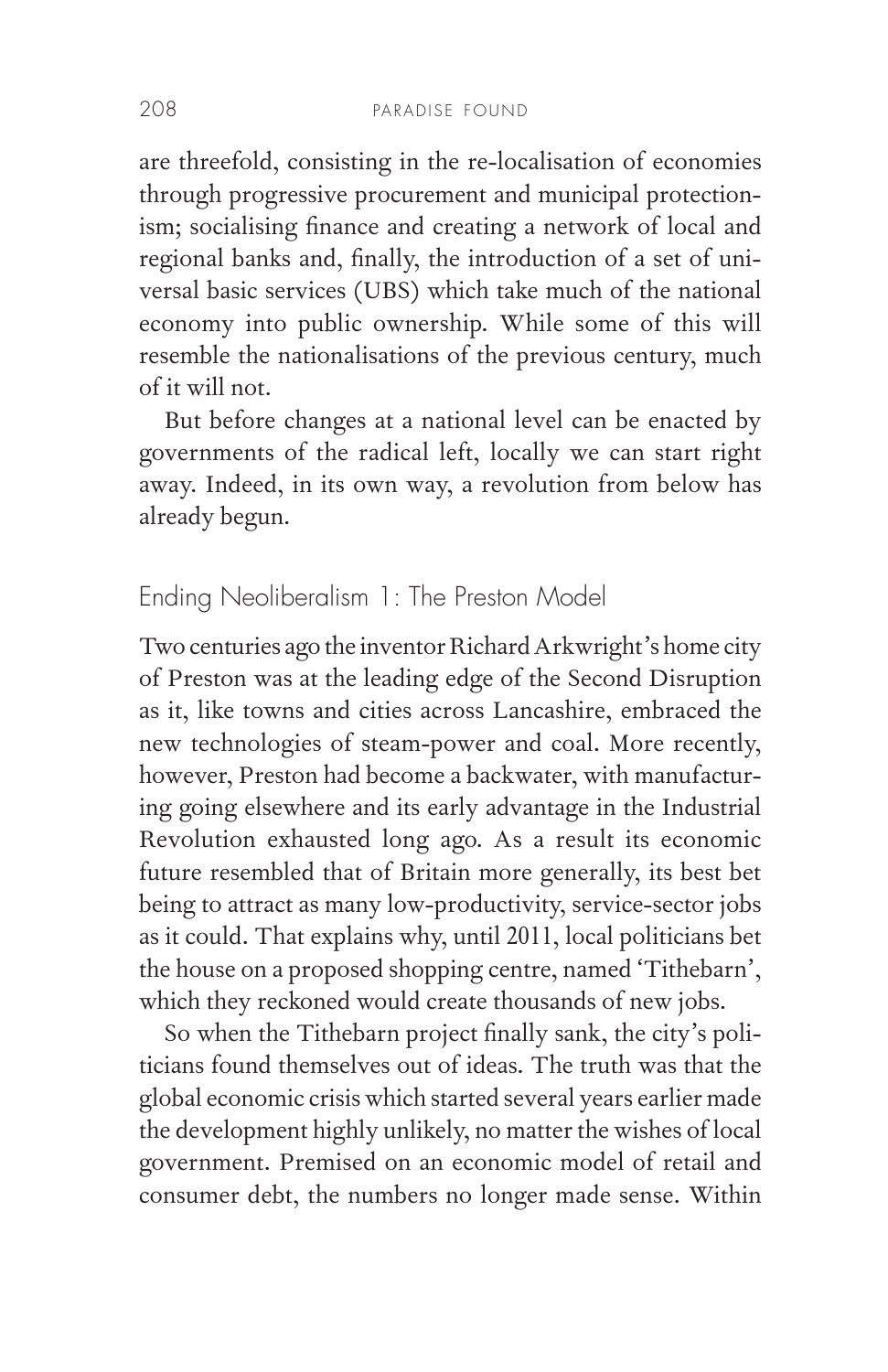the broader context of austerity and spending cuts, imposed most harshly on local government, prospects for Preston's economy appeared bleaker than ever.

But then something surprising happened, with Preston turning what seemed like a terminal setback into an opportunity. It did so by taking inspiration from the US city of Cleveland and its own response to similar problems it faced a few years earlier. There the response to a budgetary crisis had been heterodox and unprecedented, with local government refusing the default medicine of privatisation and outsourcing – focusing instead on energising the city's economy through the procurement of 'anchor institutions' like schools, hospitals and universities. In time it proved a success, so much so that the approach came to be titled the 'Cleveland Model'.

Its adoption in Preston, relatively unique in the context of the UK, provided the most unexpected of triumphs. Working with the Manchester-based Centre for Local Economic Strategies (CLES), Preston Council approached the town's anchor institutions in 2011 proposing to redirect as much of their spending as possible back into the local economy. Six agreed to participate. This cooperative effort between civic and public institutions meant that locally focused contracts covered everything from school lunches to large-scale construction projects. All of this meant that while local anchor institutions spent  $£38$  million in Preston in 2013, and £292 million in Lancashire, by 2017 those figures had increased to £111 million and £486 million respectively. While that alone was impressive, even it fails to illustrate the extent of change that locally focused procurement achieved, with a multiplier effect taking off in the city as pounds continually recirculated throughout the local economy. That meant that while real wages for workers in Central Lancashire fell after 2008, much as they did across Britain, in Preston – despite austerity – they actually went up.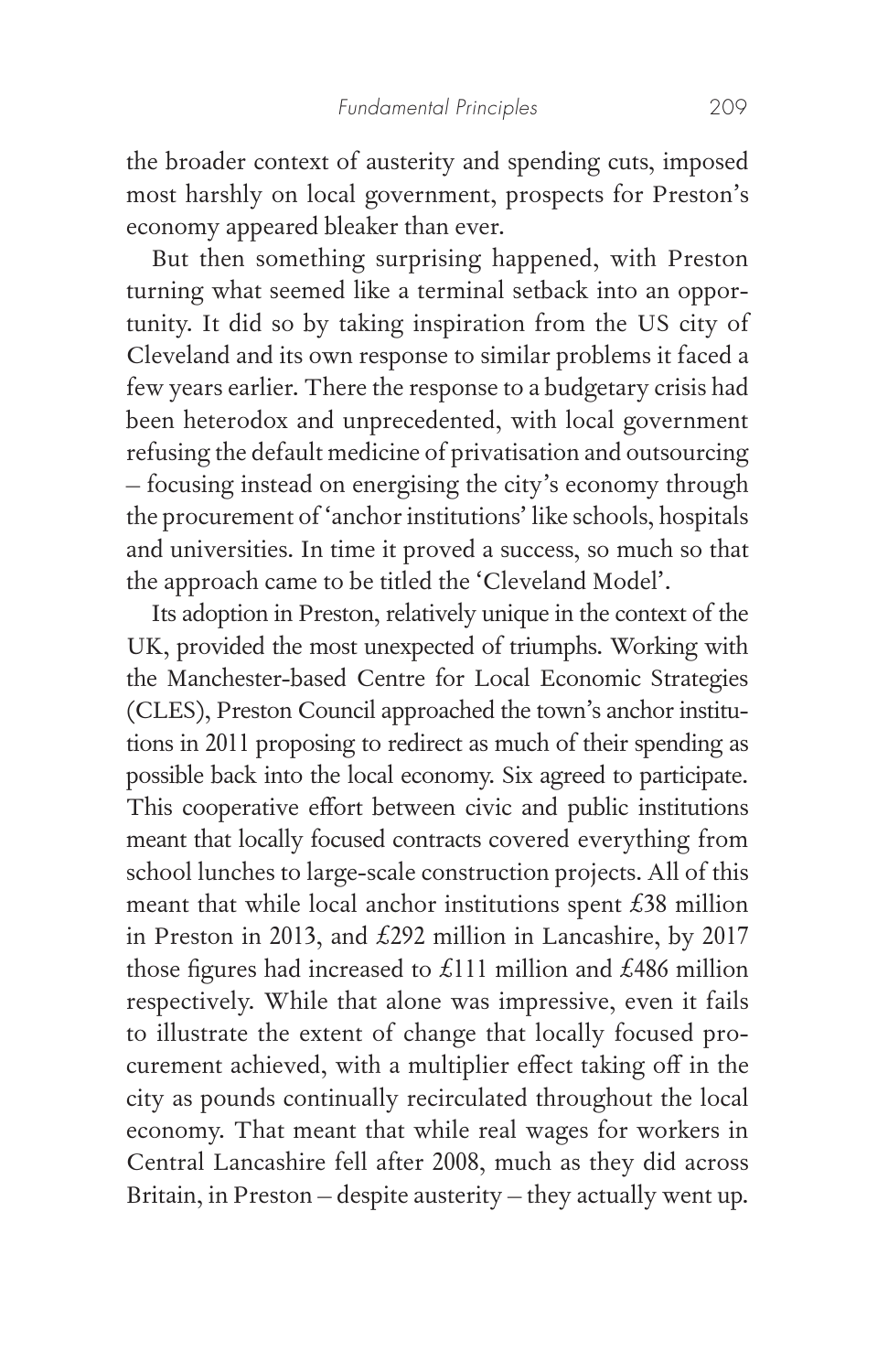Where other authorities privatised, Preston grew its own businesses, even encouraging worker-owned cooperatives. In late 2016 the city was chosen as the best place to live and work in the north-west, ahead of Manchester and Liverpool. Two years later it took the accolade of being Britain's most improved city.

Replicating the Preston Model is the first step in building an economic alternative that breaks with neoliberalism without needing national state power. Despite being delivered in local contexts, the consequences of that would be significant. In the UK, for instance, the NHS alone employs an astonishing 1.4 million people. Between that and the country's schools, colleges, universities and other public institutions, it is clear there is sufficient scale to radically remake the British economy from the bottom up. All in a country which, by international standards, is heavily slanted towards its national capital.

The ambition of scaling the 'Preston Model' goes beyond simple damage limitation or mitigating the worst excesses of austerity. Far from lifeboat socialism, it would be the first step by which regional and national economies are revived. Street by street, town by town, city by city.

How that is achieved is through municipal protectionism, where local, worker-owned business would be actively favoured over multinationals and industry giants. This would not only offer a swift means of reversing privatisation, but simultaneously help build a more resilient, socially just alternative. Whereas the primary values of the present system are cutting costs and maximising shareholder value, here regional and income inequality would be mitigated and a far broader range of ownership models would emerge. In reality this would mean that the only companies able to bid for specific local contracts would have to meet specific criteria, whether it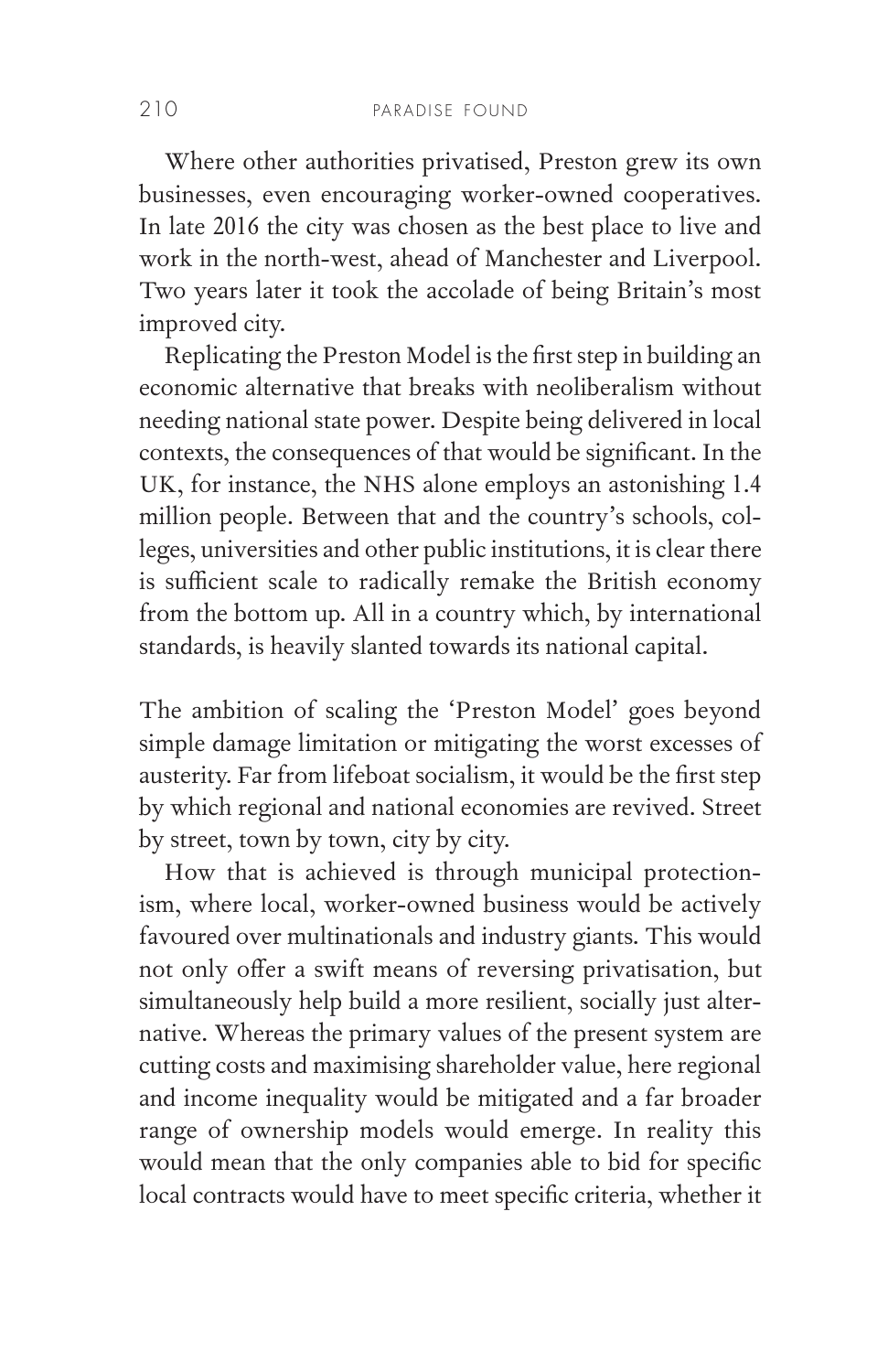is being based within a certain distance (perhaps ten kilometres or within a county or state); being a worker-owned cooperative; offering organic products or being powered by renewable energy. Shareholder value would be replaced by these kinds of metrics in calculating what makes the most sense.

## People's Businesses, People's Banks

Much of this won't be possible without access to credit, with difficulty in accessing finance widely accepted as the single biggest hurdle for cooperatives and worker-owned businesses.

These firms tend to suffer from limited access to long-term finance in capitalist economies, with conventional institutions sceptical of lending to businesses over which they have no control. This lack of support leads to under-investment and a tendency to buckle during moments of financial stress, making cooperative businesses susceptible to acquisition by larger non-worker-owned ones who can access credit more easily. This explains why, despite their 'static' productivity advantages over conventional organisations, over longer periods worker-owned businesses are structurally handicapped – which explains why they presently comprise such a small part of the economy.

Any of the larger national banks – who hold around 80 per cent of deposits in the UK – would prefer to lend  $\pounds 10$  million to a single large business than  $£50,000$  to two hundred smaller ones. So if we want to move away from economies based on oligopoly and capital flight, creating a network of local banks and credit unions will be of paramount importance.

Here too a greater focus on the public sector provides part of the solution, with the large pension funds of these same anchor institutions offering more than sufficient capital to start. While Britain's unions rightly resist austerity at the national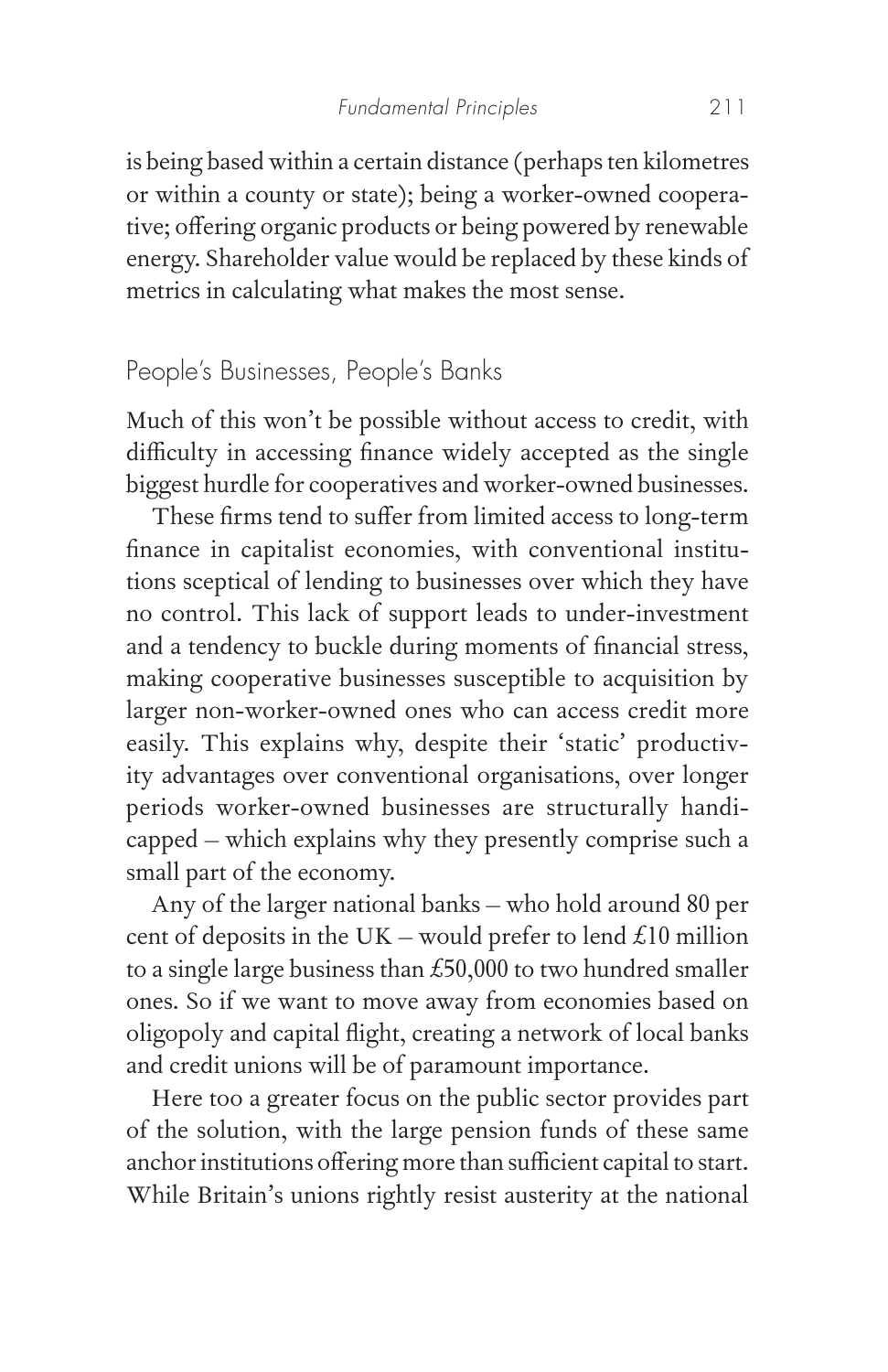level, they have around  $£200$  billion of their members' money invested in pensions. By putting this in local development banks, they could not only create more jobs but also ensure better returns for their members. Of course, profit wouldn't be the bottom line, but as John Clancy has written, their returns from investments in overseas equities often prove distinctly underwhelming, which means funds are actively looking for more sustainable and, if necessary, local investments.

In keeping with the new ethos of municipal protectionism, these banks would be similarly restricted in their lending both by amount and geographical area. What is more, their remit would be to maximise social value as well as returns, focusing on energy transition and accelerating specific sectors as well as financing a new wave of worker-owned business.

The positive benefits of growing the cooperative and worker-owned economy are well documented, from helping deal with low productivity to under-investment in small and medium-sized enterprises – not to mention reducing economic and regional inequality. Most importantly, however, within the context of the Third Disruption they offer a practical means by which society can navigate the forward march of automation and, ultimately, artificial intelligence. Despite the immense challenges of both, there is a political solution to a world where labour may well become capital: giving the means of production to workers themselves.

In addition to this network of local banks, central government would create national and regional investment bodies to fund not only businesses but also key infrastructure that delivers social returns – be it reducing emissions or purchasing fixed capital that allows worker-owned enterprises to make more with less. As we'll see in the next chapter this, alongside dramatic changes to the remit of national central banks, will mean a transformed role for finance in the economy.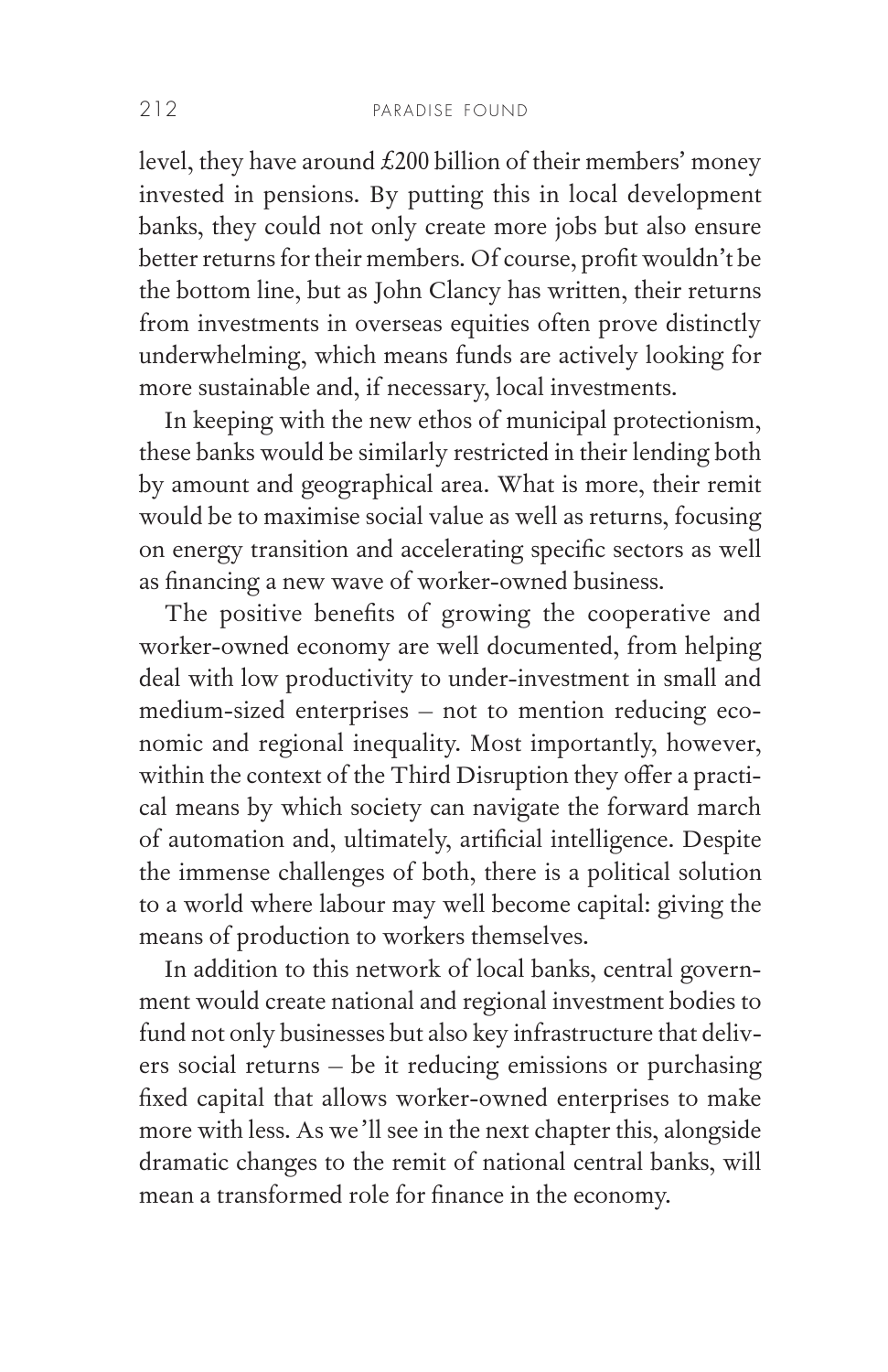## Return of the State: UBS

As exciting as it is, municipal protectionism and widespread adoption of the 'Preston Model' is not enough in isolation. It may prove the handbrake helping reverse privatisation while providing fertile ground to expand worker-owned business, but it barely scratches the surface when it comes to placing the potential of the Third Disruption in the hands of the people. Which is why Universal Basic Services (UBS) must be offered alongside it.

The classic way of expressing this idea is nationalisation, with government owning and controlling a range of industries and services. Such a model is familiar to many. After the Second World War the modern welfare state, across Europe in particular, was a central player in much of the economy – from energy and education to the commanding heights of manufacture and mining. Elsewhere other countries experimenting with forms of state socialism, often under the political influence of the USSR, dispensed with market production altogether, privileging what they called economic rights – particularly for work – over civil and political ones. Even in the mixed-market economies, however, there were aspects of this second approach, with perhaps the most obvious being Britain's National Health Service. Created in 1948, and still free at the point of use, it remains the largest publicly funded healthcare system anywhere in the world.

While its critics like to paint the NHS as outdated and oldfashioned, unable to keep pace with the demands of a rapidly changing world, it's the opposite which is true. Despite underfunding, it is consistently rated among the best healthcare systems of the wealthy nations, proving particularly outstanding when it comes to efficiency. Whereas the United States spends around 17 per cent of its GDP on healthcare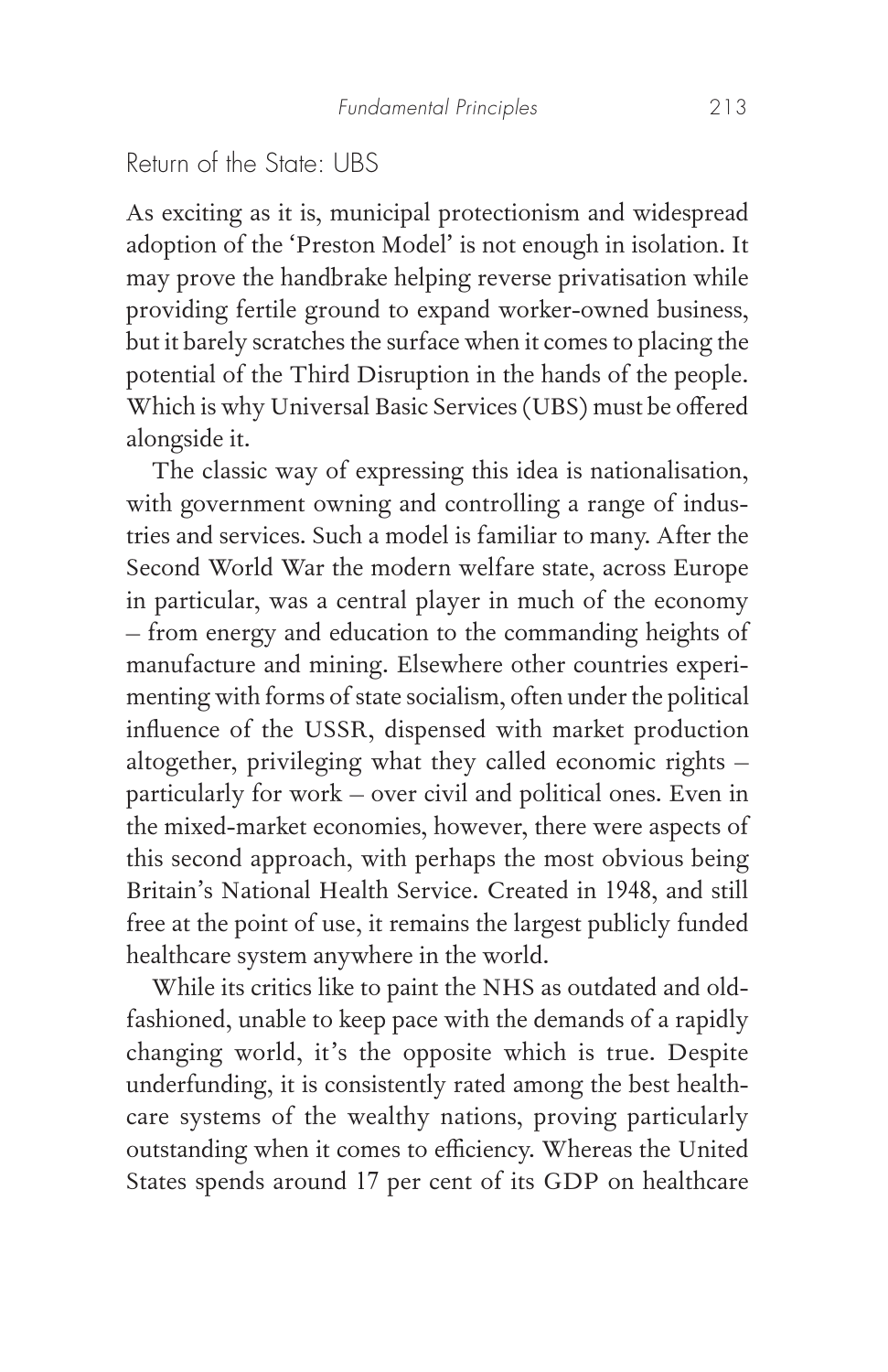– approximately \$9,892 per person – Britain spends just \$4,192. And yet it is Britain which provides universal coverage and enjoys better outcomes on a range of key measures, from infant mortality to deaths in childbirth and life expectancy.

As the five crises unfold – from societal ageing to climate change and technological unemployment – it won't be a case of no longer being able to afford systems like the NHS, as many of today's politicians are all-too-eager to say. Rather it will necessitate a rejection of less-efficient models which aren't universal or free at the point of use. As well as being the most ethical way of distributing the abundance made possible by the Third Disruption, the five crises also require universalism from the perspective of efficiency.

Far from an idea of marginal interest, UBS has become increasingly central in contemporary conversations about the provision of public services. This is most apparent in a 2016 report titled 'Social Prosperity for the Future', published by the Institute for Global Prosperity at University College London. While the report did not explicitly establish its proposals within the context of the Third Disruption, it did situate them within a set of challenges comparable to those of the five crises, identifying six public goods – besides healthcare – which should be reconstituted to more closely resemble the NHS and Britain's healthcare model. These are education, democracy and legal services, shelter, food, transport and information.

The IGP report was eager to emphasise that UBS isn't solely a response to crises whose emergence is relatively recent, but also the means by which citizens can enjoy fuller lives, accessing the resources necessary to be who they want. Thus the broader hope is to mitigate 'unfreedom' – the dependence on economic forces beyond our control which, for nearly all of us, determine how life turns out.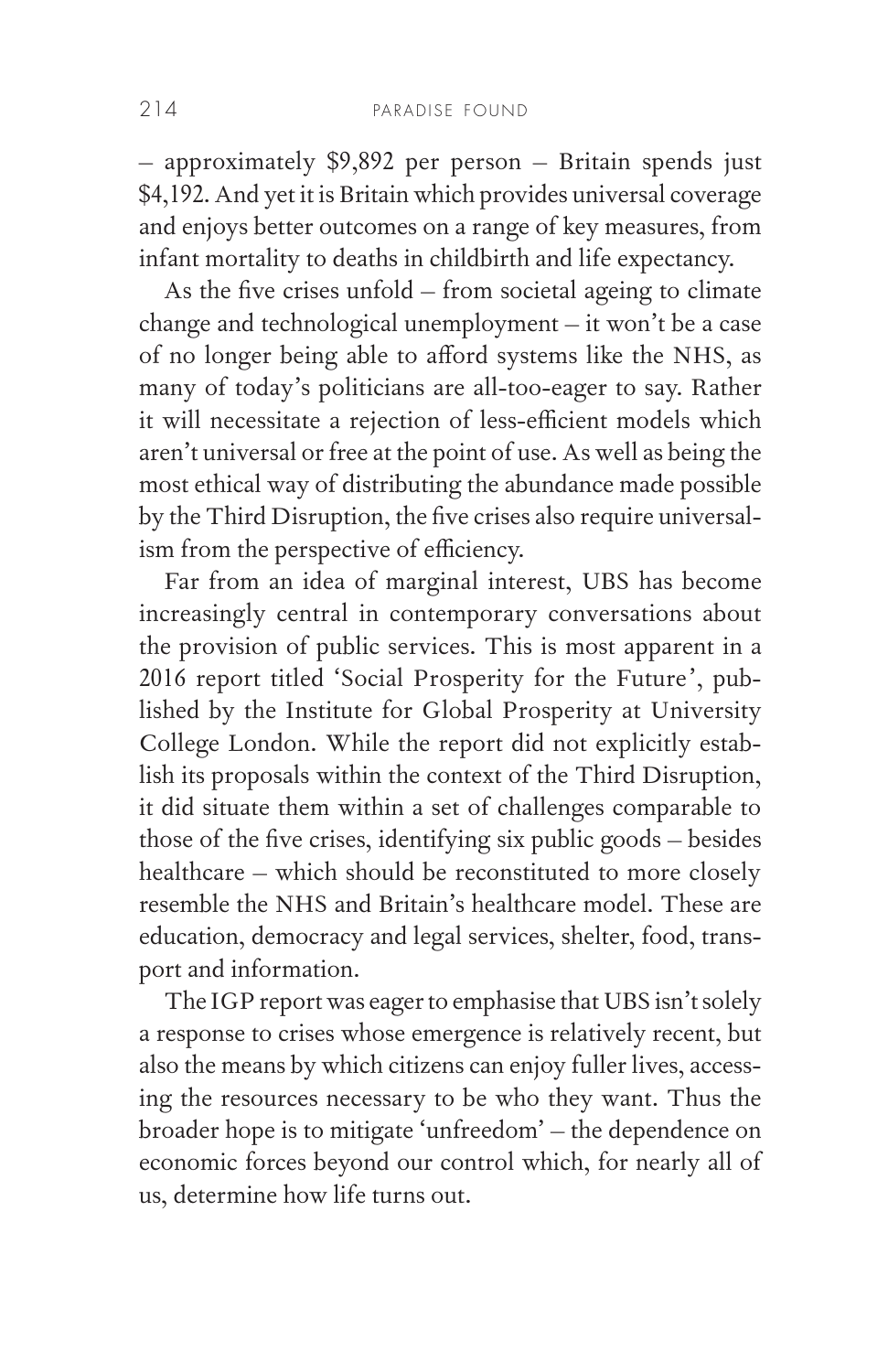Not all seven services outlined in the UCL report are necessary in the transition to FALC – at least not initially. Indeed, alongside municipal protectionism and a worker-led economy, it is taken here that only five need be established: housing, transport, education, healthcare and information. As UBS, the intention for each is to become free public goods accessible to everyone – not as commodities for exchange and profit, but as the foundational resources on which to build their lives. That is not to say private ownership of housing, for instance, would be prohibited – it would not, but there would be a guarantee that the state would meet an individual's housing needs if required. Market production and the price mechanism would endure, but this would become progressively rarer in those areas classified as universal basic services. With energy, labour, and resources wanting, like information, to be free, history and extreme supply would be on the side of UBS.

As a consequence, UBS will diffuse incrementally. In transport it might resemble the UK's 'Freedom Pass' – which allows free travel on local bus services for those over sixty – being extended to everyone. This is sensible – as we've already seen, transport sits at the intersection of post-scarcity in energy and labour with extreme supply from renewable power (energy) and autonomous driving (labour) meaning the cost of public transport will fall precipitously. This should be to the benefit of users, citizens and workers – not profiteers. The UBS of progressively expanding free public transportation is the best way of ensuring precisely that.

Similarly, in healthcare, the rise of ultra-low-cost technologies in the areas of gene sequencing, therapies and editing will mean that a few decades from now public healthcare will be cheaper to administer with each passing year. But this will only be of collective benefit if we reject the notion that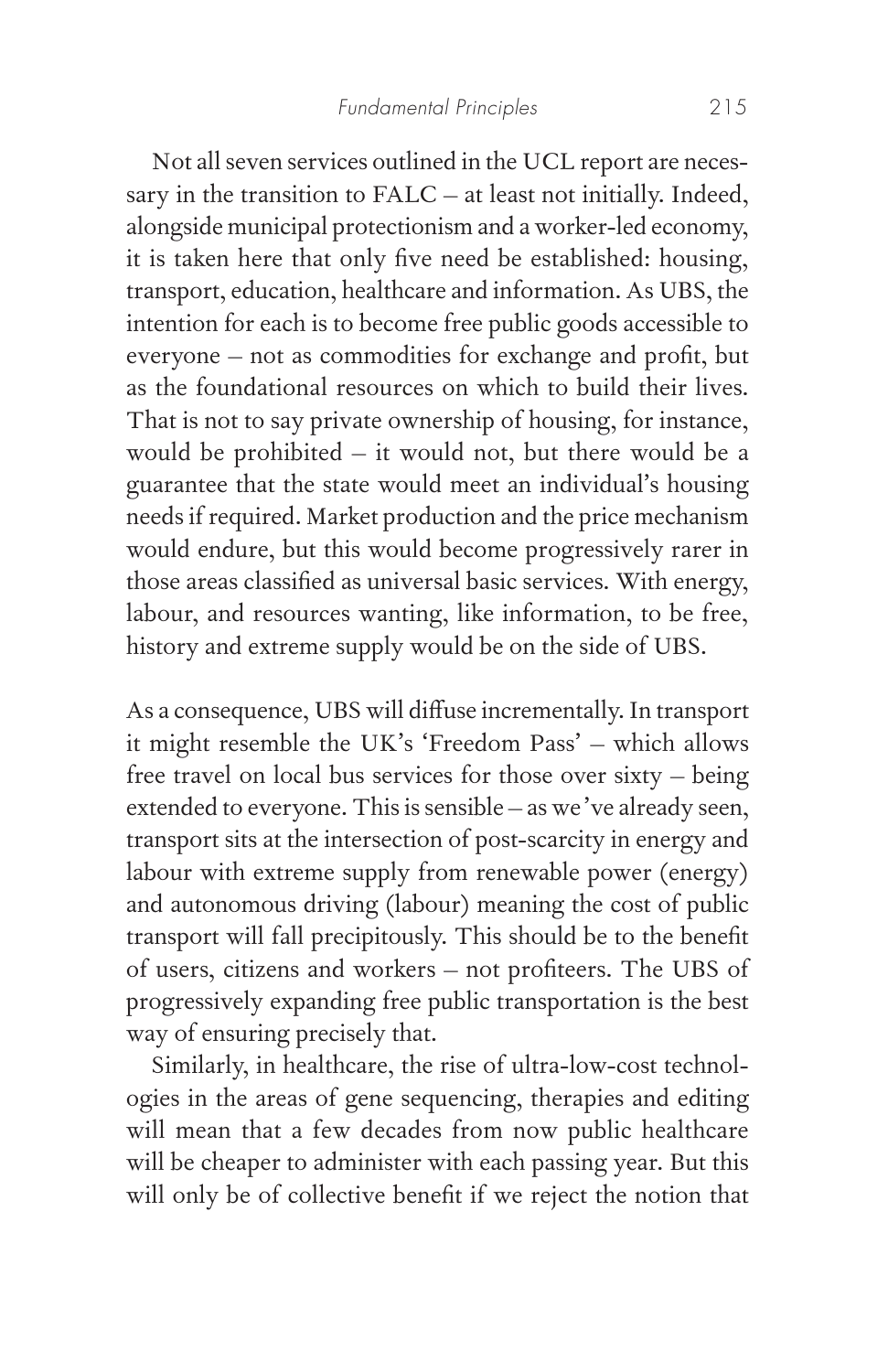edited genes are the same as pharmaceutical drugs and must be subject to patent and the profit motive. Instead, the gains of healthcare becoming a true information technology should be socialised as we eliminate genetically inherited conditions like Parkinson's, Huntington's and sickle cell disease – much like we did with smallpox in the twentieth century.

Even such breakthroughs, tremendous and unprecedented as they would be, would represent just the first step, as the arrival of virtually free gene sequencing – which would allow us to all but eliminate early-years mortality and locate cancers at 'Stage 0' – moves medicine from responsive to preventative. Again, rather than propping up the profits of private business while putting millions of healthcare workers out of a job, that should mean free, universal healthcare for everyone. The alternative of allowing market rationing amid conditions of such abundance, and for matters of literal life and death, is barbaric.

The same trends are evident in housing, education and information – understood here as media production and internet connectivity. Just a few decades from now paying for a bus, or an internet connection, or a university degree or renting a home, need not be an issue. In each instance payment might feel as counter-intuitive as it would today if you were invoiced for starting an email account or checking the accuracy of a date on Wikipedia. And why shouldn't it? After all, resources, energy, health, labour and food – just like information – want to be free. It is this fundamental tendency which underwrites why a constantly expanding provision of UBS, in line with extreme supply, should be a central demand for twenty-firstcentury politics.

Alongside a shift to municipal protectionism, the implementation of UBS would create a much larger role for the state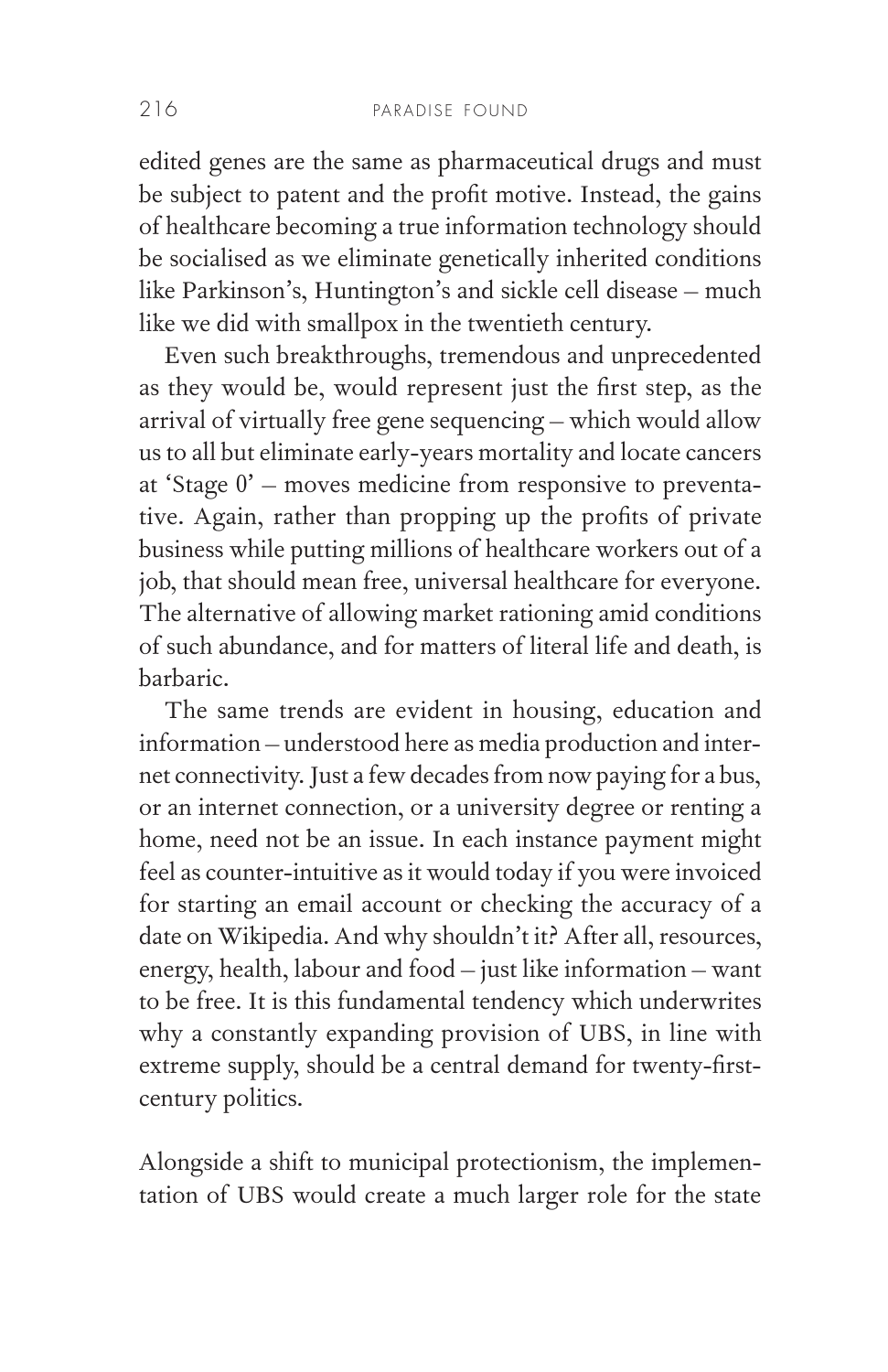– although given extreme supply, perhaps not as much as one might think. The state will be crucial in procurement with local worker cooperatives building homes, hospitals and schools as well as performing catering, maintenance, cleaning and support services. Under the neoliberal model these are the ground zero of the outsourcing economy, with workers subject to constant attacks over wages and working standards while users endure ever-poorer outcomes. In the transition to FALC, however, and with UBS adopting a central position in the economy, the leverage of anchor institutions will only expand. While automation will eliminate as much work as possible, those jobs which remain – most likely because of Moravec's Paradox – will increasingly be performed by worker-owned businesses, completely transforming how we relate to society, work and one another.

Importantly, UBS should be presented as an expanded set of rights, an upgrade on the constitutions that emerged alongside the Second Disruption in places such as Corsica, the United States, France and Haiti. Legal and political rights will remain of critical importance, but it will be increasingly acknowledged that these mean little without access to economic and social resources. Finally, we will have realised that liberal ends of personal fulfilment and self-authorship mean little without socialist means. The technology of the Third Disruption, combined with the politics of FALC, bring them finally within reach.

### Decarbonisation

While societal ageing may be the larger problem over the next half a century, climate change is without doubt the greatest challenge confronting humanity. Although its scale is so significant precisely *because* it will unfold in a multigenerational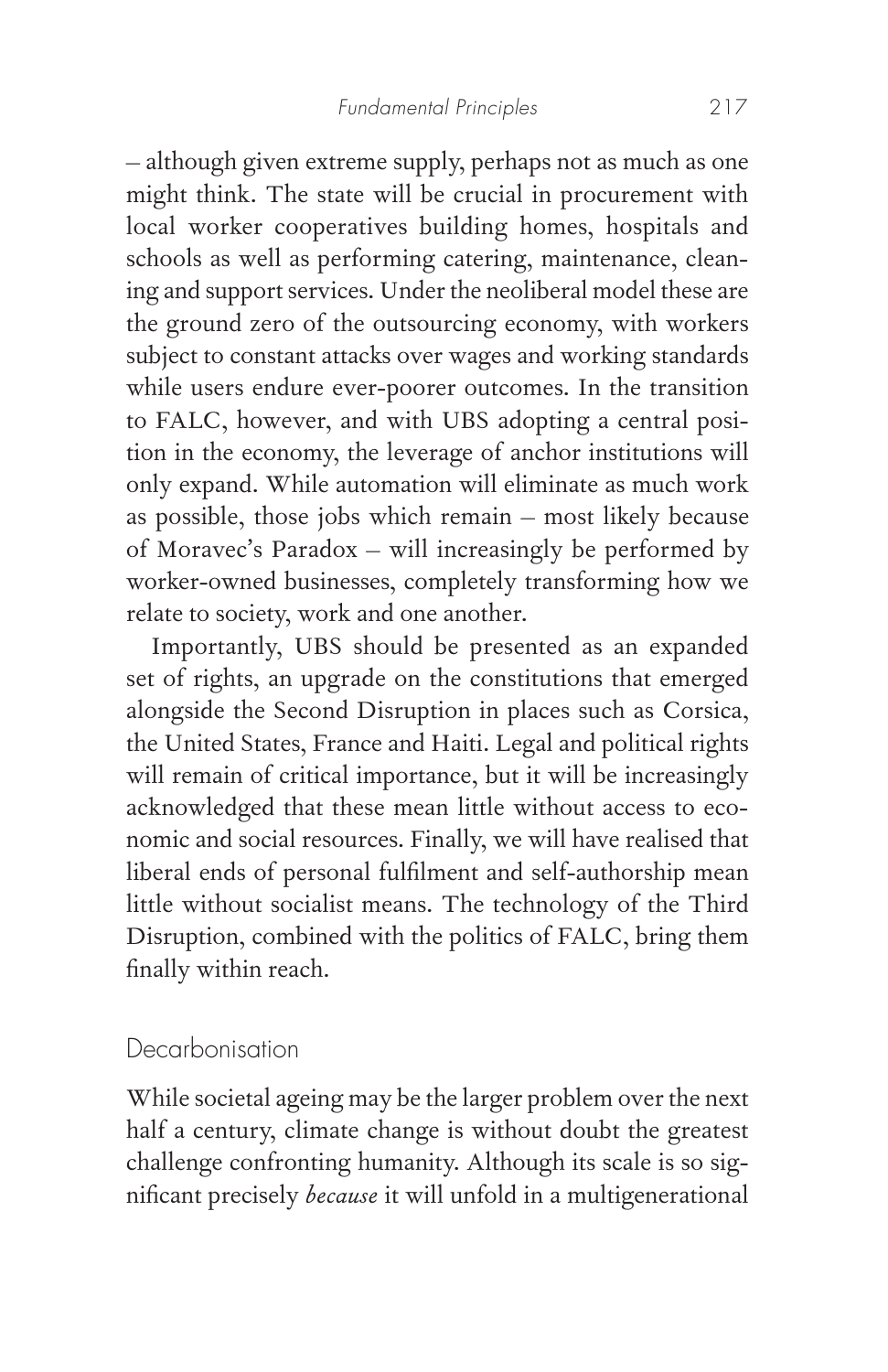– and therefore unpredictable – manner, it must be present generations that take decisive action.

Yet more than simply an intervention determining the future capacity of our planet to maintain life, the politics of energy transition must also articulate its ambition of bringing limitless energy to the world's rich and poor alike. That is the prize on offer with solar and wind, almost as much as saving the planet, and should be stated as such when demanding energy transition alongside UBS. Switching to renewable energy won't just mitigate increasingly chaotic climate systems, it will also deliver greater prosperity for all of us.

But while the opportunities are huge, and the political scope for integrating ecology and economic development increasingly clear, there is little time to act. The reality is we have to decarbonise the world economy by the middle of this century to stand any chance of halting warming beyond two degrees centigrade.

The demand, therefore, is as audacious as it is simple. The Global North must reduce its carbon dioxide emissions by an annual rate of 8 per cent each year for the decade following 2020. Then, starting in 2030, the Global South will embark on the same journey at precisely the same rate. If successful that will mean a full, global transition to renewable energy by 2040. Of course, that is easier said than done, and a complete transition to renewable energy in little more than two decades would be the greatest feat of collective action in human history. But the truth is we have no alternative. Fortunately, the technology we already possess means it is entirely possible. What has been missing, until now, is political will.

Indeed, we don't need to invent new means of generating and storing renewable energy. Rather we must accelerate the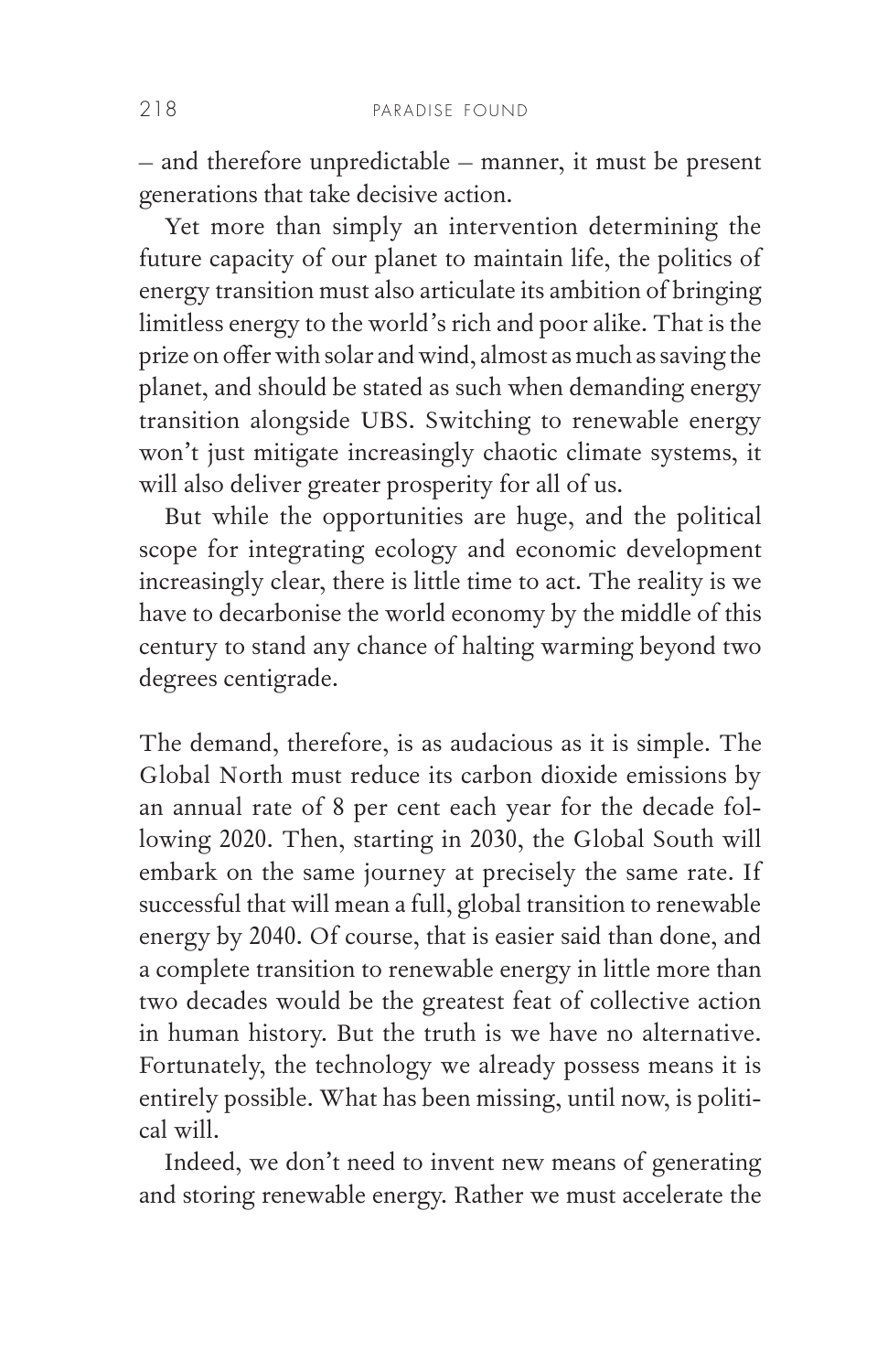progress of already-available technologies. Even on present trends, as detailed in Chapter Five, fossil fuels will become increasingly obsolete over the coming decades. The challenge, then, is to hasten this shift while ensuring the Global South isn't left behind in a manner reminiscent of industrialisation in the early nineteenth century. A heightened emphasis on developing nations will serve to speed decarbonisation, especially given all new demand between now and 2035 will come from the Global South. Furthermore, the transition to renewables isn't just about advancing green technologies, which are on their way regardless (though not quickly enough), but making sure they are in the hands of the people. Because of its modular and distributed nature, this revolution should be about the democratisation of energy as much as its sustainability.

As with scaling up worker-owned business and cooperatives at the municipal level, the mechanism by which this will be advanced is socially controlled finance. In the Global North, where mass decarbonisation will start, this will be far simpler to administer as many countries have already hit a ceiling in terms of population and per capita energy use. What is more, they tend to enjoy robust state institutions and a significant base of renewable energy capacity.

The worker-led economy will be financed by locally based and geographically restricted institutions. But because of the shortened timeframe, financing energy transition will be the responsibility for much larger National Energy Investment Banks (NEIBs) operating through regional hubs and capitalised – depending on the country – to the tune of hundreds of billions of pounds.

Alongside financing renewable energy generation and storage for public buildings, homes and workplaces, with this new infrastructure being democratically owned at the local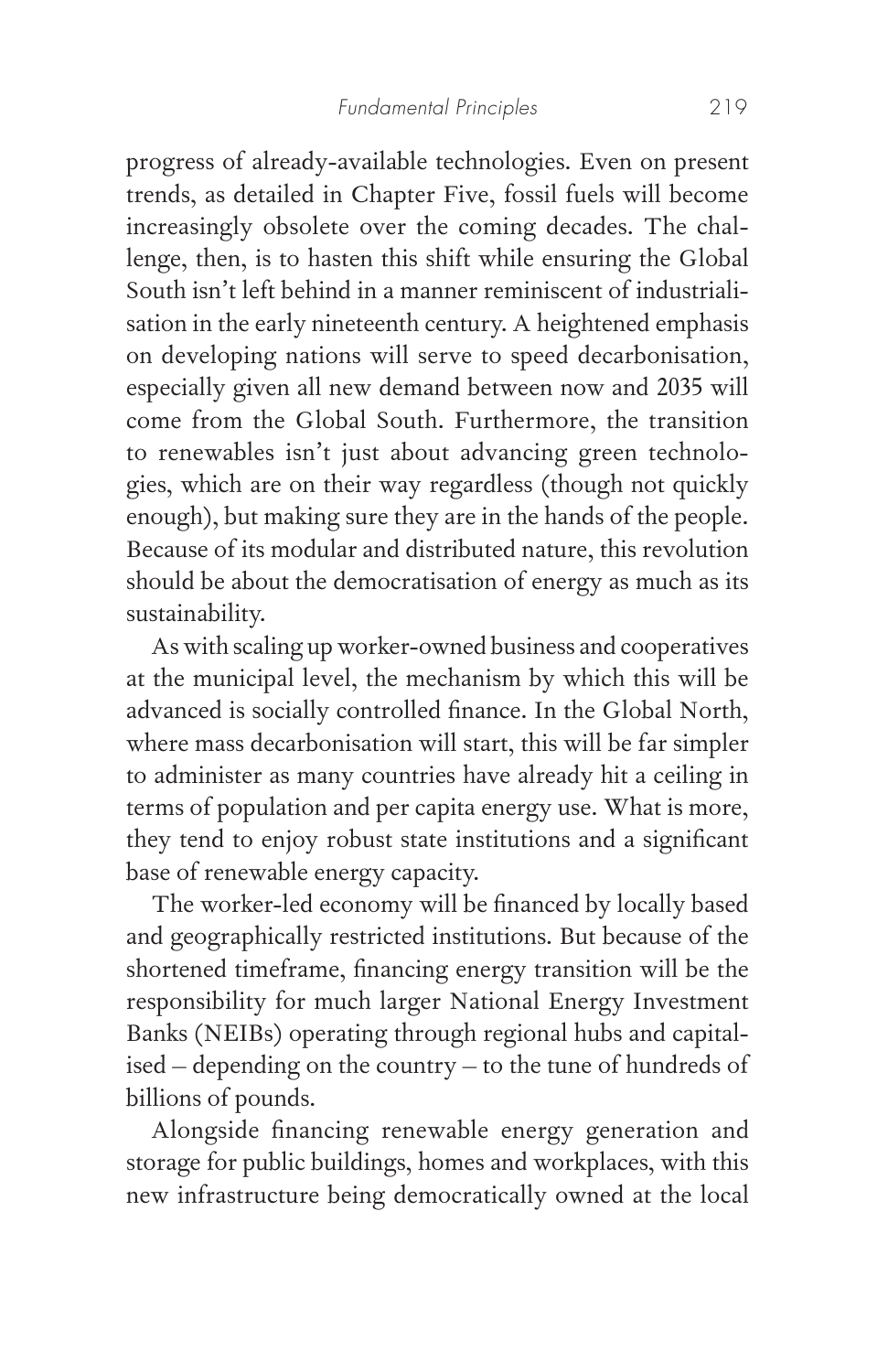level, these banks will also offer credit for local energy cooperatives. Such measures will be accompanied by the financing of energy efficiency programmes whose intention will be to make conventional heating systems unnecessary and smart systems and LED lighting ubiquitous. We have known how to minimise energy consumption for heating – the primary issue in the colder countries of Europe, Russia and North America – for decades, the problem being market-based solutions have failed to materialise. With that in mind, the rate of change could easily exceed the 8 per cent annual target for colder countries – especially when one considers they could likely halve energy consumption simply through intelligent heat conservation.

By 2030 the world's wealthier countries would see their CO<sub>2</sub> emissions fall to virtually zero, their poorer citizens no longer subject to the scourge of energy poverty and 'excess deaths' in winter. What is more, that would just be the start, because the technologies that make all of this possible will – unlike fossil fuels – keep on getting cheaper.

For the Global South the solution will be more complex. Whereas the task in the wealthier countries is to accelerate a set of already-observable tendencies for lower GDP countries substantial changes to actually existing globalisation will be pivotal. That means the task is somewhat harder here, as it necessitates a coordinated multilateral response. But as already outlined, the rewards of energy abundance are greatest of all for the Global South. More than simply 'catching up', many of these countries – by virtue of geographical good fortune – enjoy the highest solar potential on Earth. While the transition from fossil fuels will ultimately mean energy gets permanently cheaper for everyone irrespective of where they live, of almost equal importance is how historically underdeveloped countries will enjoy a comparative advantage.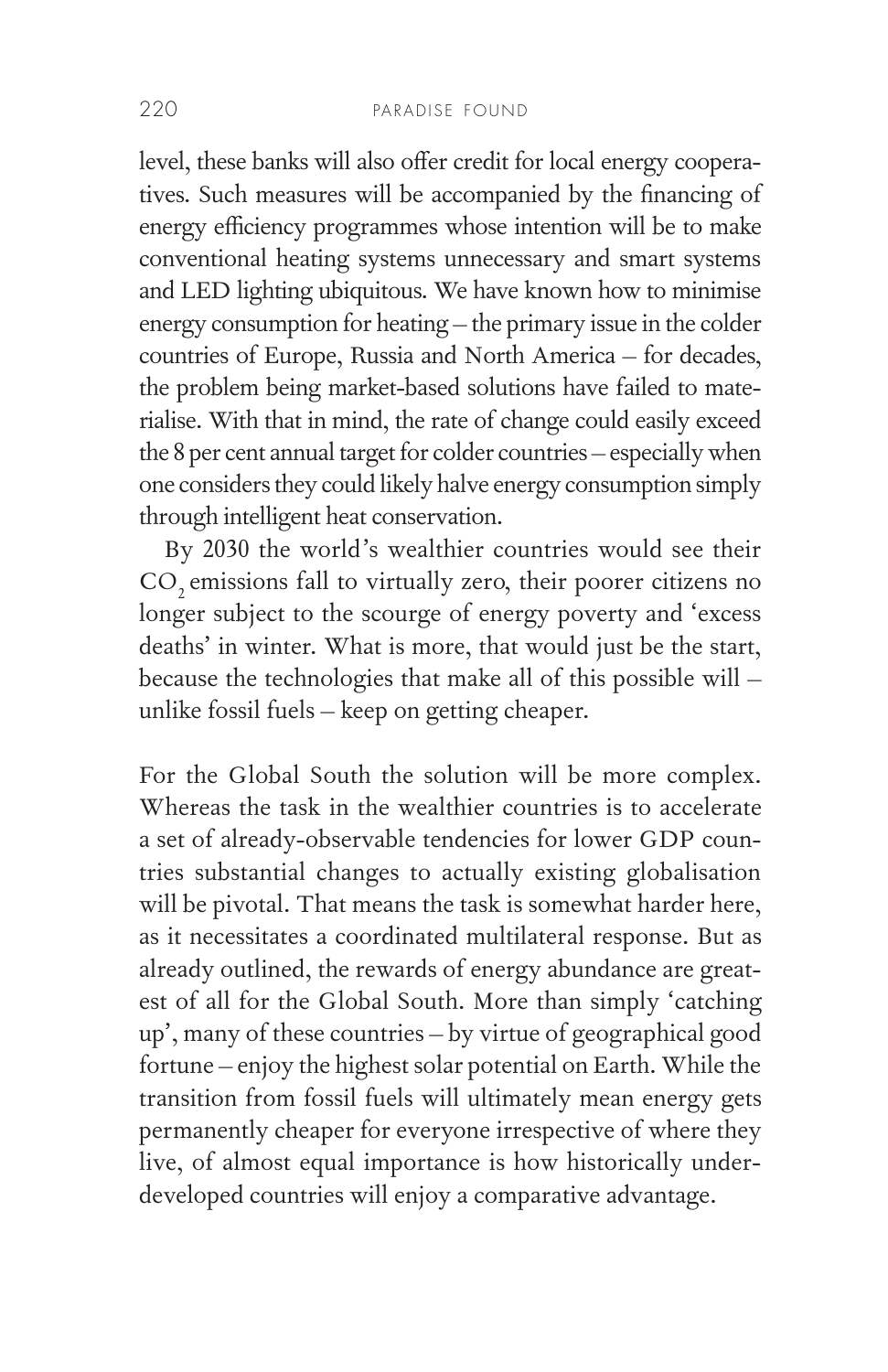Take Saudi Arabia. While it is an affluent country as a result of its oil wealth, as with other countries across the Middle East, much of Africa and south Asia, it has huge solar potential. While it might be unsurprising that the Kingdom is increasingly involved in solar technology, the scale of a deal it negotiated in early 2018 – to build 200 terawatts of solar capacity across the country by 2030 – came as a shock. For context, that is four times the peak use for the whole of the United Kingdom, a country with a population more than twice its size. While Saudi Arabia has the funds to build such historically unprecedented infrastructure – when completed it will be the greatest solar development in history – this is precisely the scale and ambition that is needed to move the world beyond fossil fuels by 2040.

But given that most of the Global South lacks those kinds of resources, any reliance on petrodollars to fund transition is inadequate. Just like the wealthier countries, that will mean National Energy Investment Banks coupled with significant reforms to the World Bank – an organisation which is, at present, primarily responsible for providing loans to poorer countries for capital programmes. Currently comprised of two institutions – the International Bank for Reconstruction and Development (IBRD) and the International Development Association (IDA) – its stated goal is the reduction of global poverty through the promotion of foreign investment and international trade. But while its intended purpose is laudable, there can be little doubt it is failing. That is because its understanding of development is built on an ideological commitment to free trade and a worldview which, in the context of the Third Disruption, makes increasingly little sense.

As our technologies move to extreme supply, such fidelity to market fundamentalism will only serve to entrench poverty rather than eliminate it. Without recognising this problem,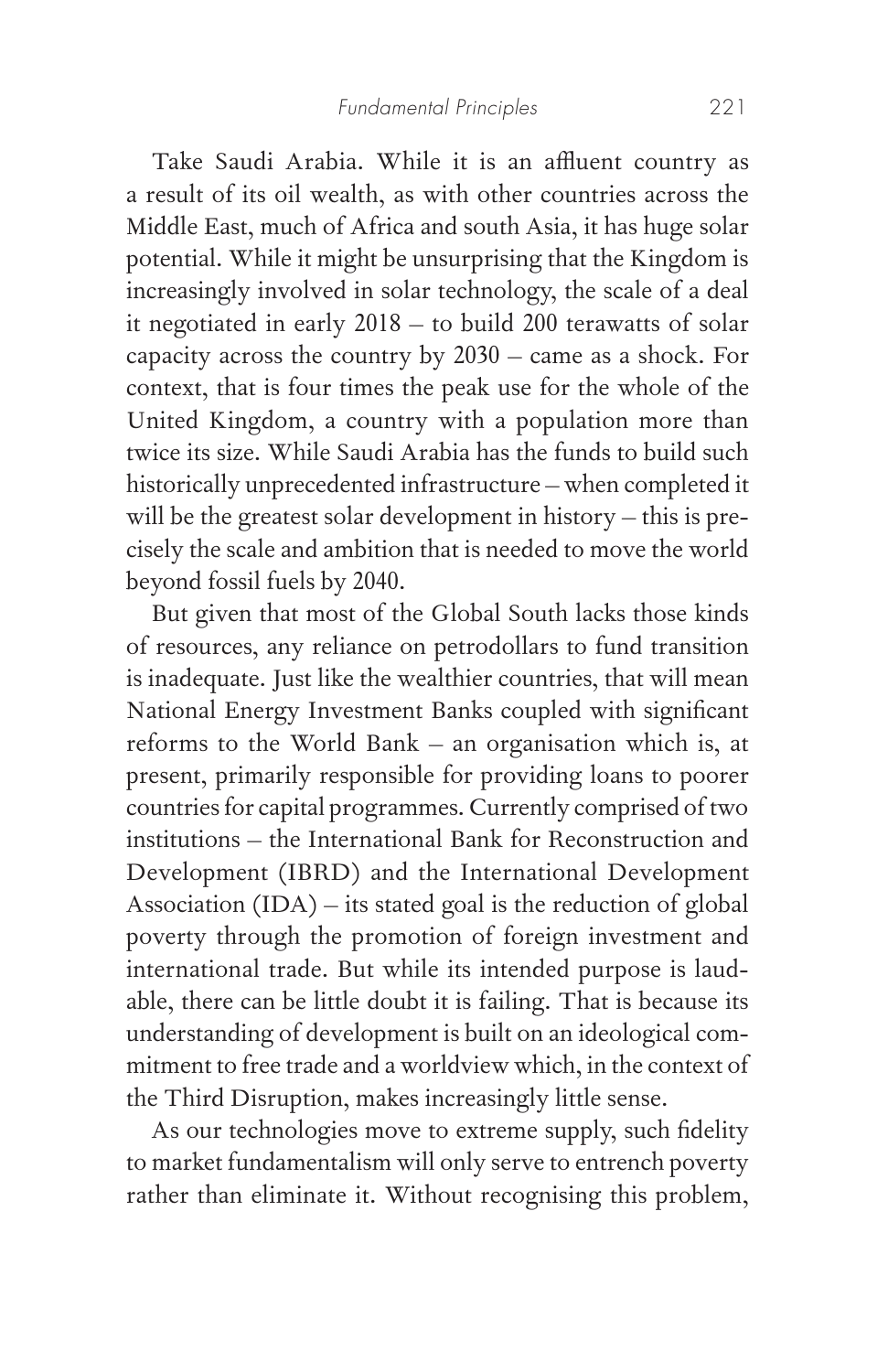global capitalism will under-develop these regions more acutely than ever, meaning that what should be the energy powerhouses of tomorrow will remain unable to even guarantee access to electricity for their citizens.

Which is why, given the demands of transitioning from fossil fuels in the Global South – coupled with what successful transition might mean for economic development and climate change – a third body should be added to the World Bank Group. This would be called the International Bank for Energy Prosperity, its mission being to help create NEIBs in poorer countries which would be funded by a new 'One Planet Tax'. The purpose of this tax, global in its extent, would be simple: to channel resources from affluent countries – who are overwhelmingly responsible for climate change – to poorer ones, who are set to disproportionately suffer its most adverse consequences.

The revenues for this tax would be raised by imposing a \$25 fee on every tonne of  $\mathrm{CO}_2$  emitted in high-GDP countries. As well as helping fund energy transition in the Global South this would also create an additional incentive among the wealthier nations to decarbonise in the decade following 2020, not to mention stimulating a market in carbon sequestration technologies. A reasonable projection is that this alone would raise around \$250 billion a year – not an insignificant sum. If the measure fell short in raising as much, which would represent success from the perspective of decarbonisation, the remainder would be generated from countries paying into the fund based on a GDP per capita basis.

In addition to capitalising EIBs in some of the poorest countries in the world, whose role would be precisely the same as their equivalents in the Global North, the One Planet Tax would also pay for technology transfer and research and development into modular renewable solutions adapted to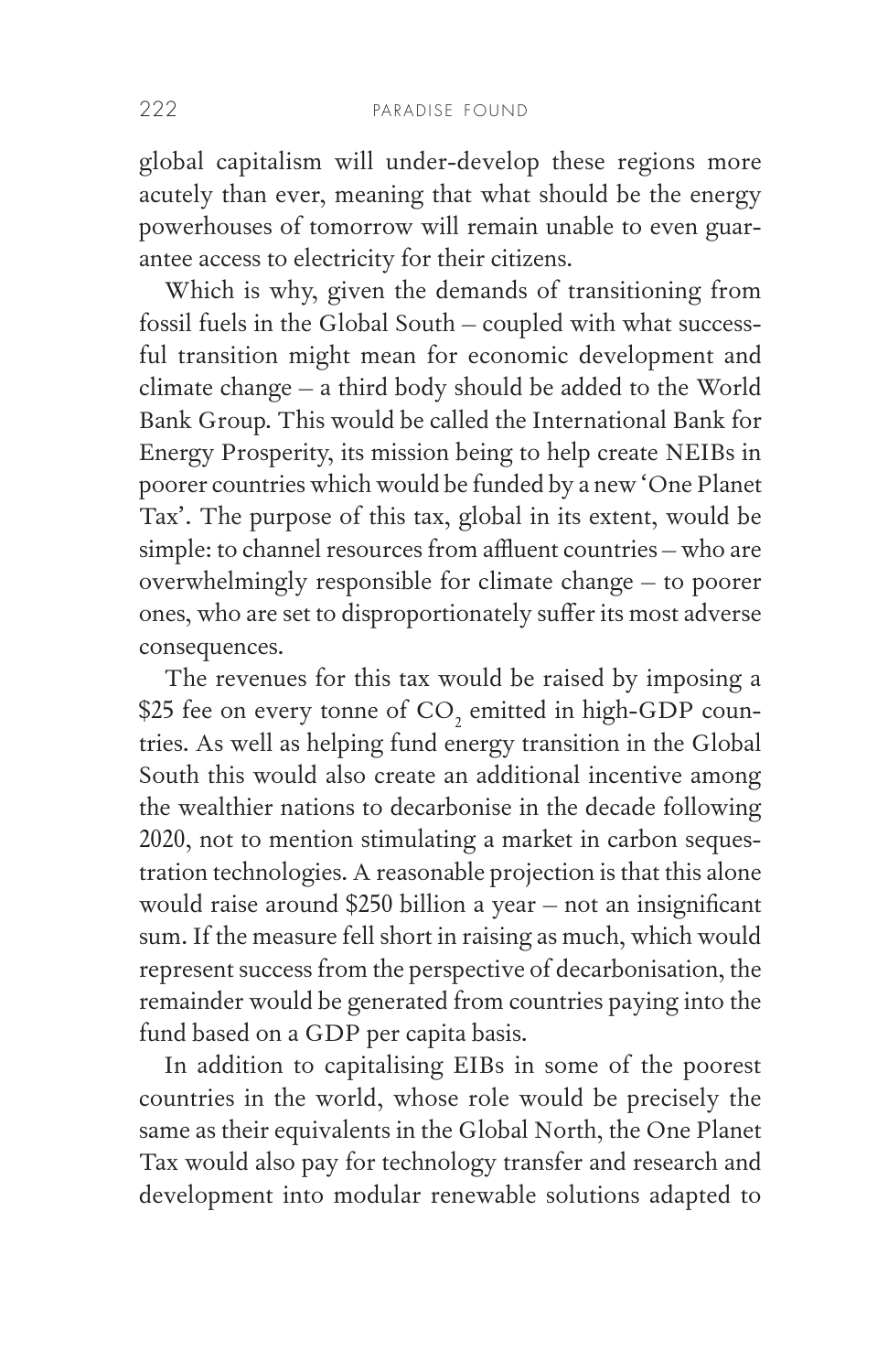low-infrastructure, low-income environments. Here the aim would be to create an energy analogue to the mobile phone of the early twenty-first century. The diffusion of abundant energy in low-income countries will look nothing like the national infrastructures of the last century. If household PV does spread as quickly as mobile phones have since the 2000s, seemingly unbridgeable gulfs between the world's rich and poor in electricity, clean drinking water and living standards will be overcome in an extraordinarily short span of time. This would be an energy revolution – with Asian and African characteristics.

In the event of complete decarbonisation by 2040, as sovereign states not only fund the diffusion but democratic ownership of green energy infrastructure, then the achievement will extend beyond averting runaway climate change – as magnificent as that will be. It would also mean those historically poorer countries along the equator would possess some of the most abundant, cheapest energy on Earth. This, alongside the delivery of UBS, would underpin similar leaps forward in health, education and housing, enabling meaningful development like never before and helping sever the chains of economic dependence that have characterised centuries of plunder and exploitation. Amid recent calls for reparations to atone for the historic injustices of the Atlantic slave trade and European empires, a One World Tax would turn a timely idea into a concrete demand. Wealthier countries must pay for the clean energy of poorer ones.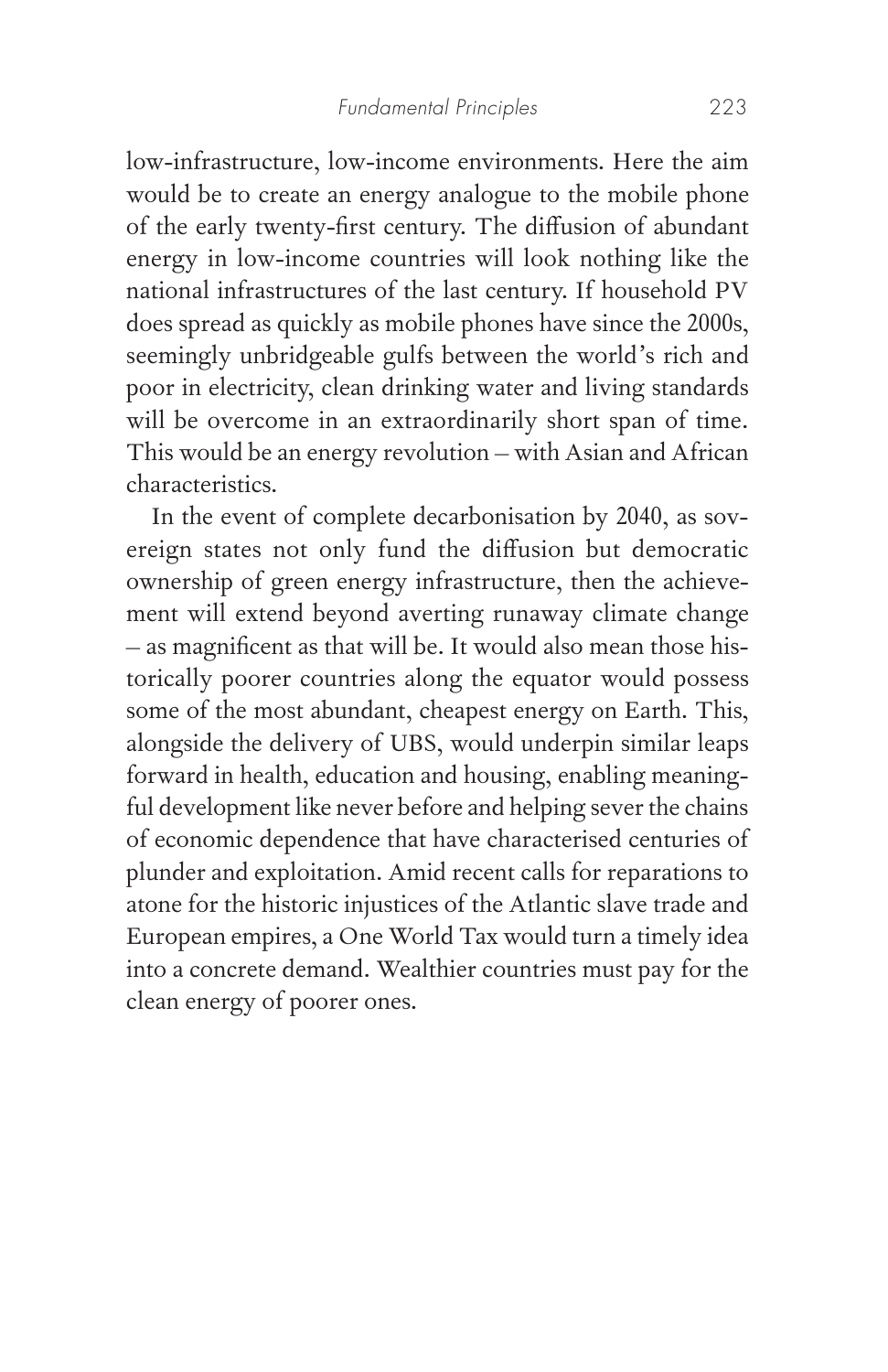## 11 Reforging the Capitalist State

*It measures everything, in short, except that which makes life worthwhile.*  Robert Kennedy

## Money for Nothing

While the state guaranteeing the provision of certain goods has a long history, particularly in the twentieth century, it is the idea of a Universal Basic Income – the 'UBI' – which seems to have attracted greater curiosity in recent years. The reason why isn't difficult to understand. Many are convinced of its ability to address multiple aspects of the five crises, with it being uniquely capable of responding to 'the conjunction of growing inequality, a new wave of automation, and a more acute awareness of the ecological limits to growth'.

The impulse behind UBI is as simple as Universal Basic Services, except rather than certain goods being free at the point of use for everybody, every citizen is given a fixed amount of money at regular intervals. It is, simply understood, a wage without work.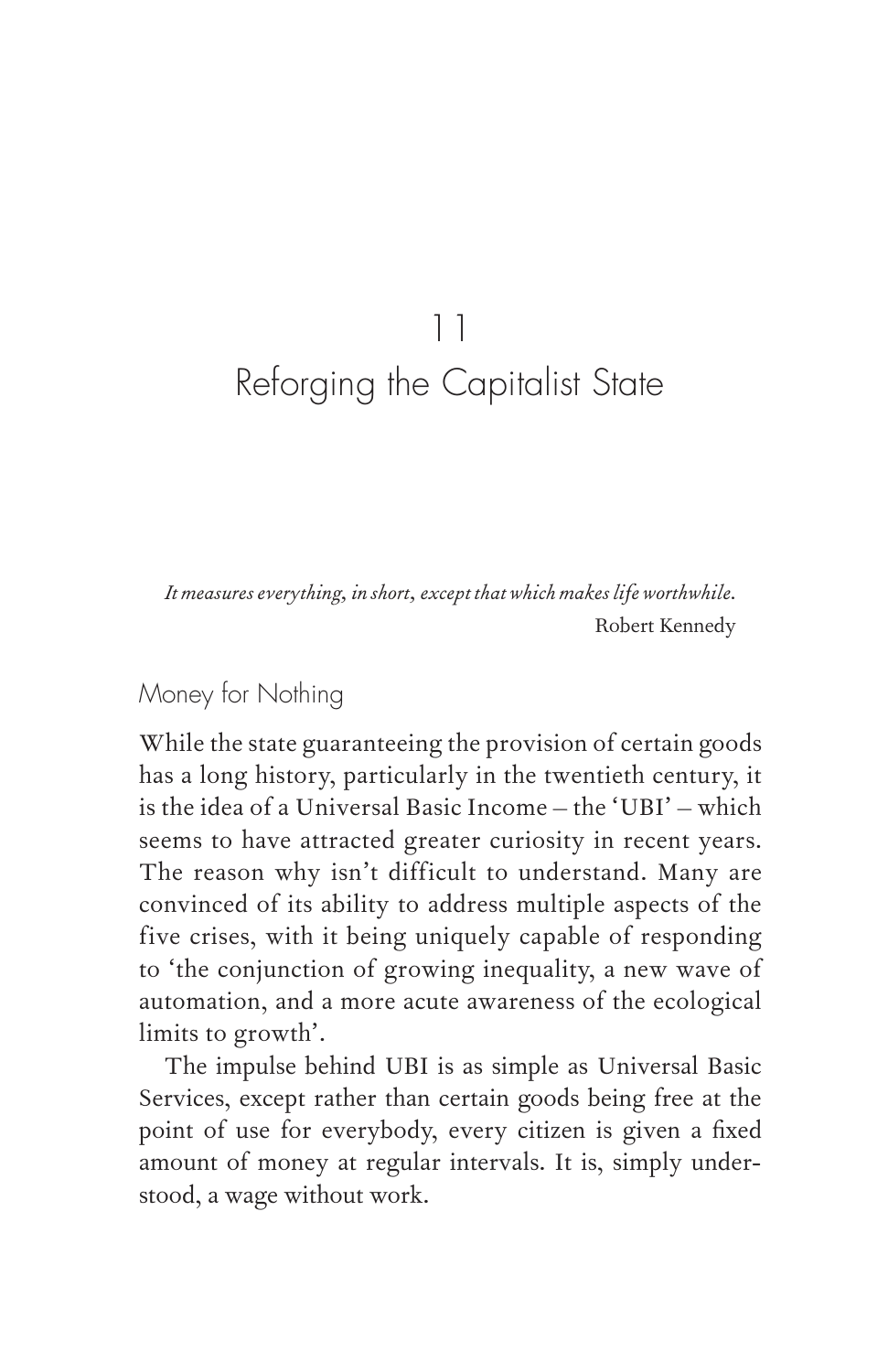For those eager to proclaim the radical, disruptive potential of UBI, this severing of payment from work presents a challenge to capitalism itself, undermining its vital disciplinary function over workers who have to sell their labour in order to live. At a minimum, its advocates claim, this would serve to strengthen labour in relation to capital – much as trade unions did in the nineteenth and twentieth centuries – offering an immediate social democratic solution within the context of automation and technological unemployment.

This may all prove to be the case. The truth is we don't really know because UBI has never before been tested at sufficient scale before. What we can be certain of, however, is that its consequences would depend on the broader political environment in which it is introduced. Under a progressive or socialist government, UBI might well prove to be a potent measure empowering ordinary people and giving them the ability to demand higher pay. Alternatively, it may just as easily be the means by which to complete the full marketisation of the welfare state, a capitulation to neoliberalism rather than an alternative to it. It is its range of possibilities, from potentially liberatory to Thatcherism on steroids, which explains why two of the most important thinkers in the history of neoliberalism, Milton Friedman and F.A. Hayek, can be counted among its enthusiasts.

A more immediate criticism of UBI, however, and one that is easier to anticipate in detail, is that it would cost a huge amount while not achieving particularly much. In 2016 the British think tank Compass modelled a UBI that paid £284 (\$380) a month to every working-age adult and smaller payments for others. This would stand alongside, rather than replace, extant social programmes adding  $£170$  billion a year to public spending – equivalent to 6.5 per cent of the country's GDP and more than is presently given to the NHS.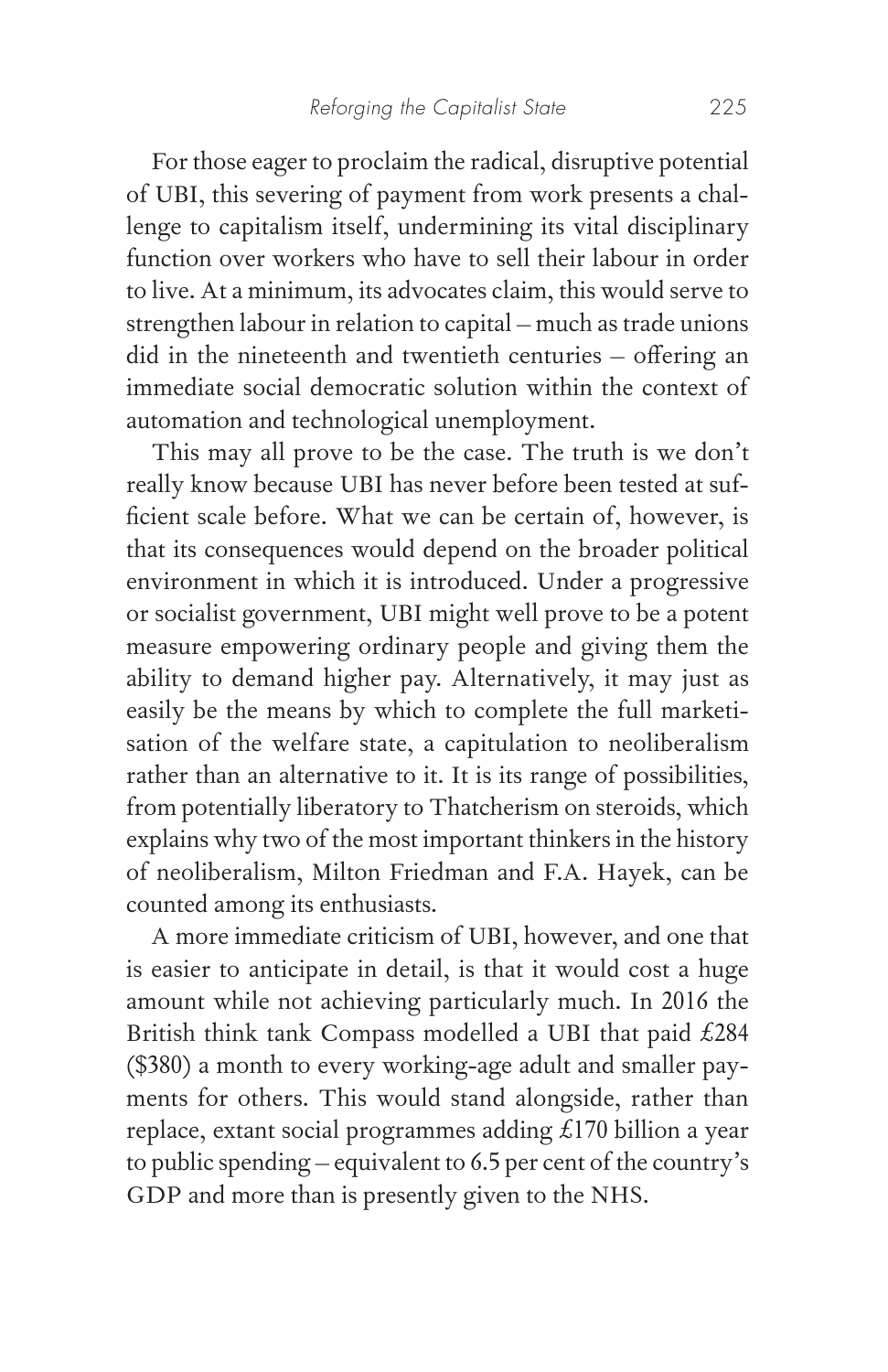Yet despite such massive investment, the projected returns prove distinctly underwhelming. Compass predicted that even with this extraordinary intervention, child poverty would only fall from 16 to 9 per cent, while pensioner poverty would stay broadly the same at 14 per cent. As Luke Martinelli put it, 'An affordable UBI is inadequate, and an adequate UBI is unaffordable.' Given the sums involved, far more progressive measures should be pursued instead.

Which is why a programme of UBS is preferable, with the universal right to particular resources such as housing and healthcare being more politically robust than a wage, and easily integrated within a luxury populism. UBS also makes more intuitive sense to the public at large, being reminiscent of national ownership – whose return is increasingly popular. Compare that to UBI, a policy whose consequences are uncertain to all involved save for the fact it would be, by far, the single greatest government expenditure.

Furthermore, preferring UBS to UBI makes a great deal of sense within the context of the Third Disruption and the turn to extreme supply. As the price for everything shifts ever closer to zero, this will imperil production for exchange and profit, meaning the price mechanism is an increasingly inefficient way of allocating resources. What is more UBS begins the work of communism in the present, articulating resources necessary to a decent life – from housing to healthcare – as human rights rather than potential sources of profit. Necessitous people are not free people, and the UBS decisively ends such necessity.

## Central Banks as Central Planners

A fundamental deceit lies at the heart of modern market systems. We are told that the old Soviet economy was centrally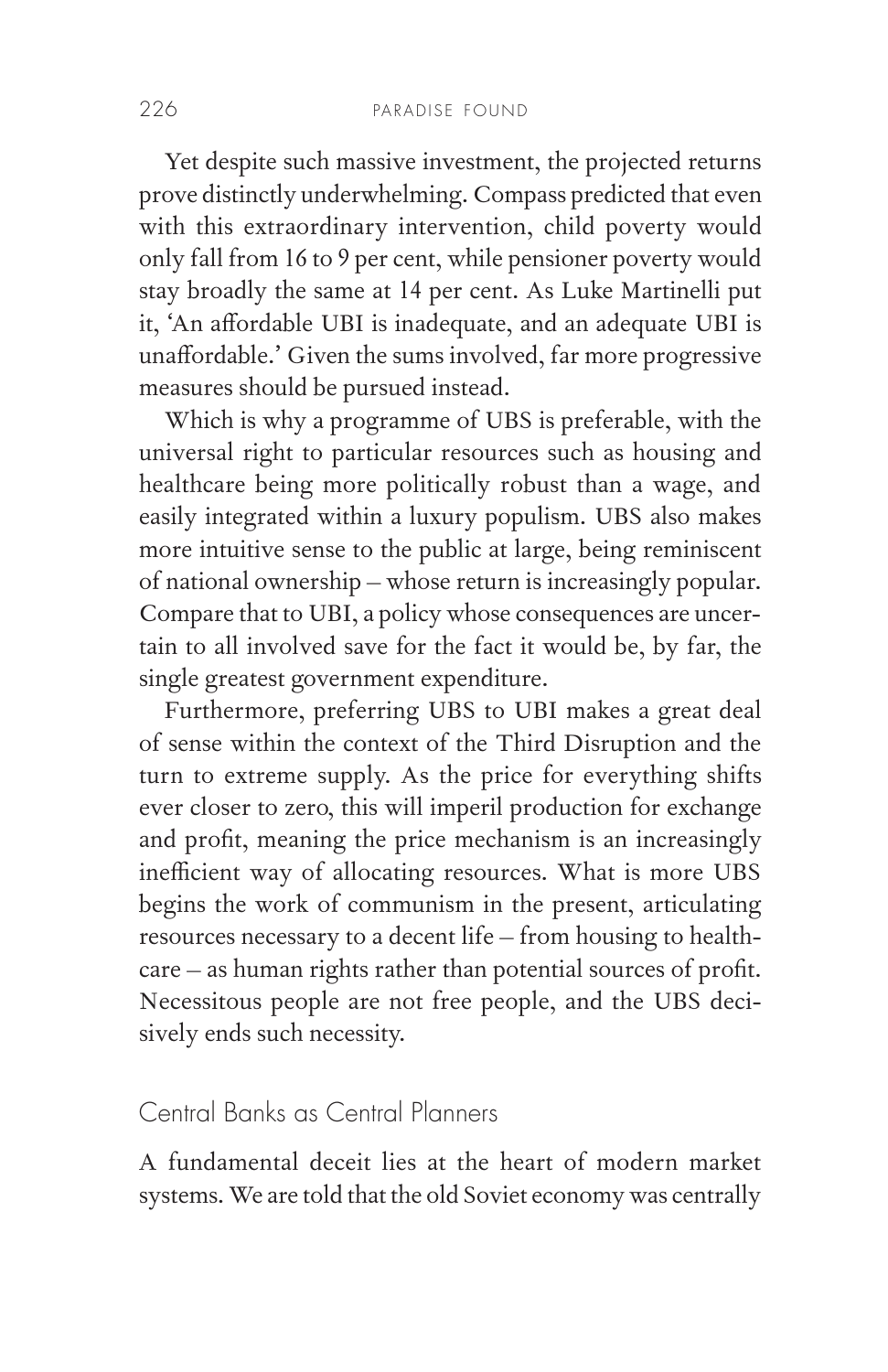planned, with the infamous Gosplan agency at the heart of the USSR's economic life. Modern capitalist economies, by contrast, are 'free', with autonomous actors participating in market exchange to maximise their own interests and, fortunately, promoting the general welfare too.

Only this isn't true. Central planning is a significant feature in 'free market' economies, from Walmart to Amazon. The primary site for this is central banks, however, whose decisions – despite claims to being impartially technocratic – are based on political priorities for inflation, employment and asset prices. Private banks perform something similar on a smaller scale, deciding what projects are to receive a share of society's resources and enforce the 'judgement of the market' on those which lose money.

The claim of central bank 'independence ', a favoured policy at the apogee of capitalist realism during the 2000s, is as absurd a conjecture as the end of history itself. Here the pivotal actors within modern capitalist economies, who make specific choices that privilege certain groups at the cost of others, think of themselves as neutral with 'common sense' prevailing rather than ideology.

Beyond highlighting the fact that the decisions of central banks are themselves deeply political, the goal for those pursuing FALC should be to openly champion political banking. Rather than joining the cries of 'end the Fed', a phrase heard with increasing regularity on the libertarian right, the response should be the opposite: to demand that the intentional, conscious planning at the heart of modern capitalism be repurposed to socially useful ends rather than socially destructive ones. That the Bank of England and US Federal Reserve share numerous characteristics with the Soviet Gosplan should be the basis for political hopes rather than lamented as obstructing the mythical operation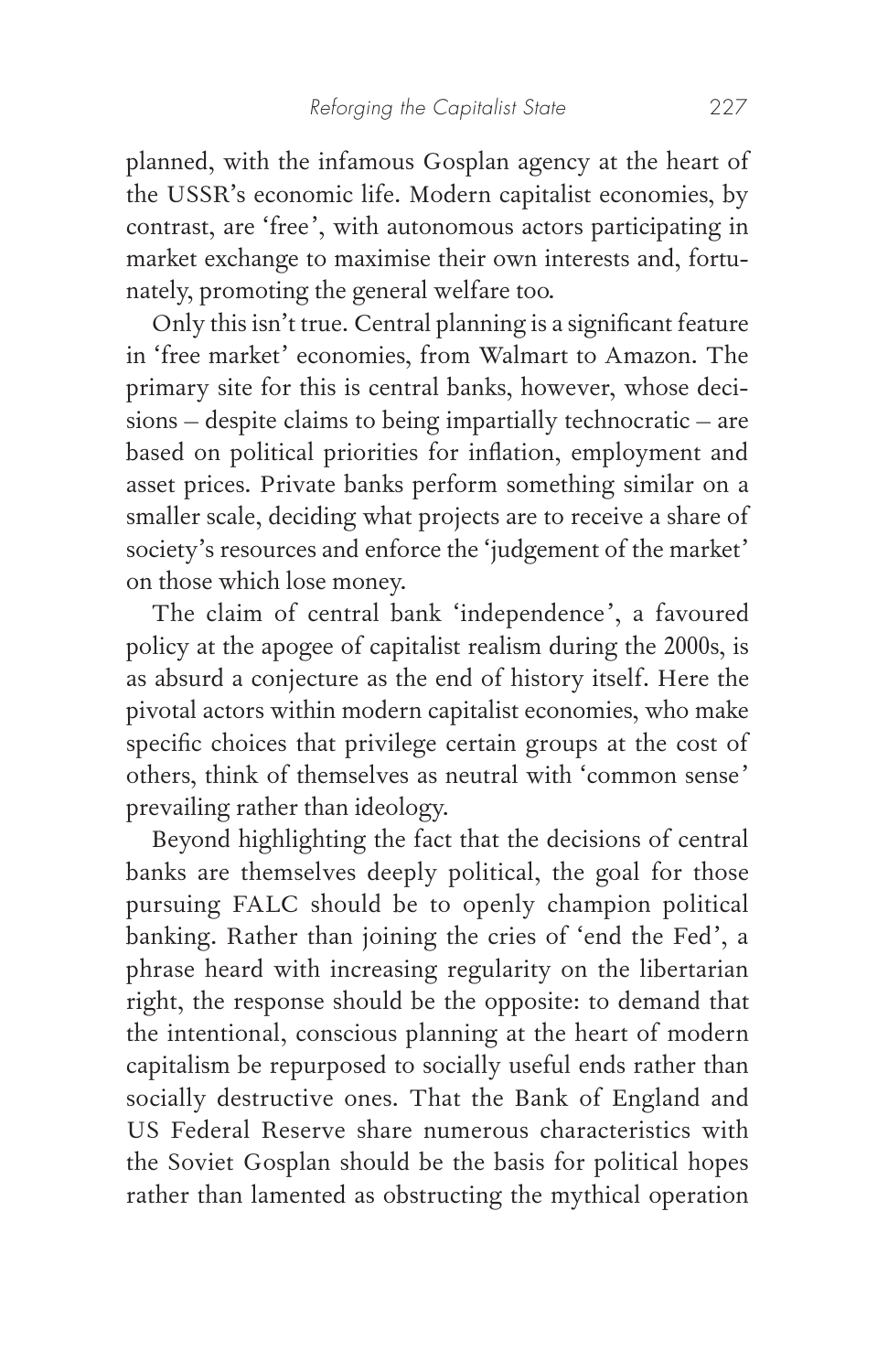of a 'truly' free market. Such a thing has never existed, nor can it.

So what is to be done with the central banks of the early twenty-first century? As with the introduction of municipal protectionism, UBS and the shift to a post-carbon energy infrastructure, change will be both decisive and incremental. What must happen immediately, however, is an end to the monetarist policies which have privileged low inflation at the cost of all else. This central pillar of neoliberalism – sold as part of a broader set of policies during the Thatcher and Reagan years – was identified as necessary in dealing with issues of inflation which increasingly beset the economies of the Global North after the early 1970s. After that, the ideologues said, sustainable economic growth was only possible with low, controlled inflation, and central banks had to play a leading role in the new orthodoxy. Yet, as already discussed, average GDP growth has fallen in each decade since. It has become increasingly hard to argue that the purpose of low inflation is anything other than to advantage asset-holders and creditors over those with debts. In short, monetarism and low-inflation ideology is just one part of the rigged system that serves speculative capital and the wealthy at the expense of everything else.

Which is why in the transition to FALC the role of central banks will change once more, the emphasis moving away from low inflation – at present the Bank of England has a target of 2 per cent – to rising wages, high productivity and affordable house prices. This would be part of a broader programme to politicise central banks as central planners and democratise these supposedly 'neutral' institutions.

In terms of how central banks might keep a lid on property prices – presently a major source of value and profit in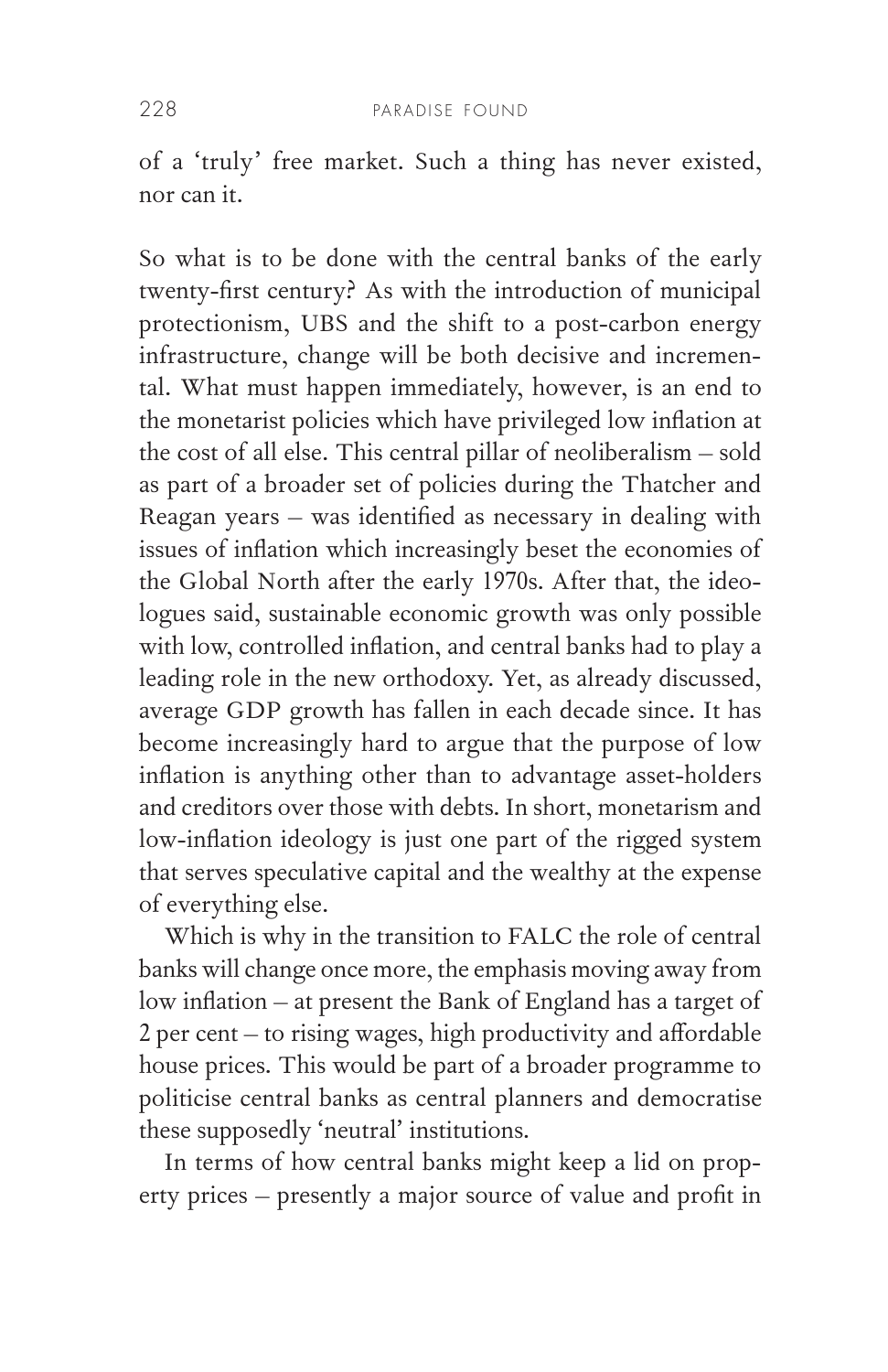financialised economies – a paper released by the IPPR think tank in July 2018 is instructive. It argues that the necessary measures are relatively straightforward, with the Bank's Financial Policy Committee best placed to set a target for house price inflation – similar to how the Monetary Policy Committee is presently tasked with consumer price inflation. Under such a target the Bank of England would aim to keep nominal house price inflation at zero while the UBS of housing was guaranteed through a programme of mass home building by central and local government. The report outlines how that target would be met by using macro-prudential tools such as capital requirements, loan-to-value, and debtto-income ratios while restricting overseas purchases of UK residential property. This, alongside building millions of new homes, would almost certainly mean house prices would fall over the space of a generation.

In regard to productivity, similar targets would be given to central banks – something recently advocated by the British Labour Party. This would incentivise funding the productive rather than speculative economy while increasing wages alongside the ratio of fixed capital to variable. Automation that serves the needs of people should be the heart of monetary as well as fiscal policy.

### Repressing the Speculative Economy

As well as financing the economy of tomorrow – whether it be at the national level with central banks as they turn to meaningful metrics other than inflation, or local and regional banks funding worker-owned business – a critical task remains in shrinking the size and power of the speculative financial economy. In many countries, particularly Britain and the United States, capping house prices would be a major step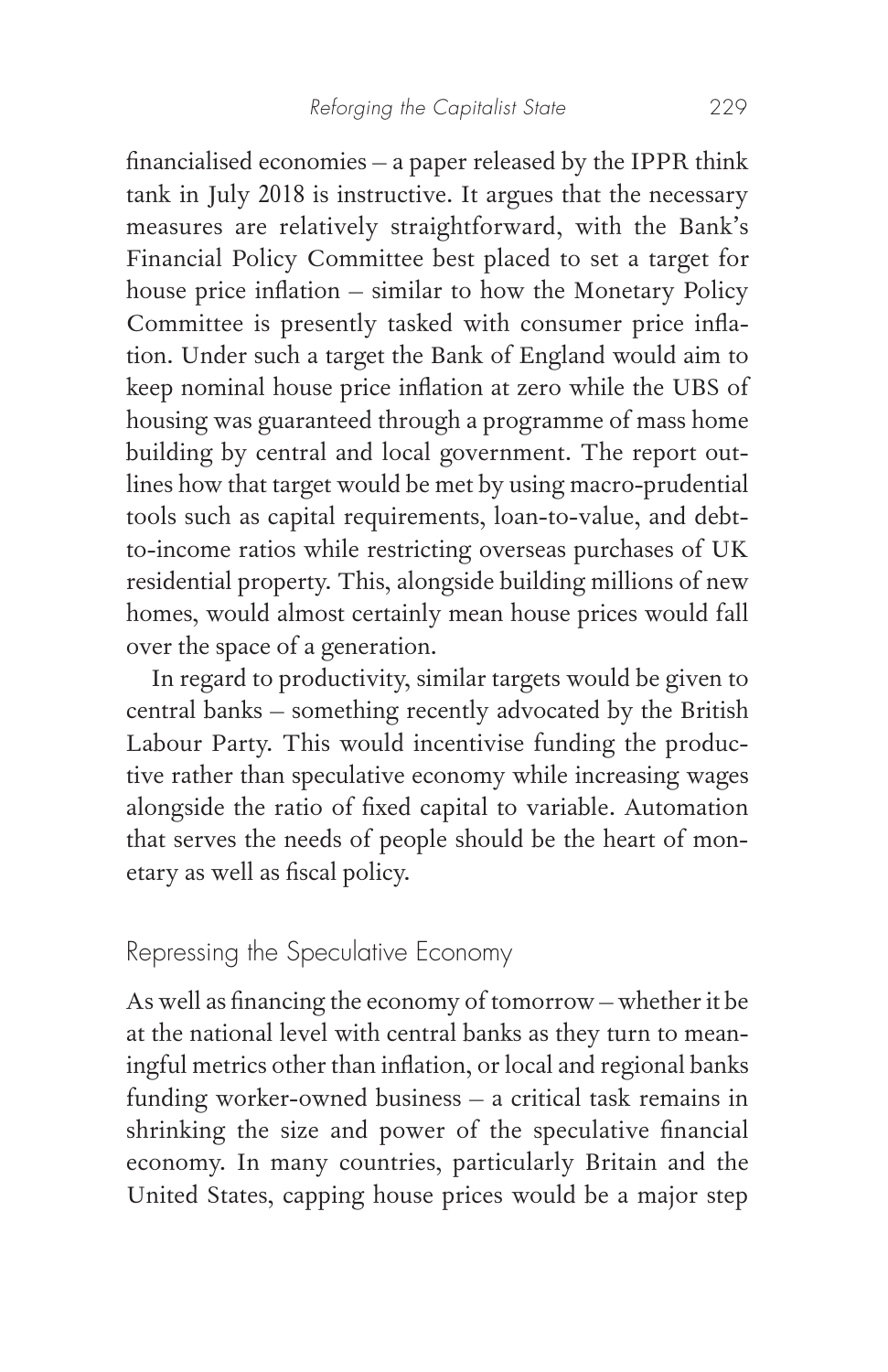toward achieving that. And moving the emphasis away from inflation-busting would mean creditors no longer enjoy the structural bias they presently do.

But it is also clear that additional protocols will be needed in the management of capital flows. A financial transactions tax on currency trading would be an obvious means of capital control. This tax would be levied at two variable rates: the lower one, which could be as little as 0.005 per cent would be imposed on day-to-day transactions in order to curb volatility, while a higher one would be deployed in the case of speculative attacks or large capital outflows – a probability as ever more countries turn their back on neoliberalism. The necessary conditions for implementing the higher rate, which would be akin to a 'windfall tax' on profits made from speculative attacks, would again be determined by central banks. Yet regardless of that it would be a crucial instrument against global financial interests whose primary weapon is capital mobility across borders.

But that isn't everything, because the final piece in changing the financial architecture to enable the transition to FALC is perhaps the most important. It involves the progressive socialisation of finance and capital markets.

## A Socialised Capital Market

As the end drew nearer for the USSR and Eastern Bloc in the late 1980s, dissident intellectuals were eager to draw lessons from a system which despite its best intentions was now failing to deliver rising living standards on a par with the West. Włodzimierz Brus and Kazimierz Łaski were two such thinkers, socialist economists and followers of the distinguished Marxist–Keynesian Michał Kalecki. In *From Marx to the Market,* published in England in 1989, they assessed the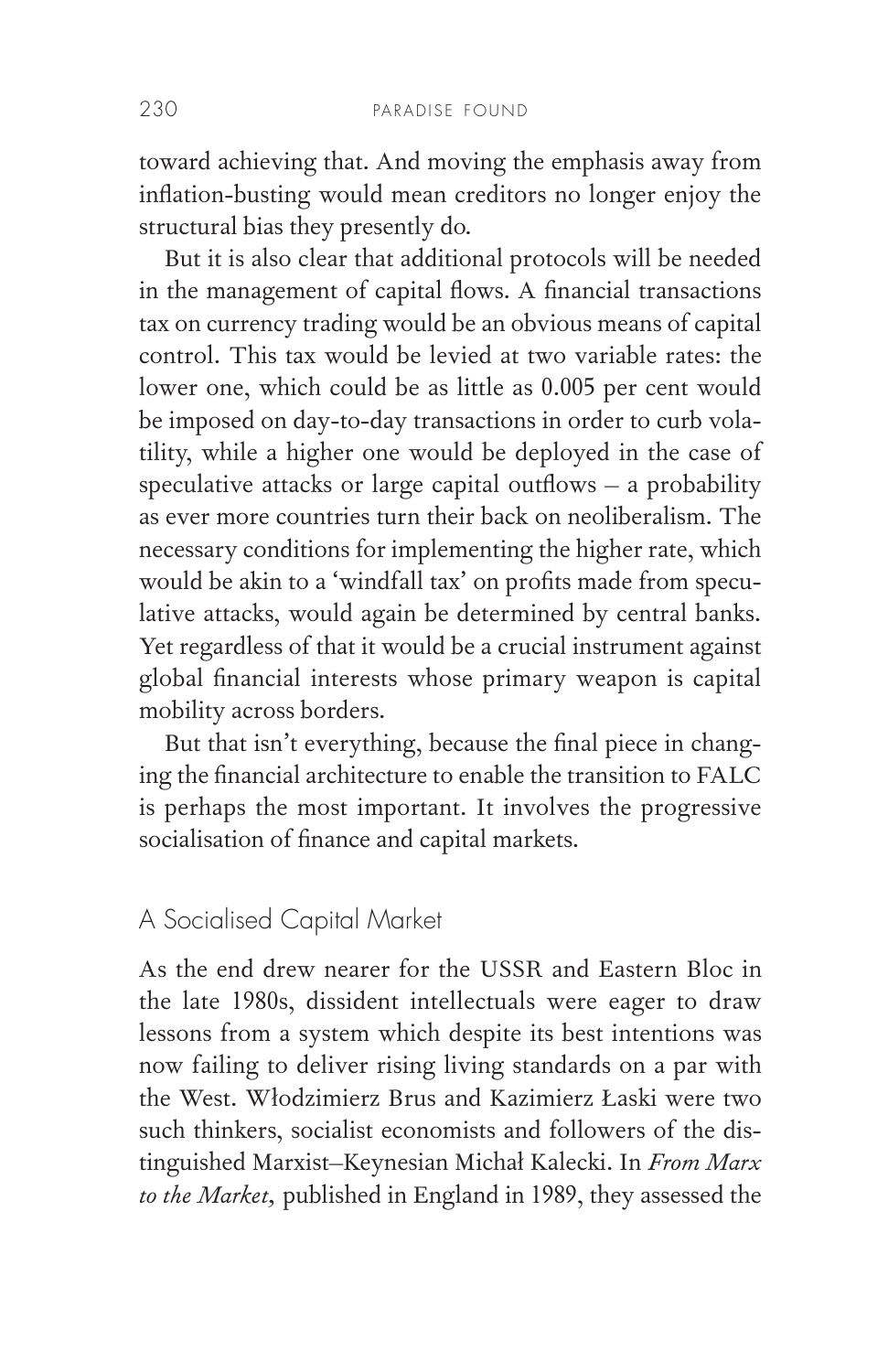prospects for socialist economics with the demise of the Soviet project. Both had been influential proponents of democratic reforms for decades, with Łaski forced to leave Poland in 1968 and Brus in 1972.

*Marx to Market* offered an extended revision of an argument offered by Brus in 1961 in *The General Problems of the Functioning of the Socialist Economy.* There, heavily influenced by the thinking of Kalecki, he argued that both democracy and market mechanisms were necessary in the transition to socialism.

This was expanded further in 1989 with Brus and Łaski claiming that under market socialism, publicly owned firms would have to be autonomous – much as they are in market capitalist systems – and that this would necessitate a socialised capital market. In the countries of actually existing socialism, even in 1989, this was as heretical as it had been in the early 1960s, with such thinking at odds with the top–down, nationally controlled industries that came to dominate the economic landscape not only of the USSR but other countries such as Cuba and North Korea.

Rather than industrial national monoliths being lauded as the archetype of economic efficiency, the authors argued for a completely different kind of socialism declaring, 'The role of the owner-state should be separated from the state as an authority in charge of administration … (enterprises) have to become separated not only from the state in its wider role but also from one another.' For their critics this was worryingly reminiscent of capitalism and production for profit.

Yet this is effectively what the cooperatives and worker-owned businesses, bootstrapped under the municipal protectionism outlined in the previous chapter, would look like. With the introduction of UBS and a historic intervention in decarbonising the economy, these kinds of enterprise could rapidly become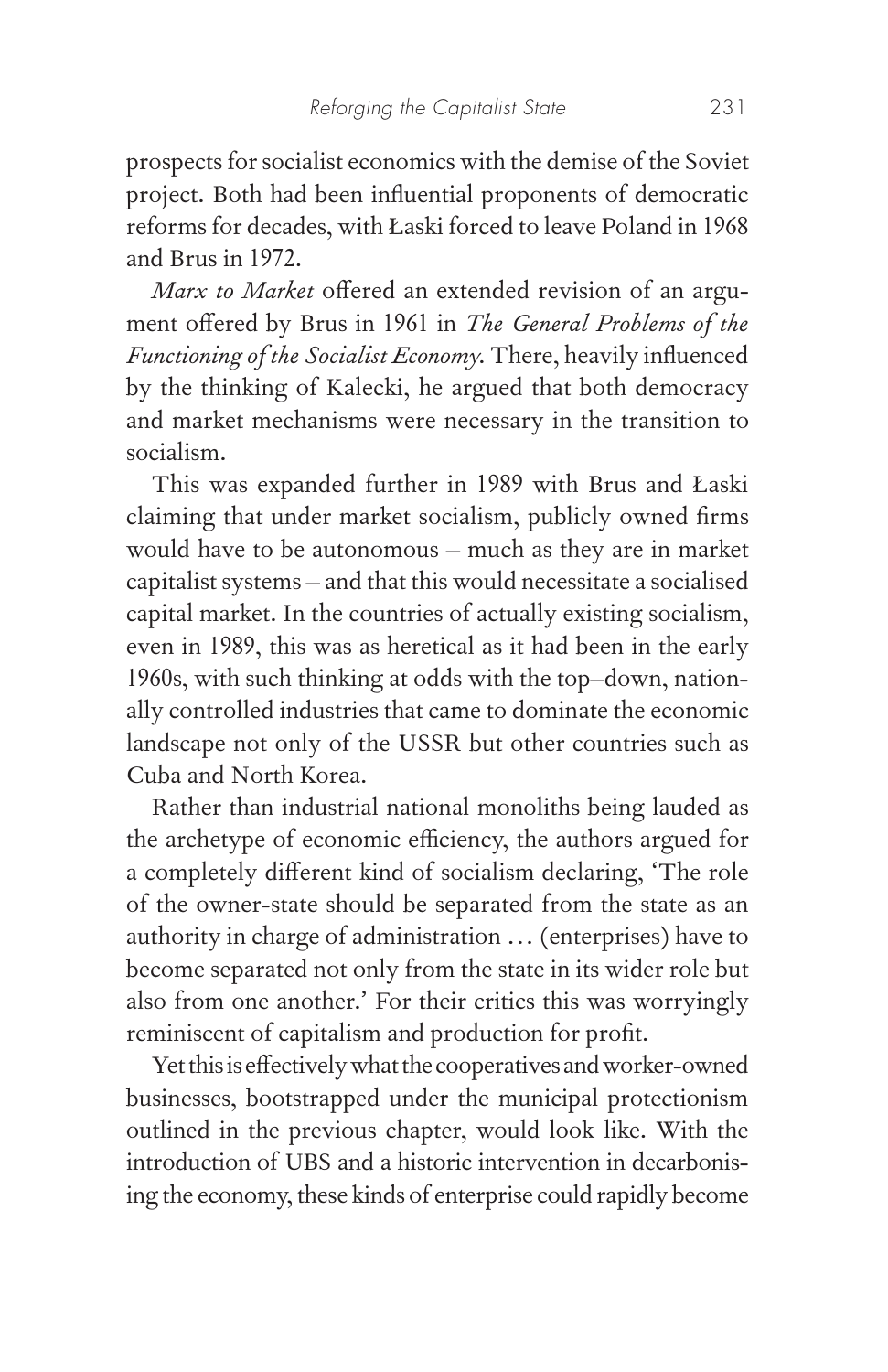the backbone of economies across the Global North and South. But worker ownership will need socialised finance, with credit explicitly favouring businesses and cooperatives whose objectives extend beyond just profit. As a result, national investment banks – alongside municipal banks and NEIBs – will need to be founded, their role being to specifically amplify extreme supply, underpin UBS and ameliorate the five crises.

## The End of GDP

Peter Drucker may have been the leading theorist of information in the modern economy, but he did so as a management theorist rather than economist or historian. It was this obsession with management which inspired his most memorable quote 'if you can't measure it, you can't manage it' – a favourite dictum of executives for decades and now the calling card of data-driven performance.

It is true in public policy as much as anywhere else. While it is critical to outline the policies necessary to break with neoliberalism and begin the shift to FALC, this means little if new metrics of success aren't also created. If we continue to measure things which mean little in dealing with the five crises – while failing to capture the essence of value as information becomes progressively more important – then whatever merits central bank reform or UBS might have, the pursuit of FALC will fall short. Simply put, we need new ways of measuring success appropriate for the Third Disruption, rather than the Second. Ultimately that means leaving the world of GDP, or gross domestic product, behind us.

Today GDP is the principal measure of economic activity. When GDP is rising, the economy can be said to be growing; when it is in reverse, this marks a recession. The information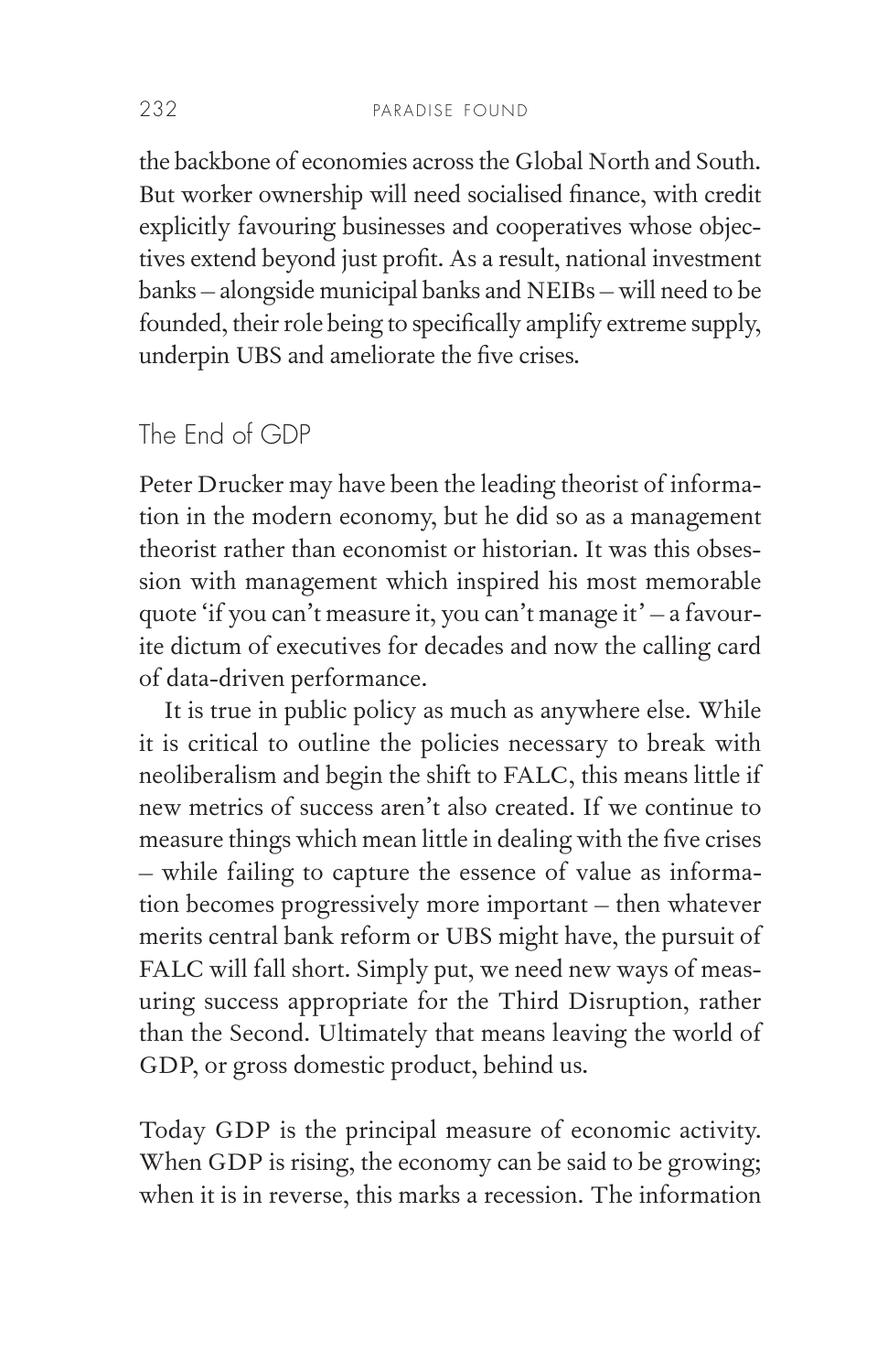it expresses is the value of all economic transactions within a fixed period of time, usually a year. That is, all the goods and services that are produced, sold and purchased.

Given its centrality in any discussion of what kind of economic model is preferable, it's easy to presume that the idea of GDP is as old as capitalism itself – that it was perhaps contrived by the likes of Adam Smith or David Ricardo. Yet to the contrary, it is a relatively recent development, devised by the economist Simon Kuznets in the 1930s in response to the Great Depression. It turns out that the central imperative of modern societies – that economic growth should be pursued as an end in itself – only started to reign supreme a century and a half after the Second Disruption began.

Perhaps even more surprising is that scepticism of it is almost as old as the measure itself. In 1968 Robert Kennedy spoke of how GDP 'measures everything, in short, except that which makes life worthwhile '. While Kuznets himself cautioned that 'the welfare of a nation can scarcely be inferred from a measure of national income '. Even for its inventor, GDP was always limited in understanding the broader determinants of a truly successful society.

But besides those older judgements regarding the often zealous manner in which GDP was used, by the late 1980s another criticism began to emerge. Now, some said, it was no longer capable of even measuring economic growth properly. This was most famously expressed by the economist Robert Solow when he claimed in 1987 that 'you can see the computer age everywhere but the productivity statistics.' That conclusion was a response to the 'productivity paradox' which so troubled economists at the time – namely, how investment in information technology over the 1980s had a seemingly negligible impact on productivity measures, which actually slowed over the decade.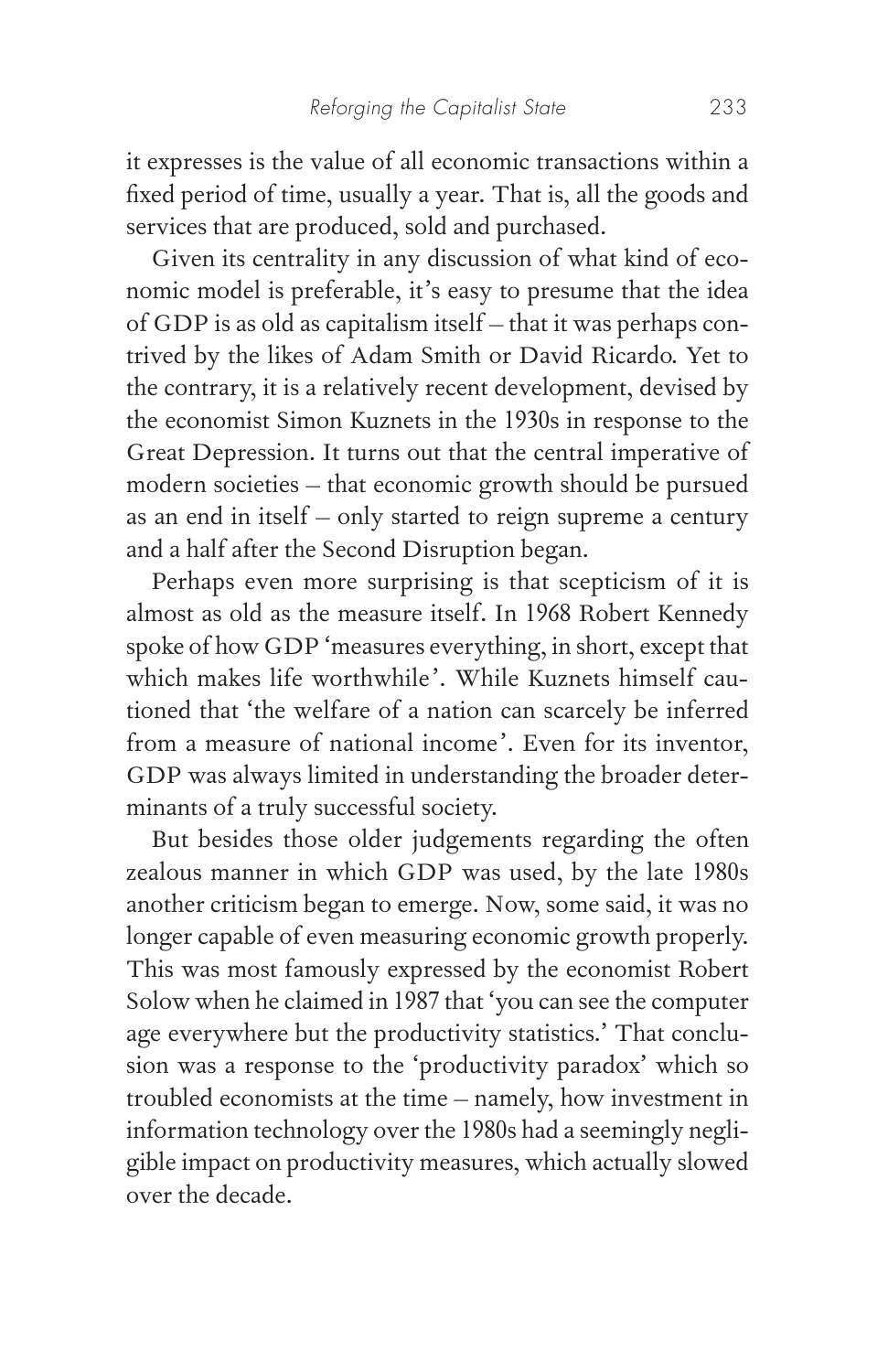But what if, rather than digital technologies failing to increase productivity, the changes they wrought were so significant as to require a new way of measuring success altogether? What if we are only at the beginning of an economic shift so profound that, as the Third Disruption continues to unfold, GDP will prove increasingly incapable of capturing all the value being created?

I would submit that this is now happening. Extreme supply is causing deflation across many sectors, and the Third Disruption is evaporating whole swathes of GDP. As the marginal cost of producing goods and services moves closer to zero in more and more sectors, the result is more free, nonmarket transactions will take place. Even where the market can respond and keep certain goods within the price mechanism – as proven with Spotify's rental model as a response to digital file-sharing – extreme supply still means reduced net circulation. Today few would pay  $£15$  for a music album, something that two decades ago everyone in the Global North took for granted. That explains why twenty years after the digitisation of the music industry began, the value of the market remains substantially smaller, even despite the increasing popularity of streaming services such as Spotify and Tidal. In 1999 the music industry generated revenues worth some \$14.6 billion in the United States, a figure which had fallen to \$7.65 billion by 2016 – and that's not accounting for inflation.

In terms of how we conventionally understand GDP, those figures should signify disaster – reflecting how fewer people are listening to their favourite musicians than before. Except the opposite is true. Extreme supply in information goods – of which music is a paradigmatic example – means more people are listening to more music than ever, it's just failing to show up in the numbers we think matter most.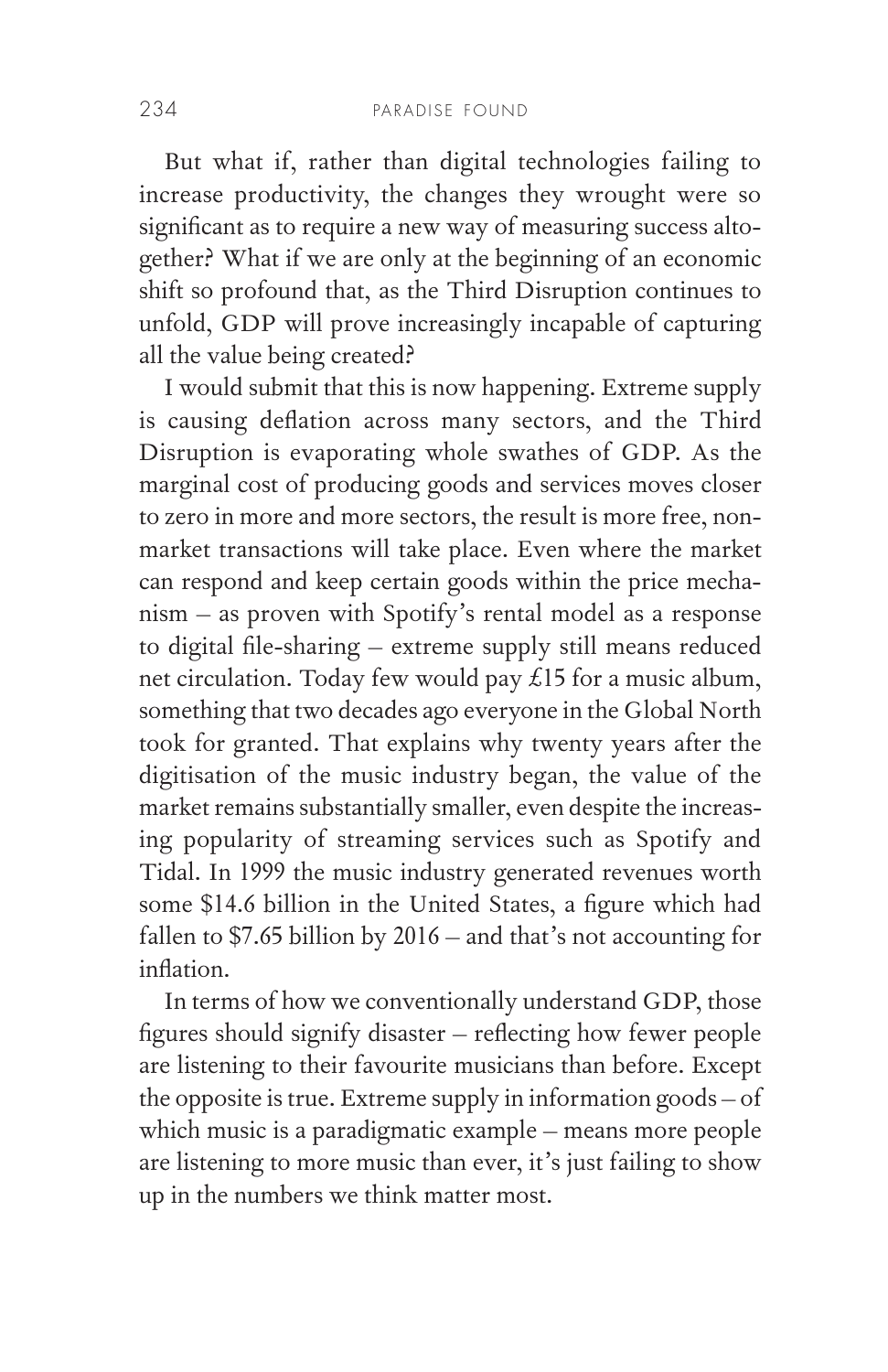Another example that goes beyond established assumptions in market economics is Wikipedia. Free at the point of consumption and co-produced almost entirely by a team of volunteers, it is superior to any other encyclopaedia ever created. Indeed, the success of Wikipedia meant that in 2012, after being in print for 244 years, its famed rival, the *Encyclopaedia Britannica*, went completely online. While its print editions previously sold for \$1,400 the new internet-based service cost just \$17 a month – and yet still it couldn't hope to compete. While some deride the importance of Wikipedia as a resource, ask yourself how much you've used it and, subsequently, how much value you would place on it. I'll guarantee it's far more than zero. The fact 99 per cent of its articles rank in the top ten results for any Google search speaks for itself.

These two trends – of deflationary prices in the market economy and production of more free things in its non-market equivalent – will ultimately render GDP irrelevant as a means to measure people's quality of life, especially once the postcapitalist state accelerates such tendencies. That, alongside the implementation of UBS, means GDP will only deteriorate as a significant measure of anything, as limited as it already was. What is more it will fail to calculate those things that matter most in the context of the five crises, including atmospheric  $\mathrm{CO}_2^{}$ , the health and lifespan of the elderly, environmental degradation, access to clean air and drinking water, mental wellbeing and work that is socially and emotionally satisfying.

Which is why the post-capitalist state would move towards an 'Abundance index' accounting for all of this, while integrating the emerging economic model of ever fewer things paid for with money. Initially such an index would integrate  $\mathrm{CO}_2$  emissions, energy efficiency, the falling cost of energy, resources and labour, the extent to which UBS had been delivered, leisure time (time not in paid employment), health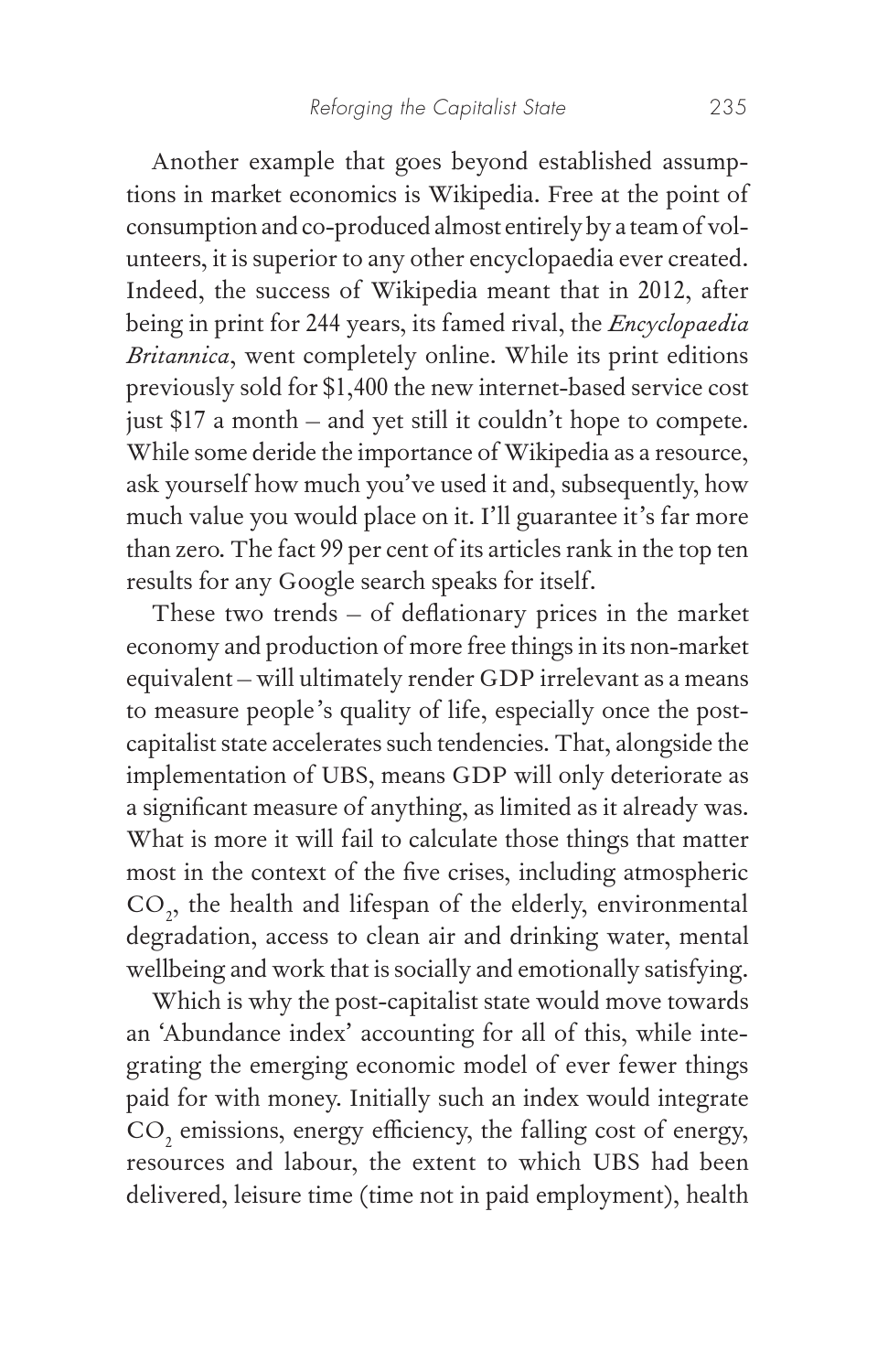and lifespan, and self-reported happiness. Such a composite measure, no doubt adapted to a variety of regional and cultural differences, would be how we assess the performance of post-capitalist economies in the passage to FALC. This would be a scorecard for social progress assessing how successful the Third Disruption is in serving the common good.

Just as it took generations for the Second Disruption to find its measure of progress with GDP, the Third Disruption is facing a similar challenge. What we know for certain is that an already emerging model – with less monetary exchange and a shift to rents – creates too much abundance to be accurately measured by currently available means. This will only intensify further over time.

Universal basic services will be fundamental in the transition to FALC and will be progressively easier to provide. But the measure of success can't be the volume of transactions through the price system – to do so would be using the definition of progress that belongs to a world already passing away.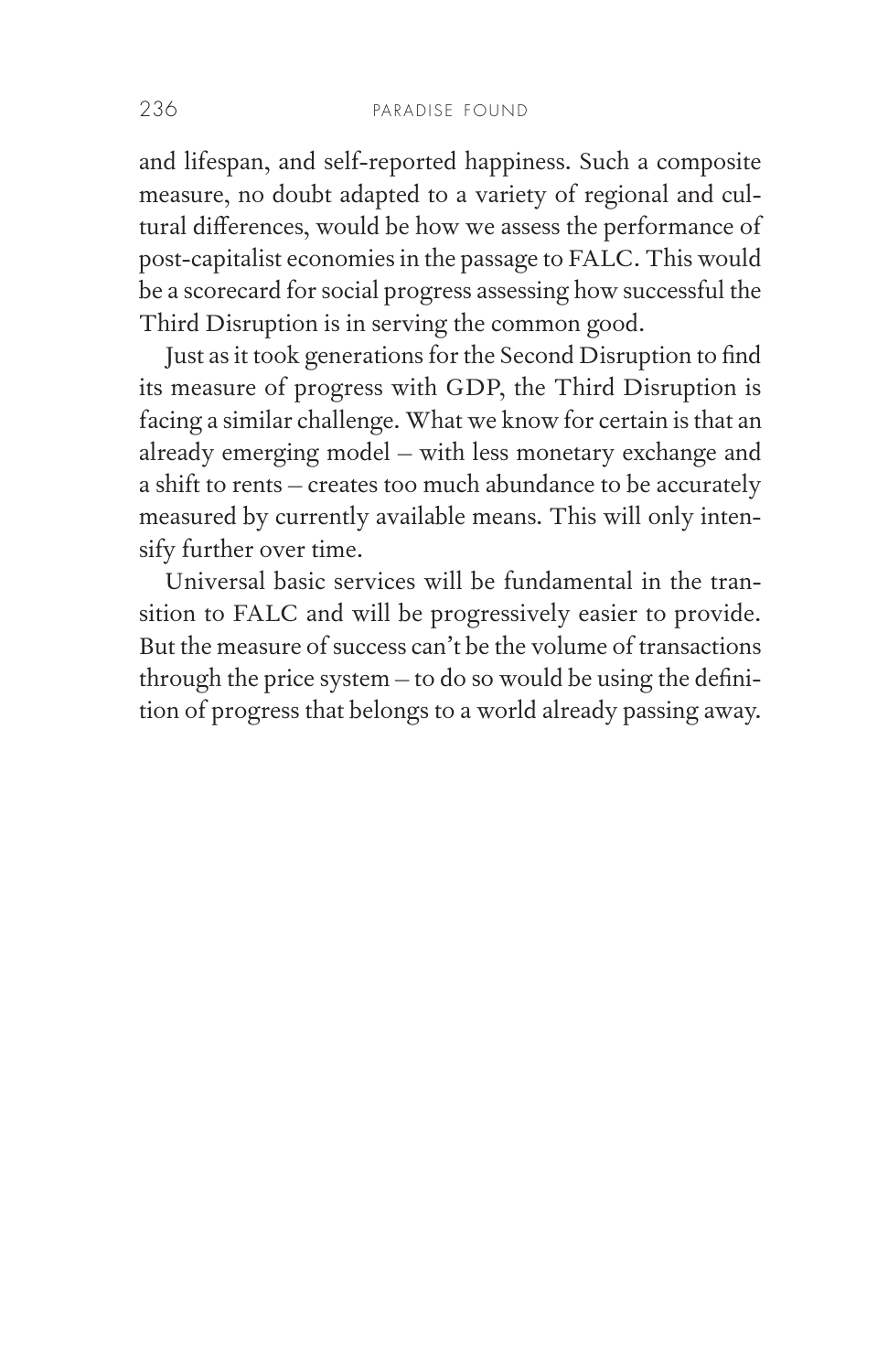# 12 FALC: A New Beginning

*Socialism is not evolution's last and perfect product or the end of history, but in a sense only the beginning.*

Isaac Deutscher

The relationship between technology and politics is a complicated one. Melvin Kranzberg put it best in his 'Six Laws of Technology' when he outlined the first of those laws: 'Technology is neither good nor bad; nor is it neutral.' In other words, how technology is created and used, and to whose advantage, depends on the political, ethical and social contexts from which it emerges. To paraphrase Marx, technology makes history – but not under conditions of its own making.

Perhaps that's what Kranzberg meant with his sixth law, 'All history is relevant, but the history of technology is the most relevant.' Technology may not determine history, but it can disrupt and shape it like nothing else. The technological shift of the First Disruption embodies that law. Cities, culture and writing – themselves the basis for ever more complex forms of social organisation – were shaped by agriculture,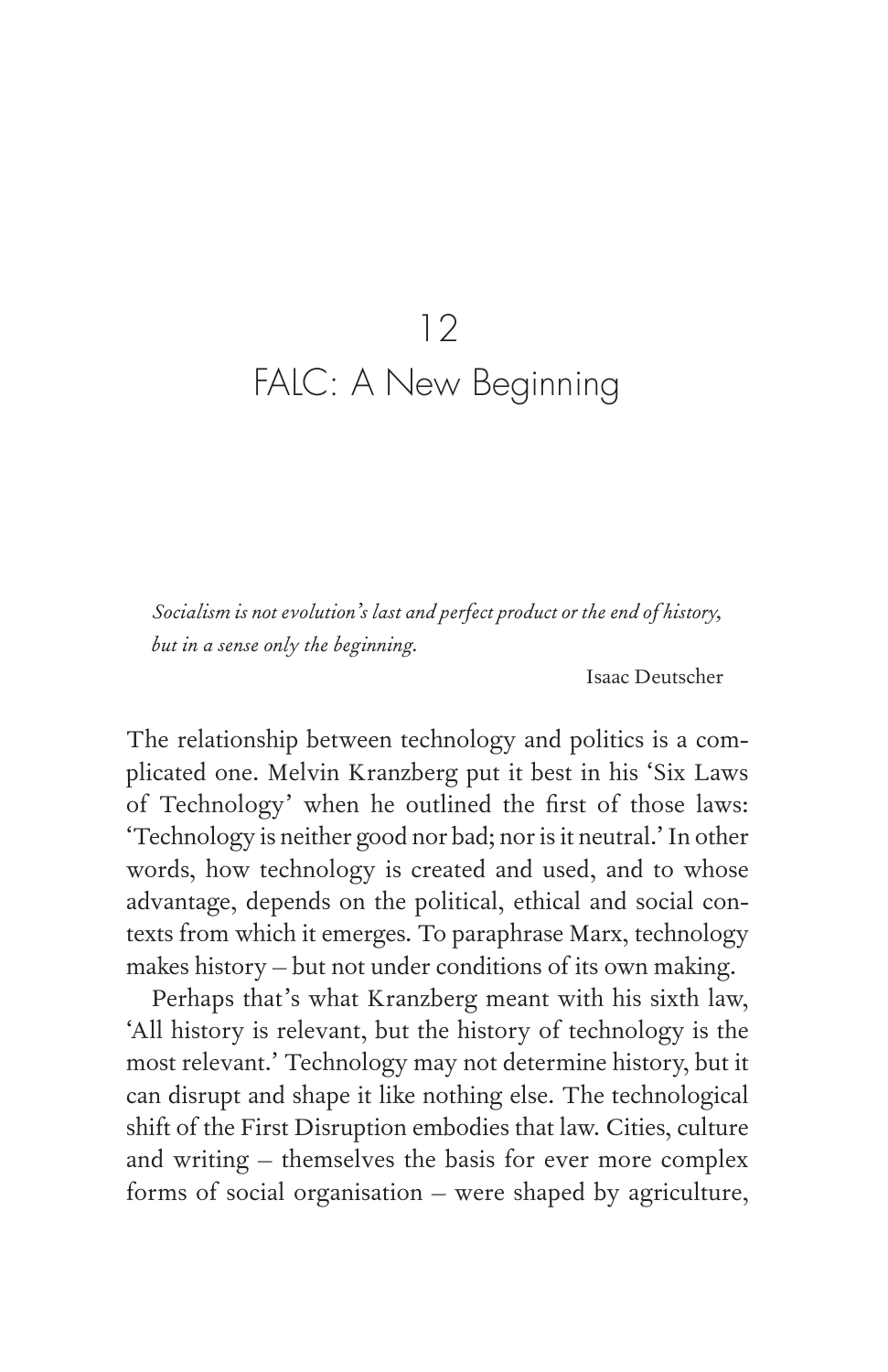the domestication of animals and crops, and a practical understanding of heredity.

That is not to say technology determines all paths. Indeed, there is a case to be made that the technologies of the Second Disruption – principally Watt's steam engine – were merely the final element in the broader transition to capitalism. Here industrial innovation came after centralised states, the emergence of a class of 'landless labourers' and certain ideas of private and intellectual property. So, while technologies can herald new moments in history, they are just as likely to depend on what went before.

The Third Disruption appears to express both tendencies. Rather than technologies like AI, renewable energy and gene editing being exogenous disruptors of the status quo, they have developed alongside new ideas of nature, selfhood and forms of production.

Take the green movement as just one example. In any successful transition to meat without animals – as outlined in Chapter Eight – its worldview, advanced over decades of activism, will have played a decisive role. While technologically speaking synthetic meat is impossible without digitisation, these products were only created in response to vegan and vegetarian demand, as well as their developers having concerns about the impact of agriculture on climate change and animal welfare.

The same is true for renewable energy. Here too the green movement has been a vital player in making the issue of climate change salient to the wider public. While political failure at the international level is undeniable, with nationstates failing to sufficiently reduce  $\mathrm{CO}_2$  emissions over the last twenty-five years, that does not mean the movement's legacy is one of defeat. The increased capacity of wind and solar to meet our energy needs again results from technological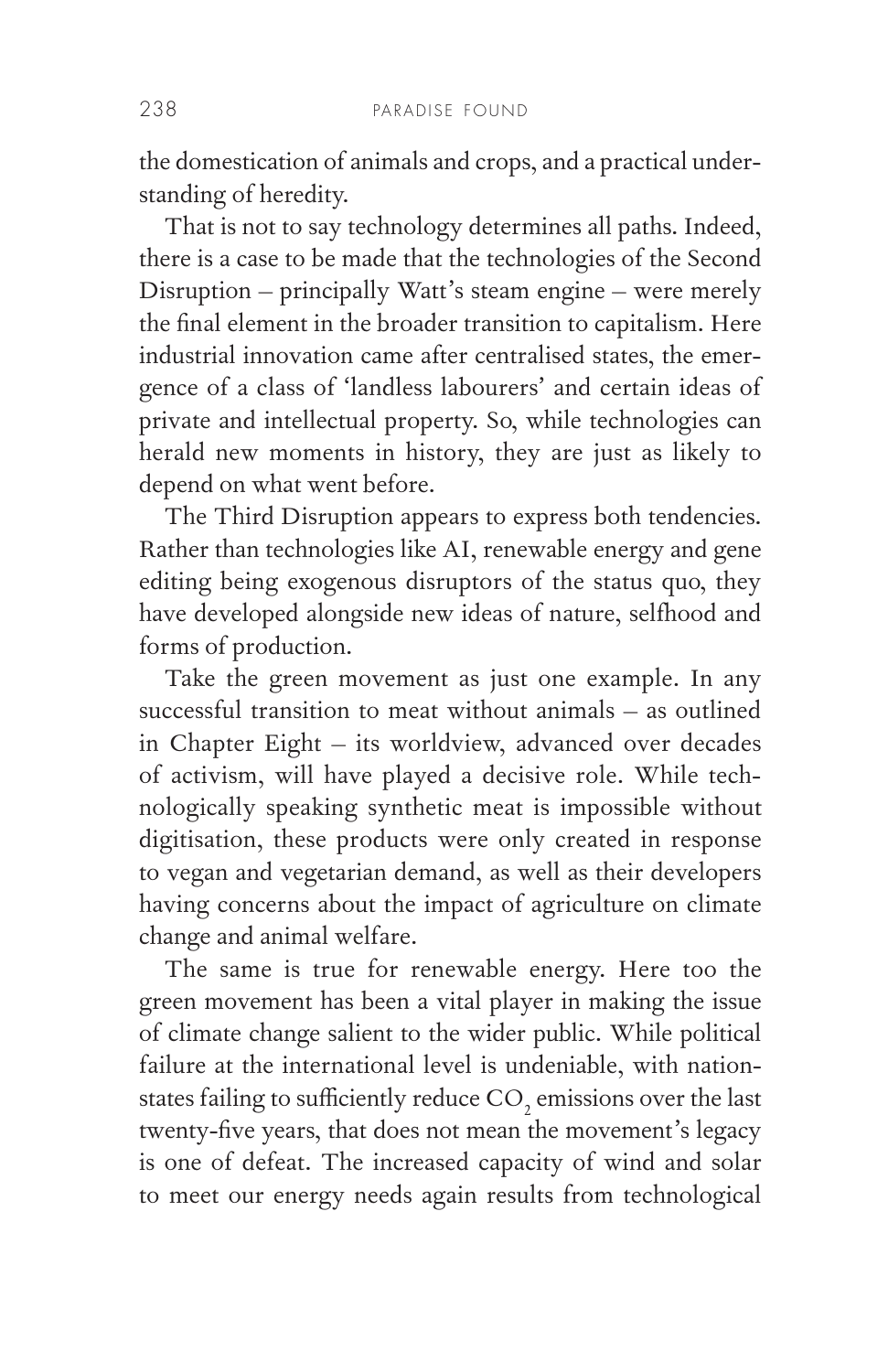#### *FALC* 239

innovation which would not have materialised without generations of campaigners demanding a shift away from fossil fuels. Fracking bans in a constantly growing number of countries, municipalities and cities, are only the latest testament to that.

Elsewhere the impulse to automation and the application of the experience curve are an outgrowth of competition, the prevailing logic of capitalism. This has presaged the incessant replacement of labour with fixed capital while seeing declining costs of production for just about everything. While levels of automation have arguably slowed over recent decades, primarily as a result of wages being pushed so low that replacing workers wasn't profitable, the context within which waves of automation will unfold in coming decades matters. Contradictions internal to capitalism make a crisis of technological unemployment, terminal under-consumption and rising inequality unavoidable.

So technology is of critical importance, but so are the ideas, social relations and politics which accompany it. Thus in making sense of how we arrived at the present, from AI to synthetic meat, we must look at social movements – from Indigenous land rights to protecting animal welfare – as much as the underlying dynamics of extreme supply.

But more than allowing us to comprehend an increasingly complex present, placing the relationship between technology and history within a broader constellation of actors allows us to chart the course for a better future. It helps us understand why some things transpire at certain moments rather than others and why, until now, communism was impossible.

## Futures Deferred

Some visionaries have such powers of foresight that their ideas aren't consonant with the times in which they live. John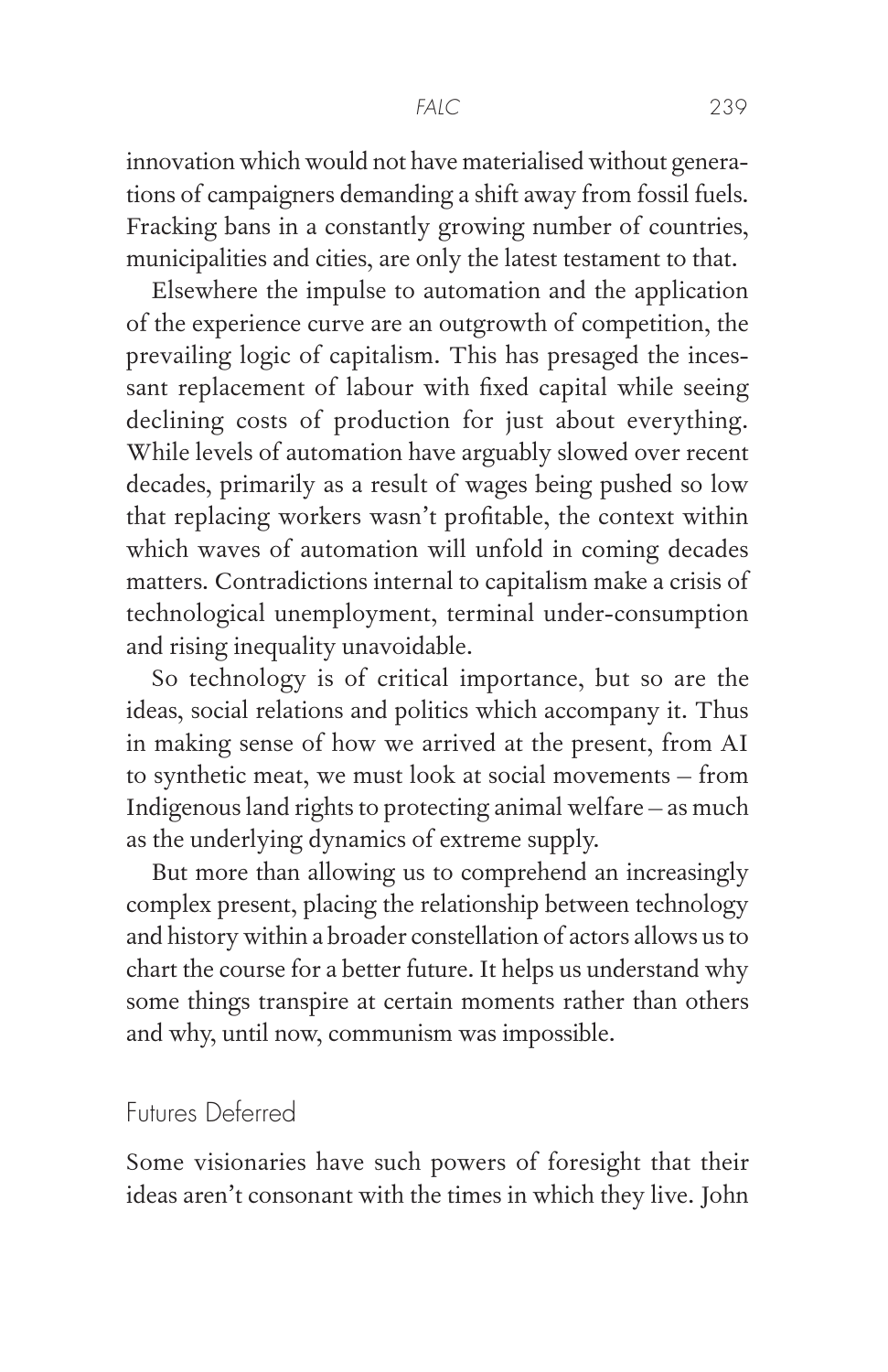Wycliffe, a fourteenth-century priest who oversaw a translation of the Latin Bible into English, was one such person. The heterodox Wycliffe opposed core tenets of the church including veneration of saints, monasticism and even the papacy. Yet Wycliffe, whose Bible was spread across England a century before Martin Luther was born, remains a peripheral figure in the history of the Reformation.

The reason why is technology. While Wycliffe 's Bible was widely distributed, it was not a printed document in the modern sense – meaning it could never find as large an audience as the vernacular pamphlets and books of a century later. That Martin Luther came to be the seminal figure in the Reformation was, therefore, a consequence of technological innovation rather than personal charisma or new ideas. By the early 1500s, 200 million printed books were in circulation across Europe – a revolution in information even more seismic than the arrival of the internet.

Yet to claim that technology, in particular the printing press, caused the Reformation is absurd – especially when its central ideas had a genealogy which could be traced back for centuries. Where it did prove decisive, however, was in making certain events unfold which had seemed previously impossible – even by the protagonists themselves. When he pinned his '95 Theses' to the church door in Wittenberg on 31 October 1517, Luther had no idea what would happen next.

Within six weeks printed editions appeared simultaneously in Leipzig, Nuremberg and Basel. Not long after came German translations – the initial document was in Latin – with these capable of being read by a much wider audience. Friedrich Myconius, a friend of Luther, would later write, 'hardly 14 days had passed when these propositions were known throughout Germany and within four weeks almost all of Christendom was familiar with them.'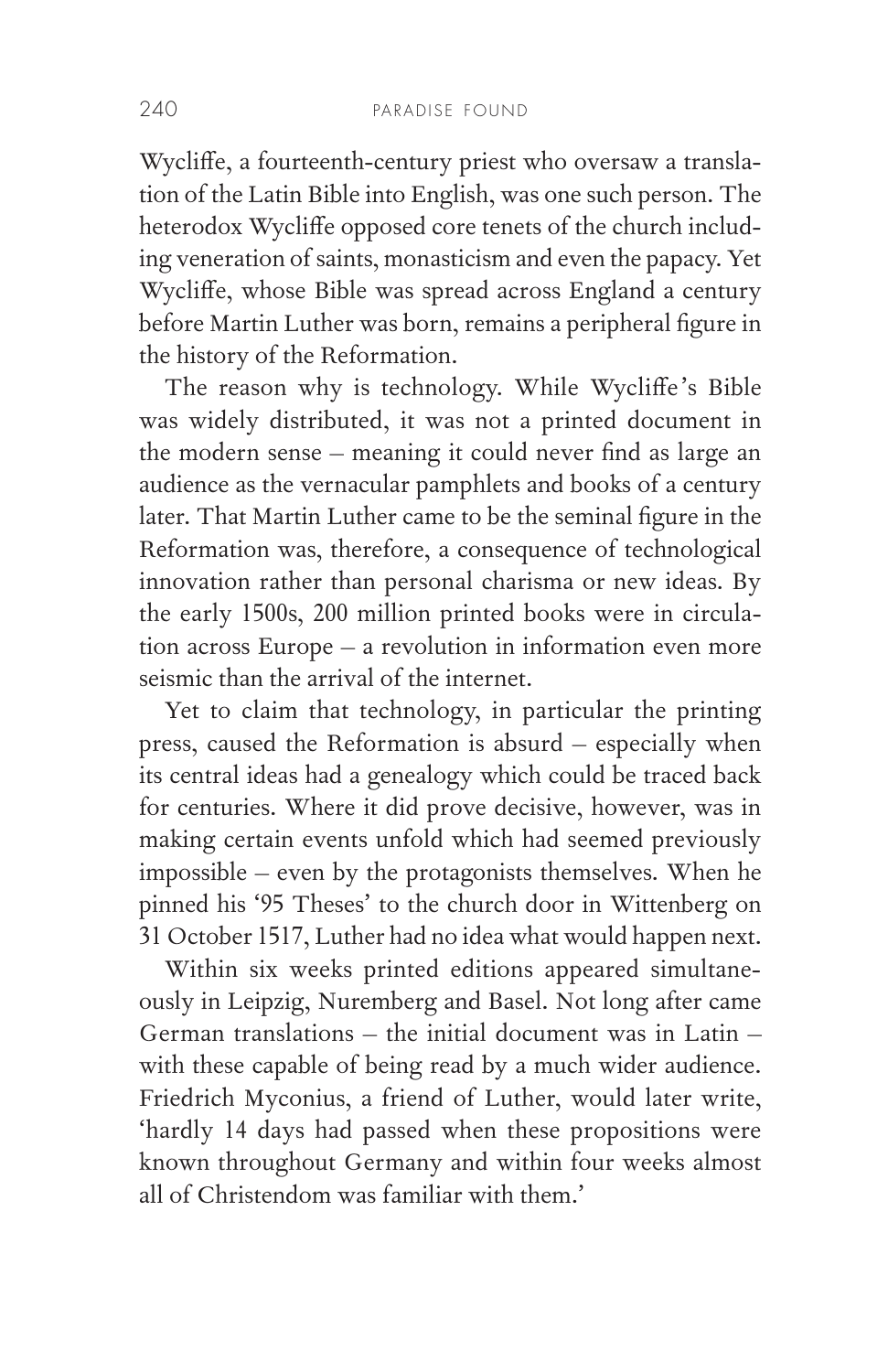Luther's first pamphlet to be written in German, the 'Sermon on Indulgences and Grace', would be reprinted fourteen times in 1518 alone. Of the 6,000 pamphlets published in German between 1520 and 1526, some 1,700 were to be editions of Luther's works. In all, that meant around 2 million pamphlets of his work were published in the decade after he pinned his original theses – hand-written and in Latin – to the door at Wittenberg. In short, technology made what was impossible in Wycliffe's time seemingly inevitable in Luther's.

In a certain sense Marx bears a resemblance to Wycliffe. Like the English priest, the technologies necessary for the adoption of his ideas were unavailable during his own era. Just as a mass-produced vernacular Bible was impossible in a world without moveable metal type, so was any attempt at communism within the limits of the Second Disruption. Dependent on scarce fossil fuels, global living standards like those of the very wealthiest would spell environmental catastrophe, while under conditions of scarcity of both physical and cognitive labour, the pursuit of leisure for some necessarily depended on making others work harder. Yet this is now changing. Indeed, it has been for some time.

More than half a century would pass between the arrival of modern print, traditionally viewed as the publication of the Gutenberg Bible in the 1450s, and the starting gun of the Reformation with Luther's 95 Theses. While the Gutenberg press was profoundly disruptive, it only led to social transformation once it became so mundane that a little-known theologian could have his ideas printed by people he had never met and, in a matter of months, discover an audience of millions.

The same is now true for the principal technologies of the Third Disruption. These are now taking centre stage after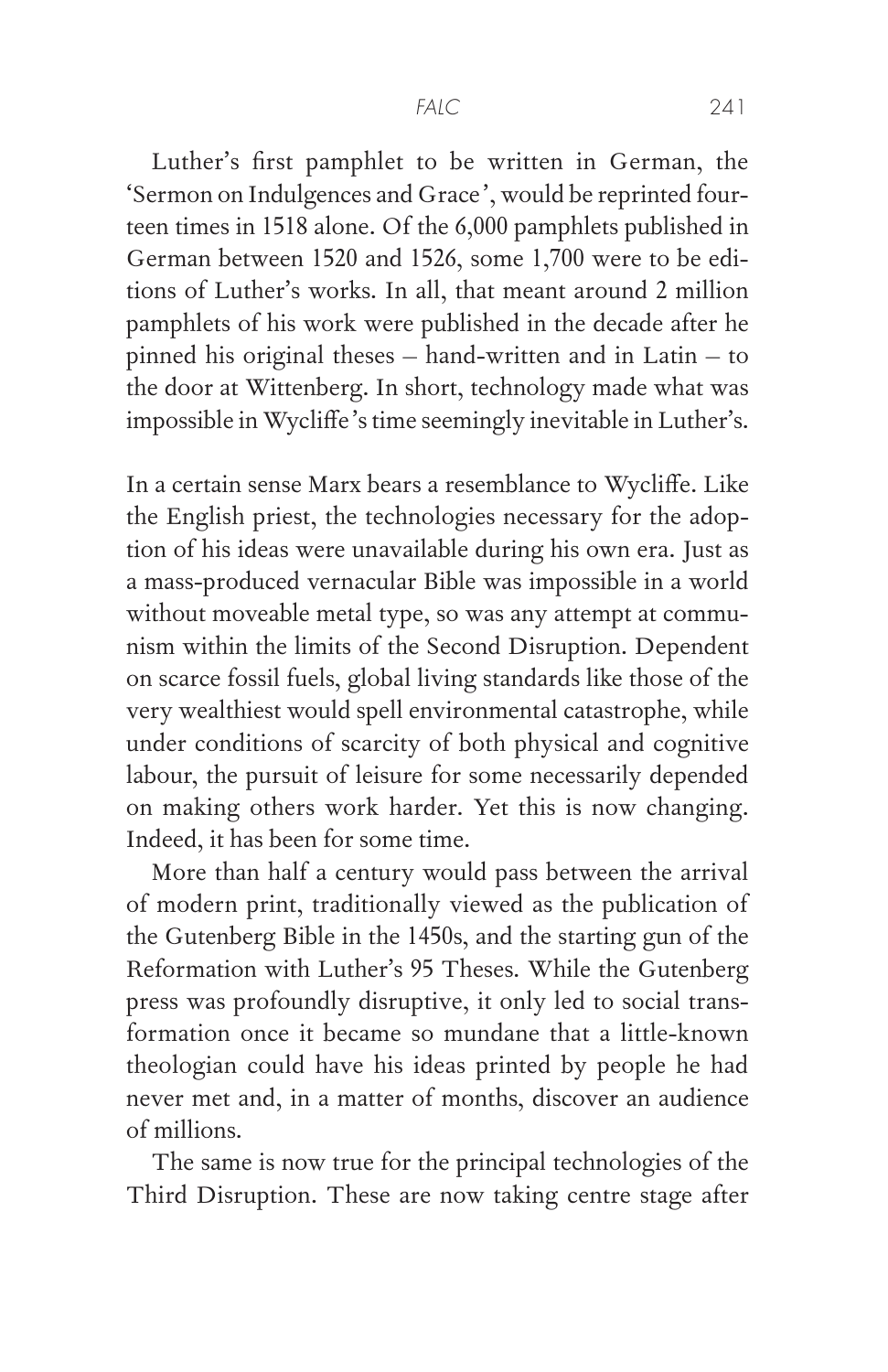continuous progress since the 1950s – the decade photovoltaic cells were developed, the first silicon transistor invented and DNA finally modelled. By the early 1960s the first LEDs were being experimented with, and in the 1970s so too were lithium batteries. Only now are these innovations bringing extreme supply to information, labour and resources. In so doing, they undermine two core presumptions about capitalism: firstly, that scarcity will always exist; and secondly, that goods will not be produced if their marginal cost is zero. They are – and conventional economics can't explain it.

None of the technologies at the heart of the Third Disruption are new. Rather, as with the late fifteenth century, they have quietly moved from the fringes of social life to its centre – all while riding the dividends of the experience curve and exponential growth. What happens next, however, and how these technologies are woven into the fabric of modernity, is our responsibility. There is no necessary reason why they should liberate us, or maintain our planet's ecosystems, any more than they should lead to ever-widening income inequality and widespread collapse. The direction we take next won't be the result of a predictive algorithm or unicorn startup – it will be the result of politics. The binding decisions on all of us that we collectively choose to make.

## FALC Is a Beginning, Not a Destination

The shifts outlined as central to the Third Disruption are not a destination, but a beginning. FALC is not a blueprint for a steady-state Eden – those always prove disappointing anyway. Nor is it a place beyond sadness or pain, where conflict and vulnerability are consigned to the past. Pride, greed and envy will abide as long as we do, the management of discord between humans – the essence of politics – an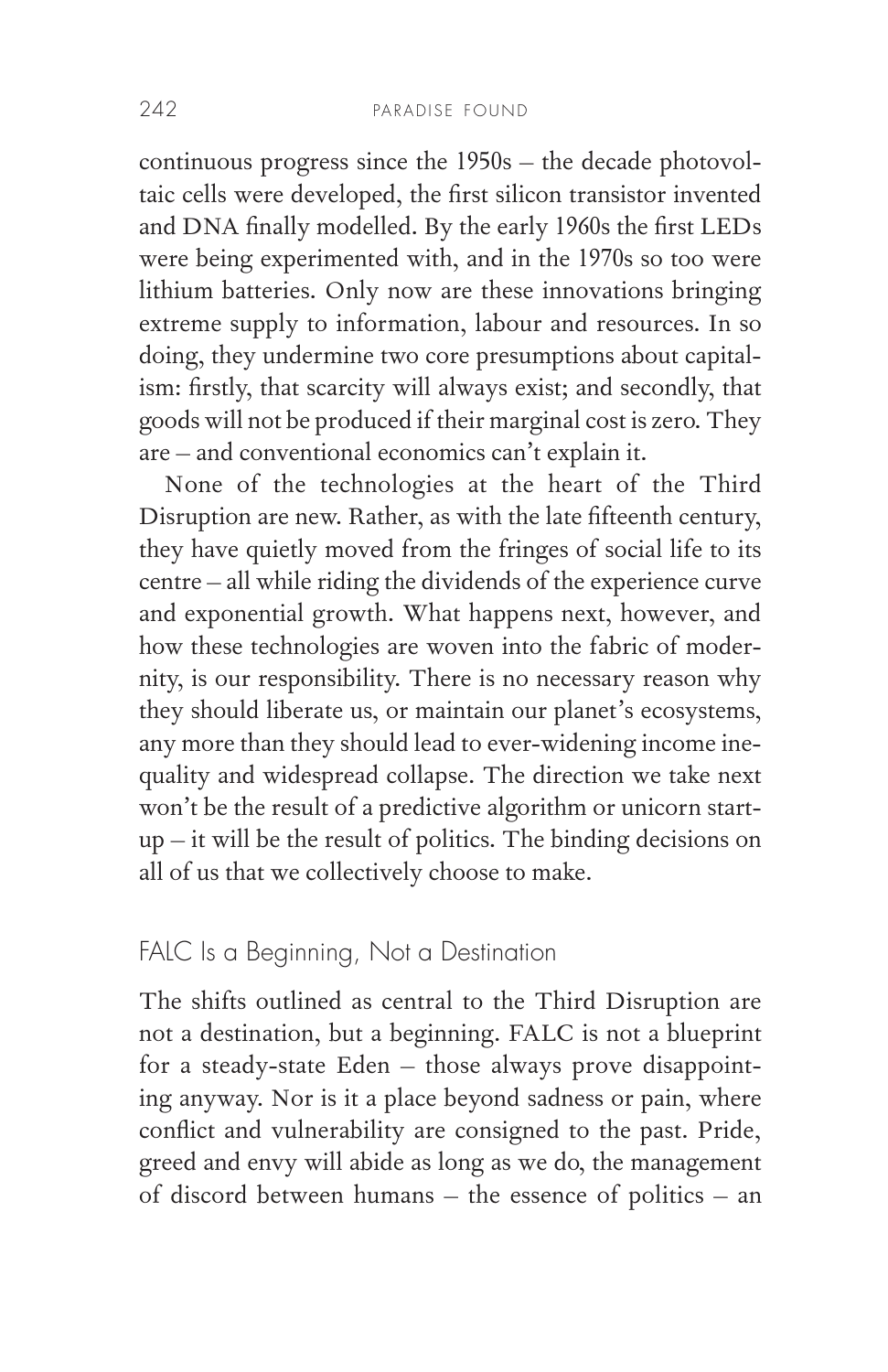inevitable feature of any society we share with one another. Instead, FALC is a figurehead of possibility forged for a world changing so rapidly that new utopias are needed – because the old ones no longer make sense.

Isaac Deutscher once wrote 'socialism is not evolution's last and perfect product or the end of history, but in a sense only the beginning'. This is how FALC is perhaps best conceived. It is a map by which we escape the labyrinth of scarcity and a society built on jobs; the platform from which we can begin to answer the most difficult question of all, of what it means, as Keynes once put it, to live 'wisely and agreeably and well'.

Of course, any effective map must instruct its user about immediate next steps, the clarity of which must be as apparent as the intended destination. It is for this reason that FALC demurs from idealism or an overly optimistic view of human nature, offering immediate action instead. While FALC is situated within a transformation as seismic as that of the arrival of agriculture, its concrete politics consist in specific, readily identifiable demands: a break with neoliberalism, a shift towards worker-owned production, a state-financed transition to renewable energy and universal services – rightly identified as human rights – placed beyond commodity exchange and profit.

FALC is not a manifesto for the starry-eyed poets. Rather it is born from the recognition of an increasingly obvious truth: amid the changes of the Third Disruption the 'fact' of scarcity is moving from inevitable certainty to political imposition.

This is not a book about the future but about a present that goes unacknowledged. The outline of a world immeasurably better than our own, more equal, prosperous, and creative, is there to see if only we dare to look. But insight alone is not enough. We must have the courage – for that is what is required – to argue, persuade, and build.

There is a world to win.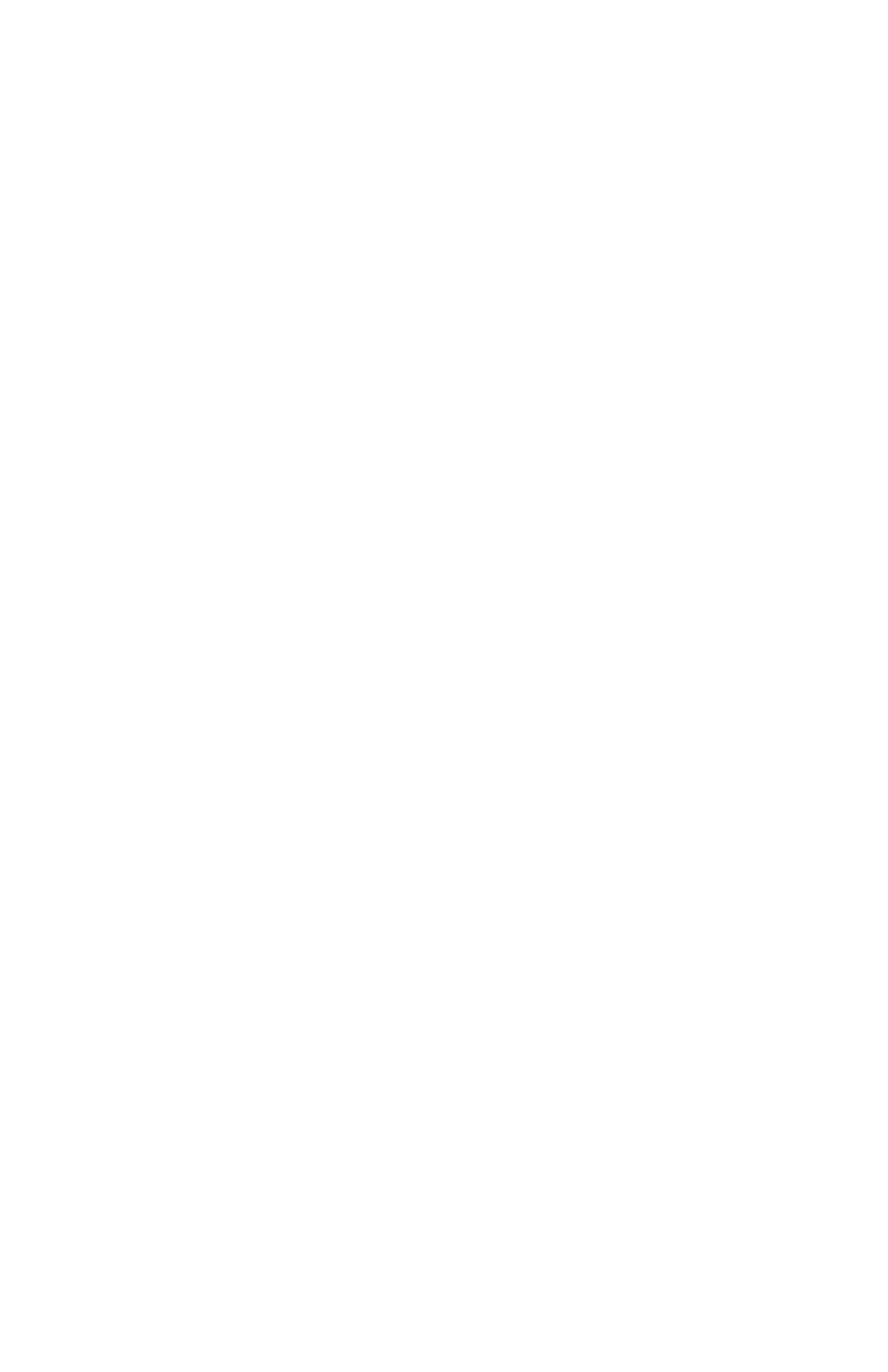# Bibliography

## Introduction

#### *Doug*

- Amazon. 'Introducing Amazon Go and the World's Most Advanced Shopping Technology'. *YouTube.com*, 5 December 2016.
- Clifford, Catherine. 'Mark Cuban: The World's First Trillionaire Will Be an Artificial Intelligence Entrepreneur.' *CNBC*, 13 March 2017.
- Golson, Jordan. 'Tesla Built a Huge Solar Energy Plant on the Island of Kauai'. *The Verge*, 8 March 2017.
- Rosenblum, Andrew. 'A Biohacker's Plan to Upgrade Dalmatians Ends Up in the Doghouse'. *MIT Technology Review*, 1 February 2017.
- 'Space Act Of 2015 Passes in the House (H.R. 2262)'. *Planetary Resources*, 14 July 2015.
- 'Wisconsin Board Clears Way For \$3 Billion Foxconn Deal'. *Reuters*, 8 November 2017.

# Part I. Chaos under Heaven

- 1. The Great Divide
- Fukuyama, Francis. 'The End of History'. *National Interest*, 16 Summer 1989.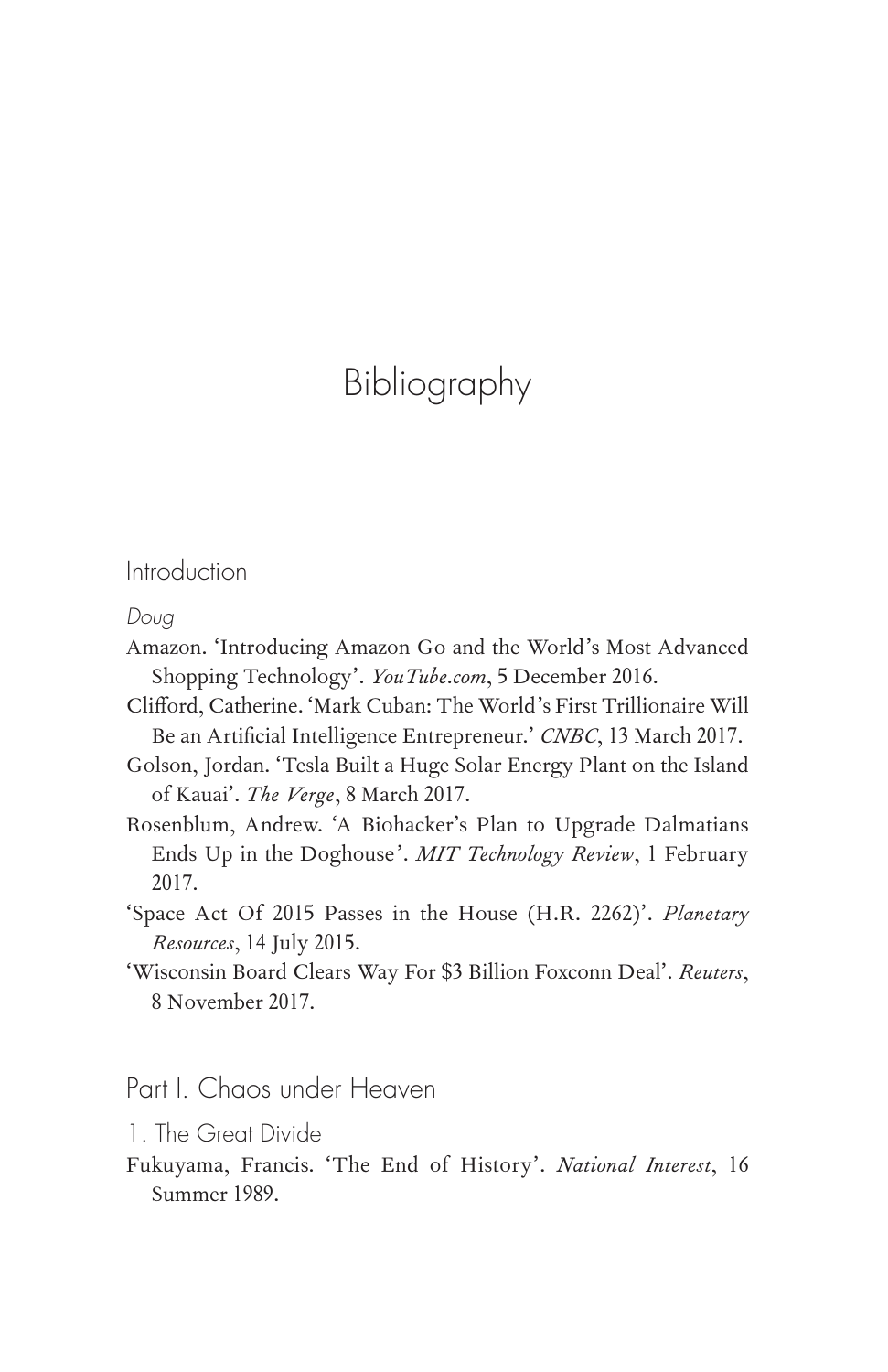#### *Capitalist Realism*

- Cox, Christoph, Molly Whalen and Alain Badiou. 'On Evil: An Interview with Alain Badiou'. *Cabinet*, Winter 2001-2.
- Fisher, Mark. *Capitalist Realism: Is There No Alternative?* Zero Books, 2010.
- Menand, Louis. 'Francis Fukuyama Postpones the End of History'. *New Yorker*, 3 September 2018.
- *Crisis Unleashed*
- 'Depression Looms as Global Crisis'. *BBC News*, 2 September 2009.
- Hertle, Hans-Hermann and Maria Nooke. *The Victims at the Berlin Wall 1961–1989: A Biographical Handbook.* Links Verlag, 2011.
- 'IOM Counts 3,771 Migrant Fatalities in Mediterranean in 2015'. *International Organization for Migration*, 1 May 2016.
- Jones, Owen. 'Suicide and Silence: Why Depressed Men Are Dying for Somebody to Talk To'. *Guardian*, 15 August 2014.
- *2008: Return of History*
- Allen, Katie and Larry Elliott. 'UK Joins Greece At Bottom of Wage Growth League'. *Guardian*, 27 July 2016.
- Bastani, Aaron. 'Property Owning Democracy'. *LRB Blog*, 2 March 2017.
- Boyce, Lee and Press Association. 'How 17m Adults Have Less Than £100 Saved for a Rainy Day'. *ThisIsMoney.co.uk*, 29 September 2016.
- Butler, Patrick. 'Report Reveals Scale of Food Bank Use in the UK'. *Guardian*, 29 May 2017.
- ——. 'Record 60% Of Britons in Poverty Are in Working Families'. *Guardian*, 22 May 2017.
- Evans, Judith. 'Home Ownership in England Falls To 30-year Low'. *Financial Times*, 2 March 2017.
- Gopal, Prashant. 'Homeownership Rate in the U.S. Drops to Lowest Since 1965'. *Bloomberg News*, 28 July 2016.
- McGrath, Maggie. '63% Of Americans Don't Have Enough Savings to Cover A \$500 Emergency'. *Forbes*, 6 January 2016.
- Noack, Rick. 'Here 's How the Islamic State Compares with Real States'. *Washington Post*, 12 September 2014.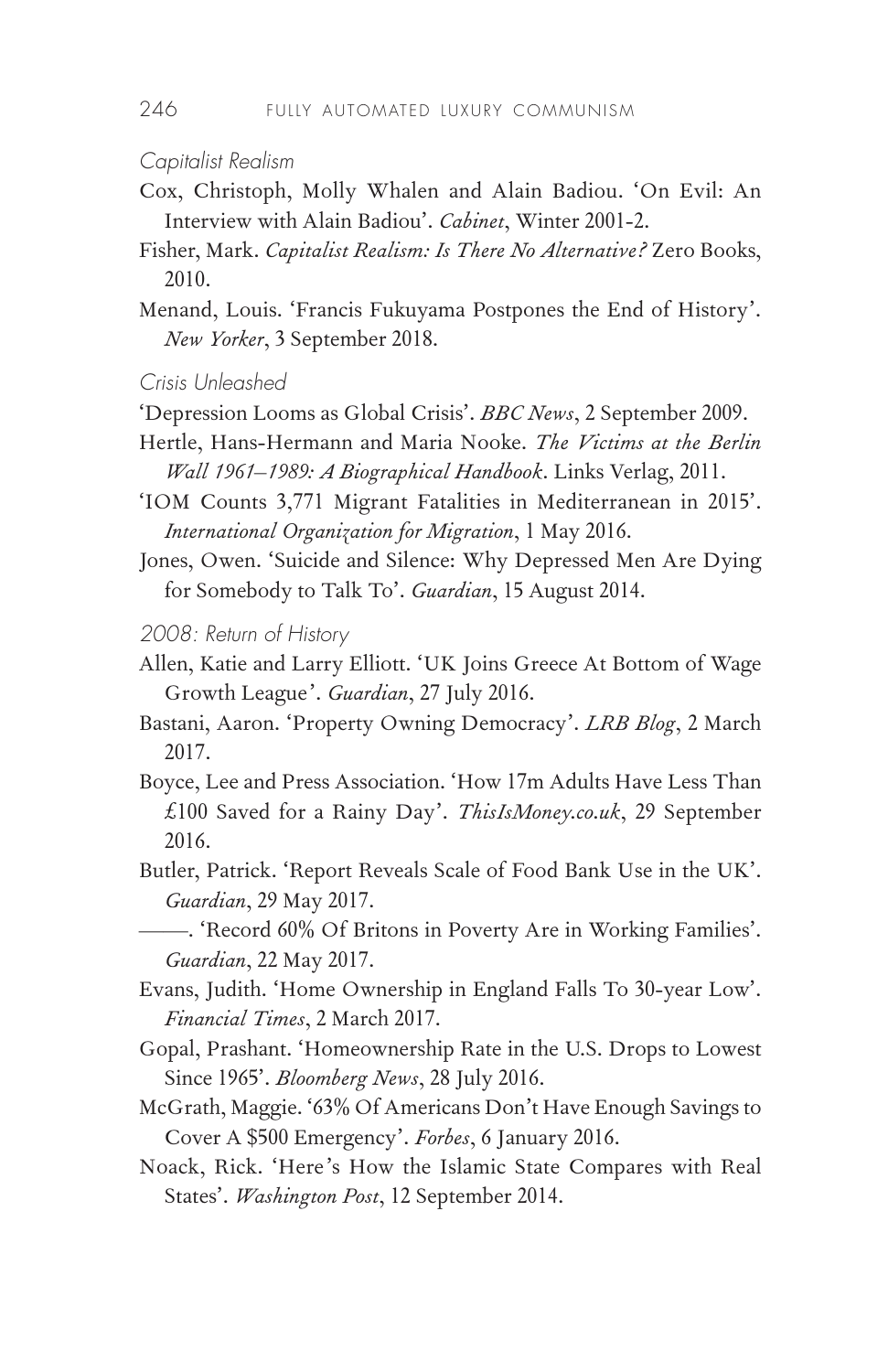- Pflaum, Nadia. 'Trump: 43 million Americans on food stamps'. *Politifact,* 21 July 2016.
- Wark, McKenzie. *The Beach Beneath the Street.* Verso Books, 2017.

*Measuring Inertia*

- Allen, Katie. 'Chinese Growth Slips to Slowest Pace For 26 Years'. *Guardian*, 20 January 2017.
- Burgen, Stephen. 'Spain Youth Unemployment Reaches Record 56.1%'. *Guardian*, 30 August 2013.
- 'Donald Trump's Election Victory Speech: Read the Full Transcript'. *Sky News*, 9 November 2016.
- 'Greece Unemployment Hits a Record 25% in July'. *BBC News*, 11 October 2012.
- Jackson, Gavin and Sarah O'Connor. '"Lost Decade" For UK Workers as Productivity Falls Beneath 2007 Level'. *Financial Times*, 5 July 2017.
- Peck, Tom. 'Nigel Farage's Triumphalist Brexit Speech Crossed the Borders of Decency'. *Independent*, 24 June 2016.
- Safi, Michael. 'India's Slowing Growth Blamed on "Big Mistake" Of Demonetisation'. *Guardian*, 1 June 2017.
- York, Stephen. 'Greenspan Says Crisis Left Him in "Shocked Disbelief "'. *Independent*, 24 October 2008.

#### 2. The Three Disruptions

*Industry: The Second Disruption*

Brynjolfsson, Erik and Andrew McAfee. *The Second Machine Age: Work, Progress, and Prosperity in a Time of Brilliant Technologies*. W.W. Norton, 2014.

Hobsbawm Eric. *The Age of Revolution: Europe 1789–1848*. Abacus, 2014.

*Capitalism's Critics*

Gawenda, Alex and Ashok Kumar. 'Made In Post-China™'. *Counterpunch*, 14 June 2013.

Harvey, David. *A Companion to Marx's Capital*. Verso Books, 2012.

Marx, Karl and Friedrich Engels. *The Communist Manifesto.* Penguin Books, 2015.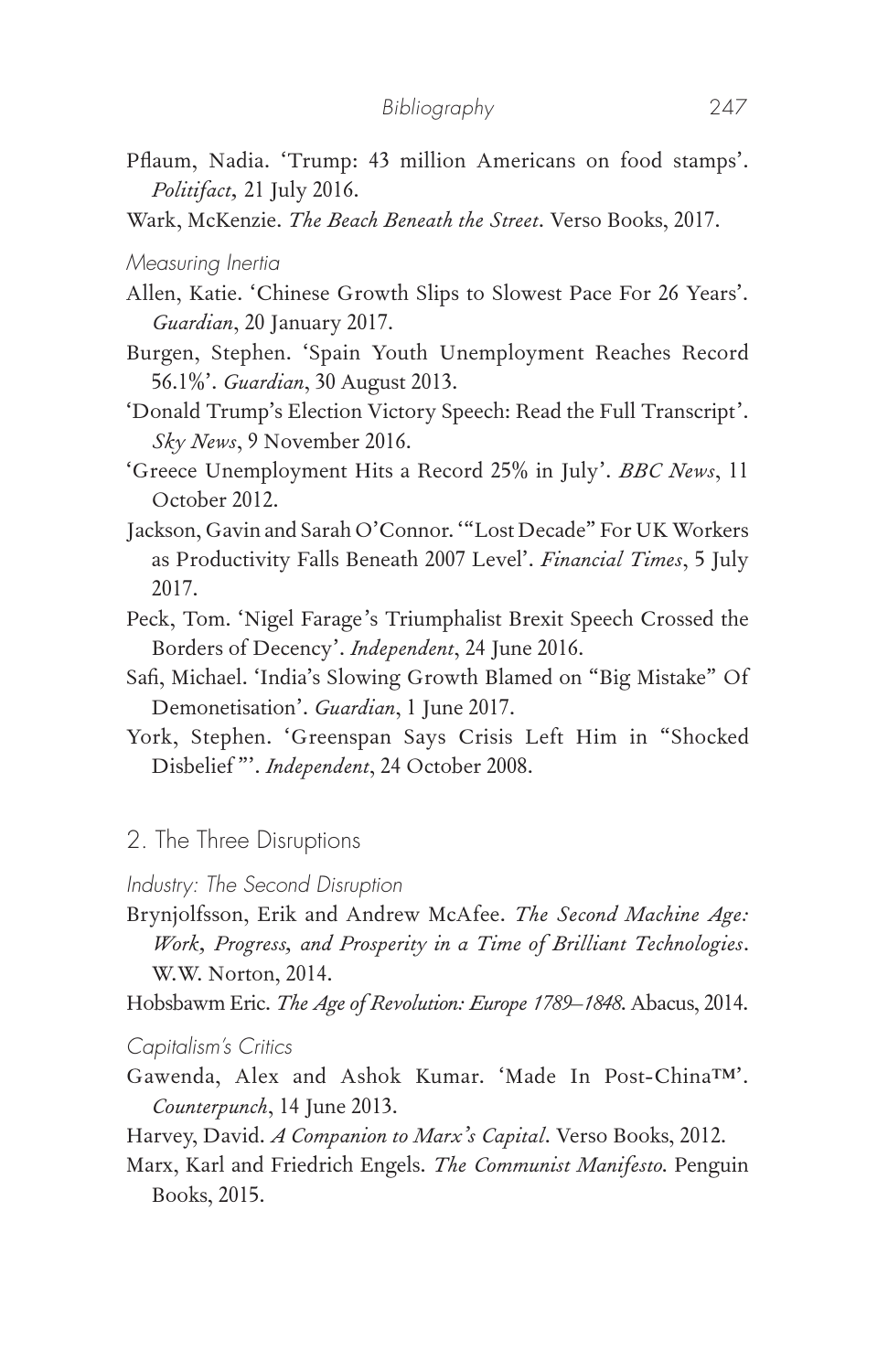*Information Unbound: The Third Disruption*

- Crew, Bec. 'NASA Just Fast-Tracked Its Mission to Explore a \$10,000 Quadrillion Metal Asteroid'. *Sciencealert.com*, 25 May 2017.
- Goodall, Chris. *The Switch: How Solar, Storage and New Tech Means Cheap Power for All*. Profile Books, 2016.

*Going Exponential: Ibn Khallikan to Kodak*

- Brynjolfsson, Erik and Andrew McAfee. *The Second Machine Age: Work, Progress, and Prosperity in a Time of Brilliant Technologies*. W.W. Norton, 2014.
- Chace, Calum. *The Economic Singularity: Artificial Intelligence and the Death of Capitalism*. Three Cs Publishing, 2016.
- Moore, G.E. 'Cramming More Components onto Integrated Circuits'. *Proceedings of the IEEE*, 1998.
- Pickover, Clifford. *The Math Book: From Pythagoras to the 57th Dimension, 250 Milestones in the History of Mathematics.* Sterling, 2012.
- *Can Moore's Law Endure?*

L.S. 'The End of Moore's Law'. *Economist*, 19 April 2015.

- *More Than Processing*
- Coughlin, Tom. 'Toshiba's 3-D Magnetic Recording May Increase Hard Disk Drive Capacity', *Forbes*, 9 July 2015.
- Komorowski, Matt. 'A History of Storage Cost'. *Mkomo.com*, 9 March 2014.
- Service, Robert. 'DNA Could Store All of the World's Data in One Room'. *Science*, 2 March 2017.

The Power of Experience

- Goodall, Chris. *The Switch: How Solar, Storage and New Tech Means Cheap Power for All*. Profile Books, 2016.
- 'The Experience Curve'. *Economist*, 14 September 2009.

#### *From Crisis to Utopia*

- Levy, Steven. 'Hackers at 30: "Hackers" and "Information Wants to Be Free"'. *Wired*, 21 November 2014.
- Marx, Karl. *Grundrisse*. Penguin, 1993.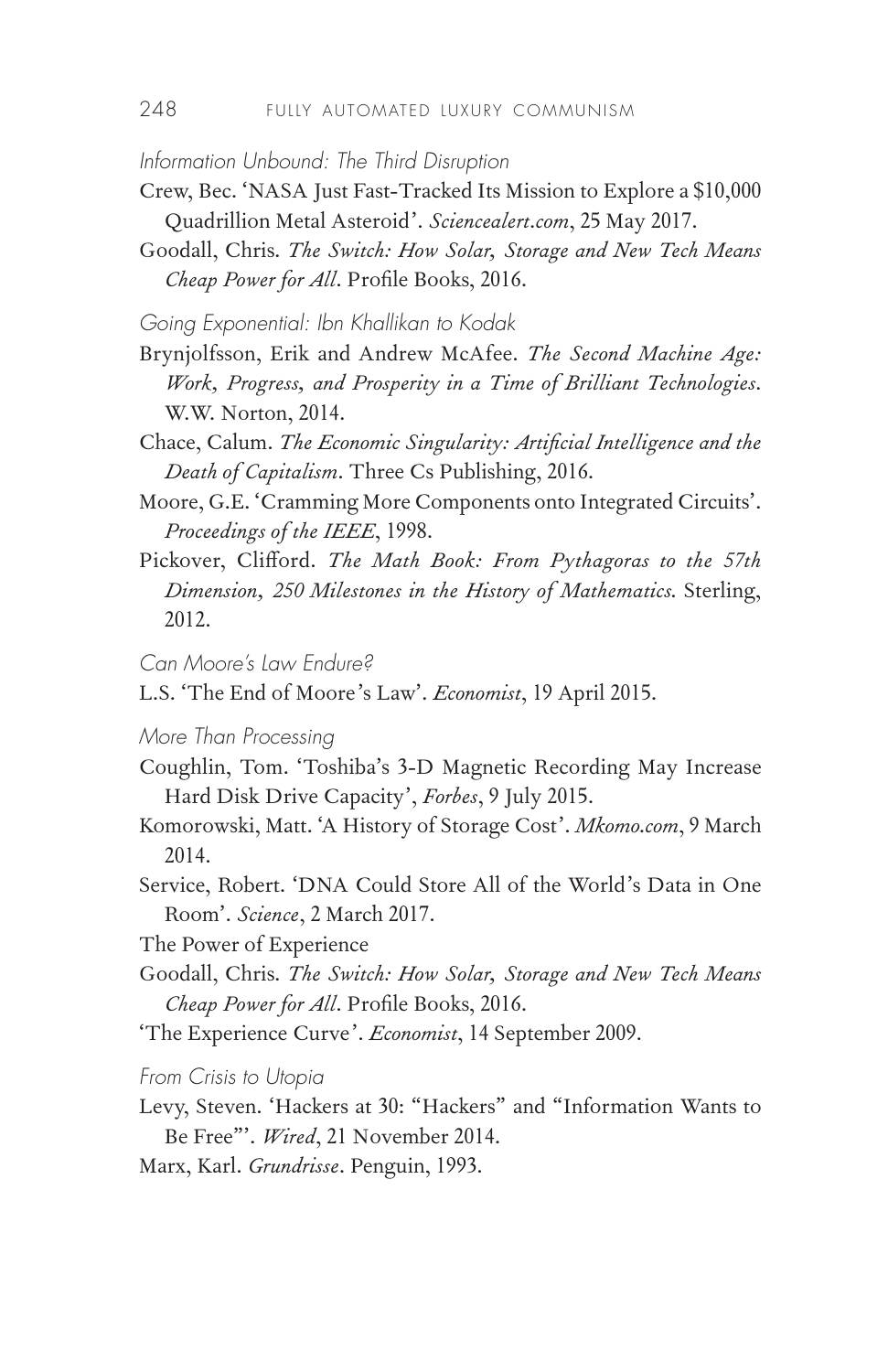3. What Is Fully Automated Luxury Communism?

*Future Shock 1858*

Cyert, Richard M. and David C. Mowery, eds. *Technology and Employment: Innovation and Growth in the US Economy.* National Academy of Sciences, 1987.

Marx, Karl. *Grundrisse*. Penguin, 1993.

- *Communism: A World beyond Scarcity*
- Marx, Karl. *Capital: Volume 3*. Penguin Books, 1993.
- Marx, Karl. *Critique of the Gotha Programme*. Progress Publishers, 1960.

*Post-Capitalism without Communism: J. M. Keynes*

- Allen, Katie and Larry Elliott. 'UK Joins Greece At Bottom of Wage Growth League'. *Guardian*, 27 July 2016.
- Corlett, Adam, Stephen Clarke and Torsten Bell. 'Public and Family Finances Squeezes Extended Well Into the 2020s By Grim Budget Forecasts'. *Resolution Foundation*, 9 March 2017.
- Keynes, John Maynard. *Essays in Persuasion.* Cambridge University Press, 2013.
- Taylor, Ciaren, Andrew Jowett and Michael Hardie. 'An Examination of Falling Real Wages, 2010 – 2013'. *Office for National Statistics*, 31 January 2014.
- Turchin, Peter. 'The End of Prosperity: Why Did Real Wages Stop Growing in the 1970s?' *Evolution Institute*, 4 April 2013.

*Post-Capitalism and Information: Peter Drucker*

Drucker, Peter. *Post-Capitalist Society*. Butterworth-Heinemann, 1998.

Marx, Karl. *A Contribution To the Critique of Political Economy*. Progress Publishers, 1977.

*Taylorism and the Productivity Revolution*

Drucker, Peter. *Post-Capitalist Society*. Butterworth-Heinemann, 1998. Marx, Karl. *Grundrisse.* Penguin, 1993.

*Information Goods Want to Be Free – Really*

DeLong, J. Bradford and Lawrence Summers. 'The "New Economy": Background, Historical Perspective, Questions, and Speculations'. *Economic Review, Federal Reserve Bank of Kansas City*, 2001.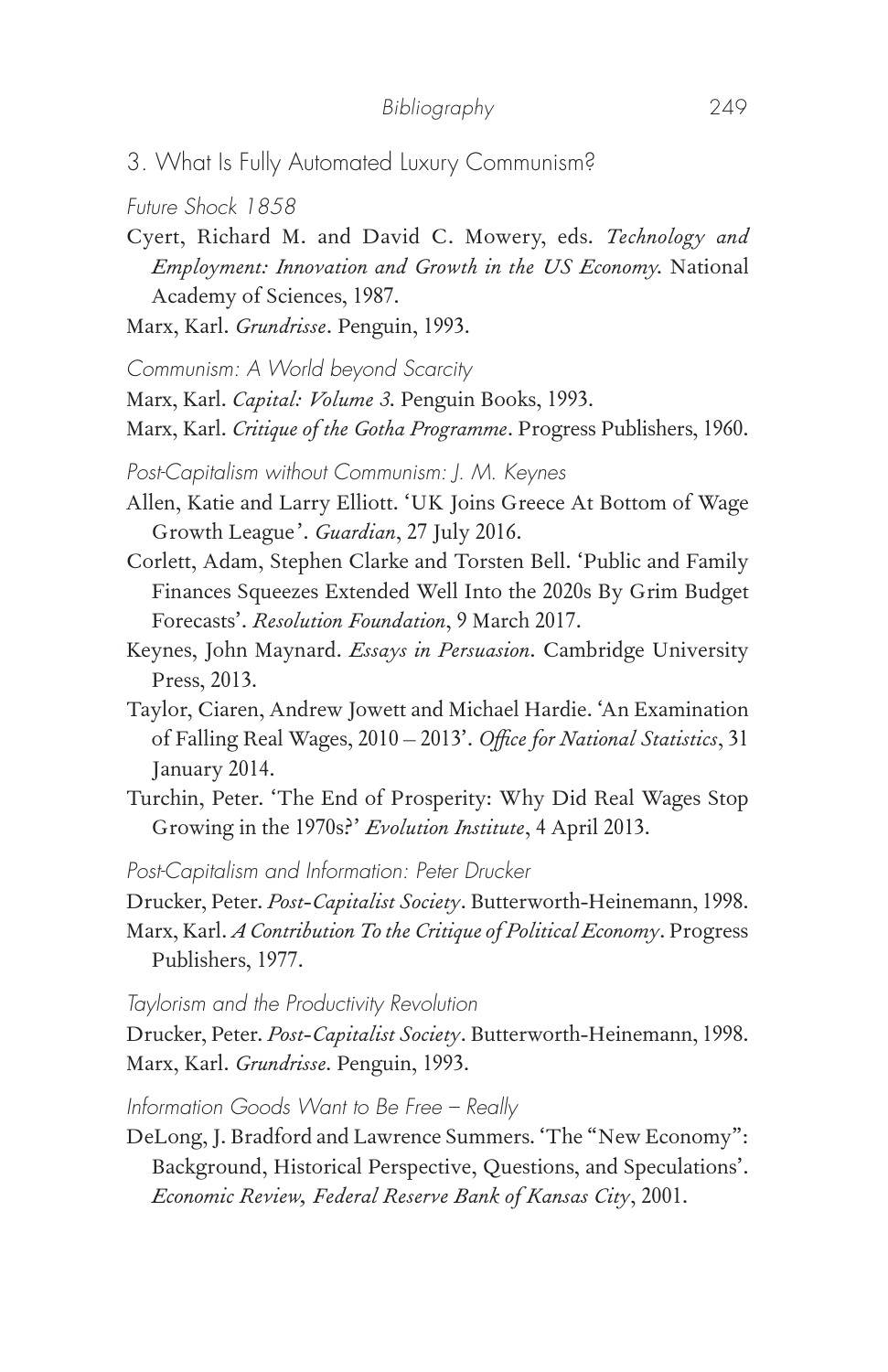Romer, Paul. 'Endogenous Technological Change'. *Journal of Political Economy*, 1990.

# Part II. New Travellers

4. Full Automation: Post-Scarcity in Labour

*When Capital Becomes Labour*

'Ford Factory Workers Get 40-Hour Week'. *History.com*, 2009.

N. V. 'Difference Engine: Luddite Legacy'. *Economist*, 4 November 2011.

*Peak Horse*

Groom, Brian. 'The Wisdom of Horse Manure'. *Financial Times*, 2 September 2013.

*Peak Human*

- Bloodgate, Henry. 'CEO of Apple Partner Foxconn: "Managing One Million Animals Gives Me A Headache"'. *Business Insider*, 19 January 2012.
- Coco, Federica. 'Most US Manufacturing Jobs Lost to Technology, Not Trade'. *Financial Times*, 2 December 2016.
- Dasgupta, Skit and Ajith Singh. 'Will Services Be the New Engine of Indian Economic Growth?' *Development and Change*, 2005.
- 'Industrial Metamorphosis'. *Economist*, 29 September 2005.
- Kilby, Emily R. 'The Demographics of the US Equine Population'. In *The State of the Animals*. Edited by D.J. Salem and A.N. Rowan. Humane Society Press, 2007. pp. 175–205.
- Markoff, John. 'New Wave of Deft Robots Is Changing Global Industry'. *New York Times*, 19 August 2012.
- National Research Council. *The Long-Term Impact of Technology on Employment and Unemployment.* National Academies Press, 1983.
- Perez, Bien. 'Annual Robotics Spending in China to Reach US \$59b by 2020'. *South China Morning Post*, 4 April 2017.
- Rifkin, Jeremy. 'Return of a Conundrum'. *Guardian*, 2 March 2004.
	- ——. *The Zero Marginal Cost Society*. Palgrave Macmillan, 2014.
- Taylor, Ciaren, Andrew Jowett and Michael Hardie. 'An Examination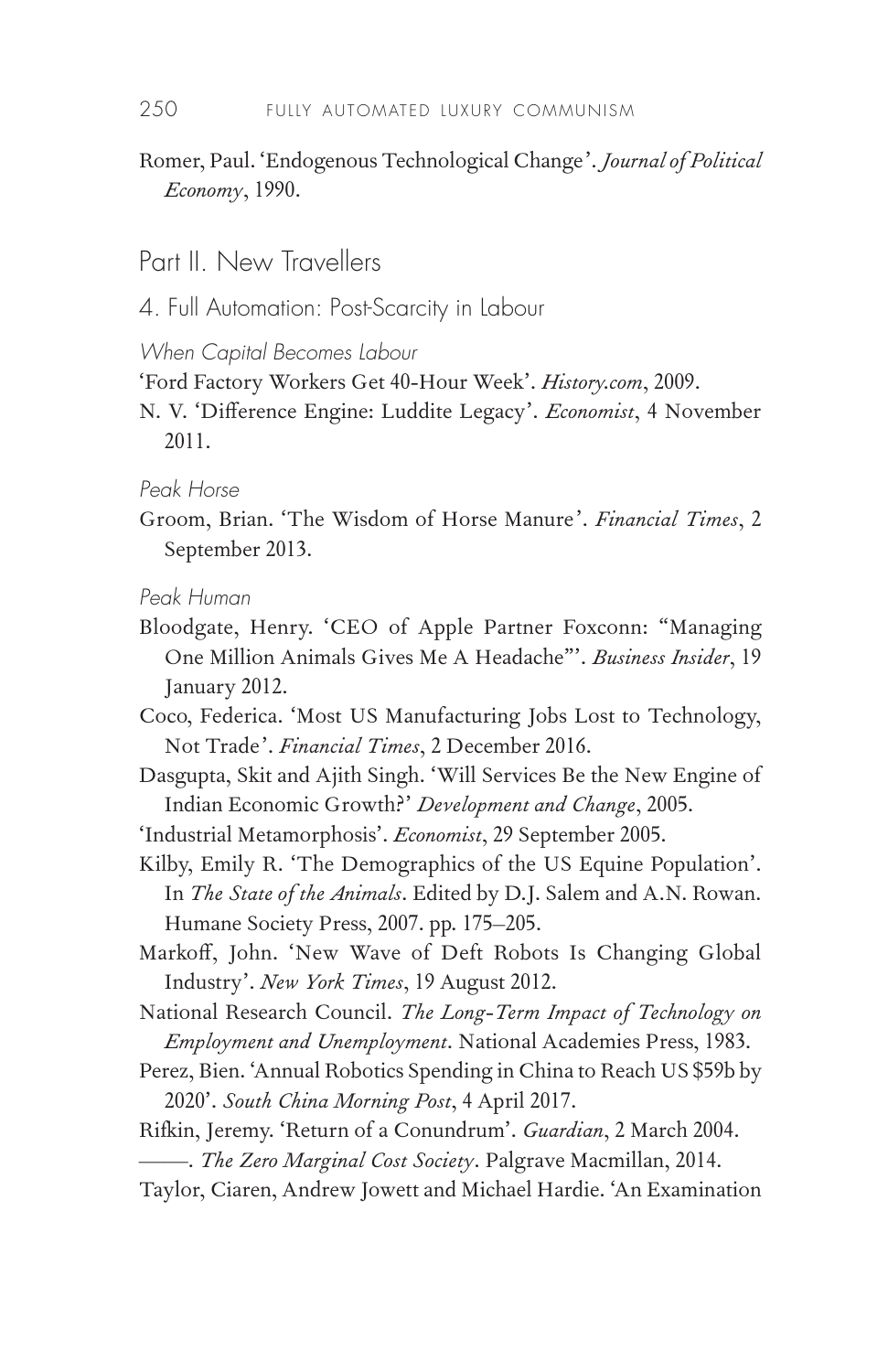of Falling Real Wages, 2010 – 2013'. *Office for National Statistics*, 31 January 2014.

- Wallop, Harry. 'Manufacturing Jobs to Fall to Lowest Level Since 1841'. *Telegraph,* 6 February 2009.
- Zoo, Mandy. 'Rise of the Robots: 60,000 Workers Culled from Just One Factory as China's Struggling Electronics Hub Turns to Artificial Intelligence'. *South China Morning Post*, 21 May 2016.
- *The End of Mass Agriculture*
- International Labour Organization. 'Employment in Industry (% of Total Employment) (Modelled ILO Estimate)'. *World Bank*, November 2017.
- 'Labor Force by Occupation'. *CIA World Factbook*, 2009.
- Riser, Max. 'Employment in Agriculture'. *Our World in Data*, 2018.
- UN Food and Agriculture Organization (FAO). Statistics from 2018. fao.org/faostat/en/#data/countries\_by\_ commodity/visualize

#### *Rise of the Robots*

- Campbell, Murray, A. Joseph Hoane Jr. and Feng-Hsiung Hsu. 'Deep Blue'. *Artificial Intelligence* 134: 1–2 (January 2002).
- Jennings, Ken. 'My Puny Human Brain'. *Slate*, 16 February 2011.
- Moravec, Hans. *Mind Children: The Future of Robot and Human Intelligence*. Harvard University Press, 1988.

*Atlas Somersaults*

Thomson, Iain. 'Atlas Unplugged! Darpa's Unterminator Robot Cuts the Power Cable'. *Register*, 23 January 2015.

*Autonomous Vehicles*

- Balakrishnan, Anita. 'Drivers Could Lose up to 25,000 Jobs per Month when Self-Driving Cars Hit, Goldman Sachs Says'. *CNBC*, 22 May 2017.
- Bomey, Nathan. 'US Vehicle Deaths Topped 40,000 in 2017, National Safety Council Estimates'. *USA Today*, 15 February 2018.
- Darter, Michael. 'DARPA's Debacle in the Desert'. *Popular Science*, 4 June 2004.
- Dillow, Clay. 'Revealed: Google's Car Fleet Has Been Driving around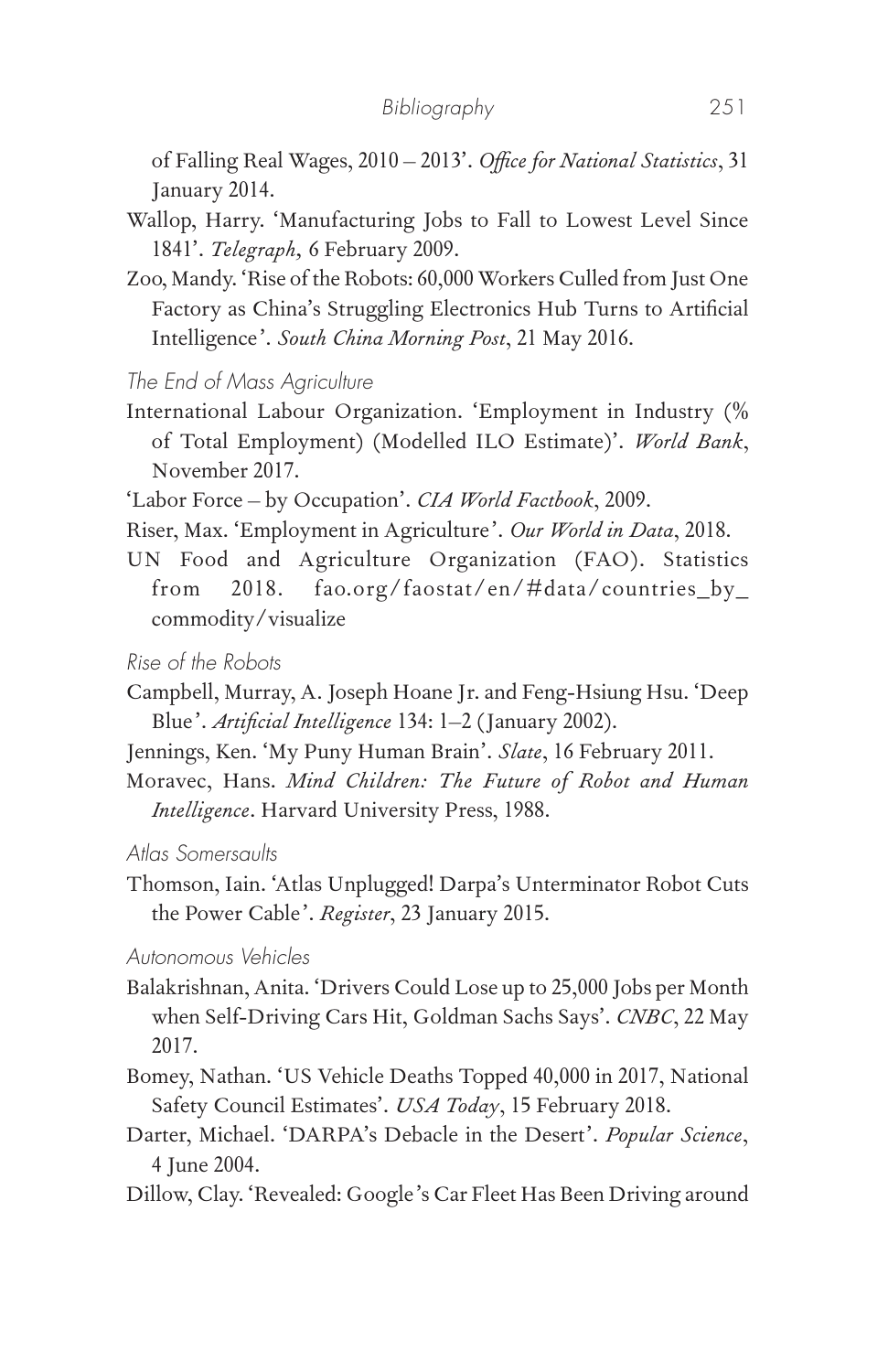Unmanned for 140,000 Miles Already'. *Popular Science*, 11 October 2010.

- Ford, Martin. *The Rise of the Robots: Technology and the Threat of Mass Unemployment*. Oneworld*,* 2017.
- Marshall, Aarian. 'As Uber Flails, Its Self-driving Car Research Rolls On'. *Wired*, 23 June 2017.
- Thrun, Sebastian. 'What We're Driving At'. *Official Google Blog*, 9 October 2010.

#### *Technological Unemployment Is Coming*

Ahmed, Kamal. '900,000 UK Retail Jobs Could Be Lost by 2025, Warns BRC'. *BBC*, 29 February 2016.

- Amazon. 'Introducing Amazon Go and the World's Most Advanced Shopping Technology'. *YouTube.com*, 5 December 2016.
- Armstrong, Ashley. 'Chinese Online Retailer JD Plans to Open Hundreds of Unmanned Shops, Ahead of Amazon'. *Telegraph*, 14 December 2017.
- Chace, Calum. *The Economic Singularity: Artificial Intelligence and the Death of Capitalism*. Three Cs Publishing, 2016.
- Clifford, Catherine. 'Mark Cuban: The World's First Trillionaire Will Be an Artificial Intelligence Entrepreneur.' *CNBC*, 13 March 2017.
- Elliott, Larry. 'Robots Threaten 15m UK Jobs, Says Bank of England's Chief Economist'. *Guardian*, 12 November 2015.
- 'Future Work/Technology 2050'. *Millennium Project*, 1 December 2014.
- Nasiripour, Shahien. 'White House Predicts Robots May Take Over Many Jobs That Pay \$20 per Hour'. *Huffington Post*, 24 February 2016.
- Statt, Nick. 'Amazon's Cashier-Free Go Stores May Only Need Six Human Employees', *The Verge*, 6 February 2017.
- Taylor, Ciaren, Andrew Jowett and Michael Hardie. 'An Examination of Falling Real Wages, 2010 – 2013'. *Office for National Statistics*, 31 January 2014.
- Thibodeau, Patrick. 'One in Three Jobs Will Be Taken by Software or Robots by 2025'. *Computer World*. 6 October 2014.
- Thompson, Alexandra. '"Robot Surgery" Could Save Men from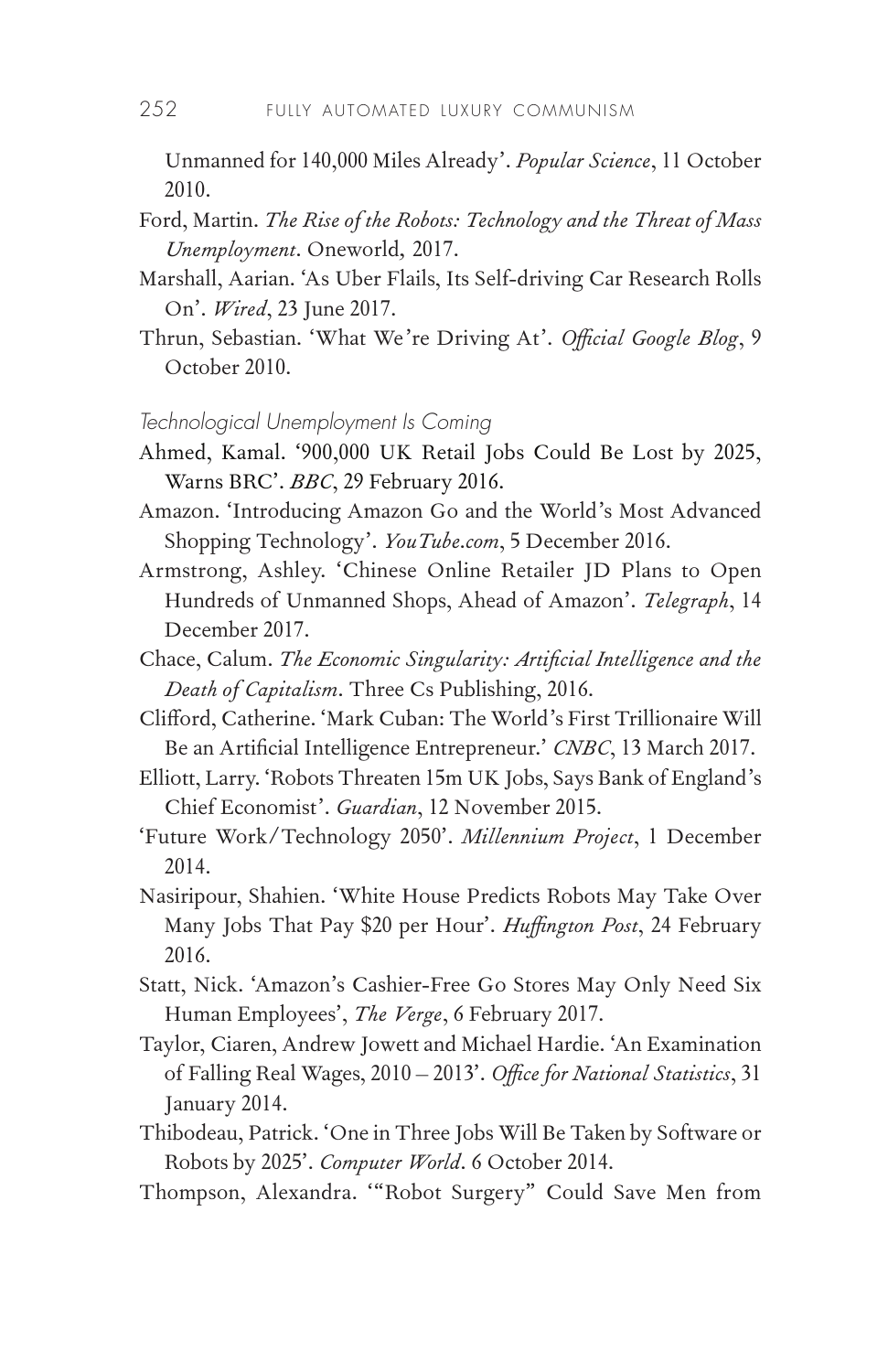Prostate Cancer'. *Daily Mail*, 24 November 2017.

- Turner, Nick, Selina Wang and Spencer Soper. 'Amazon to Acquire Whole Foods for \$13.7 Billion'. *Bloomberg*, 16 June 2017.
- Williams-Grut, Oscar. 'Mark Carney: "Every Technological Revolution Mercilessly Destroys Jobs Well Before the New Ones Emerge"'. *Business Insider*, 6 December 2016.

*Actually Existing Automation*

- Marr, Bernard. 'First FDA Approval for Clinical Cloud-Based Deep Learning in Healthcare'. *Forbes*, 20 January 2017.
- Croft, Jane. 'More than 100,000 Legal Roles to Become Automated'. *Financial Times*, 15 March 2016.
- Snow, Jackie. 'A New Algorithm Can Spot Pneumonia Better than a Radiologist'. *MIT Technology Review*, 16 November 2017.
- *The Future of Work*
- Brynjolfsson, Erik and Andrew McAfee. *The Second Machine Age: Work, Progress, and Prosperity in a Time of Brilliant Technologies*. W.W. Norton, 2014.
- 5. Limitless Power: Post-Scarcity in Energy
- *Energy and Disruption*
- Malm, Andreas. *Fossil Capital: The Rise of Steam Power and the Roots of Global Warming.* Verso Books, 2016.

*Arrival of the Anthropocene*

- Lynch, Patrick. 'Secrets from the Past Point to Rapid Climate Change in the Future'. *NASA*, 14 December 2011.
- *Can We Survive Climate Catastrophe?*
- Klein, Naomi. *This Changes Everything: Capitalism vs. the Climate*. Penguin Books, 2015.
- Lynas, Mark. *Six Degrees: Our Future on a Hotter Planet*. Fourth Estate, 2007.

#### *Energy Wants to Be Free*

Goodall, Chris. *The Switch: How Solar, Storage and New Tech Means Cheap Power for All,* Profile Books, 2016.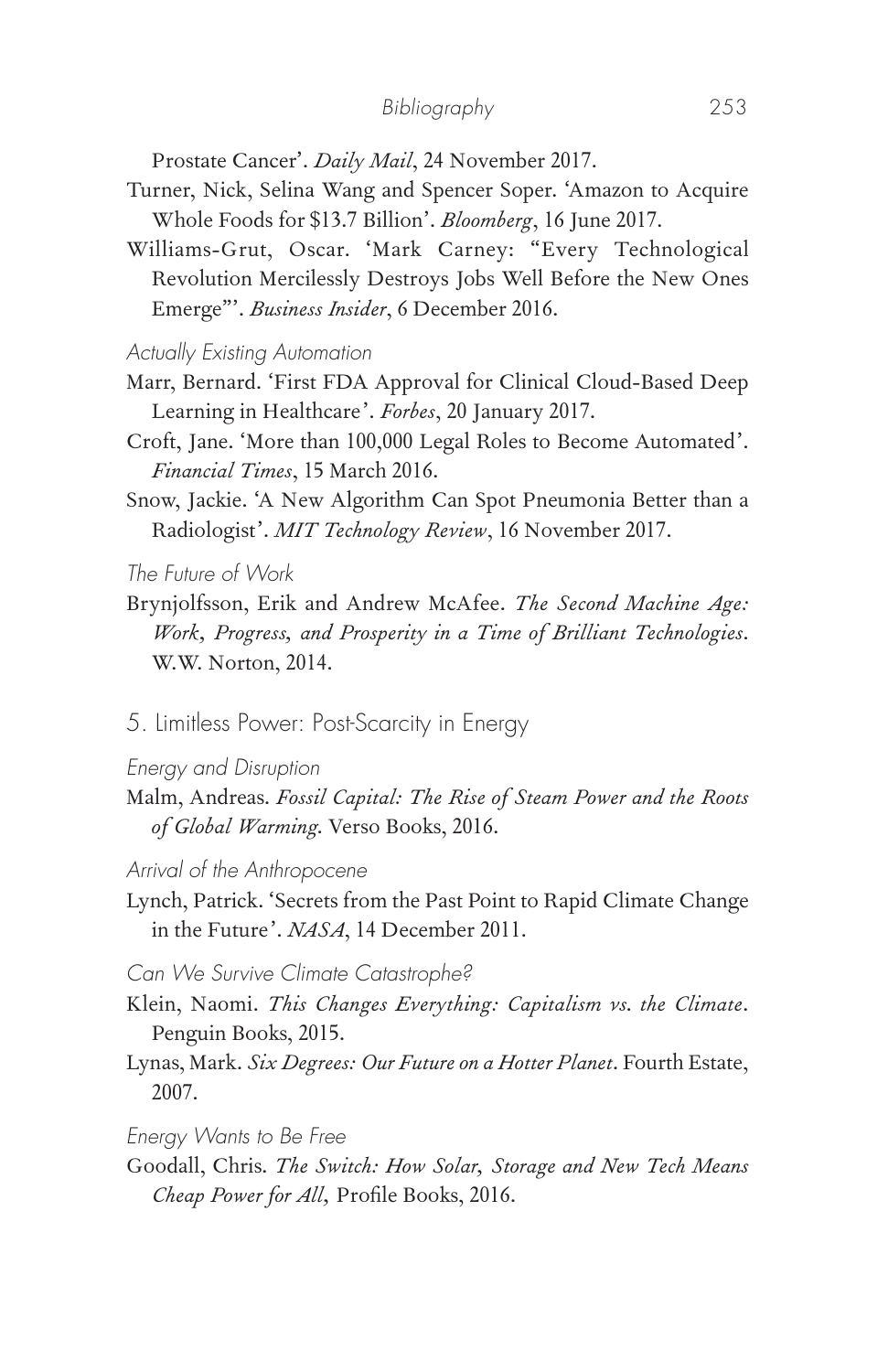Watts, Jonathan. 'We Have 12 Years to Limit Climate Change Catastrophe, Warns UN'. *Guardian*, 8 October 2018.

*Solar Energy: Limitless, Clean, Free*

- Diamandis, Peter and Steven Kotler. *Abundance: The Future Is Better than You Think*. Free Press, 2014.
- *A Quiet Revolution*
- 'Electricity Generation Mix by Quarter and Fuel Source (GB)'. *UK Office of Gas and Electricity Markets*, October 2018.
- Goodall, Chris. *The Switch: How Solar, Storage and New Tech Means Cheap Power for All,* Profile Books, 2016.
- Hanley, Steve. 'New PPA in Arizona Locks in Lowest Solar Prices in US as Demise of Navajo Station Looms'. *Clean Technica*, 11 June 2018.
- McGreevy, Ronan. 'Scotland "on Target" for 100% Renewable Energy by 2020'. *Irish Times*, 4 November 2017.
- 'Onshore Wind Power Now as Affordable as Any Other Source, Solar to Halve by 2020'. *IRENA*, 13 January 2018.
- Vaughan, Adam. 'Time to Shine: Solar Power Is Fastest-growing Source of New Energy'. *Guardian*, 4 October 2017.

*Racing to the Future*

- Asthana, Anushka and Matthew Taylor. 'Britain to Ban Sale of All Diesel and Petrol Cars and Vans from 2040'. *Guardian*, 25 July 2017.
- Dorrier, Jason. 'Solar Is Now the Cheapest Energy There Is in the Sunniest Parts of the World'. *Singularity Hub*, 18 May 2017.
- Goodall, Chris. *The Switch: How Solar, Storage and New Tech Means Cheap Power for All,* Profile Books, 2016.
- Penn, Ivan. 'Cheaper Battery Is Unveiled as a Step to a Carbon-Free Grid'. *New York Times*, 26 September 2018.

*Solar and the Global Switch*

- Chao, Rebecca. 'Libya Uses World's First Mobile Voter Registration System for Parliament Elections'. *Tech President*, 25 June 2014.
- Goodall, Chris. *The Switch: How Solar, Storage and New Tech Means Cheap Power for All,* Profile Books, 2016.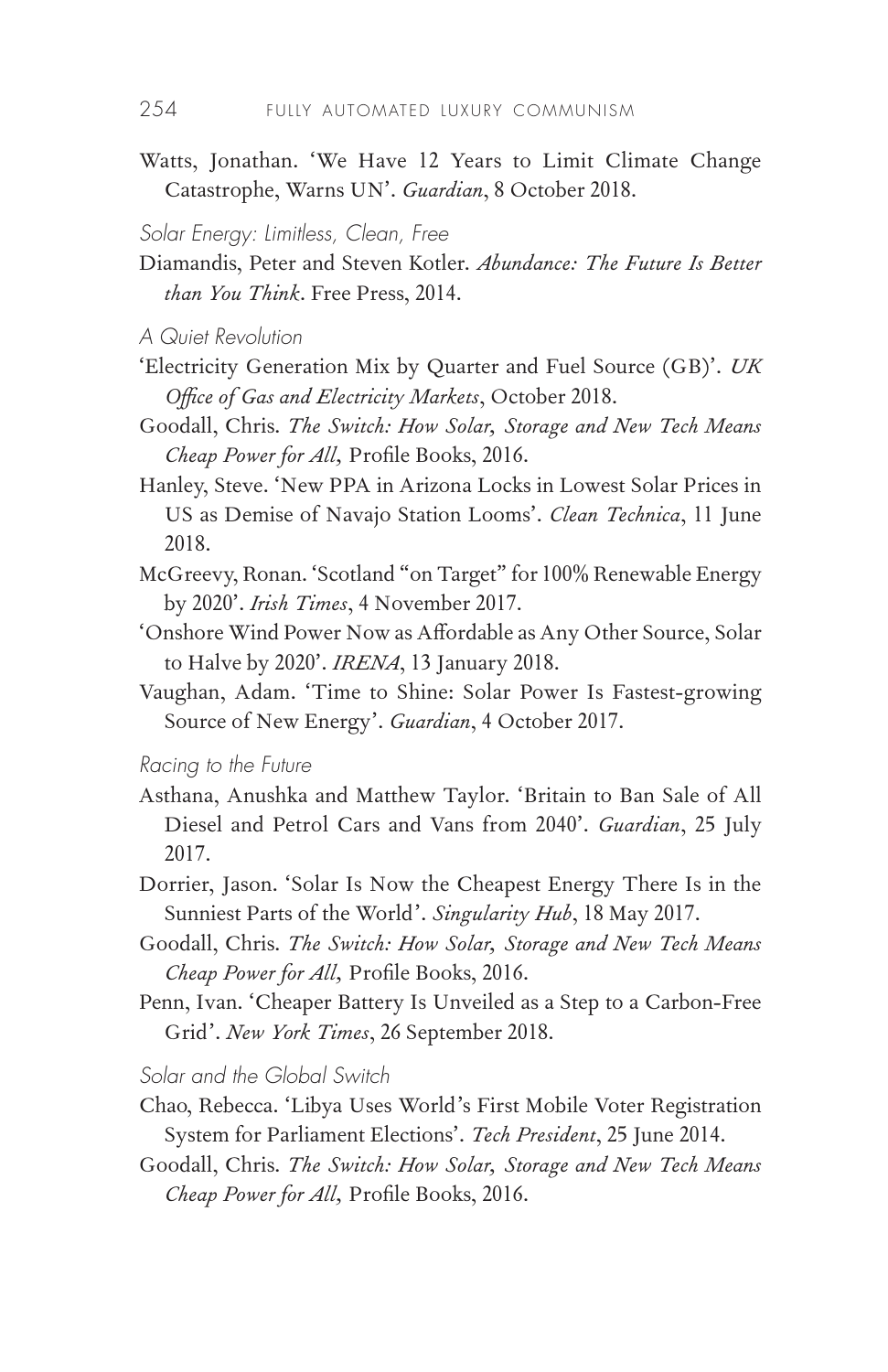- McKibben, Bill. 'The Race to Solar-Power Africa'. *New Yorker*, 26 June 2017.
- Poushter, Jacob. 'Cell Phones in Africa: Communication Lifeline '. *Pew Global Research*, 15 April 2015.
- 'Reducing Risks, Promoting Healthy Life'. *World Health Organization*, 2002.
- T.S. 'Why Does Kenya Lead the World in Mobile Money?' *Economist*, 2 March 2015.
- Tricarico, Daniele. 'Case Study: Vodafone Turkey Farmers' Club'. *GSM Association*, June 2015.
- Vaughan, Adam. 'Time to Shine: Solar Power Is Fastest-growing Source of New Energy'. *Guardian*, 4 October 2017.

#### *Wind*

- Davies, Rob. 'Wind Turbines "Could Supply Most of UK's Electricity"'. *Guardian*, 8 November 2016.
- '*The Guardian* View of Offshore Wind: Cheaper and Greener'. *Guardian*, 13 September 2017.
- Harrabin, Roger. 'Offshore Wind Power Cheaper than New Nuclear'. *BBC News*, 11 September 2017.
- Rifkin, Jeremy. *The Zero Marginal Cost Society*. Palgrave Macmillan, 2014.
- Tamblyn, Thomas. 'Amazingly, Wind Farms Provided Double the Energy Needed to Power All of Scotland in October'. *Huffington Post*, 7 November 2017.
- Vaughan, Adam. 'Nuclear Plans Should Be Rethought after Fall in Offshore Windfarm Costs'. *Guardian*, 11 September 2017.
- Vaughan, Adam. 'UK Wind Power Overtakes Coal for First Time'. *Guardian*, 6 January 2017.

#### *Keeping Warm*

- 'Dramatic Jump in Excess Winter Deaths'. *Age UK*, 22 November 2017.
- Goodall, Chris. *The Switch: How Solar, Storage and New Tech Means Cheap Power for All*. Profile Books, 2016.
- Huck, Nichole. "Passive Home" Movement a Success in Germany, but Not in Saskatchewan Where It Started'. *CBC News*, 5 August 2015.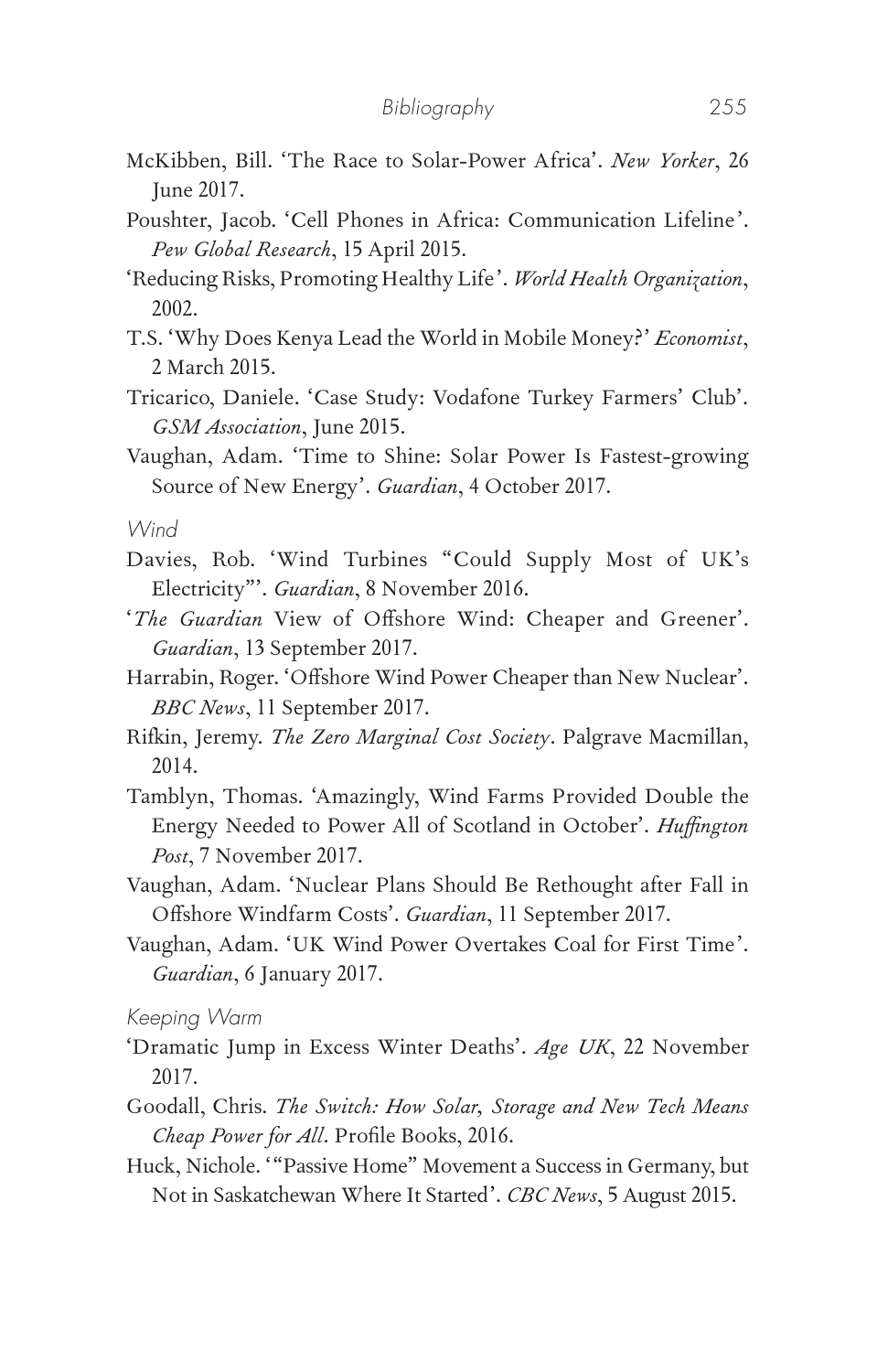#### 256 fully automated luxury communism

#### *The Solutions to Climate Change Are Here*

Rifkin, Jeremy. 'Capitalism Is Making Way for the Age of Free '. *Guardian,* 31 March 2014*.*

### 6. Mining the Sky: Post-Scarcity in Resources

#### *Finite World*

- Ahmed, Nafeez. 'Exhaustion of Cheap Mineral Resources Is Terraforming Earth – Scientific Report'. *Guardian*, 4 June 2014.
- Withnall, Adam. 'Britain Has Only 100 Harvests Left in Its Farm Soil as Scientists Warn of Growing "Agricultural Crisis"'. *Independent*, 20 October 2014.

#### *Asteroid Mining*

- Ludacer, Rob and Jessica Orwig. 'SpaceX Is about to Launch Its Monster Mars Rocket for the First Time – Here's How It Stacks Up Against Other Rockets'. *Business Insider*, 4 January 2018.
- SpaceX. 'SpaceX Interplanetary Transport System'. *YouTube.com*, 27 September 2016.

#### *Birth of a Private Space Industry*

- End, Rae Botsford. 'Rocket Lab: The Electron, the Rutherford, and Why Peter Beck Started It in the First Place'. *Spaceflight Insider*, 2 May 2015.
- Spacevidcast. 'SpaceX Reaches Orbit with Falcon 1 Flight 4 (Full Video Including Elon Musk Statement)'. *Youtube.com*, 28 September 2008.
- SpaceX. 'Orbcomm-2 Full Launch Webcast'. *YouTube.com*, 21 December 2015.
- Vance, Ashlee. *Elon Musk: How the Billionaire CEO of SpaceX and Tesla Is Shaping Our Future*. Virgin Digital, 2015.

*Falling Costs, Rising Ambitions*

'Apollo Program Budget Appropriations'. *NASA*.

- Dorrier, Jason. 'Risk Takers Are Back in the Space Race and That's a Good Thing'. *Singularity Hub*, 17 August 2017.
- Erwin, Sandra. 'Rocket Startup Sees Big Future in Military Launch'. *Space News*, 1 July 2018.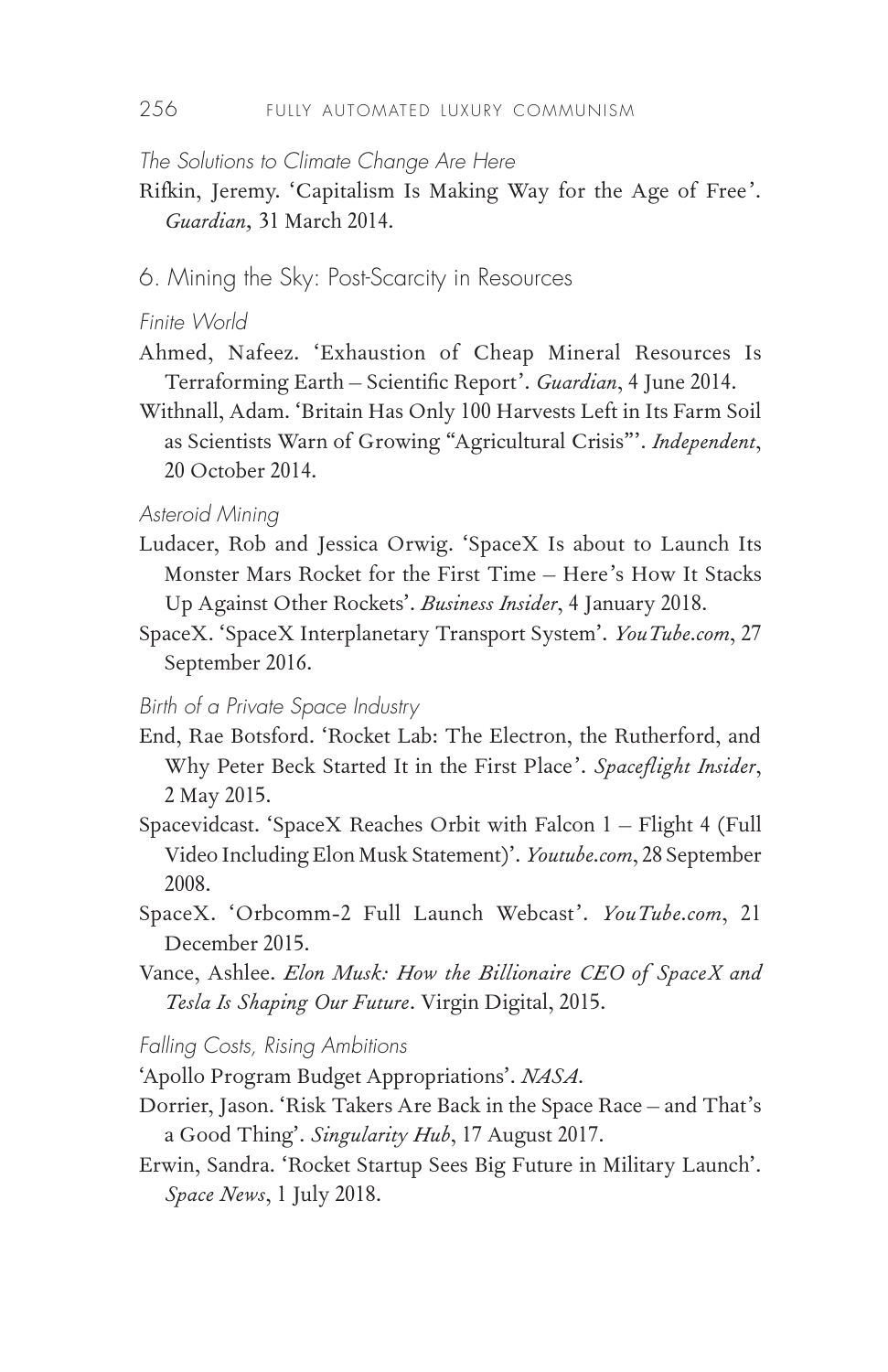- Gush, Loren. 'Rocket Lab Will Launch Its Small Experimental Rocket Again this December'. *The Verge*, 29 November 2017.
- Knapp, Alex. 'Rocket Lab Becomes a Space Unicorn with a \$75 Million Funding Round'. *Forbes*, 21 March 2017.
- Lo, Bernie and Nyshka Chandran. 'Rocket Lab Nears Completion of World's First Private Orbital Launch Site in New Zealand'. *CNBC*, 28 August 2016.
- 'Rocket Lab Reveals First Battery-Powered Rocket for Commercial Launches to Space'. *Rocket Lab USA*, 31 May 2015.
- Pielke, Roger, Jr. and Radford Byerly, Jr. 'The Space Shuttle Program: Performance versus Promise'. *Space Policy Alternatives*, Westview Press, 1992.
- Vance, Ashlee. 'These Giant Printers Are Meant to Make Rockets'. *Bloomberg News*, 18 October 2017.

*Moon Express*

- 'The Global Exploration Strategy: The Framework for Coordination'. *NASA*, 31 May 2007.
- Grush, Loren. 'To Mine the Moon, Private Company Moon Express Plans to Build a Fleet of Robotic Landers'. *The Verge*, 12 July 2017.

MoonExpress.com

- *The Province of All Mankind*
- Cookson, Clive. 'Luxembourg Launches Plan to Mine Asteroids for Minerals'. *Financial Times*, 2 February 2016.
- Dorrier, Jason. 'Risk Takers Are Back in the Space Race and That's a Good Thing'. *Singularity Hub*, 17 August 2017.
- Fernholz, Tim. 'Space Is not a "Global Commons," Top Trump Space Official Says'. *Quartz*, 19 December 2017.
- Hennigan, W.J. 'MoonEx Aims to Scour Moon for Rare Materials'. *Los Angeles Times*, 8 April 2011.
- Marx, Karl. 'Chapter 44: Differential Rent Also on the Worst Cultivated Soil'. *Marxists.org*.
- Orphanides, K.G. 'American Companies Could Soon Mine Asteroids for Profit'. *Wired*, 12 November 2015.

'Outer Space Treaty'. *US Department of State*.

'Reopening the American Frontier: Exploring How the Outer Space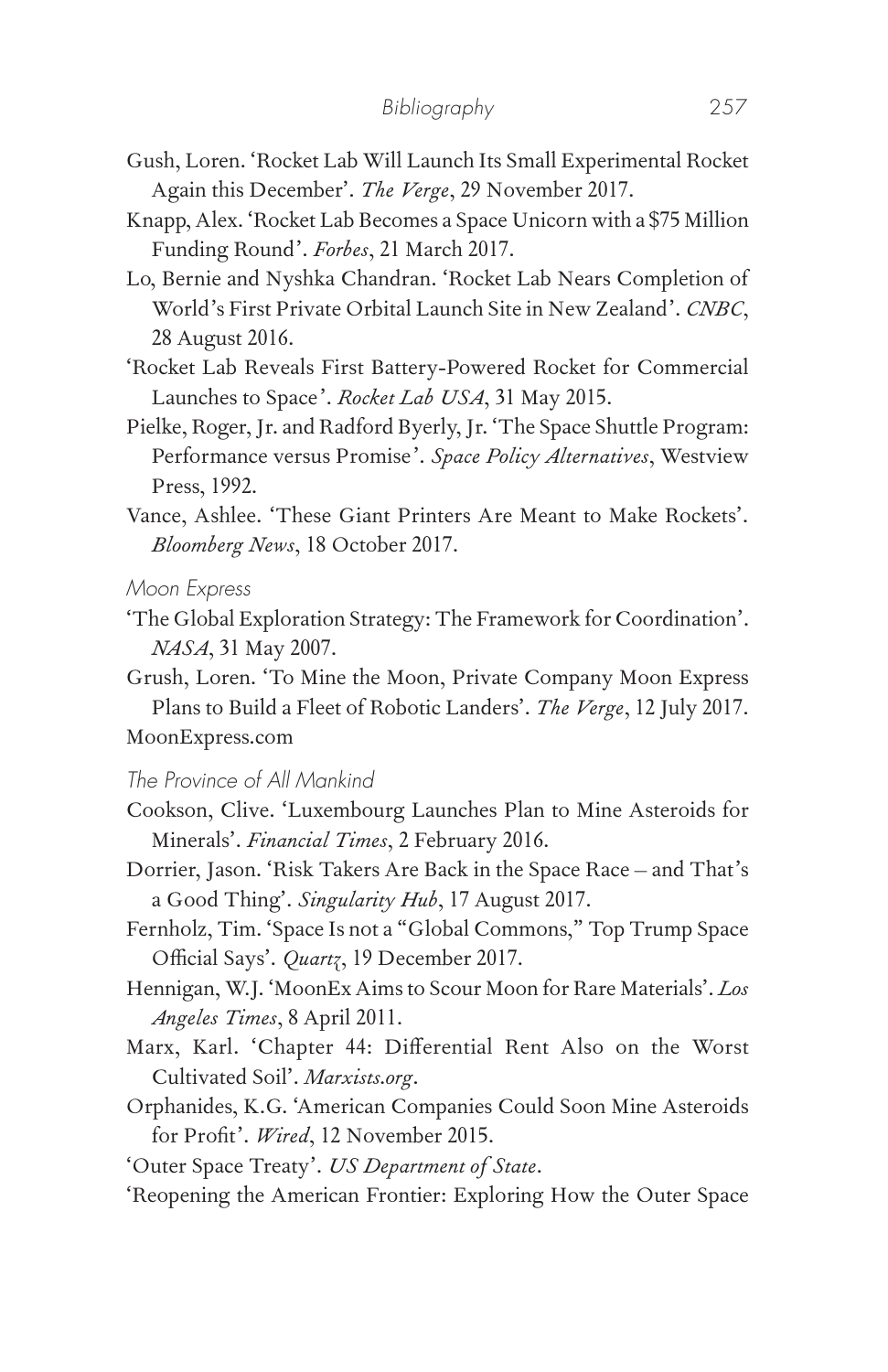Treaty Will Impact American Commerce and Settlement in Space'. *US Senate Committee on Commerce, Science and Transportation*, 23 May 2017.

*Beyond the Limits of the Earth*

- Chamberlin, Alan B. 'All known Near Earth Asteroids (NEA), Cumulative Discoveries over Time '. *NASA Jet Propulsion Laboratory*, 15 January 2013. Deepspaceindustries.com
- Edwards, Jim. 'Goldman Sachs: Space-Mining for Platinum Is "More Realistic Than Perceived"'. *Business Insider*, 6 April 2017.
- Herridge, Linda. 'OSIRIS-REx Prepared for Mapping, Sampling Mission to Asteroid Bennu'. *NASA*, 6 August 2017.
- Lewis, John. *Mining the Sky: Untold Riches from the Asteroids, Comets, and Planets*. Basic Books, 1997.
- Malik, Tariq. 'Asteroid Dust Successfully Returned by Japanese Space Probe'. *Space.com*, 16 November 2010.
- Müller, T.G. et al. 'Hayabusa-2 Mission Target Asteroid 162173 Ryugu (1999 JU3): Searching for the Object's Spin-Axis Orientation'. *Astronomy & Astrophysics*, March 2017.

Planetaryresources.com

- Wall, Mike. 'Asteroid Mining May Be a Reality by 2025'. *Space.com*, 11 August 2015.
- Yongliao, Zou. 'China's Deep-Space Exploration to 2030'. *Chinese Journal of Space Science*, 2014.

*The Scramble for Space*

- Brophy, John et al. 'Asteroid Retrieval Feasibility Study'. *Keck Institute for Space Studies*, April 2012.
- Edwards, Jim. 'Goldman Sachs: Space-Mining for Platinum Is "More Realistic Than Perceived"'. *Business Insider*, 6 April 2017.

*Abundance beyond Value*

- '1974 NASA Authorization Hearings, Ninety-third Congress, First Session, on H.R. 4567 (superseded by H.R. 7528)'. *US Government Printing Office*, 1973.
- Dorrier, Jason. 'Risk Takers Are Back in the Space Race and That's a Good Thing'. *Singularity Hub*, 17 August 2017.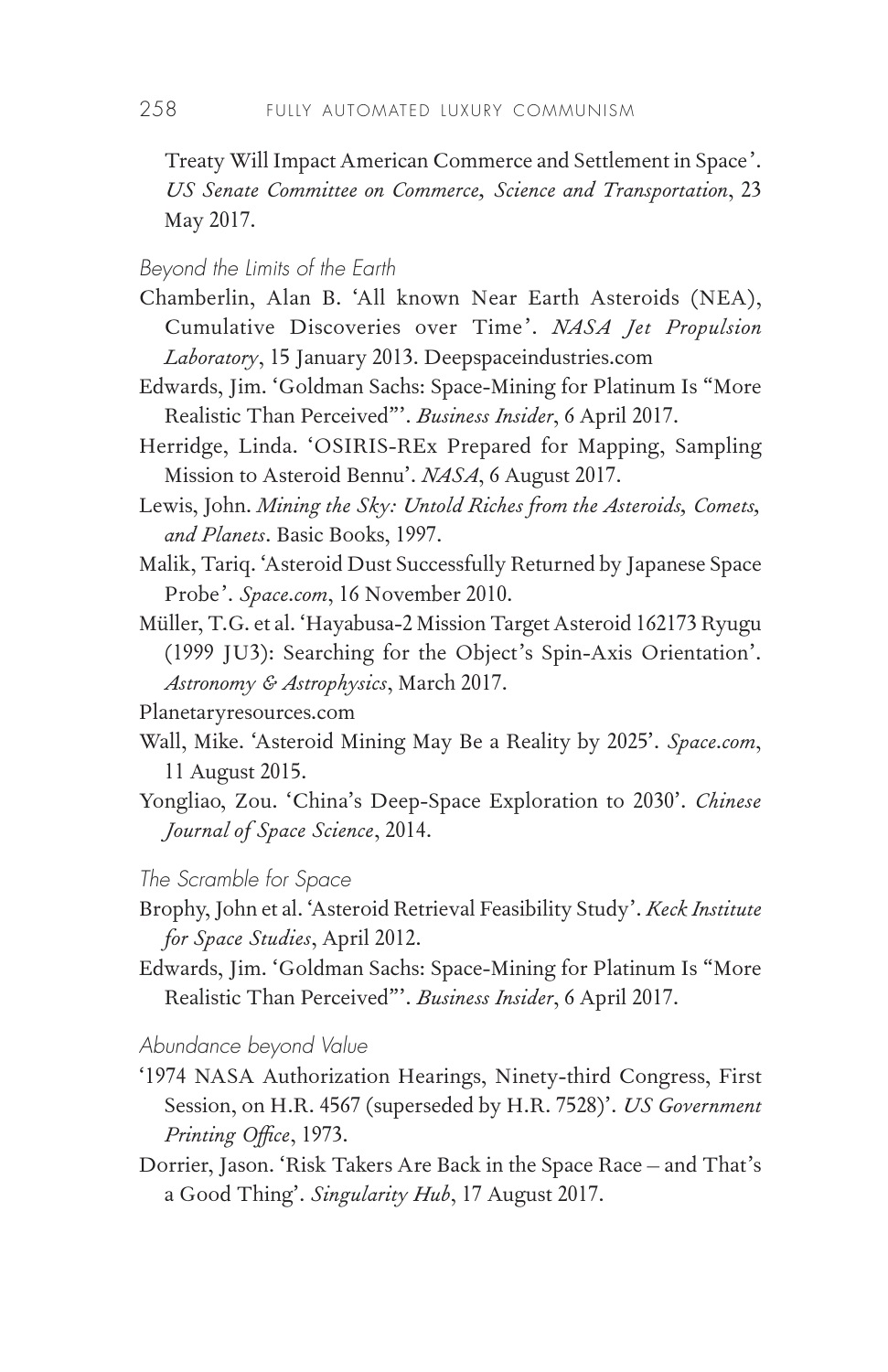- Eisenhower, Dwight D. 'Address Before the 15th General Assembly of the United Nations, New York City'. *The American Presidency Project.*
- 'Protocol on Environmental Protection to the Antarctic Treaty'. *Atlantic Treaty Secretariat*, 4 October 1991.
- Scotti, Monique. 'NASA Plans Mission to a Metal-rich Asteroid Worth Quadrillions'. *Global News*, 12 January 2017.
- 7. Editing Destiny

*An Ageing Species*

- 'Are You Ready? What You Need to Know About Ageing'. *World Health Organization*, 2012.
- 'Demographics and Markets: The Effects of Ageing'. *Financial Times*, 25 October 2016.
- Lawrence, Mathew. 'Future Proof: Britain in the 2020s'. *Institute for Public Policy Research*, December 2016.
- Mrsnik, Marko. 'Global Aging 2013: Rising To The Challenge '. *Standard & Poor's*, 20 March 2013.
- Mrsnik, Marko. 'Global Aging 2016: 58 Shades of Gray'. *Standard & Poor's*, 28 April 2016.
- 'People and Possibilities in a World of 7 Billion.' *United Nations Population Fund*, 2011.
- Pomeranz, Kenneth. *The Great Divergence: China, Europe, and the Making of the Modern World Economy*. Princeton University Press, 2000.
- Prentice, Thomson. 'Health, History and Hard Choices: Funding Dilemmas in a Fast-Changing World'. *World Health Organization*, August 2006.
- 'World Population Projected to Reach 9.6 Billion by 2050'. *UN News*, 13 June 2013.

*Ageing in Britain: Austerity beyond Austerity*

- 'Dementia Now Leading Cause of Death'. *BBC News*, 14 November 2016.
- Gallagher, James. 'Dementia Cases "Set to Treble Worldwide" by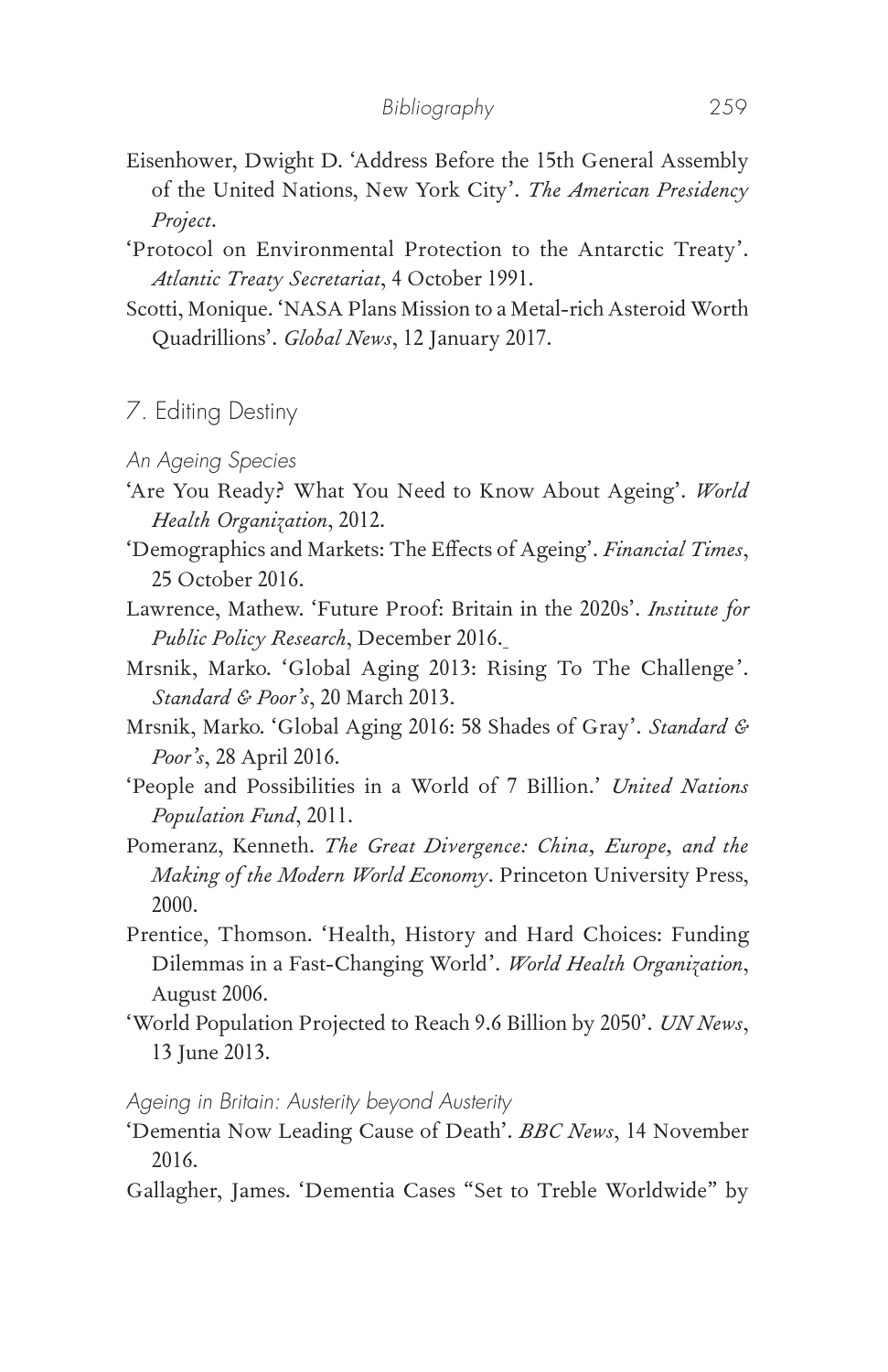2050'. *BBC News*, 5 December 2013.

- Lain, Douglas. *Advancing Conversations: Aubrey De Grey Advocate for An Indefinite Human Lifespan.* Zero Books, 2016.
- Marcus, Mary Brophy. 'The Top 10 Leading Causes of Death in the US'. *CBS News*, 30 June 2016.

*(Genetic) Information Wants to Be Free*

- 'An Overview of the Human Genome Project'. *National Human Genome Research Institute*, November 8, 2012.
- Buhr, Sarah. 'Illumina Wants to Sequence Your Whole Genome for \$100'. *Tech Crunch*, 10 January 2017.
- Nowogrodzki, Anna. 'Should Babies Have Their Genomes Sequenced?' *MIT Technology Review*, 2 July 2015.
- Pennisi, Elizabeth. 'Biologists Propose to Sequence the DNA of All Life on Earth'. *Science*, 24 February 2017.
- Sieh, W. 'The Role of Genome Sequencing in Personalized Breast Cancer Prevention'. *Cancer Epidemiology, Biomarkers and Prevention*, November 2014.
- Singularity University Summits. 'The Biotechnology Century | Raymond McCauley | Singularity University Global Summit'. *YouTube.com*, 21 April 2017.
- Venter, Craig. *A Life Decoded: My Genome, My Life*. Viking, 2007.
- Yong, Ed. 'Fighting Ebola With a Palm-Sized DNA Sequencer'. *The Atlantic*, 16 September 2015.

*Extreme Supply in Healthcare: Gene Therapies*

- Beall, Abigail. 'Genetically-modified Humans: What Is CRISPR and How Does It Work?' *Wired*, 5 February 2017.
- 'CRISPR Reverses Huntington's Disease in Mice'. *Genetic Engineering and Biotechnology News*, 20 June 2017.

'CRISPR Timeline'. *Broad Institute*.

- Cyranoski, David. 'CRISPR Gene Editing Tested in a Person'. *Nature*, 24 November 2016. pp. 479.
- Molteni, Megan. 'Everything You Need to Know About Crispr Gene Editing'. *Wired*, 5 December 2017.
- Regalado, Antonio. 'First Gene-Edited Dogs Reported in China'. *MIT Technology Review*, 19 October 2015.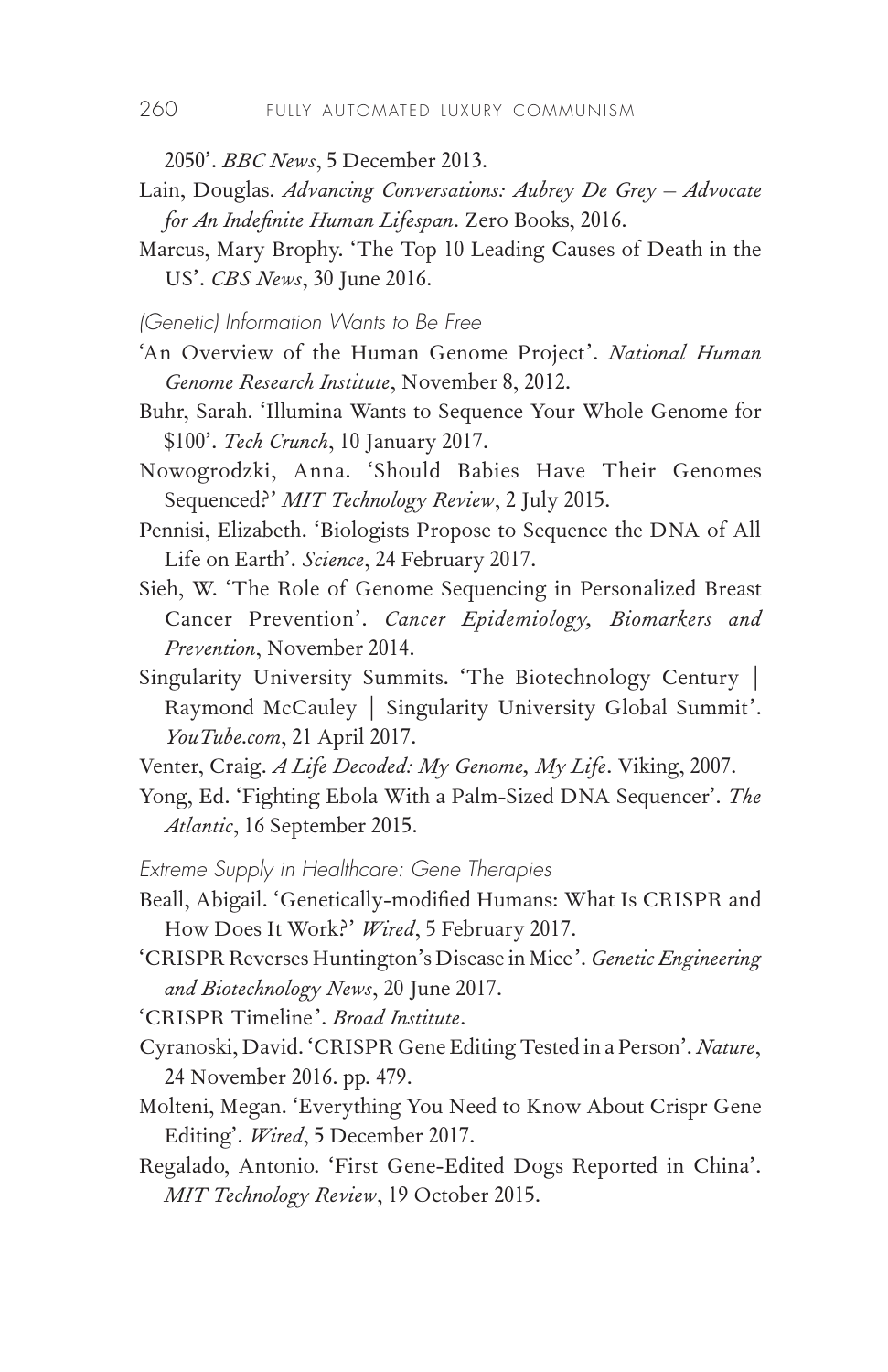- Rosenblum, Andrew. 'A Biohacker's Plan to Upgrade Dalmatians Ends Up in the Doghouse'. *MIT Technology Review*, 1 February 2017.
- Singularity University Summits. 'The Biotechnology Century | Raymond McCauley | Singularity University Global Summit'. *YouTube.com*, 21 April 2017.
- Stapleton, Andrew. 'Scientists Have Used CRISPR to Slow The Spread of Cancer Cells'. *Science Alert*, 1 June 2017.
- Yu, Alan. 'How a Gene Editing Tool Went from Labs to a Middle-School Classroom'. *NPR*, 27 May 2017.
- *Welcome to Elysium*
- 'Alan Kurdi | 100 Photographs | The Most Influential Images of All Time'. *Time.*
- de Selding, Peter B. 'SpaceX's Reusable Falcon 9: What Are the Real Cost Savings for Customers?' *Space News*, 25 April 2016.

#### 8. Food Without Animals

*Food, Surplus and Disruptions*

- Pearce, Fred. 'The Sterile Banana'. *Conservation*, 26 September 2008.
- Zohary, Daniel, Maria Hopf and Ehud Weiss. *Domestication of Plants in the Old World: The Origin and Spread of Domesticated Plants in Southwest Asia, Europe, and the Mediterranean Basin*. Oxford University Press, 2012.
- *A Stretching World*
- Arsenault, Chris. 'Only 60 Years of Farming Left If Soil Degradation Continues'. *Scientific American*, 5 December 2014.
- Brown, Lester. *Plan B 3.0: Mobilizing to Save Civilization*. W.W. Norton, 2009.
- Carrington, Damian. 'Earth's Sixth Mass Extinction Event Under Way, Scientists Warn'. *Guardian*, 10 July 2017.
- Howard, Emma. 'Humans Have Already Used Up 2015's Supply of Earth's Resources – Analysis'. *Guardian*, 12 August 2015.
- Jevons, William. *The Coal Question.* 1865.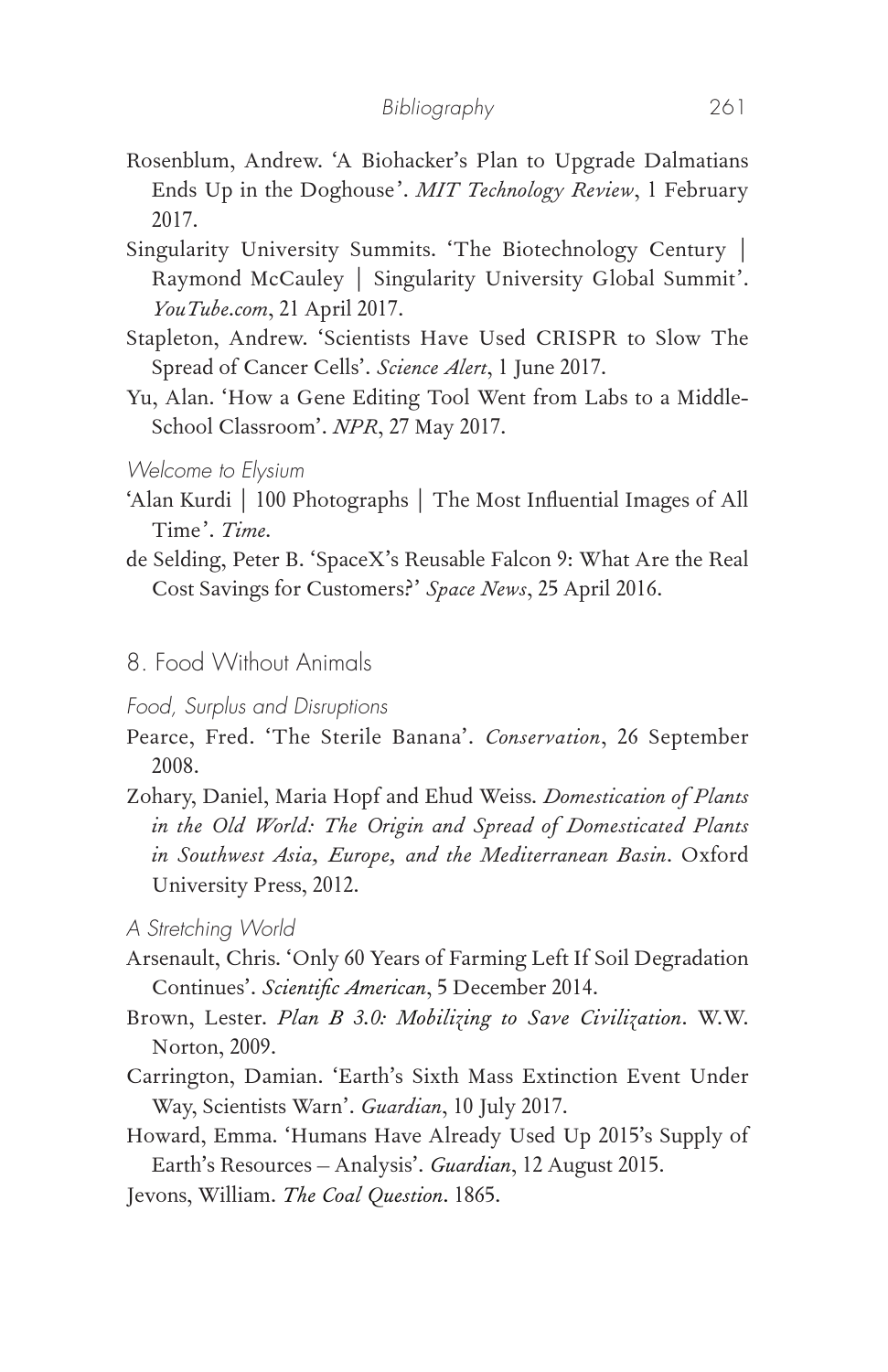- Lynas, Mark. *Six Degrees: Our Future on a Hotter Planet*. Fourth Estate, 2007.
- Malthus, Thomas. *An Essay on the Principle of Population.* 1798.
- Myers, Ransom A. and Boris Worm. 'Rapid Worldwide Depletion of Predatory Fish Communities'. *Nature*, 15 May 2003.
- Nelson, Gerald C. et al. *Food Security, Farming, and Climate Change to 2050: Scenarios, Results, Policy Options.* International Food Policy Research Institute, 2010.
- 'World Must Sustainably Produce 70 Percent More Food by Mid-Century – UN Report'. *UN News*, 3 December 2013.

*Food as Information: The Green Revolution*

'Agricultural Land (% of Land Area)'. *World Bank*, 28 September 2017.

- Chambers, Ian and John Humble. *Plan for the Planet: A Business Plan for a Sustainable World*. Gower, 2012.
- De Datta, S.K. et al. 'Effect of Plant Type and Nitrogen Level on the Growth Characteristics and Grain Yield of Indica Rice in the Tropics'. *Agronomy Journal*, 1968.
- Ehrlich, Paul, *The Population Bomb.* Sierra Club/Ballantine Books, 1968.
- 'Prevalence of Undernourishment (% of Population)'. *World Bank*, 28 September 2017.
- Swaminathan, M.S. 'Obituary: Norman E. Borlaug (1914–2009) Plant Scientist Who Transformed Global Food Production'. *Nature*, 2009. pp. 461.

#### *Completing the Green Revolution*

Easterbrook, Gregg. 'Forgotten Benefactor of Humanity'. *Atlantic*, January 1997.

#### *Synthetic Meat: Meat without Animals*

- Caughill, Patrick. 'The Future of Protein: Here's How Lab-Grown Meat Is Transforming Our Future'. *Futurism*, 19 January 2017.
- Cow Weight FAQ. *Pro B Farms*. http://www.probfarms.com/ layout\_images/fs-cowweight.pdf.
- Gold, Mark. *The Global Benefits of Eating Less Meat.* Compassion in World Farming Trust, 2004.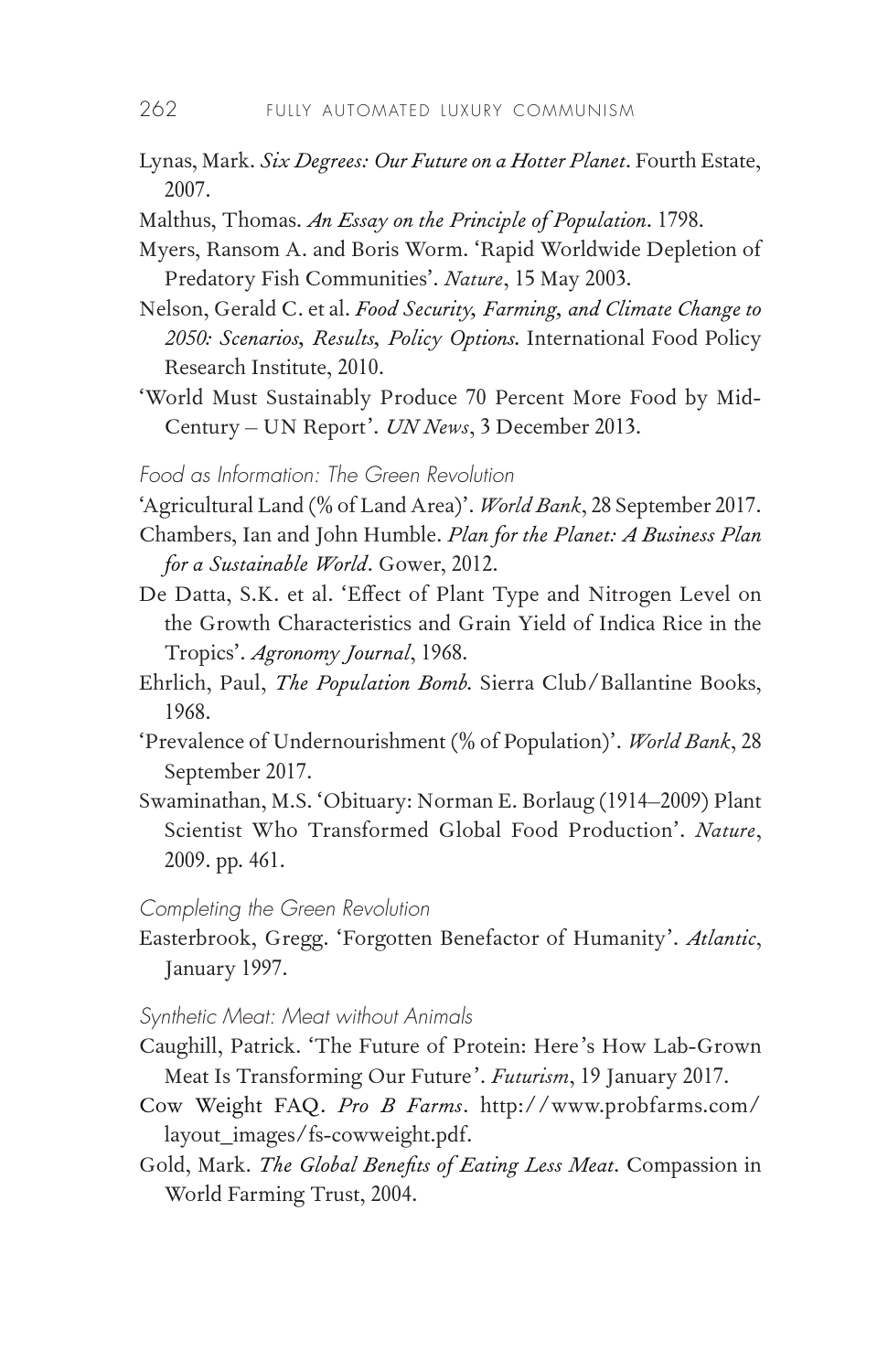- 'Rearing Cattle Produces More Greenhouse Gases than Driving Cars, UN Report Warns'. *UN News,* 29 November 2006.
- Reijnders, Lucas and Sam Soret. 'Quantification of the Environmental Impact Of Different Dietary Protein Choices'. *The American Journal of Clinical Nutrition*, 1 September 2003. pp. 664S–668S.
- Vidal, John. '10 Ways Vegetarianism Can Help Save the Planet'. *Guardian*, 18 July 2010.
- 'Water'. *Global Agriculture*.
- 'WHO World Water Day Report'. *World Health Organization*, 2001.
- *World Agriculture: Towards 2015/2030*. Food and Agriculture Organization of the United Nations, 2003.

*The \$325,000 Hamburger*

- Card, Jon. 'Lab-Grown Food: "The Goal Is to Remove the Animal from Meat Production"'. *Guardian*, 24 July 2017.
- Ceurstemont, Sandrine. 'Make Your Own Meat with Open-Source Cells – No Animals Necessary'. *New Scientist*, 11 January 2017*.*
- Coyne, Andy. 'Just Planning to Launch Lab-Grown Chicken Product this Year'. *Just-Food*, 18 October 2018.
- Heid, Markham. 'You Asked: Should I Be Nervous About Lab-Grown Meat?' *Time*, 14 September 2016.
- 'Indian-American Scientist Has Discovered a Way for Us to Eat Meat without Killing Animals'. *Huffington Post India*, 14 March 2016.
- Jha, Alok. 'First Lab-Grown Hamburger Gets Full Marks for "Mouth Feel"'. *Guardian*, 6 August 2013.
- 'Lab-Grown Meat Would "Cut Emissions and Save Energy"'. *Phys Org*, 21 June 2011.
- Mandelbaum, Ryan F. 'Behind the Hype of "Lab-Grown" Meat'. *Gizmodo*, 14 August 2017.
- Memphis Meats. 'The World's First Cell-Based Meatball Memphis Meats'. *Youtube.com*, 31 January 2016.
- Schwartz, Ariel. 'The \$325,000 Lab-Grown Hamburger Now Costs Less Than \$12'. *Fast Company*, 1 April 2015.
- Steinfeld, Henning et al. *Livestock's Long Shadow*. Food and Agriculture Organization of the United Nations, 2006.
- Watson, Elaine. 'Cultured fish co. Finless Foods aims to achieve price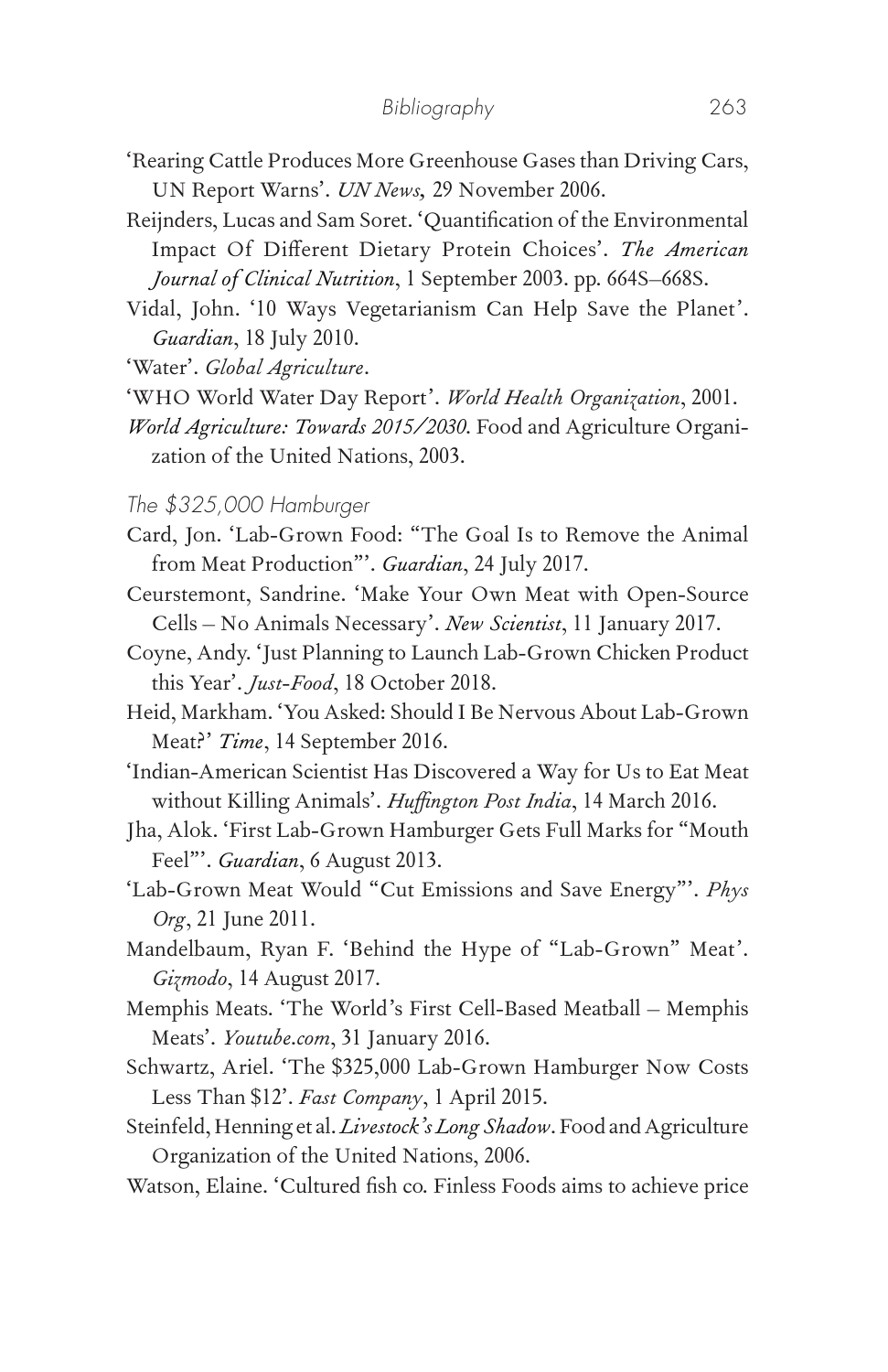parity with Bluefin tuna by the end of 2019'. *Food Navigator*, 21 December 2017.

'What Is Cultured Meat'. *Cultured Beef*.

- *Meat from Vegetables*
- Chiorando, Maria. 'JUST Vegan Egg Will be Available to Buy Online Next Month'. *Plant Based News*, 17 July 2018.
- Clarafoods.com
- Impossibleburger.com.
- 'Impossible Foods Launches Production at First Large-Scale Plant'. *Business Wire*, 7 September 2017.
- Simon, Matt. 'The Impossible Burger: Inside the Strange Science of the Fake Meat That "Bleeds"'. *Wired*, 20 September 2017.
- Steinfeld, Henning et al. *Livestock's Long Shadow*. Food and Agriculture Organization of the United Nations, 2006.
- Tetrick, Josh. 'Meat and Seafood (But Without the Animal)'. *LinkedIn*, 27 June 2017.
- Van Hemert, Kyle. 'Inside Look: The Startup Lab Using Plants to Make Next-Gen Super Eggs'. *Wired*, 10 December 2013.
- Watson, Elaine. 'Perfect Day in Talks With Food Industry Partners to Commercialize Animal-Free Dairy Ingredients'. *Food Navigator*, 19 December 2017.

#### *Champagne Socialism*

- Diamandis, Peter and Steven Kotler. *Abundance: The Future Is Better than You Think*. Free Press, 2014.
- Dormehl, Luke. 'No Grapes Necessary Ava Winery Makes Fine Wines Molecule by Molecule'. *Digital Trends*, 8 August 2017.
- 'Globetrotting Food Will Travel Farther Than Ever This Thanksgiving'. *Worldwatch Institute*.
- Goldfarb, Alan. 'The Pivot to Whiskey'. *The Verge*, 23 August 2018.
- Goldfield, Hannah. 'An Exclusive First Taste of Lab-Made Whiskey'. *Wall Street Journal*, 1 October 2018.
- Lawrence, Felicity. 'The Supermarket Food Gamble May Be Up'. *Guardian*, 20 February 2017.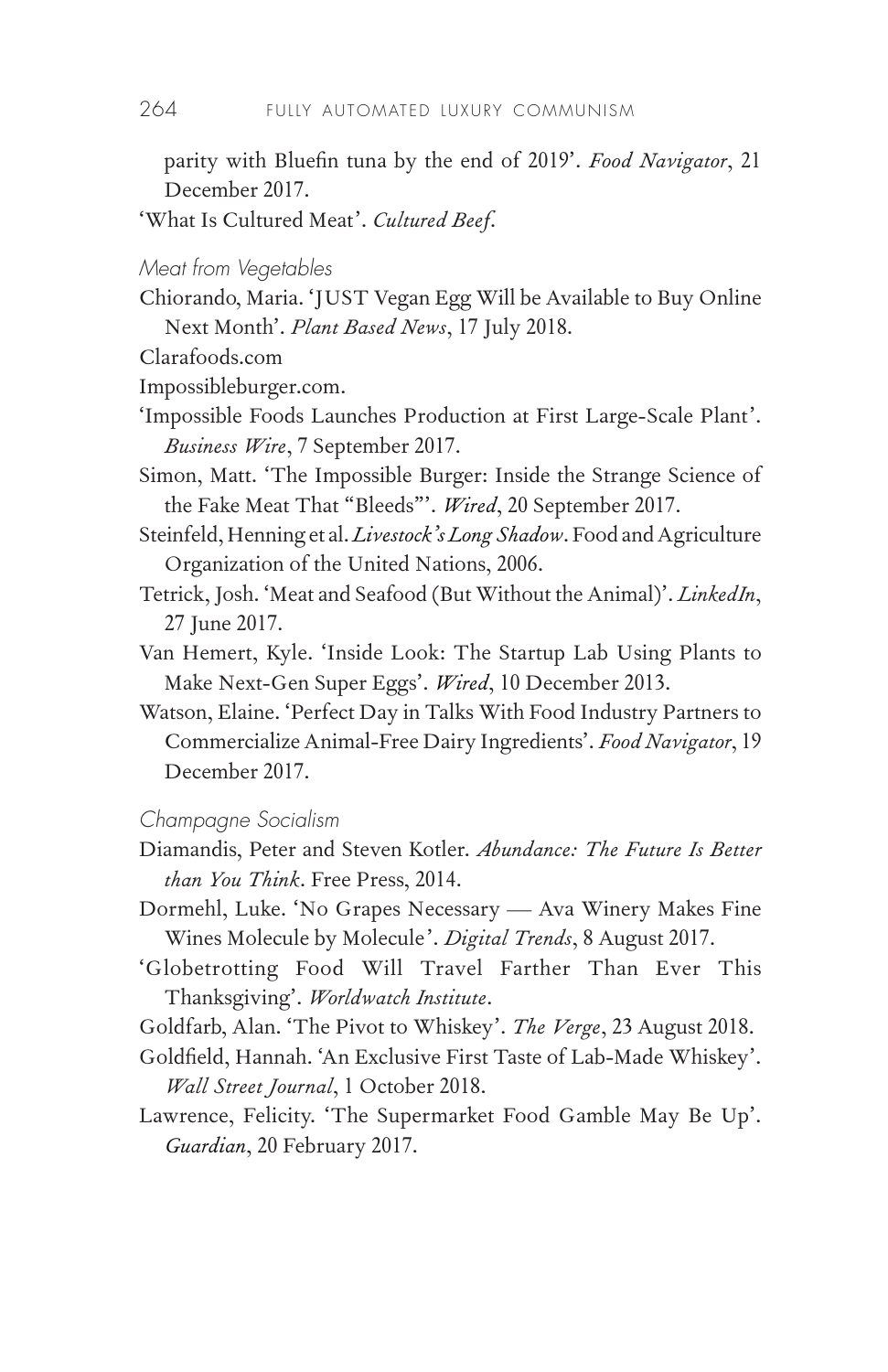# Part III. Paradise Found

- 9. Popular Support
- *Against Elite Technology*
- Marx, Karl. *Grundrisse.* 1857.
- Rancière, Jacques. 'Attacks On "Populism" Seek to Enshrine the Idea That There is No Alternative'. *Verso Books Blog*, 2 May 2017.
- Rancière, Jacques. 'The People Are Not a Brutal and Ignorant Mass'. *Verso Books Blog*, 30 January 2013.
- Srincek, Nick and Alex Williams. *Inventing the Future*. Verso Books, 2016.
- *The Red and the Green*
- 'Balcombe "Fracking" Village in First Solar Panel Scheme'. *BBC News*, 28 January 2015.
- Brand, Stewart. 'WE ARE AS GODS'. *Whole Earth Catalog*, Fall 1968.
- *Against Globalism, towards Internationalism*
- Klein, Naomi. *This Changes Everything: Capitalism vs. the Climate*. Penguin Books, 2015.
- Marx, Karl. *A Contribution to the Critique of Political Economy*. Progress Publishers, 1977.
- 10. Fundamental Principles
- *Carillion's Collapse and the East Coast Line*
- Bastani, Aaron. 'Britain Isn't Working'. *The New York Times*, 23 January 2018.
- Boffey, Daniel. 'East Coast Mainline: Profitable and Publicly Owned – So Why Sell It?' *Guardian*, 23 October 2013.
- Leach, Adam. 'UK Public Sector is World's Second-Largest Outsourcing Market'. *Chartered Institute of Procurement and Supply*, 22 March 2013.
- Mason, Paul. 'Ink It Onto Your Knuckles Carillion Is How Neoliberalism Lives and Breathes'. *Novara Media*, 15 January 2018.
- McNulty, Roy. *Realising the Potential of GB Rail*. Department for Transport, May 2011.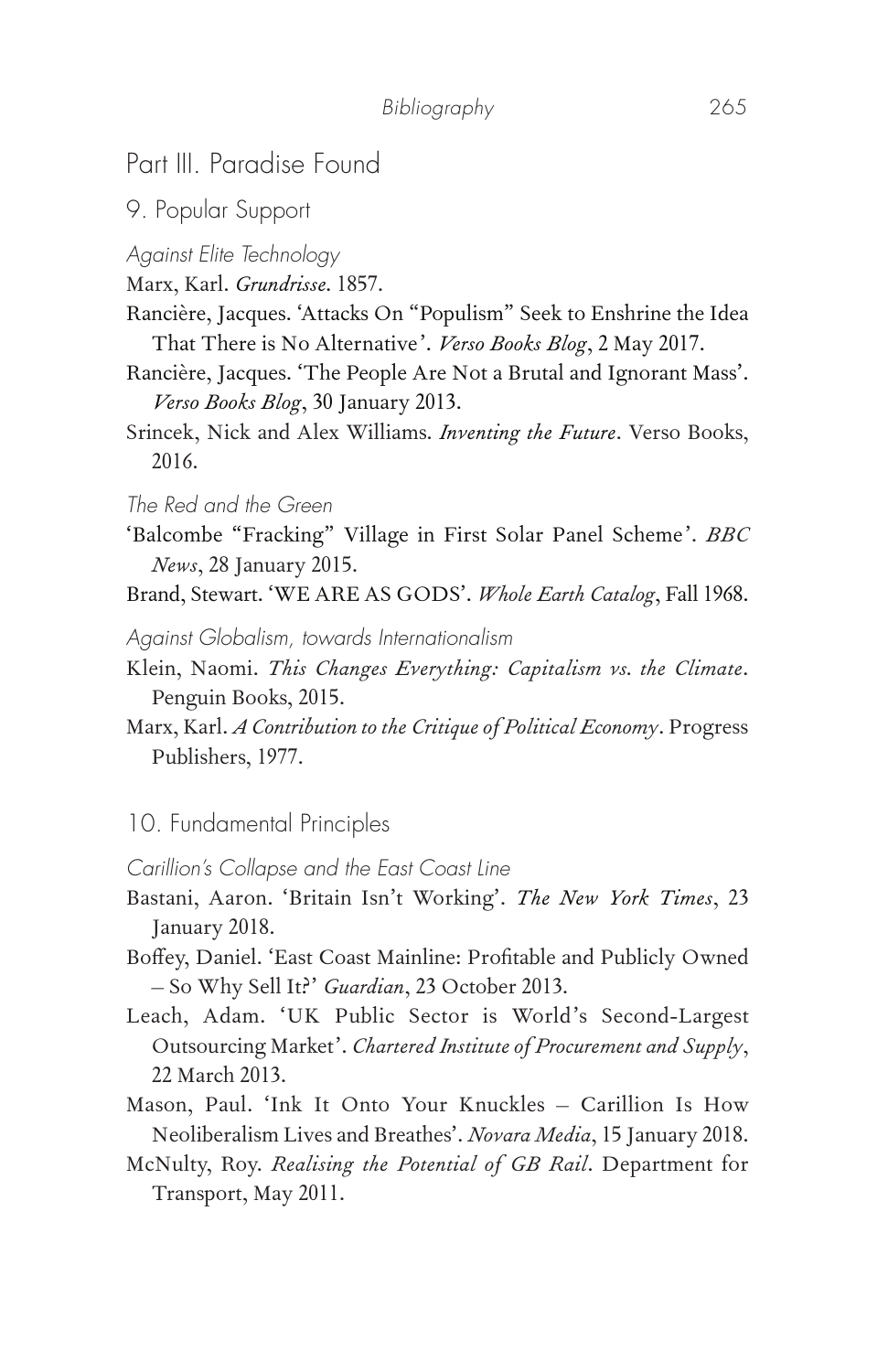Topham, Gwyn. 'East Coast Line Bailout Puts Rail Privatisation Back in Spotlight'. *Guardian,* 10 February 2018.

#### *The Grenfell Fire*

- Osborne, Samuel and Harriet Agerholm. 'Grenfell Tower Inquiry: Refurbishment Turned Building Into "Death Trap Using Public Funds"'. *Independent*, 5 June 2018.
- Stone, Jon. 'Britain Could Slash Environmental and Safety Standards "A Very Long Way" after Brexit, Tory MP Jacob Rees-Mogg Says'. *Independent,* 6 December 2016.

# *Ending Neoliberalism 1: The Preston Model*

- Chakrabortty, Aditya. 'In 2011 Preston hit Rock Bottom. Then it Took Back Control'. *Guardian*, 31 January 2018.
- 'The Cleveland Model—How the Evergreen Cooperatives are Building Community Wealth'. *Community Wealth*, February 2013.
- Hanna, Thomas M., Joe Guinan and Joe Bilsborough. 'The "Preston Model" and the Modern Politics of Municipal Socialism'. *Open Democracy*, 12 June 2018.
- Parveen, Nazia and Rachael Bunyan. 'Preston Named Best City to Live and Work in North-West England'. *Guardian*, 8 November 2016.

#### *People's Businesses, People's Banks*

- Barrott, Cheryl et al. 'Alternative Models of Ownership'. *UK Labour Party*, 11 June 2017.
- Clancy, John. *The Secret Wealth Garden: Re-Wiring Local Government Pension Funds back into Regional Economies*. Lulu.com, 2014.

*Return of the State: UBS*

- Moore, Henrietta L. 'Social Prosperity for the Future: A Proposal for Universal Basic Services'. *University College London Institute for Global Prosperity*, 2017.
- 'NHS Statistics, Facts and Figures'. *NHS Confederation*, 14 July 2017.

#### *Decarbonisation*

Klein, Naomi. *This Changes Everything: Capitalism vs. the Climate*. Penguin Books, 2015.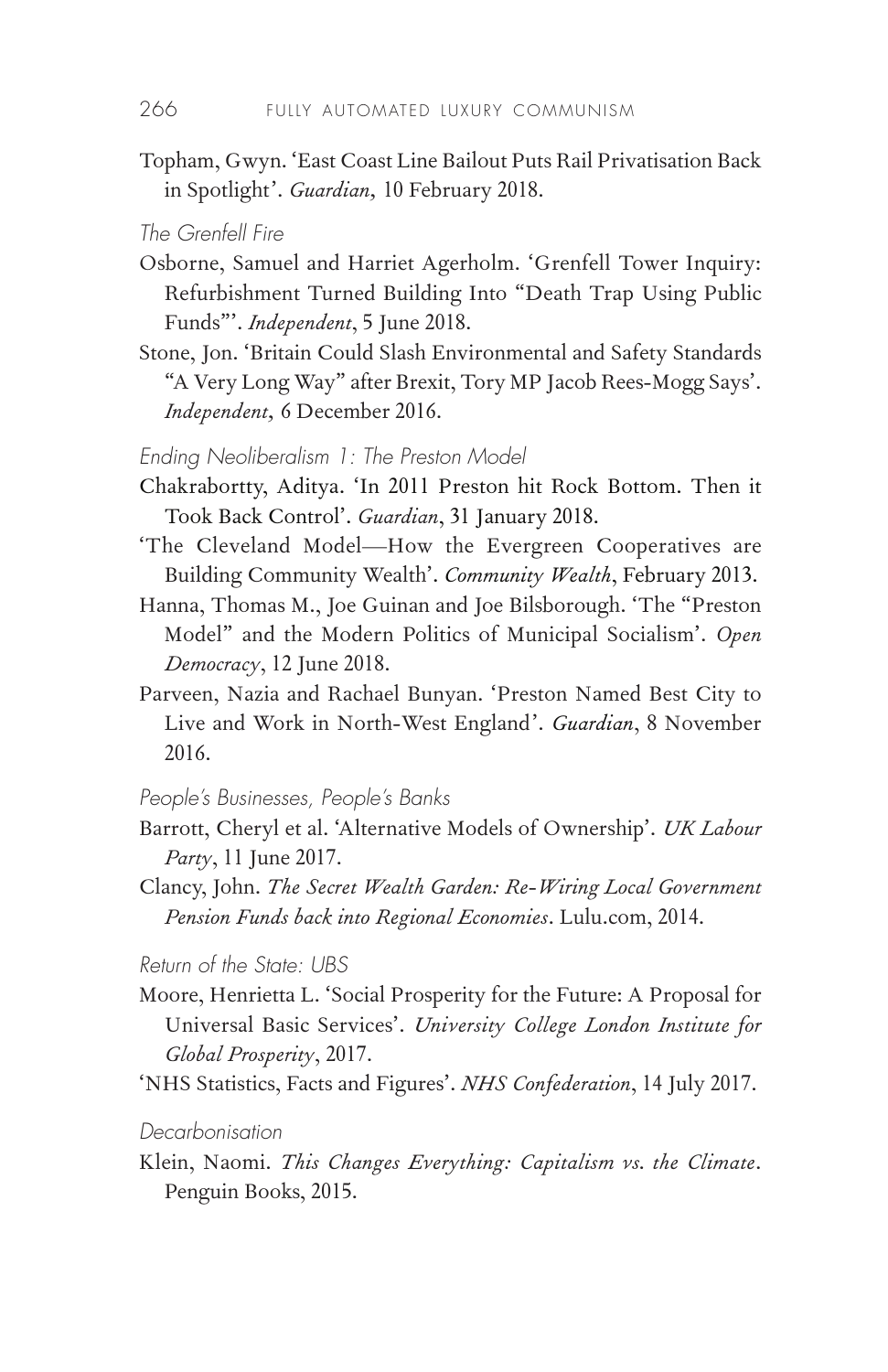'Softbank and Saudi Arabia Announce New Solar Generation Project'. *CNBC*, 27 March 2018.

### 11. Reforging the Capitalist State

- *Money for Nothing*
- Martinelli, Luke. 'Assessing the Case for a Universal Basic Income in the UK.' *University of Bath Institute for Policy Research*, September 2017.
- Van Parijs, Philippe and Yannick Vanderborght. *Basic Income: A Radical Proposal for a Free Society and a Sane Economy*. Harvard University Press, 2017.
- Zamora, Daniel. 'The Case Against a Basic Income'. *Jacobin*, 28 December 2017.
- *Central Banks as Central Planners*
- Blakely, Grace. 'On Borrowed Time: Finance and the UK's Current Account Deficit'. *Institute for Public Policy Research*, 10 July 2018.
- Mason, J.W. 'Socialize Finance'. *Jacobin,* 28 November 2016.
- *The End of GDP*
- Gibbons, Kevin. 'Why Wikipedia is Top on Google: the SEO Truth No-One Wants to Hear'. *Econsulting*, 14 February 2012.
- Kennedy, Robert. 'Remarks at the University of Kansas'. Speech, Lawrence, Kansas, 18 March 1968. *John F. Kennedy Presidential Library and Museum*.
- Kuznets, Simon in report to the Congress, 1934. In *Globalization: Critical Perspectives*. Edited by Gernot Kohler and Emilio José Chaves, 2003.
- 'We'd better watch out'. *New York Times Book Review*, July 12 1987.

12 FAIC

- Mims, Christopher. 'The Six Laws of Technology Everyone Should Know'. *Wall Street Journal*, 26 November 2017.
- Novara Media. 'Technology and Post Capitalism'. *Youtube.com*, 25 September 2017.

*Futures Deferred*

'How Luther Went Viral'. *Economist*, 17 December 2011.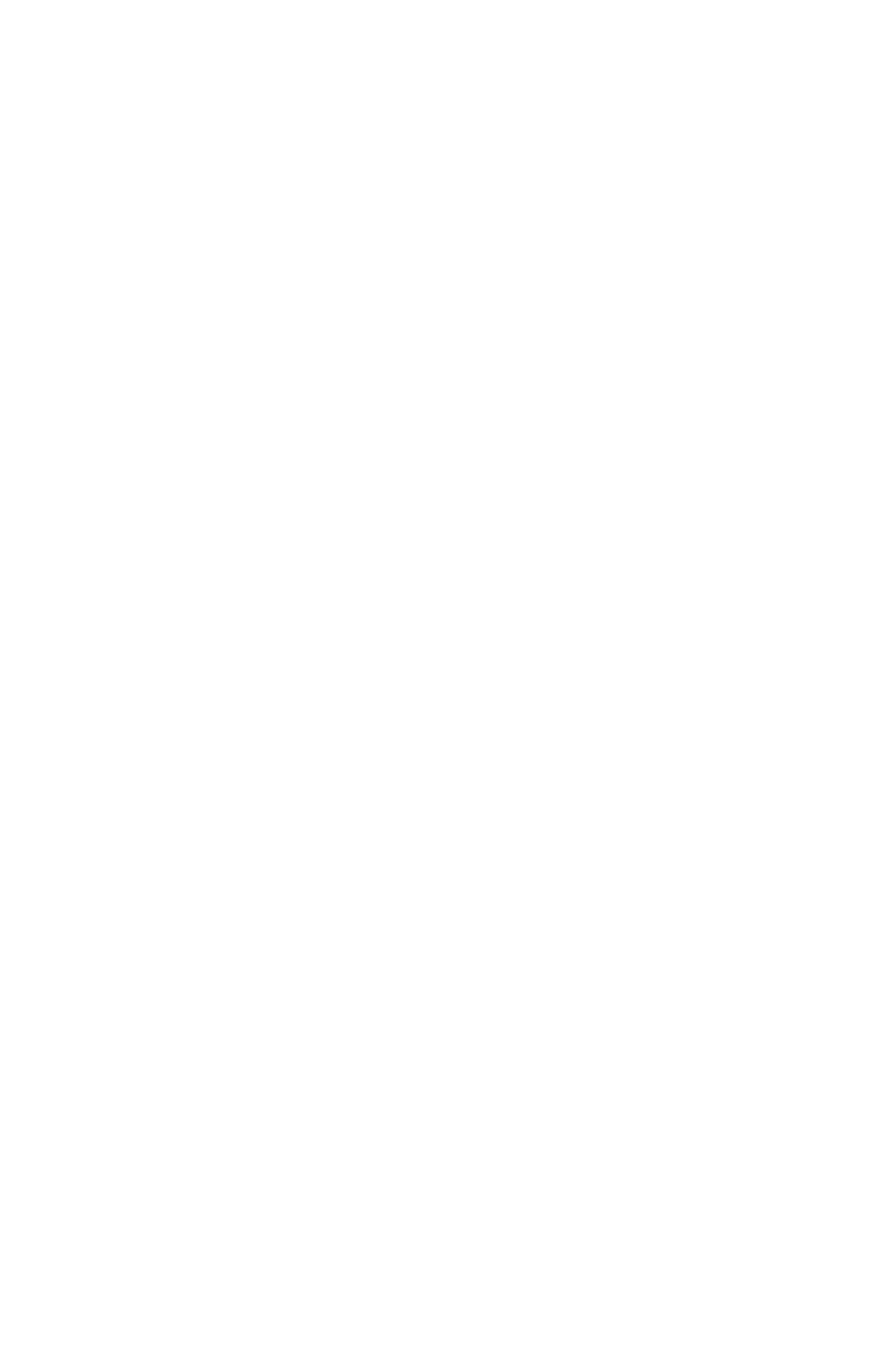# Index

'Abundance Index', 235–6 Africa, 107–10, 162 ageing about, 138–41 in Britain, 141–4 *Elysium,* 154–8 gene therapies, 149–54 genetic information, 144–9 Green Revolution, 164–8 agriculture about, 31–2 cellular, 171, 174, 175, 177–81 end of mass, 79–80 agronomic research, 165 Alzheimer's disease, 143 Amazon, 88–9 Amazon GO, 88–9 Antarctic Treaty System, 136, 136n anthropocene, 96–7 anti-austerity, politics of, 201 Apollo, 122, 128, 137 Apple, 84 Arkwright, Richard, 208 Arkyd, 132 *Around the World in Eighty Days* (Verne), 33 artificial intelligence (AI), 90 asteroid 16 Psyche, 134 asteroid belt, 131

asteroid mining, 119–20, 133–4 Atlas robot, 82–3, 132 automation actual, 88–92 growth of, 239 in medicine, 91 autonomy autonomous vehicles, 83–6 of publicly owned firms under market socialism, 231 Autumn Budget (2017), 58 Ava Winery, 180 Badiou, Alain, 18 Bank of England, 228, 229 Beck, Peter, 123 Bezos, Jeff, 121, 135 biology, as information, 39 birth rites, 146–7 Blue Origin, 124, 133–4, 135 Blumenthal, Chris, 2–4 Blur Origin, 121 BNP (British National Party), 27 Boeing, 121 Borlaug, Norman, 165–6, 171 Boston Consulting Group, 46–7 Boulton, Matthew, 34 BP (British Petroleum), 100 Brand, Stewart, 48–9, 64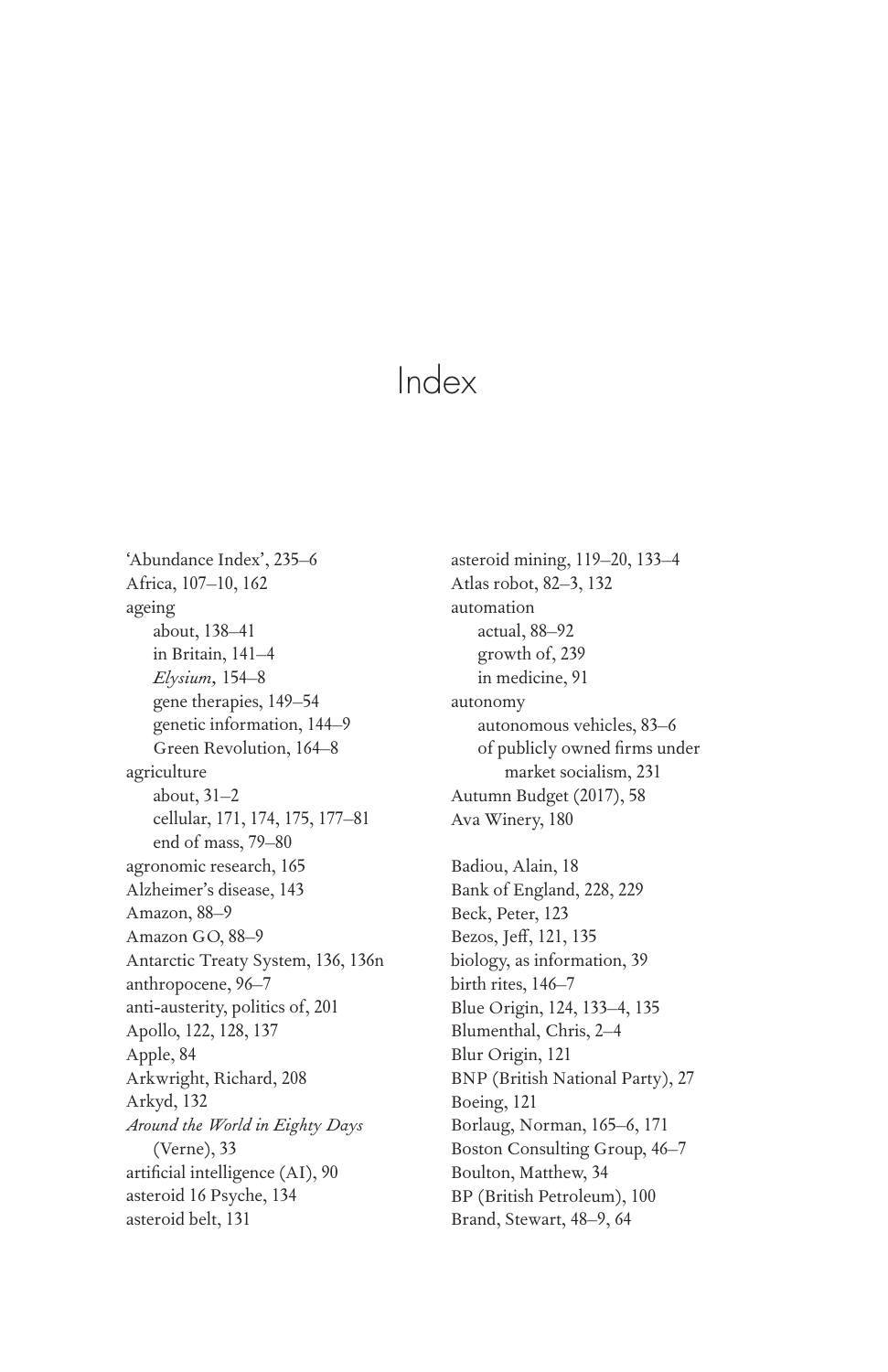#### 270 fully automated luxury communism

Brexit, 21, 28–9, 30, 206–7 Brin, Sergey, 171 Britain ageing in, 141–4 transportation in, 215 unions in, 211–12 British National Party (BNP), 27 British Petroleum (BP), 100 British Rail Consortium, 89 Brus, Włodzimierz *The General Problems of the Functioning of the Socialist Economy,* 231 *From Marx to the Market,* 230–1 Brynjolfsson, Erik, 93 capital, when it becomes labour, 69–71 'capital stock', 69 capitalism about, 22, 51–3 critics of, 34–6 features of, 137 market, 39–40, 197–8 Marx on, 35, 199 capitalist realism, 17–19, 186 capitalist state central banks as central planners, 226–9 end of GDP, 232–6 socialised capital market, 230–2 speculative economy, 229–30 Universal Basic Income (UBI), 224–6 carbon emissions, 197 Carillion, 201–3 Carney, Mark, 86–7 cellular agriculture, 171, 174, 175, 177–81 central banks, as central planners, 226–9 central planning, 226–9 Centre for Local Economic Strategies (CLES), 209 Ceres, 130, 131 *Children of Men* (film), 18

China National Space Administration, 131 Clancy, John, 212 Clara Foods, 178–9 clean energy, 190 CLES (Centre for Local Economic Strategies), 209 Cleveland Model, 209 climate change. *See also* decarbonisation about, 96, 188–9, 238–9 catastrophes and, 97–8 challenges of, 170 forecasts for, 161–2 globalism and, 197–8 solutions to, 115–16 Clinton, Hillary, 29 Clustered Regularly Interspaced Short Palindromic Repeat (CRISPR), 150–2, 153–4 coal production, 118 cobalt, 117 Cold War, end of, 15–17 communism about, 53–6 defined, 51 post-capitalism without, 56–9 *The Communist Manifesto* (Engels and Marx), 51–2 Compass, 225–6 Conservative Party, 29–30, 141–2 Corbyn, Jeremy, 28, 30 credit status, ageing and, 140 Crick, Francis, 149 crises, 9–20, 22–3, 48–9. *See also specific crises* Cuban, Mark, 90 cultured meat, 170–5 da Vinci surgery robot, 90 *Das Kapital* (Marx), 51–2 data storage, 45–6

decarbonisation, 100–1, 118, 198–9, 217–23 Deep Blue, 80, 81 Deep Space Industries (DSI), 132,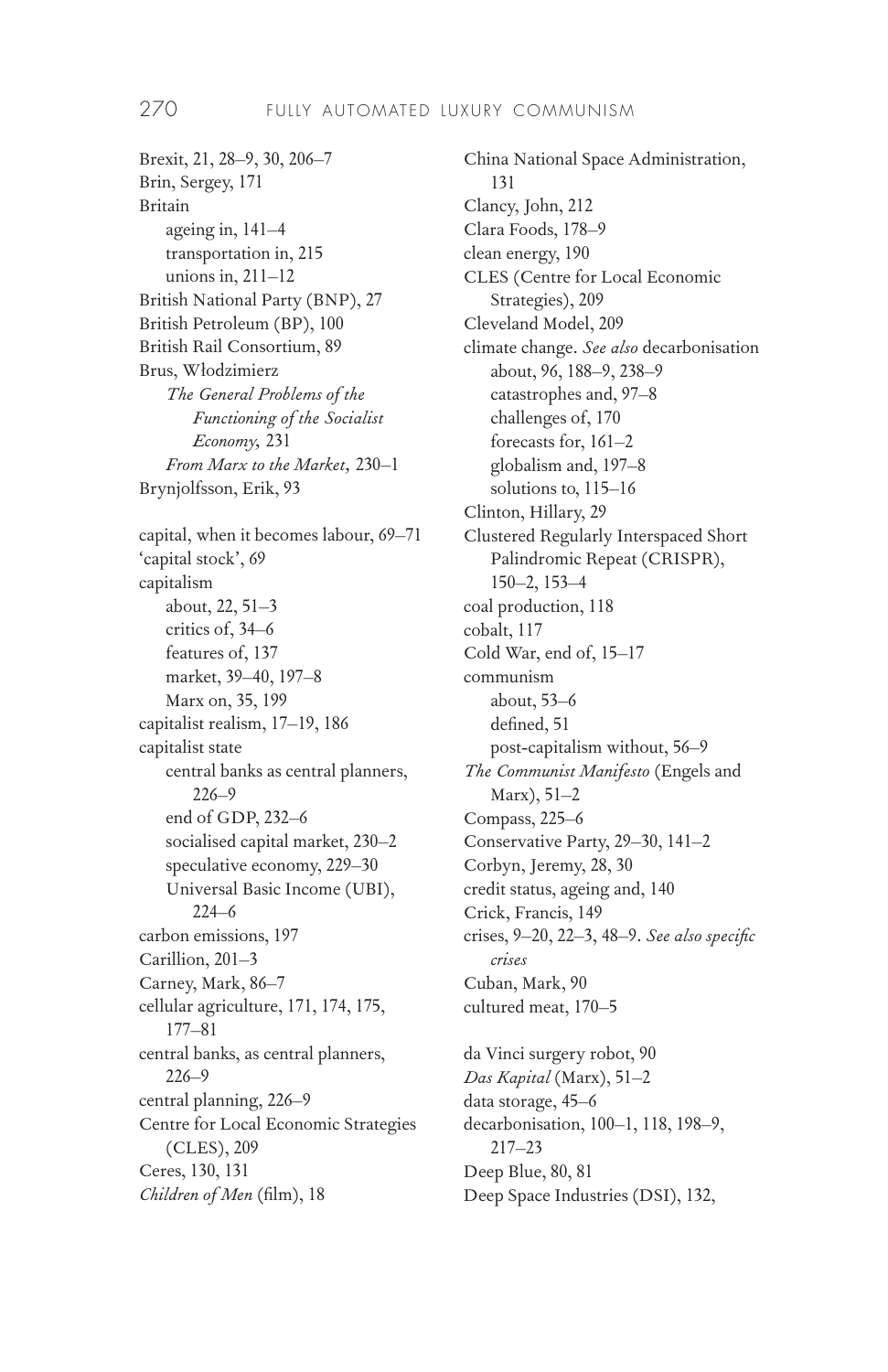136–7 DeLong, J. Bradford, 64–5 dementia, 143 Dementia Tax, 142 democratic people, 187 Deutsche Bank, 103, 105 Deutscher, Isaac, 243 Diamandis, Peter, 129, 135, 136 diesel vehicles, 105 digitisation, 40 *Discorsi* (Machiavelli), 95 disruptions. *See also specific disruptions* energy and, 94–6 food, surplus and, 159–60 d.light, 109 DNA, 144, 147, 150, 151, 241–2 double helix model, 149 Doug, 7–8 Drucker, Peter, 51, 59–60, 79, 85, 232 dwarf planets, 130

*E. coli,* 148n Earth BioGenome Project, 146 East Coast Main Line, 203–4 economic globalisation, 197–8 economies relocalisation of, 207–8 worker-owned, 207–8, 211–12, 219 egg whites, cellular agriculture and, 177–9 Ehrlich, Paul, 167 *The Population Bomb,* 166 Eisenhower, Dwight, 136n, 137 elderly care, 92 electoral politics, 195 electoralism, society and, 194–6 elite technocracy, 185–8 *Elysium* (film), 154–8 Encyclopaedia Britannica, 235 Endless West, 180 *Endogenous Technological Change* (Romer), 63 'The End of History' (Fukuyama), 15–17 *The End of History and the Last Man*

(Fukuyama), 16 energy consumption of, 99–100 cost of storage technologies for, 105 disruption and, 94–6 free, 99–101 future of, 105–6 insulation of, 113–15 minimising consumption of, 220 post-scarcity in, 94–116 renewable (*See* renewable energy) solar, 101–5 wind, 111–13 energy transition, politics of, 218 Engels, Friedrich *The Communist Manifesto,* 51–2 England, 114. *See also* Britain enlightenment, 187 environmental consequences, of Second Disruption, 96 *An Essay on the Principle of Population* (Malthus), 163–4 ethnic people, 187 excess deaths, 114, 220 experience, power of, 46–8 exponential travel, 39–40 'extreme supply', 37

'fake news', 24 Falcon 9 rocket, 121, 122, 156 Farage, Nigel, 29 farming, 167–8 feedback loop, 205 fertility rates, 139–40, 142 finance, socialising, 207 Financial Policy Committee, 229 Finless Foods, 172, 173 First Disruption, 10–11, 31–2, 72, 79, 94, 134, 149, 159, 237 'First Machine Age', 32 Fisher, Mark, 17–18 FLAC. See *Fully Automated Luxury Communism* food as information, 164–8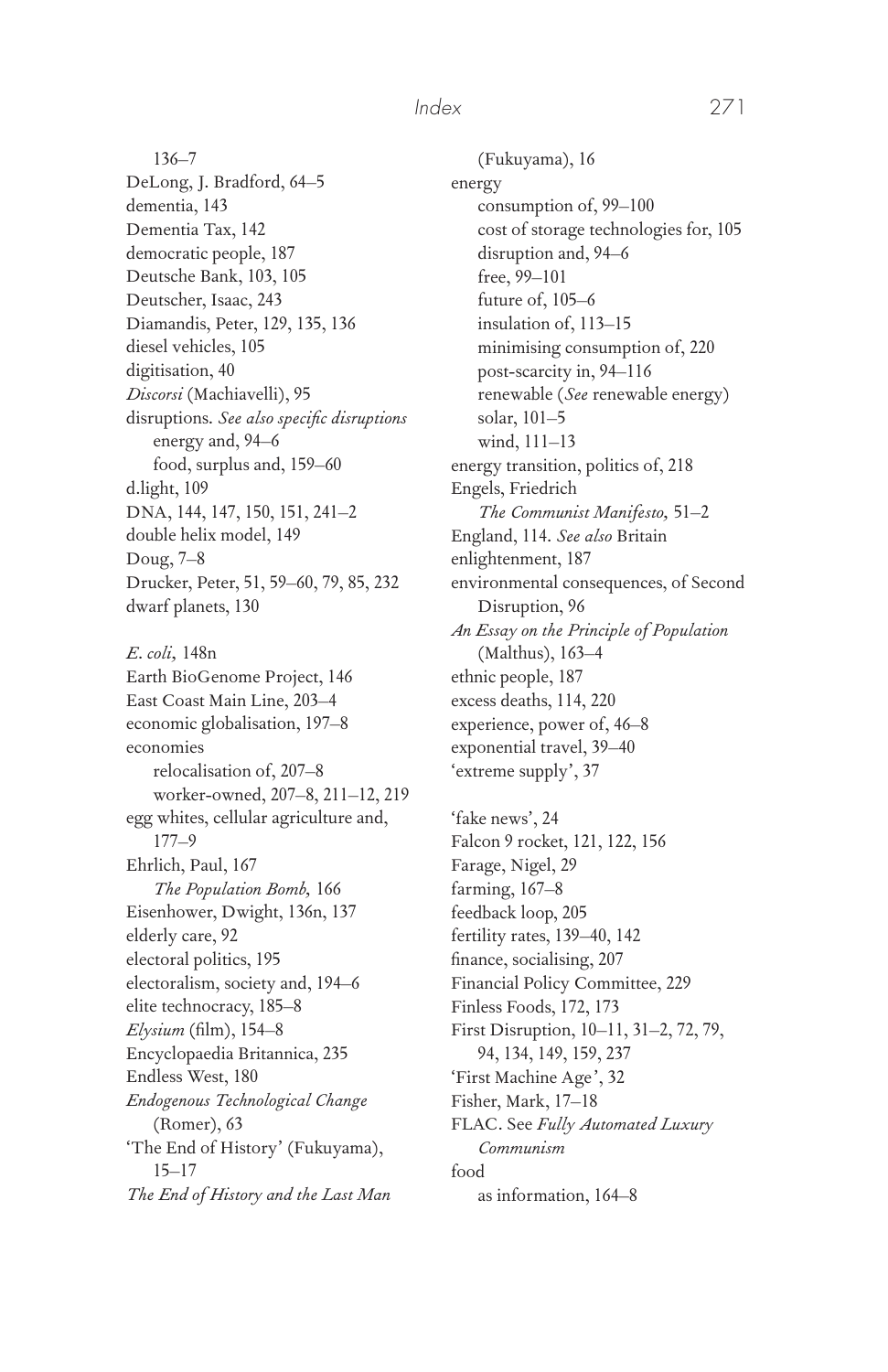surplus, disruptions and, 159–60 Food and Agriculture Organisation, 161 food banks, 24 'food stamps', 24 Ford, Henry, 70–1 fossil fuels, 106, 107, 118–19, 188–9, 218–20, 239 Foxconn, 78 'Fragment on Machines', 51 free energy, 99–101 free market economies, 227 Freedom Pass, 215 Frey, Carl Benedikt, 87 Friedman, Milton, 36, 225 *From Marx to the Market* (Łaski and Brus), 230–1 Fukuyama, Francis, 23, 198 'The End of History', 15–17 *The End of History and the Last Man,* 16 Fully Automated Luxury Communism (FALC) about, 12, 50–51, 237–39 as a beginning, 242–3 benefits of shift to, 186 capitalism, 51–3 climate change and, 189 communism, 53–6 information goods, 63–5 internationalism of, 197 leverage of anchor institutions under, 217 Luxury Populism and, 192–4 post-capitalism and information, 59–60 post-capitalism without communism, 56–9 productivity revolution, 60–3 role of central banks in, 228 Taylorism, 60–3 visionaries and, 239–42 future, energy and the, 105–6

Galileo, 32 GDP, end of, 232–6 gene editing, 150, 152 gene sequencing, 148–9 gene therapies, 149–54 General Motors (GM), 105–6 *The General Problems of the Functioning of the Socialist Economy* (Brus), 231 genetic information, 144–9 genetic inheritance, 149 geriatric care, 92 GES (Global Exploration Strategy), 125–6 global capitalism, 221–2 Global Exploration Strategy (GES), 125–6 Global North, 99, 101, 106, 162, 163, 218–19, 222, 228, 231, 234 global poverty, reduction of, 221 Global South, 99, 101, 106–11, 115, 148, 218–22, 231 global transportation networks, rise of, 34 global warming, 197 globalisation, economic, 197–8 globalism, against, 197–200 Glyph, 180 GM (General Motors), 105–6 Google, 85, 171 Gosplan agency, 226–8 Gou, Terry, 78 'grassroots' campaigns, 190 Great Depression, 233 Great Recession, 24 Greece, 28 green movement, 238–9 green politics, 188–92 greenhouse gases, 174–5 Greenspan, Alan, 26 The Green Revolution, 164 Grenfell Tower, 206–8 *Grundrisse* (Marx), 51–2, 56–7, 61–3 Guttenberg Bible, 241

Haringey Development Vehicle (HDV), 205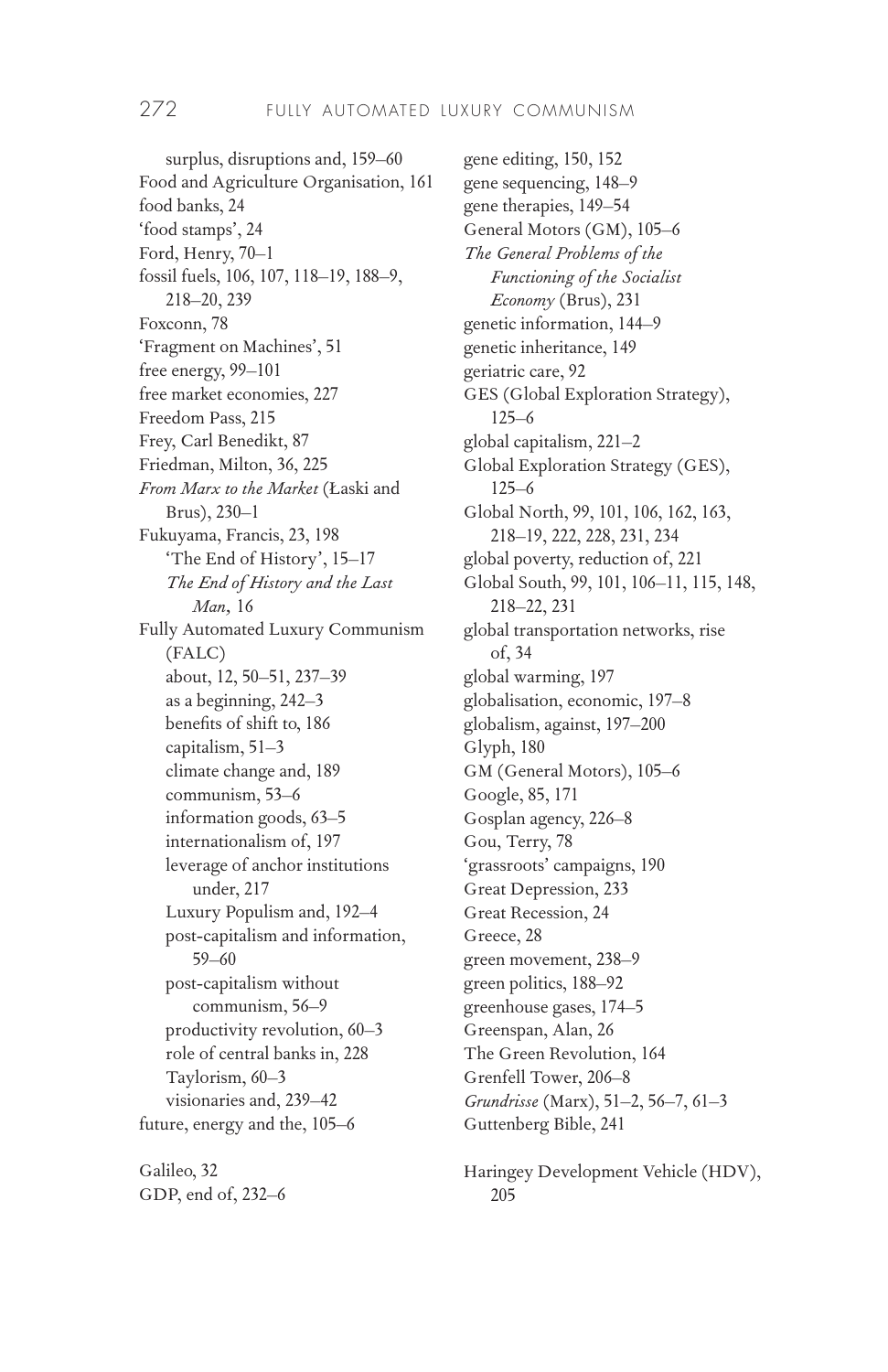Hayabusa spacecraft, 131 Hayek, F. A., 225 HDV (Haringey Development Vehicle), 205 healthcare Britain and, 213–14 post-scarcity in, 138–58 in UK, 215–16 United States and, 213–14 Hegel, Georg Wilhelm Friedrich, 16 heme, 176–7 Henderson, Bruce, 46–7 Henderson Curve, 46–7 Hinkley Point C, 113 Hinton, Geoffrey, 91 history, in 2008, 20–1 Hobbes, Thomas, 139 Holt, William, 44–5 Horse Manure Crisis, 73, 134 Houdini 6, 81 Human Genome Project, 144–5, 146 human rights, centrality of, 193–4 hurricanes, 97–8 Huxley, Aldus, 19 IBM, 80 Ibn Khallikan, 40–2 IBRD (International Bank for Reconstruction and Development),

221 IDA (International Development Association), 221 IEA (International Energy Agency), 103, 105 ignorant people, 187–8 Illumina, 146 imitation, integration *vs.,* 198 Impossible Foods, 175–7 India, 110, 166 Industrial Revolution, 33 industry, 32–6 inertia, measuring, 25–30 infectious diseases, 142–3 information about, 37–48

biology as, 39 food as, 164–8 Marx on, 49 post-capitalism and, 59–60 information goods, 63–5 information technology and robotics, 76 Institute for Global Prosperity at University College London, 214 integration, imitation *vs.,* 198 internal energy insulation, 113 International Astronautical Congress, 119 International Bank for Energy Prosperity, 222 International Bank for Reconstruction and Development (IBRD), 221 International Development Association (IDA), 221 International Energy Agency (IEA), 100–1, 103, 105 International Renewable Energy Agency (IRENA), 103–4 International Rice Research Institute (IRRI), 166 internationalism, 197–200 internet bandwidth, 45–6 Interplanetary Transport System (ITS), 119, 120 IPCC, 101 IRENA (International Renewable Energy Agency), 103–4 IRRI (International Rice Research Institute), 166 Ishee, David, 9, 153–4 ITS (Interplanetary Transport System), 119, 120 Jain, Naveen, 127–8 Jameson, Fredric, 17n Japanese Space Agency, 131 JD.com, 89 Jennings, Ken, 80, 81

Jevons, William, 164, 167 Jevons Paradox, 164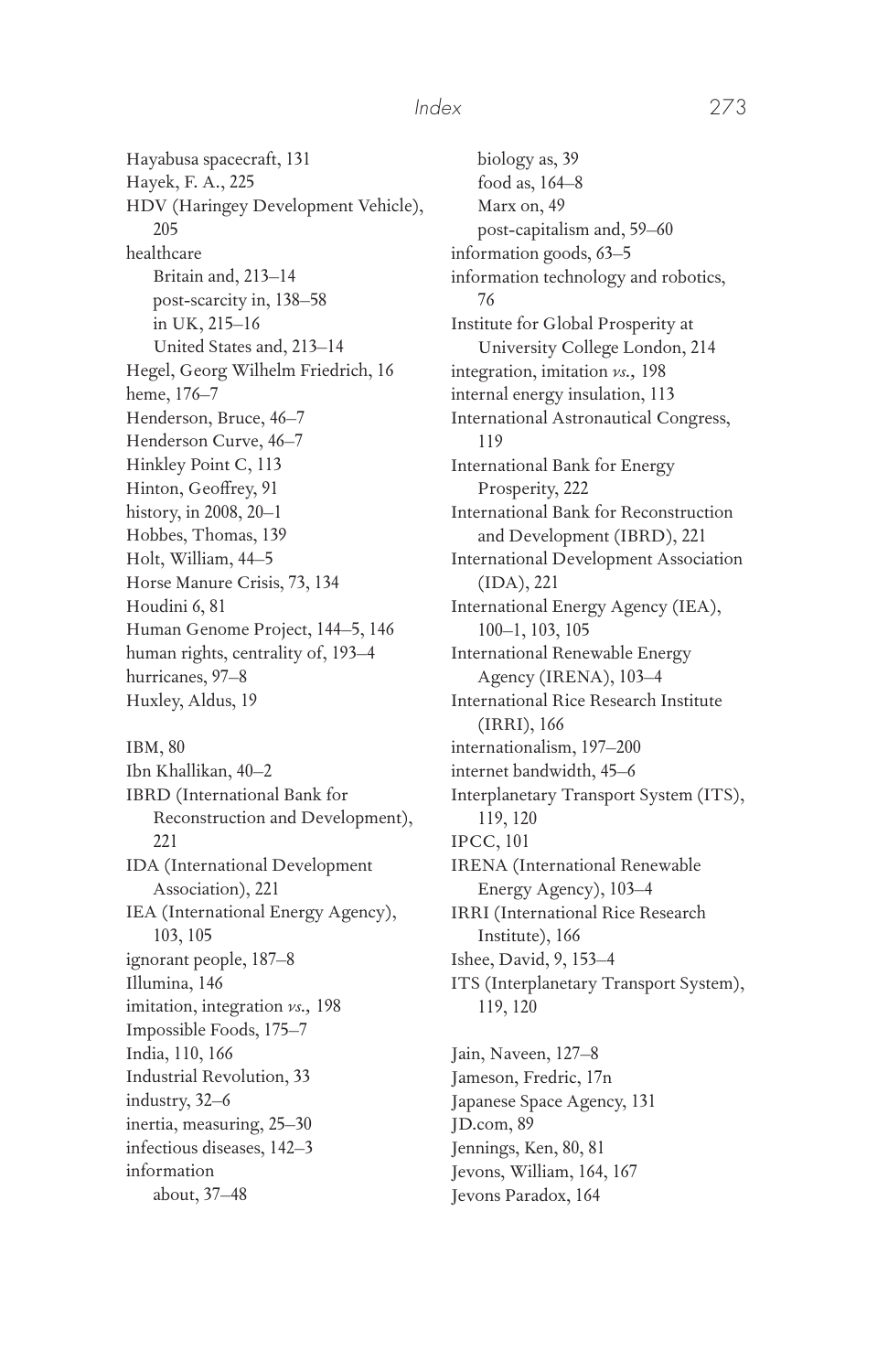#### 274 fully automated luxury communism

Just Foods, 174, 178 Kalanick, Travis, 84 Kalecki, Michał, 230, 231 Kasparov, Garry, 80 Kennedy, Robert, 233 Keynes, John Maynard, 51, 56–9, 243 'KIVA' robot, 89 Kodak, 40–2 Kranzberg, Melvin 'Six Laws of Technology', 237 Kuiper belt, 130 Kurdi, Alan, 156–7 Kuznets, Simon, 233 labour, when capital becomes, 69–71 Labour Party, 229 Łaski, Kazimierz *From Marx to the Market,* 230–1 LEDs, 242 Lehman Brothers, 21 Leia, 4–5 Lendlease, 205 Leninism, 196 Leontief, Wassily, 75–6 *Letter on the Economic Possibilities of Our Grandchildren*, 56–7 Lewicki, Chris, 132 Lewis, Clive, 207 life expectancy, 139–40, 142, 166 lithium, 117, 118 livestock farming, 169–70 'lost decade', 26 Luther, Martin, 240–1 luxury populism electoralism and society, 194–6 against elite technocracy, 185–8 FALC and, 192–4 against globalism, 197–200 green politics and red politics, 188–92 towards internationalism, 197–200 Machiavelli, Niccolò *Discorsi,* 95

Madrid Protocol, 136 Malthus, Thomas, 167 *An Essay on the Principle of Population,* 163–4 market capitalism about, 197–8 emergence of, 39–40 market socialism, autonomy of publicly owned firms under, 231 Mars, 120 Martinelli, Luke, 226 Marx, Karl on capitalism, 16, 34–6, 35, 51, 54–5, 128, 199 *The Communist Manifesto,* 51–2 compared to Wycliffe, 241 *Grundrisse,* 51–2, 56–7, 61–3 on information, 49 on mode of production, 195 on production, 60 on technology, 237 May, Theresa, 29, 141, 206 McAfee, Andrew, 93 McCauley, Raymond, 146 McDonnell, John, 207 meat cultured, 170–5 synthetic, 168–70 from vegetables, 175–7 medicine, automation in, 91 meganucleases, 150 Memphis Meats, 172, 173 Mendel, Gregor, 149 migration, globalism and, 197 milk, cellular agriculture and, 177–9 Millennium Project, 87–8 minerals, 117–18, 134–7. *See also* resources MinION sequencer, 148 M-Kopa, 109 mode of production, 195 modern welfare state, 213 molecular assembly, 180 Monetary Policy Committee, 229 Moon Express, 124, 125–6, 127, 130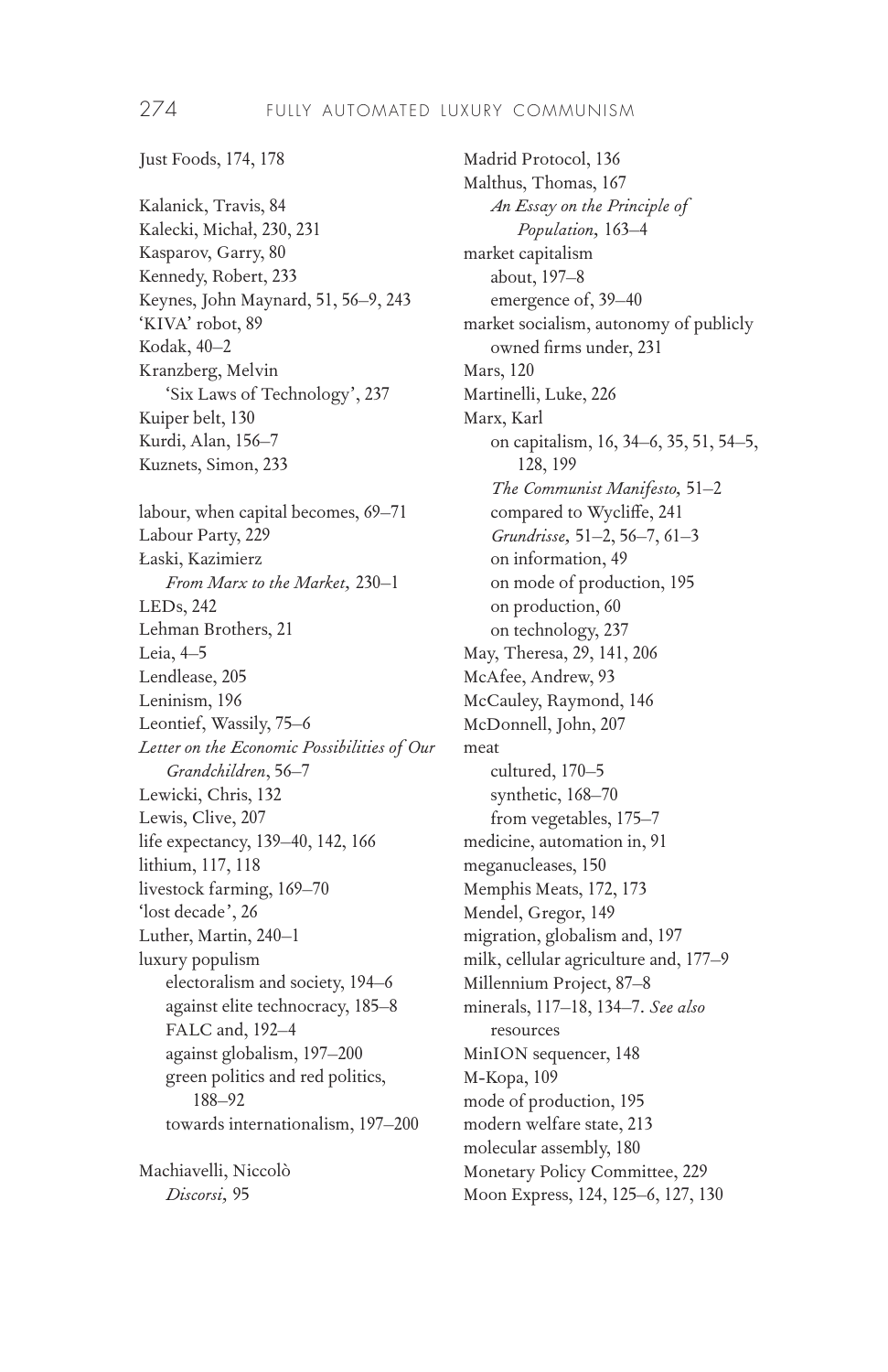#### *Index* 275

Moore, Gordon, 42–4, 46 Moore's Law, 41, 44–5, 81, 143, 145 Moravec's Paradox, 81, 82 Mosa Meats, 172 M-Pesa, 109 municipal protectionism, 207, 212, 213, 216 music industry, 234–5 Musk, Elon, 119–21, 135 MX1, 125 MX9, 125 Myconius, Friedrich, 240 Napster, 154 NASA, 120, 122, 124, 126, 128, 131, 137 National Energy Investment Banks (NEIBs), 219, 221 National Health Service (NHS), 210, 213 nationalisation, 213 near-Earth asteroids (NEAs), 38–9, 130–1 NEAs (near-Earth asteroids), 38–9, 130–1 NEIBs (National Energy Investment Banks), 219, 221 neoliberalism, 26–7, 228 neoliberalism, break with Carillion, 201–3 decarbonisation, 217–23 East Coast Main Line, 203–4 Grenfell Tower, 206–8 Haringey Development Vehicle (HDV), 205 Preston Model, 208–11 Universal Basic Services (UBS), 213–17 worker-owned businesses and banks, 211–12 New Labour, 207 Newcomen, Thomas, 33 Newton, Isaac, 32 NHS (National Health Service), 210, 213

nickel, 118 Nigeria, 107–8 Obama, Barack, 2, 9, 21, 128 Off-Grid, 109–10 One Planet Tax, 222 Orwell, George, 19 Osborne, Michael, 87 OSIRIS-REx study, 131 ouroboros, 205 Outer Space Treaty (1967), 127, 136 outsourcing, 202–4, 207, 217 'Oxi' vote, 28 Passivhaus, 114 'peak copper', 118 peak horse, 72–4 peak human, 74–8 PECO engine, 125 Perfect Day Foods, 178 Peter, 5–6 PETMAN, 82–3 petrol vehicles, 105 phenylketonuria (PKU), 147, 147n Philips, 77–8 phosphorus, 118 photography, 402 photosynthesis, 168 photovoltaic (PV) cells, 47, 102–15 PKU (phenylketonuria), 147, 147n Planetary Resources, 129, 130, 132, 135, 136–7 Podemos party, 27–8, 30 political transformation, vehicles for, 194 politics of anti-austerity, 201 of energy transition, 218 green, 188–92 red, 188–92 relationship between technology and, 237 population, 139–40 *The Population Bomb* (Ehrlich), 166 populism, 187–8. *See also* luxury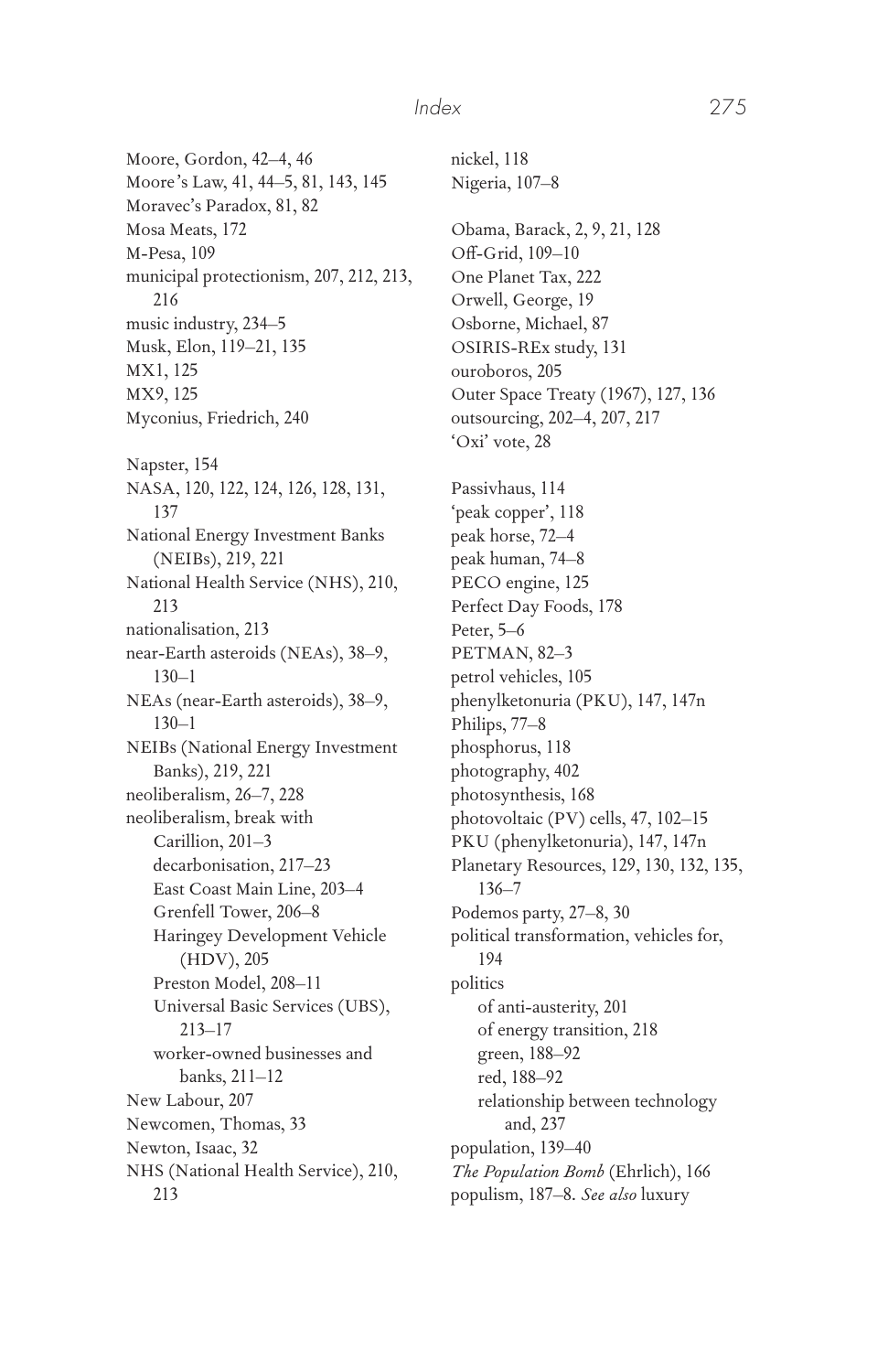#### 276 fully automated luxury communism

populism Post, Mark, 170–2, 175, 176 post-capitalism information and, 59–60 without communism, 56–9 poverty, 24–5 Preston Model, 208–11, 213 private space industry, 120–1 privatisation, 202–4, 207, 209–10 production, mode of, 195 productivity paradox, 233 productivity revolution, 60–3 progressive procurement, 207 property-owning democracy, 25 prototype politics, 198 PV (photovoltaic) cells, 47, 102–5 radical politics, revival of, 27–8 railway lines, 33–4 realism, capitalist, 17–9 red politics, 188–92 Rees-Mogg, Jacob, 206–7 Reformation, 240, 241 regeneration, 207 Reither, Walter, 70–1 Relativity Space, 123, 124 renewable energy about, 104, 108 financing, 219–20 generating and storing, 218–19 green movement and, 238–9 transitioning to, 218–19 renewables, 106 'Reopening the American Frontier: Exploring How the Outer Space Treaty Will Impact American Commerce and Settlement in Space', 129 Resolution Foundation, 58 resources asteroid mining, 119–20 globalism and, 197 post-scarcity in, 117–37 private space industry, 120–1 space, 119–37

Ricardo, David, 69, 233 rice production, 161–2 Richards, Bob, 124 Rifkin, Jeremy, 79 Rio Earth Summit, 98, 197 robots about, 78, 133 Atlas, 82–3, 132 da Vinci surgery robot, 90 information technology and robotics, 76 'KIVA', 89 rise of, 80–2 Rocket Lab, 121, 122, 123 Romer, Paul, 63–5, 199–200 Roosevelt, Franklin, 194 Rutter, Brad, 80 Sanders, Bernie, 29, 30 Saturn V, 120, 122 Saudi Arabia, 220–1 Schumpeter, Joseph, 36 Scottish National Party, 28 Second Disruption, 11, 32–6, 72–4, 79, 94, 96, 106, 134, 139, 141, 163, 188, 190, 192, 198, 201, 208, 217, 232–3, 236, 238, 241 Selden, Mike, 172, 173 self-regulation, consequences of, 206 'Sermon on Indulgences and Grace' (Luther), 241 Silicon Valley, 196 'Six Laws of Technology' (Kranzberg), 237 Skelton, Noel, 25 Smith, Adam, 69, 233 'Social Prosperity for the Future', 214 socialised capital market, 230–2 socialism, 191 society, electoralism and, 194–6 soil fertility, 118 'solar home', 113–14 solar power/energy about, 101–5, 107 Global South and, 106–11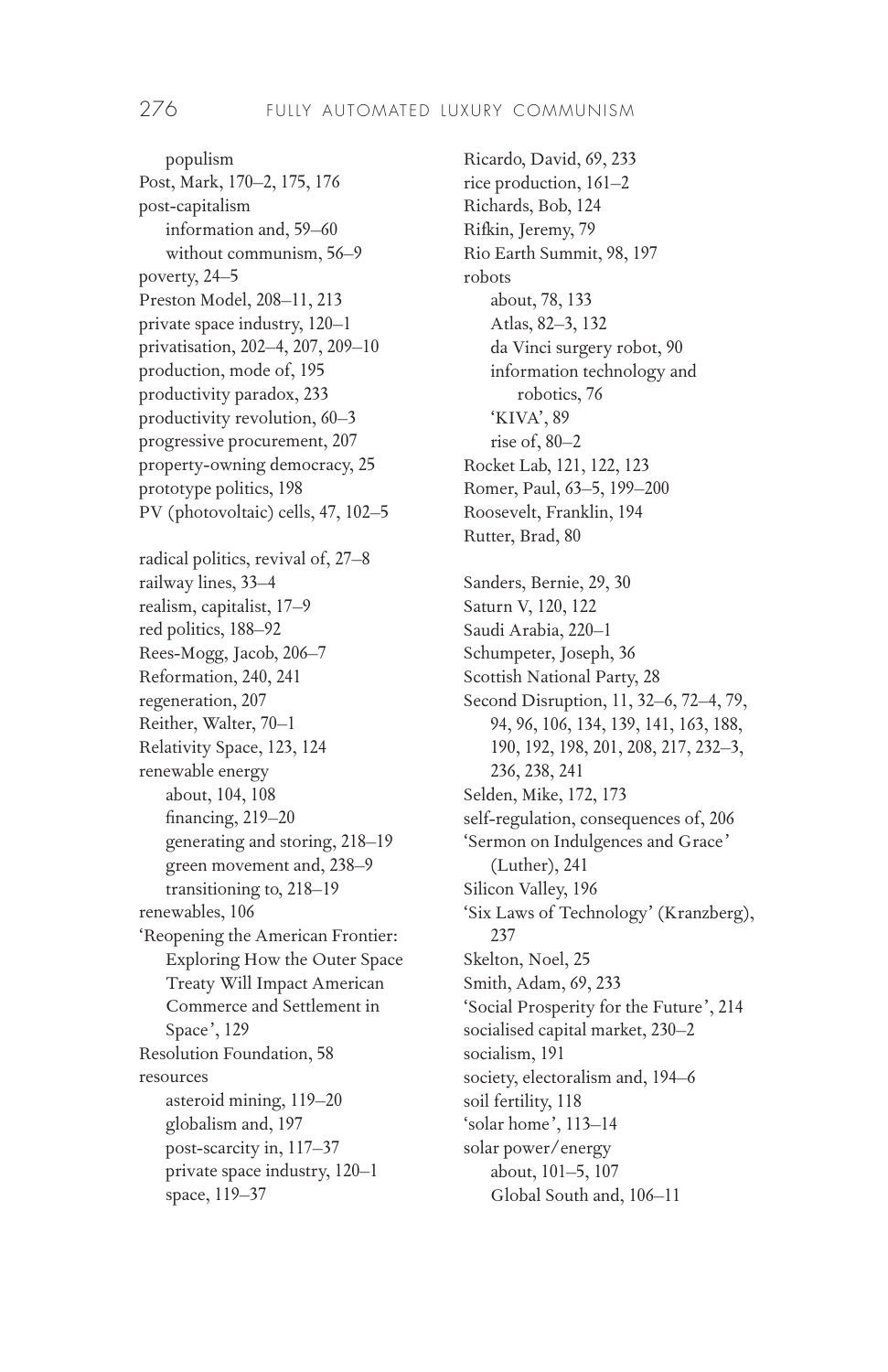in Saudi Arabia, 220–1 Solow, Robert, 233 Sondergaard, Peter, 87 space asteroid mining, 133–4 falling costs of, 122–4 mineral wealth in, 134–7 Moon Express, 125–6 near-Earth asteroids (NEAs), 130–1 Outer Space Treaty (1967), 127 as private industry, 120–1 private sector, 132–3 SPACE Act (2015), 2, 9 Space Launch System, 120 Space Shuttle programme, 122 SpaceX, 119–21, 122, 133–4, 156 speculative economy, repressing the, 229–30 Sputnik, 137, 153 state socialism, 213 steam engine, 93, 95, 149, 164, 201, 238 steam power, 33 Summers, Larry, 64–5, 116, 199–200 Supplemental Nutrition Assistance Program, 24 surplus, food, disruptions and, 159–60 sustenance about, 178–9 cultured meat, 170–5 egg whites, 177–9 food, surplus and disruptions, 159–60 meat from vegetables, 175–7 milk, 177–9 planetary limits, 160–4 post-scarcity in, 159–81 synthetic meat, 168–70 wine, 177–81 synthetic meat, 168–70 Syriza, 28, 30 TALEN (transcription activator-like effector-based nucleases), 150

Taylor, Frederick, 60–3, 85

Taylorism, 60–3

technological unemployment, 86–8 technology Marx on, 237 relationship between politics and, 237 *Technology and Unemployment* report, 53 Terran 1 rocket, 124 Tesla, 84, 85, 106 Thatcher, Margaret, 206–7 Third Disruption, 11, 37–48, 70, 79, 82, 92, 116, 143–4, 148, 156, 171, 185–8, 192–6, 201, 212–4, 217, 221, 226, 232, 234, 236, 238, 241–3 3-D Magnetic Recording technology, 45–6 3-D printing, 122–4, 127 Tithebarn project, 208 transatlantic telegraph cable, 34 transcription activator-like effectorbased nucleases (TALEN), 150 transportation, in UK, 215 travel, exponential, 39–40 Trump, Donald, 21, 24, 29, 30 Trussell Trust, 24 Turnspit dog, 72–3 Uber, 84, 85 UBI (Universal Basic Income), 224–6 UBS (Universal Basic Services), 207–8, 213–17, 224, 226, 236 UK ageing in Britain, 141–4 healthcare in, 215–16 transportation in, 215 UKIP, 28 unemployment, 26 unfreedom, 214 unions, in Britain, 211–12 Universal Basic Income (UBI), 224–6 Universal Basic Services (UBS), 207–8, 213–17, 224, 226, 236 University College London, 90 US Department of Agriculture, 178 US Food and Drug Administration, 153